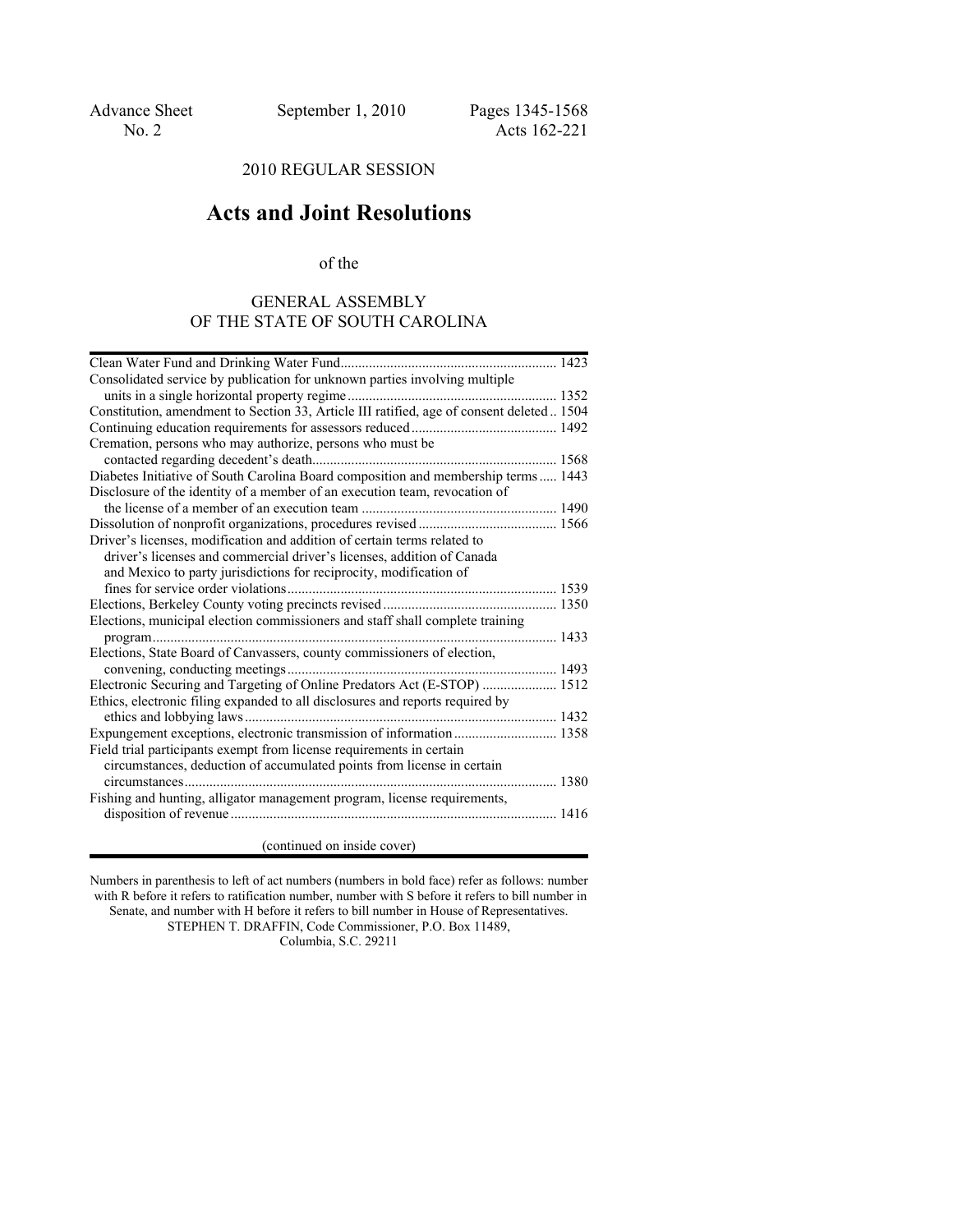| Fishing and hunting, license requirements, Slade Lake, Shelly Lake 1462<br>Fishing, striped bass, creel and size limits in inshore waters, territorial |  |
|--------------------------------------------------------------------------------------------------------------------------------------------------------|--|
|                                                                                                                                                        |  |
|                                                                                                                                                        |  |
|                                                                                                                                                        |  |
| Health, reporting requirements for laboratories testing for infectious and                                                                             |  |
|                                                                                                                                                        |  |
| Hospital acquired infections, data collection and compilation of reports,                                                                              |  |
| reports to the General Assembly, civil penalties for noncompliance  1354                                                                               |  |
|                                                                                                                                                        |  |
| Immunizations, immunity from liability when participating in a                                                                                         |  |
| mass immunization project, immunization registry to be established  1507                                                                               |  |
| Insurance, Michelle's Law, captive companies, privacy of genetic testing 1545                                                                          |  |
|                                                                                                                                                        |  |
|                                                                                                                                                        |  |
| Missing person report submissions, Endangered Person Notification                                                                                      |  |
|                                                                                                                                                        |  |
|                                                                                                                                                        |  |
|                                                                                                                                                        |  |
| National Board teacher certification, National Board teacher pay increase  1487                                                                        |  |
| Natural Resources, Department of, deduction of points by department,                                                                                   |  |
|                                                                                                                                                        |  |
| Natural Resources, Department of, harvest and sale of timber on                                                                                        |  |
| Nursing homes and community residential care facility licensure,                                                                                       |  |
| criminal records checks required, direct care staff definition expanded 1502                                                                           |  |
|                                                                                                                                                        |  |
| Prison Industries Enhancement Certification Program, average weekly                                                                                    |  |
|                                                                                                                                                        |  |
|                                                                                                                                                        |  |
| Pyrotechnics, Board of Pyrotechnics and its administration, licensure                                                                                  |  |
| and regulations of pyrotechnic manufacturing, sales, and storage  1445                                                                                 |  |
| Rabies inoculation of pets only by licensed veterinarian or under his supervision  1379                                                                |  |
| Reestablishment expenses for moving a small business, farm,                                                                                            |  |
|                                                                                                                                                        |  |
| Registration and Elections Commission for Lexington County, membership                                                                                 |  |
|                                                                                                                                                        |  |
| Registration of underground storage tanks, annual renewal registration                                                                                 |  |
|                                                                                                                                                        |  |
|                                                                                                                                                        |  |
|                                                                                                                                                        |  |
|                                                                                                                                                        |  |
| Retirement, Retirement System for Judges and Solicitors, transfer of                                                                                   |  |
|                                                                                                                                                        |  |
| School districts, criminal records search, National Sex Offender Registry check 1359                                                                   |  |
|                                                                                                                                                        |  |
| South Carolina Adult Guardianship and Protective Proceedings Jurisdiction Act 1525                                                                     |  |
| South Carolina Education Bill of Rights for Children in Foster Care  1536                                                                              |  |
| South Carolina Manufacturer Responsibility and Consumer                                                                                                |  |
| Convenience Information Technology Equipment Collection and                                                                                            |  |
|                                                                                                                                                        |  |
|                                                                                                                                                        |  |
| Special purpose districts, municipalities, hospital districts, powers 1460                                                                             |  |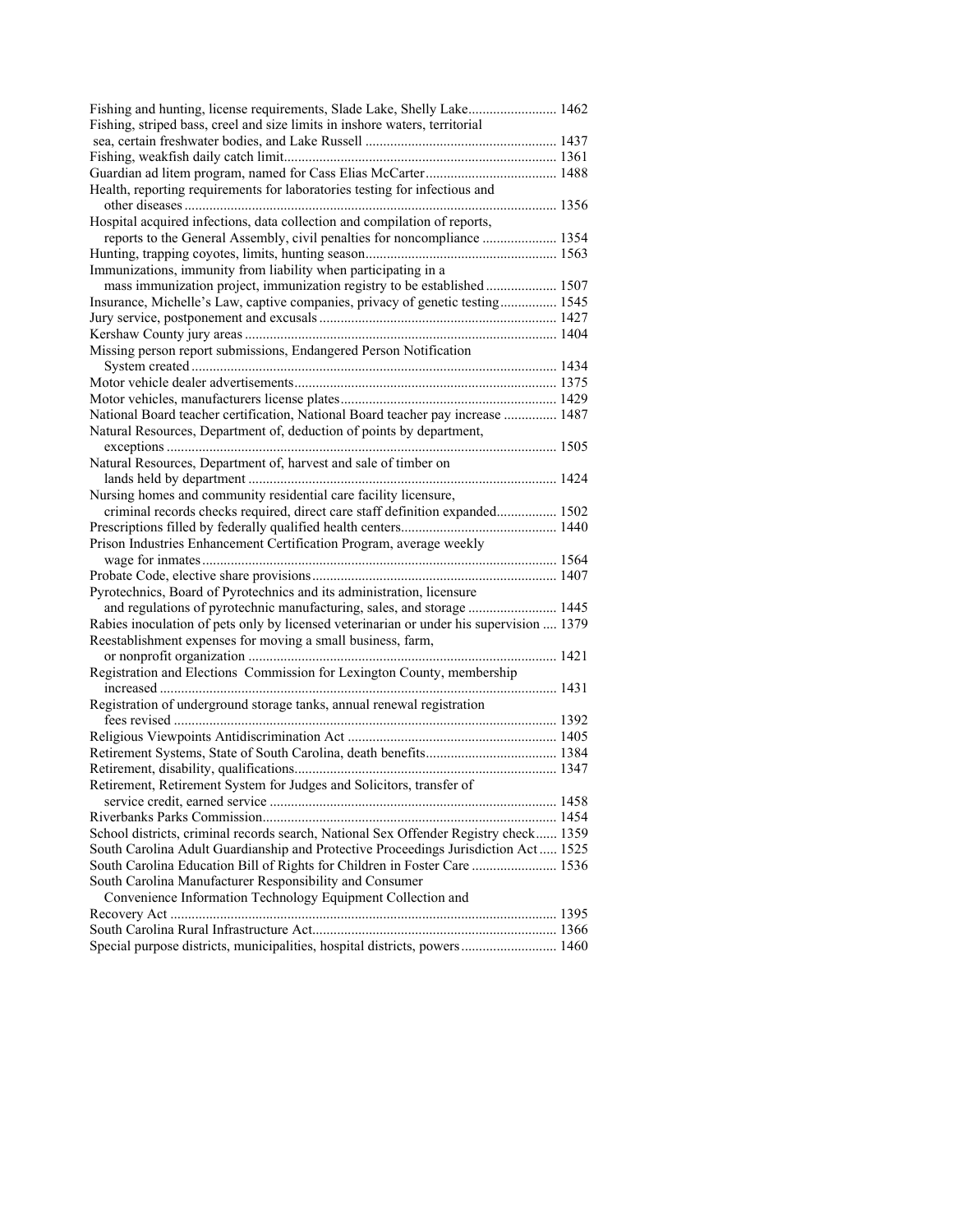| Subversive Activities Registration Act, Chapter 29, Title 23, repealed  1539 |  |
|------------------------------------------------------------------------------|--|
|                                                                              |  |
| Textile Communities Revitalization Act revised, grant of special             |  |
|                                                                              |  |
| Tobacco, cigarette surtax imposed and distribution of revenue, Smoking       |  |
| Prevention and Cessation Trust Fund created, Medicaid Reserve Fund           |  |
| created, funds for Department of Agriculture for marketing and branding      |  |
|                                                                              |  |
|                                                                              |  |
| Wildlife provisions, release of pigs, night hunting of hogs, penalty and     |  |
|                                                                              |  |
|                                                                              |  |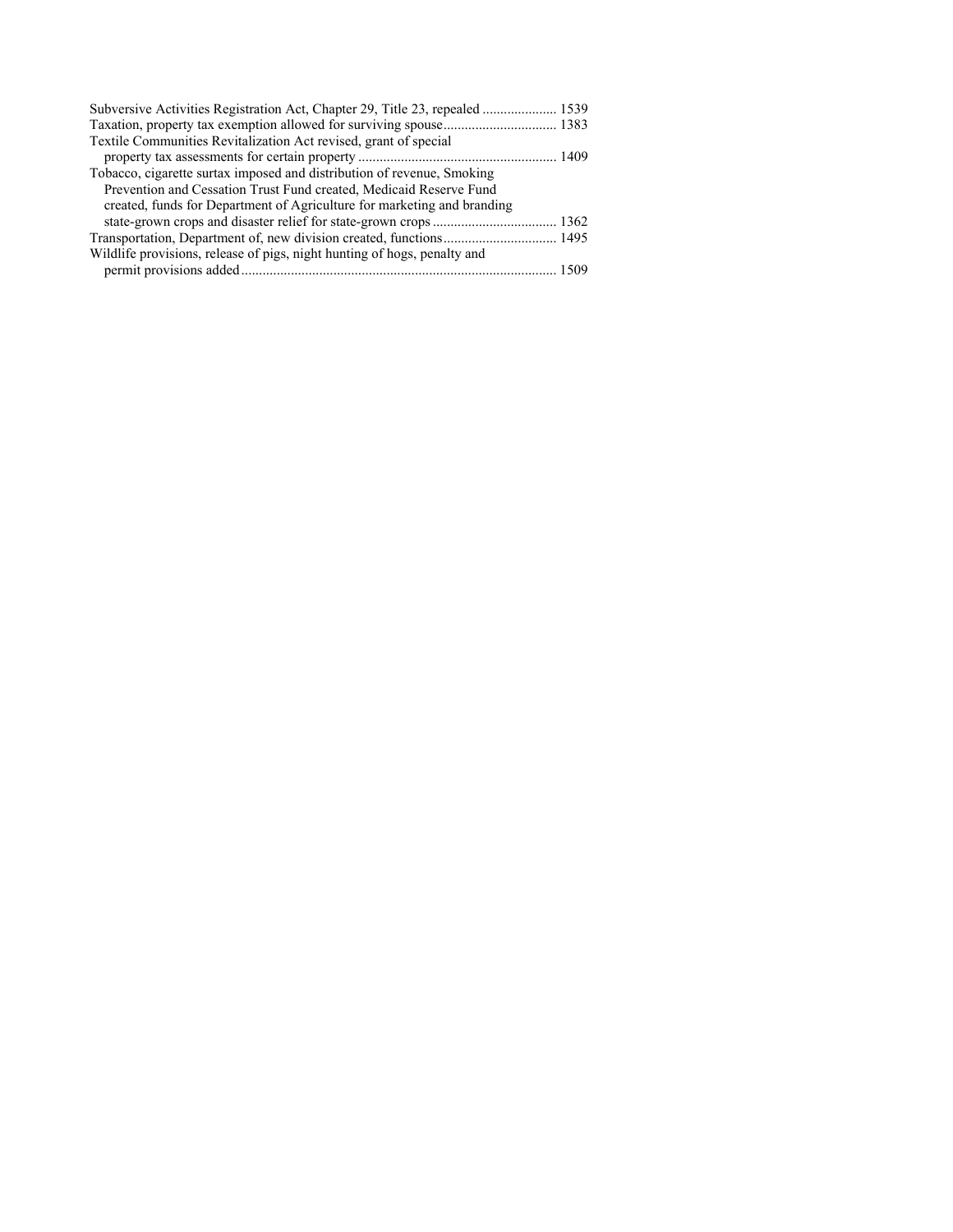If the first portion of the act on the opposite page is incomplete, see the preceding Advance Sheet for the first portion.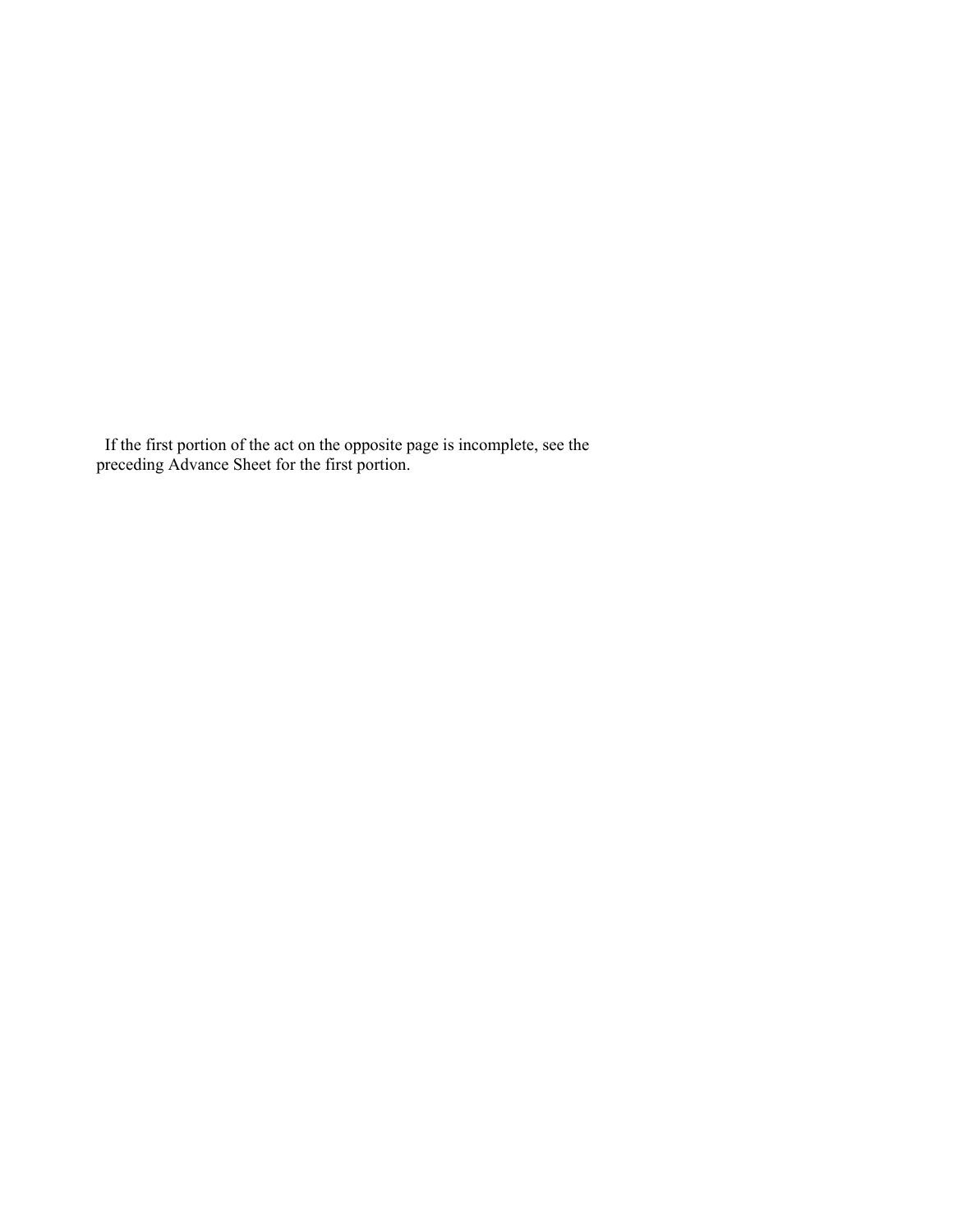"(2) 'Commencement date' means the last day of the property tax year during which economic development property is placed in service, except that this date must not be later than the last day of the property tax year which is three years from the year in which the county and the sponsor enter into a fee agreement. The commencement date for an economic development project as defined in Section 12-44-30(16A) is the last day of the first property tax year in which economic development property is placed in service."

B. Section 12-44-30(13) of the 1976 Code, as last amended by Act 116 of 2007, is further amended to read:

 "(13) 'Investment period' means the period beginning with the first day that economic development property is purchased or acquired and ending five years after the commencement date; except that for a project with an enhanced investment as described above, the period ends eight years after the commencement date. The minimum investment must be completed within five years of the commencement date. For an enhanced investment, the applicable minimum investment and job requirements under Section 12-44-30(7) must be completed within eight years of the commencement date. Investment period means for a qualified nuclear plant facility the period beginning with the first day that economic development property is purchased or acquired and ending ten years after the commencement date. For those sponsors that, after qualifying for the enhanced investment, have more than five hundred million dollars in capital invested in this State and employ more than one thousand people in this State, the investment period ends ten years after the commencement date. If the sponsor does not anticipate completing the project within these periods, the sponsor may apply to the county before the end of the investment period for an extension of time to complete the project. The extension may not exceed five years. If a project receives an extension of less than five years, the sponsor may apply to the county before the end of the extension period for an additional extension of time to complete the project for an aggregate extension of not more than five years. Unless approved as part of the original fee documentation, the county council of the county may approve an extension by resolution, a copy of which must be delivered to the department within thirty days of the date the resolution was adopted. An extension is not allowed for the time period in which the sponsor must meet the minimum investment requirement."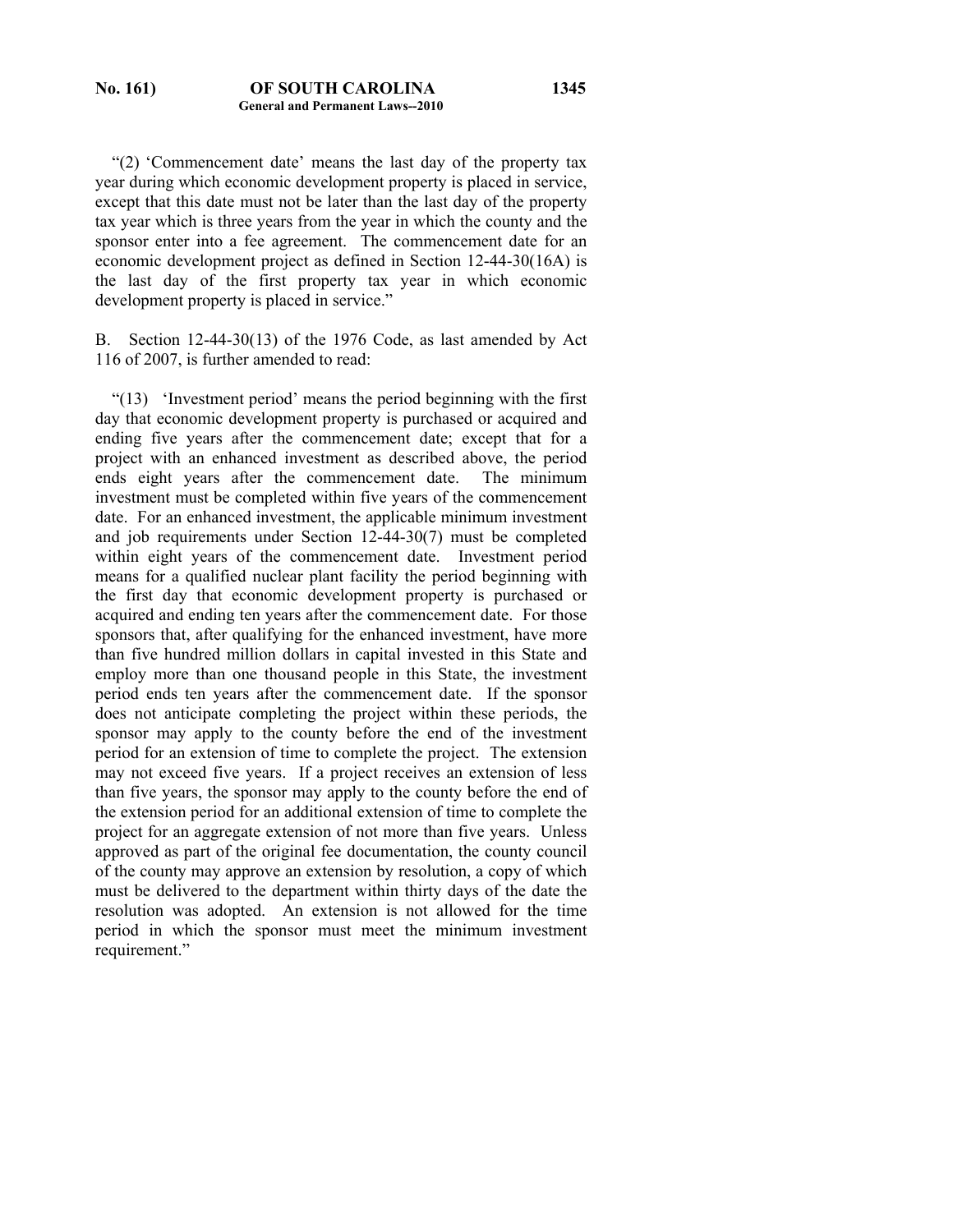C. Section 12-44-30 of the 1976 Code, as last amended by Act 150 of 2010, is further amended by adding a new item after item (16) to read:

 "(16A) 'Qualified nuclear plant facility' means a nuclear electric power generating plant regulated by the Nuclear Regulatory Commission and includes all real and personal property incorporated into or associated with the facility located or to be located within this State with a total minimum level of investment of one billion dollars."

D. Section 12-44-30(18) of the 1976 Code, as last amended by Act 69 of 2003, is further amended to read:

 "(18) 'Sponsor' means one or more entities which sign the fee agreement with the county and makes the minimum investment, subject to the provisions of Section 12-44-40, each of which makes the minimum investment as provided in Section 12-44-30(13) and also includes a sponsor affiliate unless the context clearly indicates otherwise. If a project consists of a manufacturing, research and development, corporate office, or distribution facility, as those terms are defined in Section 12-6-3360(M) and including a qualified nuclear plant facility as defined in item (16A) of this section, each sponsor or sponsor affiliate is not required to invest the minimum investment if the total investment at the project exceeds ten million dollars."

#### **Fee in lieu, qualified nuclear plant facility, schedule**

SECTION 3. Section 12-44-40 of the 1976 Code, as last amended by Act 116 of 2007, is further amended by adding a new subsection at the end to read:

 "(K) Notwithstanding another provision of this chapter, in the case of a qualified nuclear plant facility, the sponsor has five years from the end of the calendar year in which the Nuclear Regulatory Commission grants the sponsor a combined license to construct and operate a nuclear power plant to enter into a fee agreement with the county but in no event more than fifteen years from the latter of the adoption of an inducement resolution or execution of an inducement agreement by the county."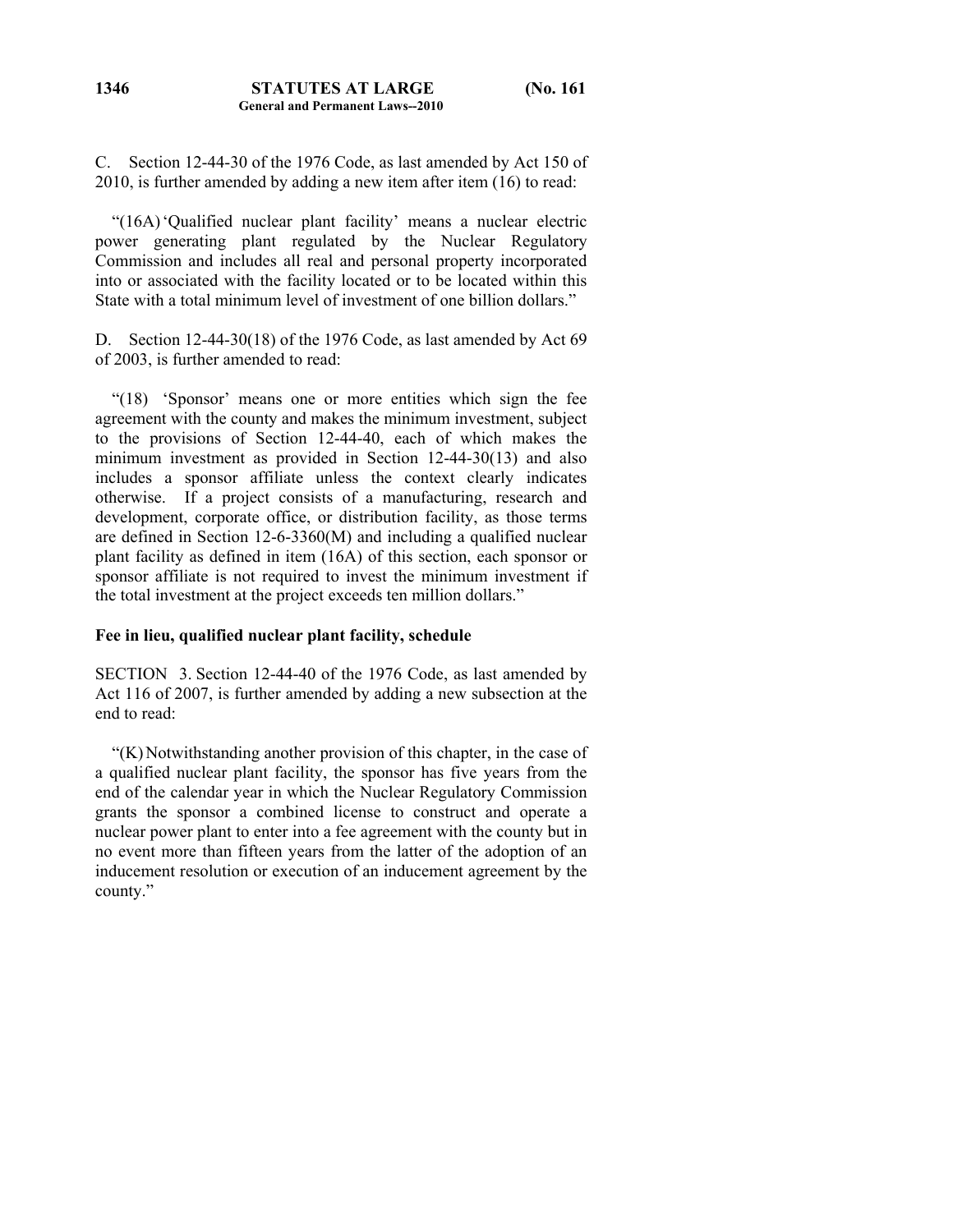**Time effective** 

SECTION 4. This act takes effect upon approval by the Governor.

Ratified the  $6<sup>th</sup>$  day of May, 2010.

Approved the  $12<sup>th</sup>$  day of May, 2010.

**No. 162** 

 $\mathcal{L}_\text{max}$ 

(R189, S1145)

**AN ACT TO AMEND SECTIONS 9-1-1540, AS AMENDED, 9-9-65, AND 9-11-80, AS AMENDED, CODE OF LAWS OF SOUTH CAROLINA, 1976, RELATING TO THE DATE UPON WHICH AN APPLICATION FOR DISABILITY RETIREMENT MUST BE FILED WITH THE SOUTH CAROLINA RETIREMENT SYSTEM, SO AS TO PROVIDE THAT A MEMBER IS CONSIDERED TO BE IN SERVICE ON THE DATE THE APPLICATION IS FILED IF THE MEMBER IS NOT RETIRED AND THE LAST DAY THE MEMBER WAS EMPLOYED BY A COVERED EMPLOYER IN THE SYSTEM OCCURRED NOT MORE THAN NINETY DAYS PRIOR TO THE DATE OF FILING.** 

Be it enacted by the General Assembly of the State of South Carolina:

#### **Filing disability retirement**

SECTION 1. Section 9-1-1540 of the 1976 Code, as last amended by Section 67D, Part II, Act 387 of 2000, is further amended to read:

 "Section 9-1-1540. Upon the application of a member in service or of his employer, a member in service on or after July 1, 1970, who has had five or more years of earned service or a contributing member who is disabled as a result of an injury arising out of and in the course of the performance of his duties regardless of length of membership on or after July 1, 1985, may be retired by the board not less than thirty days and not more than nine months next following the date of filing the application on a disability retirement allowance if the system, after a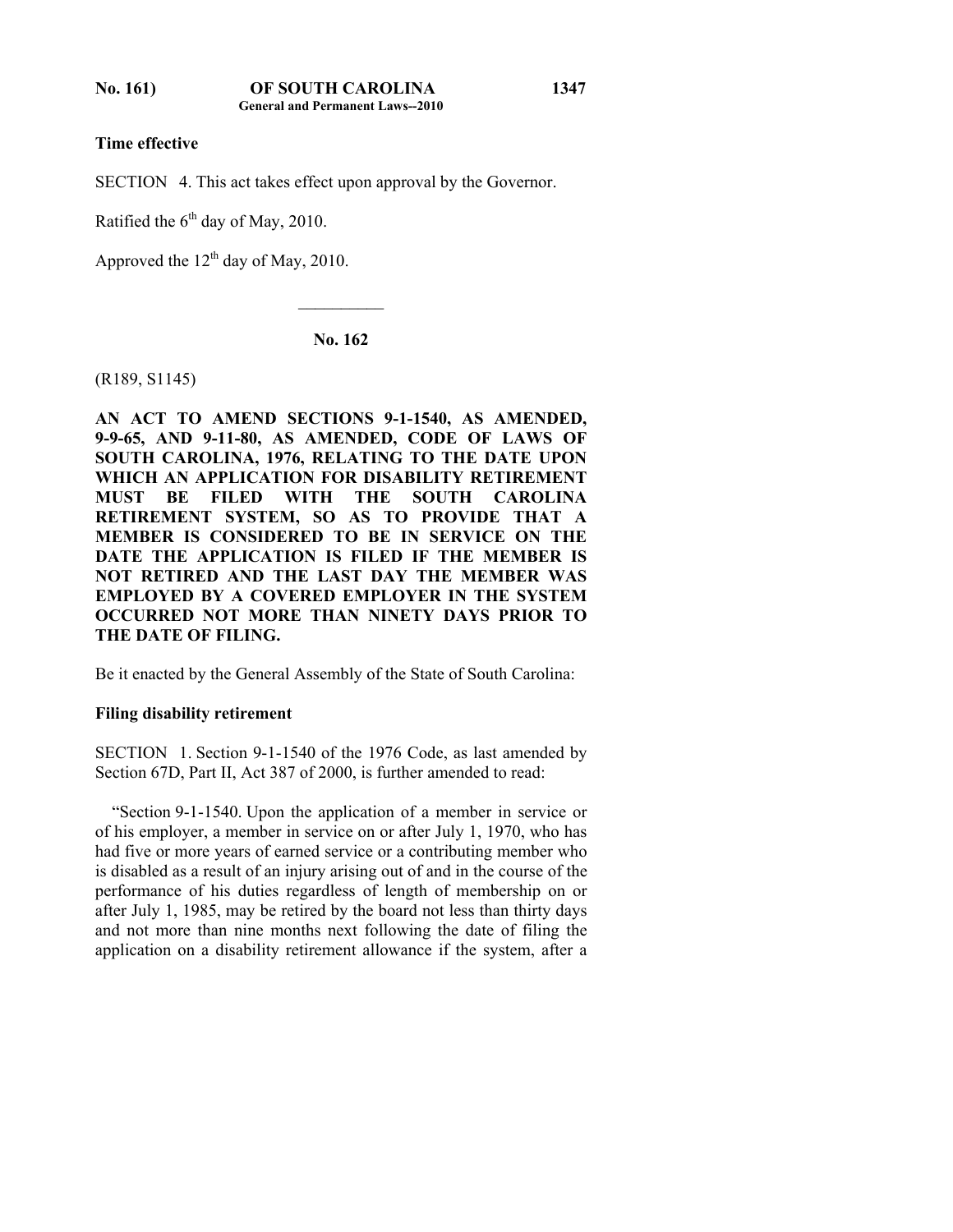medical examination of the member, certifies that the member is mentally or physically incapacitated for the further performance of duty, that the incapacity is likely to be permanent, and that the member should be retired. For purposes of this section, a member is considered to be in service on the date the application is filed if the member is not retired and the last day the member was employed by a covered employer in the system occurred not more than ninety days prior to the date of filing.

 The South Carolina Retirement System may contract with the Department of Vocational Rehabilitation to evaluate the medical evidence submitted with the disability application relative to the job being performed and make recommendations to the medical board. The system may approve a disability retirement subject to the member participating in vocational rehabilitation with the Department of Vocational Rehabilitation. Upon determination by the department that a member retired on disability is able to reenter the job market and work is available, the retirement system may adjust the benefit paid by the system in accordance with Sections 9-1-1580, 9-1-1590, 9-9-60, and 9-11-90."

### **Disability retirement**

SECTION 2. Section 9-9-65(1) of the 1976 Code is amended to read:

 "(1) Upon the application of a member in service or of the State, any member in service on or after July 1, 1977, who has five or more years of credited service or any contributing member who is disabled as a result of an injury arising out of and in the course of the performance of his duties regardless of length of membership on or after July 1, 1985, may be retired by the board not less than thirty days nor more than ninety days next following the date of filing the application on a disability retirement allowance if the system, after a medical examination of the member, shall certify that the member is mentally or physically incapacitated for further performance of duty, that the incapacity is likely to be permanent, and that the member should be retired. For purposes of this section, a member is considered to be in service on the date the application is filed if the member is not retired and the last day the member held office as a member of the General Assembly occurred not more than ninety days prior to the date of filing."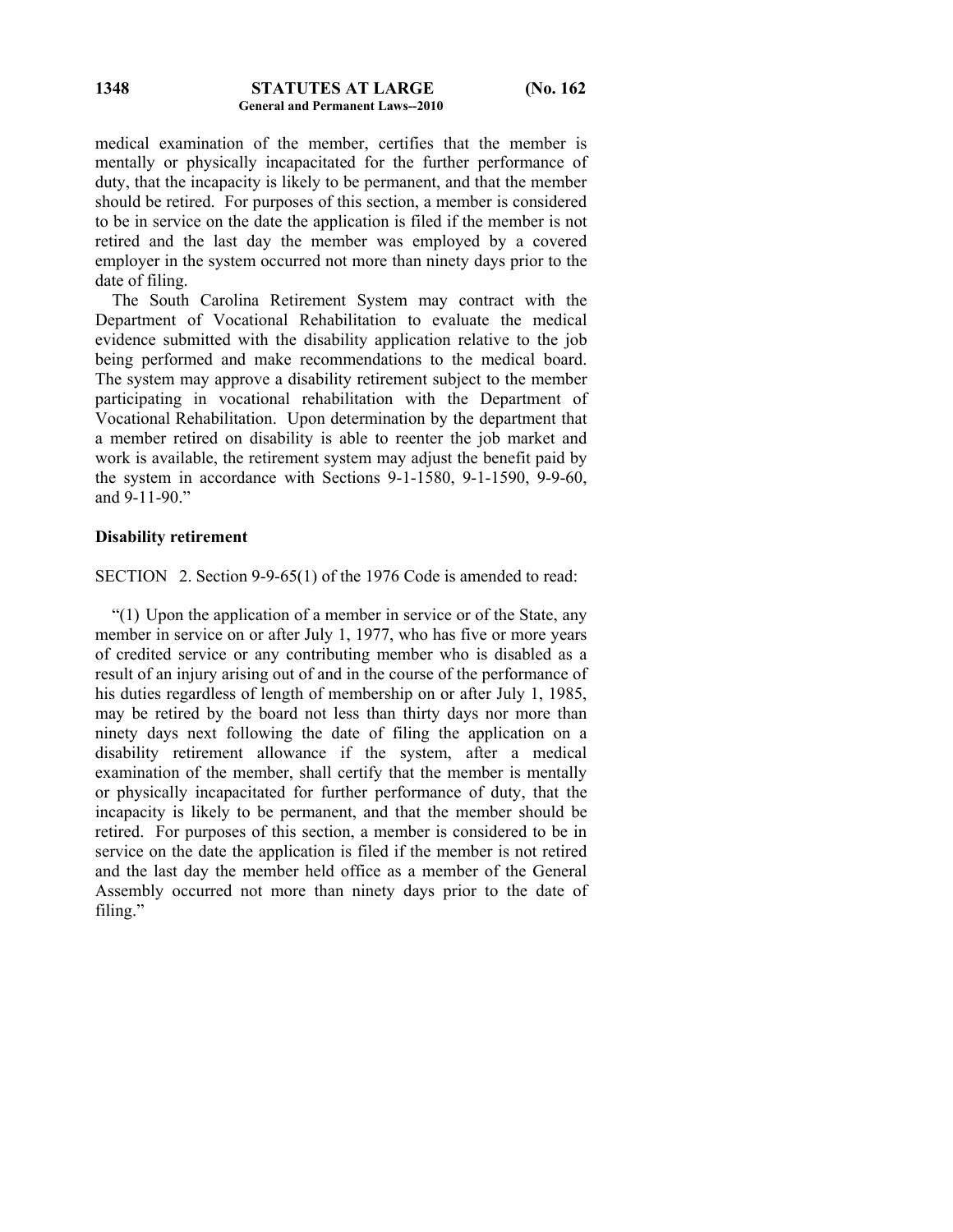### **Qualifications for disability retirement**

SECTION 3. Section 9-11-80(1) of the 1976 Code, as last amended by Section 67N, Part II, Act 387 of 2000, is further amended to read:

 "(1) On the application of a member in service or the member's employer, a member who has five or more completed years of earned service or any contributing member who is disabled as a result of an injury arising out of and in the course of the performance of the member's duties regardless of length of membership may be retired by the retirement board not less than thirty days and not more than nine months next following the date of filing the application on a disability retirement allowance if the system, after a medical examination of the member, certifies that the member is mentally or physically incapacitated for the further performance of duty, that the incapacity is likely to be permanent, and that the member should be retired. For purposes of this section, a member is considered to be in service on the date the application is filed if the member is not retired and the last day the member was employed by a covered employer in the system occurred not more than ninety days prior to the date of filing.

 The South Carolina Retirement System may contract with the Department of Vocational Rehabilitation to evaluate the medical evidence submitted with the disability application relative to the job being performed and make recommendations to the system. The system may approve a disability retirement subject to the member participating in vocational rehabilitation with the Department of Vocational Rehabilitation. Upon determination by the department that a member retired on disability is able to reenter the job market and work is available, the retirement system may adjust the benefit paid by the system in accordance with Sections 9-1-1580, 9-1-1590, 9-9-60, and 9-11-90."

#### **Time effective**

SECTION 4. This act takes effect upon approval by the Governor and applies to any application for disability retirement filed with the South Carolina Retirement Systems on or after May 12, 2008.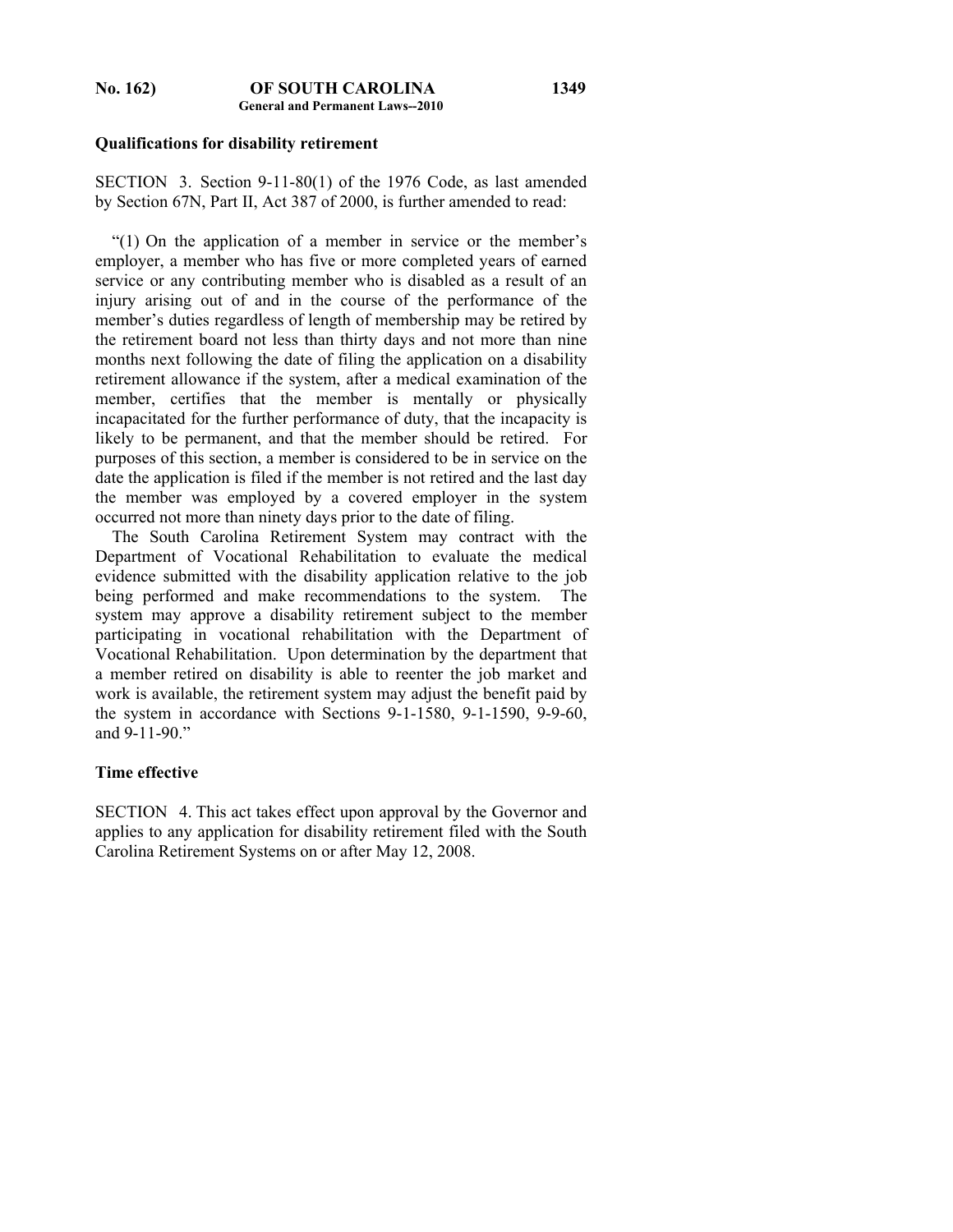Ratified the  $6<sup>th</sup>$  day of May, 2010.

Approved the  $12<sup>th</sup>$  day of May, 2010.

**No. 163** 

 $\mathcal{L}_\text{max}$ 

(R190, S1351)

## **AN ACT TO AMEND SECTION 7-7-120, AS AMENDED, CODE OF LAWS OF SOUTH CAROLINA, 1976, RELATING TO THE DESIGNATION OF VOTING PRECINCTS IN BERKELEY COUNTY, SO AS TO CREATE NEW PRECINCTS, REDESIGNATE AND RENAME CERTAIN PRECINCTS, AND CHANGE THE MAP DESIGNATION ON WHICH THE LINES OF THOSE PRECINCTS ARE DELINEATED.**

Be it enacted by the General Assembly of the State of South Carolina:

## **Voting precincts in Berkeley County, redesignated**

SECTION 1. Section 7-7-120 of the 1976 Code, as last amended by Act 198 of 2008, is further amended to read:

 "Section 7-7-120. (A) In Berkeley County there are the following voting precincts: Alvin Bethera Beverly Hills Bonneau Bonneau Beach Boulder Bluff No. 1 Cainhoy Carnes Cross Road No. 1 Carnes Cross Road No. 2 Cordesville **Cross** Daniel Island No. 1 Daniel Island No. 2 Devon Forest No. 1 Devon Forest No. 2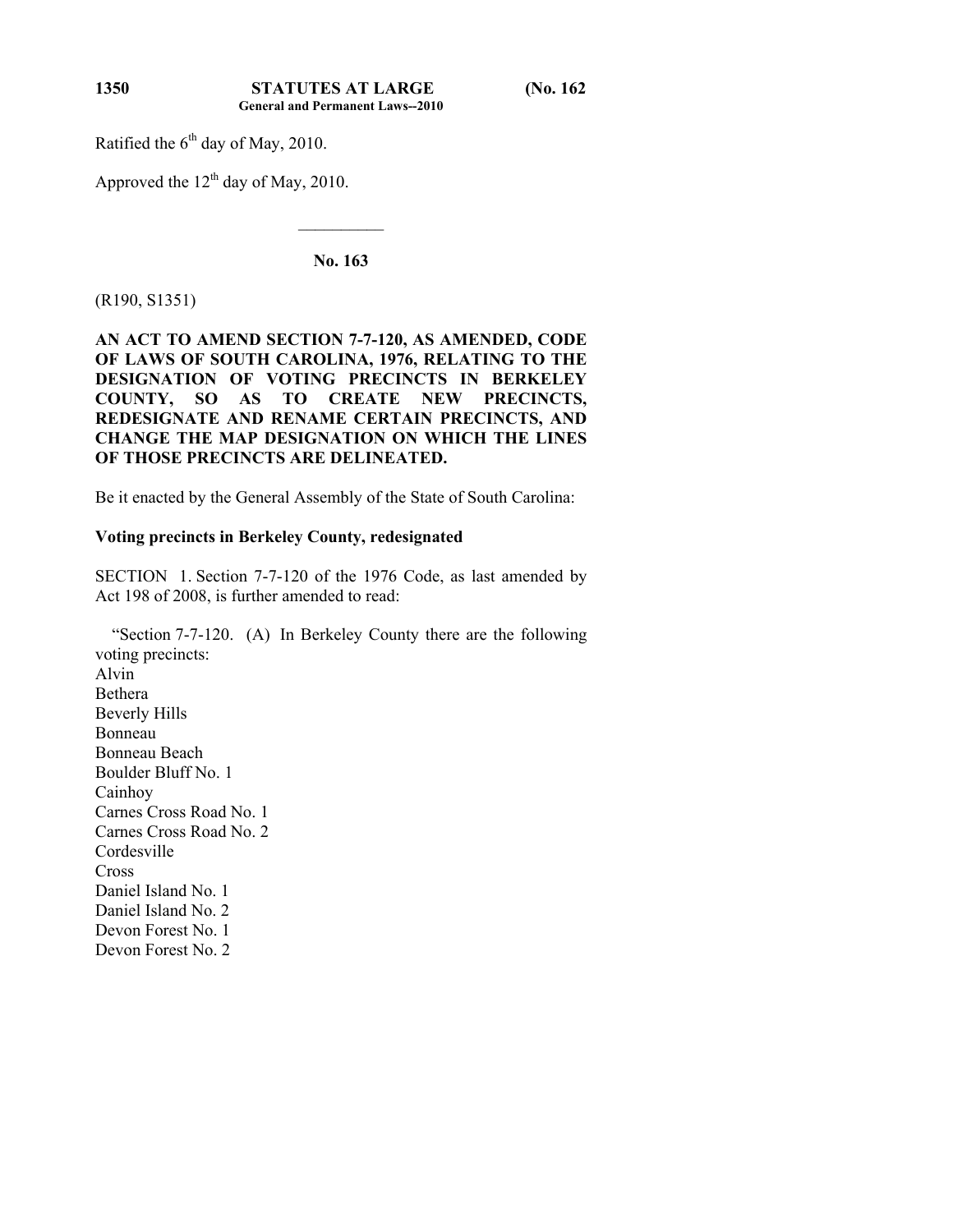Eadytown Foster Creek Goose Creek No. 1 Goose Creek No. 2 Hanahan No. 1 Hanahan No. 2 Hanahan No. 3 Hanahan No. 4 Hilton Cross Roads Howe Hall No. 1 Howe Hall No. 2 Huger Jamestown Lebanon Liberty Hall Macedonia McBeth Medway Moncks Corner No. 1 Moncks Corner No. 2 Moncks Corner No. 3 Moncks Corner No. 4 Pimlico Pinopolis Russellville Sangaree No. 1 Sangaree No. 2 Sangaree No. 3 Shulerville St. Stephen No. 1 St. Stephen No. 2 Stratford No. 1 Stratford No. 2 Stratford No. 3 Stratford No. 4 Wassamassaw No. 1 Wassamassaw No. 2 Westview No. 1 Westview No. 2 Westview No. 3 Whitesville No. 1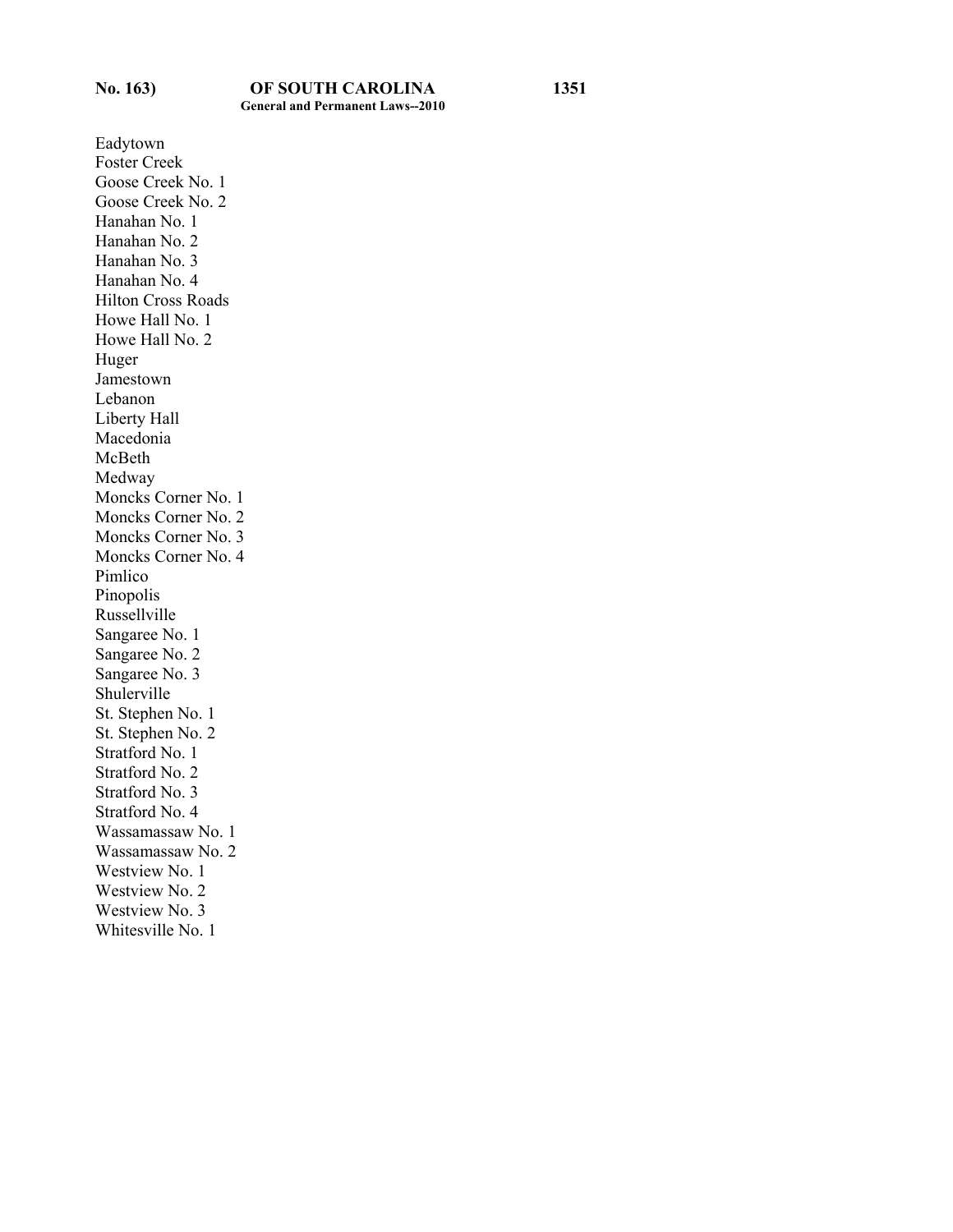Whitesville No. 2 Absentee

 (B) The precinct lines defining the precincts provided in subsection (A) are as shown on the official map prepared by and on file with the Office of Research and Statistics of the State Budget and Control Board designated as document P-15-10 and as shown on copies provided to the Board of Elections and Voter Registration of Berkeley County.

 (C) The polling places for the precincts provided in this section must be established by the Board of Elections and Voter Registration of Berkeley County subject to the approval of a majority of the Senators and a majority of the House members of the Berkeley County Delegation."

## **Time effective**

SECTION 2. This act takes effect upon approval by the Governor and is effective for all elections conducted after the primary election of 2010.

Ratified the  $6<sup>th</sup>$  day of May, 2010.

Approved the  $12<sup>th</sup>$  day of May, 2010.

**No. 164** 

 $\frac{1}{2}$ 

(R194, H3720)

**AN ACT TO AMEND SECTION 15-9-720, CODE OF LAWS OF SOUTH CAROLINA, 1976, RELATING TO SERVICE ON UNKNOWN PARTIES BY PUBLICATION IN CERTAIN ACTIONS CONCERNING REAL PROPERTY, SO AS TO PROVIDE FOR SERVICE OF ALL COURT-REQUIRED DOCUMENTS BY PUBLICATION AND, FURTHER, IN AN ACTION INVOLVING MULTIPLE UNITS IN A SINGLE HORIZONTAL PROPERTY REGIME, FOR SERVICE BY PUBLICATION BY CONSOLIDATING THE SERVICES INTO A SINGLE SERVICE THAT IDENTIFIES EACH APARTMENT INCLUDED IN THE ACTION BASED ON THE APARTMENT'S DESCRIPTION IN THE MASTER DEED.**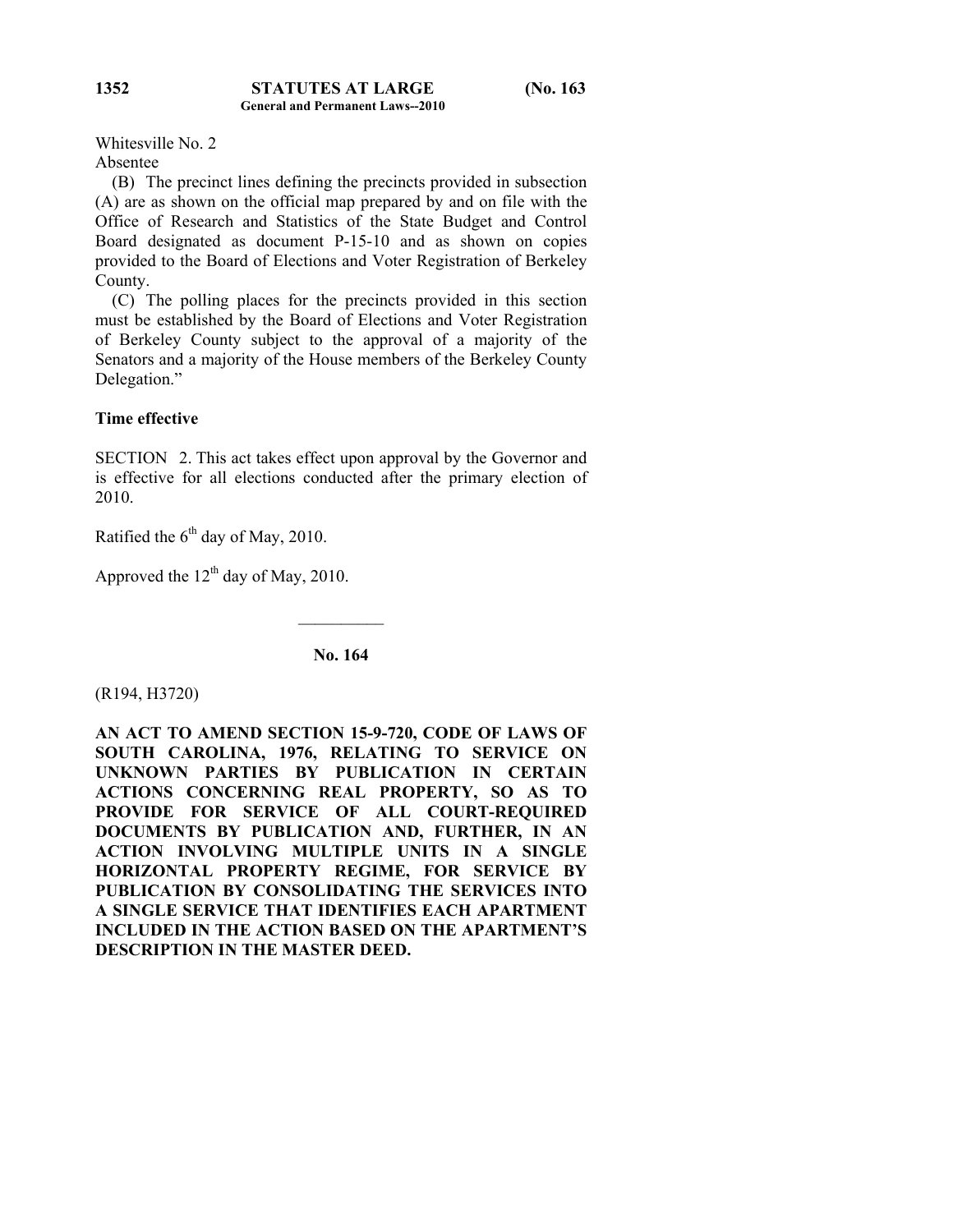**1353**

Be it enacted by the General Assembly of the State of South Carolina:

## **Service by publication on unknown parties, actions involving multiple units in single horizontal property regime**

SECTION 1. Section 15-9-720 of the 1976 Code is amended to read:

 "Section 15-9-720. (A) For the purposes of this section, 'court' means a court, judge, clerk of court, master-in-equity, special referee, or judge of probate of competent jurisdiction in the county where the action is pending.

 (B)(1) A court shall grant an order allowing a party with an interest in or lien on a parcel of real property subject to a partition action, mortgage foreclosure action, or other action affecting the property's title to serve by publication any unknown party to the action and who has an interest in or lien on the real property, any such legal notice as will accomplish the underlying purposes set forth in this section, if the:

 (a) residence of the unknown party cannot, with a reasonably diligent effort, be ascertained by the plaintiff; and

 (b) plaintiff presents an affidavit to the court stating he has been unable to ascertain the residence of the unknown party after making a reasonably diligent effort.

 (2) A court order allowing a party to serve an unknown party by publication must require the party serving by publication to publish the service once a week for three weeks in a newspaper of general circulation in the county where the property is situated. Service by publication under this section is equal to personal service on the unknown party.

 (C) A party may accomplish service by publication pursuant to this section for multiple units in a single horizontal property regime by consolidating the services into a single service that identifies each apartment included in the action based on the apartment's description in the master deed. This consolidated service must comply with the other requirements of this section and other applicable statutes, including the requirement that publication must take place once a week for three weeks in a newspaper of general circulation in the county where the property is situated."

#### **Time effective**

SECTION 2. This act takes effect upon approval by the Governor.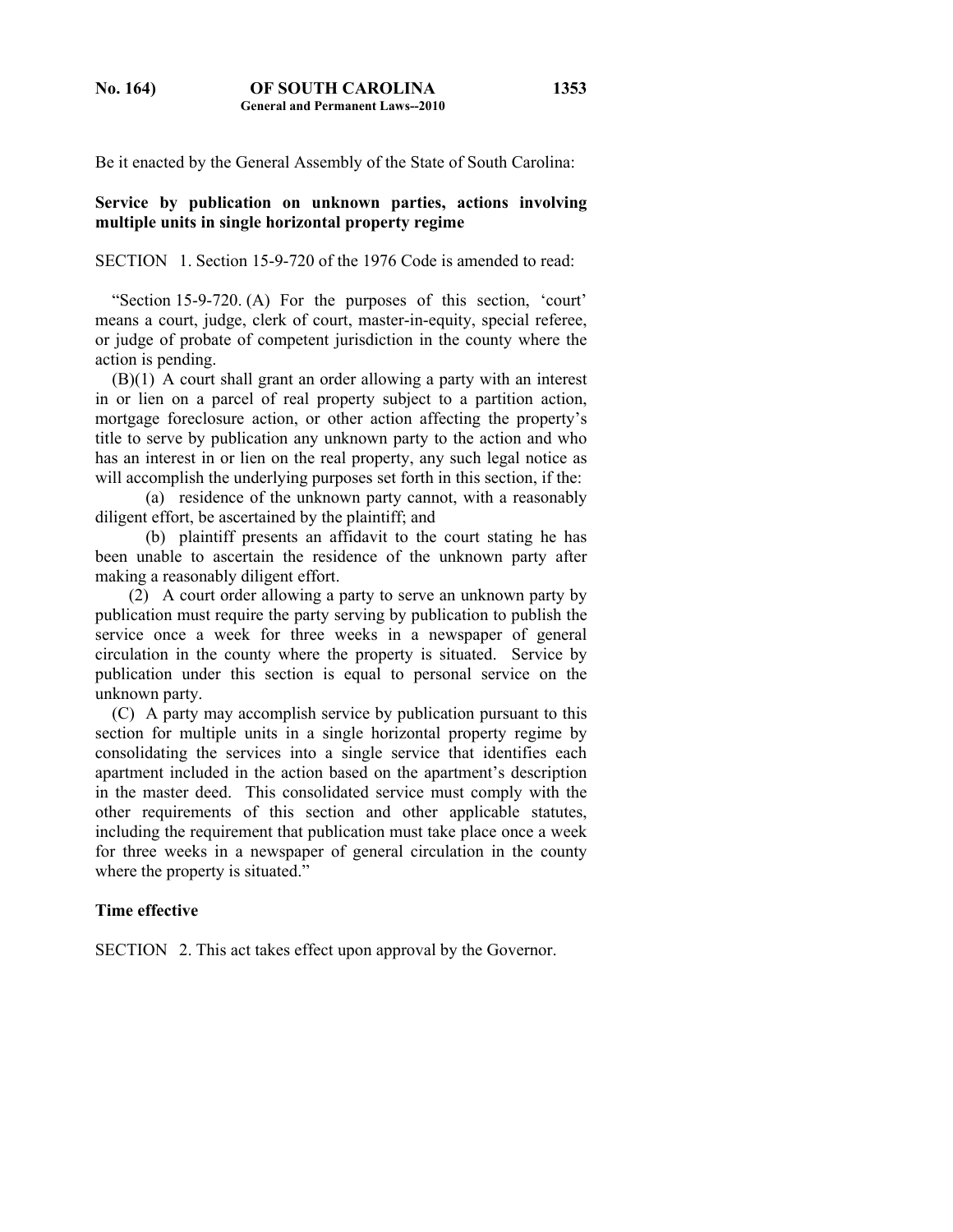Ratified the  $6<sup>th</sup>$  day of May, 2010.

Approved the  $12<sup>th</sup>$  day of May, 2010.

**No. 165** 

 $\mathcal{L}_\text{max}$ 

(R195, H3778)

**AN ACT TO AMEND SECTION 44-7-2430, CODE OF LAWS OF SOUTH CAROLINA, 1976, RELATING TO THE COLLECTION OF DATA PURSUANT TO THE "HOSPITAL INFECTIONS DISCLOSURE ACT", SO AS TO AUTHORIZE THE DEPARTMENT OF HEALTH AND ENVIRONMENTAL CONTROL TO COMBINE DATA FROM MULTIPLE REPORTING PERIODS IN COMPILING THE DEPARTMENT'S REPORTS ON HOSPITAL ACQUIRED INFECTIONS AND TO REQUIRE THE BOARD OF HEALTH AND ENVIRONMENTAL CONTROL, RATHER THAN THE COMMISSIONER OF THE DEPARTMENT, TO APPOINT AN ADVISORY COMMITTEE ON HOSPITAL ACQUIRED INFECTIONS; TO AMEND SECTION 44-7-2440, AS AMENDED, RELATING TO REPORTS COMPILED BY THE DEPARTMENT ON HOSPITAL ACQUIRED INFECTIONS, SO AS TO REQUIRE REPORTS TO THE GENERAL ASSEMBLY TO BE SUBMITTED BEFORE APRIL SIXTEENTH OF EACH YEAR; AND TO AMEND SECTION 44-7-2460, RELATING TO THE REQUIREMENT THAT COMPLIANCE WITH THE HOSPITAL INFECTIONS DISCLOSURE ACT IS A CONDITION OF HOSPITAL LICENSURE AND PERMITTING, SO AS TO ALSO AUTHORIZE THE IMPOSITION OF CIVIL MONETARY PENALTIES FOR NONCOMPLIANCE.** 

Be it enacted by the General Assembly of the State of South Carolina:

## **Hospital acquired infection reports**

SECTION 1. Section 44-7-2430(B)(1) and (C)(1) of the 1976 Code, as added by Act 293 of 2006, is amended to read:

**1354**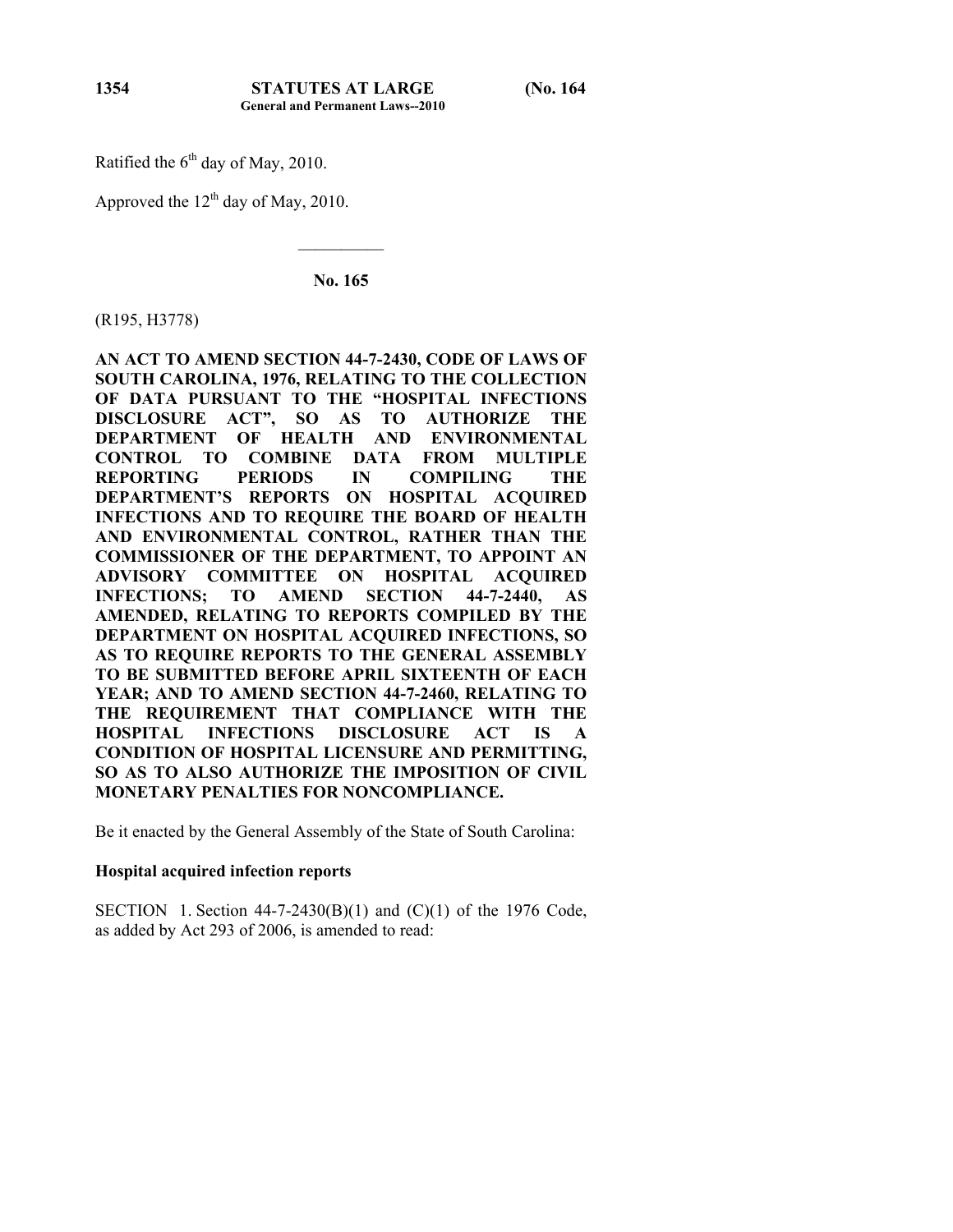#### **No. 165) OF SOUTH CAROLINA General and Permanent Laws--2010**

 $\mathcal{L}(B)(1)$  Hospitals shall submit reports at least every six months on their hospital acquired infection rates to the department. Reports must be submitted in a format and at a time as provided for by the department. Data in these reports must cover a period ending not earlier than one month prior to submission of the report. These reports must be made available to the public at each hospital and through the department. The first report must be submitted before February 1, 2008. Subsequent reports must be submitted at least every six months on dates determined by the department. When compiling its reports, the department may combine data from multiple reporting periods in order to better demonstrate hospital acquired infection rates.

 (C)(1) The Board of Health and Environmental Control shall appoint an advisory committee that must have an equal number of members representing all involved parties. The board shall seek recommendations for appointments to the advisory committee from organizations that represent the interests of hospitals, consumers, businesses, purchasers of health care services, physicians, and other professionals involved in the research and control of infections."

### **Annual reports to the General Assembly**

SECTION 2. Section 44-7-2440(A) of the 1976 Code, as added by Act 293 of 2006, is amended to read:

 "(A) The department annually shall submit to the General Assembly a report summarizing the hospital reports submitted pursuant to Section 44-7-2430 and shall publish the annual report on its website. The first annual report must be submitted and published before February 1, 2009. Subsequent annual reports to the General Assembly must be submitted before April sixteenth of each year. The department may issue quarterly informational bulletins summarizing all or part of the information submitted in the hospital reports."

#### **Civil penalties for noncompliance**

SECTION 3. Section 44-7-2460 of the 1976 Code, as added by Act 293 of 2006, is amended to read:

 "Section 44-7-2460. (A) The department shall ensure and enforce compliance with this article and regulations promulgated pursuant to this article by the imposition of civil monetary penalties and as a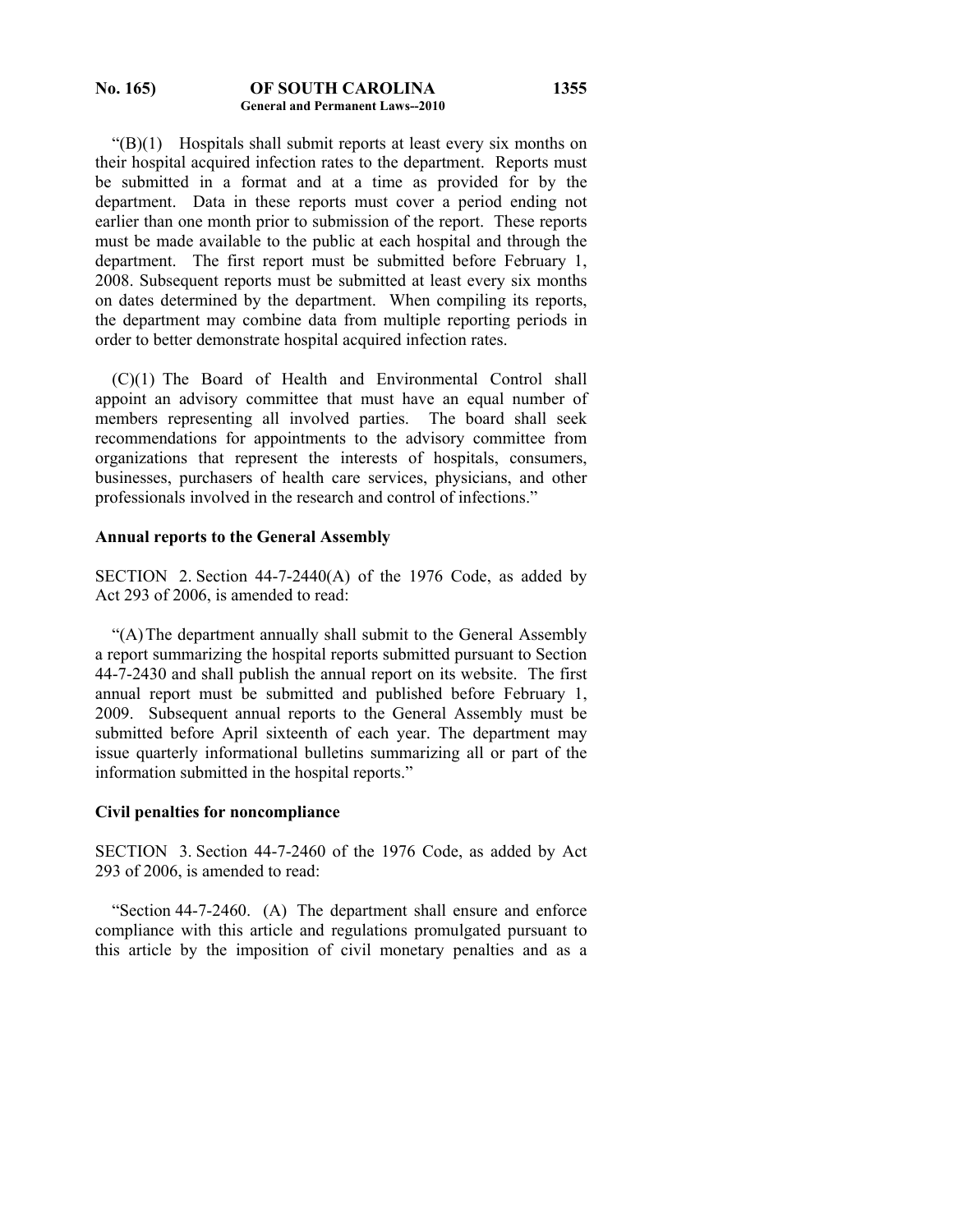#### **STATUTES AT LARGE (No. 165 General and Permanent Laws--2010 1356**

condition of licensure or permitting under this chapter pursuant to Section 44-7-320.

 (B) The department may promulgate regulations as necessary to carry out its responsibilities under this article."

## **Time effective**

SECTION 4. This act takes effect upon approval by the Governor.

Ratified the  $6<sup>th</sup>$  day of May, 2010.

Approved the  $11<sup>th</sup>$  day of May, 2010.

**No. 166** 

 $\frac{1}{2}$ 

(R196, H3871)

## **AN ACT TO AMEND THE CODE OF LAWS OF SOUTH CAROLINA, 1976, BY ADDING SECTION 44-29-15 SO AS TO SPECIFY REPORTING REQUIREMENTS FOR LABORATORIES THAT TEST FOR INFECTIOUS OR OTHER DISEASES REQUIRED BY THE DEPARTMENT OF HEALTH AND ENVIRONMENTAL CONTROL TO BE REPORTED AND TO PROVIDE A CIVIL MONETARY PENALTY FOR VIOLATIONS.**

Be it enacted by the General Assembly of the State of South Carolina:

## **Reporting requirements for laboratories testing for infectious diseases and other diseases**

SECTION 1. Chapter 29, Title 44 of the 1976 Code is amended by adding:

 "Section 44-29-15. (A) A laboratory, within or outside the State, responsible for performing a test for any of the infectious or other diseases required by the Department of Health and Environmental Control to be reported pursuant to Section 44-29-10, shall report positive or reactive tests to the department. This includes, but is not limited to, all laboratories, within or outside the State, which collect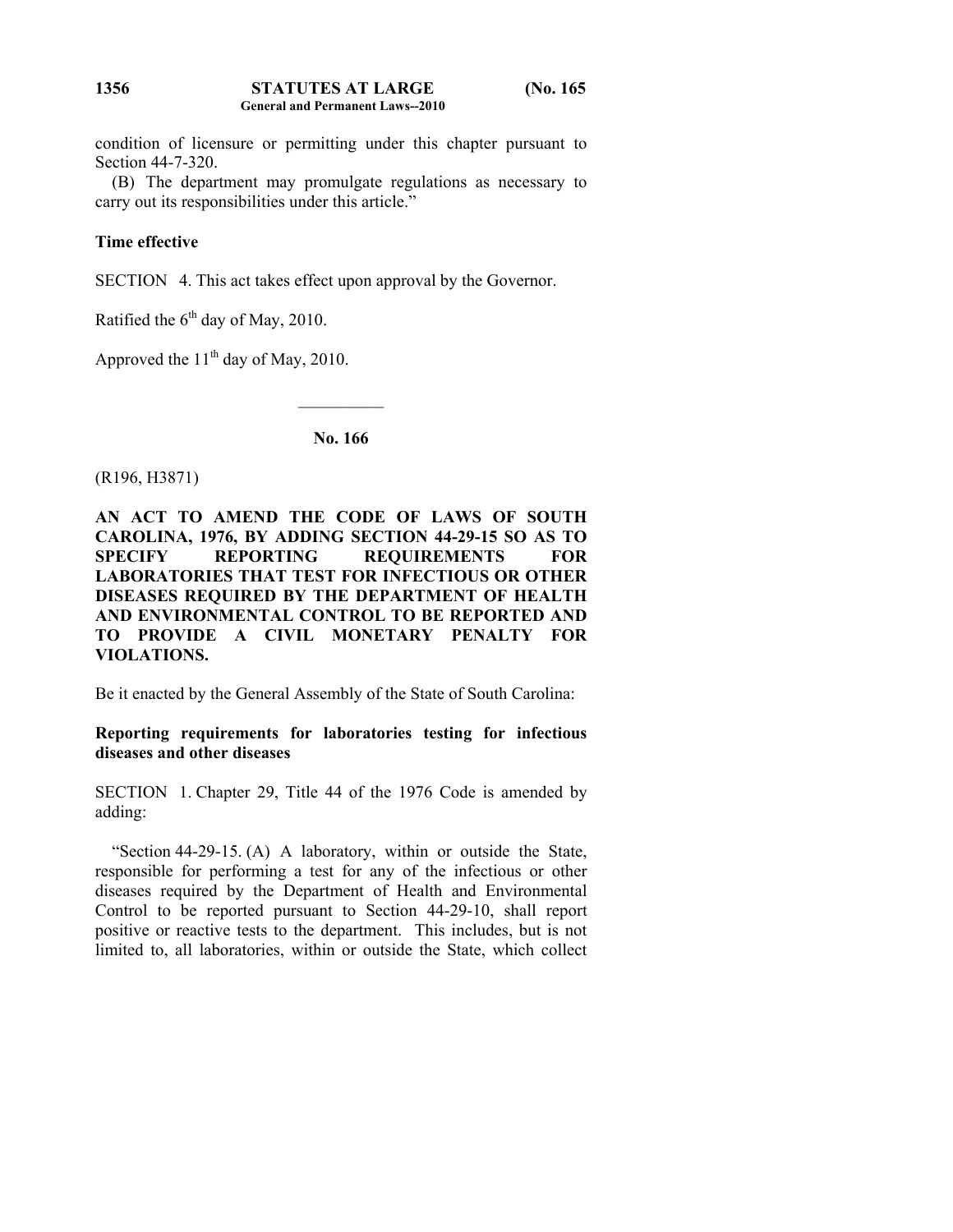specimens in South Carolina or which receive the initial order for testing from a practitioner, blood bank, plasmapheresis center, or other health care provider located in South Carolina. The department also may require that all results of certain, specifically identified laboratory tests be reported. All reports must be submitted within the time frame and in the form and manner designated by the department.

 (B) Laboratories, within or outside the State, which perform tests as described in subsection (A) and which determine positive or reactive test results, shall, if required by the department, provide clinical specimens and isolates to the department or another laboratory designated by the department for further testing to determine incidence and other epidemiological information. These clinical specimens and isolates must be submitted within the time frame and in the form and manner designated by the department. The testing must be performed for epidemiological surveillance only; source consent is not required, and results are not required to be returned to the source patient or physician. The clinical specimens and isolates must be destroyed after tests are successfully completed, unless otherwise directed by the department.

 (C) Persons and entities, which are required to report test results to the department pursuant to this section and which send clinical specimens and isolates out of state for testing, are responsible for ensuring that results are reported and clinical specimens and isolates are submitted to the department, or a laboratory designated by the department, as required under this section and related regulations.

 (D) If a laboratory forwards clinical specimens and isolates out of state for testing, the originating laboratory retains the duty to comply with this section and related regulations, either by:

 (1) reporting the results, providing the name and address of the testing laboratory, and submitting the clinical specimens and isolates to the department; or

 (2) ensuring that the results are reported and that the clinical specimens and isolates are submitted to the department or another laboratory designated by the department.

 (E) A person, laboratory, or other entity violating a provision of this section or related regulations is subject to a civil monetary penalty of not more than one thousand dollars for the first offense and not more than five thousand dollars for each subsequent offense. Each instance of noncompliance constitutes a separate violation and offense."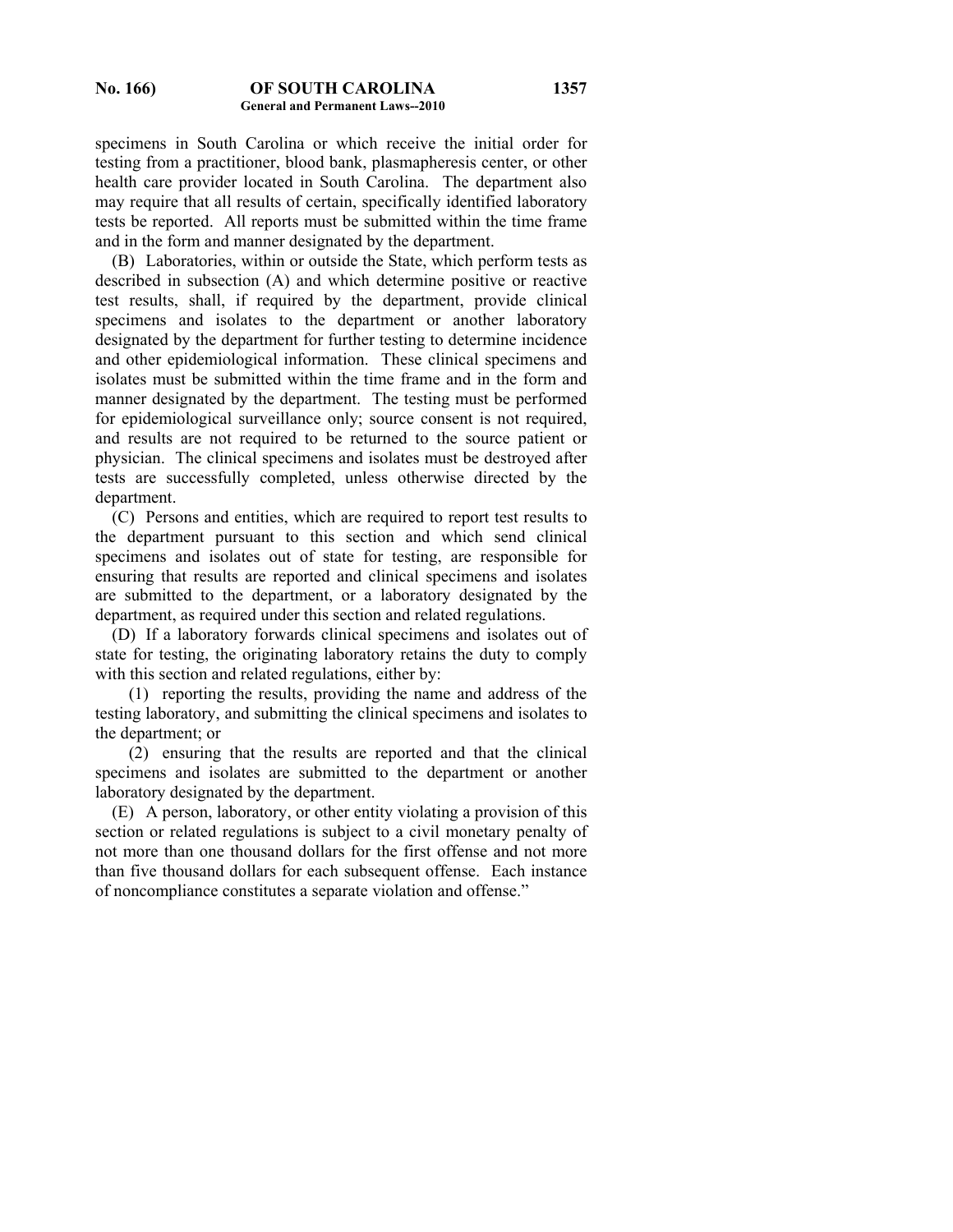## **Time effective**

SECTION 2. This act takes effect upon approval by the Governor.

Ratified the  $6<sup>th</sup>$  day of May, 2010.

Approved the  $12<sup>th</sup>$  day of May, 2010.

**No. 167** 

 $\mathcal{L}_\text{max}$ 

(R197, H4205)

**AN ACT TO AMEND SECTION 17-1-40, AS AMENDED, CODE OF LAWS OF SOUTH CAROLINA, 1976, RELATING TO DESTRUCTION OF CRIMINAL RECORDS WHEN A CHARGE IS DISMISSED OR THE PERSON IS FOUND INNOCENT, SO AS TO PROVIDE THAT THE PROVISIONS OF THE SECTION DO NOT APPLY TO CERTAIN OFFENSES INVOLVING VIOLATIONS OF BOATING AND DRIVING LAWS, CERTAIN ENACTMENTS PURSUANT TO THE AUTHORITY OF COUNTIES AND MUNICIPALITIES, AND OTHER STATE CRIMINAL OFFENSES IF THE VIOLATOR IS NOT FINGERPRINTED; AND TO ALLOW FOR THE ELECTRONIC TRANSMISSION OF INFORMATION WITH REGARD TO THIS SECTION.** 

Be it enacted by the General Assembly of the State of South Carolina:

**Expungement of criminal charges, exceptions, electronic transmission of information** 

SECTION 1. Section 17-1-40 of the 1976 Code, as last amended by Act 36 of 2009, is further amended by adding appropriately lettered subsections at the end to read:

 "( ) This section does not apply to a person who is charged with a violation of Title 50, Title 56, an enactment pursuant to the authority of counties and municipalities provided in Titles 4 and 5, or any other state criminal offense if the person is not fingerprinted for the violation.

**1358**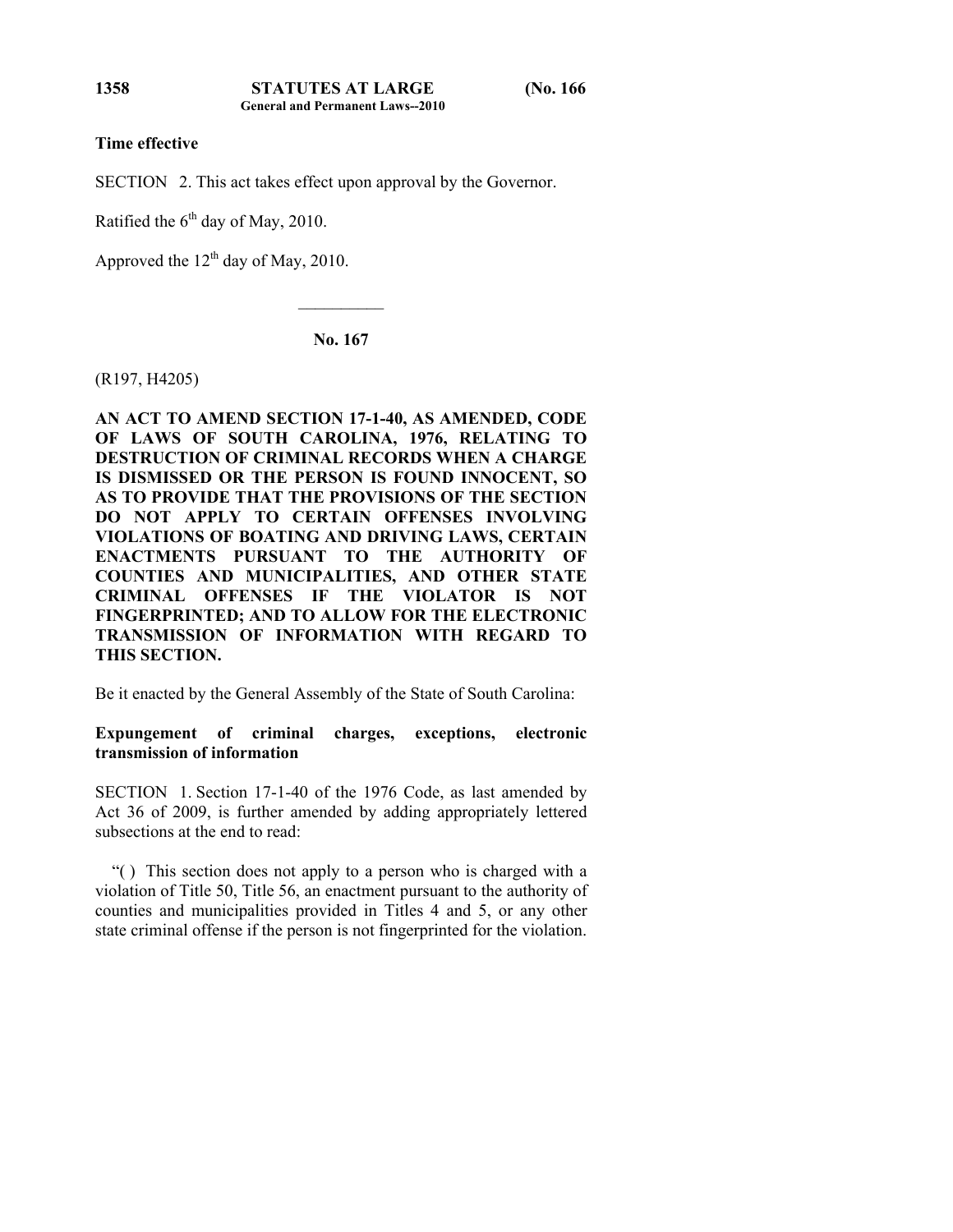#### **No. 167) OF SOUTH CAROLINA General and Permanent Laws--2010 1359**

 ( ) The State Law Enforcement Division is authorized to promulgate regulations that allow for the electronic transmission of information pursuant to this section."

## **Time effective**

SECTION 2. This act takes effect upon approval by the Governor.

Ratified the  $6<sup>th</sup>$  day of May, 2010.

Approved the  $12<sup>th</sup>$  day of May, 2010.

## **No. 168**

 $\mathcal{L}_\text{max}$ 

(R198, H4248)

**AN ACT TO AMEND THE CODE OF LAWS OF SOUTH CAROLINA, 1976, BY ADDING SECTION 59-19-117 SO AS TO REQUIRE AN INDIVIDUAL HIRED TO SERVE IN ANY CAPACITY IN A PUBLIC SCHOOL DISTRICT TO UNDERGO A CRIMINAL RECORD SEARCH BY THE SOUTH CAROLINA LAW ENFORCEMENT DIVISION, TO REQUIRE THE DISTRICT BOARD TO ADOPT A WRITTEN POLICY ON THE CRIMINAL RECORD SEARCHES, AND TO PROVIDE FOR TRAINING FOR APPROPRIATE DISTRICT PERSONNEL ON THE CRIMINAL RECORD SEARCHES; TO REQUIRE EACH SCHOOL DISTRICT TO PERFORM A NATIONAL SEX OFFENDER REGISTRY CHECK ON ALL DISTRICT EMPLOYEES AND ON CERTAIN VOLUNTEERS, TO PROVIDE FOR TRAINING FOR APPROPRIATE DISTRICT PERSONNEL ON APPROPRIATE USES OF THE DATABASE, AND TO REQUIRE EACH DISTRICT BOARD TO ADOPT A WRITTEN POLICY ON THE SEX OFFENDER REGISTRY CHECK; AND TO AMEND SECTION 23-3-115, RELATING TO FEES FOR CRIMINAL RECORD SEARCHES, SO AS TO PROVIDE FOR WAIVER OF THE FEE IMPOSED FOR A CRIMINAL RECORD SEARCH WHEN IT IS CONDUCTED ON A SUBSTITUTE TEACHER ON BEHALF OF A SCHOOL DISTRICT.**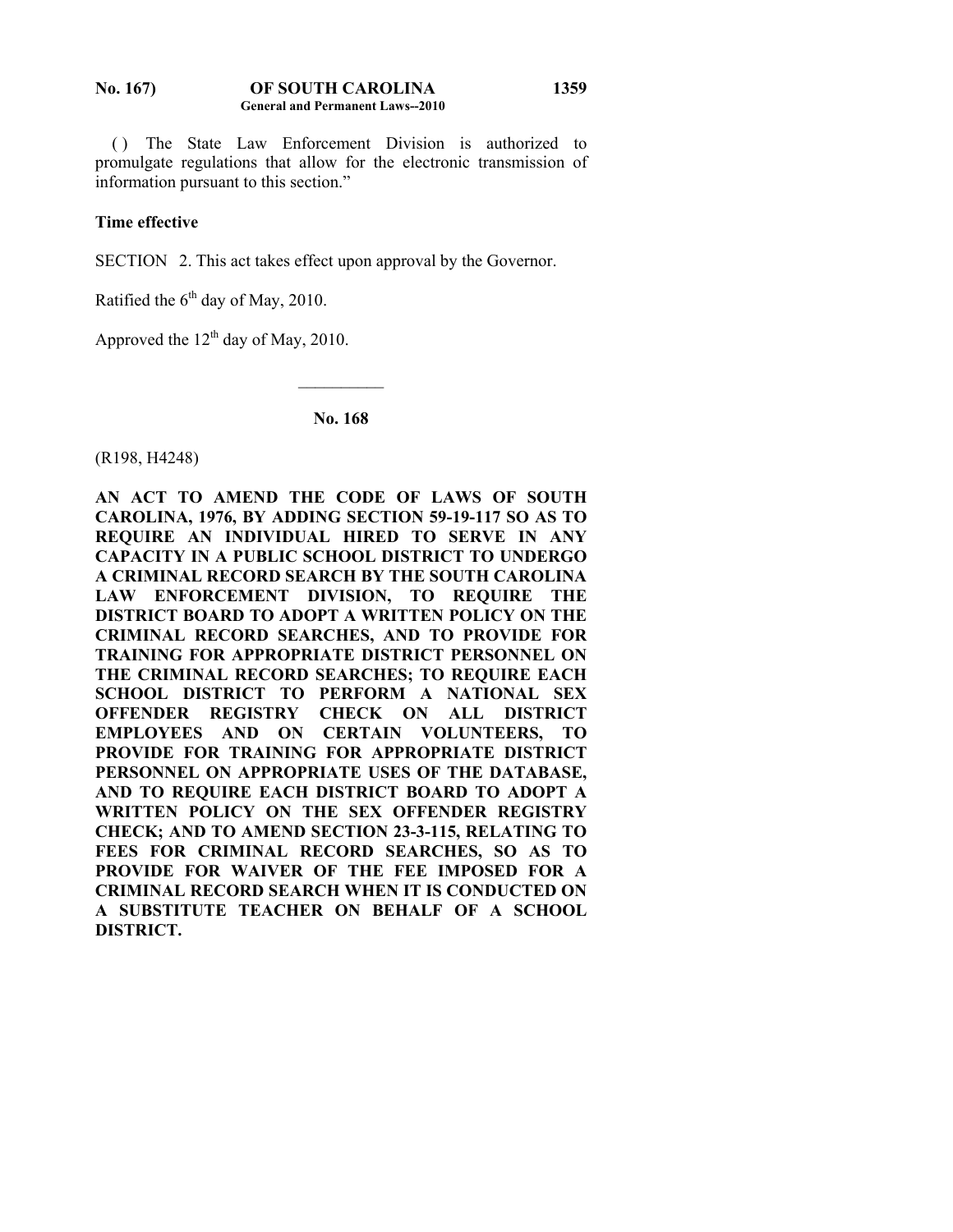Be it enacted by the General Assembly of the State of South Carolina:

**Individuals hired by districts to undergo criminal record searches; board policy on criminal record searches; training on criminal record searches; employees and certain volunteers hired by district to undergo National Sex Offender Registry check; training on the sex offender registry check; board policy on the sex offender registry check** 

SECTION 1. Chapter 19, Title 59 of the 1976 Code is amended by adding:

 "Section 59-19-117. (A) An individual hired by a local school district board of trustees to serve in any capacity in a public school in this State shall undergo a name-based South Carolina criminal record search conducted by the local school district using records maintained by the State Law Enforcement Division pursuant to regulations contained in subarticle 1, Article 3, Chapter 73 of the Code of Regulations. By August 1, 2010, a school district board of trustees shall adopt a written policy that specifies the required criminal record search as well as how the information received from the search impacts hiring decisions. The district policy must stipulate whether the district assumes the cost of the criminal record search or that the applicant assumes the cost. The policy must include, at a minimum, a prohibition of hiring individuals convicted of violent crimes as defined in Section 16-1-60 and hiring recommendations relative to felony convictions and relevant just-cause examples provided in Section 59-25-160. The South Carolina Law Enforcement Division, working with the Department of Education, shall provide training to appropriate school district personnel regarding appropriate use of the information provided in criminal record searches.

 (B) Each school district of this State shall perform a National Sex Offender Registry check on all district employees hired to serve in any capacity in a public school and all volunteers who work in a school on an interim or regular basis as mentors, coaches, or any other capacity, or volunteers who serve as student chaperones or any other capacity having direct interaction with students. The South Carolina Law Enforcement Division, working with the Department of Education, shall provide training to appropriate district personnel on the appropriate uses of the database. By August 1, 2010, the district board of trustees shall adopt a written policy that specifies the sex offender registry check as well as how information received from the search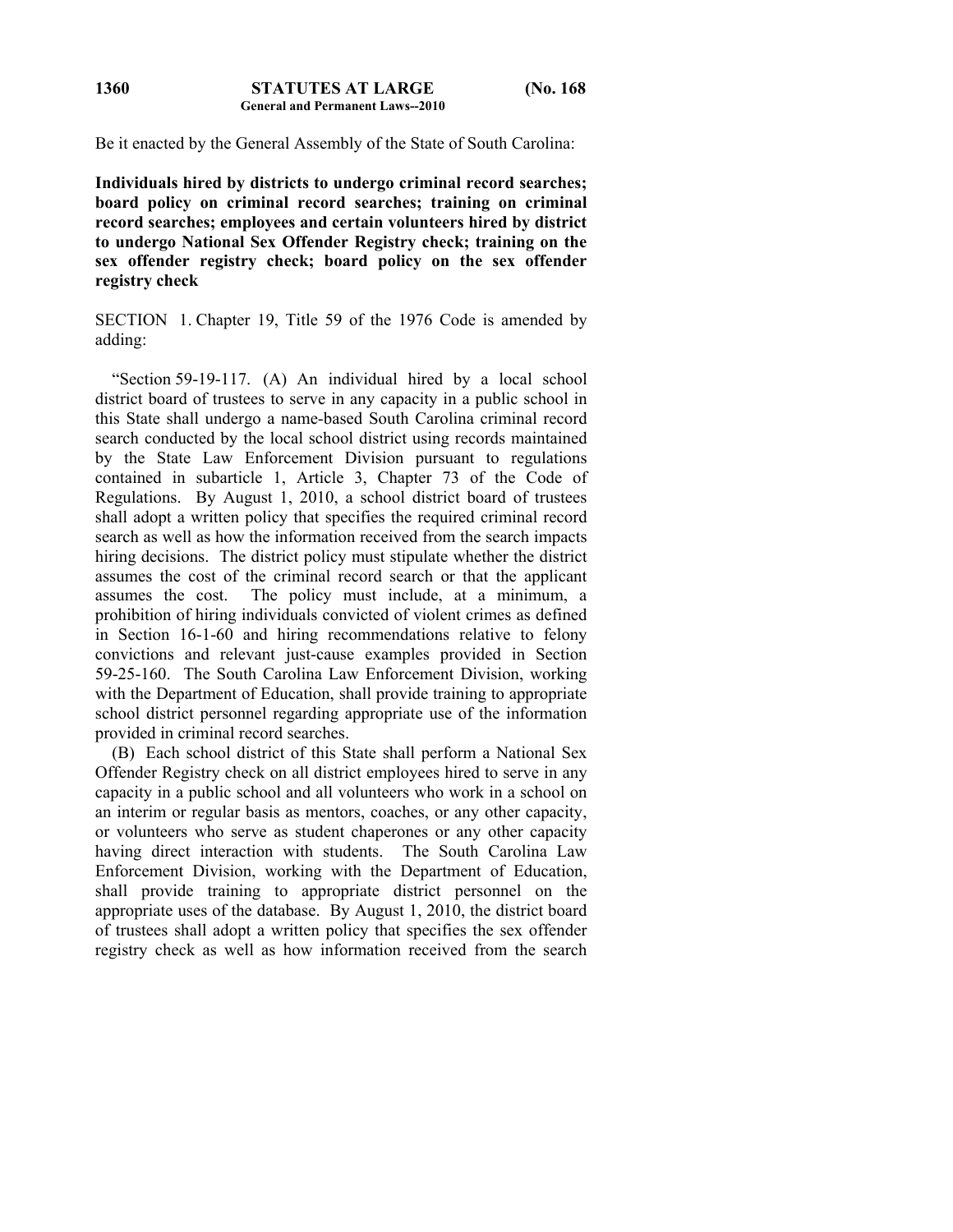#### **No. 168) OF SOUTH CAROLINA General and Permanent Laws--2010 1361**

impacts hiring decisions. The policy must include, at a minimum, a prohibition of hiring individuals required to register as sex offenders pursuant to Section 23-3-430."

## **Waiver of fee for criminal record search on substitute teachers**

SECTION 2. Section 23-3-115 of the 1976 Code, as last amended by Act 353 of 2008, is further amended by adding:

 "(C) The fee allowed in subsection (A) is waived if the criminal record search is conducted on a substitute teacher on behalf of a school district."

## **Time effective**

SECTION 3. This act takes effect upon approval by the Governor.

Ratified the  $6<sup>th</sup>$  day of May, 2010.

Approved the  $11<sup>th</sup>$  day of May, 2010.

**No. 169** 

 $\frac{1}{2}$ 

(R201, H4444)

**AN ACT TO AMEND SECTION 50-5-1705, AS AMENDED, CODE OF LAWS OF SOUTH CAROLINA, 1976, RELATING TO CATCH LIMITS FOR ESTUARINE AND SALTWATER FINFISH, INCLUDING WEAKFISH CYNOSCION, SO AS TO PROVIDE THAT A PERSON ONLY MAY TAKE OR POSSESS ONE, RATHER THAN TEN, SUCH WEAKFISH IN ANY ONE DAY.** 

Be it enacted by the General Assembly of the State of South Carolina:

## **Weakfish daily catch limit**

SECTION 1. Section 50-5-1705(G) of the 1976 Code, as last amended by Act 85 of 2007, is further amended to read: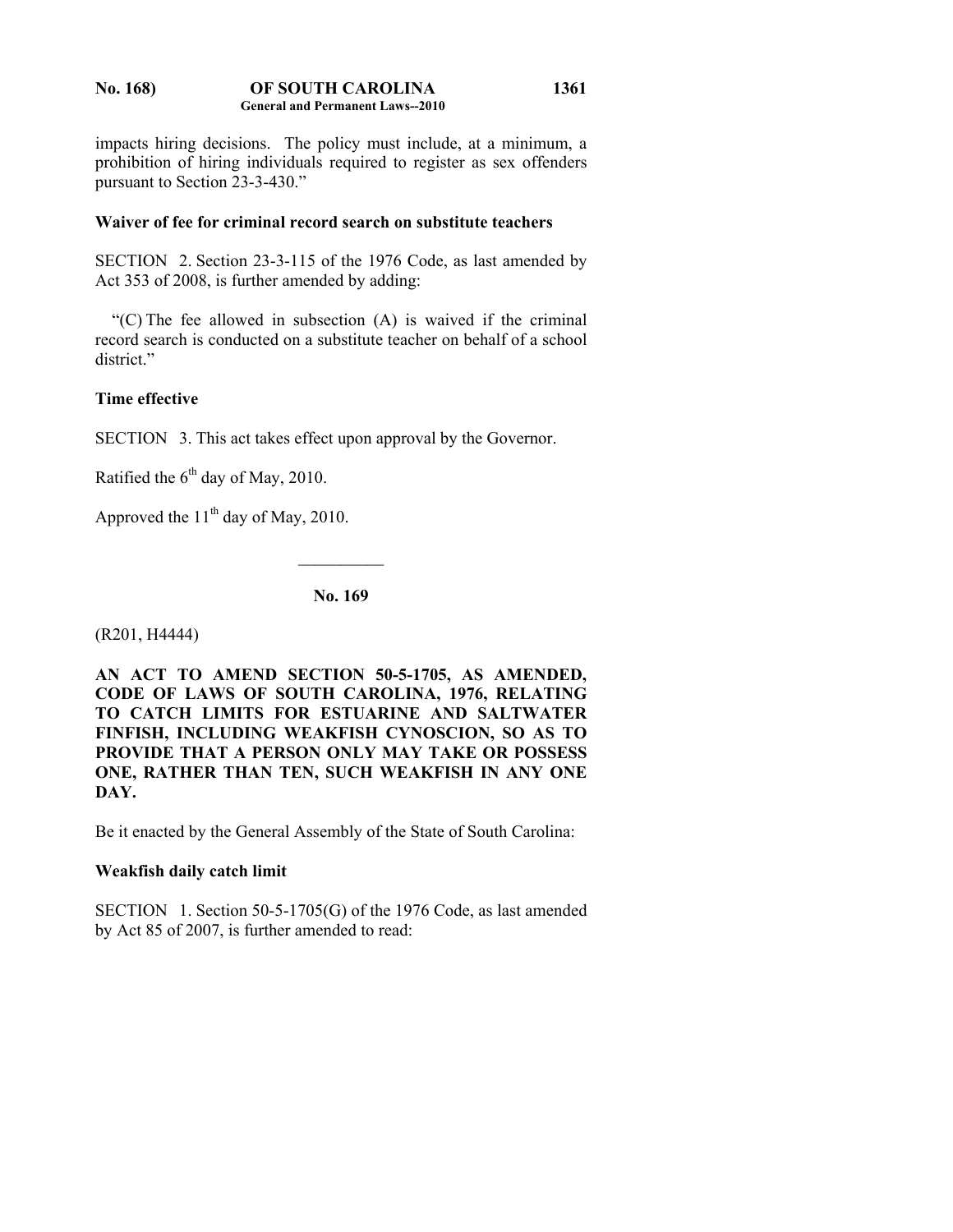#### **STATUTES AT LARGE (No. 169 General and Permanent Laws--2010 1362**

 "(G) It is unlawful for a person to take or have in possession more than one weakfish Cynoscion regalis in any one day."

### **Time effective**

SECTION 2. This act takes effect July 1, 2010.

Ratified the  $6<sup>th</sup>$  day of May, 2010.

Became law without the signature of the Governor -- 5/13/2010.

**No. 170** 

 $\mathcal{L}_\text{max}$ 

(R193, H3584)

**AN ACT TO AMEND THE CODE OF LAWS OF SOUTH CAROLINA, 1976, BY ADDING SECTION 12-21-625 SO AS TO IMPOSE A SURTAX ON EACH CIGARETTE IN AN AMOUNT OF TWO AND ONE-HALF CENTS, TO PROVIDE FOR THE CREDITING OF THE REVENUE FROM THE SURTAX TO THE MEDICAL UNIVERSITY OF SOUTH CAROLINA HOLLINGS CANCER CENTER FOR TOBACCO-RELATED CANCER RESEARCH, THE SMOKING PREVENTION AND CESSATION TRUST FUND, AND THE MEDICAID RESERVE FUND, TO PROVIDE FOR REPORTING, PAYMENT, COLLECTION, AND ENFORCEMENT OF THE SURTAX, AND TO DEFINE "CIGARETTE"; TO AMEND SECTION 12-21-620, RELATING TO THE ORIGINAL CIGARETTE TAX, SO AS TO INCLUDE THE DEFINITION OF "CIGARETTE"; BY ADDING SECTION 11-11-230 SO AS TO CREATE AND ESTABLISH THE SMOKING PREVENTION AND CESSATION TRUST FUND AND THE MEDICAID RESERVE FUND, BOTH SO AS TO RECEIVE DEPOSITS OF THE REVENUES FROM THE CIGARETTE SURTAX AS SPECIFIED; AND BY ADDING SECTION 11-49-55 SO AS TO PROVIDE THAT IF FUNDS FROM THE SMOKING PREVENTION AND CESSATION TRUST FUND ARE AVAILABLE, AND NOT OTHERWISE COMMITTED, THE DEPARTMENT OF AGRICULTURE SHALL RECEIVE ONE MILLION DOLLARS ANNUALLY FOR FIVE YEARS FOR MARKETING AND BRANDING**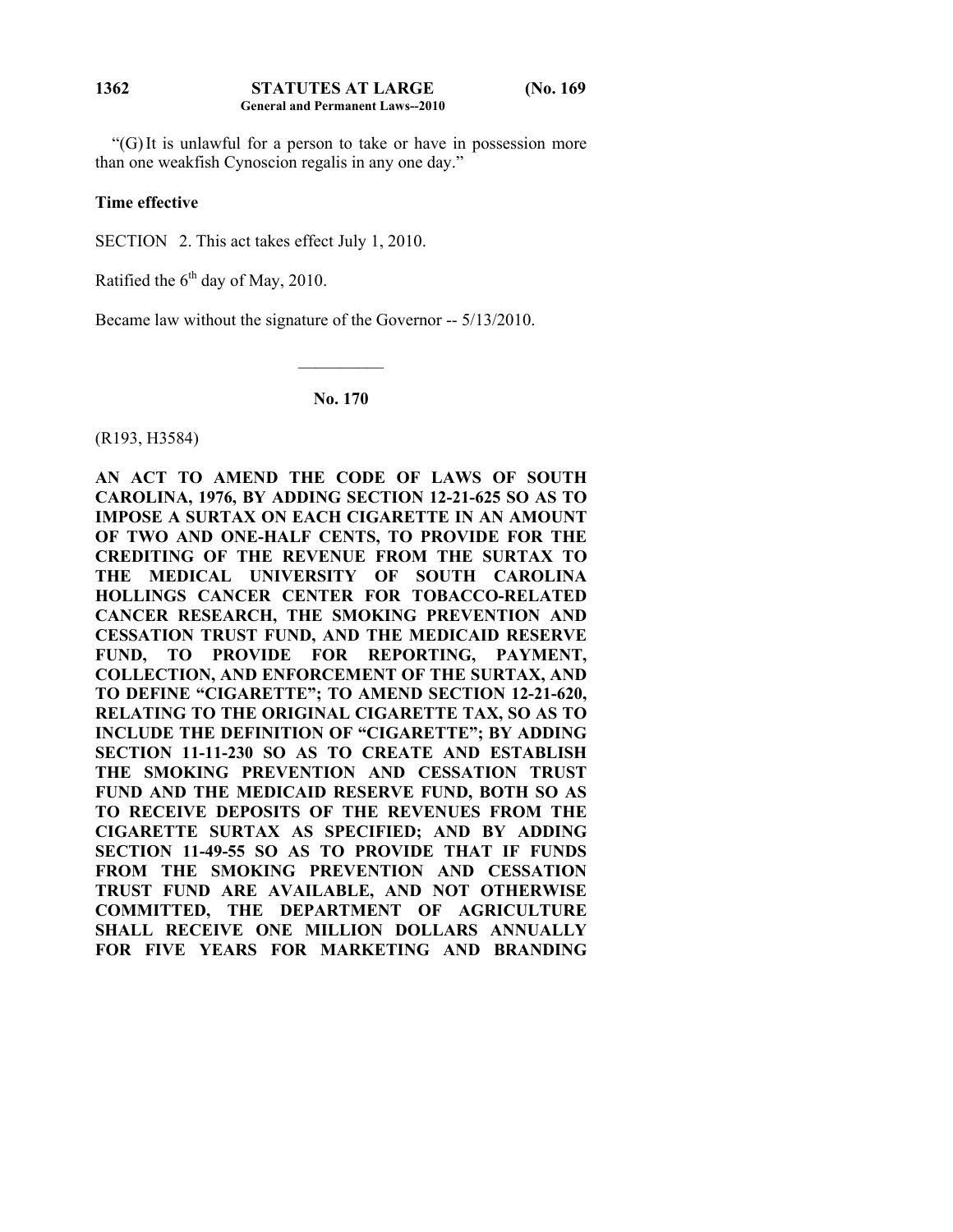## **STATE-GROWN CROPS AND TO ASSIST IN RELIEF FROM NATURAL DISASTERS AFFECTING STATE-GROWN CROPS.**

Be it enacted by the General Assembly of the State of South Carolina:

## **Cigarette surtax imposed; distribution of revenue; "cigarette" defined**

SECTION 1. Article 5, Chapter 21, Title 12 of the 1976 Code is amended by adding:

 "Section 12-21-625. (A) Effective July 1, 2010, there is imposed a surtax on cigarettes subject to the tax imposed pursuant to Section 12-21-620(1) in an amount equal to two and one-half cents on each cigarette.

 (B) Notwithstanding another provision of law providing for the crediting of the revenues of license or other taxes, the revenue of the surtax imposed pursuant to this section must be credited as follows:

 (1) five million dollars annually to the Medical University of South Carolina Hollings Cancer Center to be used for tobacco-related cancer research;

 (2) five million dollars annually to the Smoking Prevention and Cessation Trust Fund created pursuant to Section 11-11-230(A);

 (3) the remaining annual revenue shall be deposited in the South Carolina Medicaid Reserve Fund created pursuant to Section 11-11-230(B).

 (C) For all purposes of reporting, payment, collection, and enforcement, the surtax imposed by this section is deemed to be imposed pursuant to Section 12-21-620.

(D) For purposes of this section, 'cigarette' means:

 (1) any roll for smoking containing tobacco or any substitute for tobacco wrapped in paper or in any substance other than a tobacco leaf; or

 (2) any roll for smoking containing tobacco or any substitute for tobacco, wrapped in any substance, weighing three pounds per thousand or less, however labeled or named, which because of its appearance, size, type of tobacco used in the filler, or its packaging, pricing, marketing, or labeling, is likely to be offered to, or purchased by, consumers as a cigarette described in item (1)."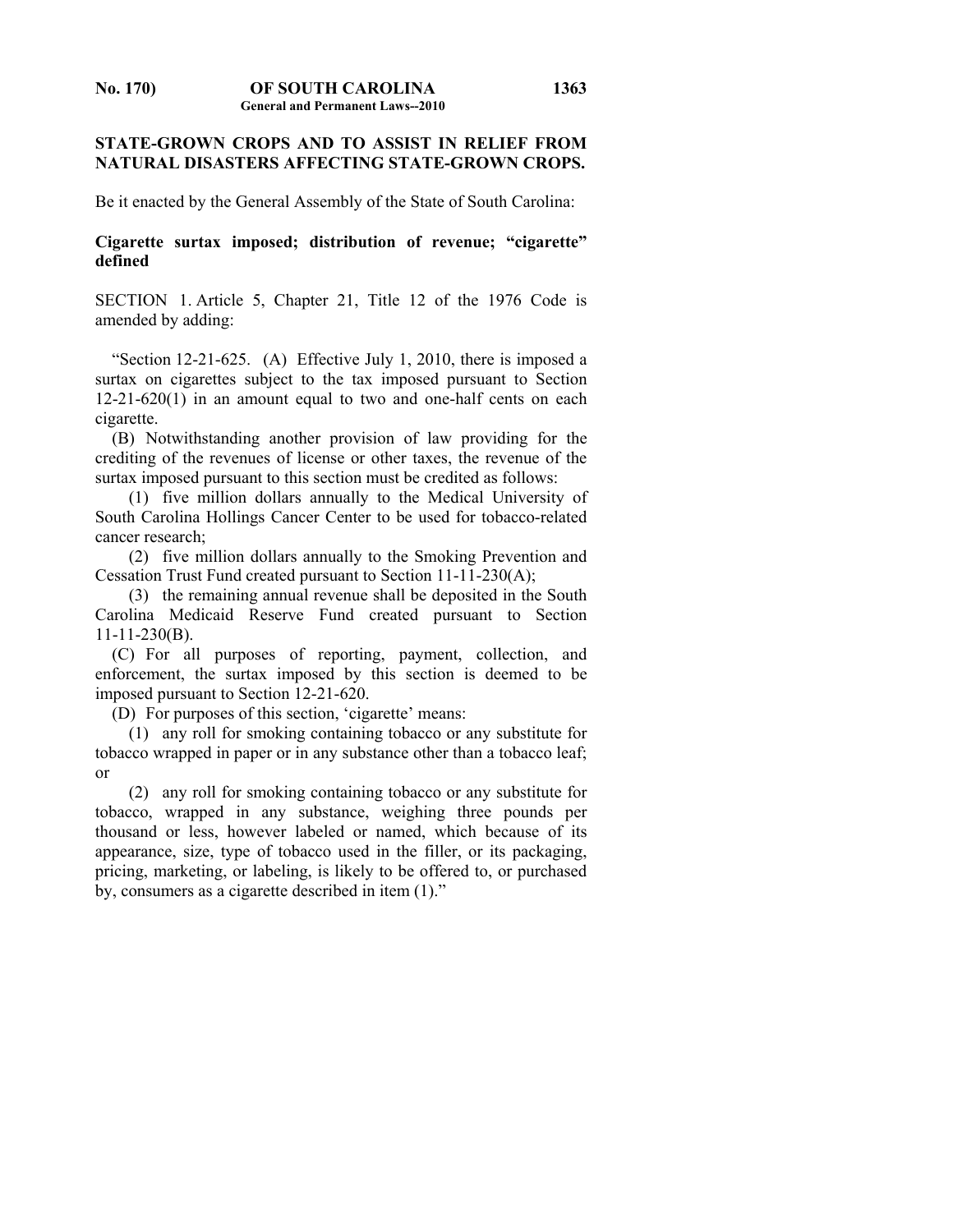## **"Cigarette" defined**

SECTION 2. Section 12-21-620 of the 1976 Code is amended to read:

 "Section 12-21-620. (A) There shall be levied, assessed, collected, and paid in respect to the articles containing tobacco enumerated in this section the following amounts:

 (1) upon all cigarettes made of tobacco or any substitute for tobacco, three and one-half mills on each cigarette;

 (2) upon all tobacco products, as defined in Section 12-21-800, five percent of the manufacturer's price.

 Manufacturer's price as used in this section is the established price at which a manufacturer sells to a wholesaler.

(B) As used in this section, 'cigarette' means:

 (1) any roll for smoking containing tobacco or any substitute for tobacco wrapped in paper or in any substance other than a tobacco leaf; or

 (2) any roll for smoking containing tobacco or any substitute for tobacco, wrapped in any substance, weighing three pounds per thousand or less, however labeled or named, which because of its appearance, size, type of tobacco used in the filler, or its packaging, pricing, marketing, or labeling, is likely to be offered to, or purchased by, consumers as a cigarette described in item (1) of this subsection."

## **Smoking Prevention and Cessation Trust Fund created; Medicaid Reserve Fund created**

SECTION 3. Article 1, Chapter 11, Title 11 of the 1976 Code is amended by adding:

 "Section 11-11-230. (A) There is created in the State Treasury the Smoking Prevention and Cessation Trust Fund. This fund is separate and distinct from the general fund of the State and all other funds. Earnings and interest on this fund must be credited to it and any balance in this fund at the end of a fiscal year carries forward in the fund in the succeeding fiscal year. The trust fund must transfer five million dollars annually to the Department of Health and Environmental Control to administer a statewide smoking prevention and cessation program. The funds must not be appropriated for any other purpose and the Department of Health and Environmental Control may not use the funds for any purposes other than administering a statewide smoking prevention and cessation program.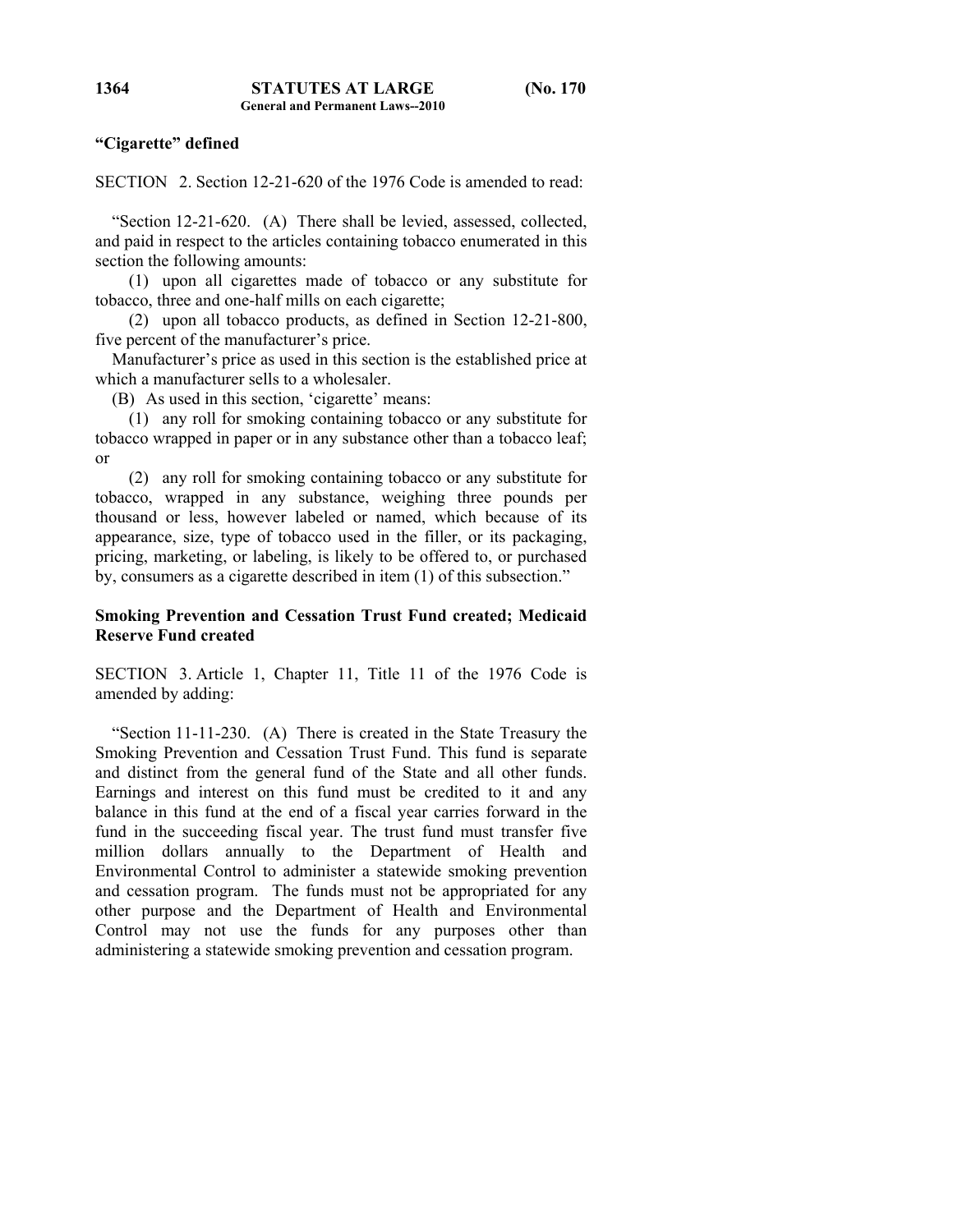#### **No. 170) OF SOUTH CAROLINA General and Permanent Laws--2010**

 (B) There is created the South Carolina Medicaid Reserve Fund. This fund is separate and distinct from the general fund of the State and all other funds. Earnings and interest on this fund must be credited to it and any balance in this fund at the end of a fiscal year carries forward in the fund in the succeeding fiscal year. The fund only may be appropriated for the restoration and maintenance of effort of the Medicaid program as structured at the time this act takes effect, and must not be appropriated for any other purpose. The fund must not be used to expand any component of the existing Medicaid program."

## **Funds to Department of Agriculture for marketing and branding state-grown crops and disaster relief for state-grown crops**

SECTION 4. Chapter 49, Title 11 of the 1976 Code is amended by adding:

 "Section 11-49-55. Notwithstanding any other provision of law, and to the extent that funds are available and not otherwise committed or restricted by law or by contract, from the trust fund created pursuant to this chapter, the State Treasurer shall direct one million dollars annually for five fiscal years beginning with the first fiscal year in which funds are available, to the Department of Agriculture to cause the marketing and branding of South Carolina agricultural crops or produce as being grown in South Carolina when offered for sale in retail establishments and to assist in relief from natural disasters affecting state-grown crops."

## **Time effective**

SECTION 5. Except where otherwise provided, this act takes effect upon approval by the Governor.

 $\mathcal{L}_\text{max}$ 

Ratified the  $6<sup>th</sup>$  day of May, 2010.

Vetoed by the Governor -- 5/11/2010. Veto overridden by House -- 5/12/2010. Veto overridden by Senate -- 5/13/2010.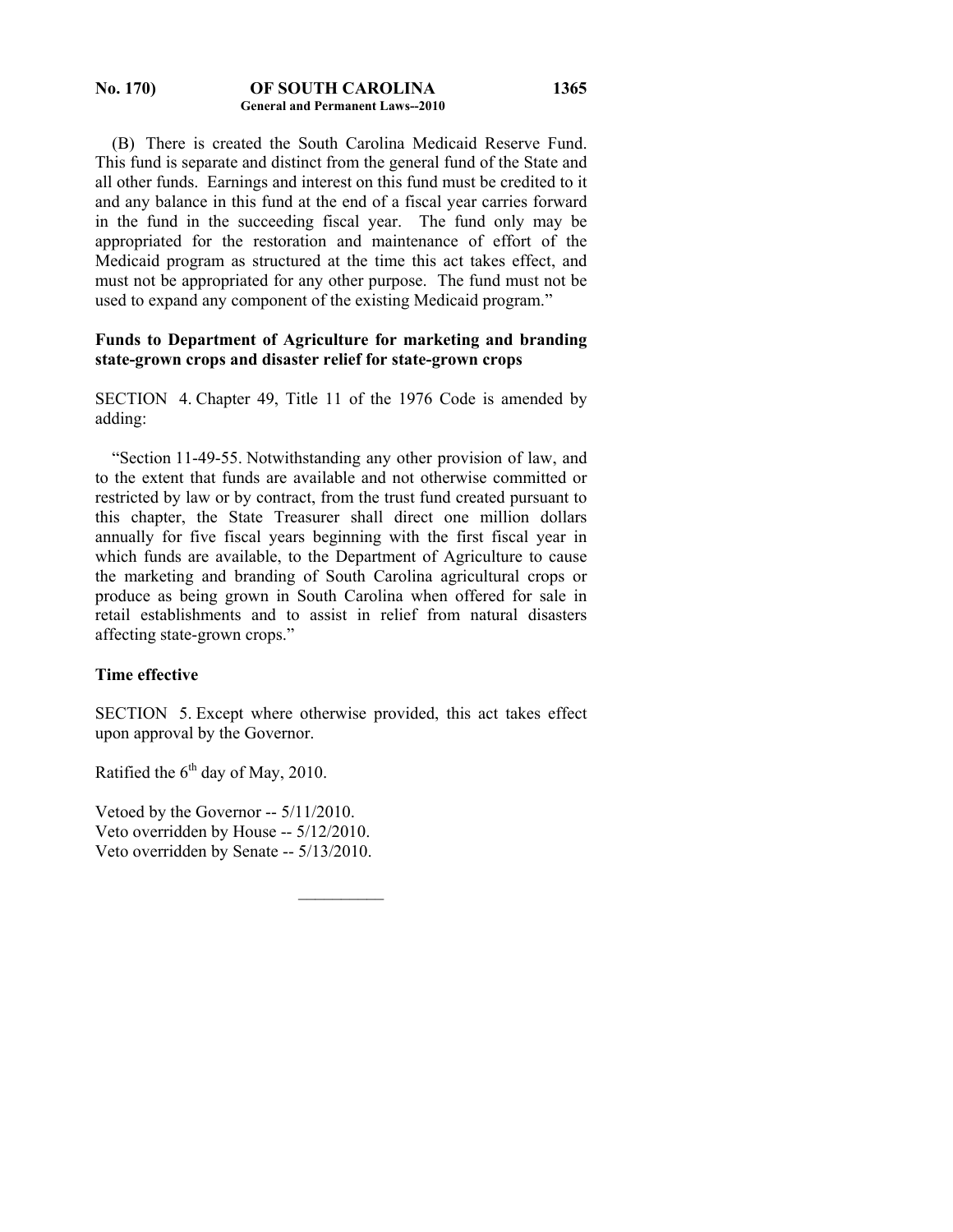### **No. 171**

#### (R202, H4511)

**AN ACT TO AMEND THE CODE OF LAWS OF SOUTH CAROLINA, 1976, BY ADDING CHAPTER 50 TO TITLE 11 SO AS TO ENACT THE "SOUTH CAROLINA RURAL INFRASTRUCTURE ACT", TO ESTABLISH THE SOUTH CAROLINA RURAL INFRASTRUCTURE AUTHORITY, AND TO PROVIDE FOR ITS GOVERNANCE, POWERS, AND DUTIES; TO AUTHORIZE THE AUTHORITY TO PROVIDE LOANS AND OTHER FINANCIAL ASSISTANCE TO A MUNICIPALITY, COUNTY, SPECIAL PURPOSE OR PUBLIC SERVICE DISTRICT, AND A PUBLIC WORKS COMMISSION TO FINANCE RURAL INFRASTRUCTURE FACILITIES; TO ALLOW STATE APPROPRIATIONS, GRANTS, LOAN REPAYMENTS, AND OTHER AVAILABLE AMOUNTS TO BE CREDITED TO THE FUND OF THE AUTHORITY; TO AUTHORIZE LENDING TO AND BORROWING BY ELIGIBLE ENTITIES THROUGH THE AUTHORITY.** 

Be it enacted by the General Assembly of the State of South Carolina:

### **Rural Infrastructure Act**

SECTION 1. Title 11 of the 1976 Code is amended by adding:

#### "CHAPTER 50

#### South Carolina Rural Infrastructure Act

Section 11-50-10. This chapter may be referred to as the 'South Carolina Rural Infrastructure Act'.

Section 11-50-20. The General Assembly finds that:

 (1) Adequate infrastructure facilities are an essential element in promoting economic growth and development that will provide jobs for the citizens of South Carolina.

 (2) Traditional infrastructure financing methods in South Carolina cannot generate the resources necessary to fund the cost of rural infrastructure which are required for economic development.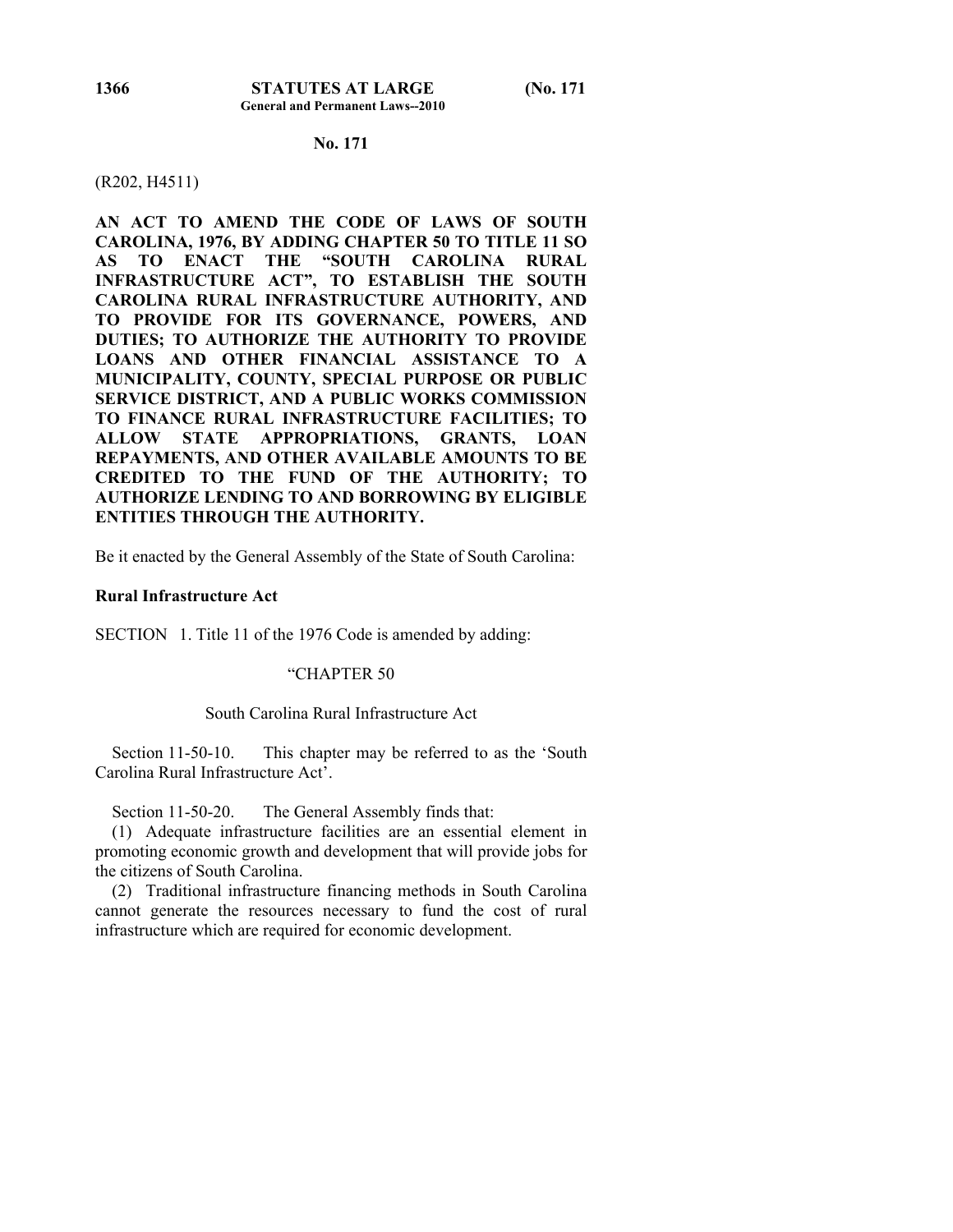(3) The State of South Carolina has the ability to provide for alternative methods of financing rural infrastructure which when combined with existing financing sources and methods will allow the State to address its rural infrastructure needs in a more timely and responsive manner.

 (4) Loans and other financial assistance to municipalities, counties, special purpose and public service districts, and public works commissions can play an important part in meeting rural infrastructure needs. This assistance is in the public interest for the public benefit and good as a matter of legislative intent.

 (5) The chapter provides an instrumentality to assist municipalities, counties, special purpose and public service districts, and public works commissions in constructing and improving rural infrastructure by providing loans and other financial assistance.

Section 11-50-30. (A) There is created a body corporate and politic and an instrumentality of the State to be known as the South Carolina Rural Infrastructure Authority.

 (B) The authority is governed by a board of directors as provided in this chapter.

 (C) The corporate purpose of the authority is to select and assist in financing qualified rural infrastructure by providing loans and other financial assistance to municipalities, counties, special purpose and public service districts, and public works commissions for constructing and improving rural infrastructure facilities. The exercise by the authority of a power conferred in this chapter is an essential public function.

 (D) The authority shall establish and maintain the South Carolina Rural Infrastructure Fund into which monies for the purposes of the authority must be deposited.

Section 11-50-40. As used in this chapter, unless the context clearly indicates otherwise:

 (1) 'Authority' means the South Carolina Rural Infrastructure Authority.

(2) 'Board' means the board of directors of the authority.

 (3) 'Eligible cost' means as applied to a qualified project to be financed from the Rural Infrastructure Fund, the costs that are permitted under applicable laws, requirements, procedures, and guidelines in regard to establishing, operating, and providing assistance from the authority.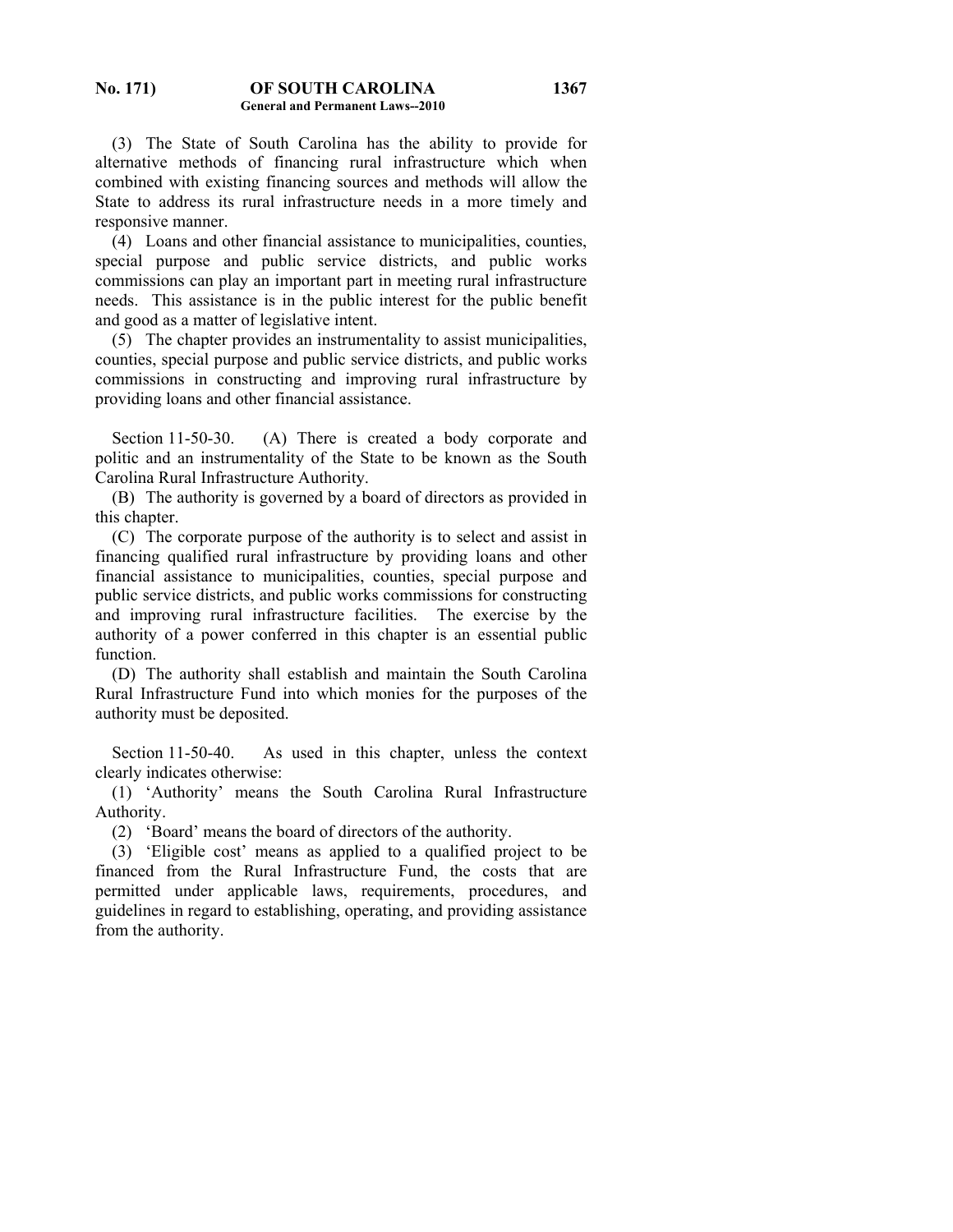(4) 'Eligible project' means rural infrastructure as defined in item (13).

 (5) 'Eligible entity' means a municipality, county, special purpose or public service district, and public works commission. The term 'eligible project' also includes a not-for-profit water company.

 (6) 'Financing agreement' means any agreement entered into between the authority and an eligible entity pertaining to a loan or other financial assistance. This agreement may contain, in addition to financial terms, provisions relating to the regulation and supervision of a qualified project, or other provisions as the board may determine. The term 'financing agreement' includes, without limitation, a loan agreement, trust indenture, security agreement, reimbursement agreement, guarantee agreement, bond or note, ordinance or resolution, or similar instrument.

 (7) 'Loan' means an obligation subject to repayment which is provided by the authority to a qualified borrower for all or a part of the eligible cost of a qualified project. A loan may be disbursed in anticipation of reimbursement for or direct payment of eligible costs of a qualified project.

 (8) 'Loan obligation' means a bond, note, or other evidence of an obligation issued by a qualified borrower.

 (9) 'Other financial assistance' means, but is not limited to, grants, contributions, credit enhancement, capital or debt reserves for bonds or debt instrument financing, interest rate subsidies, provision of letters of credit and credit instruments, provision of bond or other debt financing instrument security, and other lawful forms of financing and methods of leveraging funds that are approved by the board.

 (10) 'Qualified borrower' means any eligible entity which is authorized to construct, operate, or own a qualified project.

 (11) 'Qualified project' means an eligible project which has been selected by the authority to receive a loan or other financial assistance from the authority to defray an eligible cost.

 (12) 'Revenues' means, when used with respect to the authority, any receipts, fees, income, or other payments received or to be received by the authority including, without limitation, receipts and other payments deposited in the Rural Infrastructure Fund and investment earnings on the Rural Infrastructure Fund.

 (13) 'Rural infrastructure project' means the acquisition, construction, installation, modification, renovation, repair, extension, renewal, replacement, or rehabilitation of land, interest in land, buildings, structures, facilities, or other improvements and the acquisition, installation, modification, renovation, repair, extension,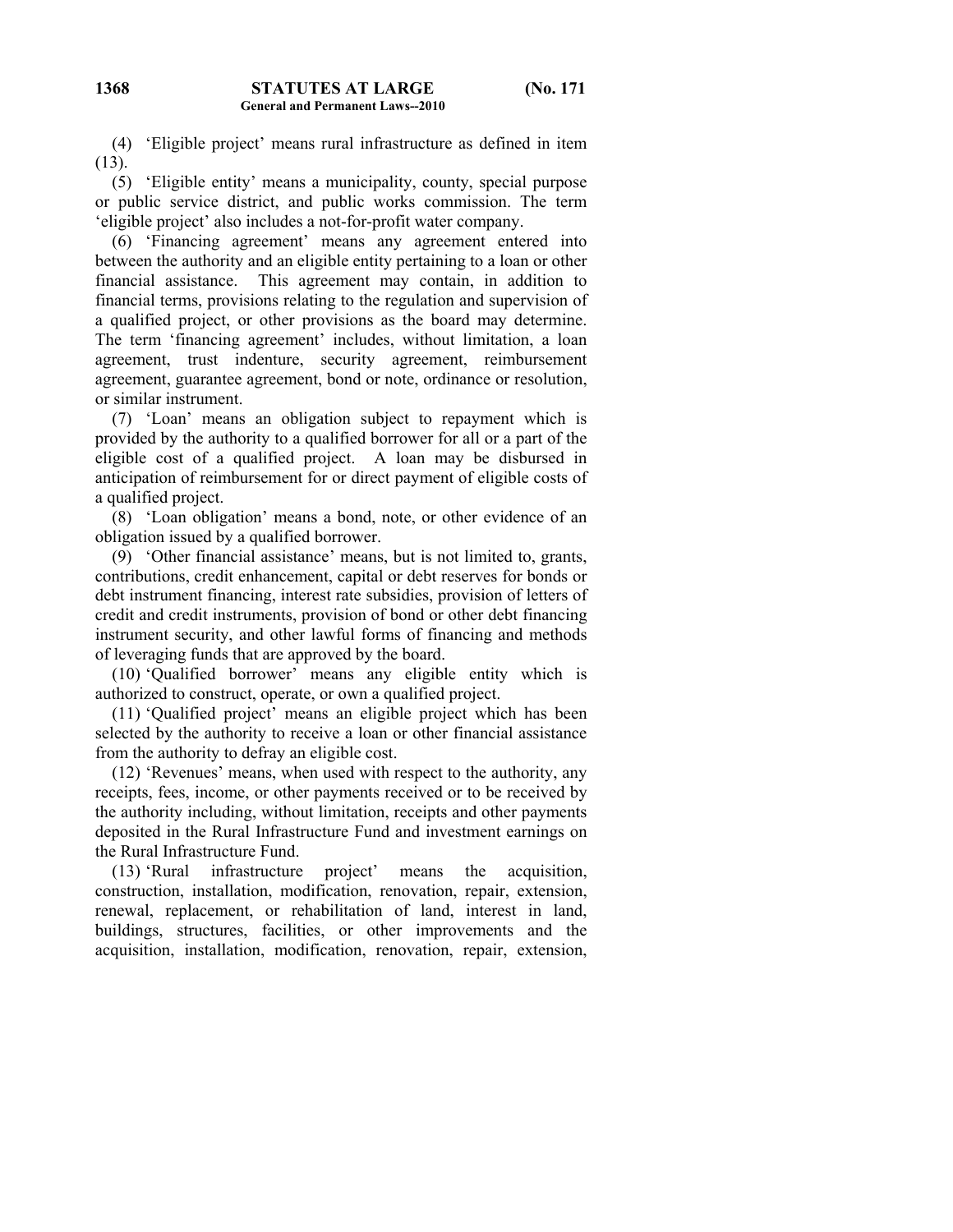#### **No. 171) OF SOUTH CAROLINA General and Permanent Laws--2010**

renewal, replacement, rehabilitation, or furnishing of fixtures, machinery, equipment, furniture, or other property of any nature whatsoever used on, in, or in connection with any such land, interest in land, building, structure, facility, or other improvement, for the essential public purpose of providing environmental facilities and services to meet public health and environmental standards and to aid the development of trade, commerce, industry, agriculture, aquaculture, and employment opportunities, all of which must be primarily located in a county designated as distressed or least developed pursuant to Section 12-6-3360 for 2009 or located in a county with a project that otherwise meets the requirements of this item. A rural infrastructure project also includes water supply and aquaculture projects.

 Section 11-50-50. The board of directors is the governing board of the authority. The board consists of seven voting directors appointed as follows:

 (1) six members who reside in counties designated as distressed or least developed pursuant to Section 12-6-3360 for 2009; one appointed by the President Pro Tempore of the Senate, one appointed by the Speaker of the House of Representatives, one appointed by the Chairman of the Senate Finance Committee, one appointed by the Chairman of the House Ways and Means Committee, and two appointed by the Governor; and

 (2) the Secretary of Commerce, ex officio, who shall serve as chairman.

 Appointed members shall serve for terms of four years and until their successors are appointed and qualify except that of the members first appointed by the Speaker of the House, President Pro Tempore of the Senate, and one of the members first appointed by the Governor, the member shall serve for a term of two years and the term must be noted on the appointment. Vacancies must be filled in the manner of original appointment for the unexpired portion of the term. Members shall serve without compensation but are allowed mileage, subsistence, and per diem allowed by law for members of state boards, committees, and commissions.

Section 11-50-60. (A) In addition to the powers contained elsewhere in this chapter, the authority has all power necessary, useful, or appropriate to fund, operate, and administer the authority, and to perform its other functions including, but not limited to, the power to:

(1) have perpetual succession;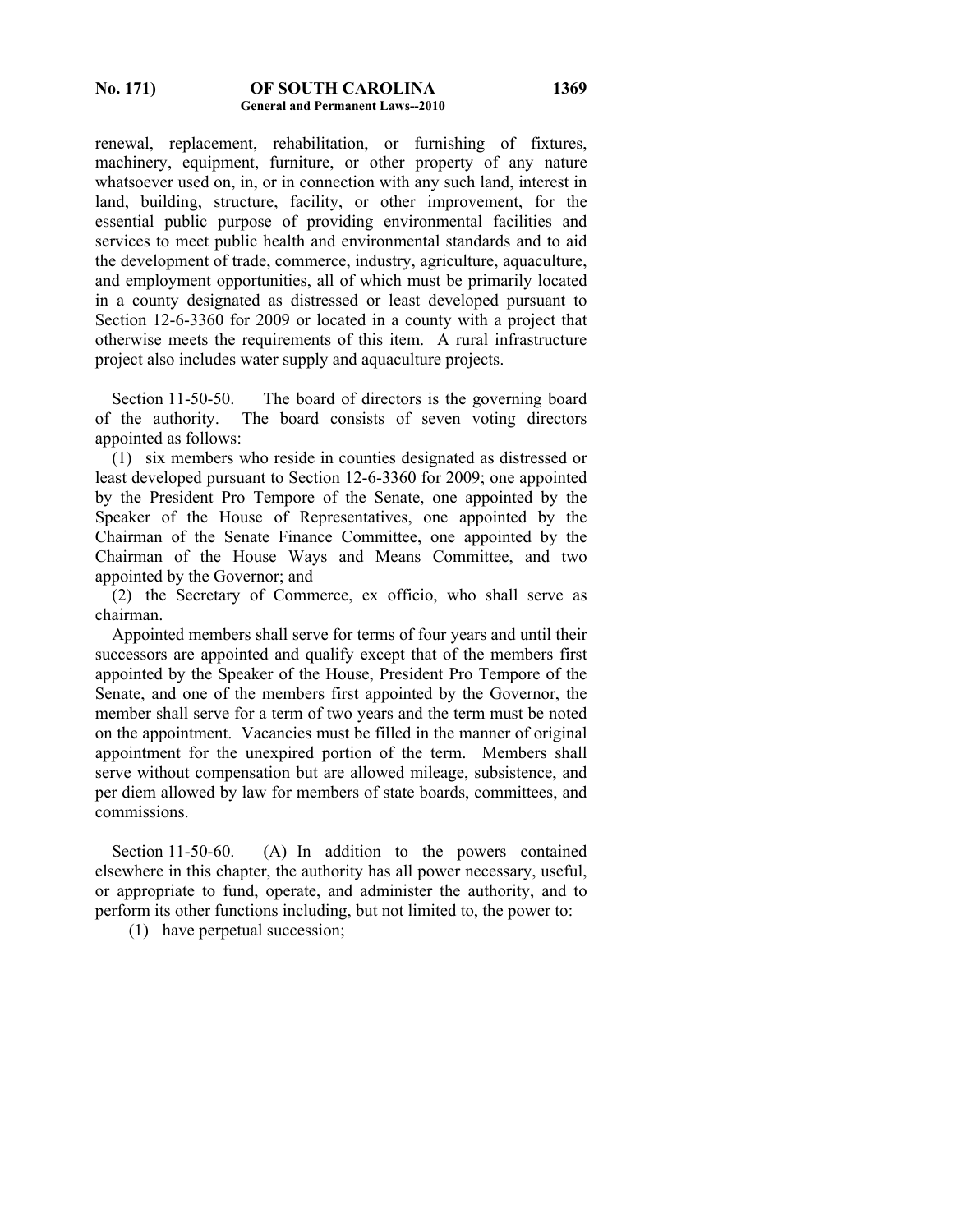(2) adopt, promulgate, amend, and repeal bylaws, not inconsistent with provisions in this chapter for the administration of the authority's affairs and the implementation of its functions including the right of the board to select qualifying projects and to provide loans and other financial assistance;

(3) sue and be sued in its own name;

 (4) have a seal and alter it at its pleasure, although the failure to affix the seal does not affect the validity of an instrument executed on behalf of the authority;

 (5) make loans to qualified borrowers to finance the eligible costs of qualified projects and to acquire, hold, and sell loan obligations at prices and in a manner as the board determines advisable;

 (6) provide qualified borrowers with other financial assistance necessary to defray eligible costs of a qualified project;

 (7) enter into contracts, arrangements, and agreements with qualified borrowers and other persons and execute and deliver all financing agreements and other instruments necessary or convenient to the exercise of the powers granted in this chapter;

 (8) enter into agreements with eligible entities of this State for the purpose of planning and providing for the financing of qualified projects;

 (9) establish policies and procedures for the making and administering of loans and other financial assistance, and establish fiscal controls and accounting procedures to ensure proper accounting and reporting by the authority and eligible entities;

 (10) acquire by purchase, lease, donation, or other lawful means and sell, convey, pledge, lease, exchange, transfer, and dispose of all or any part of its properties and assets of every kind and character or any interest in it to further the public purpose of the authority;

 (11) procure insurance, guarantees, letters of credit, and other forms of collateral or security or credit support from any public or private entity, including any department, agency, or instrumentality of this State, for the payment of any bonds issued by it, including the power to pay premiums or fees on any insurance, guarantees, letters of credit, and other forms of collateral or security or credit support;

 (12) collect or authorize the trustee under any trust indenture securing any bonds to collect amounts due under any loan obligations owned by it, including taking the action required to obtain payment of any sums in default;

 (13) unless restricted under any agreement with holders of bonds, consent to any modification with respect to the rate of interest, time,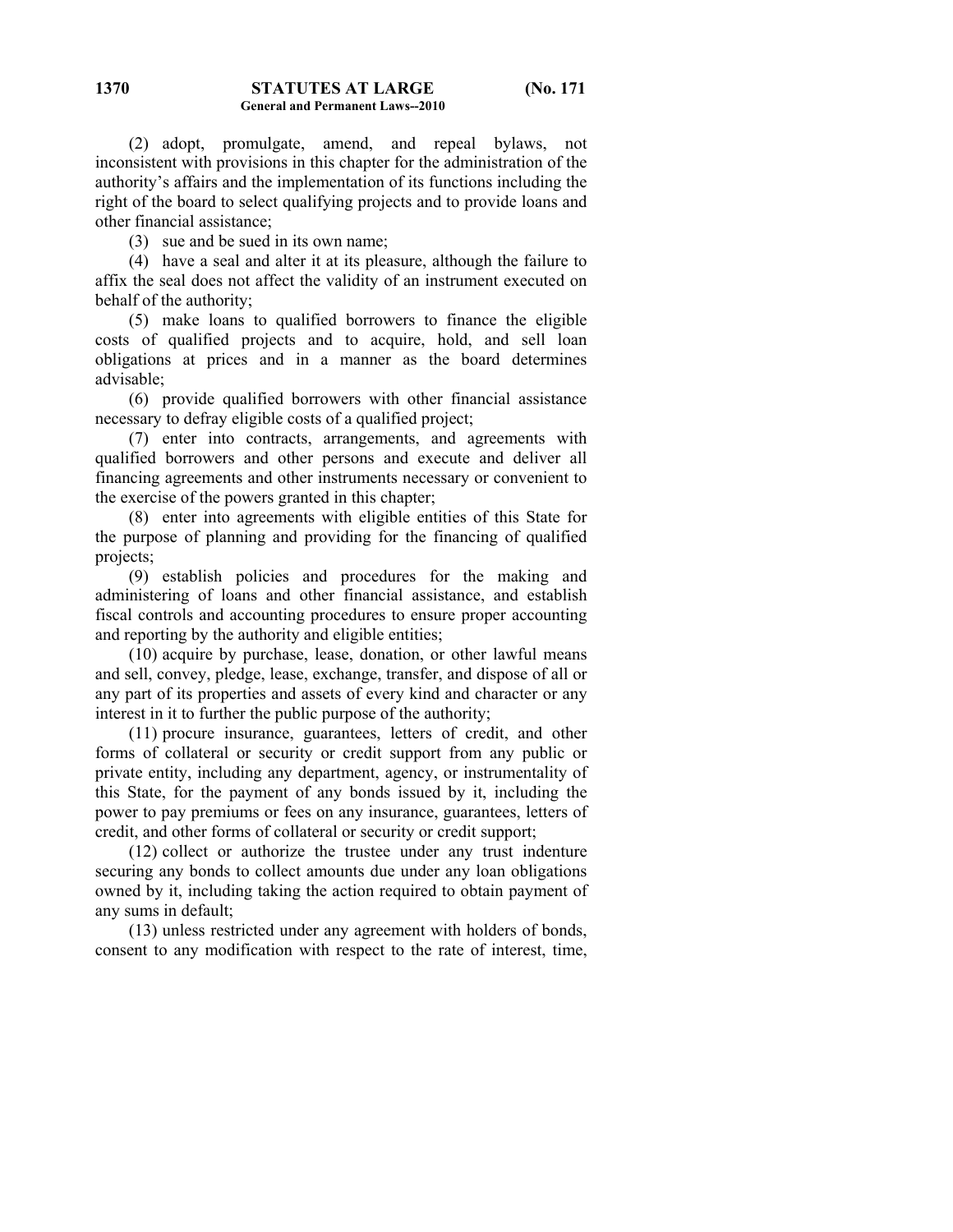and payment of any installment of principal or interest, or any other term of any loan obligations owned by it;

 (14) borrow money through the issuance of bonds and other forms of indebtedness as provided in this chapter;

 (15) expend funds to obtain accounting, management, legal, financial consulting, and other professional services necessary to the operations of the authority;

 (16) expend funds credited to the authority as the board determines necessary for the costs of administering the operations of the authority;

 (17) establish advisory committees as the board determines appropriate, which may include individuals from the private sector with banking and financial expertise;

 (18) procure insurance against losses in connection with its property, assets, or activities including insurance against liability for its acts or the acts of its employees or agents or to establish cash reserves to enable it to act as a self-insurer against any and all such losses;

 (19) collect fees and charges in connection with its loans or other financial assistance;

 (20) apply for, receive and accept from any source, aid, grants, and contributions of money, property, labor, or other things of value to be used to carry out the purposes of this chapter subject to the conditions upon which the aid, grants, or contributions are made;

 (21) enter into contracts or agreements for the servicing and processing of financial agreements; and

 (22) do all other things necessary or convenient to exercise powers granted or reasonably implied by this chapter.

 (B) The authority is subject to the provisions of Article 1, Chapter 23, Title 1, the Administrative Procedures Act.

Section 11-50-70. The following sources may be used to capitalize the Rural Infrastructure Fund and for the authority to carry out its purposes:

 (1) state general fund appropriations made by the General Assembly;

(2) federal funds made available to the State;

(3) federal funds made available to the State for the authority;

 (4) contributions and donations from government units, private entities, and any other source as may become available to the authority;

 (5) all monies paid or credited to the authority, by contract or otherwise, payments of principal and interest on loans or other financial assistance made from the authority, and interest earnings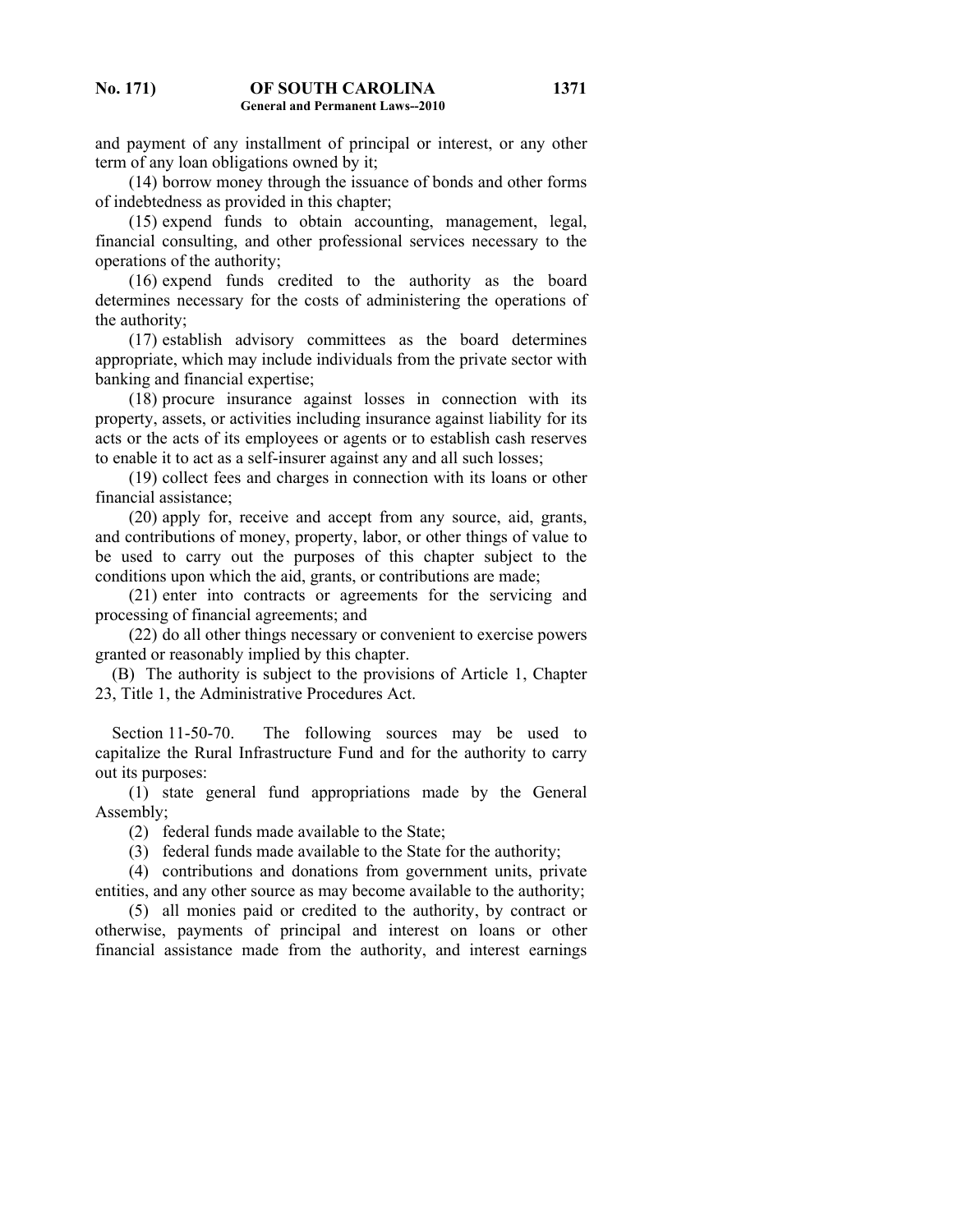which may accrue from the investment or reinvestment of the authority's monies; and

(6) other lawful sources as determined appropriate by the board.

 Section 11-50-80. Earnings on balances in the Rural Infrastructure Fund must be credited and invested as provided by law. Earnings must be credited to the Rural Infrastructure Fund. The authority may establish accounts and subaccounts within the Rural Infrastructure Fund as considered desirable to effectuate the purposes of this chapter, or to meet the requirements of any state or federal program. All accounts must be held in trust by the State Treasurer.

Section 11-50-90. (A) The authority may provide loans and other financial assistance to an eligible entity to pay for all or part of the eligible cost of a qualified project. Before providing a loan or other financial assistance to a qualified borrower, the authority must obtain the review and approval of the Joint Bond Review Committee. The term of the loan or other financial assistance must not exceed the useful life of the project. The authority may require the eligible entity to enter into a financing agreement in connection with its loan obligation or other financial assistance. The authority shall determine the form and content of loan applications, financing agreements, and loan obligations including the term and rate or rates of interest on a financing agreement.

 (B) The board shall determine which projects are eligible projects and then select from among the eligible projects those qualified to receive from the authority a loan or other financial assistance.

Section 11-50-100. (A) Eligible entities are authorized to obtain loans or other financial assistance from the authority through financing agreements. Qualified borrowers entering into financing agreements and issuing loan obligations to the authority may perform any acts, take any action, adopt any proceedings, and make and carry out any contracts or agreements with the authority as may be agreed to by the authority and any qualified borrower for the carrying out of the purposes contemplated by this chapter.

 (B) In addition to the authorizations contained in this chapter, all other statutes or provisions permitting eligible entities to borrow money may be utilized by any eligible entity in obtaining a loan or other financial assistance from the authority to the extent determined necessary or useful by the eligible entity in connection with any financing agreement and the issuance, securing, or sale of loan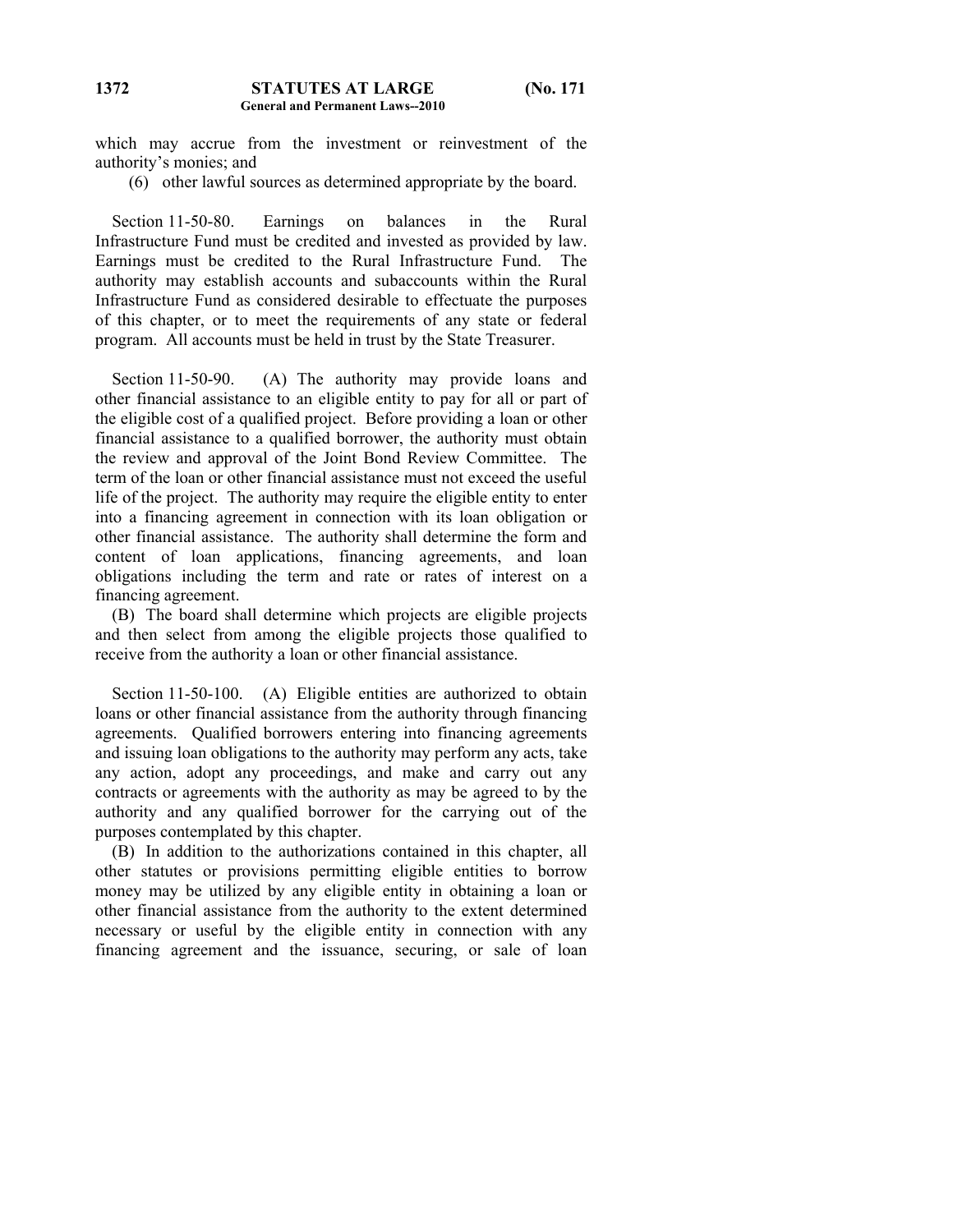obligations to the authority. Notwithstanding the foregoing, obligations secured by ad valorem taxes may be issued by an eligible entity and purchased by the authority without regard to any public bidding requirement.

 (C) An eligible entity may receive, apply, pledge, assign, and grant a security interest in revenues or ad valorem taxes, to secure its obligations as provided in this chapter, to meet its obligations under a financing agreement, or to provide for the construction and improving of a qualified project.

Section 11-50-110. The authority is performing an essential governmental function in the exercise of the powers conferred upon it and is not required to pay taxes or assessments upon property or upon its operations or the income from them, or taxes or assessments upon property or loan obligations acquired or used by the authority or upon the income from them.

Section 11-50-120. (A) If an eligible entity fails to collect and remit in full all amounts due to the authority on the date these amounts are due under the terms of any note or other obligation of an eligible entity, the authority shall notify the State Treasurer who, subject to the withholding of amounts under Section 14, Article X of the Constitution, shall withhold all or a portion of the funds of the State and all funds administered by the State allotted or appropriated to the eligible entity and apply an amount necessary to the payment of the amount due.

 (B) Nothing contained in this section mandates the withholding of funds allocated to an eligible entity which would violate contracts to which the State is a party or judgments of a court binding on the State.

Section 11-50-130. Neither the authority nor any officer, employee, or committee of the authority acting on behalf of it, while acting within the scope of this authority, is subject to any liability resulting from carrying out any of the powers given in this chapter.

Section 11-50-140. Notice, proceeding, or publication, except those required in this chapter, are not necessary to the performance of any act authorized in this chapter nor is any act of the authority subject to any referendum.

 Section 11-50-150. All money of the authority and in the Rural Infrastructure Fund, except as authorized by law or provided in this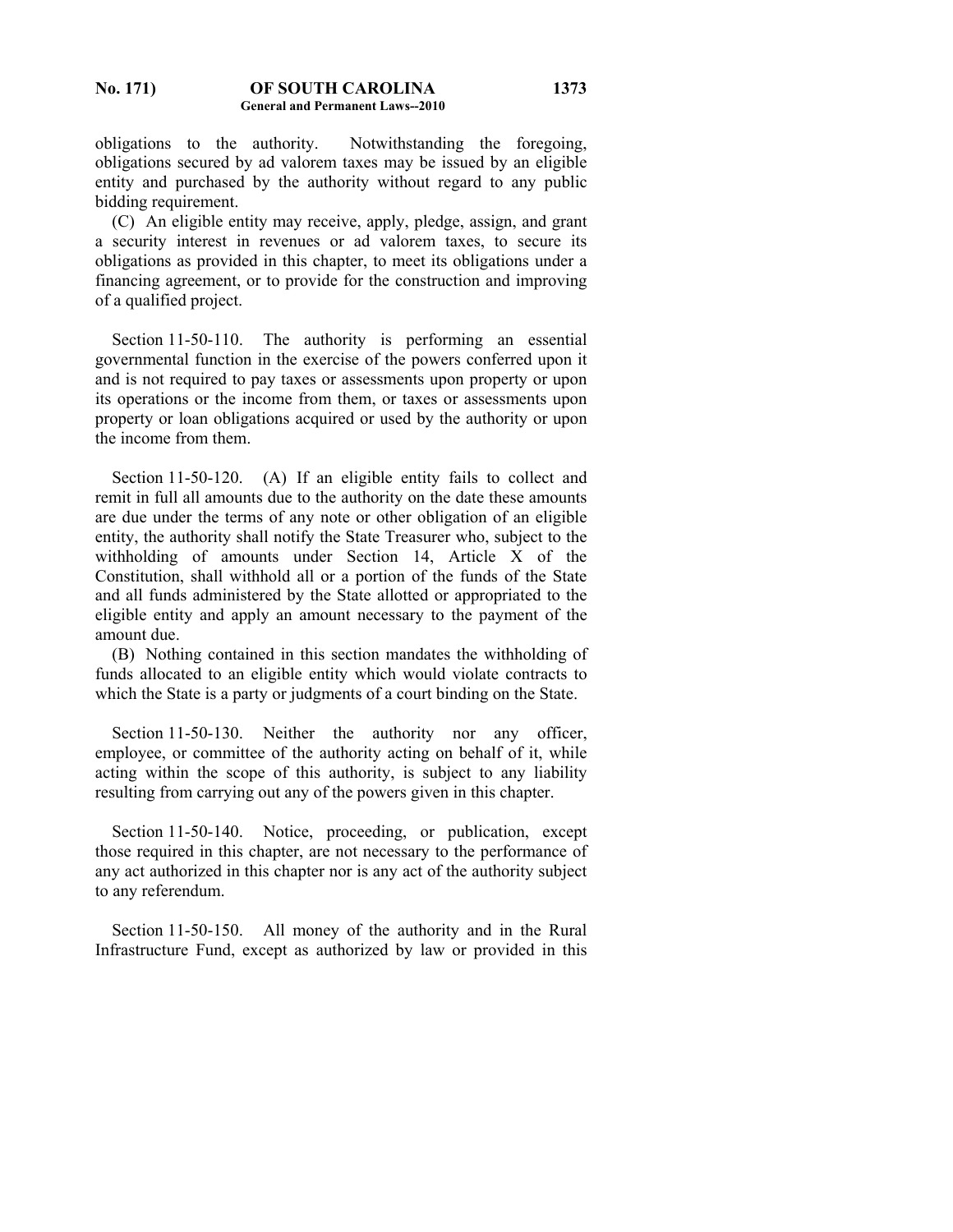#### **STATUTES AT LARGE (No. 171 General and Permanent Laws--2010 1374**

chapter, must be deposited with and invested by the State Treasurer. Funds of the authority not needed for immediate use or disbursement may be invested by the State Treasurer in obligations or securities which are declared to be legal obligations by the provisions of Section 11-9-660.

Section 11-50-160. Following the close of each state fiscal year, the authority shall submit an annual report of its activities for the preceding year to the Governor and to the General Assembly. An independent certified public accountant shall perform an audit of the books and accounts of the authority at least once in each state fiscal year.

Section 11-50-170. (A) This chapter, being for the welfare of this State and its inhabitants, must be liberally construed to effect the purposes specified in this chapter. However, nothing in this chapter must be construed as affecting any proceeding, notice, or approval required by law for the issuance by an eligible entity of the loan obligations, instruments, or security for loan obligations.

 (B) Where the governing body of an eligible entity does not have unlimited fiscal autonomy granting them the right to impose ad valorem property taxes for general operating purposes without limitation, the public entity, if applicable, which has the authority to approve ad valorem property taxes for general operating purposes without limitation also must approve a loan or security obligation provided by this chapter.

 Section 11-50-180. If any provision of this chapter is held or determined to be unconstitutional, invalid, or otherwise unenforceable by a court of competent jurisdiction, it is the intention of the General Assembly that the provision is severable from the remaining provisions of the chapter and that the holding does not invalidate or render unenforceable another provision of the chapter."

## **Time effective**

SECTION 2. This act takes effect upon approval by the Governor.

Ratified the  $6<sup>th</sup>$  day of May, 2010.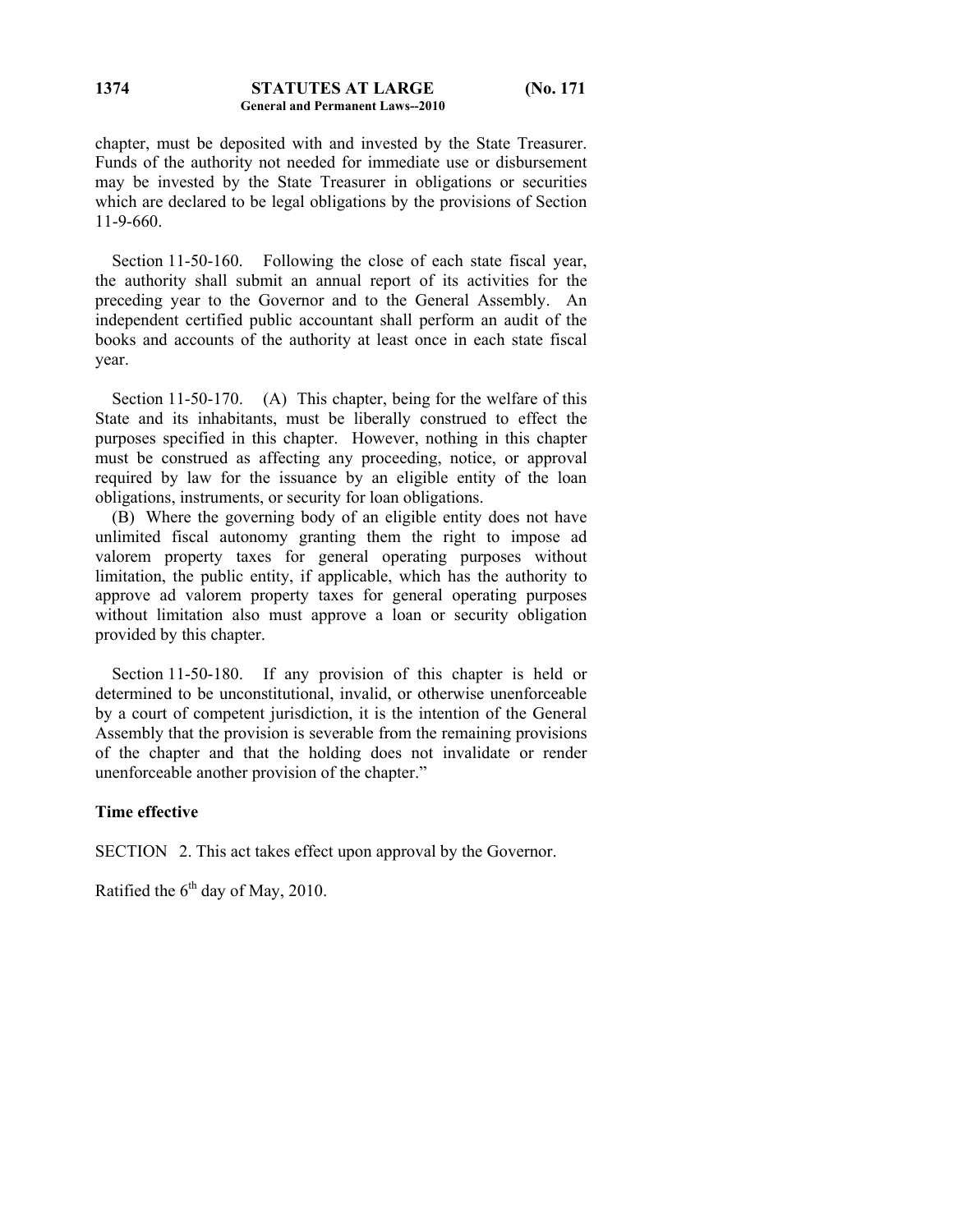Vetoed by the Governor -- 5/12/2010. Veto overridden by House -- 5/19/2010. Veto overridden by Senate -- 5/26/2010.

#### **No. 172**

 $\mathcal{L}_\text{max}$ 

#### (R203, H4607)

**AN ACT TO AMEND THE CODE OF LAWS OF SOUTH CAROLINA, 1976, BY ADDING SECTION 37-2-308 SO AS TO DEFINE NECESSARY TERMS AND PROVIDE PROCEDURES THAT MUST BE FOLLOWED BY MOTOR VEHICLE DEALERS IN ADVERTISEMENTS MADE IN THE COURSE OF SOLICITING FOR THE SALE OR LEASE OF MOTOR VEHICLES; AND TO AMEND SECTION 37-6-108, AS AMENDED, RELATING TO ADMINISTRATIVE ENFORCEMENT ORDERS, SO AS TO PROVIDE PENALTIES FOR MOTOR VEHICLE DEALERS WHO VIOLATE THE PROVISIONS OF SECTION 37-2-308.** 

Be it enacted by the General Assembly of the State of South Carolina:

#### **Consumer protection, motor vehicle dealer advertisements**

SECTION 1. Part 3, Chapter 2, Title 37 of the 1976 Code is amended by adding:

 "Section 37-2-308. (A) As used in this section, unless the context requires otherwise, the term:

 (1) 'Advertisement' means an oral, written, graphic, or pictorial statement made in the course of soliciting for the sale or lease of a motor vehicle in a newspaper, magazine, or on radio, television, or the Internet. A manufacturer's federal Monroney Sticker or a motor vehicle dealer's addendum to the sticker is not considered an advertisement.

 (2) 'Clear and conspicuous' means that the statement, representation, or disclosure regarding a motor vehicle for sale or lease is of a size, color, contrast, and audibility that is presented to be readily noticed and understood. All language and terms, including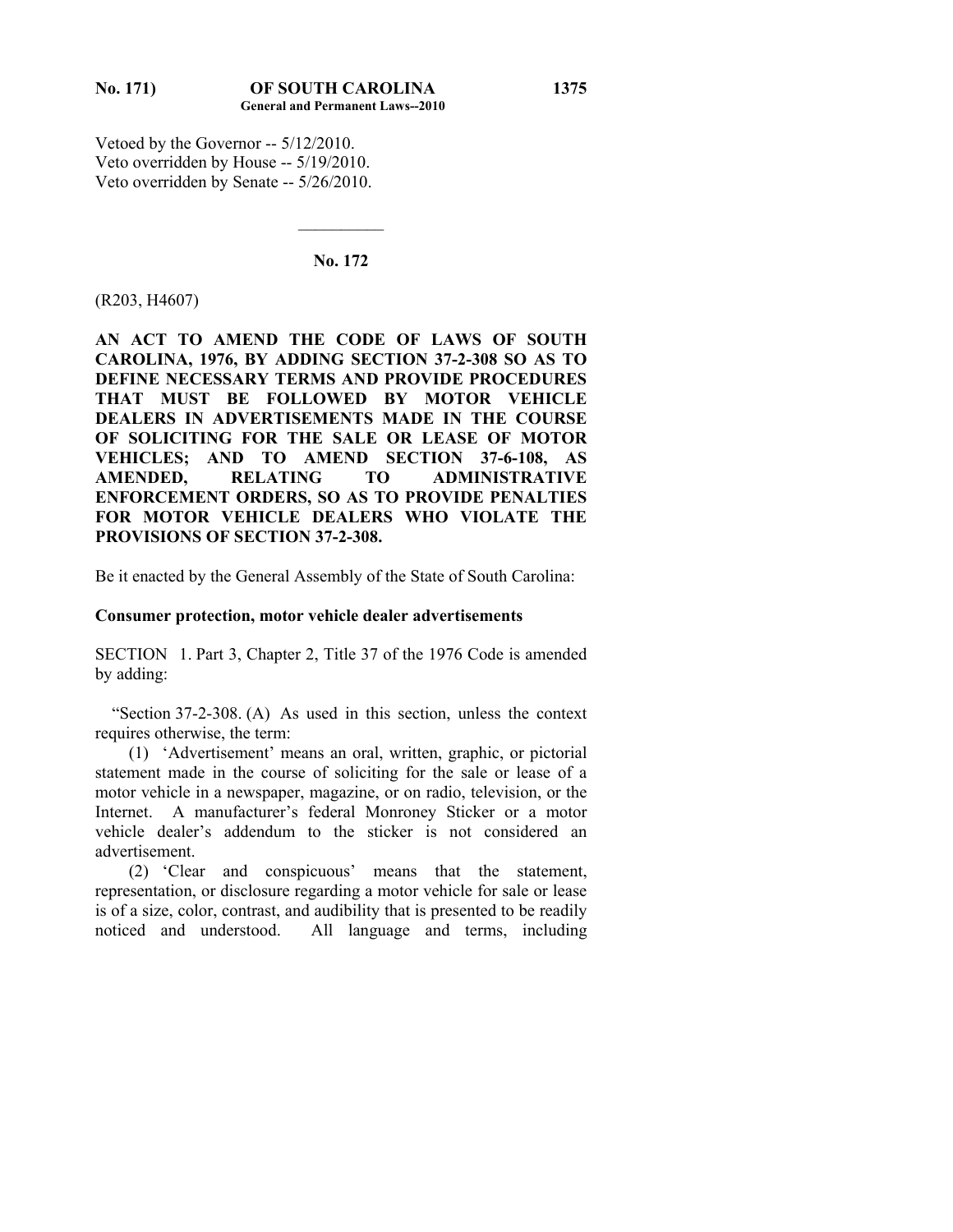abbreviations, must be used in accordance with their common or ordinary usage and meaning.

 (a) In a print advertisement, eight point type or larger must be used in all disclosures.

 (b) In a broadcast commercial, if the statement is made orally it must be clear and understandable in pace and volume; however, if the statement is in visual form it must be displayed so that the average viewer can easily read and understand it and it must be at least twenty scan lines and each disclosure must appear continuously on the screen for at least five seconds.

 (B) All disclosures regarding a motor vehicle for sale or lease must be clear and conspicuous. Credit advertisements must comply with Federal Truth in Lending Act and Regulation Z. Lease advertisements must comply with Federal Truth in Leasing Act and Regulation M.

 (C) A motor vehicle dealer may not advertise in a manner that is false, deceptive, or misleading, or that misrepresents a vehicle offered for sale.

 (D) Discounts or savings on the sale or lease of a new motor vehicle indicated in an advertisement must be those that are deducted from the Manufacturer's Suggested Retail Price as stated on the Monroney Sticker. An advertisement that offers a discount or savings not deducted from the manufacturer's suggested retail price on the sale or lease of a new motor vehicle must display the prediscounted price and the discounted price. No qualification such as 'with trade' or 'with down payment' may be used.

 (E) If a rebate on the sale or lease of a motor vehicle is indicated as part of an advertised price, the rebate must be one that is available to the majority of the general buying public. If the rebate is not available to the majority of the general buying public, it may not be figured in the advertised price. The amount of the rebate may be listed as an additional incentive to those who qualify.

 (F) When the price of a motor vehicle is quoted, the advertisement must clearly identify the motor vehicle as new or used and include the make, model, and year.

 (G) Motor vehicle dealers may not use the term 'free' when a purchase or other consideration is required to obtain the item represented as free.

 (H) Advertisements for the sale or lease of a motor vehicle must include the name of the motor vehicle dealership and may not imply that the dealer has some special arrangement with the manufacturer that is not available to other similarly situated dealerships.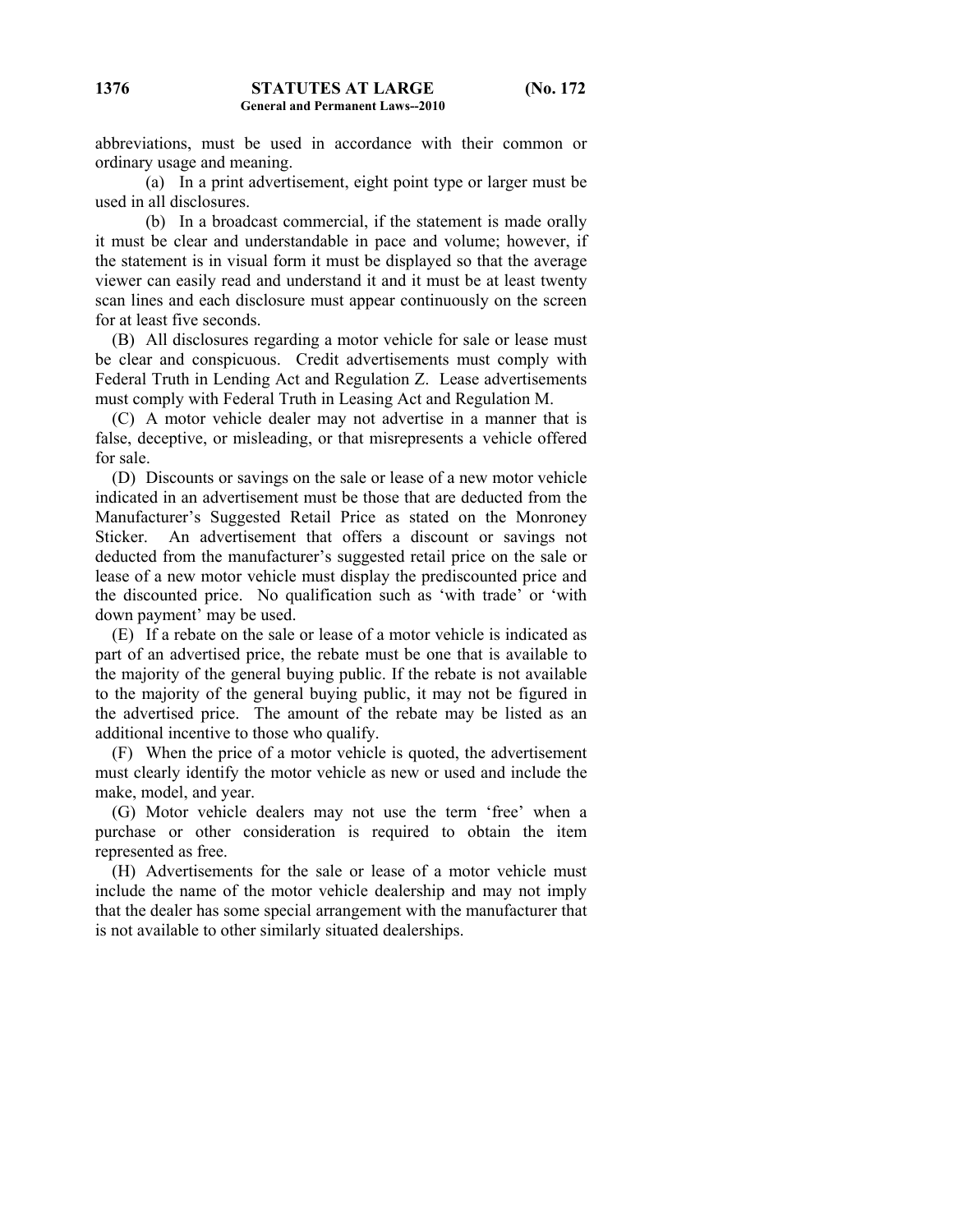(I) Advertisements for the sale or lease of a motor vehicle may not use statements that guarantee the value or range of value for trade-in motor vehicles.

 (J) For purposes of this section, 'advertising agencies' are agents of the motor vehicle dealer.

 (K) Penalties and hearing rights for violations of this section are governed by the provisions of Section 37-6-108."

#### **Consumer protection, administrative enforcement orders, penalties**

SECTION 2. Section 37-6-108 of the 1976 Code, as last amended by Act 128 of 2005, is further amended to read:

 "Section 37-6-108. (A) After notice, the administrator may order a creditor, a person acting on his behalf, or a person subject to this title to cease and desist from engaging in violations of this title. A respondent aggrieved by an order of the administrator may request a contested case before the Administrative Law Court in accordance with the Administrative Law Court's rules of procedure. The administrator may obtain an order from the Administrative Law Court for enforcement of his orders as provided in the Administrative Procedures Act and the Administrative Law Court's rules of procedure. The proceeding for enforcement must be initiated by filing a petition with the Administrative Law Court in accordance with the Administrative Law Court's rules of procedure, and copies of the request for a contested case hearing must be served upon all parties of record.

 (B) The jurisdiction of the Administrative Law Court is exclusive, and its final order may be appealed as provided in Sections 1-23-610 and 1-23-380.

 (C) A request for a contested case hearing pursuant to this section must be initiated within thirty days after a copy of the order of the administrator is received. If a request is not initiated, the administrator may move for an order from the Administrative Law Court for enforcement of his order upon a showing that the order was issued in compliance with this section, that a request for a contested case hearing was not initiated within thirty days after a copy of the order was received, and that the respondent is subject to the jurisdiction of the Administrative Law Court.

 (D) For purposes of this section and Sections 37-6-117 and 37-6-118, a violation of the South Carolina Unfair Trade Practices Act arising out of the production, promotion, or sale of consumer goods, services, or interests in land is considered a violation of this title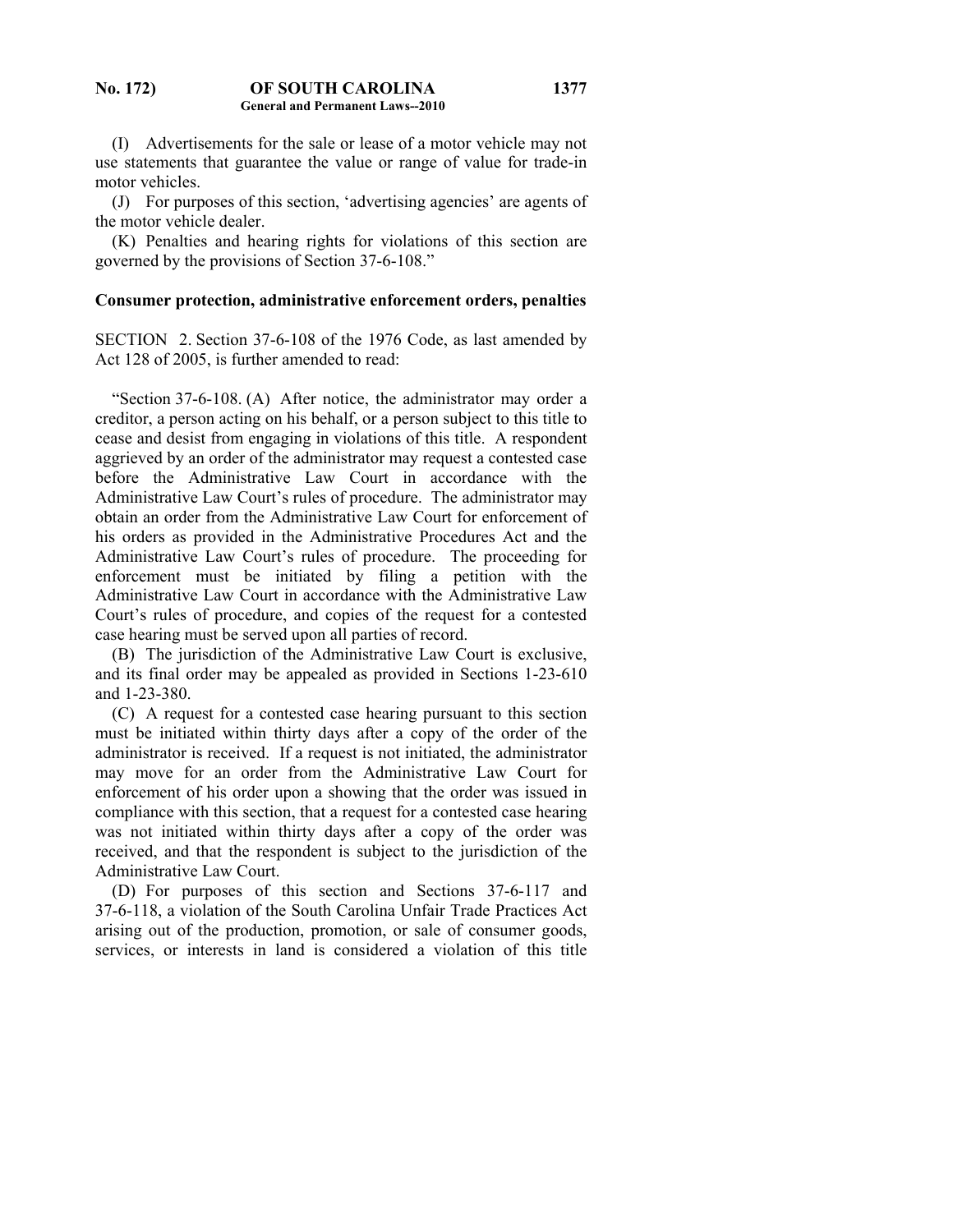subject to action by the administrator before the Administrative Law Court.

 (E) Unless otherwise specifically provided by law, the following administrative penalties may be levied against persons found to have engaged in violations of this title pursuant to subsection (A):

 (1) If the violator is found to have violated repeatedly and intentionally a provision of this title, the violator must be fined in an amount not to exceed two thousand five hundred dollars and not to exceed ten thousand dollars for a transaction or occurrence or set of transactions or occurrences which violated multiple provisions of this title.

 (2) If the violator is shown to have violated a previous lawful order of the tribunal of competent jurisdiction, the violator may be fined in an amount not to exceed five thousand dollars for each violation.

 (3) The penalties in items (1) and (2) are in addition to any other penalties provided by law or any other remedies provided by law.

 (F) Notwithstanding the other provisions of this section, a person who violates the provisions of Section 37-2-308 must be punished as follows:

 (1) for a first violation, the department shall send a written warning to the motor vehicle dealer;

 (2) for a second violation in a six-month period, the department may charge a five hundred dollar administrative penalty;

 (3) for a third violation in a six-month period, the department may charge not more than a one thousand dollar administrative penalty; and

 (4) for a fourth violation in a six-month period, the department may charge not more than a ten thousand dollar administrative penalty.

 Continued violations of the provisions of Section 37-2-308 may be considered grounds for revocation, suspension, and nonrenewal of a dealer license pursuant to Section 56-15-350. For the purposes of this subsection, a violation is defined as each notice received by the dealer for an offense. Each notice received by the dealer for a related offense serves as a subsequent violation. Additionally, the department must send notices of all offenses to motor vehicle dealers who have violated the provisions of Section 37-2-308 by mail.

 (G) The Administrative Law Judge may make findings and issue and enforce cease and desist orders regarding unconscionable conduct or unconscionable debt collection pursuant to this section, but the administrative law judge may not award damage, treble damage, or attorney's fee remedies to affected customers in these hearings."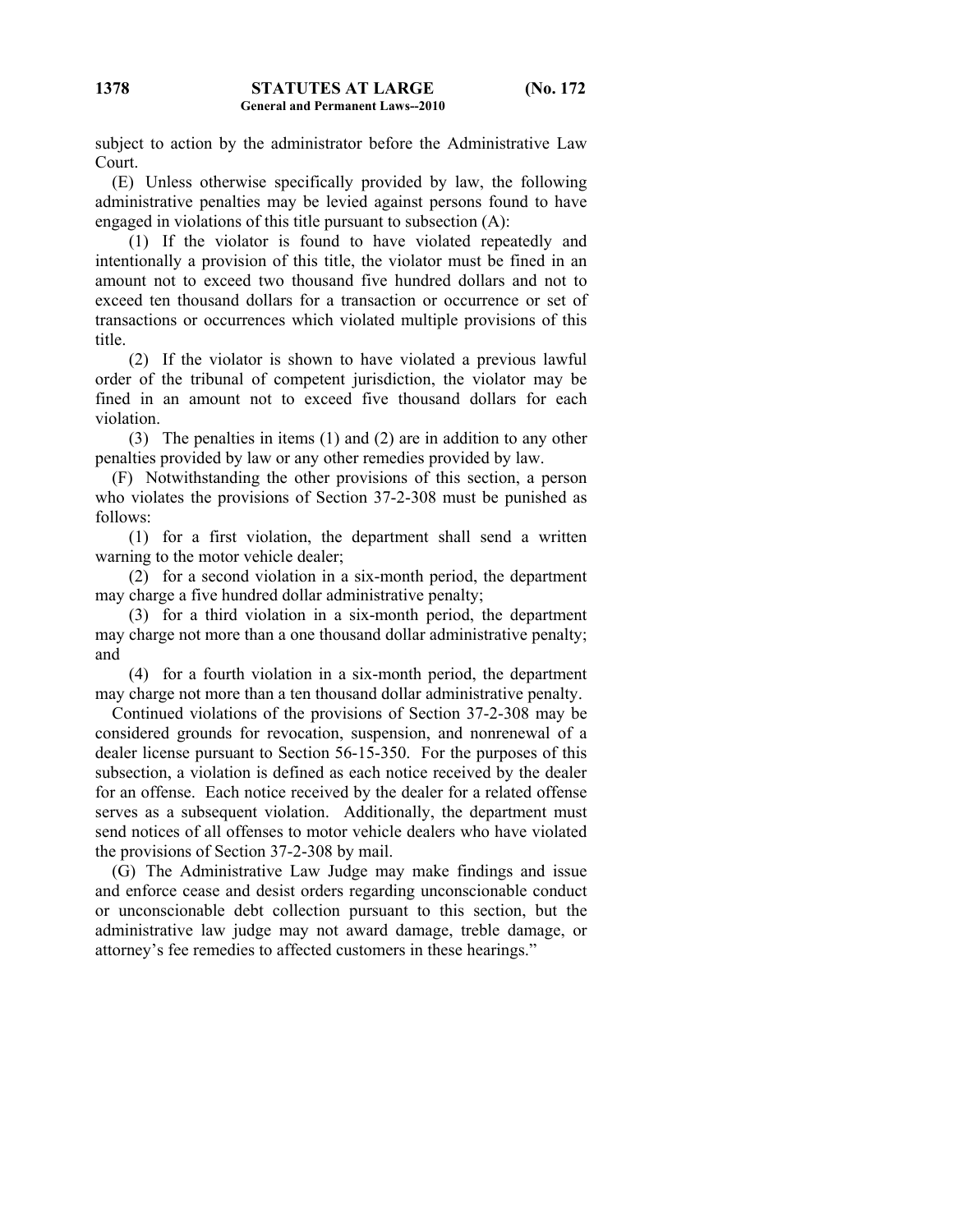# **Time effective**

SECTION 3. This act takes effect on January 1, 2011.

Ratified the  $6<sup>th</sup>$  day of May, 2010.

Vetoed by the Governor -- 5/12/2010. Veto overridden by House -- 5/19/2010. Veto overridden by Senate -- 5/26/2010.

**No. 173** 

 $\mathcal{L}_\text{max}$ 

(R206, S328)

**AN ACT TO AMEND SECTION 47-5-60, CODE OF LAWS OF SOUTH CAROLINA, 1976, RELATING TO INOCULATING PETS AGAINST RABIES, SO AS TO PROVIDE THAT THESE INOCULATIONS MUST BE ADMINISTERED BY A LICENSED VETERINARIAN OR SOMEONE UNDER THE DIRECT SUPERVISION OF A LICENSED VETERINARIAN.** 

Be it enacted by the General Assembly of the State of South Carolina:

# **Inoculation of pets; rabies inoculations by or under supervision of veterinarian**

SECTION 1. Section 47-5-60 of the 1976 Code, as last amended by Act 343 of 2002, is further amended to read:

 "Section 47-5-60. A pet owner must have his pet inoculated against rabies at a frequency to provide continuous protection of the pet from rabies using a vaccine approved by the department and licensed by the United States Department of Agriculture. The rabies inoculation for pets must be administered by a licensed veterinarian or someone under a licensed veterinarian's direct supervision, as defined in Section 40-69-20. Evidence of rabies inoculation is a certificate signed by a licensed veterinarian. The rabies vaccination certificate forms may be provided by the licensed veterinarian or by the department or its designee. The veterinarian may stamp or write his name and address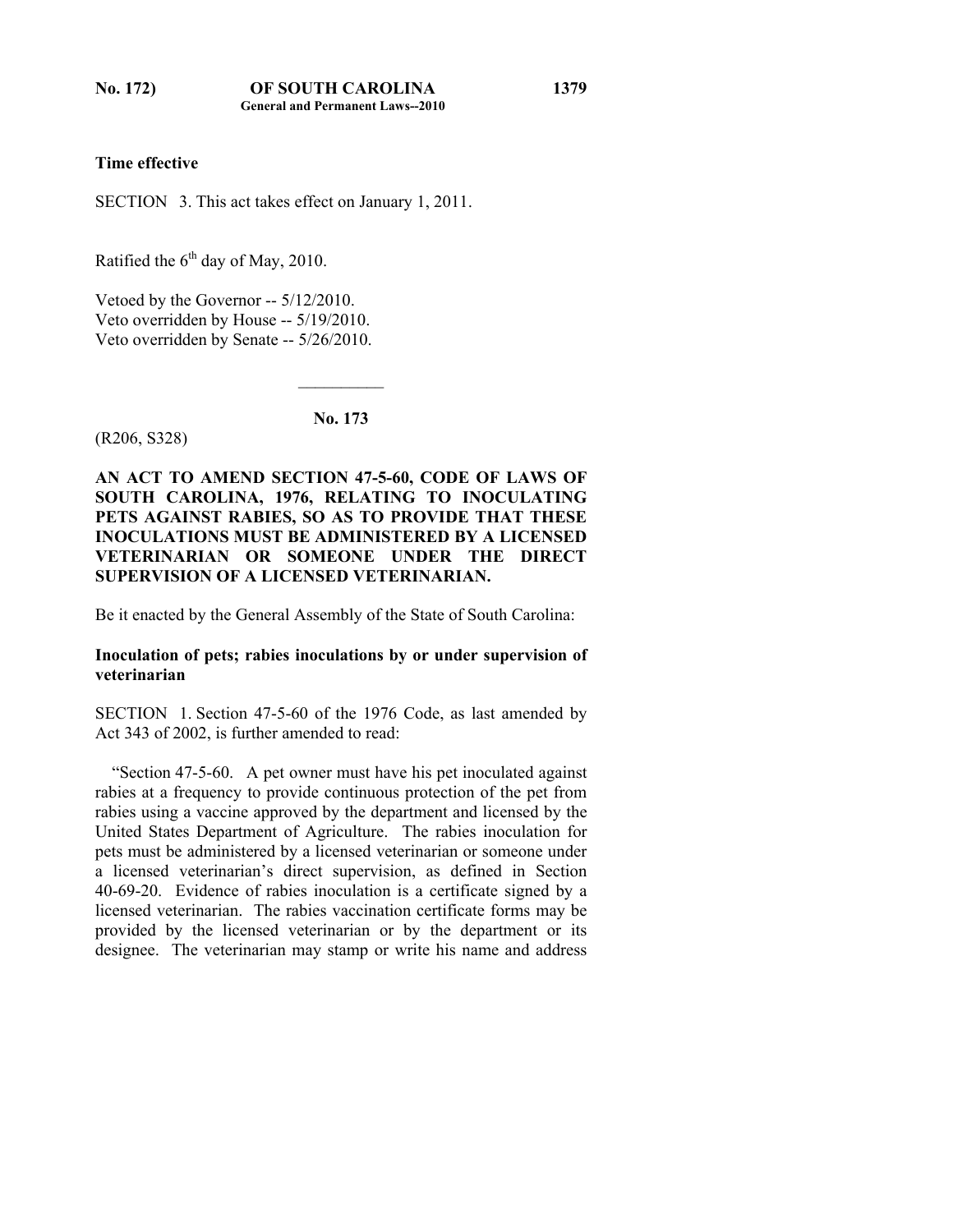#### **STATUTES AT LARGE (No. 173 General and Permanent Laws--2010 1380**

on the certificate. The certificate must include information recommended by the National Association of State Public Health Veterinarians. The licensed veterinarian administering or supervising the administration of the vaccine shall provide one copy of the certificate to the owner of the pet and must retain one copy in his files for not less than three years. With the issuance of the certificate, the licensed veterinarian shall furnish a serially numbered metal license tag bearing the same number and year as the certificate with the name and telephone number of the veterinarian, veterinary hospital, or practice. The metal license tag at all times must be attached to a collar or harness worn by the pet for which the certificate and tag have been issued. Annually before February first, the veterinarian shall report to the department the number of animals inoculated against rabies during the preceding year. The department, in conjunction with licensed veterinarians, shall promote annual rabies clinics. The fee for rabies inoculation at these clinics may not exceed ten dollars, including the cost of the vaccine, and this charge must be paid by the pet owner. Fees collected by veterinarians at these clinics are their compensation."

## **Time effective**

SECTION 2. This act takes effect upon approval by the Governor.

Ratified the  $13<sup>th</sup>$  day of May, 2010.

Became law without the signature of the Governor -- 5/20/2010.

**No. 174** 

 $\mathcal{L}_\text{max}$ 

(R208, S495)

**AN ACT TO AMEND SECTION 50-11-2100, CODE OF LAWS OF SOUTH CAROLINA, 1976, RELATING TO FIELD TRIALS, SO AS TO PROVIDE THAT A PARTICIPANT IN A FIELD TRIAL PERMITTED BY THE DEPARTMENT OF NATURAL RESOURCES IS NOT REQUIRED TO OBTAIN A HUNTING LICENSE IF HE IS NOT CARRYING A FIREARM AND GAME IS NOT TAKEN, TO PROVIDE THAT A FIELD TRIAL MAY NOT BE HELD OUTSIDE OF THE REGULAR SEASON EXCEPT AS PERMITTED BY THE DEPARTMENT; AND TO**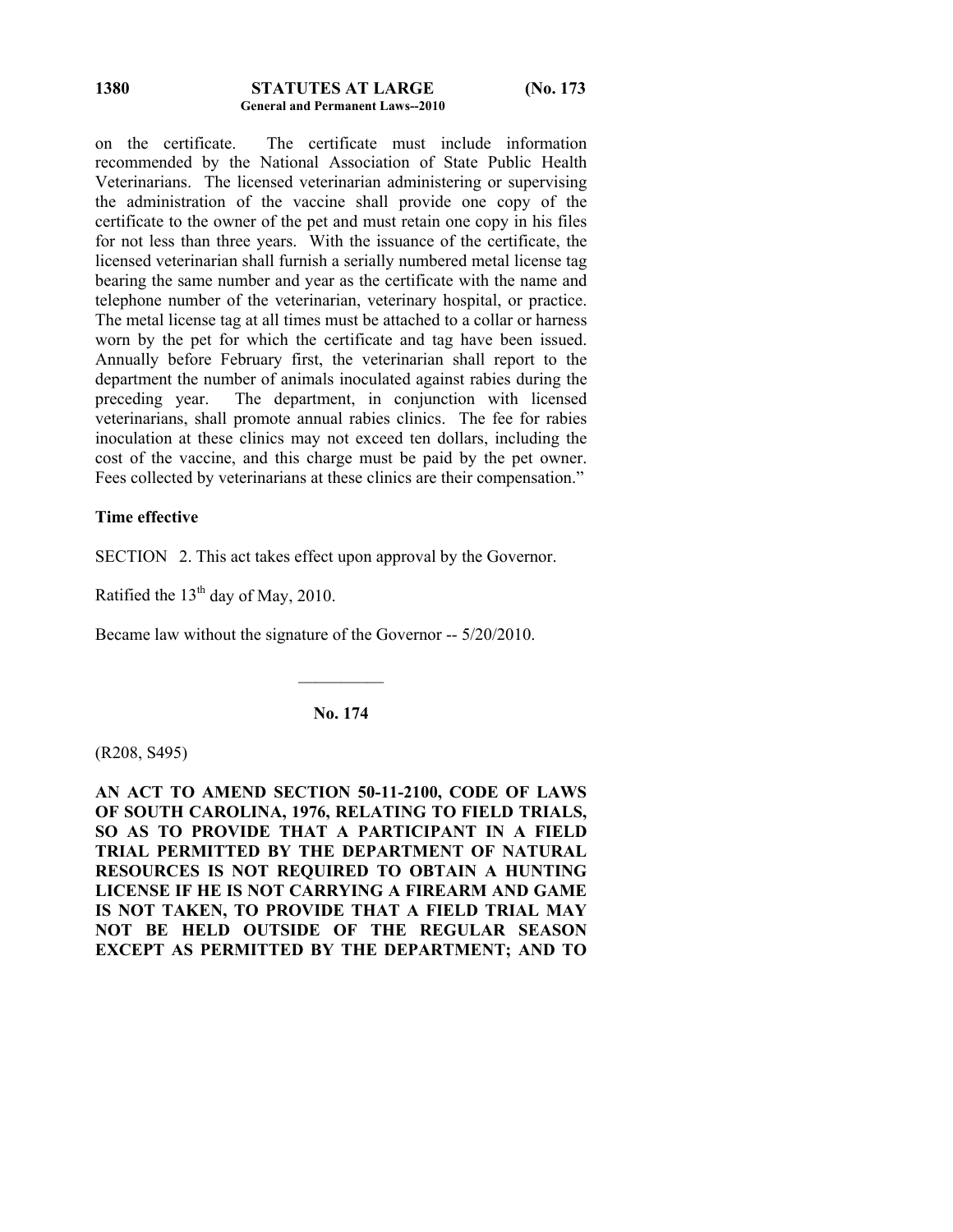**AMEND SECTION 50-9-1130, RELATING TO THE DEDUCTION OF ACCUMULATED POINTS FOR CERTAIN VIOLATIONS ASSOCIATED WITH HUNTING AND FISHING PRIVILEGES, SO AS TO PROVIDE THE DEPARTMENT SHALL DEDUCT FOUR ACCUMULATED POINTS FROM A PERSON'S RECORD UPON SHOWING HE SUCCESSFULLY COMPLETED A FIREARM SAFETY PROGRAM ESTABLISHED BY THE DEPARTMENT, TO PROVIDE A PERSON IS NOT ELIGIBLE FOR THIS DEDUCTION IN CERTAIN CIRCUMSTANCES, AND TO PROVIDE THE DEPARTMENT MAY PROMULGATE REGULATIONS TO EFFECTUATE THE PROVISIONS OF THIS SECTION.** 

Be it enacted by the General Assembly of the State of South Carolina:

**Department to promulgate regulations to permit field trials; penalties for violations; field trial participant not required to have license if not carrying weapon; no field trials on wildlife management areas at certain times** 

SECTION 1. Section 50-11-2100 of the 1976 Code is amended to read:

 "Section 50-11-2100. (A) Subject to the provisions in this section, the department shall promulgate regulations to permit and regulate field trials during the year including the closed season.

 (B) A person violating the provisions of this section or regulations promulgated pursuant to this section is guilty of a misdemeanor and, upon conviction, must be fined not more than two hundred dollars or imprisoned for not more than thirty days for each offense.

 (C) A participant in any field trial permitted by the department is not required to obtain a hunting license or a wildlife management area permit if the participant is not carrying a weapon typically used for hunting and no game is taken.

 (D) There shall be no field trials conducted on wildlife management areas outside of the regular season, except as permitted by the department."

#### **Conflicting regulations repealed**

SECTION 2. Any regulations in conflict with the provisions of this act are repealed.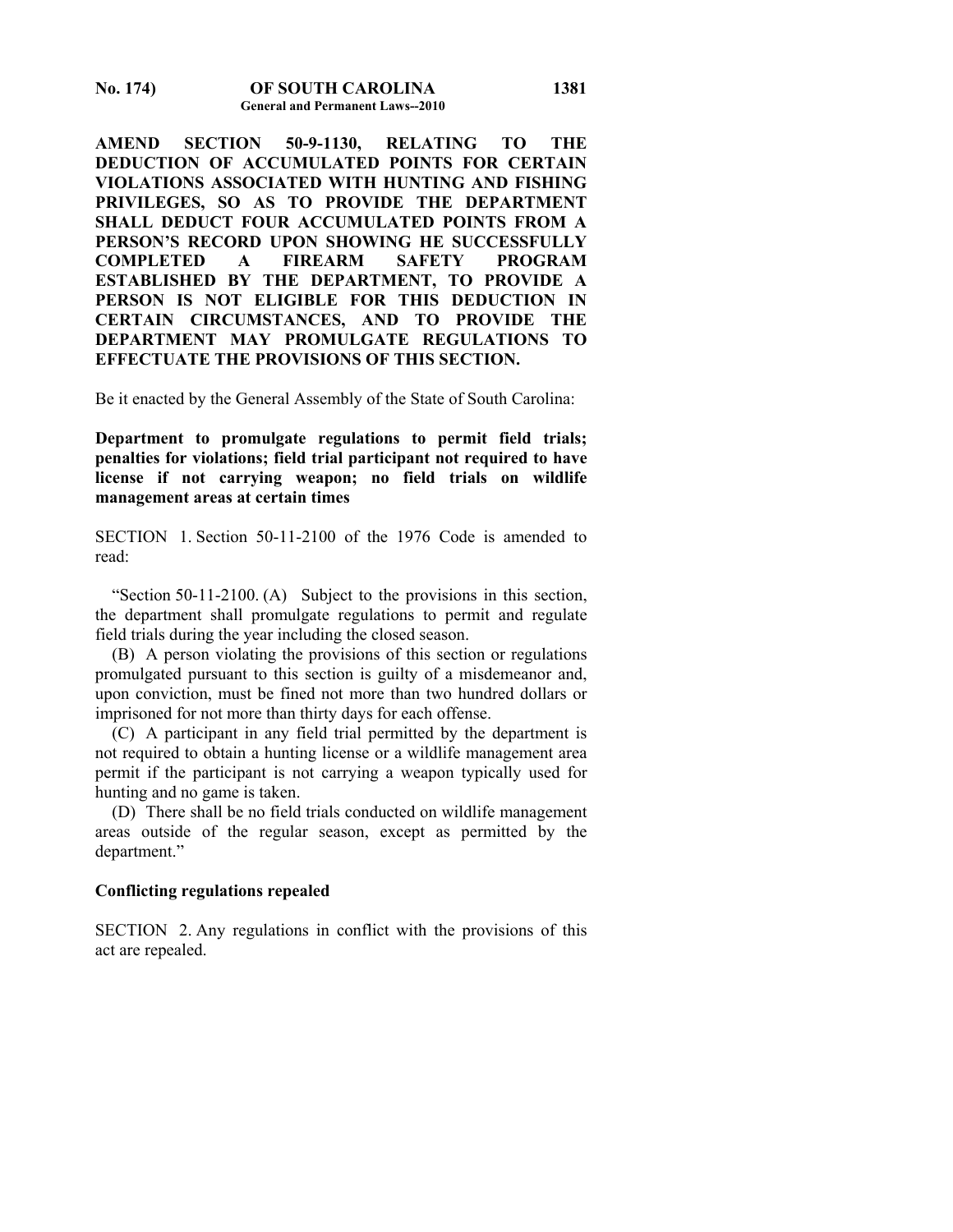# **Deduction of accumulated points; ineligibility in certain circumstances; department may promulgate certain regulations**

SECTION 3. Section 50-9-1130 of the 1976 Code is amended to read:

 "Section 50-9-1130. (A) Each time a person is convicted of a violation enumerated in Section 50-9-1120, the number of points assigned to the violation must be charged against the person. For each calendar year that passes after assignment in which the person received no points, the department shall deduct one-half of the accumulated points if the total number of points is greater than three. If a person has three or less points at the end of a calendar year in which no points were received, the department shall reduce his point total to zero; however, a person's record must not be less than zero points.

 (B) The department shall deduct four accumulated points from a person's record upon a showing that the person successfully completed a department program of instruction established pursuant to Section 50-9-310.

 (C) A person is not eligible for a reduction in points under the provisions of subsection (B) if at the time he accumulated eighteen or more points:

 (1) he had any hunting, trapping, or fishing suspension within the previous five years; or

 (2) he had a previous point reduction under the provisions of subsection (B) within the previous five years.

 (D) The department is authorized to promulgate appropriate regulations to effectuate the provisions of this section."

# **Time effective**

SECTION 4. This act takes effect July 1, 2010.

Ratified the  $13<sup>th</sup>$  day of May, 2010.

Approved the  $19<sup>th</sup>$  day of May, 2010.

**1382**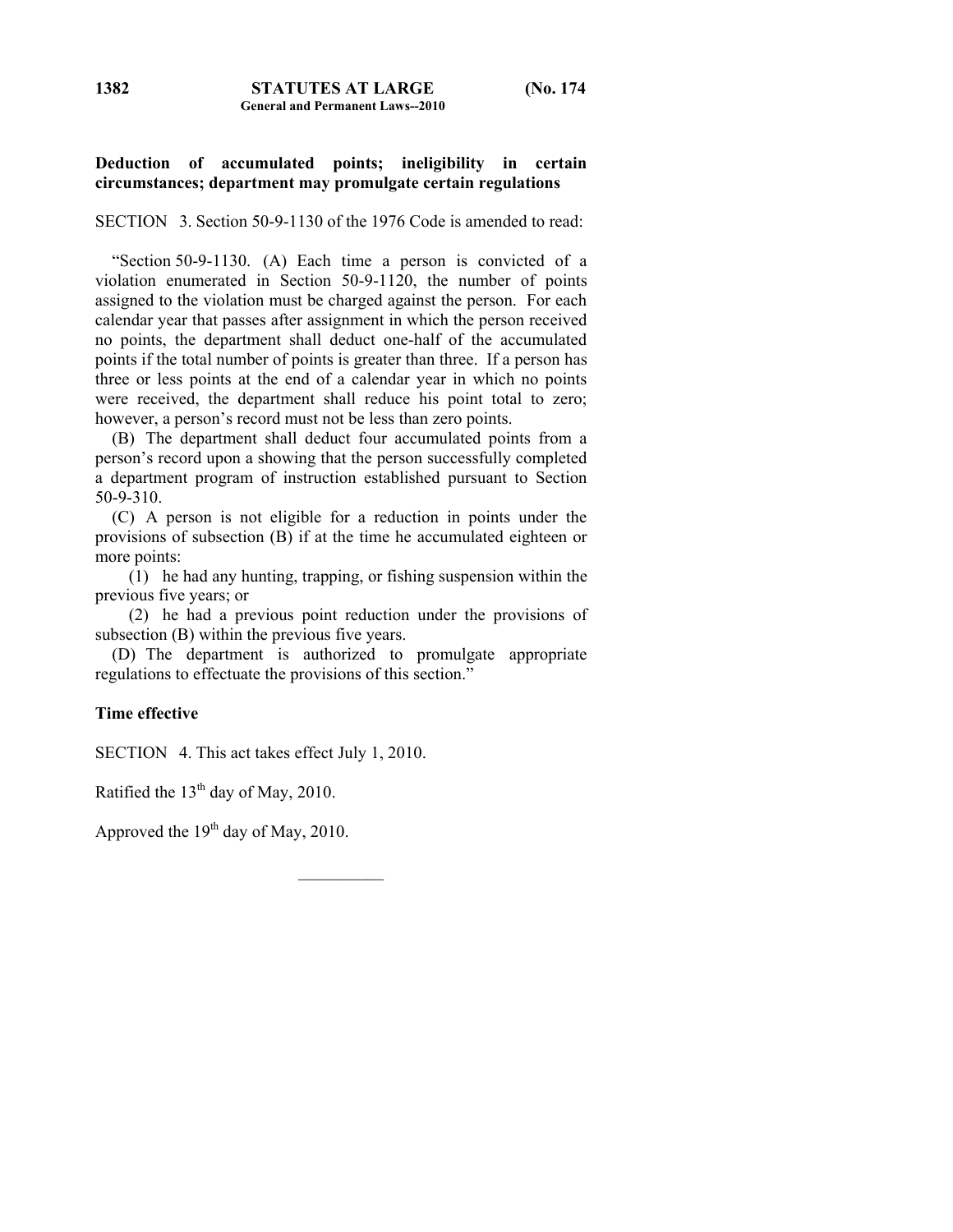# **No. 175**

#### (R209, S1024)

**AN ACT TO AMEND SECTION 12-37-220, AS AMENDED, CODE OF LAWS OF SOUTH CAROLINA, 1976, RELATING TO PROPERTY TAX EXEMPTIONS, SO AS TO ALLOW THE SURVIVING SPOUSE OF A DECEDENT WHO WAS ELIGIBLE FOR THE EXEMPTION OF THE DWELLING OWNED BY A PERSON WITH CERTAIN SPECIFIC ILLNESSES CAUSING THE SAME AMBULATORY DIFFICULTIES AS PERSONS WITH PARAPARESIS OR HEMIPARESIS.** 

Be it enacted by the General Assembly of the State of South Carolina:

### **Property tax exemption, surviving spouse**

SECTION 1. Section 12-37-220(B)(2)(a) of the 1976 Code, as last amended by Act 161 of 2005, is further amended to read:

 "(a) The dwelling house in which he resides and a lot not to exceed one acre of land owned in fee or for life, or jointly with a spouse, by a paraplegic or hemiplegic person, is exempt from all property taxation provided the person furnishes satisfactory proof of his disability to the Department of Revenue. The exemption is allowed to the surviving spouse of the person so long as the spouse does not remarry, resides in the dwelling, and obtains the fee or a life estate in the dwelling. To qualify for the exemption, the dwelling house must be the domicile of the person who qualifies for the exemption. For purposes of this item, a hemiplegic person is a person who has paralysis of one lateral half of the body resulting from injury to the motor centers of the brain. For the purposes of this exemption, 'paraplegic' or 'hemiplegic' includes a person with Parkinson's Disease, Multiple Sclerosis, or Amyotrophic Lateral Sclerosis, which has caused the same ambulatory difficulties as a person with paraparesis or hemiparesis. A doctor's statement is required stating that the person's disease has caused these same ambulatory difficulties."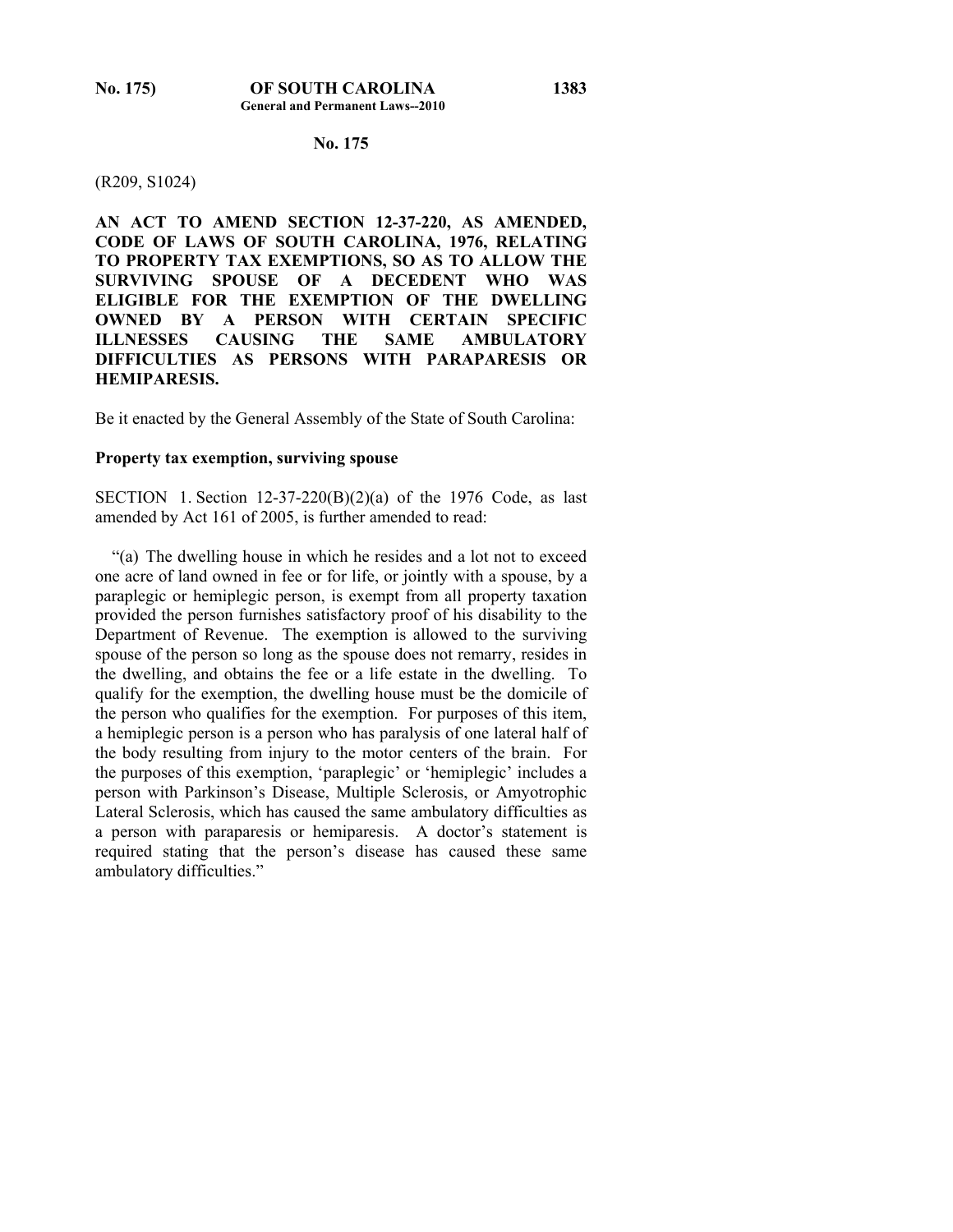### **Time effective**

SECTION 2. This act takes effect upon approval by the Governor and applies for property tax years beginning after 2009.

Ratified the  $13<sup>th</sup>$  day of May, 2010.

Approved the  $19<sup>th</sup>$  day of May, 2010.

**No. 176** 

 $\mathcal{L}_\text{max}$ 

(R210, S1146)

**AN ACT TO AMEND SECTIONS 9-1-1770, AS AMENDED, 9-1-1775, 9-8-110, AS AMENDED, 9-9-100, AS AMENDED, 9-11-120, AS AMENDED, 9-11-125, AND 9-11-140, AS AMENDED, CODE OF LAWS OF SOUTH CAROLINA, 1976, RELATING RESPECTIVELY TO, AMONG OTHER THINGS, LIFE INSURANCE BENEFITS PAID BENEFICIARIES OF DECEASED RETIREES OF THE SOUTH CAROLINA RETIREMENT SYSTEM, THE SOUTH CAROLINA RETIREMENT SYSTEM FOR MEMBERS OF THE GENERAL ASSEMBLY, THE RETIREMENT SYSTEM FOR JUDGES AND SOLICITORS, AND THE SOUTH CAROLINA POLICE OFFICERS RETIREMENT SYSTEM, AND BENEFITS PAID PURSUANT TO THE ACCIDENTAL DEATH BENEFIT PROGRAM OF THE SOUTH CAROLINA POLICE OFFICERS RETIREMENT SYSTEM, SO AS TO MAINTAIN COMPLIANCE WITH THE INTERNAL REVENUE CODE OF 1986 BY PROVIDING FOR THESE BENEFITS TO BE PAID IN THE FORM OF DEATH BENEFITS RATHER THAN INSURANCE AND TO CORRECT A REFERENCE.** 

Be it enacted by the General Assembly of the State of South Carolina:

**1384**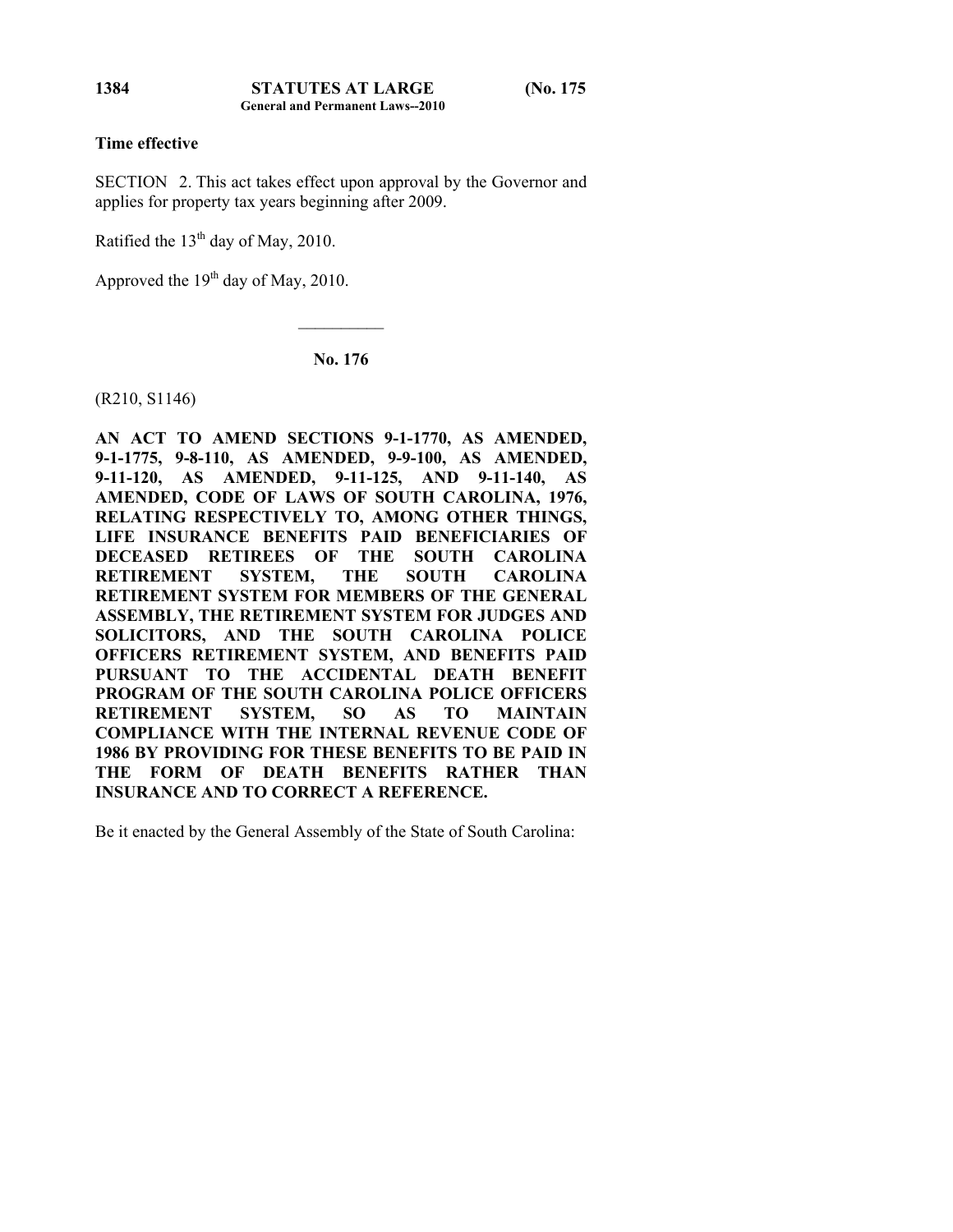## **South Carolina Retirement System, Preretirement Death Benefit Program**

SECTION 1. Subsections (D) and (E) of Section 9-1-1770 of the 1976 Code, as last amended by Act 153 of 2005, are further amended to read:

# "(D) RESERVED

 (E) Upon the death of a retired member who is not a retired contributing member after December 31, 2000, there must be paid to the designated beneficiary or beneficiaries, if living at the time of the retired member's death, otherwise to the retired member's estate, a benefit of two thousand dollars if the retired member had ten years of creditable service but less than twenty years, four thousand dollars if the retired member had twenty years of creditable service but less than twenty-eight, and six thousand dollars if the retired member had at least twenty-eight years of creditable service at the time of retirement, if the retired member's most recent employer, before the member's retirement, is covered by the Preretirement Death Benefit Program."

# **Death Benefit Plan Reserve Fund**

SECTION 2. Section 9-1-1775 of the 1976 Code, as added by Act 311 of 2008, is amended to read:

 "Section 9-1-1775. (A) The Death Benefit Plan for members of the South Carolina Retirement System, hereinafter referred to as the 'plan', is established for the purpose of providing for the payment of the benefits provided by Section 9-1-1770.

 (B) A separate fund, to be known as the Death Benefit Plan Reserve Fund, is established within the South Carolina Retirement System, hereinafter referred to as the 'retirement system', to be held in trust by the board. The fund shall consist of all contributions paid by the employers and other monies received and paid into the fund for death benefit purposes, and of the investment earnings on these monies, and must be used only to pay the death benefits prescribed by subsection (C). Concurrent with the determination of the initial liability of the plan for the balance of the fiscal year on and after the effective date of the benefit, for the death benefit provided and to be paid for pursuant to this plan, there must be segregated and transferred from the Employer Annuity Accumulation Fund of the retirement system to the reserve fund created by this section the amounts determined by the actuary to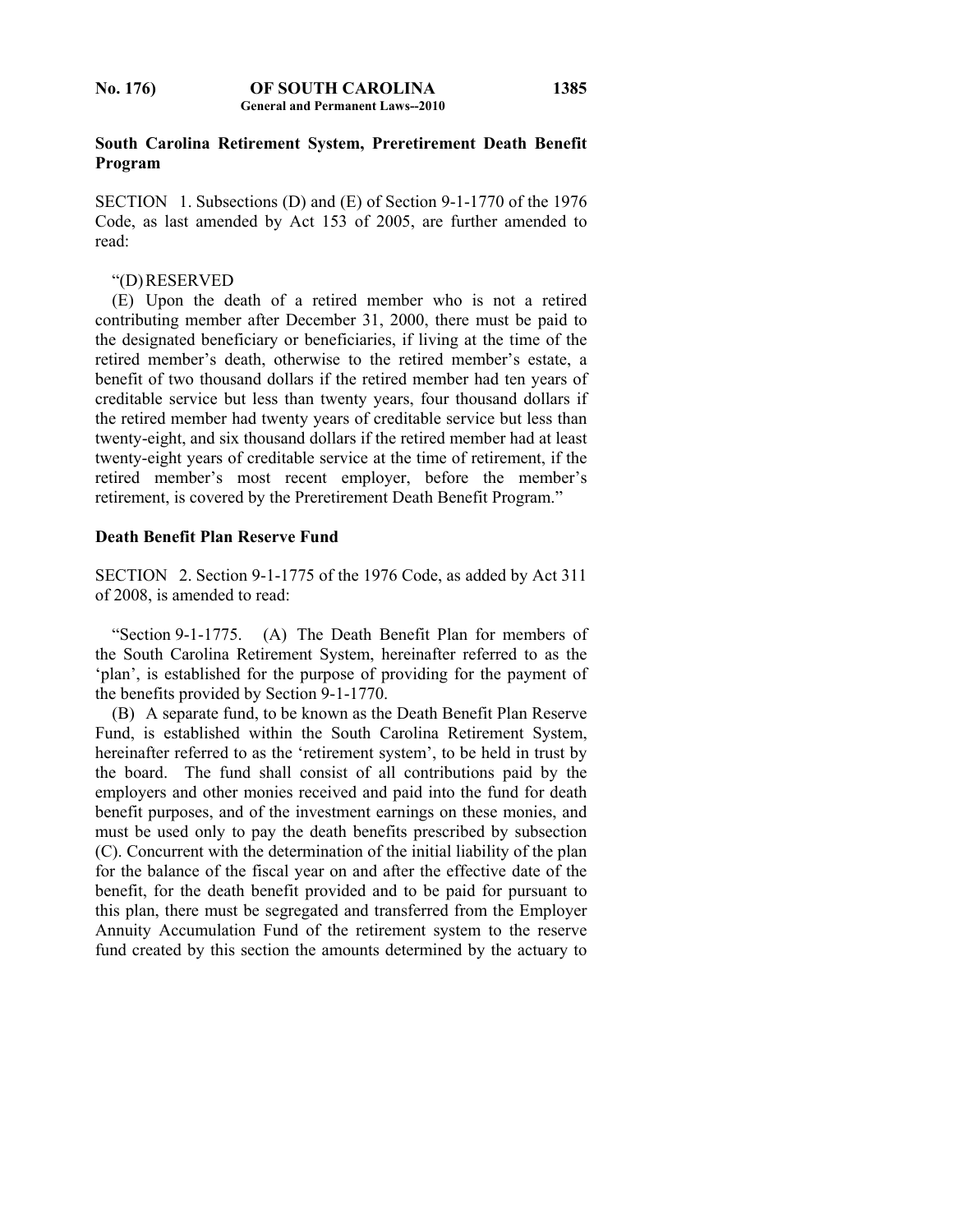be necessary to pay anticipated death benefit claims. Subsequent segregations and transfers must be made as required to pay the death benefit prescribed by subsection (C) from the reserve fund provided by this section.

 (C) At the death of a member who has met the eligibility requirements set forth in Section 9-1-1770, a benefit equal to the death benefit provided by Section 9-1-1770 must be paid to the person nominated by the member in accordance with the provisions of Section 9-1-1770 or to the member's estate.

 (D) The actuary shall investigate the claim experience of the plan as provided by Section 9-1-250. On the basis of these investigations and upon the recommendation of the actuary, as provided in Section 9-1-1210, the board shall certify the contribution rates necessary to fund the death benefit authorized to be paid by the plan. As soon as practicable after the close of each fiscal year, the board shall determine the contribution which the employers participating in the plan are required to pay into the reserve fund to discharge the obligations of the plan for the past fiscal year.

 (E) Each qualified member of the retirement system is to be covered as provided in this section effective commencing as of June 19, 1973."

### **Retirement System for Judges and Solicitors, death benefit**

SECTION 3. Section 9-8-110 of the 1976 Code, as last amended by Act 112 of 2007, is further amended to read:

 "Section 9-8-110. (1) Except as provided in subsections (2) and (3) of this section, upon the death of any member of the system, a lump sum amount must be paid to the persons the member nominated by written designation, filed with the board, otherwise to his estate. This amount must be equal to the amount of the member's accumulated contributions. An active contributing member making the nomination provided under this section also may name secondary beneficiaries in the same manner that beneficiaries are named. A secondary beneficiary has no rights under this chapter unless all beneficiaries nominated by the member predecease the member and the member's death occurs while in service. In this instance, a secondary beneficiary is considered the member's beneficiary for purposes of this section.

 (2) Unless a married member has designated a beneficiary other than his spouse in accordance with subsection (1), upon his death in service before retirement an allowance equal to one-third of the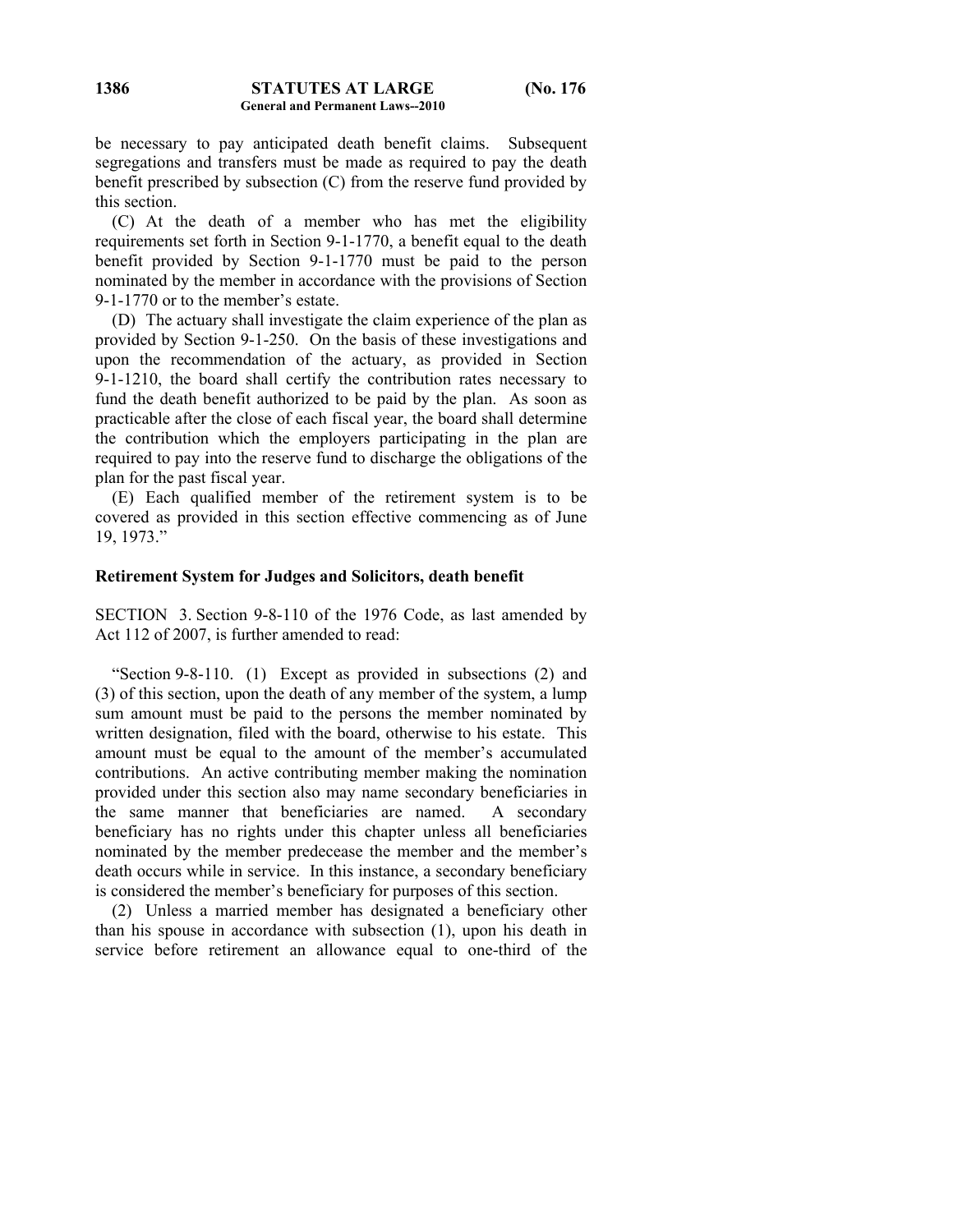allowance which would have been payable to him, if he was eligible to retire on his date of death notwithstanding the vesting requirement of Section 9-8-50 $(E)(1)$  and as if he had retired on the date of his death, must be paid to his surviving spouse until her death. This allowance is payable in lieu of the lump sum amount payable in accordance with subsection (1). Upon the death of a retired member who has not designated a beneficiary other than a spouse an allowance equal to one-third of the allowance which would have been payable to him, must be paid to the surviving spouse until death. For purposes of this subsection, 'retired member' includes those former judges and solicitors who are beneficiaries pursuant to subsection (4) of Section 9-8-60.

 (3) If a member dies while in the service of the State, whether as a judge, solicitor, or circuit public defender or otherwise, and either is not married or has designated a beneficiary other than his surviving spouse, an allowance in lieu of the lump sum provided in subsection (1) is payable to the person he nominated by written designation in accordance with subsection (1) equal to the amount which would have been payable to the person as if the deceased member had retired at the time of his death and had made an effective election under Section 9-8-70 nominating the person as his contingent beneficiary.

 (4) Upon the death of an unmarried beneficiary who has not elected the optional form of allowance under Section 9-8-70, a lump sum amount must be paid to the person he nominated by written designation in accordance with subsection (1), otherwise to his estate. The amount must be equal to the excess, if any, of his accumulated contributions at the time his allowance commenced over the sum of the retirement allowance payments made to him.

 (5) Upon receipt of proof, satisfactory to the board, of the death of a member in service as a judge, solicitor, or circuit public defender who had completed at least one full year of credited service in the system or of the death of a member in service as a result of an injury arising out of and in the course of the performance of his duties regardless of length of membership, there must be paid to his spouse unless he has nominated a beneficiary by written designation filed with the board, if the person is living at the time of the member's death, otherwise to the member's estate, a death benefit equal to the annual compensation of the member at the time his death occurs. The benefit must be payable apart and separate from the payment of the allowance, or the lump sum amount in lieu thereof, pursuant to the provisions of subsection (1), (2), or (3) of this section. A member may designate his estate to receive this death benefit in lieu of his spouse, or other beneficiary nominated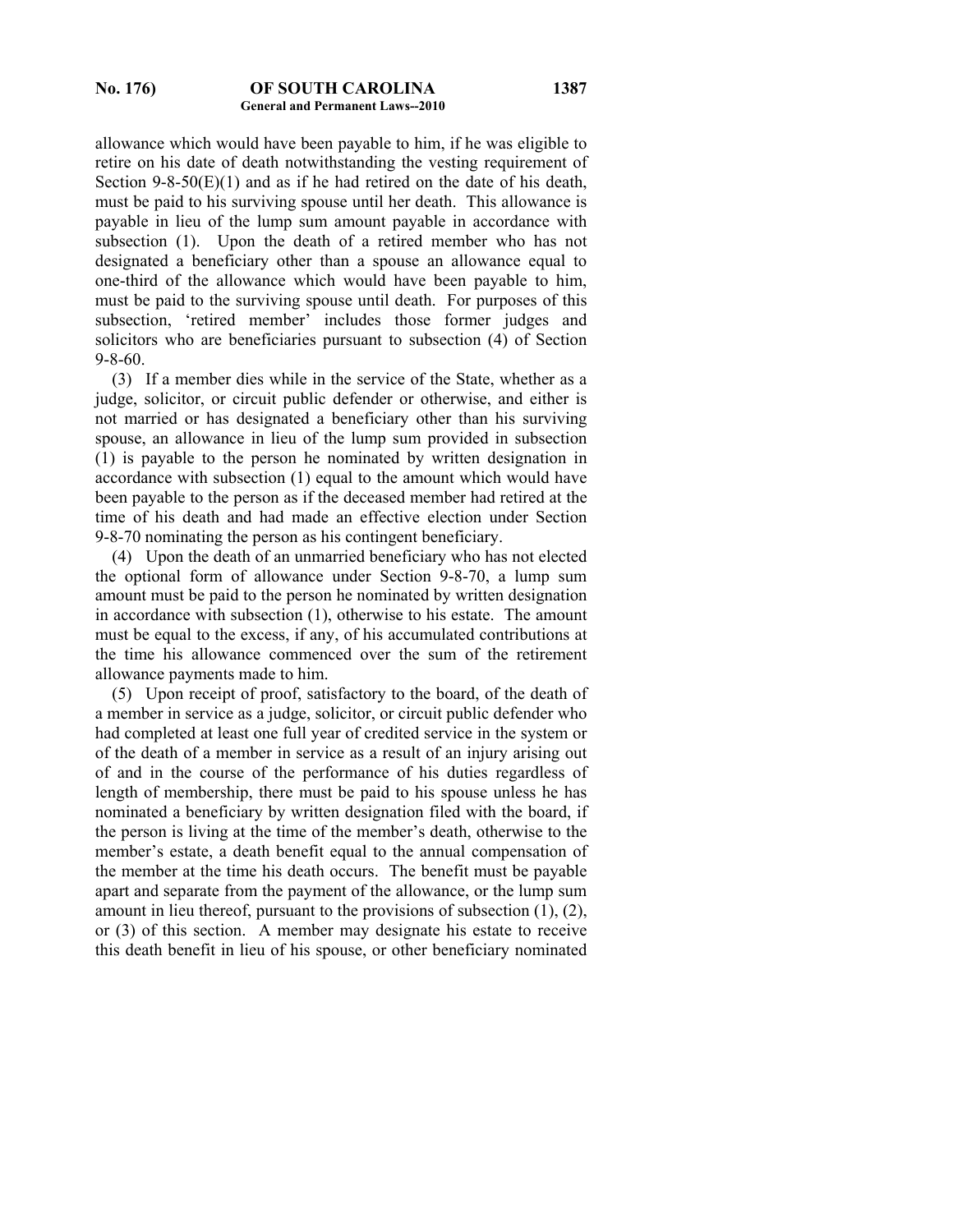in subsection (1). For purposes of this subsection, a member is considered to be in service at the date of his death if his last day of earned service credit as a judge, solicitor, or circuit public defender occurred not more than ninety days before his death and he has not retired or withdrawn contributions.

(6) RESERVED

 (7) Upon the death of a retired member on or after July 1, 1985, there must be paid to the designated beneficiary or beneficiaries, if living at the time of the retired member's death, otherwise to the retired member's estate, a death benefit of one thousand dollars if the retired member had ten years of creditable service but less than twenty years, two thousand dollars if the retired member had twenty years of creditable service but less than thirty, and three thousand dollars if the retired member had at least thirty years of creditable service at the time of retirement."

# **Retirement System for Members of the General Assembly, death benefit**

SECTION 4. Section 9-9-100 of the 1976 Code, as last amended by Act 139 of 1995, is further amended to read:

 "Section 9-9-100. (1) Upon the death of a member of the system, a lump sum amount must be paid to the person the member nominated by written designation, filed with the board, otherwise to the member's estate. This lump sum amount must be equal to the amount of the member's accumulated contributions. An active contributing member making the nomination provided under this item also may name contingent beneficiaries in the same manner that beneficiaries are named. A contingent beneficiary has no rights under this chapter unless all beneficiaries nominated by the member have predeceased the member and the member's death occurs while in service. In this instance, a contingent beneficiary is considered the member's beneficiary for purposes of this item and item (3) of this section, if applicable.

 (2) Upon the death of a retired member a lump sum amount must be paid to the person he has last nominated by written designation, duly acknowledged and filed with the board, otherwise to his estate. The lump sum must be equal to the excess, if any, of his total accumulated contributions at the time his allowance commenced over the sum of the retirement allowance payments made to him, and to his designated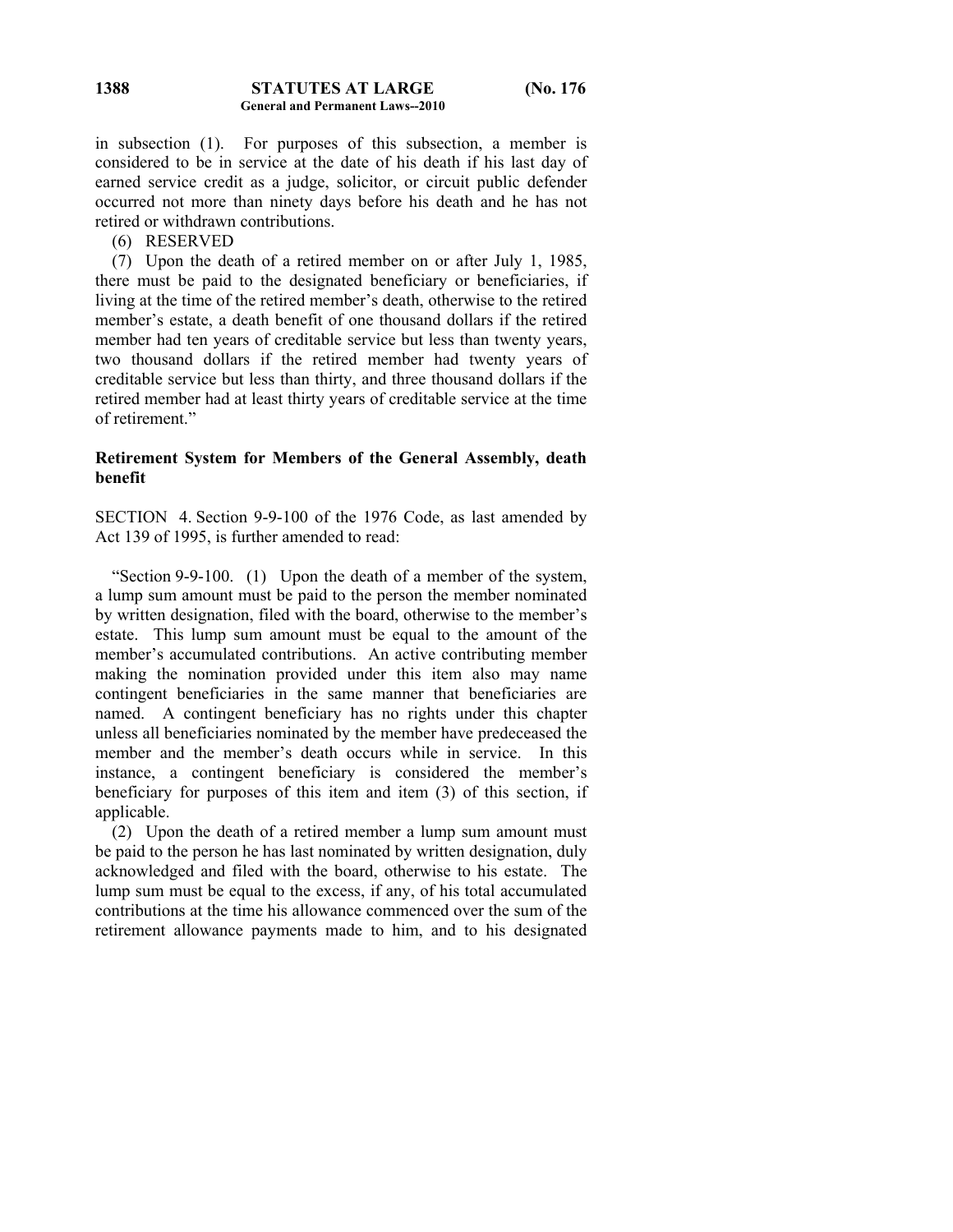beneficiary under Options 1, 2, and 3 of Section 9-9-70, during their lifetimes.

 (3) Notwithstanding anything in this section to the contrary, if a member dies after he has attained age sixty or has completed fifteen years of creditable service and death occurs in service, the person nominated by him to receive the lump sum amount in subsection (1) above may elect to receive, in lieu of that lump sum payment, an allowance for life in the same amount as if the deceased member of the system had retired at the time of his death and had named the person as contingent beneficiary under Option 1 of Section 9-9-70. A person otherwise eligible under this subsection to elect to receive an allowance who had attained age sixty-five or after the accumulation of thirty years of creditable service or after attainment of age sixty with twenty or more years of creditable service but who has received a refund of the member's accumulated contribution under this section may, upon repayment of the refund to the system in a single sum, make the election provided in this section. The monthly payments under Option 1 to the person must date from the time of the repayment of the accumulated contributions to the system.

 (4) Upon receipt of proof, satisfactory to the board, of the death, after June 30, 1969, of a member of the system then in service as a member of the General Assembly who had completed at least one full year of membership in the system or of the death of an in-service member as a result of an injury arising out of and in the course of the performance of his duties regardless of length of membership, there must be paid to the person he nominated for the refund of his accumulated contributions, unless he has nominated a different beneficiary by written designation filed with the board, pursuant to Section 9-9-90, if the person is living at the time of the member's death, otherwise to the member's estate, a death benefit equal to the annual earnable compensation of the member at the time his death occurs. The death benefit is payable apart and separate from the payment of the lump sum amount, or the allowance in lieu of it, pursuant to subsections (1) and (3). For purposes of this subsection, a member is considered to be in service at the date of his death if his last day of earned service credit as a member of the General Assembly occurred not more than ninety days before the date of his death and he has not retired or withdrawn contributions.

 (5) Upon the death of a retired member on or after July 1, 1985, there must be paid to the designated beneficiary or beneficiaries, if living at the time of the retired member's death, otherwise to the retired member's estate, a death benefit of one thousand dollars if the retired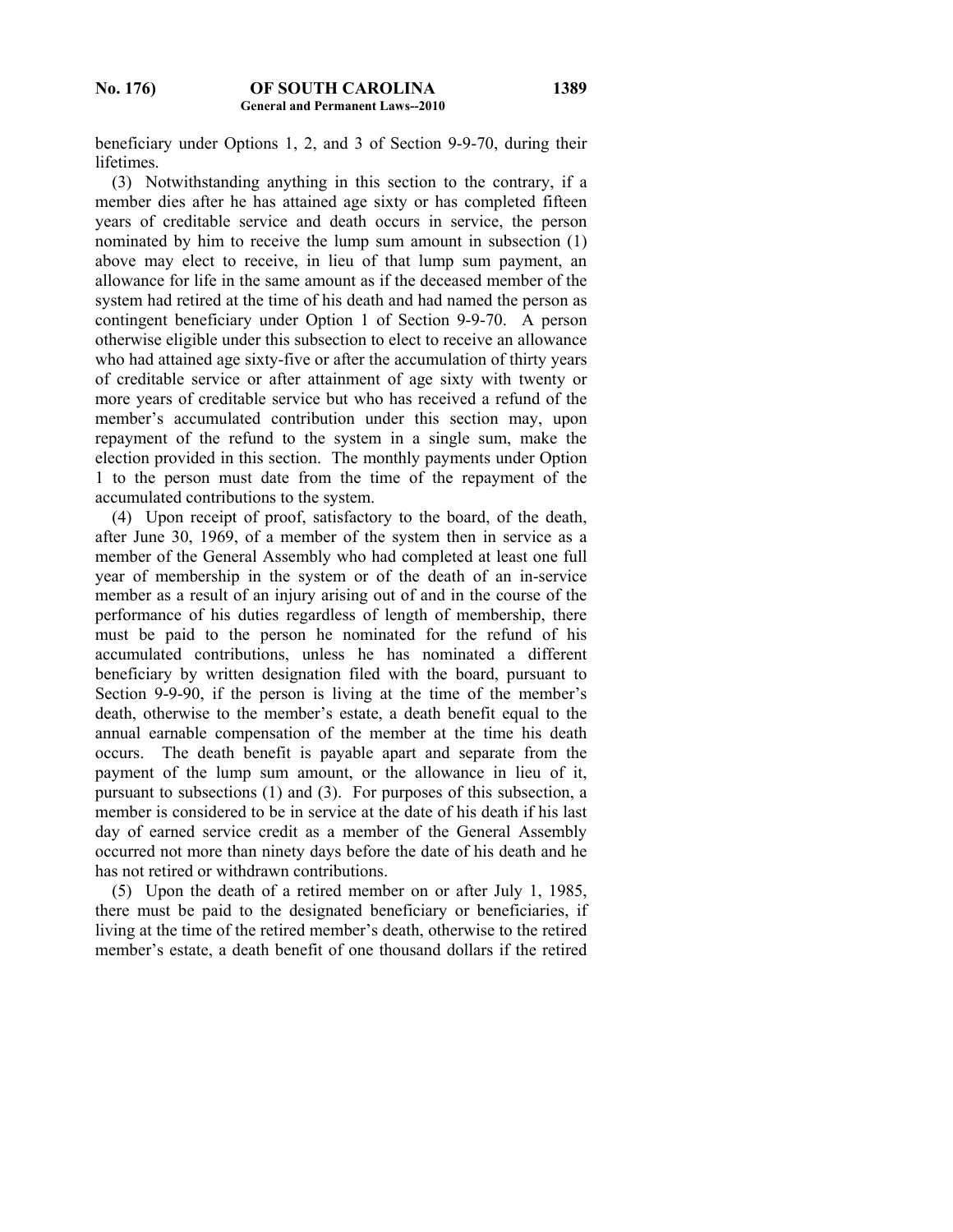#### **STATUTES AT LARGE (No. 176 General and Permanent Laws--2010 1390**

member had ten years of creditable service but less than twenty years, two thousand dollars if the retired member had twenty years of creditable service but less than thirty, and three thousand dollars if the retired member had at least thirty years of creditable service at the time of retirement."

# **South Carolina Police Officers Retirement System, death benefit**

SECTION 5. Subsections (E) and (F) of Section 9-11-120 of the 1976 Code, as last amended by Act 153 of 2005, are further amended to read:

# "(E) RESERVED

 (F) Upon the death of a retired member on or after July 1, 2000, there must be paid to the designated beneficiary or beneficiaries, if living at the time of the retired member's death, otherwise to the retired member's estate, a benefit of two thousand dollars if the retired member had ten years of creditable service but less than twenty years, four thousand dollars if the retired member had twenty years of creditable service but less than twenty-five, and six thousand dollars if the retired member had at least twenty-five years of creditable service at the time of retirement, if the retired member's most recent employer prior to retirement is covered by the preretirement death benefit program."

# **South Carolina Police Officers Retirement System, Death Benefit Reserve Fund**

SECTION 6. Section 9-11-125 of the 1976 Code, as added by Act 311 of 2008, is amended to read:

 "Section 9-11-125. (A) The Death Benefit Plan for members of the South Carolina Police Officers Retirement System, hereinafter referred to as the 'plan', is established for the purpose of providing for the payment of the benefits provided by Section 9-11-120.

 (B) A separate fund, to be known as the Death Benefit Plan Reserve Fund, is established within the South Carolina Police Officers Retirement System, hereinafter referred to as the 'retirement system', to be held in trust by the board. The fund shall consist of all contributions paid by the employers and other monies received and paid into the fund for death benefit purposes, and of the investment earnings on these monies, and must be used only to pay the death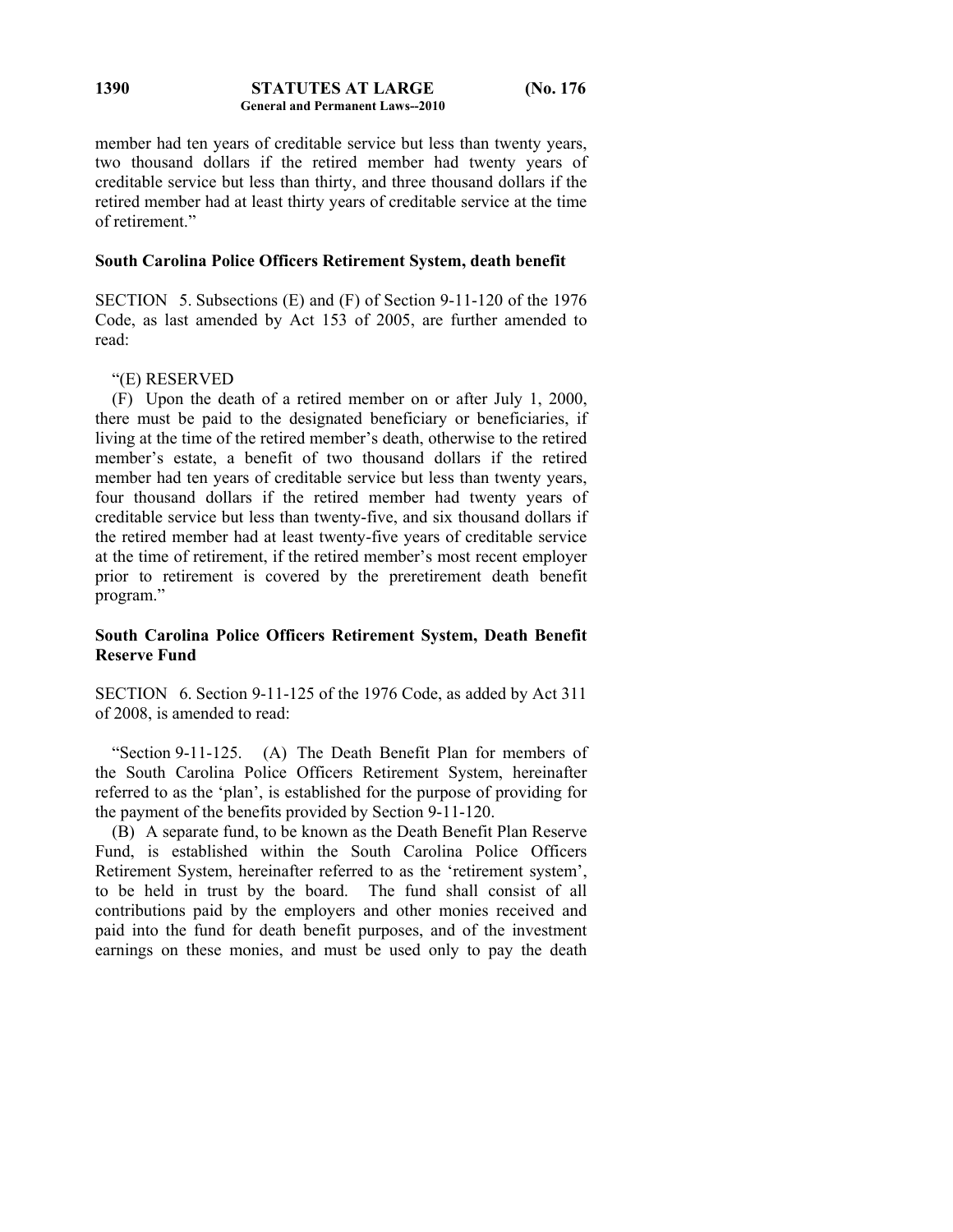benefits prescribed by subsection (C). Concurrent with the determination of the initial liability of the plan for the balance of the fiscal year on and after the effective date of the benefit, for the death benefit provided and to be paid for pursuant to this plan, there must be segregated and transferred from the Employer Annuity Accumulation Fund of the retirement system to the reserve fund created by this section the amounts determined by the actuary to be necessary to pay anticipated death benefit claims. Subsequent segregations and transfers must be made as required to pay the benefit prescribed by subsection (C) from the reserve fund provided by this section.

 (C) At the death of a member who has met the eligibility requirements set forth in Section 9-11-120 a benefit equal to the death benefit provided by Section 9-11-120 must be paid to the person nominated by the member in accordance with the provisions of Section 9-11-120 or to the member's estate.

 (D) The actuary shall investigate the experience of the plan as provided by Section 9-11-30. On the basis of the investigations and upon the recommendation of the actuary, as provided in Section 9-11-120, the board shall certify the contribution rates computed to be necessary to fund the death benefits authorized to be paid by the plan. As soon as practicable after the close of each fiscal year, the board shall determine the contribution rates which the employers participating in the plan are required to pay into the reserve fund to discharge the obligations of the plan for the past fiscal year.

 (E) Each qualified member of the retirement system is to be covered as provided in this section effective commencing as of June 19, 1973."

# **South Carolina Police Officers Retirement System, Accidental Death Benefit Program**

SECTION 7. The first and last undesignated paragraphs of Section 9-11-140 of the 1976 Code, as last amended by Act 337 of 1998, are further amended respectively to read:

 "Effective July 1, 1962, there is created the Accidental Death Benefit Program, effective as of that date to all employers under the system except counties, municipalities, and other political subdivisions, as well as those state departments, agencies, or institutions which pay directly to the system the total employer contributions for the participating members in their employ. The benefit paid pursuant to this Accidental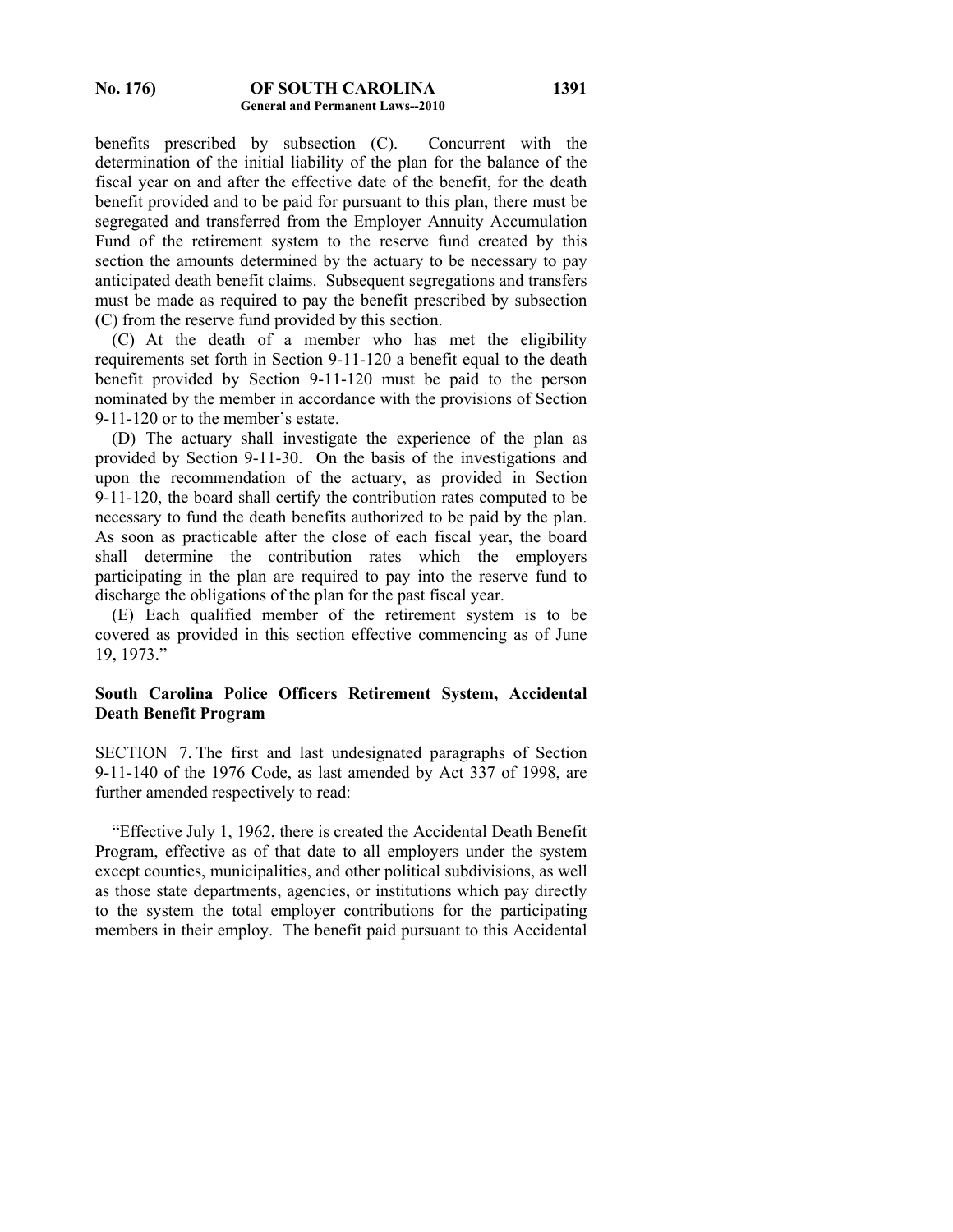#### **STATUTES AT LARGE (No. 176 General and Permanent Laws--2010 1392**

Death Benefit Program must not be treated as a life insurance benefit for the beneficiary or beneficiaries set out below.

 Benefits payable under this section must be adjusted to reflect increases in the Consumer Price Index in the manner provided in Section 9-11-310."

# **Time effective**

SECTION 8. This act takes effect upon approval by the Governor and applies for death benefits payable based on member deaths occurring after June 30, 2010.

Ratified the  $13<sup>th</sup>$  day of May, 2010.

Approved the  $19<sup>th</sup>$  day of May, 2010.

## **No. 177**

 $\frac{1}{2}$ 

(R211, H3270)

**AN ACT TO AMEND SECTION 44-2-60, CODE OF LAWS OF SOUTH CAROLINA, 1976, RELATING TO THE REGISTRATION OF UNDERGROUND STORAGE TANKS, SO AS TO ESTABLISH NEW ANNUAL RENEWAL FEES THAT WILL BE IN EFFECT FOR THE YEARS 2012 THROUGH 2015 OR UNTIL THE SUPERB ACCOUNT IS CREDITED WITH AN ADDITIONAL THIRTY-SIX MILLION DOLLARS FROM THE INCREASE IN IT SOURCES OF INCOME, TO REQUIRE THAT THE ADDITIONAL REVENUE GENERATED FROM THE TANK FEE INCREASES BE DEPOSITED INTO THE SUPERB ACCOUNT, TO RESTRICT THE USES FOR THE ADDITIONAL REVENUE, AND TO REVISE THE MAXIMUM AMOUNT THAT MAY BE USED FOR ADMINISTRATIVE PURPOSES.** 

Be it enacted by the General Assembly of the State of South Carolina: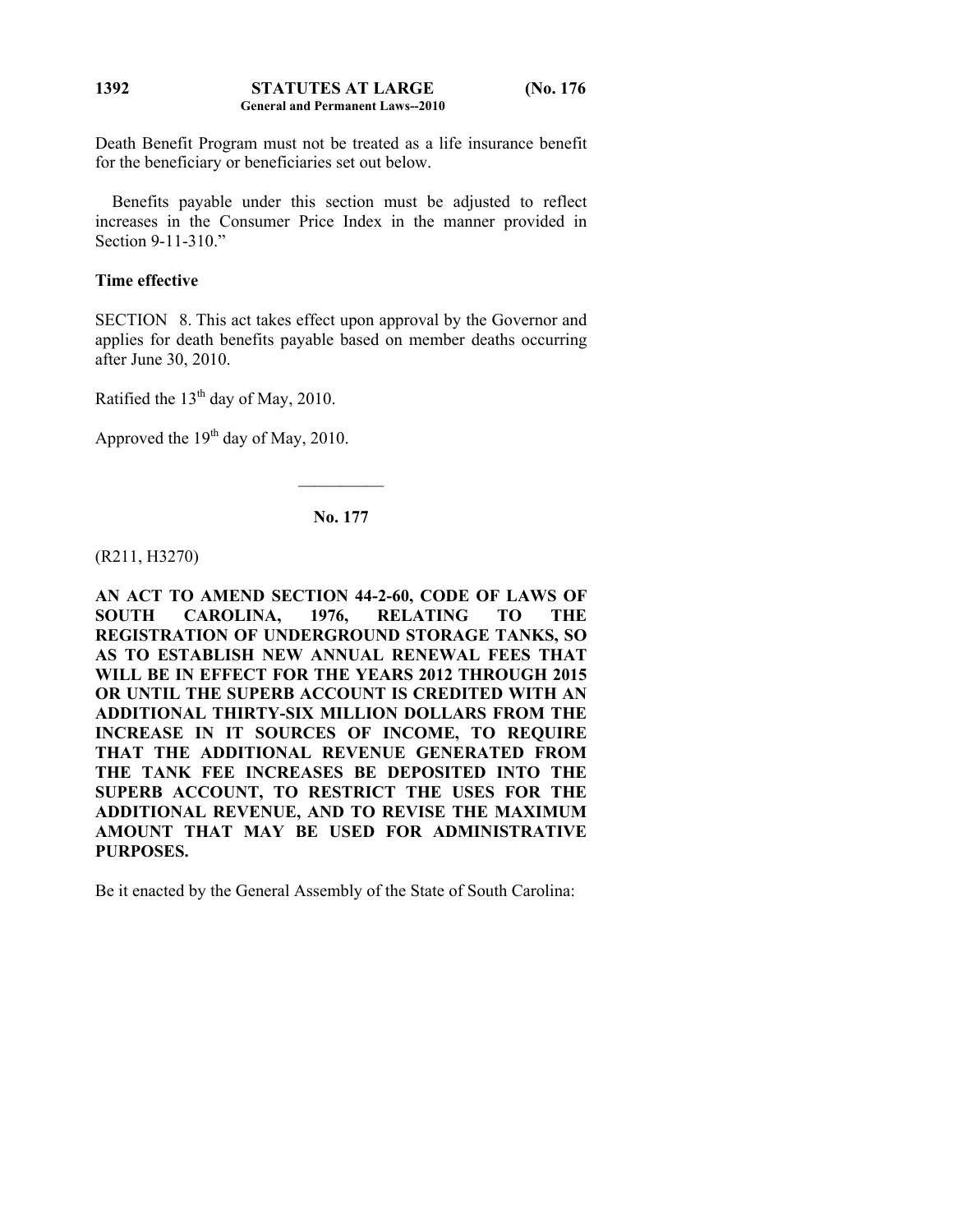### **Annual renewal fees**

SECTION 1. Section 44-2-60 of the 1976 Code is amended to read:

 "Section 44-2-60. (A) The owner or operator of an underground storage tank which stores or is intended to store a regulated substance shall register the tank with the department. The owner or operator of the tank shall display a registration certificate listing all registered tanks at a facility and in plain view in the office or the kiosk of the facility where the tanks are registered. Upon application for a registration certificate, the owner or operator shall pay to the department an initial registration fee of one hundred dollars a tank; however, the department may prorate the initial registration fees on a daily basis for underground storage tanks installed on or after July 1, 1997. The owner or operator shall pay to the department an annual renewal fee of one hundred dollars a tank a year. Beginning January 1, 2012, the annual renewal fee for each tank will be as follows:

- (1) 2012 two hundred dollars;
- (2) 2013 three hundred dollars;
- (3) 2014 four hundred dollars; and
- (4) 2015 five hundred dollars.

 The additional revenue generated from the tank fee increases listed above must be deposited into the Superb Account. No portion of the increases may be used by the department for administration of the program or for orphan sites as defined in Section 44-2-20(11).

 When the Superb Account is credited with an additional thirty-six million dollars from the increase in tank fees, general appropriations, settlements, or other sources of funds including federal funds designated for cleanup, or declared insolvent, the tank registration fee shall revert to one hundred dollars annually for each tank beginning January first of the next year.

 (B) No person may place a regulated substance and no owner or operator may cause a regulated substance to be placed into an underground storage tank for which the owner or operator does not hold a currently valid registration. The department may not issue a registration certificate until all past and present fees and penalties owed on a tank are paid. The department may not issue a registration certificate to any owner or operator who has not complied with all terms of a consent or final administrative order issued under Section 44-2-140.

 (1) All fees are due to the department within thirty days of billing. The department shall issue a late notice, with no penalty due,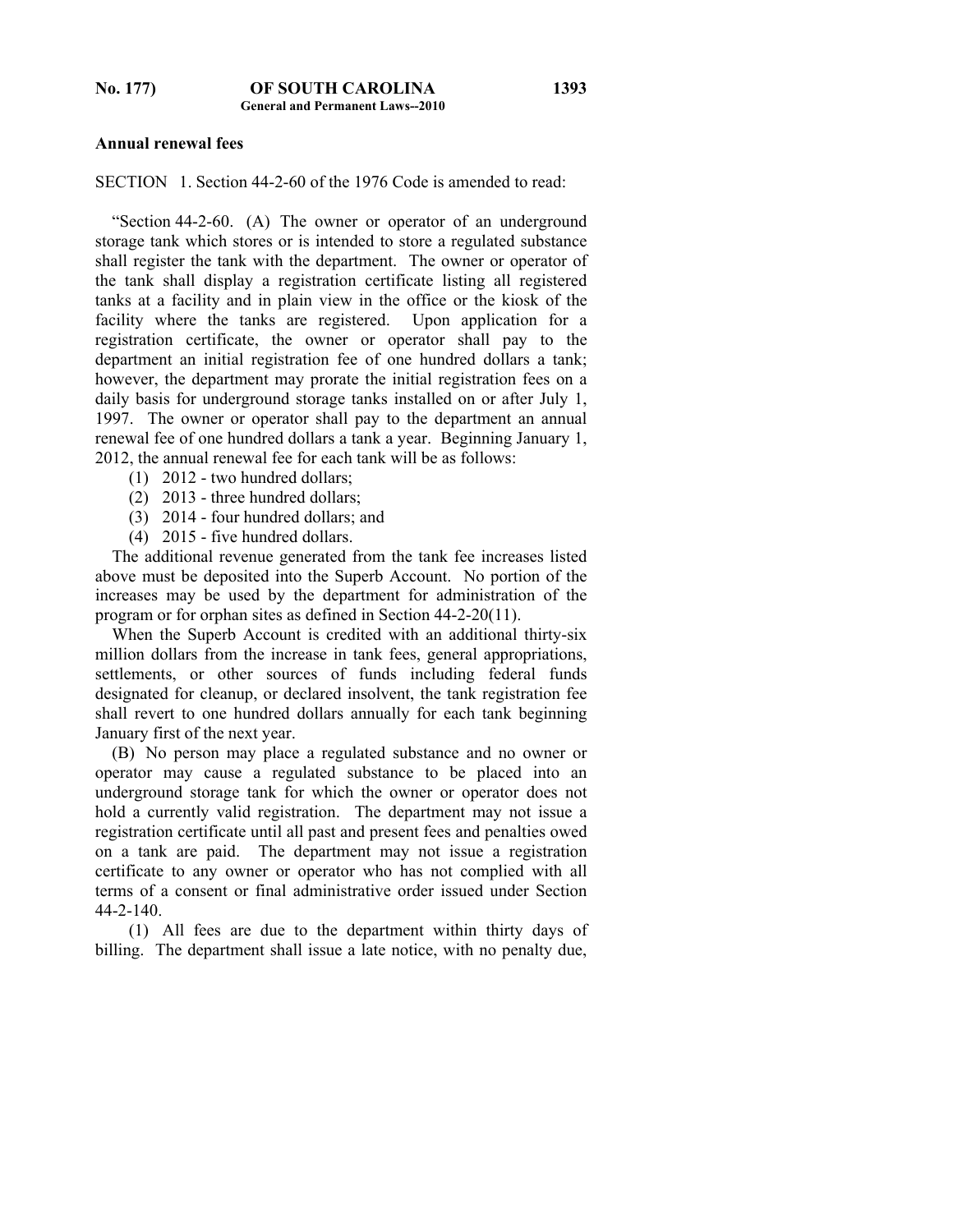to an underground storage tank owner or operator who has unpaid fees thirty days after billing. An owner or operator who fails to pay the fees within sixty days of the initial billing must pay a ten percent penalty in addition to the ten percent penalty for any fees remaining unpaid ninety days after the initial billing. An owner or operator with unpaid fees ninety days after the initial billing is subject to additional enforcement action as provided for in Section 44-2-140.

 (2) The department may not disburse Superb Account or Superb Financial Fund monies to any person or persons for the rehabilitation of a petroleum or petroleum product release from any underground storage tank or underground storage tank system where all past and present fees and penalties owed on the applicable tank have not been paid.

 (3) The funds generated by the registration and late penalty fees may be used by the department for administration of the provisions of this chapter and for administration of the underground storage tank regulatory program established by this chapter. The amount used for administration may not exceed the amount collected from funds received from federal grants specifically designated for administrative use, interest, the first one hundred dollars for tank registration and late penalty fees.

 (C) In addition to the inspection fee of one-fourth cent a gallon imposed pursuant to Section 39-41-120, an environmental impact fee of one-half cent a gallon is imposed which must be used by the department for the purposes of carrying out the provisions of this chapter. This one-half cent a gallon environmental impact fee must be paid and collected in the same manner that the one-fourth cent a gallon inspection fee is paid and collected except that the monies generated from these environmental impact fees must be transmitted by the Department of Agriculture to the Department of Health and Environmental Control which shall deposit the fees as provided for in Section 44-2-40."

## **Time effective**

SECTION 2. This act takes effect upon approval by the Governor.

 $\mathcal{L}_\text{max}$ 

Ratified the 13<sup>th</sup> day of May, 2010.

Approved the  $19<sup>th</sup>$  day of May, 2010.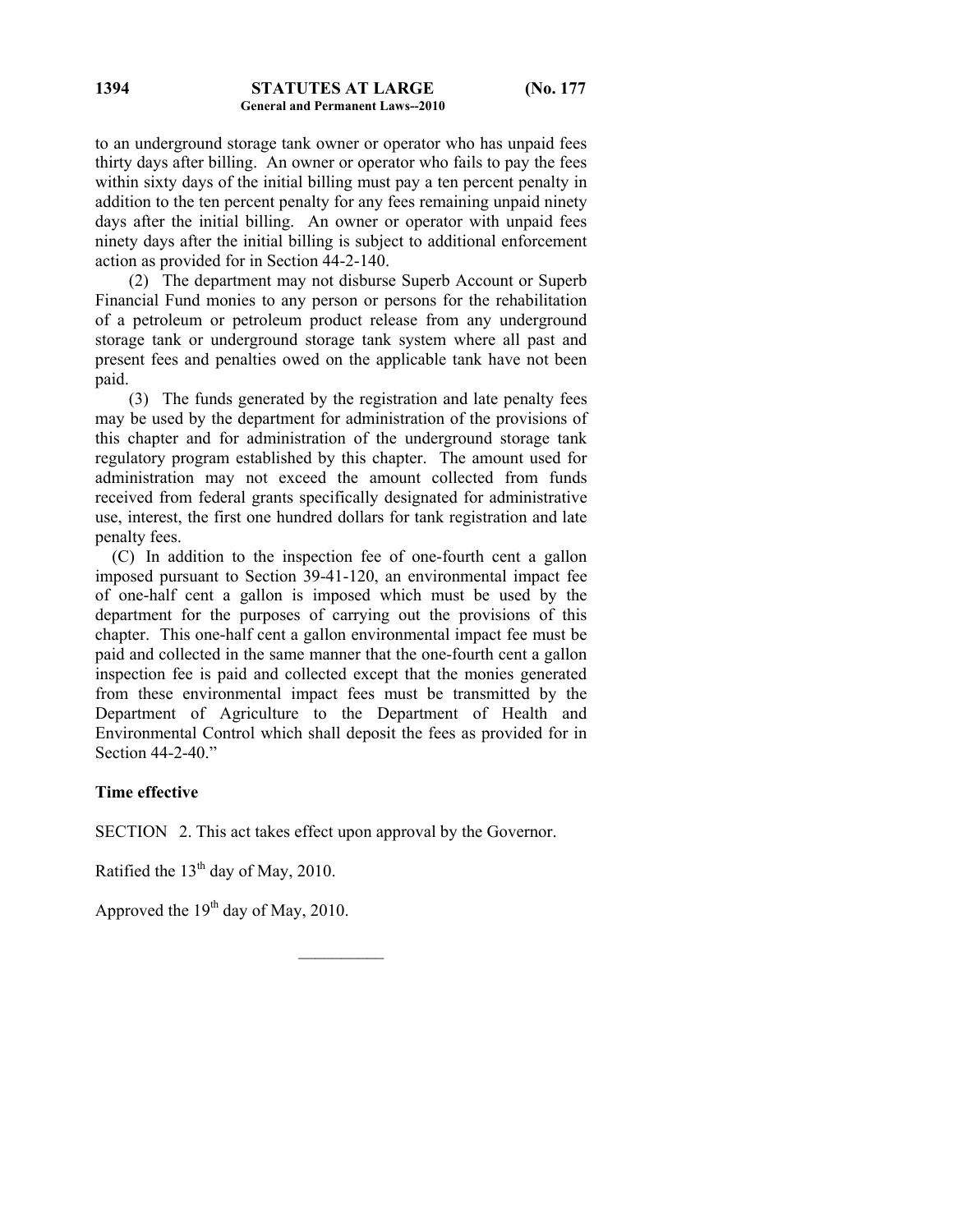#### **No. 178**

#### (R212, H4093)

**AN ACT TO AMEND THE CODE OF LAWS OF SOUTH CAROLINA, 1976, BY ADDING CHAPTER 60 TO TITLE 48 SO AS TO ENACT THE "SOUTH CAROLINA MANUFACTURER RESPONSIBILITY AND CONSUMER CONVENIENCE INFORMATION TECHNOLOGY EQUIPMENT COLLECTION AND RECOVERY ACT"; TO PROVIDE FINDINGS BY THE GENERAL ASSEMBLY; TO PROVIDE DEFINITIONS; TO REQUIRE A CERTAIN LABEL ON A COMPUTER OR TELEVISION DEVICE SOLD BY A MANUFACTURER; TO PROVIDE A COMPUTER MANUFACTURER MAY NOT SELL OR OFFER TO SELL A COVERED COMPUTER DEVICE UNLESS THE MANUFACTURER OFFERS A CERTAIN RECOVERY PROGRAM, AND TO DESCRIBE REQUIREMENTS FOR THIS PROGRAM; TO PROVIDE A TELEVISION MANUFACTURER MAY NOT SELL OR OFFER TO SELL A COVERED TELEVISION DEVICE UNLESS THE MANUFACTURER OFFERS A CERTAIN RECOVERY PROGRAM, AND TO DESCRIBE REQUIREMENTS FOR THIS PROGRAM; TO PROVIDE A COMPUTER OR TELEVISION MANUFACTURER MAY NOT BE LIABLE FOR DAMAGES ARISING FROM INFORMATION STORED ON A COVERED DEVICE COLLECTED FROM A CONSUMER UNDER THE MANUFACTURER'S RECOVERY PROGRAM; TO PROVIDE A RETAILER ONLY MAY SELL A COVERED DEVICE THAT MEETS CERTAIN REQUIREMENTS; TO PROVIDE AFTER JULY 1, 2011, A CONSUMER MAY NOT DISPOSE OF A COVERED DEVICE IN A CERTAIN MANNER; TO PROVIDE AN OWNER OR OPERATOR OF A SOLID WASTE LANDFILL MAY NOT KNOWINGLY ACCEPT COVERED DEVICES, AMONG OTHER THINGS; TO REQUIRE THE DEPARTMENT OF HEALTH AND ENVIRONMENTAL CONTROL PROVIDE CERTAIN INFORMATION ABOUT THE DISPOSAL OF COVERED DEVICES; TO PROVIDE THE DEPARTMENT MAY CONDUCT AUDITS AND INSPECTIONS OF A COMPUTER OR TELEVISION MANUFACTURER, RETAILER, OR RECOVERER TO DETERMINE COMPLIANCE WITH THIS CHAPTER; TO EXEMPT**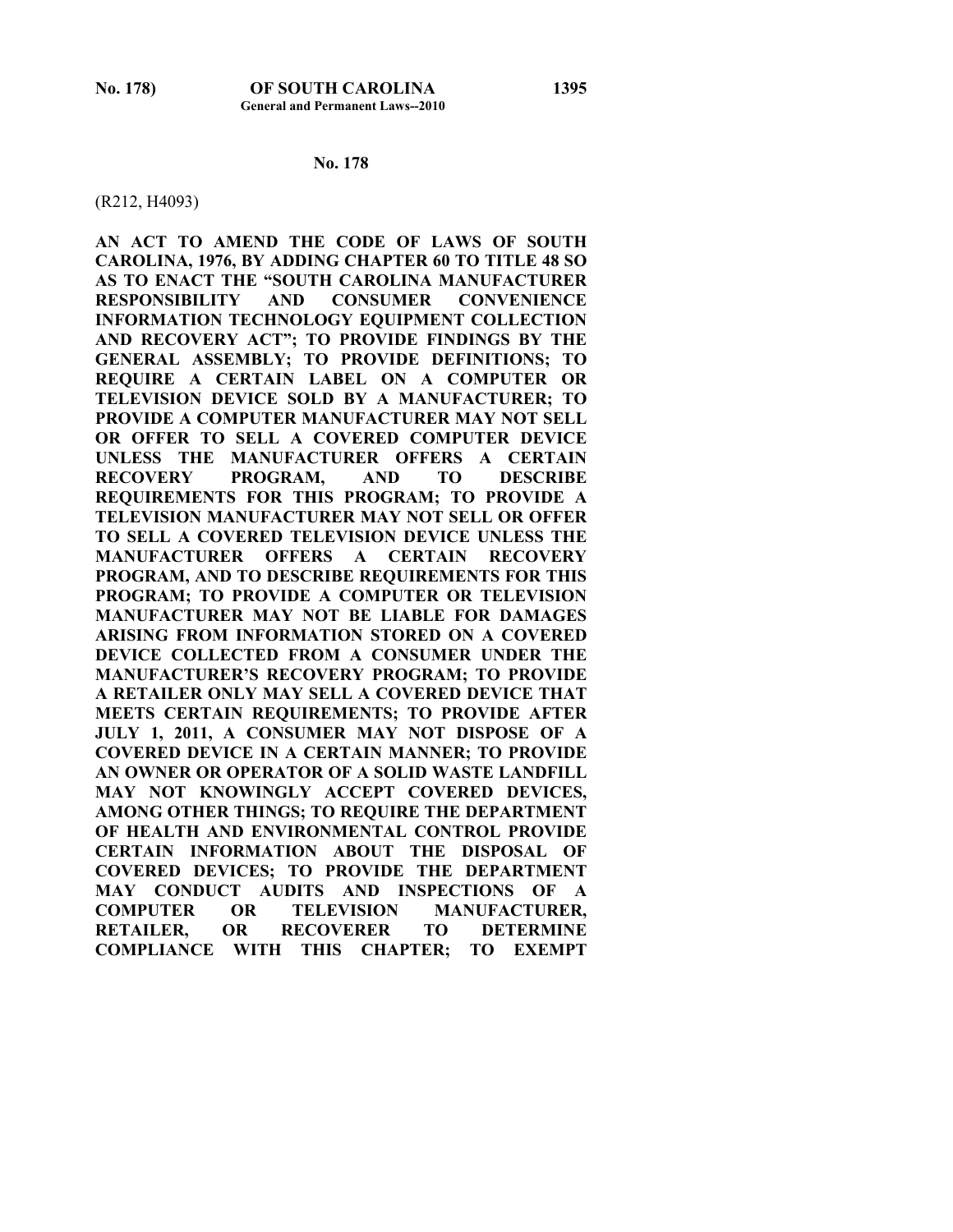**FINANCIAL AND PROPRIETARY INFORMATION SUBMITTED TO THE DEPARTMENT PURSUANT TO THIS CHAPTER FROM THE FREEDOM OF INFORMATION ACT; TO REQUIRE THE DEPARTMENT INCLUDE IN ITS ANNUAL SOLID WASTE REPORT INFORMATION PROVIDED BY MANUFACTURERS ON RECOVERY PROGRAMS; TO PROVIDE COVERED DEVICES MUST BE RECOVERED IN A MANNER THAT COMPLIES WITH ALL APPLICABLE FEDERAL, STATE, AND LOCAL REQUIREMENTS, AND CERTAIN RESPONSIBLE RECYCLING PRACTICES; AND TO PROVIDE THE DEPARTMENT SHALL PROMULGATE CERTAIN REGULATIONS.** 

Be it enacted by the General Assembly of the State of South Carolina:

# **South Carolina Manufacturer Responsibility and Consumer Convenience Information Technology Equipment Collection and Recovery Act**

SECTION 1. Title 48 of the 1976 Code is amended by adding:

# "CHAPTER 60

# South Carolina Manufacturer Responsibility and Consumer Convenience Information Technology Equipment Collection and Recovery Act

 Section 48-60-05. This chapter may be cited as the 'South Carolina Manufacturer Responsibility and Consumer Convenience Information Technology Equipment Collection and Recovery Act'.

Section 48-60-10. The General Assembly finds:

 (1) Televisions, computing, and printing devices are critical to the development of this state's economy and the promotion of the quality of life of the citizens of this State.

 (2) Many of these televisions, computing, and printing devices can be refurbished and reused, or recycled.

 (3) Developing and implementing a system for recovering televisions, computing, and printing devices promotes resource conservation, public health, public safety, and economic prosperity.

 (4) In order to carry out these purposes, the State must establish a comprehensive and convenient recovery program for televisions,

**1396**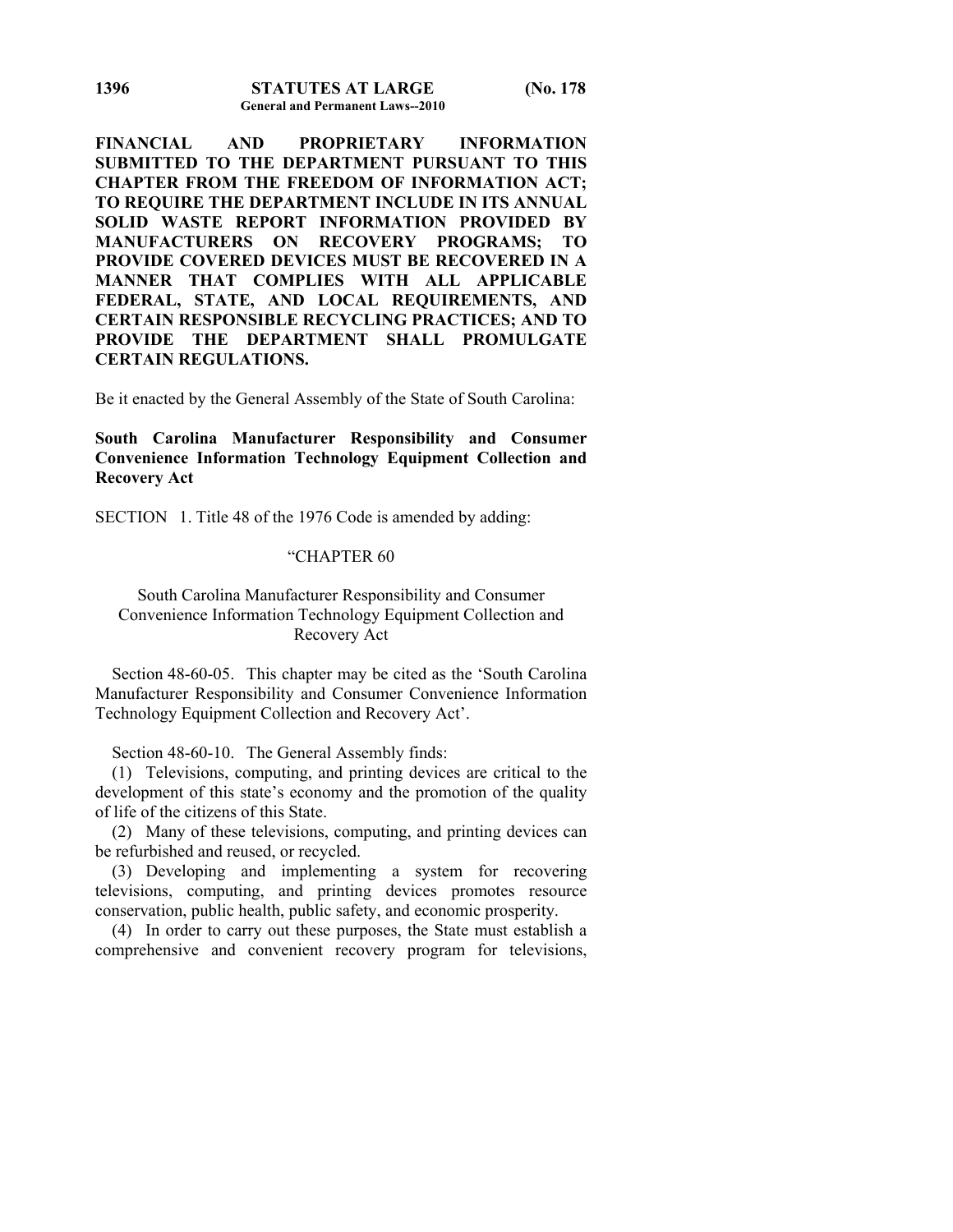computing, and printing devices based on individual manufacturer responsibility and shared responsibility among consumers, retailers, and government, and that the program must ensure that end-of-life televisions, computing, and printing devices are disposed of in a manner that promote resource conservation through the development of an effective and efficient system for collection and recycling, and to encourage manufacturers to offer convenient collection and recycling service to consumers at no charge.

Section 48-60-20. As used in this chapter:

 (1) 'Collect' or 'collection' means to facilitate the delivery of a covered device to a collection site included in the manufacturer's program, and to transport the covered device for recovery.

(2) 'Computer manufacturer' means a person who:

 (a) manufactures a covered computer device under its own brand for sale or without affixing a brand;

 (b) sells in this State a covered computer device produced by another supplier under its own brand or label;

 (c) imports covered computer devices; if a company from which an importer purchases a covered device has a presence or assets in the United States, that company must be considered the manufacturer; or

 (d) manufactures a covered computer device, supplies a covered device to a person within a distribution network that includes wholesalers or retailers in this State, and benefits from the sale of a covered device through that distribution network.

 (3) 'Consumer' means an occupant of a single detached dwelling unit or a single unit of a multiple dwelling unit who has used a covered device primarily for personal or home business use.

 (4) 'Covered computer device' means a desktop or notebook computer, computer monitor, or printing device marketed and intended for use by a consumer, but does not include a covered television device.

 (5) 'Covered devices' means a covered computer device and a covered television device marketed and intended for use by a consumer. 'Covered device', 'covered computer device', and 'covered television device' do not include any of the following:

 (a) a covered device that is a part of a motor vehicle or any component part of a motor vehicle assembled by, or for, a vehicle manufacturer or franchised dealer, including replacement parts for use in a motor vehicle;

 (b) a covered device that is functionally or physically a part of, or connected to, or integrated within equipment or a system designed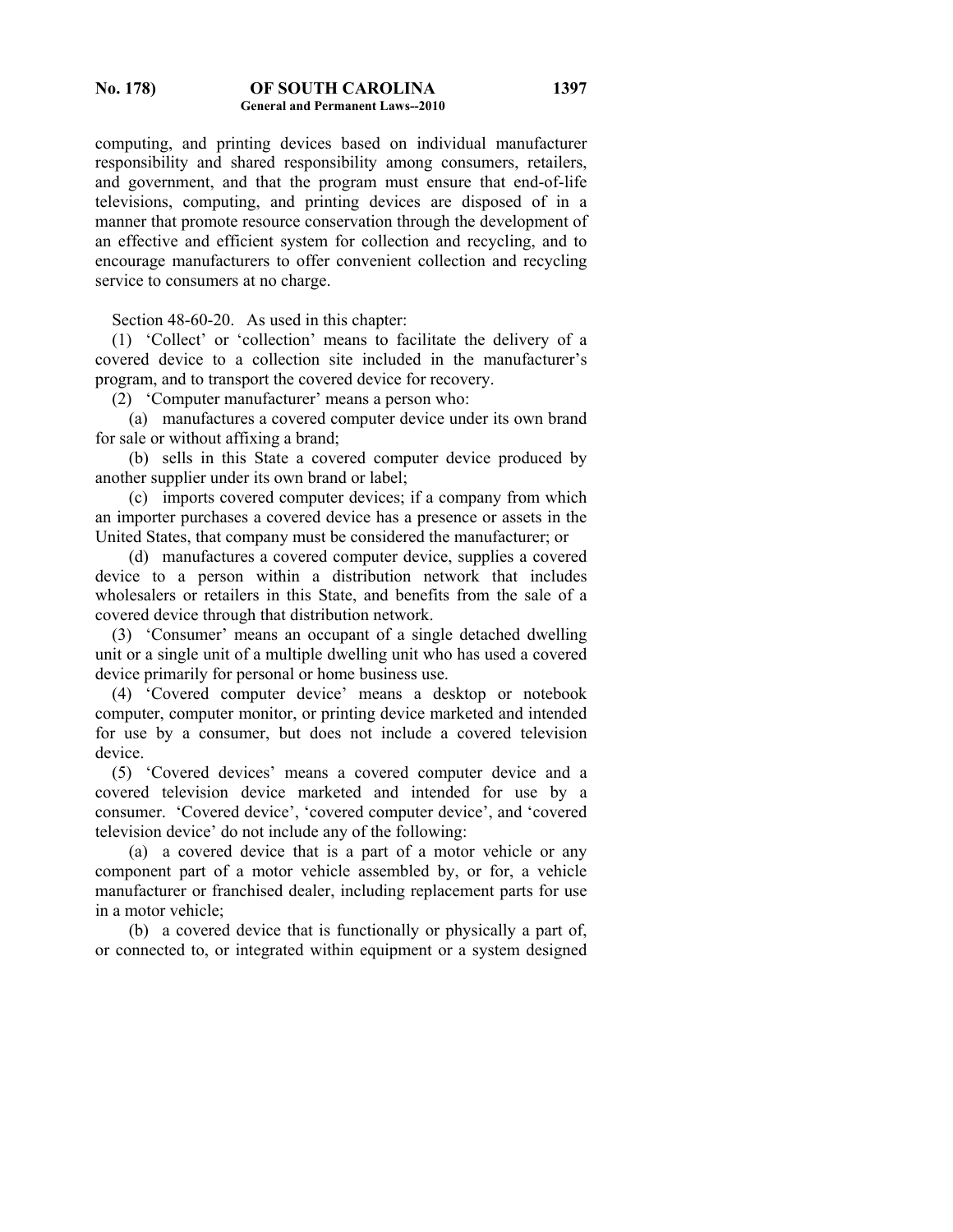and intended for use in an industrial, governmental, commercial, research and development, or medical setting, including, but not limited to, diagnostic, monitoring, control or medical products as defined under the federal Food, Drug, and Cosmetic Act, or equipment used for security, sensing, monitoring, antiterrorism, emergency services purposes or equipment designed and intended primarily for use by professional users;

 (c) a covered device that is contained within a clothes washer, clothes dryer, refrigerator, refrigerator and freezer, microwave oven, conventional oven or range, dishwasher, room air conditioner, dehumidifier, air purifier, water heater, or exercise equipment; or

 (d) telephones of any type, including mobile telephones, a personal digital assistant (PDA), a global positioning system (GPS), or a hand-held gaming device.

 (6) 'Covered television device' means any electronic device that contains a tuner that locks on to a selected carrier frequency and is capable of receiving and displaying television or video programming via broadcast, cable, or satellite, including, without limitation, any direct view or projection television with a viewable screen of nine inches or larger whose display technology is based on cathode ray tube, plasma, liquid crystal display, digital light processing, liquid crystal on silicon, silicon crystal reflective display, light emitting diode, or similar technology marketed and intended for use by a consumer primarily for personal purposes. The term does not include a covered computer device.

 (7) 'Department' means the South Carolina Department of Health and Environmental Control.

 (8) 'Manufacturer's brands' means a manufacturer's name, brand name either owned or licensed by the manufacturer, or brand logo for which the manufacturer has legal responsibility.

 (9) 'Person' means an individual, business entity, partnership, limited liability company, corporation, not-for-profit corporation, association, government entity, public benefit corporation, or public authority.

(10) 'Recover' means to reuse or recycle.

 (11) 'Recoverer' means a person or entity that reuses or recycles a covered device.

 (12) 'Retail sale' means the sale of a new product through a sales outlet, the Internet, mail order, or otherwise, whether or not the seller has a physical presence in this State. A retail sale includes the sale of new products.

(13) 'Retailer' means a person engaged in retail sales.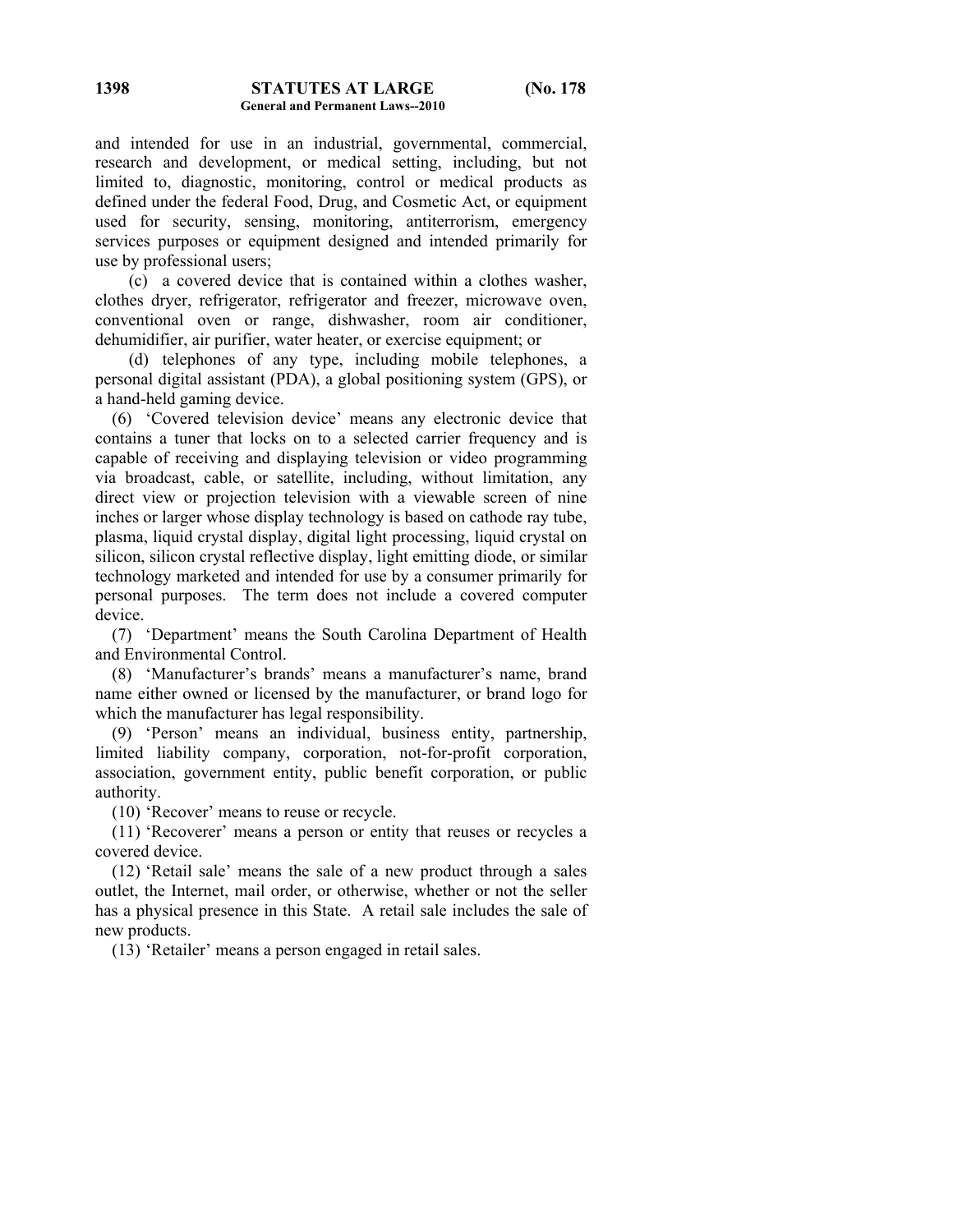(14) 'Sale' or 'sell' means any transfer for consideration of title including, but not limited to, transactions conducted through sales outlets, catalogs, or the Internet or any other similar electronic means, but does not mean leases.

 (15) 'Television' means any electronic device that contains a tuner that locks on to a selected carrier frequency and is capable of receiving and displaying of television or video programming via broadcast, cable, or satellite, including, without limitation, any direct view or projection television with a viewable screen of nine inches or larger whose display technology is based on cathode ray tube, plasma, liquid crystal display, digital light processing, liquid crystal on silicon, silicon crystal reflective display, light emitting diode, or similar technology marketed and intended for use by a consumer primarily for personal purposes. The term does not include a covered computer device.

(16) 'Television manufacturer' means a person who:

 (a) manufactures covered television devices under a brand that it licenses or owns, for sale in this State;

 (b) manufactures covered television devices without affixing a brand for sale in this State;

 (c) resells into this State a covered television device under a brand it owns or licenses produced by other suppliers, including retail establishments that sell covered television devices under a brand the retailer owns or licenses;

 (d) imports covered television devices; if a company from which an importer purchases a covered device has a presence or assets in the United States, that company must be considered the manufacturer*;*

 (e) manufactures covered television devices, supplies them to any person or persons within a distribution network that includes wholesalers or retailers in this State, and benefits from the sale in this State of those covered television devices through the distribution network; or

 (f) assumes the responsibilities and obligations of a television manufacturer under this chapter. In the event the television manufacturer is one who manufactures, sells, or resells under a brand it licenses, the licensor or brand owner of the brand shall not be included in the definition of television manufacturer under items (a) or (c) above.

 Section 48-60-30. A computer or television manufacturer may not sell or offer to sell a covered device unless a label indicating the computer or television manufacturer's brand is permanently affixed to the covered device in a readily visible location.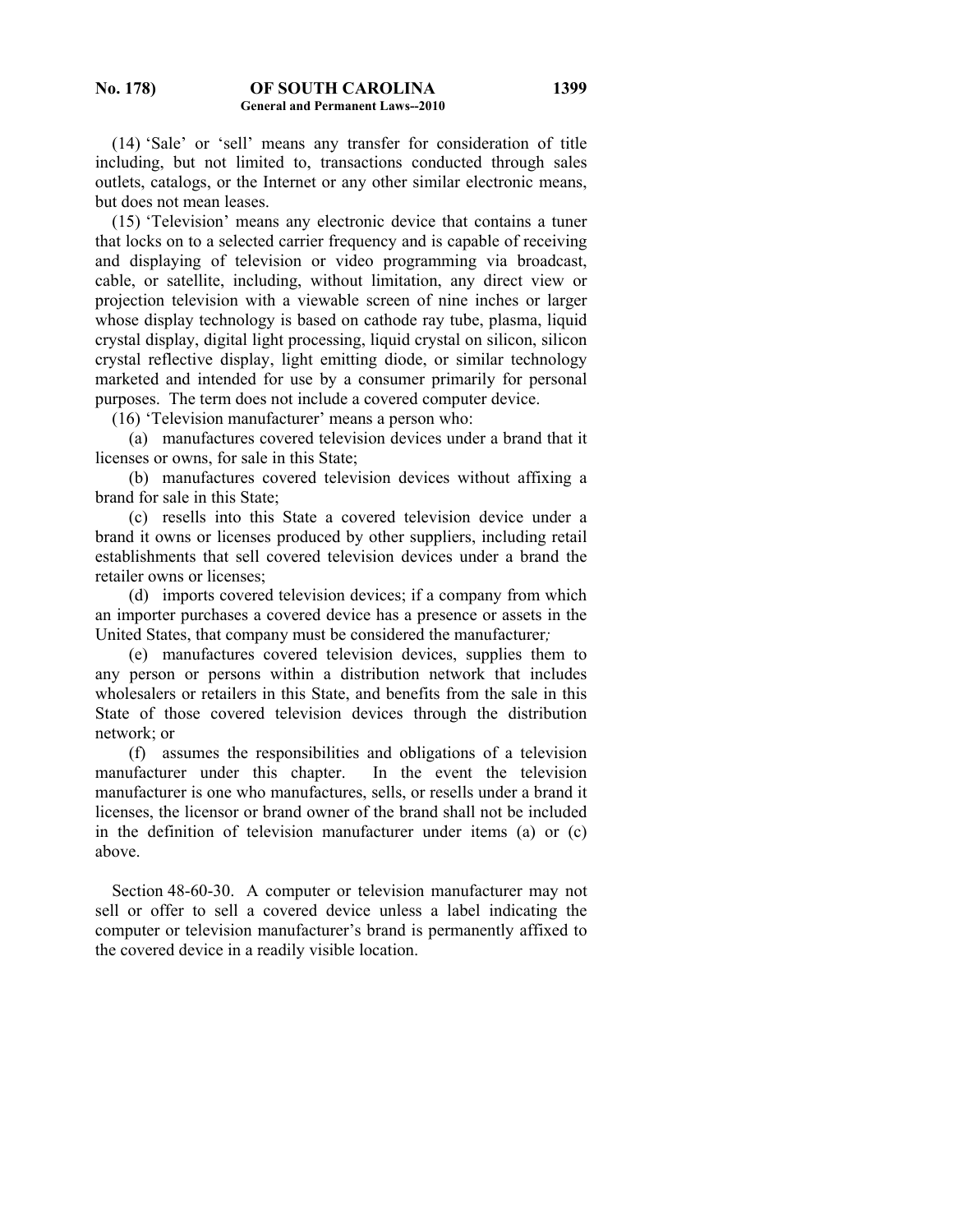Section 48-60-40. (A) A computer manufacturer may not sell or offer to sell in this State a covered computer device unless the computer manufacturer provides a recovery program at no charge or provides a financial incentive of equal or greater value, such as a coupon. A recovery program must:

 (1) require a computer manufacturer to offer to collect from a consumer a covered computer device bearing a label as provided in Section 48-60-30; and

 (2) make the collection service as convenient to a consumer as the purchase of a covered computer device from a computer manufacturer as follows:

 (a) A computer manufacturer may utilize a mail-back system in which a consumer can return an end-of-life covered device by mail, including a system in which a consumer can go online, print a prepaid shipping label, package the product, and affix the prepaid label to the package for deposit with the United States Postal Service or other carrier selected by the computer manufacturer.

 (b) If the computer manufacturer does not provide a mail-back system, the computer manufacturer must provide collection sites or collection events, or both, that are centrally located in a county, region, or other locations based on population. Computer manufacturers shall work in coordination with the department to determine an appropriate number of collection sites or collection events, or both.

 (B) A recovery program may use existing collection and consolidation infrastructure for collecting covered devices, including retailers, recyclers, and reuse organizations.

 (C) Computer manufacturers may work collectively and cooperatively to offer collection services to consumers.

 (D) A recovery program must be described on a computer manufacturer's Internet website if a manufacturer maintains an Internet website.

 (E) Collection events under this section must accept any covered computer device.

 Section 48-60-50. (A) No television manufacturer shall sell or offer for sale a covered television device in this State unless the television manufacturer provides a recovery program at no charge or provides a financial incentive of equal or greater value, such as a coupon.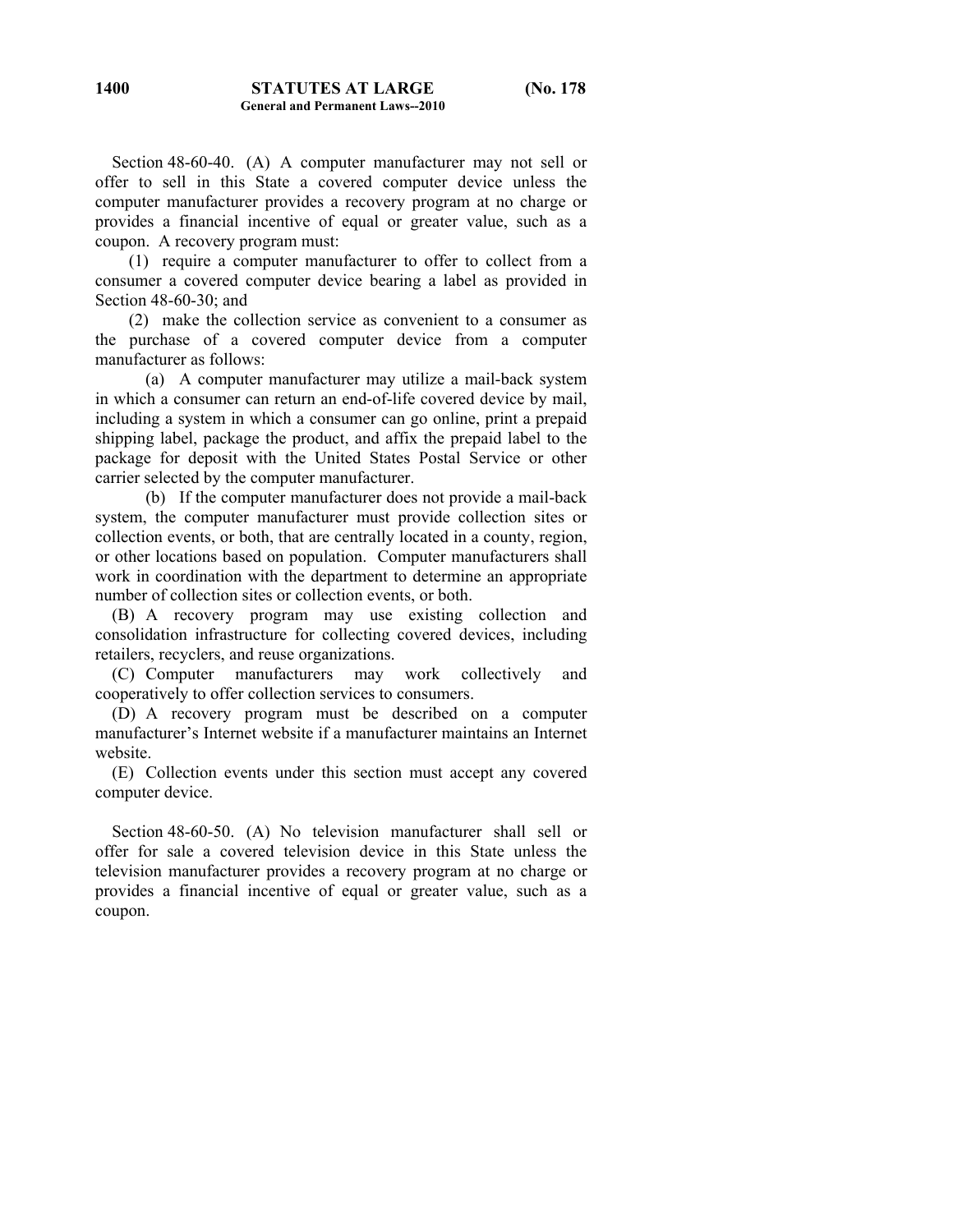(B) Beginning on the effective date of this chapter through June 30, 2012, a television manufacturer annually must recycle or arrange for the recycling of covered televisions.

 (1) Beginning program year 2012, a television manufacturer annually must recycle or arrange for the recycling of its market share of covered television devices pursuant to this section*.* Market share, as used in this chapter, is the total weight of the manufacturer's televisions that were sold at retail in the United States to individuals during the previous program year, multiplied by the population fraction of South Carolina to the United States population, divided by the total weight of all of the televisions that were sold at retail to individuals in South Carolina during the previous program year. The individual recycling obligation for each television manufacturer is the total pounds of television recycled by all television manufacturers during the previous program year multiplied by the manufacturer's market share as calculated above. The population fraction is determined by using the most recent United States Census data for the total population of South Carolina divided by the total population of the United States.

 (2) The department shall notify each television manufacturer of its market share recycling obligation. A television manufacturer shall provide the department information necessary for the department to calculate market share and to determine each television manufacturer's recycling obligation.

 (3) A television manufacturer shall report to the department the total weight of manufacturer's televisions sold at retail in the United States, the state specific television sales data annually calculated using the population fraction of South Carolina to the United States population, and the total weight of televisions collected and recycled in the State during the previous program year*.*

(4) The program year for a recovery program under this section is the state's fiscal year.

(C) A television manufacturer may fulfill the requirements of this section either individually or in participation with other television manufacturers. A recovery program may use existing collection and consolidation infrastructure for collecting covered television devices, including retailers, recyclers, and reuse organizations*.*

 (D) A television manufacturer shall provide the department with contact information for the manufacturer's designated agent or employee whom the department may contact for information related to the manufacturer's compliance with the requirements of this section*.*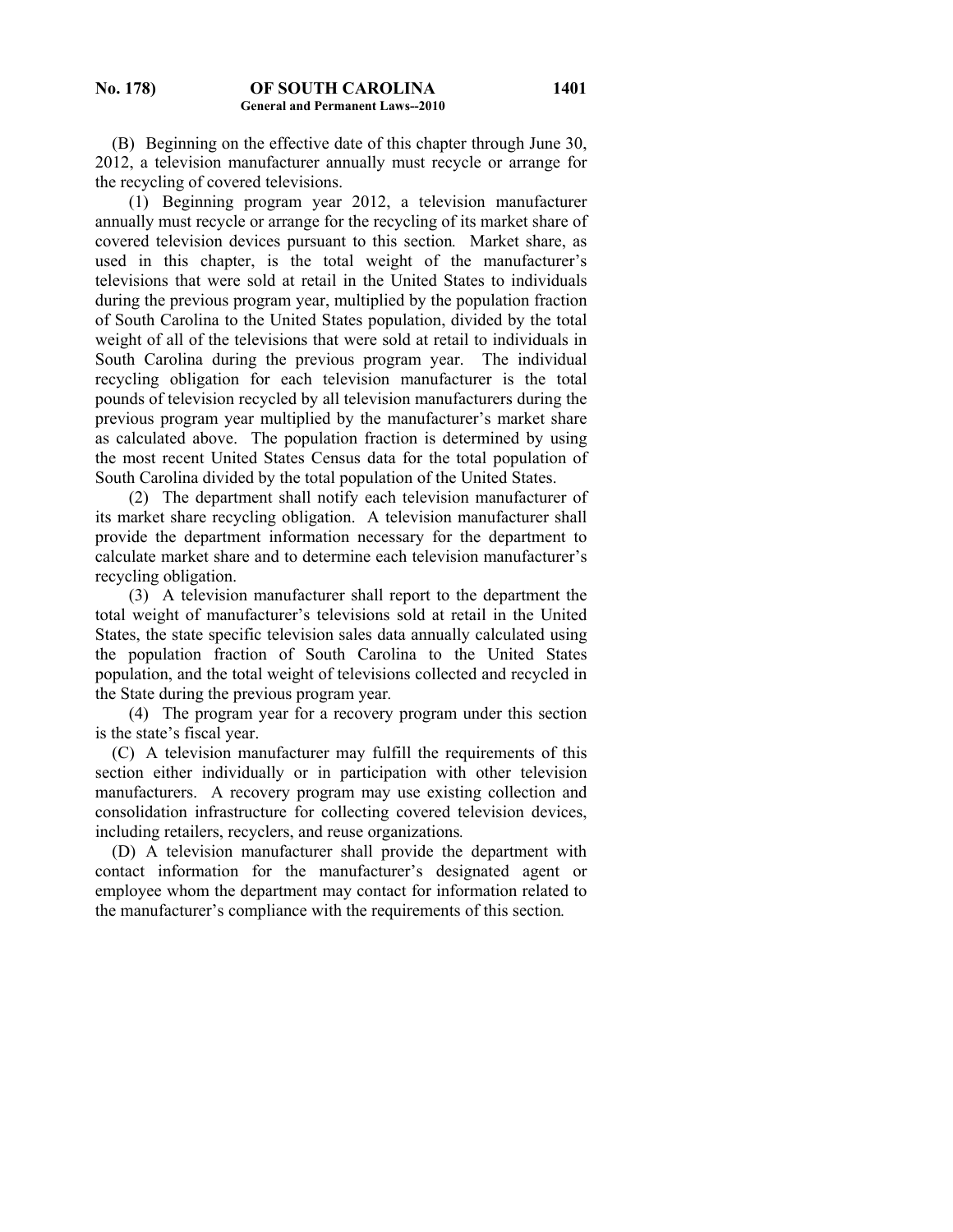Section 48-60-60. A computer or television manufacturer may not be liable for damages arising from information stored on a covered device collected from a consumer under the manufacturer's recovery programs of this chapter.

 Section 48-60-70. (A) A retailer only may sell or offer to sell a covered device that:

 (1) bears a manufacturer label as provided in Section 48-60-30; and

 (2) is manufactured by a manufacturer that offers a recovery program as provided in Sections 48-60-40 and 48-60-50.

 (B) The requirements of this section do not apply to a television sold by a retailer for less than one hundred dollars.

 Section 48-60-80. A retailer may not be liable for damages arising from information stored on any covered device collected from a consumer under the manufacturer's recovery program.

Section 48-60-90. (A) After July 1, 2011, a consumer must not knowingly place or discard a covered device or any of the components or subassemblies of a covered device in any waste stream that is to be disposed of in a solid waste landfill.

 (B) An owner or operator of a solid waste landfill must not, at the gate, knowingly accept, for disposal, loads containing more than an incidental amount of covered devices.

 (C) The owner or operator of a solid waste landfill must post, in a conspicuous location at the landfill, a sign stating that covered devices or any components of covered devices are not accepted for disposal at the landfill.

 (D) The owner or operator of a solid waste landfill must notify, in writing, all haulers delivering solid waste to the landfill that covered devices or any components of covered devices are not accepted for disposal at the landfill.

 Section 48-60-100. (A) The department shall provide information to the public on its Internet website regarding the provisions of the chapter and the prohibition on disposing of covered devices in a solid waste landfill. The department also shall provide information about recovery programs available in the State on the department's Internet website. The website must include information about collection options available, the definition of covered devices, the proper methods for disposing of covered devices, the proper methods for disposing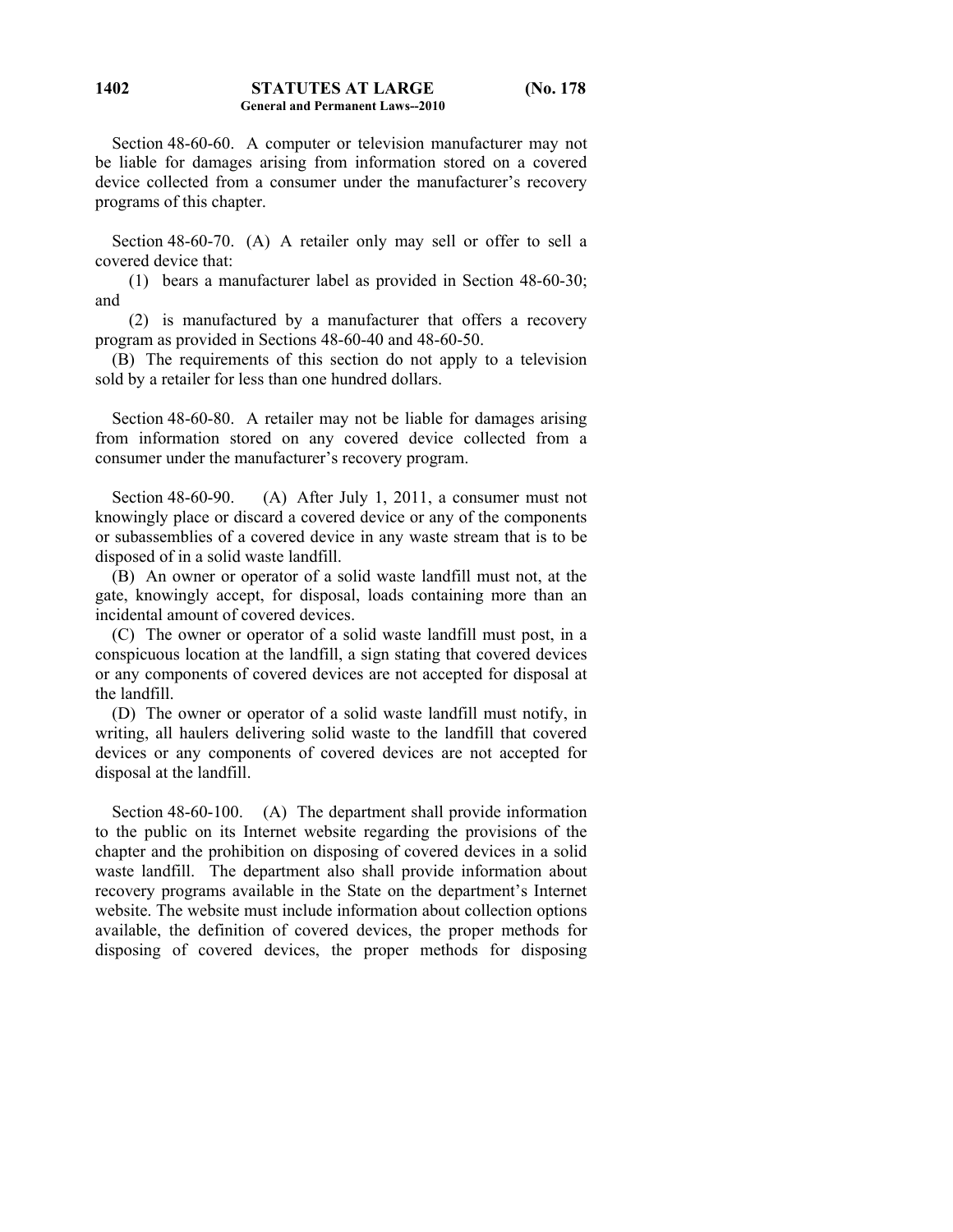noncovered devices, and links to relevant portions of computer or television manufacturer's Internet websites.

**1403**

 (B) Any local government eligible to participate in the statewide Electronic Equipment Recycling Services (EERS) contract with the South Carolina Budget and Control Board may not charge a consumer a fee at any point of the recovery process.

Section 48-60-110. The department may conduct audits and inspection of a computer or television manufacturer, retailer, or recoverer to determine compliance with this chapter's provisions, and may establish by regulation administrative fines for violations of this chapter.

 Section 48-60-120. Financial and proprietary information submitted to the department pursuant to this act is exempt from public disclosure.

 Section 48-60-130. The department shall include in its annual solid waste report information provided by manufacturers on recovery programs offered pursuant to this chapter.

 Section 48-60-140. (A) Covered devices must be recovered in a manner that complies with all applicable federal, state, and local requirements.

 (B) Recoverers must at a minimum comply with the responsible recycling practices (R2/RIOS) developed by the Institute of Scrap Recycling Industries or other comparable industry or governmental standards.

 Section 48-60-150. The department shall promulgate regulations needed to implement this chapter's provisions including, but not limited to, reporting requirements, manufacturers' plans, manufacturers' annual reports, and standards for operations of recovery facilities. The department may propose by regulation, which must be submitted to the General Assembly pursuant to the Administrative Procedures Act, an initial registration fee or annual fee, or both, on computer or television manufacturers of covered devices, the proceeds of which must be used solely for the purposes of implementing the provisions of this chapter. Any fee proposed by the department must be graduated based on the computer manufacturer's volume of sales in this State. Any registration fee or annual fee for television manufacturers must be based on market share as defined in this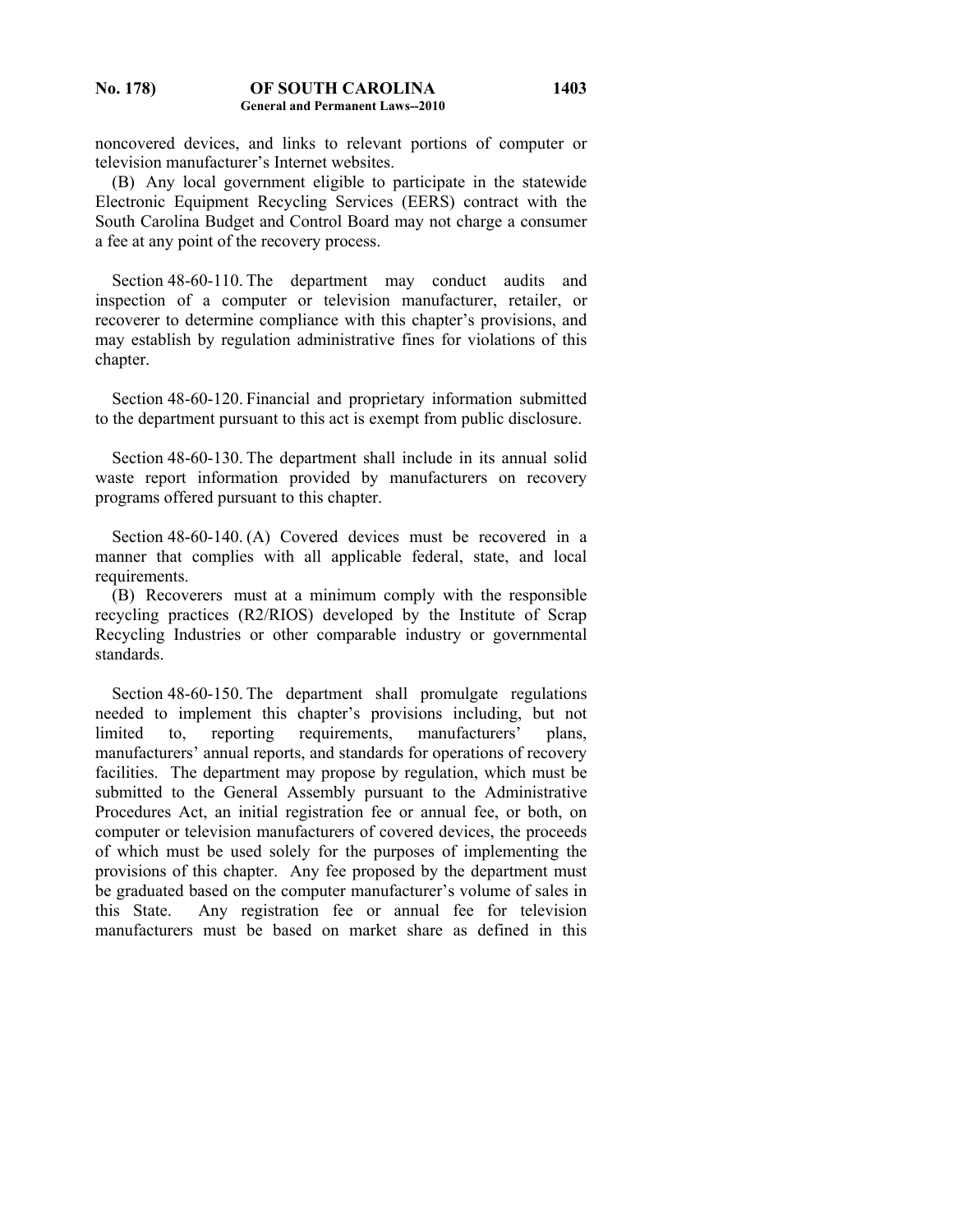#### **STATUTES AT LARGE (No. 178 General and Permanent Laws--2010 1404**

chapter. A manufacturer of a covered device that sells one thousand or less per year is exempt from any fee."

# **Severability clause**

SECTION 2. If any section, subsection, paragraph, subparagraph, sentence, clause, phrase, or word of this act is for any reason held to be unconstitutional or invalid, the holding shall not affect the constitutionality or validity of the remaining portions of this act, the General Assembly hereby declaring that it would have passed this act, and each and every section, subsection, paragraph, subparagraph, sentence, clause, phrase, and word thereof, irrespective of the fact that any one or more other sections, subsections, paragraphs, subparagraphs, sentences, clauses, phrases, or words hereof may be declared to be unconstitutional, invalid, or otherwise ineffective.

# **Time effective**

SECTION 3. This act takes effect July 1, 2011; provided, however, a retailer must be allowed an additional period of six months from the effective date to sell any inventory purchased prior to the effective date before having to comply with the applicable provisions of this act.

Ratified the  $13<sup>th</sup>$  day of May, 2010.

Approved the  $19<sup>th</sup>$  day of May, 2010.

**No. 179** 

 $\mathcal{L}_\text{max}$ 

(R213, H4302)

**AN ACT TO AMEND SECTION 22-2-190, CODE OF LAWS OF SOUTH CAROLINA, 1976, RELATING TO THE COUNTY JURY AREA DESIGNATIONS FOR USE IN MAGISTRATES COURTS, SO AS TO REVISE THE JURY AREAS FOR KERSHAW COUNTY TO PROVIDE FOR ONE JURY AREA COUNTYWIDE.** 

Be it enacted by the General Assembly of the State of South Carolina: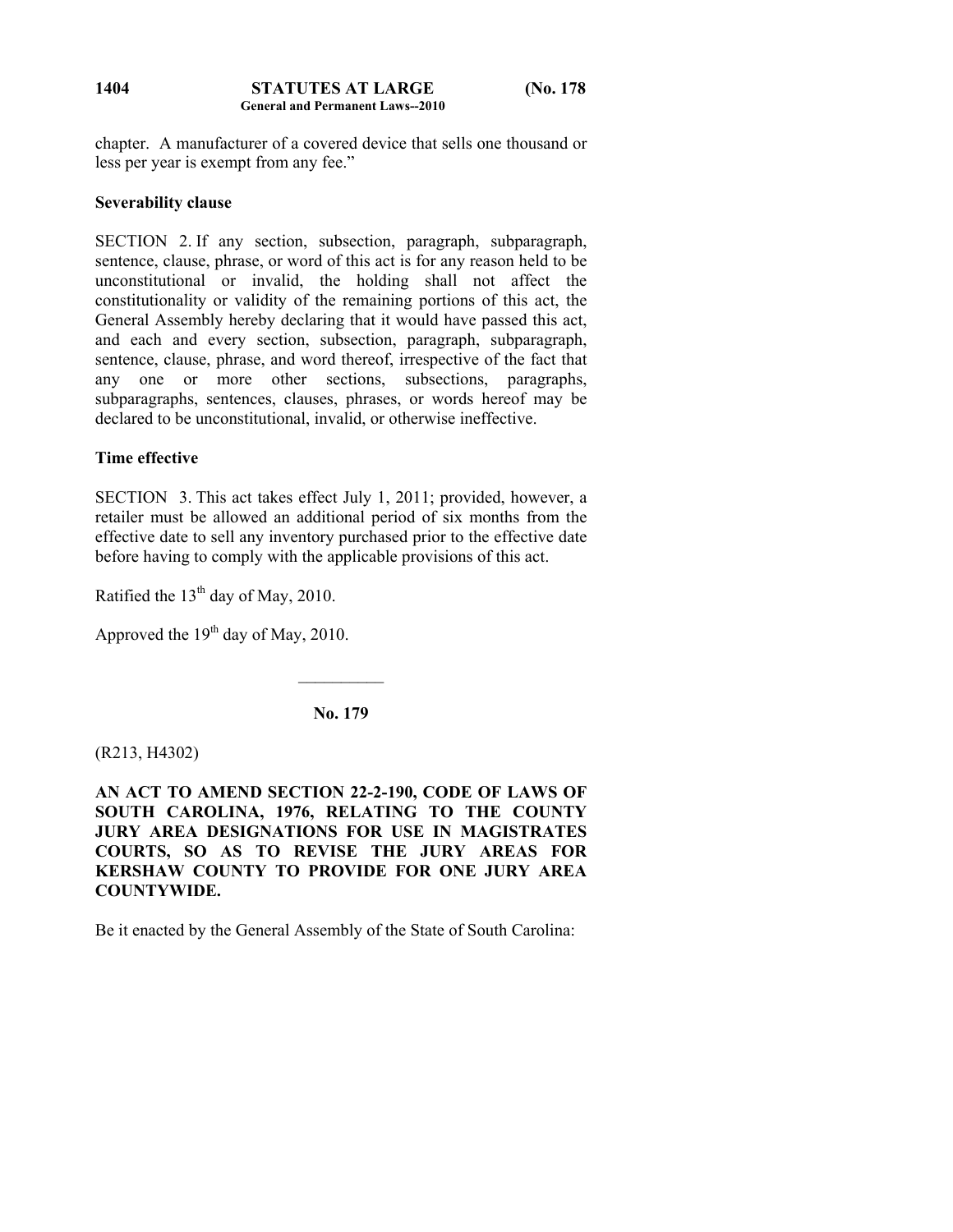## **Magistrates court, Kershaw County jury area**

SECTION 1. Section 22-2-190(28) of the 1976 Code is amended to read:

**1405**

 "(28) Kershaw County One jury area countywide"

## **Time effective**

SECTION 2. This act takes effect upon approval by the Governor.

Ratified the  $13<sup>th</sup>$  day of May, 2010.

Approved the  $19<sup>th</sup>$  day of May, 2010.

**No. 180** 

 $\mathcal{L}_\text{max}$ 

(R219, S134)

**AN ACT TO AMEND THE CODE OF LAWS OF SOUTH CAROLINA, 1976, BY ADDING SECTION 59-1-435 SO AS TO ENACT THE "RELIGIOUS VIEWPOINTS ANTIDISCRIMINATION ACT", WHICH PROHIBITS A SCHOOL DISTRICT FROM DISCRIMINATING AGAINST A STUDENT BASED ON RELIGIOUS VIEWPOINT, ALLOWS A STUDENT TO EXPRESS HIS RELIGIOUS VIEWPOINT, ALLOWS A STUDENT TO EXPRESS HIS RELIGIOUS BELIEFS IN HOMEWORK AND CLASSROOM ASSIGNMENTS WITHOUT PENALTY OR REWARD, AND ALLOWS STUDENTS TO ORGANIZE AND PARTICIPATE IN RELIGIOUS STUDENT GATHERINGS TO THE SAME EXTENT AS SECULAR NONCURRICULAR GROUPS.** 

Be it enacted by the General Assembly of the State of South Carolina: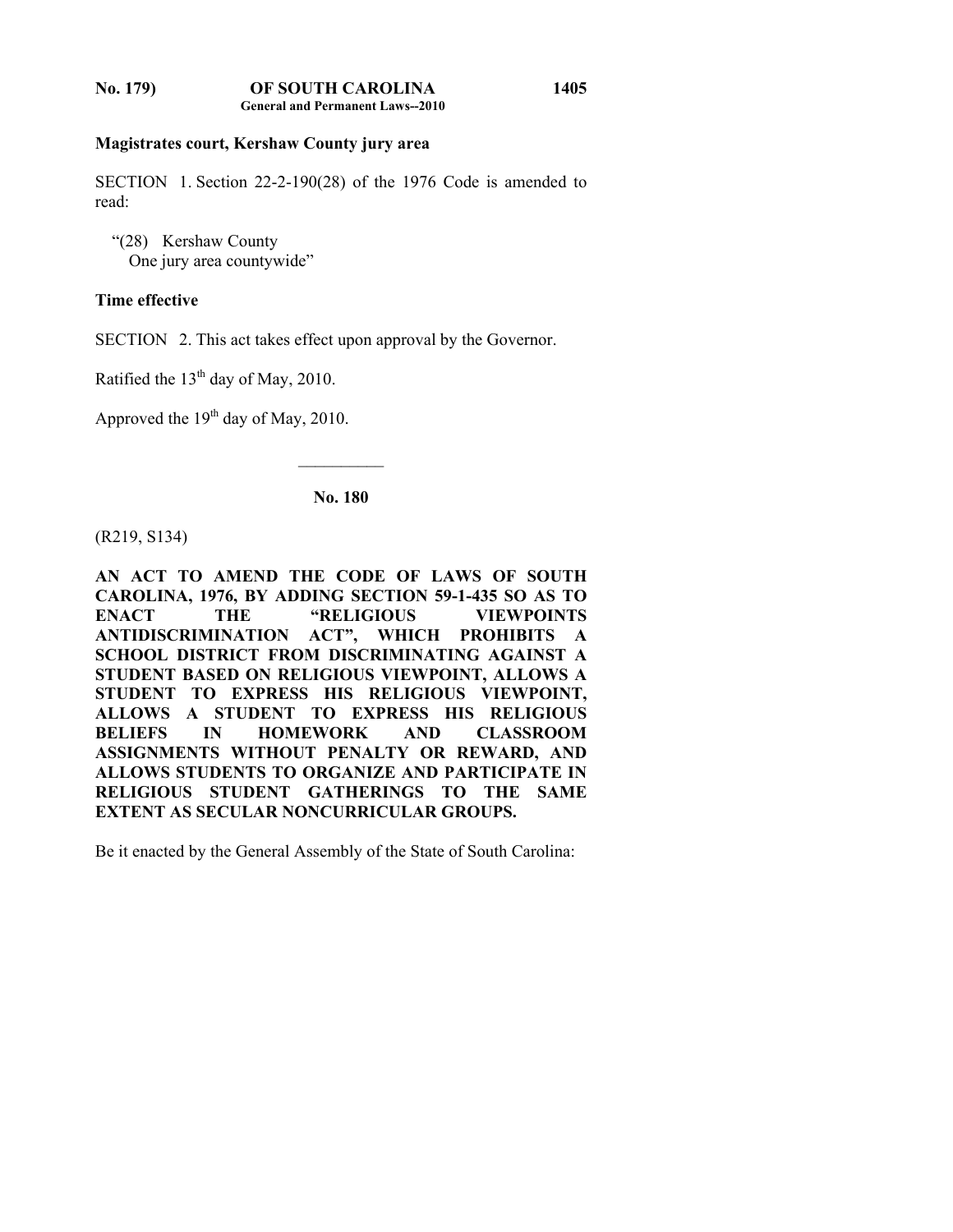**Religious Viewpoints Antidiscrimination Act; school districts may not discriminate against student for expression of religious views; student religious expression permitted; student organization of religious groups permitted** 

SECTION 1. Article 5, Chapter 1, Title 59 of the 1976 Code is amended by adding:

 "Section 59-1-435. (A) This section may be cited as the 'Religious Viewpoints Antidiscrimination Act'.

 (B) As used in this section, 'discriminate' means to make a distinction in favor of or against a person on the basis of the group, class, or category to which the person belongs, rather than according to actual merit.

 (C) A school district shall treat a student's voluntary expression of a religious viewpoint, if any, on an otherwise permissible subject in the same manner the district treats a student's voluntary expression of a secular or other viewpoint on an otherwise permissible subject and must not discriminate against the student based on a religious viewpoint expressed by the student on an otherwise permissible subject.

 (D) A student may express his beliefs about religion in homework, artwork, and other written and oral assignments free from discrimination based on the religious content of his submission. Homework and classroom assignments must be judged by ordinary academic standards of substance and relevance and against other legitimate pedagogical concerns identified by the school district. A student may not be penalized or rewarded based on the religious content of his work.

 (E) Students may organize prayer groups, religious clubs, 'see you at the pole' gatherings, or other religious gatherings before, during, and after school to the same extent that students are permitted to organize other noncurricular student activities and groups. Religious groups must be given the same access to school facilities for assembling as is given to other noncurricular groups without discrimination based on the religious content of the students' expression. If student groups that meet for nonreligious activities are permitted to advertise or announce meetings of the groups, the school district must not discriminate against groups that meet for prayer or other religious speech. A school district may disclaim school sponsorship of noncurricular groups and events in a manner that neither favors nor disfavors groups that meet to engage in prayer or religious speech."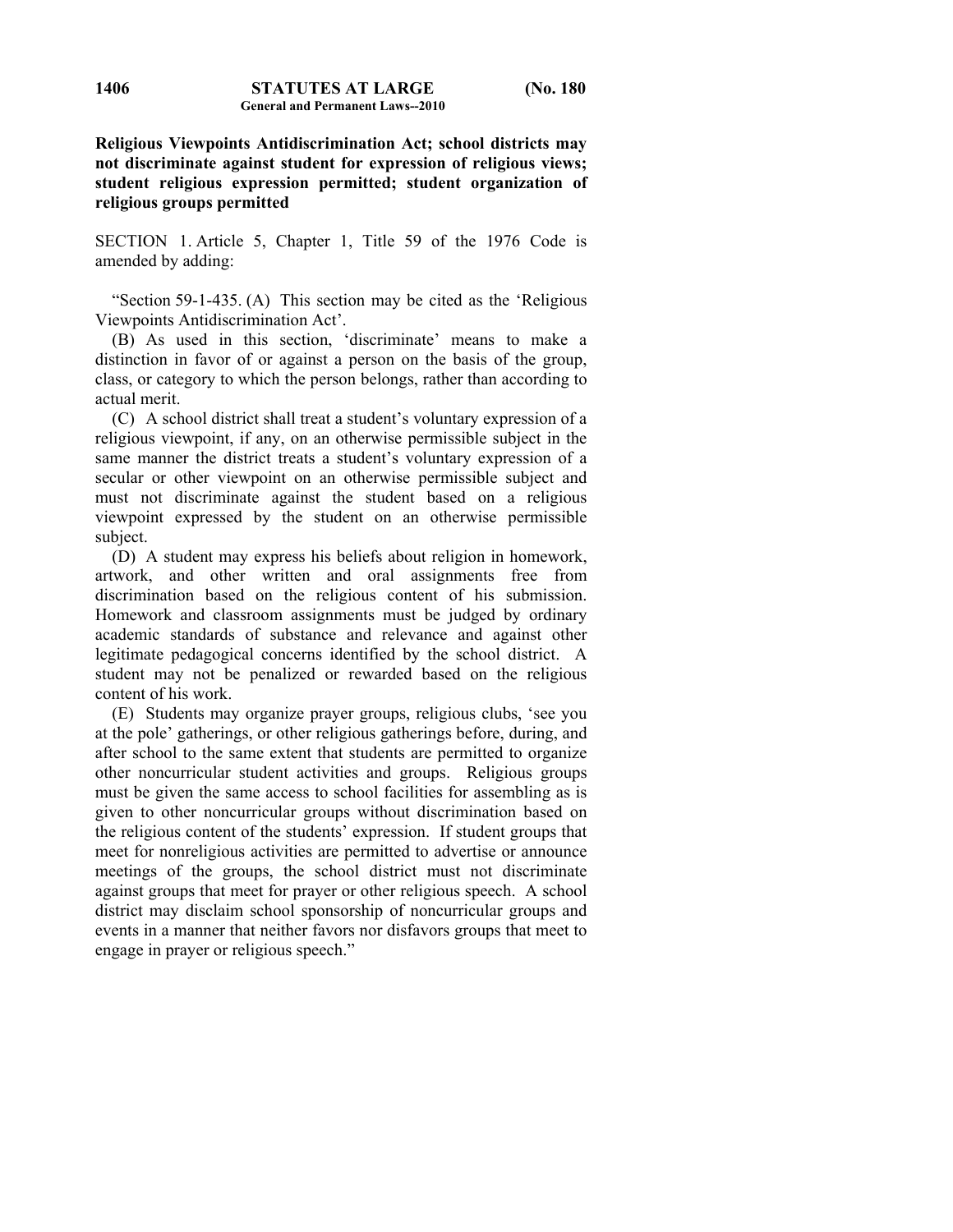# **Time effective**

SECTION 2. This act takes effect upon approval by the Governor.

Ratified the  $25<sup>th</sup>$  day of May, 2010.

Approved the 28<sup>th</sup> day of May, 2010.

**No. 181** 

 $\mathcal{L}_\text{max}$ 

(R220, S372)

**AN ACT TO AMEND SECTION 62-2-207, CODE OF LAWS OF SOUTH CAROLINA, 1976, RELATING TO THE DETERMINATION OF AN ELECTIVE SHARE OF A SPOUSE, SO AS TO CLARIFY THAT AN INTEREST AS A BENEFICIARY IN A TESTAMENTARY TRUST OR IN PROPERTY PASSING TO AN INTER VIVOS TRUST THROUGH THE DECEDENT'S WILL IS A BENEFICIAL INTEREST CHARGEABLE TO THE ELECTIVE SHARE; AND TO AMEND SECTION 62-7-401, RELATING TO CREATION OF A TRUST, SO AS TO PROVIDE FOR THE INCLUSION OF A SURVIVING SPOUSE'S BENEFICIAL INTERESTS IN TRUST PROPERTY IN CALCULATING THE ELECTIVE SHARE.** 

Be it enacted by the General Assembly of the State of South Carolina:

# **Elective share, beneficial interest**

SECTION 1. Section 62-2-207 of the 1976 Code is amended to read:

 "Section 62-2-207. (a) In the proceeding for an elective share, all property, including beneficial interest, which passes or has passed to the surviving spouse under the decedent's will or by intestacy, by a homestead allowance, and by Section 62-2-401, or which would have passed to the spouse but was renounced, or which is contained in a trust created by the decedent's will or a trust as described in Section  $62-7-401(c)$  in which the spouse has a beneficial interest, is applied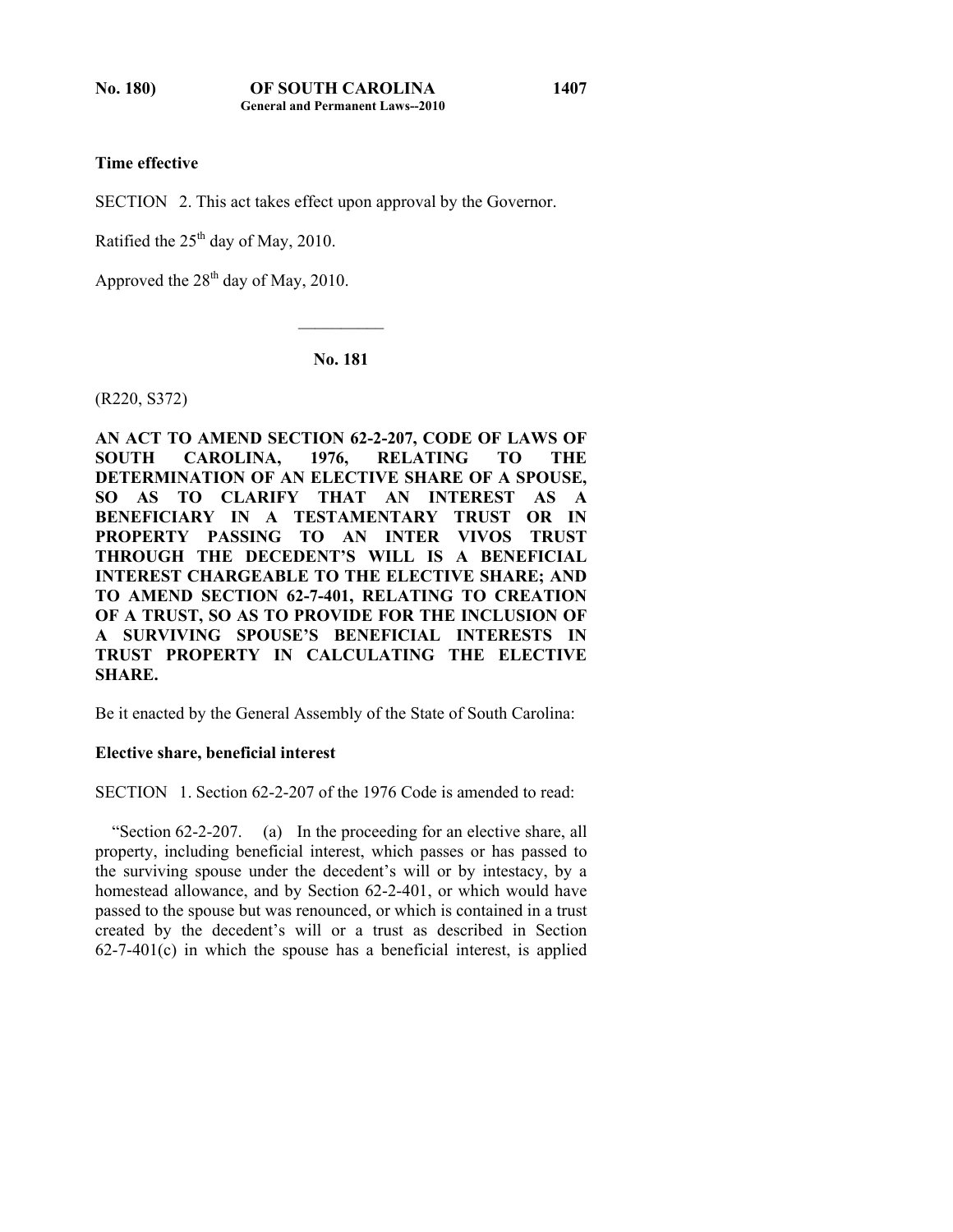first to satisfy the elective share and to reduce contributions due from other recipients of transfers included in the probate estate. A beneficial interest that passes or has passed to a surviving spouse under the decedent's will includes an interest as a beneficiary in a trust created by the decedent's will or an interest as a beneficiary in property passing under the decedent's will to an inter vivos trust created by the decedent. For purposes of this subsection, the value of the electing spouse's beneficial interest in property which qualifies or would have qualified for the federal estate tax marital deduction pursuant to Section 2056 of the Internal Revenue Code, as amended and in effect on December 31, 2009, must be computed at the full value of the qualifying property. Qualifying for these purposes must be determined without regard to whether an election has been made to treat the property as qualified terminable interest property.

 (b) Remaining property of the probate estate is applied so that liability for the balance of the elective share of the surviving spouse is satisfied from the probate estate with devises abating in accordance with Section 62-3-902."

#### **Revocable trust, elective share**

SECTION 2. Section 62-7-401(c) of the 1976 Code is amended to read:

 "(c) A revocable inter vivos trust may be created either by declaration of trust or by a transfer of property and is not rendered invalid because the settler retains substantial control over the trust including, but not limited to, (i) a right of revocation, (ii) substantial beneficial interests in the trust, or (iii) the power to control investments or reinvestments. This subsection does not prevent a finding that a revocable inter vivos trust, enforceable for other purposes, is illusory for purposes of determining a spouse's elective share rights pursuant to Article 2, Title 62. A finding that a revocable inter vivos trust is illusory and thus invalid for purposes of determining a spouse's elective share rights pursuant to Article 2, Title 62 does not render that revocable inter vivos trust invalid, but allows inclusion of the trust assets as part of the probate estate of the settlor only for the purpose of calculating the elective share. In that event, the trust property that passes or has passed to the surviving spouse, including a beneficial interest of the surviving spouse in that trust property, must be applied first to satisfy the elective share and to reduce contributions due from other recipient of transfers including the probate estate, and the trust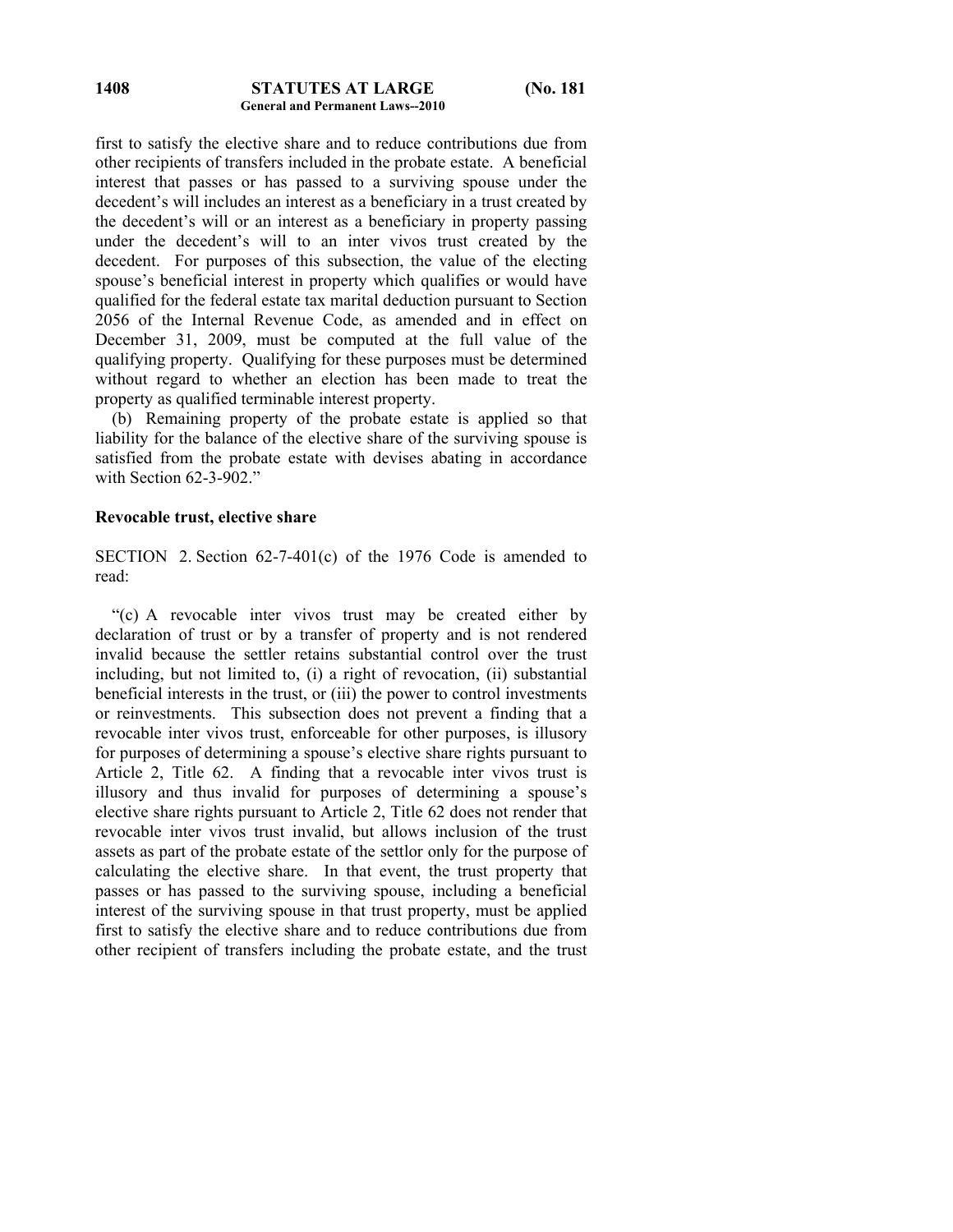#### **No. 181) OF SOUTH CAROLINA General and Permanent Laws--2010 1409**

assets are available for satisfaction of the elective share only to any remaining extent necessary pursuant to Section 62-2-207."

# **Severability**

SECTION 3. If any section, subsection, paragraph, subparagraph, sentence, clause, phrase, or word of this act is for any reason held to be unconstitutional or invalid, such holding shall not affect the constitutionality or validity of the remaining portions of this act, the General Assembly hereby declaring that it would have passed this act, and each and every section, subsection, paragraph, subparagraph, sentence, clause, phrase, and word thereof, irrespective of the fact that any one or more other sections, subsections, paragraphs, subparagraphs, sentences, clauses, phrases, or words hereof may be declared to be unconstitutional, invalid, or otherwise ineffective.

# **Time effective**

SECTION 4. This act takes effect upon approval by the Governor.

Ratified the  $25<sup>th</sup>$  day of May, 2010.

Approved the  $28<sup>th</sup>$  day of May, 2010.

**No. 182** 

 $\frac{1}{2}$ 

(R221, S728)

**AN ACT TO AMEND SECTION 12-65-30, CODE OF LAWS OF SOUTH CAROLINA, 1976, RELATING TO THE ENTITLEMENT TO TAX CREDITS UNDER THE TEXTILES COMMUNITIES REVITALIZATION ACT, SO AS TO FURTHER PROVIDE FOR THE APPLICABILITY OF SPECIFIC REQUIREMENTS FOR TEXTILE MILL SITES ACQUIRED BEFORE AND AFTER 2007, TO REVISE THE ALLOWABLE AMOUNT OF THE CREDITS IN CERTAIN INSTANCES, TO PROVIDE THAT THE TAX CREDITS ALLOWED INCLUDE CREDITS AGAINST INSURANCE PREMIUM TAXES, TO MAKE A TECHNICAL CORRECTION, TO FURTHER PROVIDE FOR THE MANNER IN WHICH**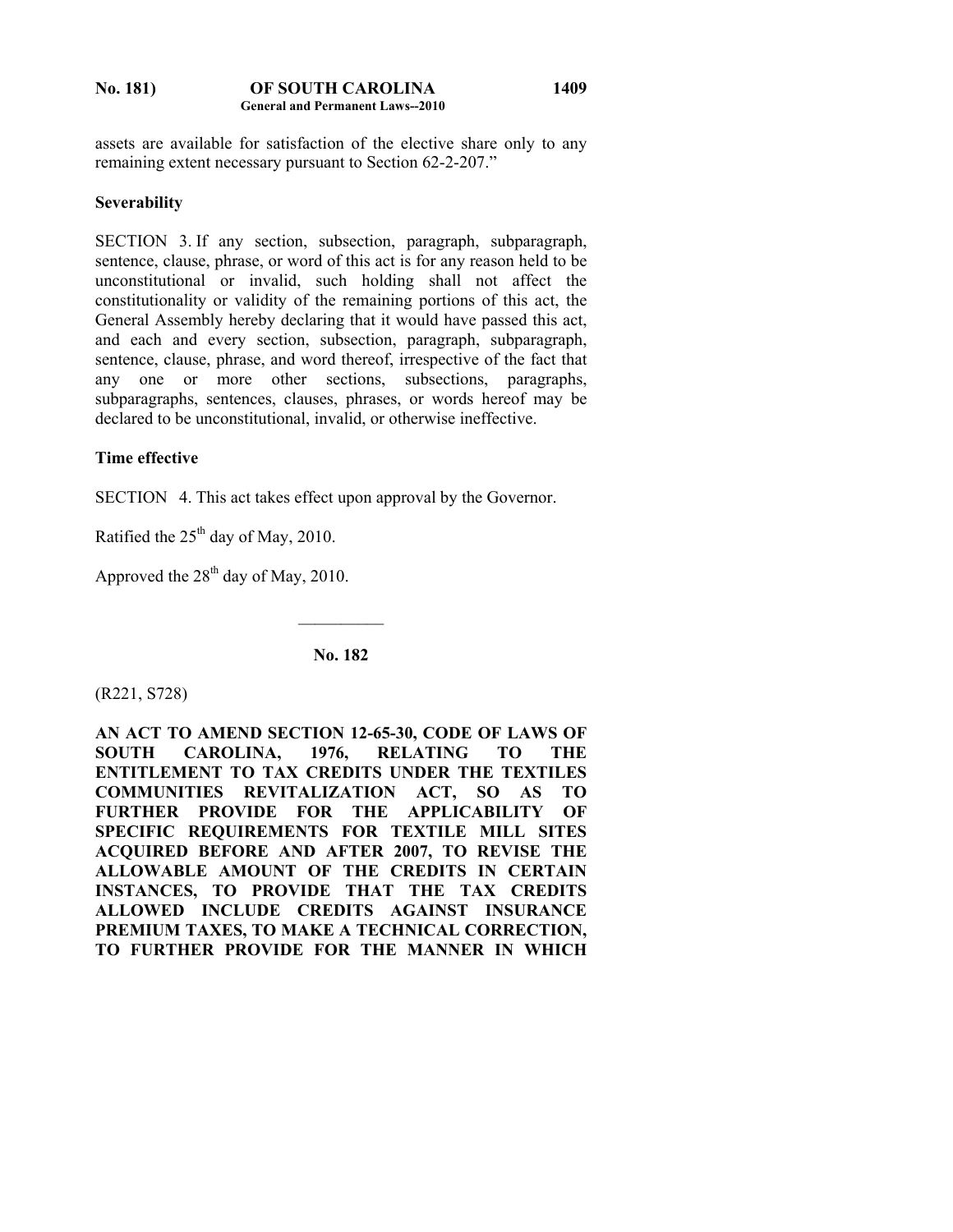**THESE CREDITS ARE VESTED IN A TAXPAYER AND MAY BE ALLOCATED TO PARTNERS OR MEMBERS, AND PROVIDE WHEN A TAXPAYER IS NOT ELIGIBLE FOR THE CREDITS; BY ADDING SECTION 12-65-50 SO AS TO PROVIDE TRANSITION RULES APPLICABLE TO SPECIFIC MILL SITES; BY ADDING SECTION 12-65-60 SO AS TO FURTHER PROVIDE FOR THE ELIGIBILITY CERTIFICATION PROCESS; TO AMEND SECTION 12-65-20, RELATING TO DEFINITIONS UNDER THE TEXTILE COMMUNITIES REVITALIZATION ACT, SO AS TO REVISE THE DEFINITION OF A "TEXTILE MILL"; AND TO AMEND SECTION 4-9-195, AS AMENDED, RELATING TO THE GRANT OF SPECIAL PROPERTY TAX ASSESSMENTS TO "REHABILITATED HISTORIC PROPERTY" OR "LOW AND MODERATE INCOME RENTAL PROPERTY", SO AS TO FURTHER PROVIDE FOR THE CIRCUMSTANCES WHEN THE PROPERTY BECOMES DISQUALIFIED FOR THE SPECIAL ASSESSMENT.** 

Be it enacted by the General Assembly of the State of South Carolina:

#### **Requirements and applicability of credits**

SECTION 1. Section 12-65-30 of the 1976 Code, as added by Act 313 of 2008, is amended to read:

 "Section 12-65-30. (A) Subject to the terms and conditions of this chapter, a taxpayer who rehabilitates a textile mill site is eligible for either:

 (1) a credit against real property taxes levied by local taxing entities; or

 (2) a credit against income taxes imposed pursuant to Chapter 6 and Chapter 11 of this title or corporate license fees pursuant to Chapter 20 of this title, or insurance premium taxes imposed by Chapter 7, Title 38, or any of them.

 (B) If the taxpayer elects to receive the credit pursuant to subsection  $(A)(1)$ , the following provisions apply:

 (1) The taxpayer shall file a Notice of Intent to Rehabilitate with the municipality, or the county if the textile mill site is located in an unincorporated area, in which the textile mill site is located before incurring its first rehabilitation expenses at the textile mill site. Failure

**1410**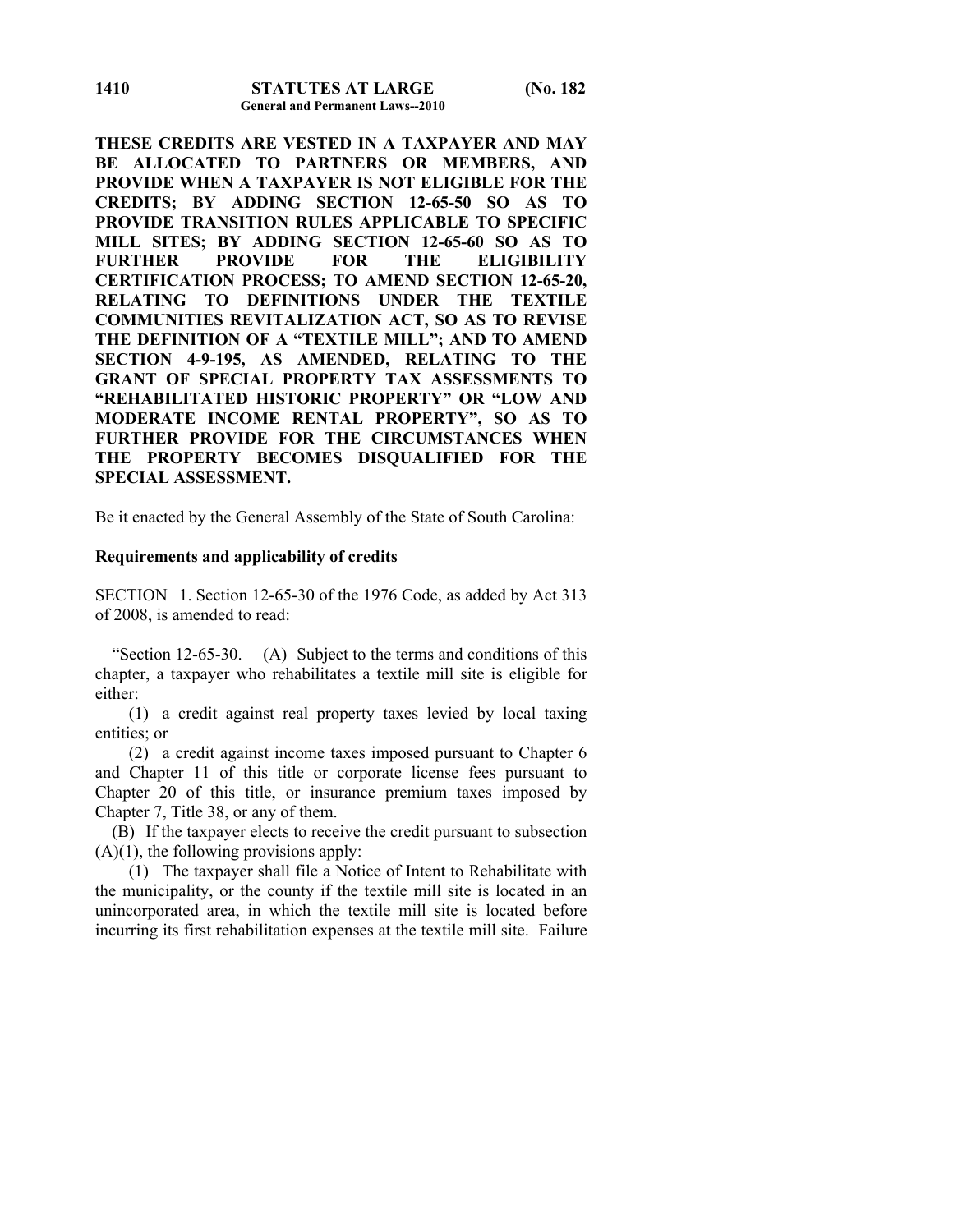to provide the Notice of Intent to Rehabilitate results in qualification of only those rehabilitation expenses incurred after notice is provided.

 (2) Once the Notice of Intent to Rehabilitate has been provided to the county or municipality, the municipality or the county shall first by resolution determine the eligibility of the textile mill site and the proposed rehabilitation expenses for the credit. A proposed rehabilitation of a textile mill site must be approved by a positive majority vote of the local governing body. For purposes of this subsection, 'positive majority vote' is as defined in Section 6-1-300(5). If the county or municipality determines that the textile mill site and the proposed rehabilitation expenses are eligible for the credit, there must be a public hearing and the municipality or county shall approve the textile mill site for the credit by ordinance. Before approving a textile mill site for the credit, the municipality or county shall make a finding that the credit does not violate a covenant, representation, or warranty in any of its tax increment financing transactions or an outstanding general obligation bond issued by the county or municipality.

 (3)(a) The amount of the credit is equal to twenty-five percent of the actual rehabilitation expenses made at the textile mill site times the local taxing entity ratio of each local taxing entity that has consented to the credit pursuant to item (4), if the actual rehabilitation expenses incurred in rehabilitating the textile mill site are between eighty percent and one hundred twenty-five percent of the estimated rehabilitation expenses set forth in the Notice of Intent to Rehabilitate. If the actual rehabilitation expenses exceed one hundred twenty-five percent of the estimated expenses set forth in the Notice of Intent to Rehabilitate, the taxpayer qualifies for the credit based on one hundred twenty-five percent of the estimated expenses as opposed to the actual expenses it incurred in rehabilitating the textile mill site. If the actual rehabilitation expenses are below eighty percent of the estimated rehabilitation expenses, the credit is not allowed. The ordinance must provide for the credit to be taken as a credit against up to seventy-five percent of the real property taxes due on the textile mill site each year for up to eight years.

 (b) The local taxing entity ratio is set as of the time the Notice of Intent to Rehabilitate is filed and remains set for the entire period that the credit may be claimed by the taxpayer.

 (4) Not fewer than forty-five days before holding the public hearing required by subsection (B)(2), the governing body of the municipality or county shall give notice to all affected local taxing entities in which the textile mill site is located of its intention to grant a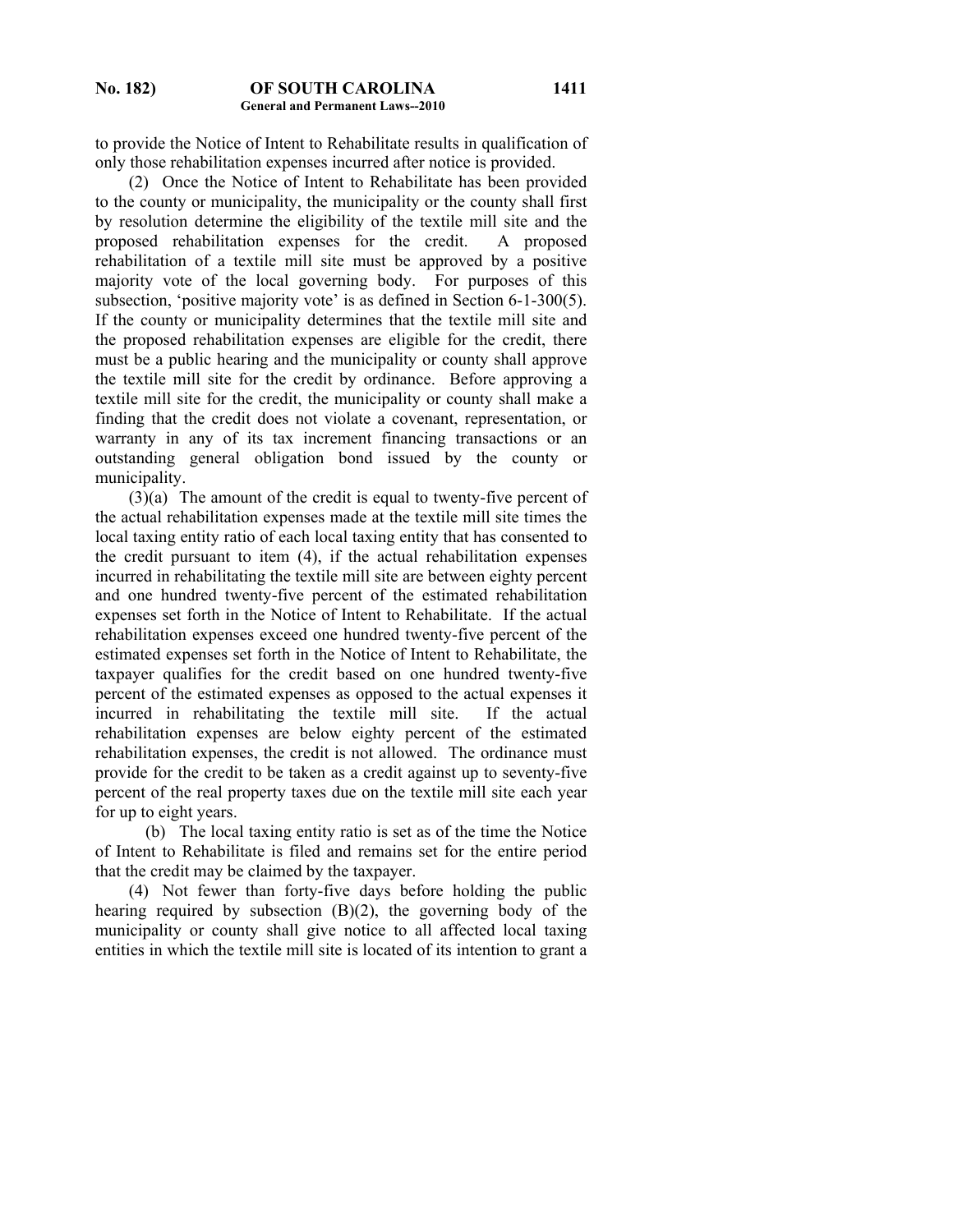credit against real property taxes for the textile mill site and the amount of estimated credit proposed to be granted based on the estimated rehabilitation expenses. If a local taxing entity does not file an objection to the tax credit with the municipality or county on or before the date of the public hearing, the local taxing entity is considered to have consented to the tax credit.

 (5) The credit against real property taxes for each applicable phase or portion of the textile mill site may be claimed beginning for the property tax year in which the applicable phase or portion of the textile mill site is first placed in service.

 (C) If the taxpayer elects to receive the credit pursuant to subsection  $(A)(2)$ , the following provisions apply:

 (1) The amount of the credit is equal to twenty-five percent of the actual rehabilitation expenses made at the textile mill site.

 (2) If the taxpayer has acquired the textile mill site after December 31, 2007, the provisions of this item (2) apply to the textile mill site; provided, however, that transfers between affiliated taxpayers of phases of any textile mill site may not be deemed an acquisition for this purpose. The taxpayer shall file with the department a Notice of Intent to Rehabilitate prior to receiving the building permits for the applicable rehabilitation at the textile mill site or phase thereof. Failure to provide the Notice of Intent to Rehabilitate prior to receiving the building permits for the applicable rehabilitation at the textile mill site or phase thereof results in qualification of only those rehabilitation expenses incurred after the notice is provided. If the actual rehabilitation expenses exceed one hundred twenty-five percent of the estimated expenses set forth in the Notice of Intent to Rehabilitate, the taxpayer qualifies for the credit based on one hundred twenty-five percent of the estimated expenses as opposed to the actual expenses incurred in rehabilitating the textile mill site.

 (3) The entire credit is earned in the taxable year in which the applicable phase or portion of the textile mill site is placed in service but must be taken in equal installments over a five-year period beginning with the tax year in which the applicable phase or portion of the textile mill site is placed in service. Unused credit may be carried forward for the succeeding five years.

 (4) If the taxpayer qualifies for both the credit allowed by this subsection and the credit allowed pursuant to Section 12-6-3535, the taxpayer may claim both credits.

 (5) The credit allowed by this subsection is limited in use to fifty percent of each of the following: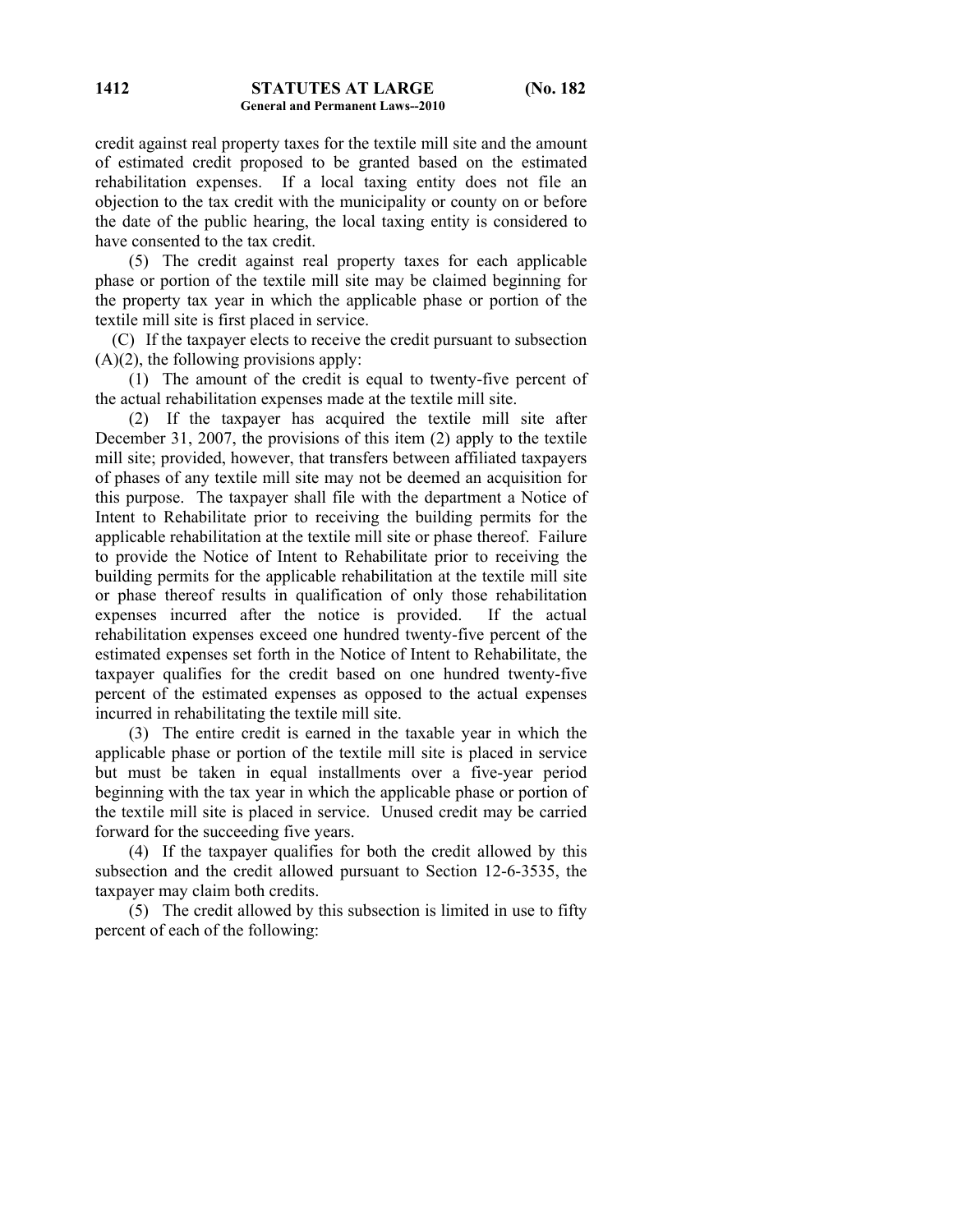(a) the taxpayer's income tax liability for the taxable year if taxpayer claims the credit allowed by this section as a credit against income tax imposed pursuant to Chapter 6 or Chapter 11 of this title;

 (b) the taxpayer's corporate license fees for the taxable year if the taxpayer claims the credit allowed by this section as a credit against license fees imposed pursuant to Chapter 20; or

 (c) the taxpayer's insurance premium taxes imposed by Chapter 7, Title 38.

 (6)(a) If the taxpayer leases the textile mill site, or part of the textile mill site, the taxpayer may transfer any applicable remaining credit associated with the rehabilitation expenses incurred with respect to that part of the site to the lessee of the site. The provisions of item (7) of this subsection apply to a lessee that is an entity taxed as a partnership. If a taxpayer sells the textile mill site, or any phase or portion of the textile mill site, the taxpayer may transfer all, or part of the remaining credit, associated with the rehabilitation expenses incurred with respect to that phase or portion of the site to the purchaser of the applicable portion of the textile mill site.

 (b) To the extent that the taxpayer transfers the credit, the taxpayer must notify the department of the transfer in the manner the department prescribes.

 (7) To the extent that the taxpayer is a partnership or a limited liability company taxed as a partnership, the credit may be passed through to the partners or members and may be allocated by the taxpayer among any of its partners or members on an annual basis including, without limitation, an allocation of the entire credit to any partner or member who was a member or partner at any time during the year in which the credit is allocated.

 (D) A taxpayer is not eligible for the credit if the facility has previously received textile mill credits, or if the taxpayer owned the otherwise eligible textile mill site when the site was operational and immediately prior to its abandonment."

## **Transition rules**

SECTION 2. Chapter 65, Title 12 of the 1976 Code is amended by adding:

 "Section 12-65-50. (A) Entire textile mill sites placed in service on or before December 31, 2007, must be governed by the former provisions of Chapter 32, Title 6, in effect as of December 31, 2007.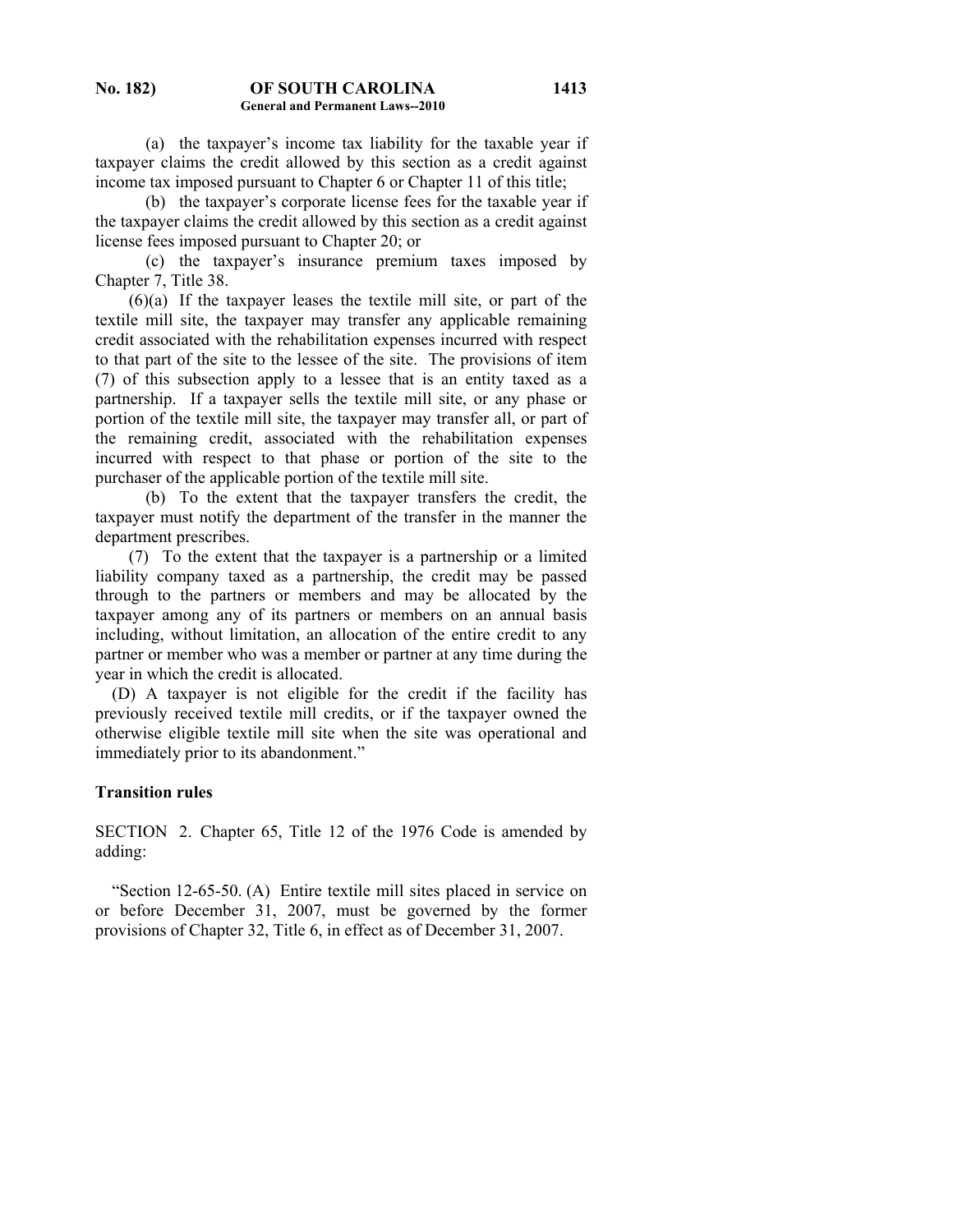#### **STATUTES AT LARGE (No. 182 General and Permanent Laws--2010 1414**

 (B) The provisions of this chapter shall apply to all textile mill sites or portions thereof placed in service on or after January 1, 2008.

 (C) For any textile mill sites in which a portion but not all of the textile mill site was placed in service on or before December 31, 2007, the taxpayer may elect to either:

 (1) have the portion of the textile mill site that was placed in service on or before December 31, 2007, governed by the former provisions of Chapter 32, Title 6, in effect as of December 31, 2007, as if the portion were an entire textile mill site; or

 (2) have the portion be governed by this chapter such that the portion must be deemed to be a phase of the textile mill site placed in service on a date subsequent to December 31, 2007, identified by the taxpayer."

### **Certification of site**

SECTION 3. Chapter 65, Title 12 of the 1976 Code is amended by adding:

 "Section 12-65-60. The taxpayer may apply to the municipality or county in which the textile mill site is located for a certification of the textile mill site made by ordinance or binding resolution of the governing body of the municipality or county. The certification shall include findings that the:

 (1) textile mill site was a textile mill as defined in Section  $12-65-20(3)$ ;

 (2) textile mill site has been abandoned as defined in Section  $12-65-20(1)$ ; and

 (3) geographic area of the textile mill site consistent with Section  $12-65-20(4)$ .

 The taxpayer may conclusively rely upon the certification in determining the credit allowed; provided, however, that if the taxpayer is relying upon the certification, the taxpayer shall include a copy of the certification on the first return for which the credit is claimed."

## **Definition revised**

SECTION 4. Section 12-65-20(3) of the 1976 Code is amended to read: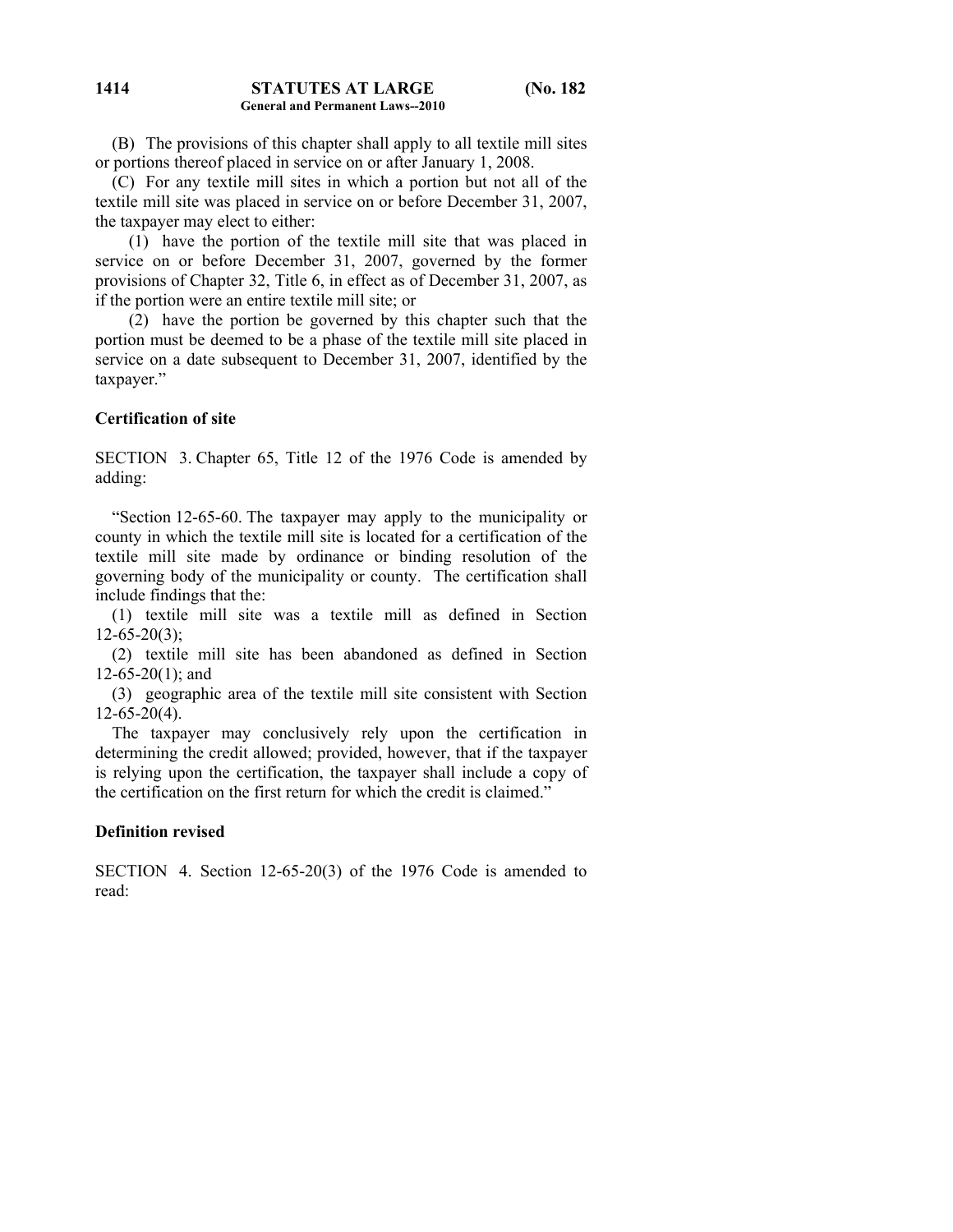### **No. 182) OF SOUTH CAROLINA General and Permanent Laws--2010 1415**

 "(3) 'Textile mill' means a facility or facilities that were initially used for textile manufacturing, dying, or finishing operations and for ancillary uses to those operations."

## **Disqualification provisions revised**

SECTION 5. Section 4-9-195(E) of the 1976 Code, as last amended by Act 292 of 2004, is further amended to read:

 "(E) When property has received final certification and is assessed as rehabilitated historic property, or low or moderate income rental property, it remains so certified and must be granted the special assessment until the property becomes disqualified by any one of the following:

 (1) written notice by the owner to the county to remove the preferential assessment;

 (2) removal of the historic designation by the county governing body;

 (3) decertification of the property by the local governing body as low or moderate income rental property for persons and families of moderate to low income as defined by Section 31-13-170(p);

 (4) rescission of the approval of rehabilitation work by the reviewing authority because of alterations or renovations by the owner or his estate which cause the property to no longer possess the qualities and features which made it eligible for final certification.

 Under no circumstances shall the sale or transfer of ownership of real property certified and assessed in accordance with this section and any ordinance in effect at the time disqualify the property from receiving the special property tax assessment under this section. This provision shall be applicable and given full force and effect to any special property tax assessment granted prior to the effective date of this paragraph notwithstanding any ordinance in effect from time to time to the contrary.

 Notification of any change affecting eligibility must be given immediately to the appropriate county taxing and assessing authorities."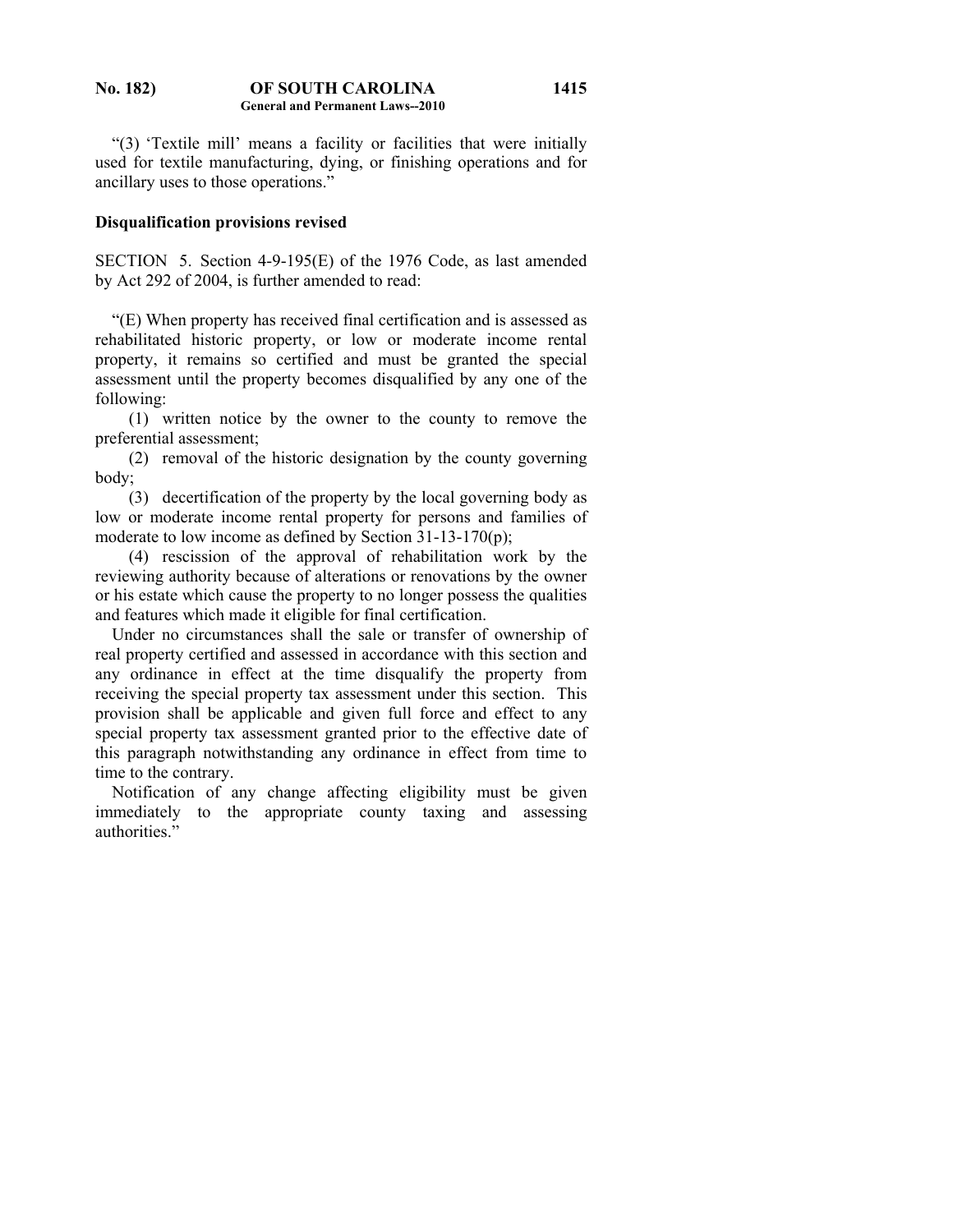**1416**

## **Time effective**

SECTION 6. This act takes effect upon approval by the Governor.

Ratified the  $25<sup>th</sup>$  day of May, 2010.

Approved the  $28<sup>th</sup>$  day of May, 2010.

**No. 183** 

 $\mathcal{L}_\text{max}$ 

(R225, S1130)

**AN ACT TO AMEND SECTION 50-15-65, CODE OF LAWS OF SOUTH CAROLINA, 1976, RELATING TO THE ALLIGATOR MANAGEMENT PROGRAM AND CONDITIONS UNDER WHICH ALLIGATORS MAY BE HUNTED OR TAKEN, SO AS TO PROHIBIT A DEPREDATION PERMIT HOLDER TO SELL, BARTER, OR TRADE THE PRIVILEGE TO TAKE AN ALLIGATOR; TO AMEND SECTION 50-9-30, RELATING TO THE REQUIREMENTS FOR OBTAINING A RESIDENT HUNTING OR FISHING LICENSE, SO AS TO FURTHER SPECIFY RESIDENCY REQUIREMENTS; TO AMEND SECTION 50-9-920, RELATING TO THE DEPOSITING OF REVENUE GENERATED BY THE SALE OF LICENSES INTO CERTAIN FUNDS, SO AS TO CHANGE THE NAME OF THE GAME PROTECTION FUND TO THE FISH AND WILDLIFE PROTECTION FUND AND TO PROVIDE THAT REVENUE GENERATED FROM APPLICATION FEES, PERMITS, AND TAGS FOR THE PRIVILEGE OF TAKING ALLIGATORS MUST BE USED TO SUPPORT THE ALLIGATOR MANAGEMENT PROGRAM; AND BY ADDING ARTICLE 6 TO CHAPTER 9, TITLE 50 SO AS TO PROVIDE APPLICATION REQUIREMENTS AND FEES FOR THE PRIVILEGE OF TAKING ALLIGATORS.** 

Be it enacted by the General Assembly of the State of South Carolina: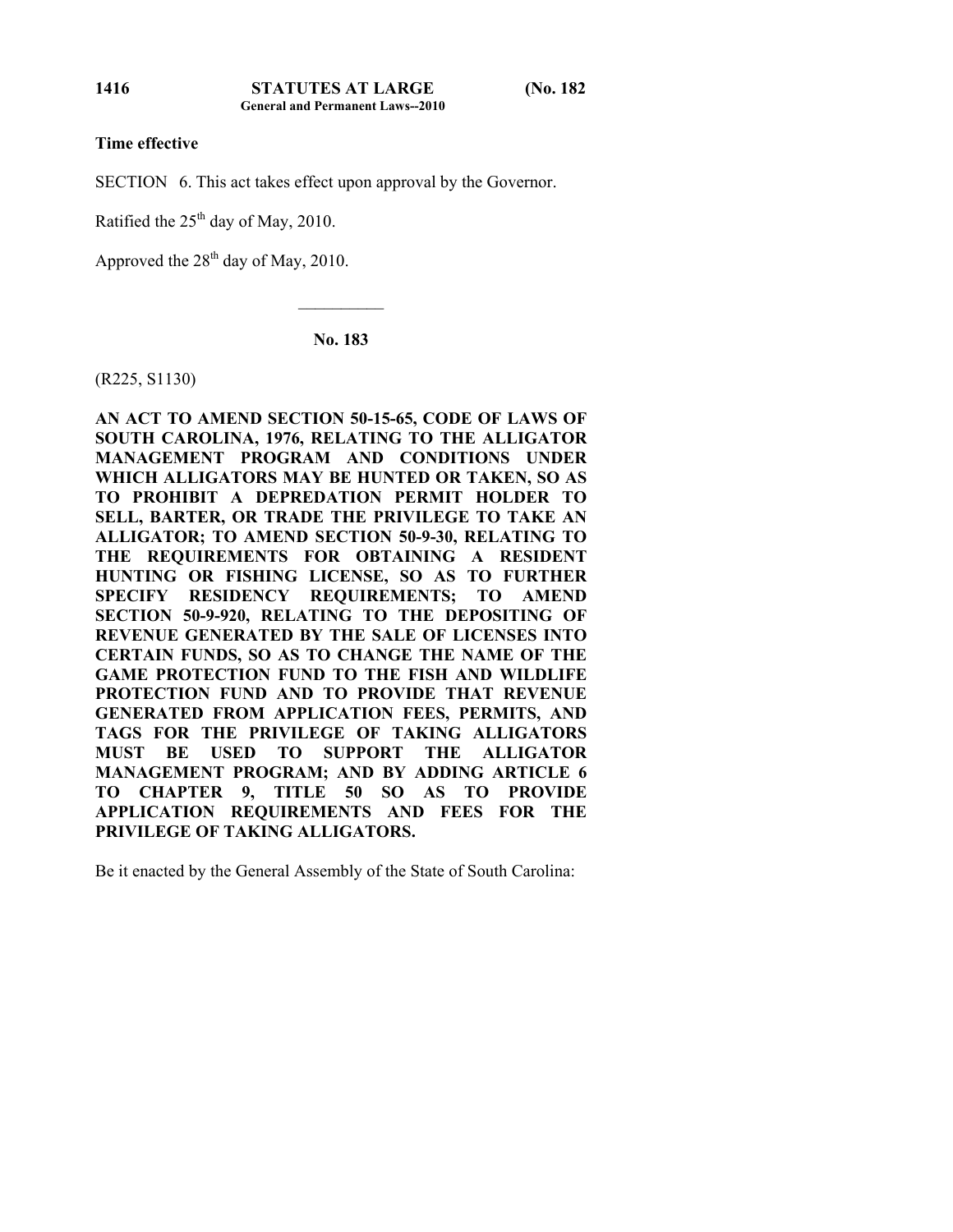## **Alligator management program**

SECTION 1. Section 50-15-65 of the 1976 Code, as added by Act 179 of 2008, is amended to read:

 "Section 50-15-65. (A) The General Assembly finds that the American alligator (Alligator mississippiensis) was reclassified by the United States Fish and Wildlife Service from endangered or threatened to 'threatened due to similarity of appearance throughout the remainder of its range' pursuant to the federal Endangered Species Act (16 U.S.C. 1531) and the regulations issued to implement that act. American alligators may now be taken under federal law in compliance with 50  $C.F.R. 17.42(a)(2)(ii)$ . Therefore, in order to create more opportunity for hunting and for the controlled harvest of the alligator the General Assembly finds it in the best interest of the State to allow the taking of the alligator under strictly controlled conditions and circumstances and in compliance with federal law.

 (B)(1) The department must establish an alligator management program that allows for hunting and for selective removal of alligators in order to provide for the sound management of the animals and to ensure the continued viability of the species. The department must set the conditions for taking, including the size, methods of take, areas, times and seasons, disposition of the parts, and other conditions to properly control the harvest of alligators and the disposition of parts. The department may allow alligators to be taken at any time of the year, on any area, including sanctuaries, as part of its alligator management program. All alligators taken under the alligator management program must be taken pursuant to permits and tags and under conditions established by the department in accordance with state and federal law. All alligators taken must be tagged. Except for those persons operating under authority of depredation permits, a person who hunts, takes, or attempts to take an alligator must have a hunting license. It is unlawful for a depredation permit holder or his or her designee to sell, barter, or trade or offer to sell, barter, or trade the privilege to take an alligator under the authority of a depredation permit.

 (2) The department may establish an alligator hunting season. The department may issue alligator permits and tags to allow hunting and taking of alligators in any game zone where alligators occur. A person desiring to hunt and take alligators must apply to the department.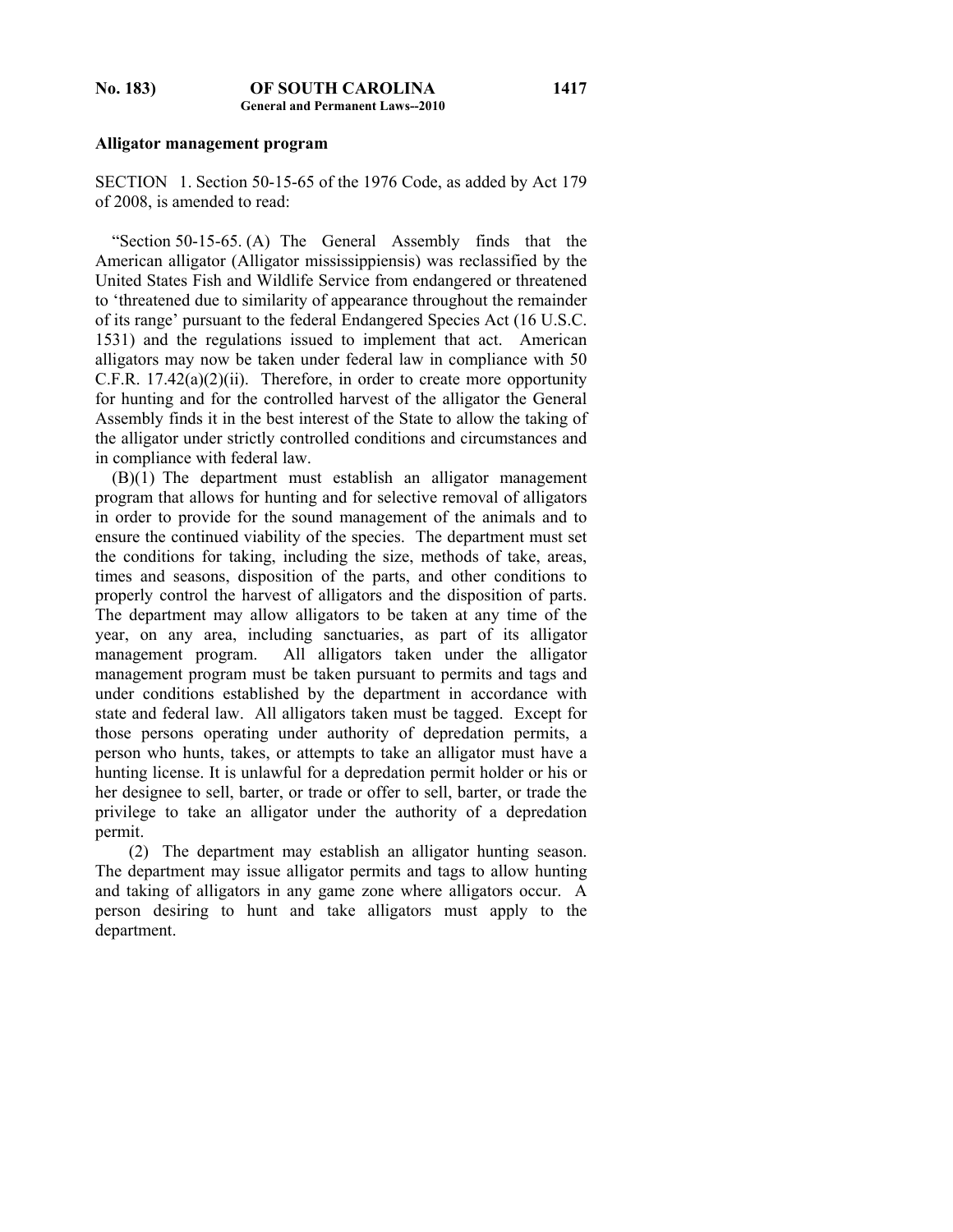(3) A landowner or lessee of property on which alligators occur may apply to the department for a permit to participate in the Private Lands Alligator Program. On those private lands the season for hunting and taking alligators is from September first through October fifteenth. On those lands in the private lands program only, unsecured alligators may be taken by firearms, provided no alligator may be taken by use of rim fire weapons or shotguns. Unsecured alligators may be taken only by firearms from thirty minutes before sunrise until thirty minutes after sunset. A person who takes an alligator by use of firearms must make a reasonable effort to recover the carcass at the time of taking or for the next ensuing forty-eight hours. A person using a firearm to take an alligator must have a gaff or grappling hook or other similar device to immediately locate and recover the carcass.

 (4) The department may designate alligator control agents who demonstrate by training and experience that they possess the skills to remove alligators. Those persons designated serve at the discretion of the department. The department may require periodic demonstrations of skill or require periodic training. Alligator control agents function under the general guidance and supervision of the department for the capture and removal of nuisance alligators including the disposition of the alligator or its parts.

 (C) It is unlawful to feed, entice, or molest an alligator except as permitted under state and federal law. A person who violates this subsection is guilty of a misdemeanor and, upon conviction, must be fined not less than one hundred dollars or more than one hundred fifty dollars or imprisoned for up to thirty days, or both. The magistrates court retains jurisdiction of this offense.

 (D) A person who hunts or takes an alligator or allows an alligator to be hunted or taken or possesses or disposes of alligator parts, except as allowed by this section and the implementing regulations, is guilty of a misdemeanor and, upon conviction, must be fined not less than five hundred dollars or more than two thousand five hundred dollars or imprisoned for up to thirty days, or both. The magistrates court retains jurisdiction of this offense. In addition, the court may order restitution for any animal or part of an animal taken, possessed, or transferred in violation of this section.

 (E) All revenue including fines, forfeitures, and sales derived from this section must be deposited in the Fish and Wildlife Protection Fund and used by the department to support the alligator management program."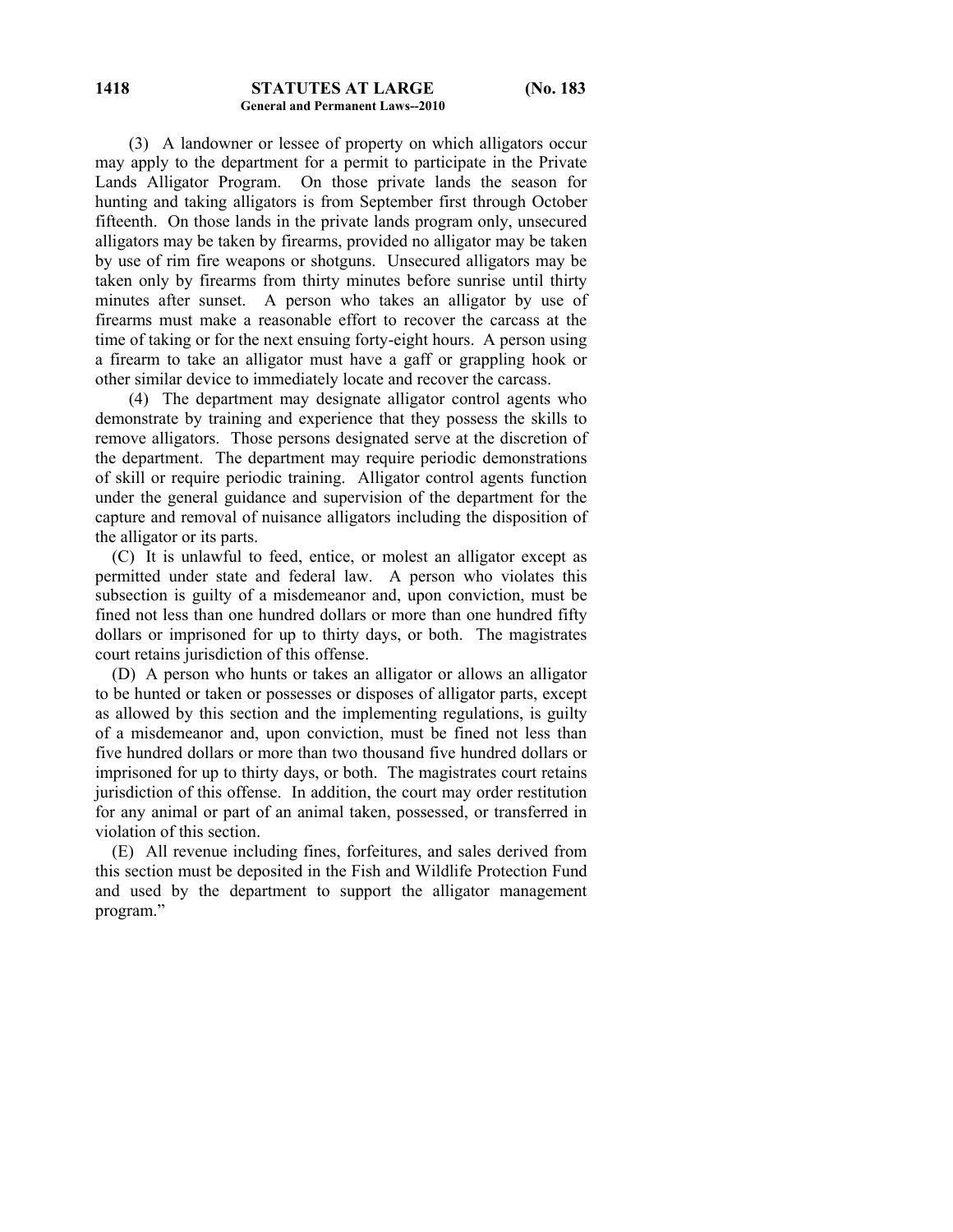**1419**

### **Residency requirements for hunting and fishing licenses**

SECTION 2. Section 50-9-30 of the 1976 Code is amended to read:

"Section 50-9-30. (A) For the purposes of obtaining:

 (1) a recreational license, permit, or tag with a duration of three hundred sixty-five days or less, 'resident' means a United States citizen who has been domiciled in this State for thirty consecutive days or more immediately preceding the date of application.

 (2) a multiyear recreational license, 'resident' means a United States citizen who has been domiciled in this State for one hundred eighty consecutive days or more immediately preceding the date of application.

 (3) a recreational license, permit, or tag in item (1) or (2), the following are considered residents:

 (a) a regularly enrolled full-time student in a high school, technical school, college, or university within this State;

 (b) an active member of the United States Armed Forces, and the member's dependents, stationed in this State for sixty days or longer or who is domiciled in this State.

 (4) a lifetime recreational license, 'resident' means a United States citizen who has been domiciled in this State for one hundred eighty consecutive days or more immediately preceding the date of application.

 (5) a disability recreational license, 'resident' means a United States citizen who has been domiciled in this State for three hundred sixty-five consecutive days or more immediately preceding the date of application.

 (6)(a) a commercial license, permit, or tag, 'resident' means a United States citizen who has been domiciled in this State for three hundred sixty-five consecutive days or more immediately preceding the date of application.

 (b) a commercial license or permit, issued for a business, 'resident' means a business that has been incorporated and operating in this State for three hundred sixty-five days or more immediately preceding the date of application.

 (B) An applicant for a resident license must furnish proof of residency as may be required by the department.

 (C)(1) 'Nonresident' means a citizen of a foreign country or a United States citizen who is not domiciled in this State or who maintains a permanent residence in another state or who does not otherwise meet the definition of a resident.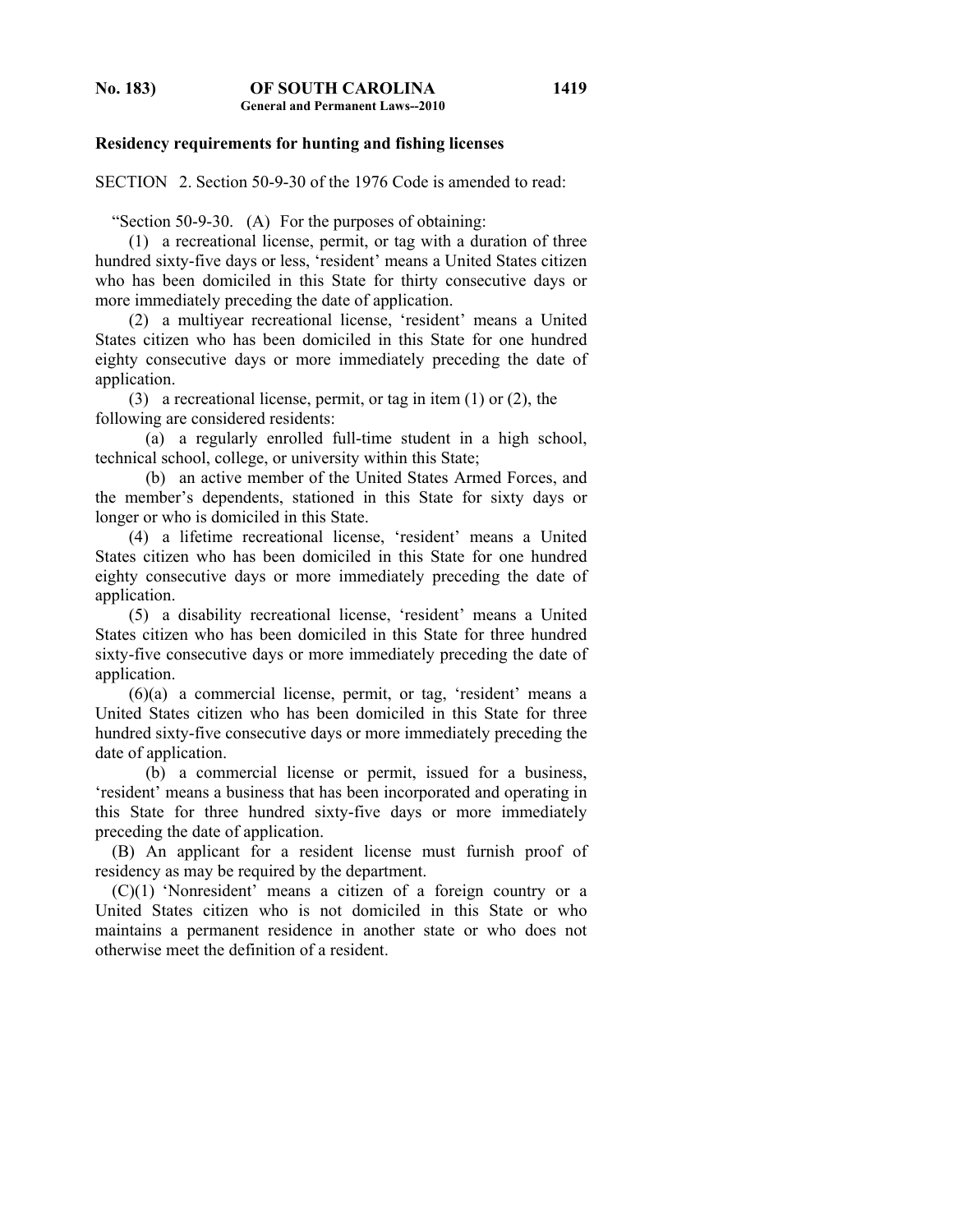### **STATUTES AT LARGE (No. 183 General and Permanent Laws--2010 1420**

 (2) For a business, a 'nonresident' means a business that is not incorporated in this State or that does not otherwise meet the definition of resident in item  $(A)(6)(b)$ ."

### **Disposition of revenue**

SECTION 3. Section 50-9-920 of the 1976 Code is amended to read:

 "Section 50-9-920. (A) Revenue generated from the sale of lifetime licenses must be deposited in the Wildlife Endowment Fund.

 (B) All wildlife management area revenue must be retained by the department and used exclusively for the management and the procurement of wildlife management area lands.

 (C) Revenue generated from the sale of other licenses, permits, stamps, and tags, except wildlife management area revenue, and revenue from the fines and forfeitures for violations of other sections of this title and for all other offenses investigated or prosecuted by the department, must be deposited with the State Treasury to the credit of the Fish and Wildlife Protection Fund. This revenue must be expended by the department for the protection, promotion, propagation, and management of wildlife and fish, the enforcement of related laws, and the dissemination of information, facts, and findings the department considers necessary.

 (D) Revenue generated from application and other fees, permits, and tags for the privilege of taking alligators must be used by the department to support the alligator management program."

### **Alligator permits and tags**

SECTION 4. Chapter 9, Title 50 of the 1976 Code is amended by adding:

### "Article 6

### Permits and Tags

 Section 50-9-660. Except pursuant to a person operating under a depredation permit:

 (1) For the privilege of taking an alligator, in addition to the required hunting license, a person first must apply to the department's Alligator Draw Hunt Program. The application fee is ten dollars.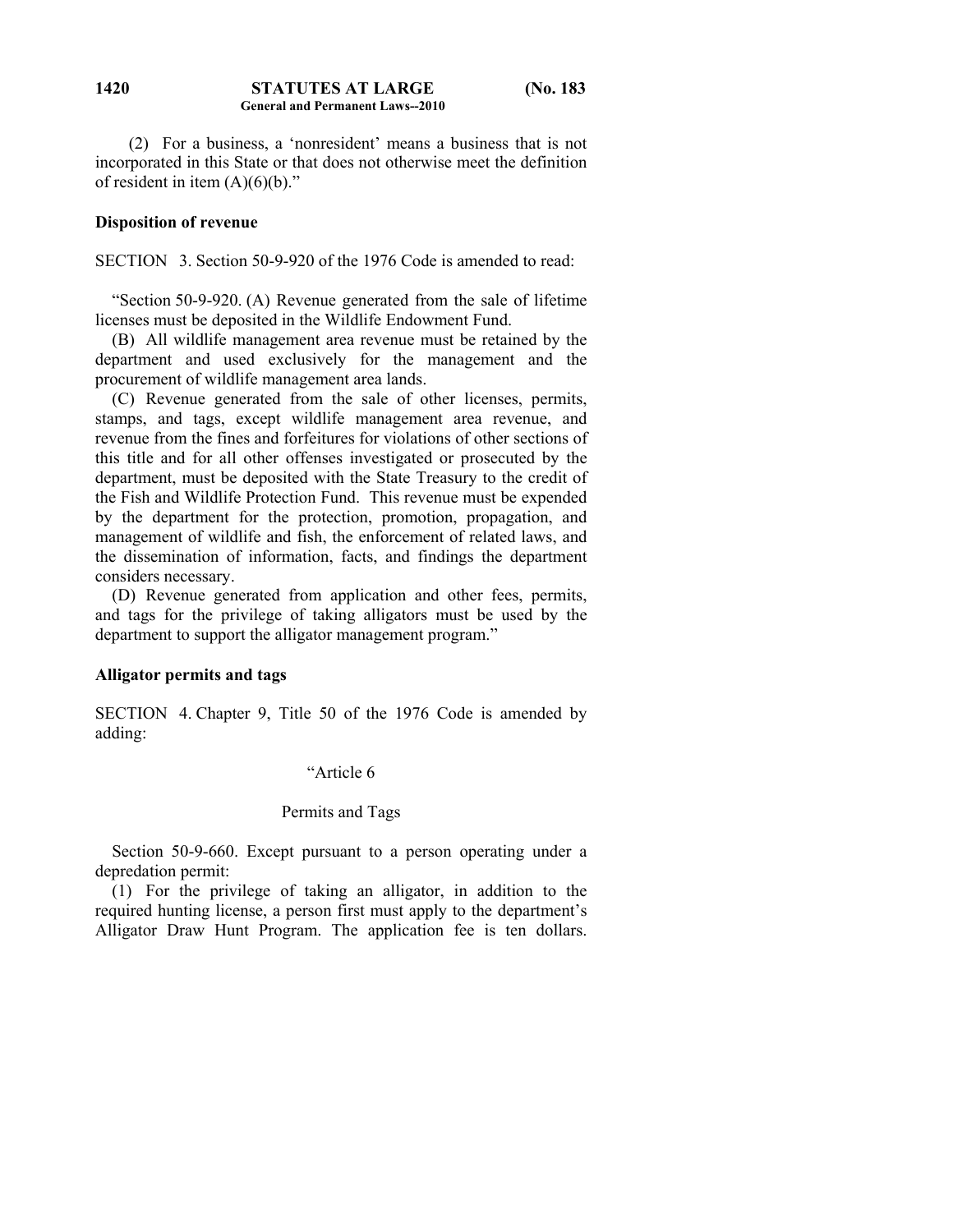Successful selection provides the applicant an opportunity to obtain one alligator tag at a cost of one hundred dollars.

 (2) The property permit fee for participation in the Private Lands Alligator Program is ten dollars. The cost for each tag issued under the permit is ten dollars.

 (3) A nonresident sixteen years of age or older who hunts alligators under any alligator management program must pay a nonresident alligator hunting fee of two hundred dollars, four dollars of which may be retained by the issuing sales vendor.

(4) Application, permit, and tag fees are nonrefundable."

## **Time effective**

SECTION 5. This act takes effect upon approval by the Governor.

Ratified the  $25<sup>th</sup>$  day of May, 2010.

Approved the  $28<sup>th</sup>$  day of May, 2010.

# **No. 184**

 $\mathcal{L}_\text{max}$ 

(R226, S1187)

**AN ACT TO AMEND SECTION 28-11-30, CODE OF LAWS OF SOUTH CAROLINA, 1976, RELATING TO REIMBURSEMENT OF PROPERTY OWNERS FOR CERTAIN EXPENSES RELATED TO THE TAKING OF LAND FOR PUBLIC USE, SO AS TO PROVIDE THAT REESTABLISHMENT EXPENSES PERTAINING TO MOVING A SMALL BUSINESS, FARM, OR NONPROFIT ORGANIZATION PAYABLE FOR TRANSPORTATION PROJECTS PURSUANT TO FEDERAL GUIDELINES AND REGULATIONS MAY BE PAID IN AN AMOUNT UP TO FIFTY THOUSAND DOLLARS, NOTWITHSTANDING A LOWER LIMITATION IMPOSED BY FEDERAL REGULATIONS.** 

Be it enacted by the General Assembly of the State of South Carolina: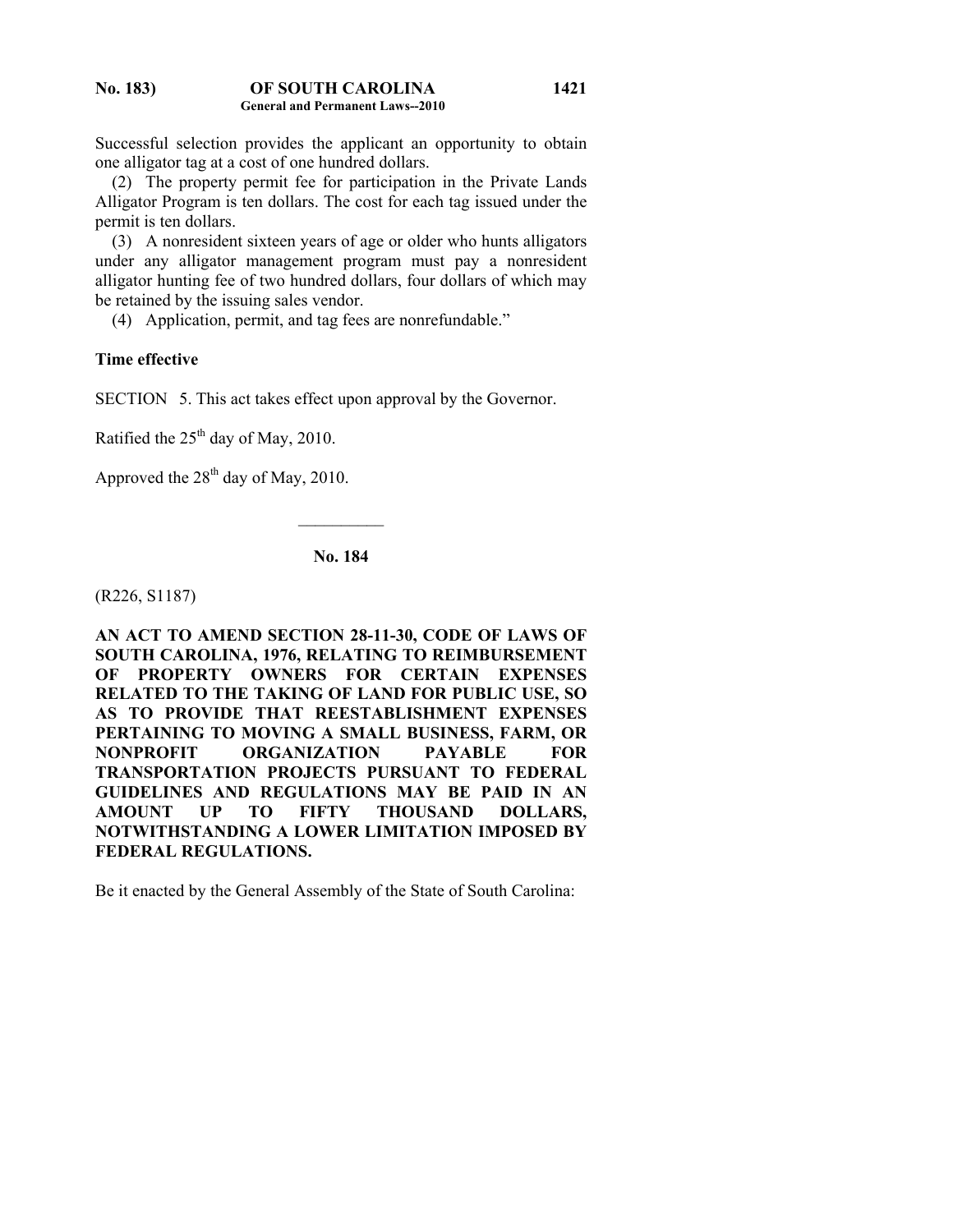## **Reestablishment expenses may be paid**

SECTION 1. Section 28-11-30 of the 1976 Code is amended to read:

 "Section 28-11-30. To the extent that Title III of the Uniform Relocation Assistance and Real Property Acquisition Policies Act of 1970 (Public Law 91-646) makes certain requirements pertaining to the acquisition of real property by states prerequisites to federal aid to such states in programs or projects involving the acquisition of real property for public uses, state agencies and instrumentalities and political subdivisions and local government agencies and instrumentalities involved in these programs or projects may expend available public funds as provided in this section, whether or not the program or project is federally aided.

 (1) A person, agency, or other entity acquiring real property for public use in a project or program shall, as soon as practicable after the date of payment of the purchase price or the date of deposit into court of funds to satisfy the award of compensation in a condemnation proceeding to acquire real property, whichever is the earlier, reimburse the owner, to the extent the State deems fair and reasonable, for expenses he necessarily incurred for:

 (a) recording fees, transfer taxes, and similar expenses incidental to conveying such real property to the State;

 (b) penalty costs for prepayment for preexisting recorded mortgage entered into in good faith encumbering such real property; and

 (c) the pro rata portion of real property taxes paid which are allocable to a period subsequent to the date of vesting title in the agency concerned, or the effective date of possession of such real property by such agency, whichever is the earlier.

 (2) Where a condemnation proceeding is instituted by the agency to acquire real property for such use and:

 (a) the final judgment is that the real property cannot be acquired by condemnation; or

 (b) the proceeding is abandoned, the owner of any right, title, or interest in such real property shall be paid such sum as will, in the opinion of the agency, reimburse such owner for his reasonable attorney, appraisal, and engineering fees actually incurred because of the condemnation proceedings. The award of these sums will be paid by the person, agency, or other entity which sought to condemn the property.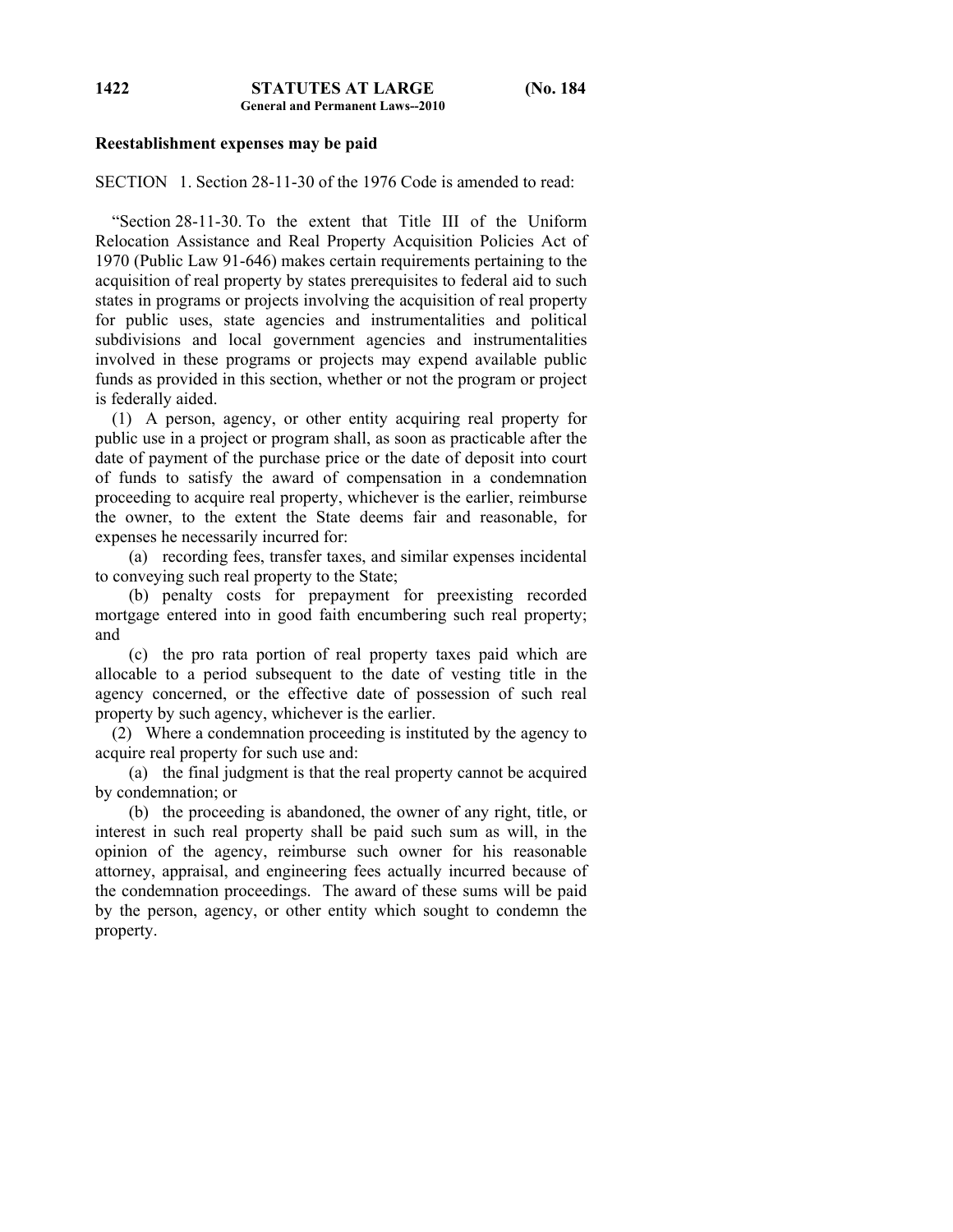(3) Where an inverse condemnation proceeding is instituted by the owner of a right, title, or interest in real property because of use of his property in a program or project, the court, rendering a judgment for the plaintiff in the proceeding and awarding compensation for the taking of property, or the attorney effecting a settlement of a proceeding, shall determine and award or allow to the plaintiff, as a part of the judgment or settlement, a sum that will, in the opinion of the court or the agency's attorney, reimburse the plaintiff for his reasonable costs, disbursements, and expenses, including reasonable attorney, appraisal, and engineering fees actually incurred because of the proceeding.

**1423**

 (4) Reestablishment expenses related to the moving of a small business, farm, or nonprofit organization payable for transportation projects pursuant to federal guidelines and regulations may be paid in an amount up to fifty thousand dollars, notwithstanding a lower limitation imposed by federal regulations."

## **Time effective**

SECTION 2. This act takes effect upon approval by the Governor.

Ratified the 25<sup>th</sup> day of May, 2010.

Approved the  $28<sup>th</sup>$  day of May, 2010.

**No. 185** 

 $\mathcal{L}_\text{max}$ 

(R228, S1204)

**AN ACT TO AMEND SECTION 48-5-50, CODE OF LAWS OF SOUTH CAROLINA, 1976, RELATING TO USES OF THE CLEAN WATER FUND, SO AS TO ALLOW ANY USE PRESCRIBED BY ANY FEDERAL LAW GOVERNING OR APPROPRIATING FUNDS FOR THE CLEAN WATER FUND; AND TO AMEND SECTION 48-5-55, RELATING TO USES OF THE DRINKING WATER REVOLVING LOAN FUND, SO AS TO ALLOW ANY USE PRESCRIBED BY ANY FEDERAL LAW GOVERNING OR APPROPRIATING FUNDS FOR THE DRINKING WATER FUND.**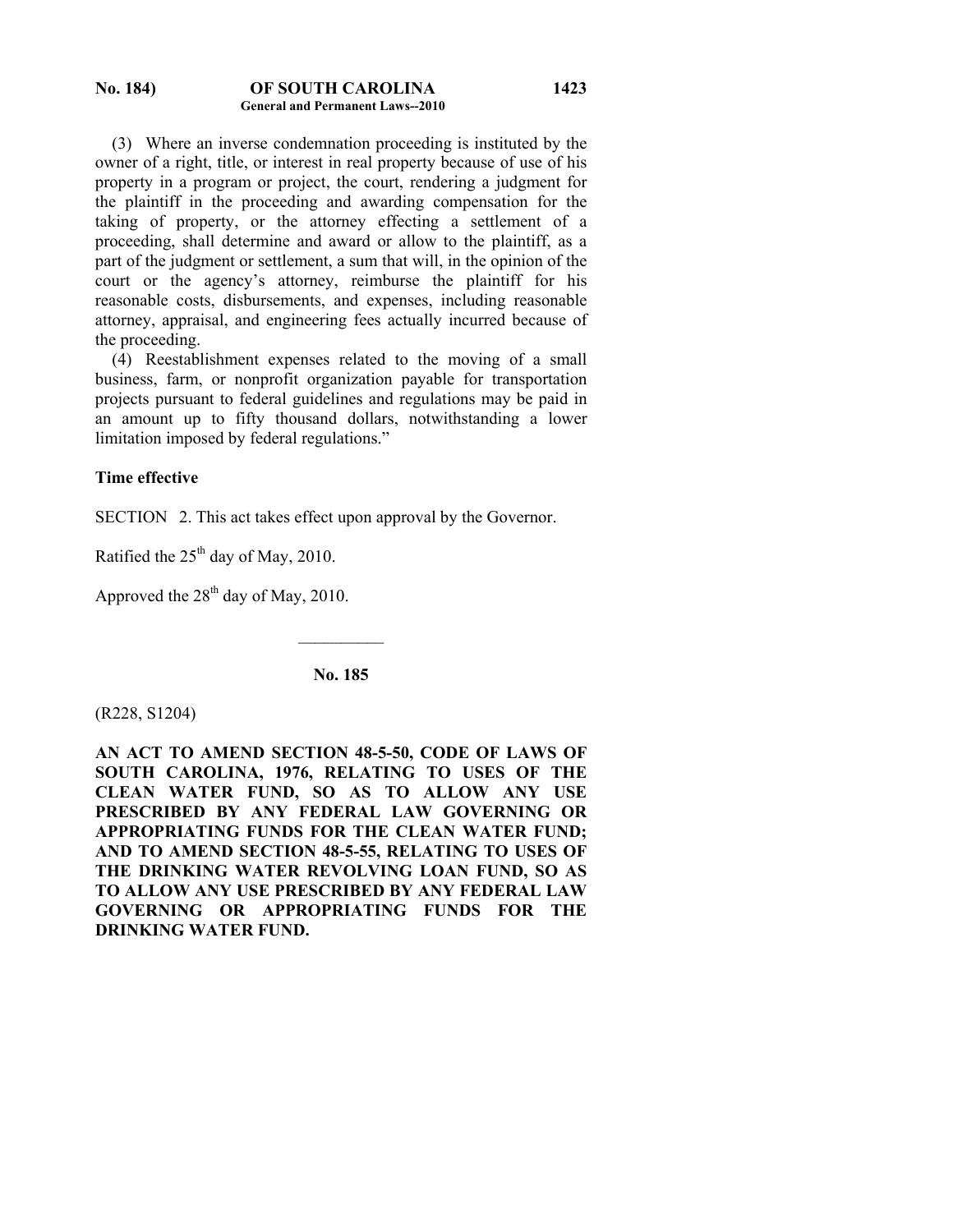Be it enacted by the General Assembly of the State of South Carolina:

## **Clean Water Fund, use of fund**

SECTION 1. Section  $48-5-50(C)(7)$  of the 1976 Code is amended to read:

 "(7) for any other purpose authorized by the Clean Water Act or any other federal law governing or appropriating funds for the clean water fund"

# **Drinking Water Revolving Loan Fund, use of fund**

SECTION 2. Section  $48-5-55(C)(6)$  of the 1976 Code is amended to read:

 "(6) for any other purposes authorized by the Safe Drinking Water Act or any other federal law governing or appropriating funds for the drinking water fund."

# **Time effective**

SECTION 3. This act takes effect upon approval by the Governor.

Ratified the  $25<sup>th</sup>$  day of May, 2010.

Approved the  $28<sup>th</sup>$  day of May, 2010.

**No. 186** 

 $\frac{1}{2}$ 

(R229, S1261)

**AN ACT TO AMEND ARTICLE 5, CHAPTER 3, TITLE 50, CODE OF LAWS OF SOUTH CAROLINA, 1976, RELATING TO THE CUTTING OF TIMBER ON LANDS HELD BY THE DEPARTMENT OF NATURAL RESOURCES, SO AS TO MAKE TECHNICAL CORRECTIONS; TO DELETE OBSOLETE REFERENCES; TO REQUIRE THE DEPARTMENT TO COORDINATE THE CUTTING AND SALE OF SUCH TIMBER WITH THE STATE FORESTER, RATHER THAN SUBMIT**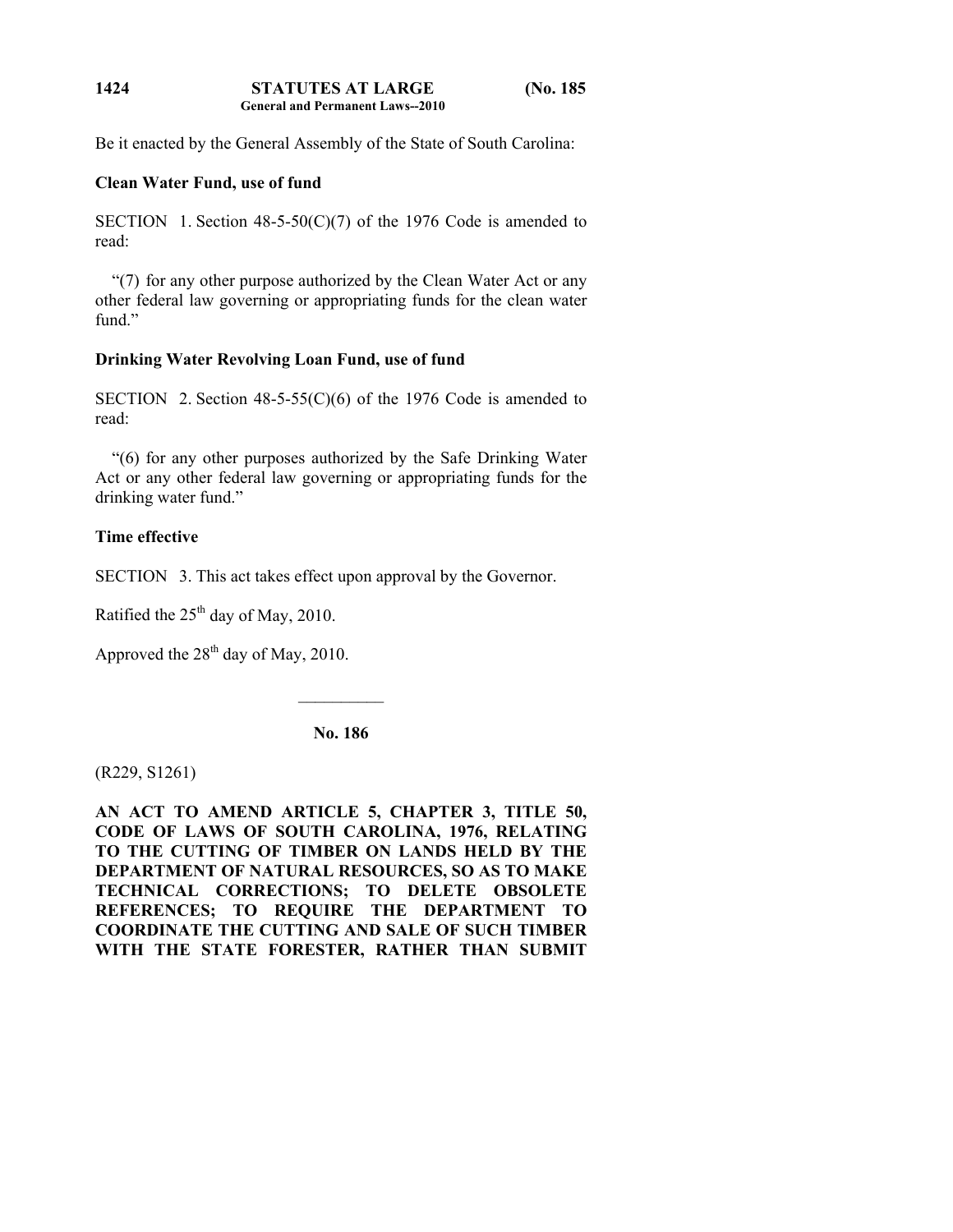**THE MATTER TO THE STATE FORESTER; TO PROVIDE THAT LAND USED BY THE DEPARTMENT FOR AGRICULTURE OR MANAGED FOREST LAND BEFORE ACQUISITION BY THE DEPARTMENT MUST BE MANAGED AND TIMBER HARVESTED TO PROVIDE OPTIMUM FISH AND WILDLIFE HABITAT; TO REVISE PROCEDURES FOR ADVERTISING FOR BIDS ON THE TIMBER; TO PROVIDE THAT THE STATE FORESTER MUST APPROVE THE IMMEDIATE HARVEST OF TIMBER IF AN ECOLOGICAL OR SILVICULTURE EMERGENCY OR NATURAL DISASTER OCCURS NECESSITATING SUCH HARVEST OF TIMBER; TO AUTHORIZE THE DIRECTOR OF THE DEPARTMENT, RATHER THAN THE BOARD, TO EXECUTE DEEDS AND CONTRACTS REQUIRED IN CARRYING OUT THIS ARTICLE; TO DELETE THE PROVISION REQUIRING THE STATE FORESTER TO HAVE TREES MARKED BEFORE CUTTING BEGINS; AND TO PROVIDE THAT, UNLESS OTHERWISE PROVIDED FOR, THE PROCEEDS OF THESE TIMBER SALES MUST CONTINUE TO BE CREDITED TO THE FISH AND WILDLIFE PROTECTION FUND.** 

Be it enacted by the General Assembly of the State of South Carolina:

### **Revisions to article**

SECTION 1. Article 5, Chapter 3, Title 50 of the 1976 Code is amended to read:

## "Article 5

### Cutting of timber on lands held by department

 Section 50-3-510. The department may, subject to the provisions of this article, contract for the harvest of timber on any lands held by the department. No contract for such cutting and sale may be entered into and no timber may be cut or sold unless the board votes that the cutting and sale of the timber is for the best interests of the department and the improvement of its lands, by reason of thinning the timber, harvesting the over-age trees and improving general forestry conditions. Before selling or cutting the timber the department shall coordinate with the State Forester to have the timber cruised and an estimate of the value made. If the State Forester finds that the sale is not in keeping with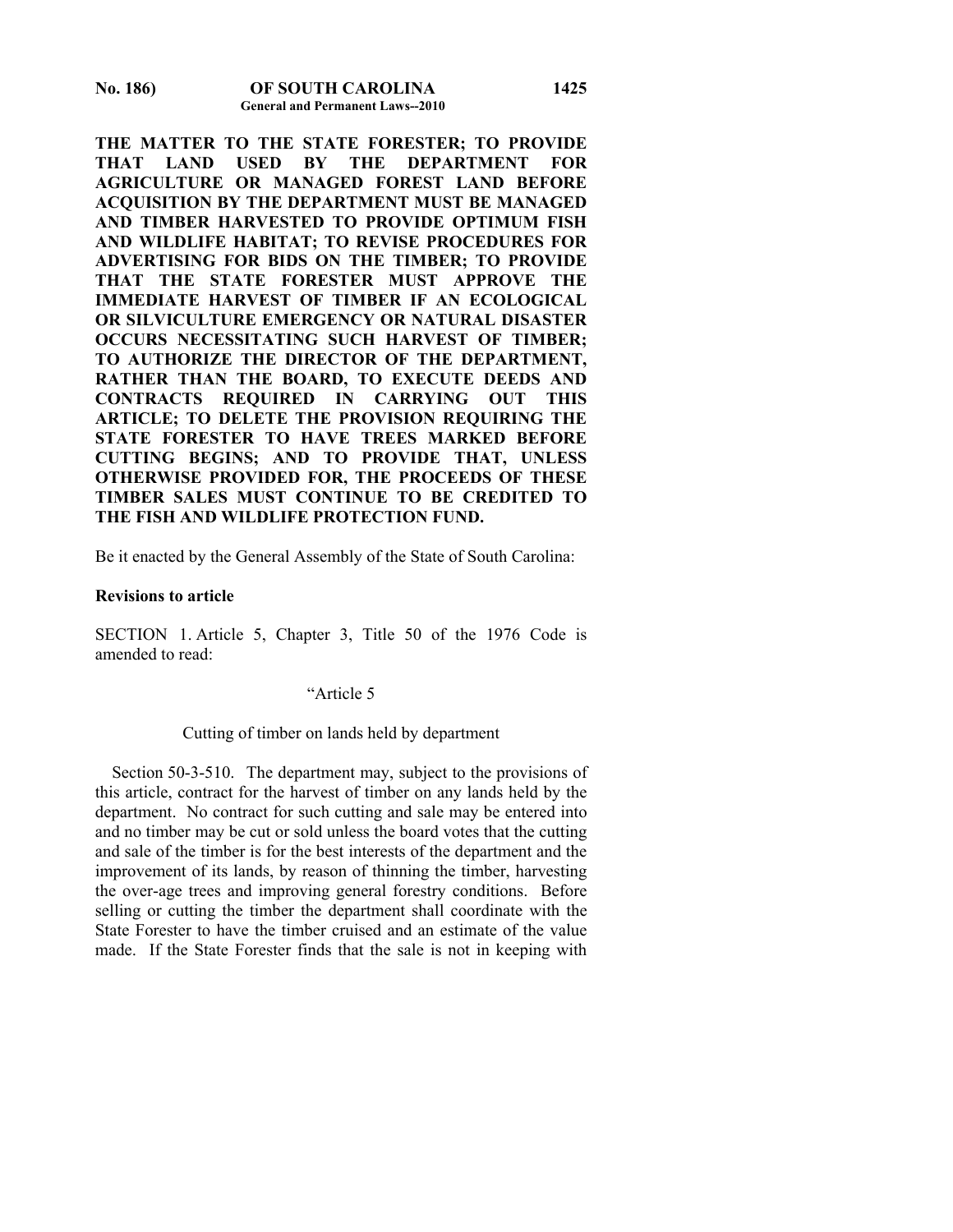good forestry practices or will adversely affect the remainder of the timber, the sale must not be made.

 Section 50-3-515. Notwithstanding any other provision of law, lands which were used for agriculture or managed forestland before acquisition by the department must be managed and the timber harvested to provide optimum fish and wildlife habitat. The department must use Best Management Practices as prescribed by the South Carolina Forestry Commission, or its successor, in managing and harvesting timber. If the department uses Best Management Practices when managing or harvesting timber, there is no adverse effect on historical properties or archeological sites.

 Section 50-3-520. If the sale is recommended by the State Forester, the department shall publicly advertise for bids for the timber at least three weeks before the closing of the bidding. The department has the right to reject any and all bids, either on account of the amounts of the bids or the lack of experience and responsibility of the bidder. A sale agreed upon must be for cash.

 Section 50-3-525. If an ecological or silviculture emergency or a natural disaster occurs that necessitates the immediate harvest of timber, upon the approval of the State Forester, the department immediately may negotiate contracts for the harvest and sale of the timber. Ecological or silviculture emergencies include, but are not limited to, insect, fungal, disease infestations, or fires.

 Section 50-3-530. Any deeds or contracts required in carrying out the provisions of this article may be executed and delivered on behalf of the department by the director.

 Section 50-3-550. Unless otherwise provided, the proceeds of the sale must be deposited with the State Treasurer to the credit of the Fish and Wildlife Protection Fund."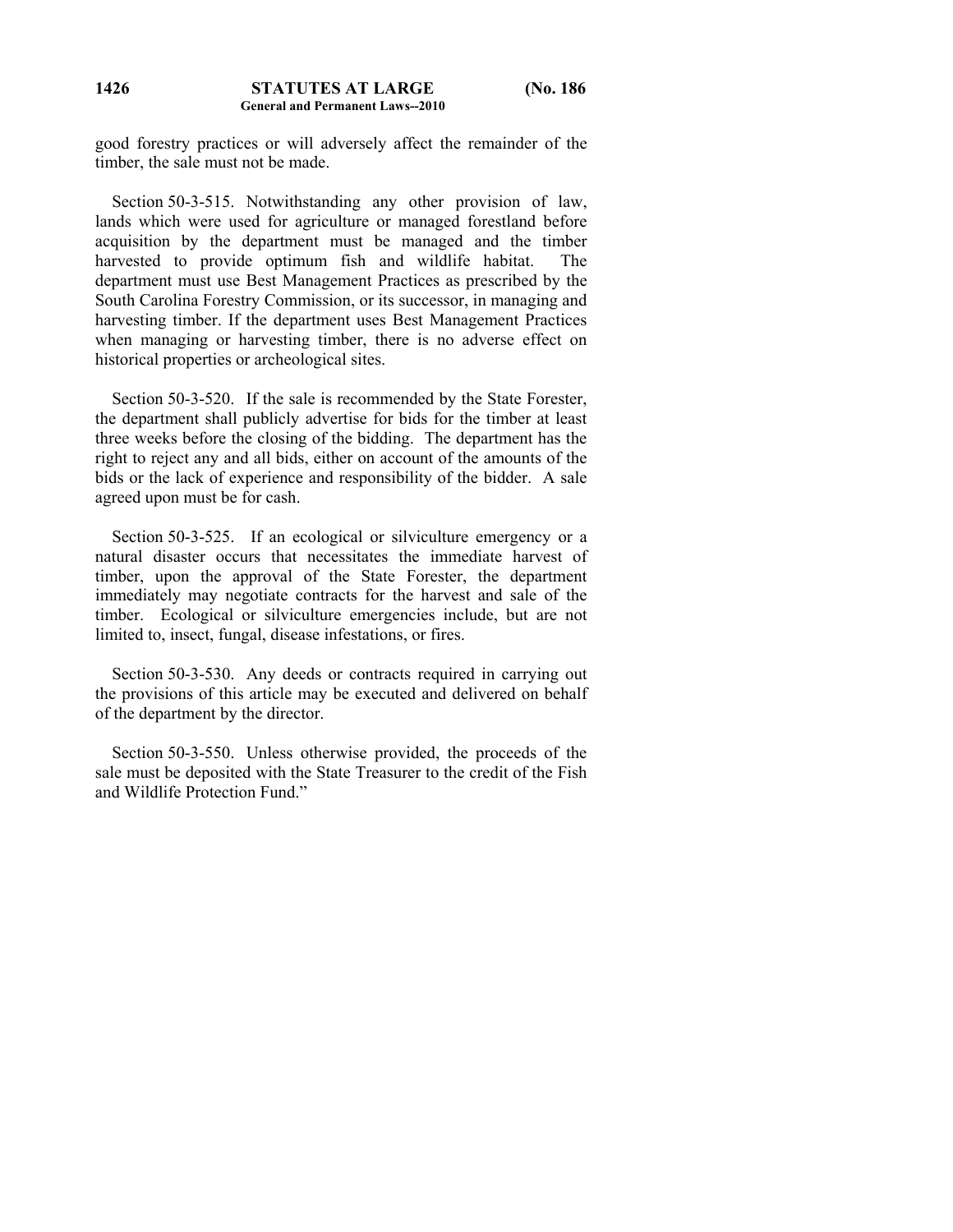**Time effective** 

SECTION 2. This act takes effect upon approval by the Governor.

Ratified the  $25<sup>th</sup>$  day of May, 2010.

Approved the  $28<sup>th</sup>$  day of May, 2010.

**No. 187** 

 $\mathcal{L}_\text{max}$ 

(R230, S1300)

**AN ACT TO AMEND SECTION 14-7-845, AS AMENDED, CODE OF LAWS OF SOUTH CAROLINA, 1976, RELATING TO POSTPONEMENT OF JURY SERVICE FOR STUDENTS AND SCHOOL EMPLOYEES, SO AS TO PROVIDE THAT PUBLIC OR PRIVATE SCHOOL EMPLOYEES AND OTHER DELINEATED PERSONS RESPONSIBLE FOR THE EDUCATION OR INSTRUCTION OF A CHILD MAY REQUEST A POSTPONEMENT OF JURY SERVICE; AND TO AMEND SECTION 14-7-860, AS AMENDED, RELATING TO EXCUSAL OF JURORS FOR GOOD CAUSE, SO AS TO CLARIFY THAT THE APPLICATION FOR EXCUSAL FROM JURY SERVICE BE IN THE FORM OF AN AFFIDAVIT.** 

Be it enacted by the General Assembly of the State of South Carolina:

## **Jury service, postponement for students and school employees, public and private**

SECTION 1. Section 14-7-845 of the 1976 Code, as last amended by Act 28 of 1997, is further amended to read:

 "Section 14-7-845. (A) If a student selected for jury service during the school term requests, his service must be postponed to a date that does not conflict with the school term. For purposes of this subsection, a student is a person enrolled in high school or an institution of higher learning, including technical college.

 (B) If a public or private school employee, a person primarily responsible for the elementary or secondary education of a child in a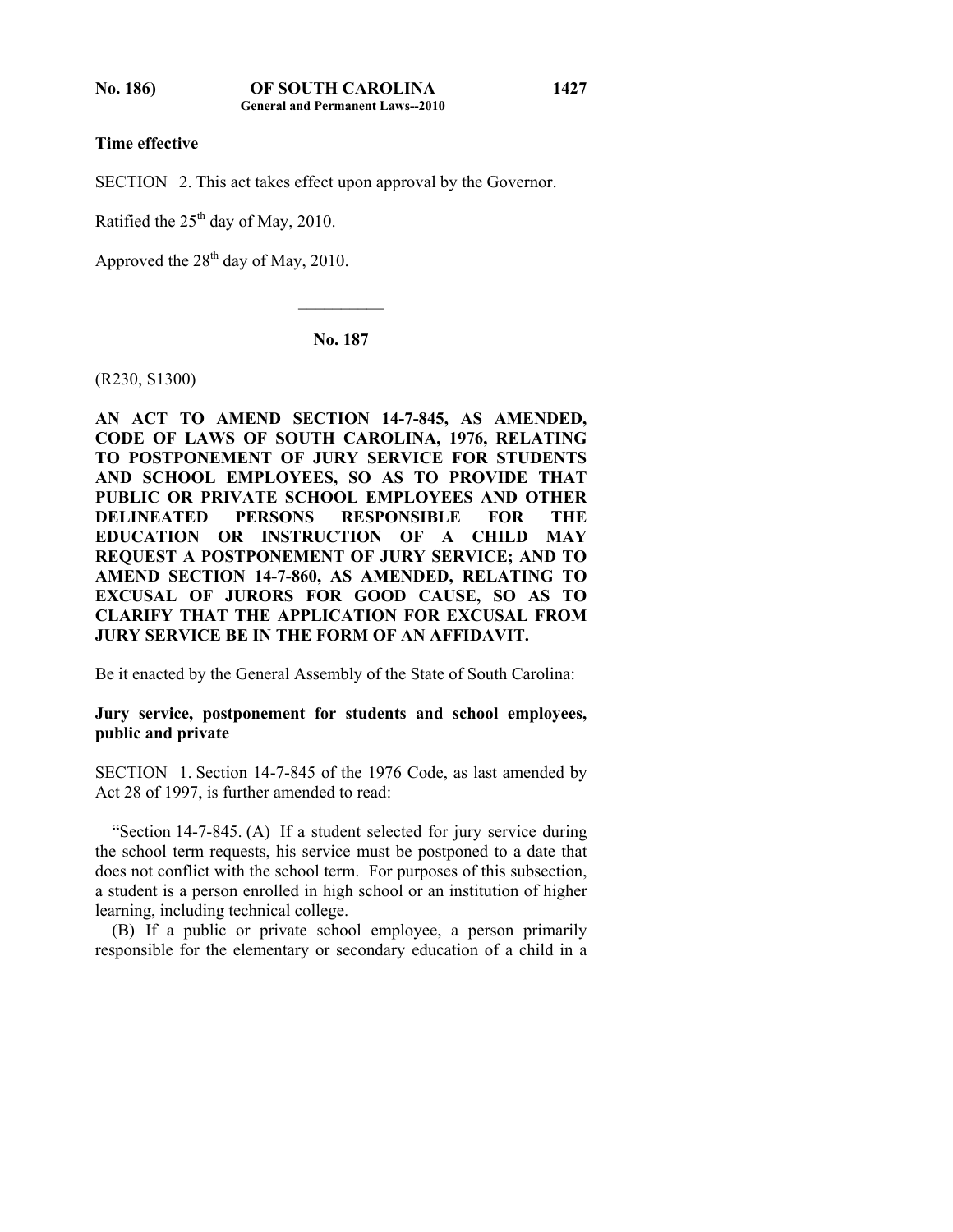### **STATUTES AT LARGE (No. 187 General and Permanent Laws--2010 1428**

home or charter school, or a person who is an instructor at an institution of higher learning including a technical college, selected for jury service during the school term requests, his service must be postponed to a date that does not conflict with the school term. For purposes of this subsection, a 'school employee' is a person employed as a teacher, certified personnel at the building level, or bus driver by a school, a school system, or a school district offering educational programs to grades K-12 and to institutions of higher learning, including technical colleges. For purposes of this subsection, 'school term' means the instructional school year, generally from September first until May thirtieth or not more than one hundred ninety days.

 (C) A person selected for jury service who requests a postponement pursuant to subsection (A) or (B) must provide evidence of school enrollment or employment, or evidence of educational responsibilities during a home or charter school term coinciding with the dates of jury duty."

## **Jury service, excusal for good cause, affidavit**

SECTION 2. Section 14-7-860 of the 1976 Code, as last amended by Act 228 of 2004, is further amended to read:

 "Section 14-7-860. (A) The presiding judge for cause shown may excuse any person from jury duty at any term of court if the judge considers it advisable. But no juror who has been drawn to serve at any term of the court may be excused except for good and sufficient cause, which, together with his application, must be filed in the office of the clerk of court and remain on record.

(B) A person who:

 (1) has legal custody and the duty of care for a child less than seven years of age;

 (2) is the primary caretaker of a person aged sixty-five or older; or

 (3) is the primary caretaker of a severely disabled person who is unable to care for himself or cannot be left unattended; and desires to be excused from jury duty must submit an affidavit to the clerk of court.

 The affidavit must state that he is unable to provide adequate care for the child, person aged sixty-five or older, or disabled person while performing jury duty, and must be excused by the presiding judge from jury service.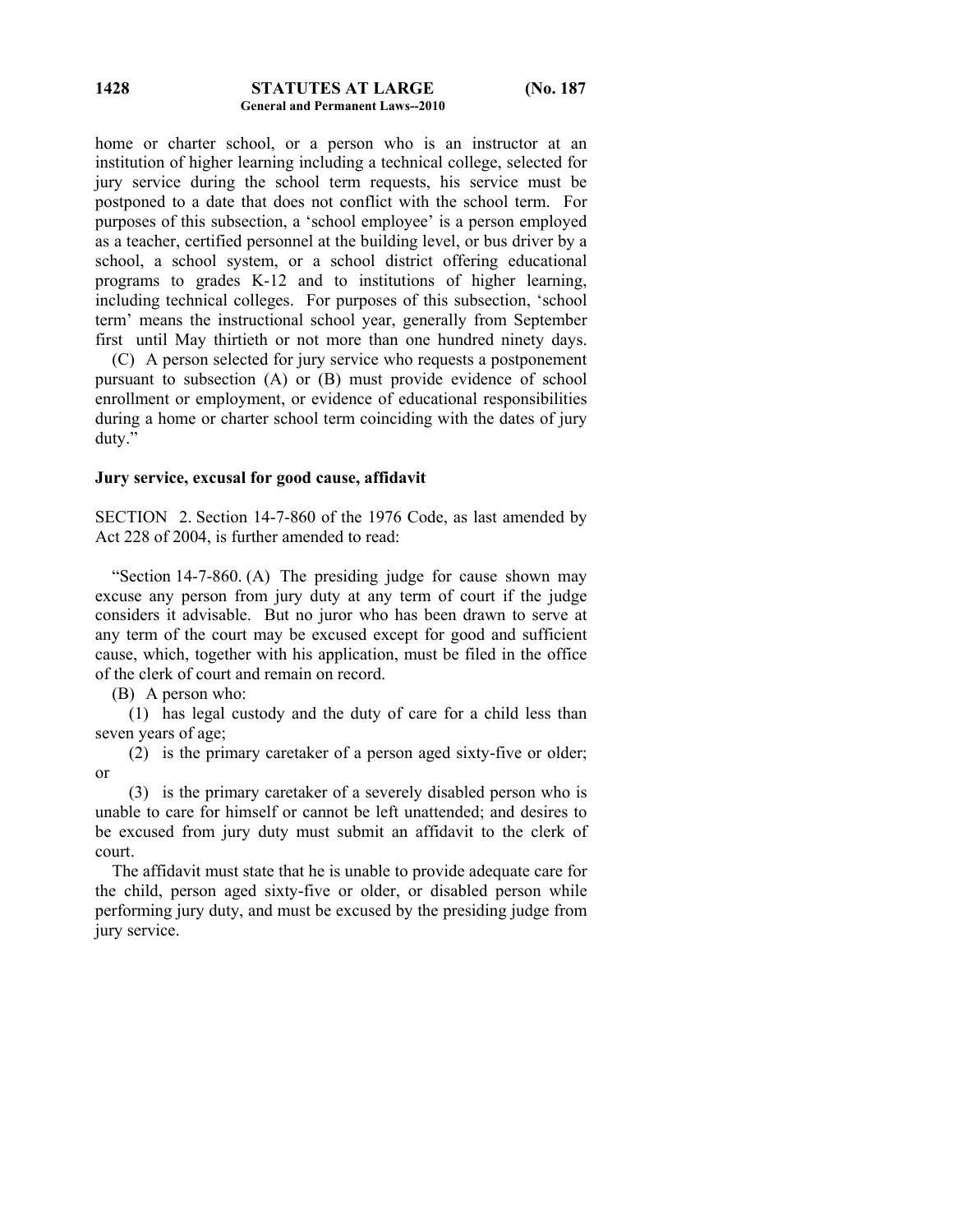### **No. 187) OF SOUTH CAROLINA General and Permanent Laws--2010**

 (C) The provisions of Section 14-7-870 do not apply to any juror described in this subsection who: (a) has a child less than seven years of age, (b) is the primary caretaker of a person aged sixty-five or older, or (c) is the primary caretaker of a severely disabled person who is unable to care for himself or cannot be left unattended.

 (D) Upon submitting an affidavit to the clerk of court requesting to be excused from jury duty, a person either may be excused or transferred to another term of court by the presiding judge if the person performs services for a business, commercial, or agricultural enterprise, and the person's services are so essential to the operations of the business, commercial, or agricultural enterprise that the enterprise must close or cease to function if the person is required to perform jury duty.

 (E) A person who violates the provisions of this section is guilty of a misdemeanor and, upon conviction, must be punished by a fine not to exceed one thousand dollars or imprisoned not more than thirty days, or both."

### **Time effective**

SECTION 3. This act takes effect upon approval by the Governor.

Ratified the 25<sup>th</sup> day of May, 2010.

Approved the  $28<sup>th</sup>$  day of May, 2010.

**No. 188** 

 $\mathcal{L}_\text{max}$ 

(R231, S1328)

**AN ACT TO AMEND SECTION 56-3-2330, AS AMENDED, CODE OF LAWS OF SOUTH CAROLINA, 1976, RELATING TO MANUFACTURER LICENSE PLATES FOR MOTOR VEHICLES, SO AS TO INCREASE FROM FOUR TO FIVE HUNDRED THE NUMBER OF THESE PLATES THAT MAY BE ISSUED TO A MANUFACTURER AND TO INCREASE FROM TEN TO TWENTY DAYS THE MAXIMUM NUMBER OF CONSECUTIVE DAYS THAT VEHICLES WITH THESE PLATES MAY BE USED IN CONNECTION WITH CIVIC AND SPORTING EVENTS.**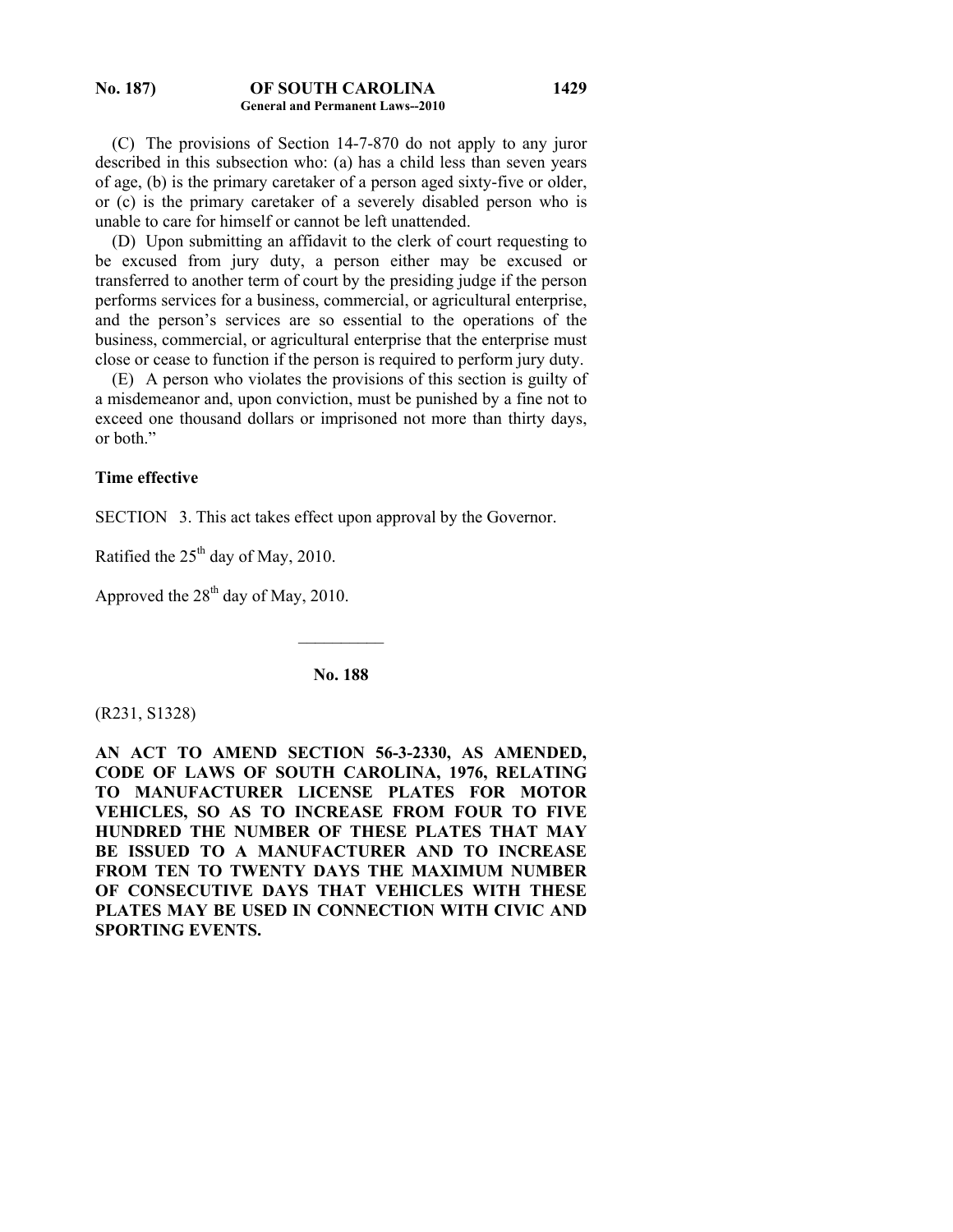Be it enacted by the General Assembly of the State of South Carolina:

### **Manufacturer license plates**

SECTION 1. Section 56-3-2330 of the 1976 Code, as last amended by Act 261 of 2006, is further amended to read:

 "Section 56-3-2330. (A) Upon application and payment of the required fee, the Department of Motor Vehicles may issue not more than five hundred manufacturer license plates to a motor vehicle manufacturer. The license plates must be used exclusively on motor vehicles, including motorcycles, owned or in the possession of a manufacturer. Manufacturer license plates must not be used to operate wreckers in use by the manufacturer nor to operate vehicles leased or rented to the public by the manufacturer.

 (B) A motor vehicle manufacturer shall apply for manufacturer license plates on a form prescribed by the department and shall provide proof the applicant is a bona fide motor vehicle manufacturer. The cost of each manufacturer plate issued is two hundred dollars, of which one hundred sixty dollars must be remitted by the department to the county in which the principal facility of the manufacturer is located. Each plate is valid for two years.

 (C) Vehicles with manufacturer plates, not to exceed one licensed vehicle for each household, may be operated by persons authorized by the manufacturer on vehicles of that manufacturer's brand on state streets and highways for testing, distribution, evaluation, and promotion of vehicles. Vehicles with manufacturer plates may be used no more than twenty consecutive days in connection with civic events and sporting events.

 (D) A manufacturer who violates the provisions regarding use of motor vehicles is subject to the imposition of any administrative penalty permitted by law.

 (E) For the purpose of this section only, 'motor vehicle manufacturer' is defined as a person in the business of manufacturing or assembling new and unused vehicles in this State."

## **Time effective**

SECTION 2. This act takes effect upon approval by the Governor.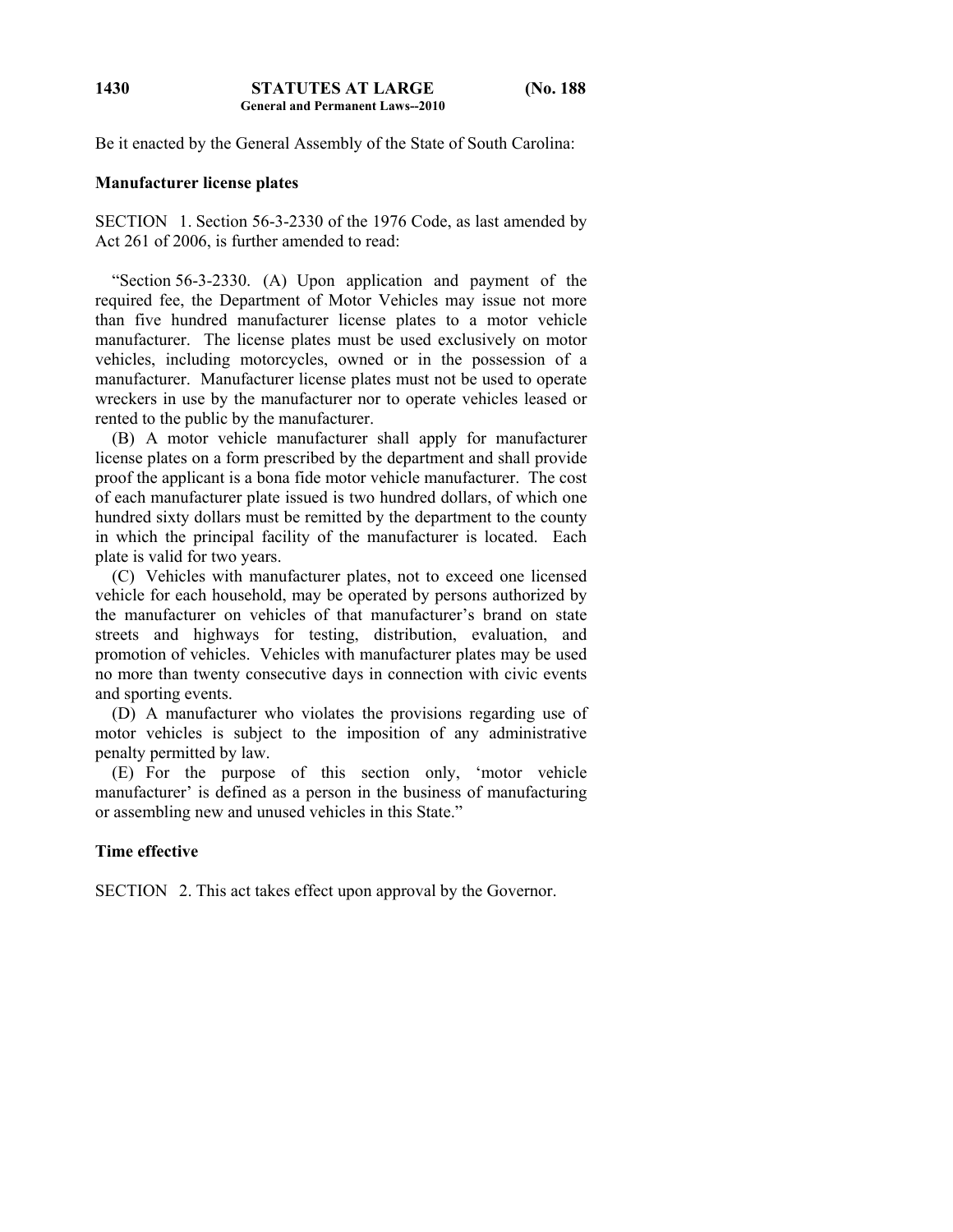Ratified the  $25<sup>th</sup>$  day of May, 2010.

Approved the  $28<sup>th</sup>$  day of May, 2010.

**No. 189** 

 $\mathcal{L}_\text{max}$ 

(R236, S1417)

## **AN ACT TO AMEND SECTION 7-27-365, CODE OF LAWS OF SOUTH CAROLINA, 1976, RELATING TO THE REGISTRATION AND ELECTIONS COMMISSION FOR LEXINGTON COUNTY, SO AS TO CHANGE THE NUMBER OF ITS MEMBERS FROM SEVEN TO NINE.**

Be it enacted by the General Assembly of the State of South Carolina:

# **Registration and Elections Commission for Lexington County**

SECTION 1. Section 7-27-365(A) of the 1976 Code, as added by Act 312 of 2008, is amended to read:

 "(A) There is created the Registration and Elections Commission for Lexington County. There must be nine members of the commission who must be appointed by a majority of the Lexington County Legislative Delegation, including the resident Senators, who must be appointed for terms of four years and until their successors are appointed and qualify. A vacancy on the commission may be filled by appointment in the manner of original appointment for the unexpired term only. The members of the commission receive compensation as may be appropriated by the county council."

## **Time effective**

SECTION 2. This act takes effect upon approval by the Governor.

 $\mathcal{L}_\text{max}$ 

Ratified the  $25<sup>th</sup>$  day of May, 2010.

Approved the  $28<sup>th</sup>$  day of May, 2010.

**1431**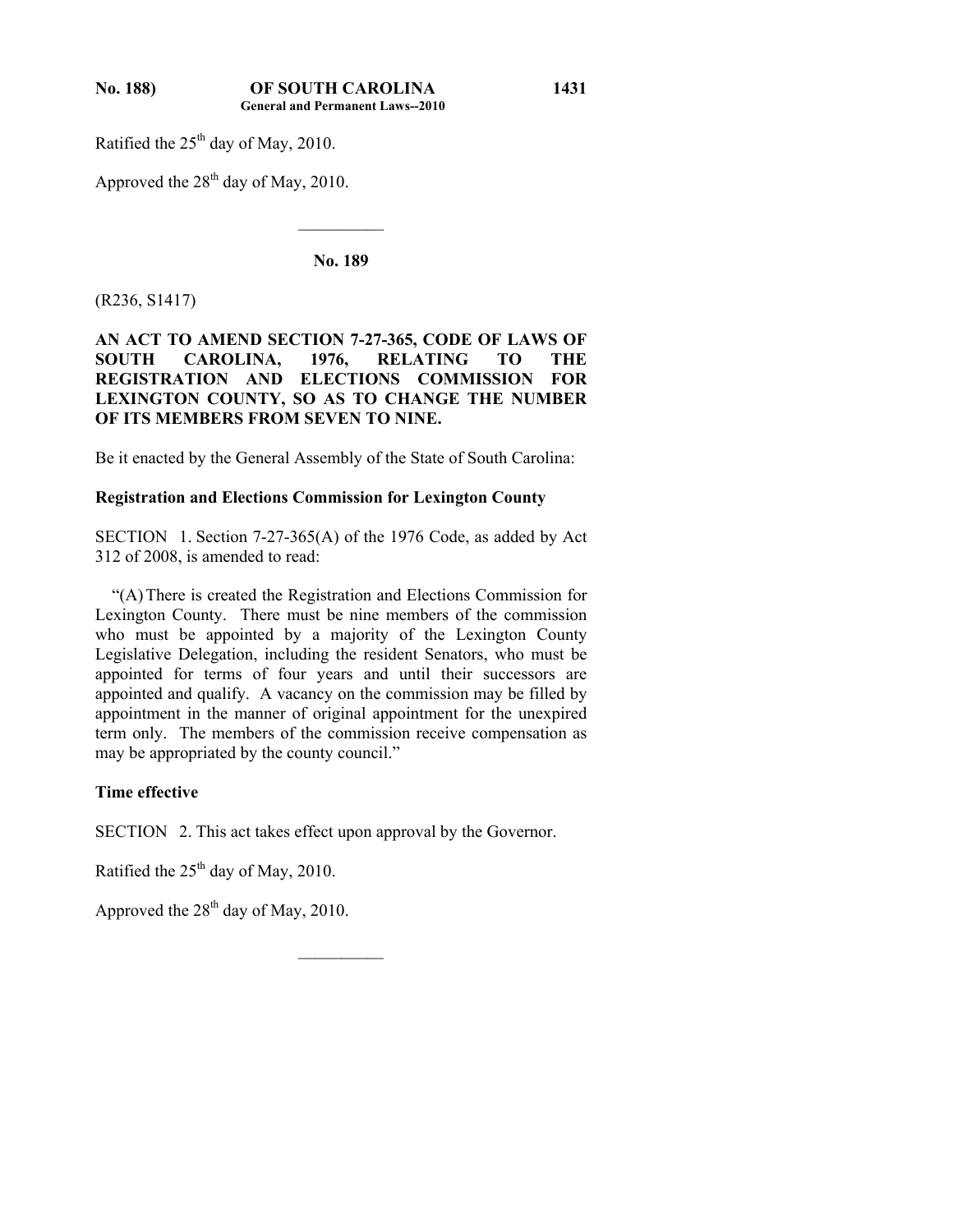# **General and Permanent Laws--2010**

## **No. 190**

### (R237, H3066)

**AN ACT TO AMEND SECTION 8-13-365, CODE OF LAWS OF SOUTH CAROLINA, 1976, RELATING TO ELECTRONIC FILING OF CAMPAIGN DISCLOSURES AND REPORTS, SO AS TO MAKE IT APPLICABLE TO ALL DISCLOSURES AND REPORTS REQUIRED BY THE PROVISIONS OF CHAPTER 13, TITLE 8 (ETHICS) AND CHAPTER 17, TITLE 2 (LOBBYING).** 

Be it enacted by the General Assembly of the State of South Carolina:

### **Electronic filing expanded**

SECTION 1. Section 8-13-365(A) of the 1976 Code, as added by Act 76 of 2003, is amended to read:

 "(A) The commission shall establish a system of electronic filing for all disclosures and reports required pursuant to Chapter 13, Title 8 and Chapter 17, Title 2 from all persons and entities subject to its jurisdiction. These disclosures and reports must be filed using an Internet-based filing system as prescribed by the commission. Reports and disclosures filed with the Ethics Committees of the Senate and House of Representatives for legislative offices must be in a format such that these filings can be forwarded to the State Ethics Commission using an Internet-based system. The information contained in the reports and disclosure forms, with the exception of social security numbers, campaign bank account numbers, and tax ID numbers, must be publicly accessible, searchable, and transferable."

## **Time effective**

SECTION 2. This act takes effect upon approval by the Governor.

Ratified the  $25<sup>th</sup>$  day of May, 2010.

Approved the  $28<sup>th</sup>$  day of May, 2010.

 $\mathcal{L}_\text{max}$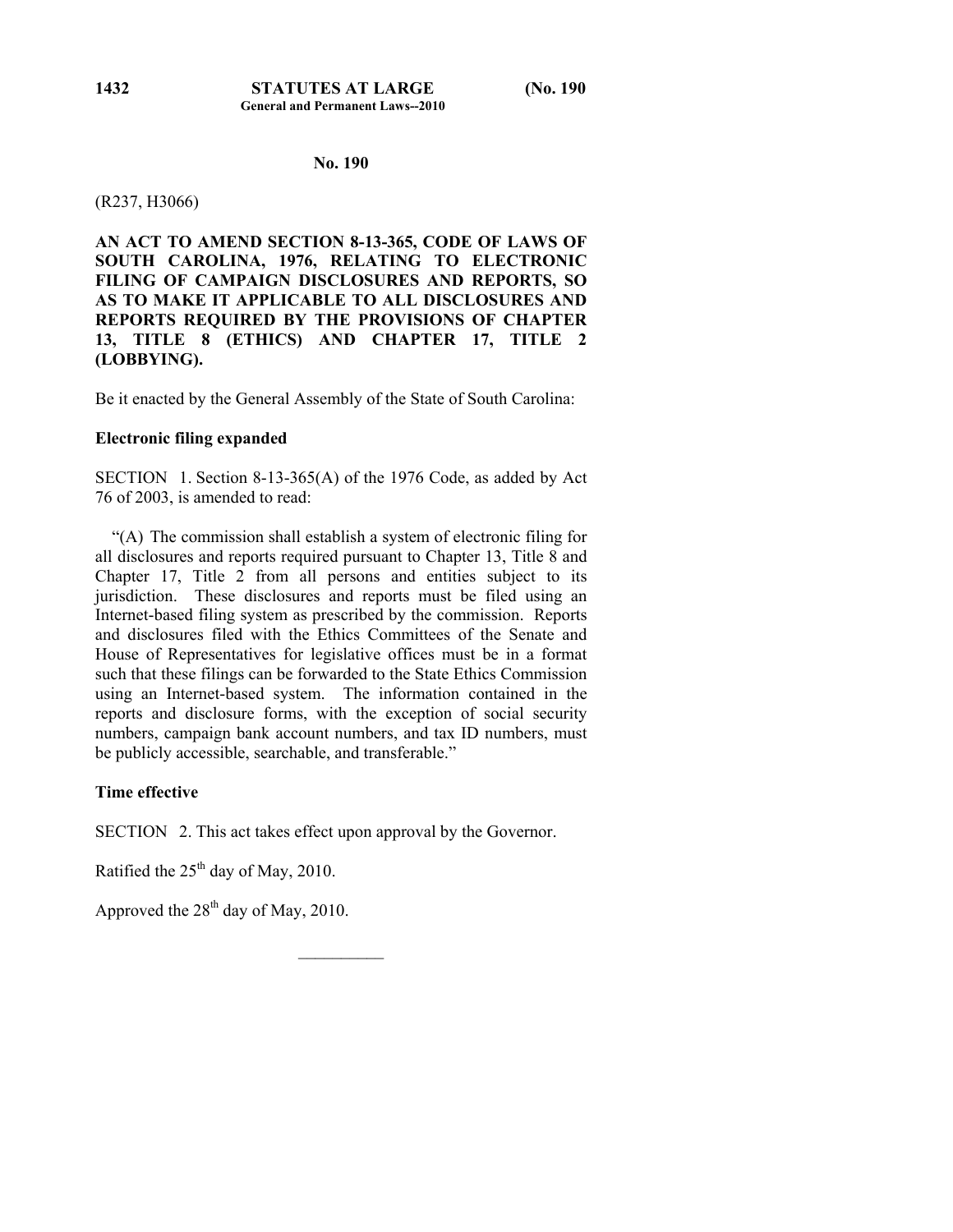## **No. 191**

### (R239, H3630)

**AN ACT TO AMEND SECTION 5-15-90, CODE OF LAWS OF SOUTH CAROLINA, 1976, RELATING TO APPOINTMENT OF A MUNICIPAL ELECTION COMMISSION IN EACH MUNICIPALITY TO CONDUCT MUNICIPAL ELECTIONS, SO AS TO REQUIRE ALL ELECTION COMMISSIONERS AND STAFF TO COMPLETE A TRAINING AND CERTIFICATION PROGRAM CONDUCTED BY THE STATE ELECTION COMMISSION.** 

Be it enacted by the General Assembly of the State of South Carolina:

## **Election commissioners and staff to complete training program**

SECTION 1. Section 5-15-90 of the 1976 Code is amended to read:

 "Section 5-15-90. (A) All municipal elections held under the provisions of this chapter must be conducted by a municipal election commission composed of three electors who must be residents of the municipality and who must be appointed by the municipal governing body. The terms of the members are six years except of those first appointed one shall serve a term of four years and one a term of two years.

 (B)(1) Each municipal election commissioner and each staff person designated by the commission, shall complete, within eighteen months after a commissioner's initial appointment or his reappointment after a break in service, or within eighteen months after a staff person's initial employment or reemployment following a break in service, a training and certification program conducted by the State Election Commission. When a commissioner or staff person has successfully completed the training and certification program, the State Election Commission shall issue the commissioner or staff person a certification, whether or not the commissioner or staff person applies for the certification.

 (2)(a) The provisions of this section do not exempt a member or staff person from completing the training and certification program required in item (1).

 (b) A member appointed or reappointed after a break in service before the effective date of this section or a staff person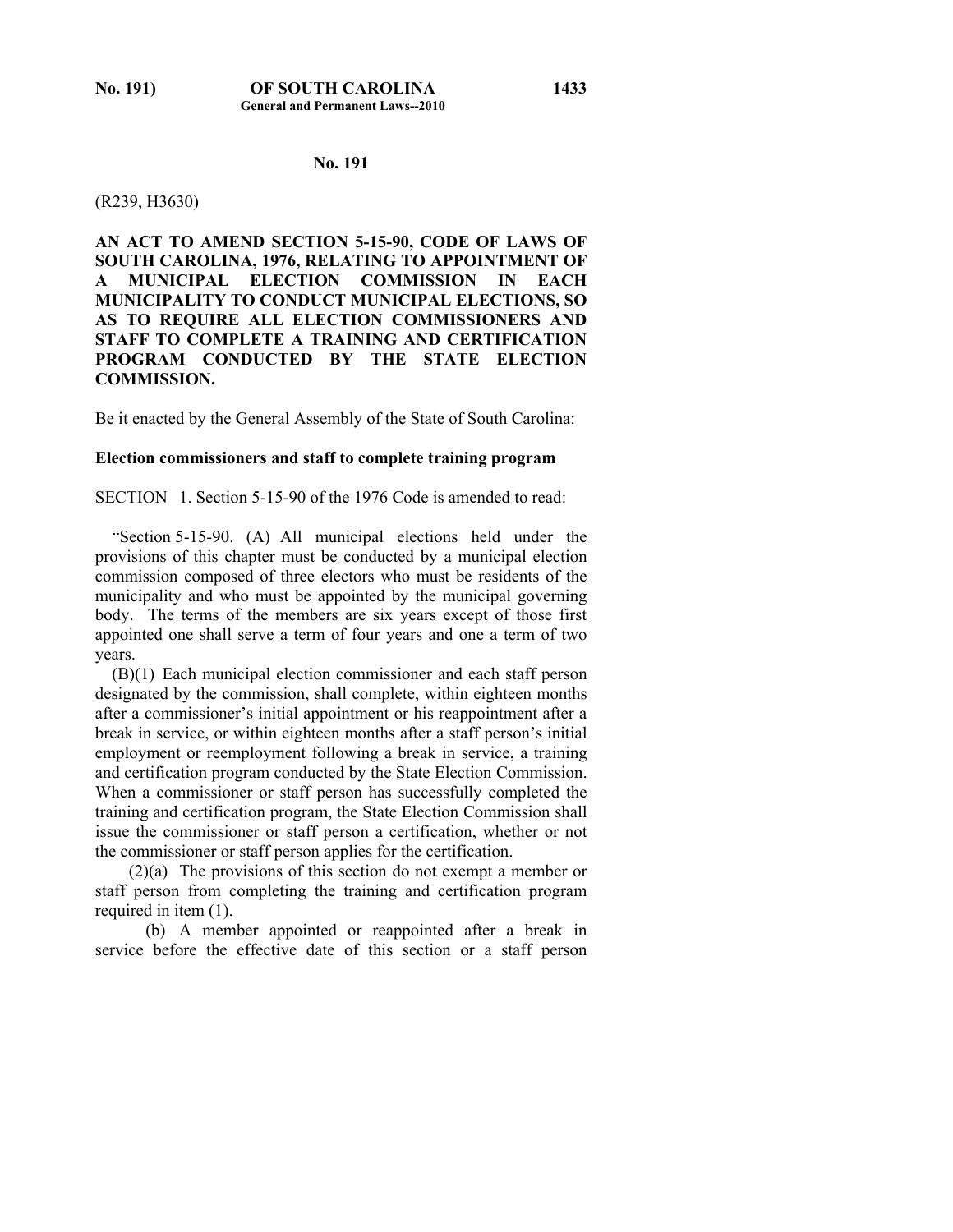employed or reemployed after a break in service before the effective date of this section shall successfully complete a training and certification program by the latter of:

 (i) eighteen months after the member's appointment or reappointment after a break in service or the staff person's employment or reemployment after a break in service; or

(ii) ninety days after the effective date of this section.

 (c) On and after the effective date of this section, a member appointed or reappointed after a break in service or a staff person employed or reemployed after a break in service shall complete the training and certification program required in item (1) within eighteen months after the member's appointment or reappointment after a break in service or staff person's employment or reemployment after a break in service.

 (3) If a member does not fulfill the training and certification program as provided in this section, the municipal governing body, upon notification, shall remove that member from the board unless the municipal governing body grants the member an extension to complete the training and certification program based upon exceptional circumstances.

 (4) Following completion of the training and certification program required in item (1), each commission member, and staff person designated by the commission, shall take at least one training course each year."

## **Time effective**

SECTION 2. This act takes effect upon approval by the Governor.

Ratified the  $25<sup>th</sup>$  day of May, 2010.

Approved the  $28<sup>th</sup>$  day of May, 2010.

**No. 192** 

 $\mathcal{L}_\text{max}$ 

(R240, H3719)

**AN ACT TO AMEND SECTION 23-3-240, CODE OF LAWS OF SOUTH CAROLINA, 1976, RELATING TO THE SUBMISSION OF A MISSING PERSON REPORT TO THE MISSING PERSON**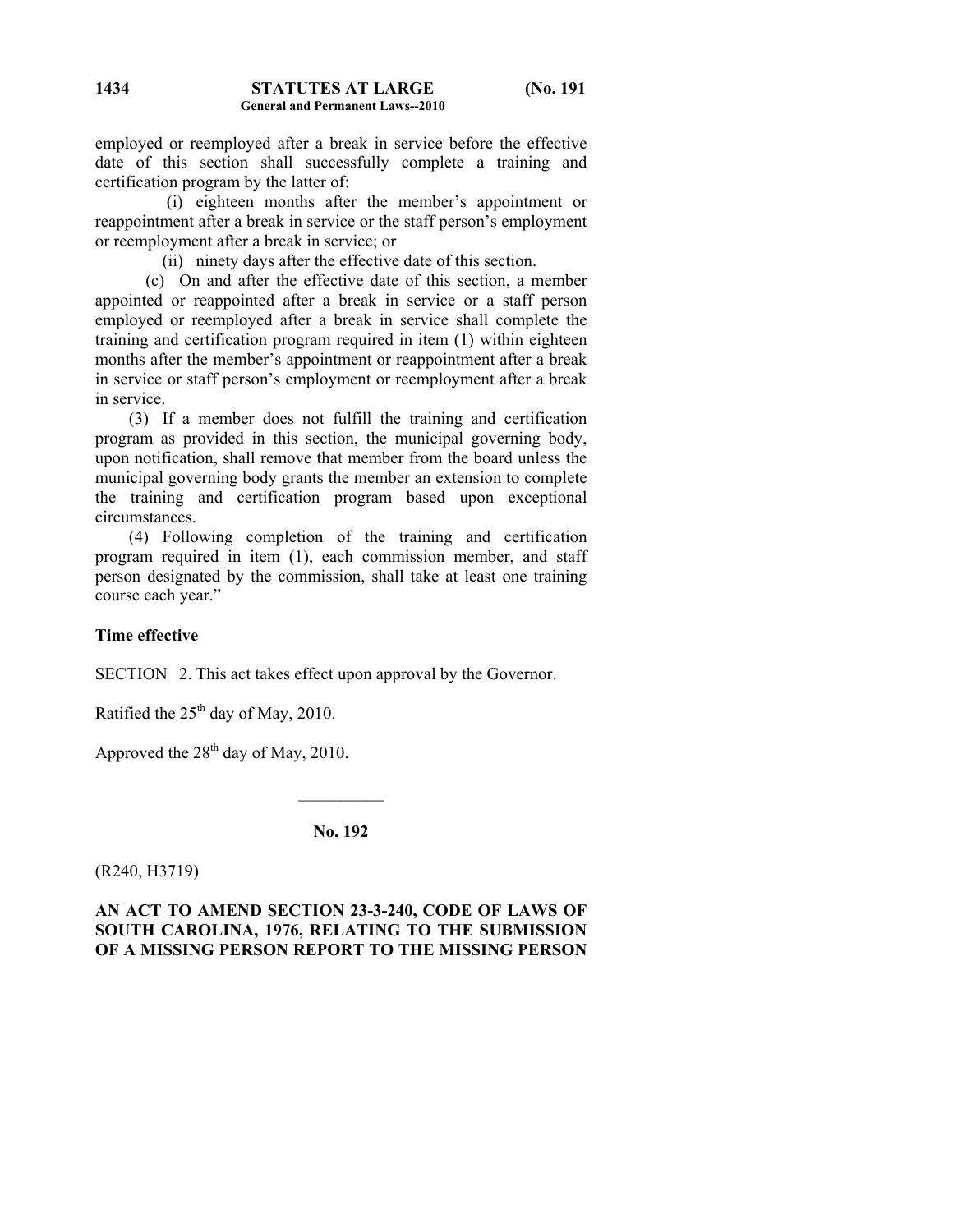**INFORMATION CENTER, SO AS TO PROVIDE THAT ANY PERSON RESPONSIBLE FOR A MISSING PERSON MAY SUBMIT A MISSING PERSON REPORT; TO AMEND SECTION 23-3-250, RELATING TO THE DISSEMINATION OF MISSING PERSON REPORT DATA, SO AS TO PROVIDE THAT ANY PERSON RESPONSIBLE FOR A MISSING PERSON SHALL MAKE ARRANGEMENTS FOR ENTRY OF DATA ABOUT THE PERSON INTO THE NATIONAL MISSING PERSON FILE AND PROVIDE THAT LAW ENFORCEMENT AGENCIES SHALL SHARE THIS INFORMATION WITH LOCAL MEDIA OUTLETS; TO AMEND SECTION 23-3-270, RELATING TO THE DUTY OF A PERSON WHO SUBMITS A MISSING PERSON REPORT TO A LAW ENFORCEMENT AGENCY OR THE MISSING PERSON INFORMATION CENTER TO NOTIFY BOTH ENTITIES OF THE LOCATION OF AN INDIVIDUAL CONTAINED IN THE REPORT WHOSE LOCATION HAS BEEN DETERMINED, SO AS TO PROVIDE THAT ANY PERSON RESPONSIBLE FOR A MISSING PERSON MAY SUBMIT A MISSING PERSON REPORT TO A LAW ENFORCEMENT AGENCY OR TO THE MISSING PERSON INFORMATION CENTER; AND BY ADDING SECTION 23-3-330 SO AS TO ESTABLISH THE ENDANGERED PERSON NOTIFICATION SYSTEM WITHIN THE MISSING PERSON INFORMATION CENTER, AND TO PROVIDE FOR ITS PURPOSE AND PROCEDURES.** 

Be it enacted by the General Assembly of the State of South Carolina:

### **Missing person report**

SECTION 1. Section 23-3-240 of the 1976 Code is amended to read:

 "Section 23-3-240. Any parent, spouse, guardian, legal custodian, public or private agency or entity, or any person responsible for a missing person, may submit a missing person report to the MPIC on any missing child or missing person, regardless of the circumstances, after having first submitted a missing person report on the individual to the law enforcement agency having jurisdiction of the area in which the individual became or is believed to have become missing, regardless of the circumstances."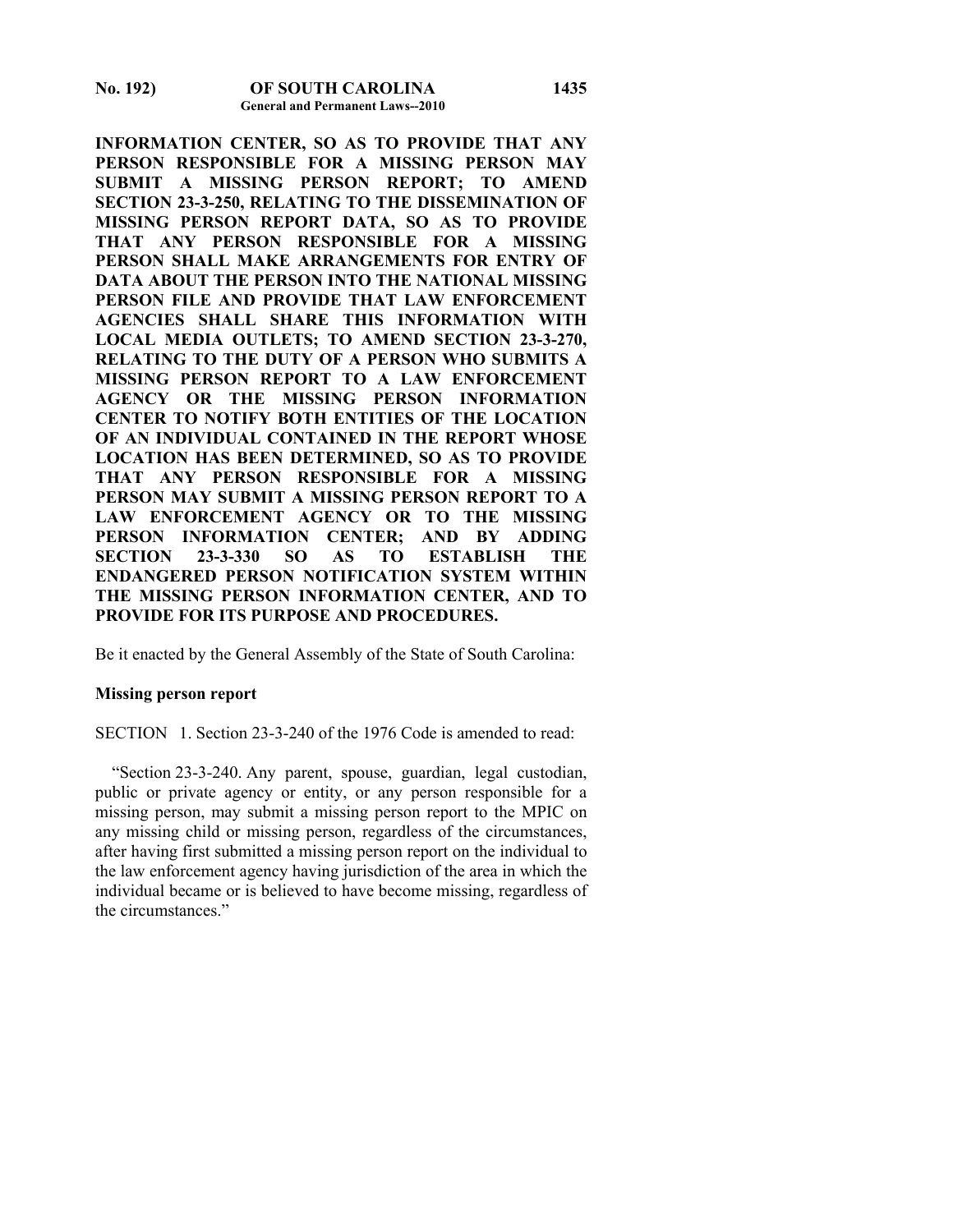## **Missing person report**

SECTION 2. Section 23-3-250 of the 1976 Code is amended to read:

 "Section 23-3-250. A law enforcement agency, upon receipt of a missing person report by a parent, spouse, guardian, legal custodian, public or private agency or entity, or any person responsible for a missing person, immediately shall make arrangements for the entry of data about the missing person or missing child into the national missing persons file in accordance with criteria set forth by the FBI/NCIC, inform all of the agency's on-duty law enforcement officers of the missing person report, initiate a statewide broadcast to all other law enforcement agencies to be on the lookout for the individual, contact the agency's local media outlets when appropriate, and transmit a copy of the report to the MPIC."

## **Missing person report**

SECTION 3. Section 23-3-270 of the 1976 Code is amended to read:

 "Section 23-3-270. Any parent, spouse, guardian, legal custodian, public or private agency or entity, or any person responsible for a missing person, who submits a missing person report to a law enforcement agency or to the MPIC, after having first submitted the missing person report to the appropriate law enforcement agency, immediately shall notify the law enforcement agency and the MPIC of any individual whose location has been determined. The MPIC shall instigate and confirm the deletion of the individual's records from the FBI/NCIC's missing person file, as long as there are no grounds for criminal prosecution, and follow up with the local law enforcement agency having jurisdiction of the records."

### **The Endangered Person Notification System**

SECTION 4. Article 5, Chapter 3, Title 23 of the 1976 Code is amended by adding:

 "Section 23-3-330. (A) The Endangered Person Notification System is established within the Missing Person Information Center. The purpose of the Endangered Person Notification System is to provide a statewide system for the rapid dissemination of information regarding a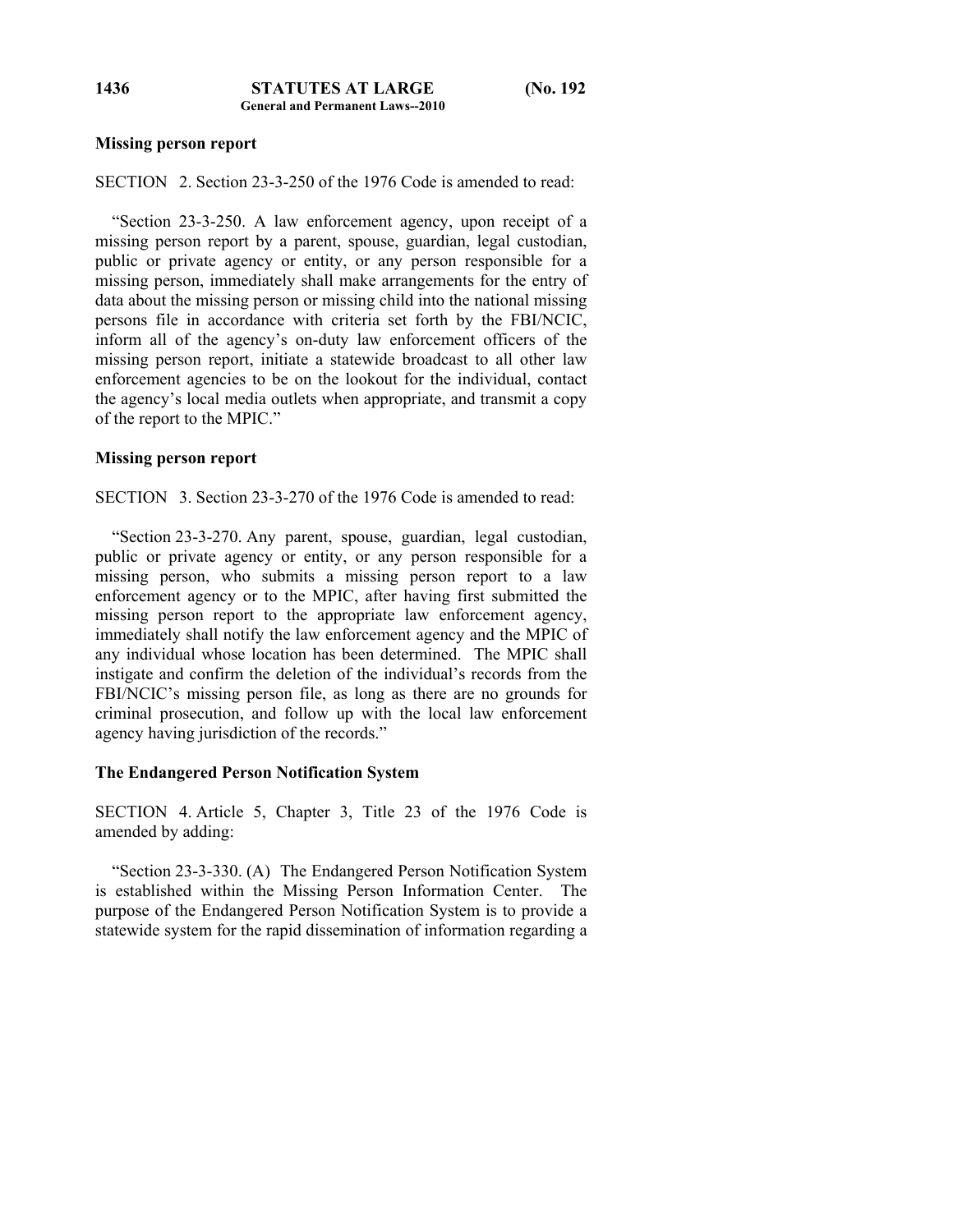missing person who is believed to be suffering from dementia or some other cognitive impairment.

 (B) If the center receives a report that involves a missing person who is believed to be suffering from dementia or some other cognitive impairment, for the protection of the person from potential abuse or other physical harm, neglect, or exploitation, the center shall issue a notification providing for the appropriate dissemination of information regarding the person.

 (C) The center shall adopt guidelines and develop procedures for issuing notifications for missing persons believed to be suffering from dementia or some other cognitive impairment, provide education and training to local law enforcement agencies, and encourage radio and television broadcasters to participate in the notifications.

 (D) The center shall consult with the Department of Transportation and develop a procedure for the use of overhead permanent changeable message signs to provide information on a missing person who is believed to be suffering from dementia or some other cognitive impairment when the person's vehicle and license tag information is available. The Department of Transportation shall utilize current protocol for the content, length, and frequency of any message to be placed on an overhead permanent changeable message sign."

## **Time effective**

SECTION 5. This act takes effect upon approval by the Governor.

Ratified the  $25<sup>th</sup>$  day of May, 2010.

Approved the  $28<sup>th</sup>$  day of May, 2010.

**No. 193** 

 $\mathcal{L}_\text{max}$ 

(R241, H3913)

**AN ACT TO AMEND THE CODE OF LAWS OF SOUTH CAROLINA, 1976, BY ADDING SECTION 50-5-1556 SO AS TO ESTABLISH SEASONAL CREEL AND SIZE LIMITS FOR STRIPED BASS IN THE INSHORE WATERS AND THE TERRITORIAL SEA, EXCLUDING CERTAIN PORTIONS OF THE SAVANNAH RIVER; TO AMEND SECTION 50-13-221,**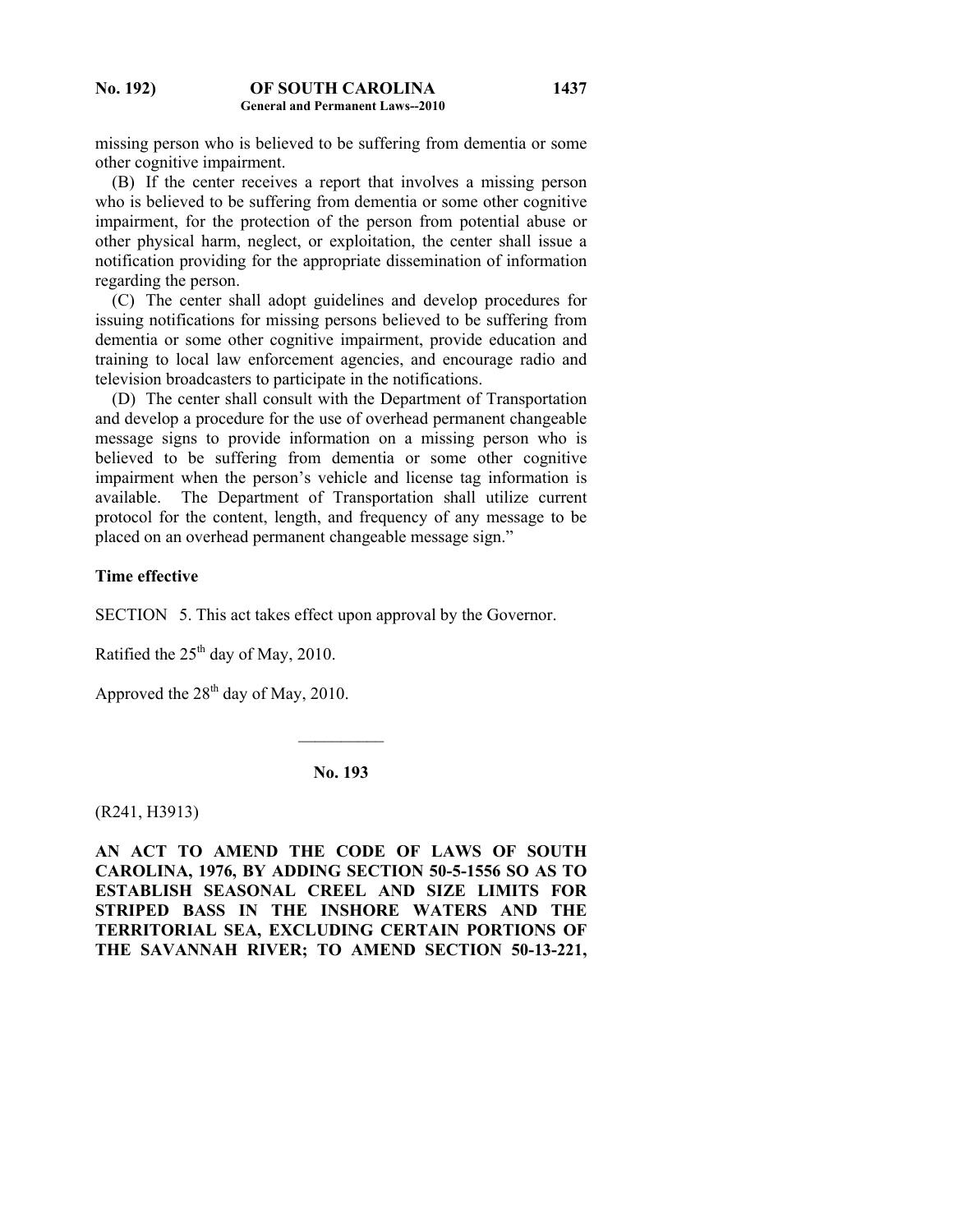**RELATING TO STRIPED BASS IN THE LOWER SANTEE AND COOPER RIVERS, SO AS TO ESTABLISH SEASONAL CREEL AND SIZE LIMITS FOR STRIPED BASS IN CERTAIN FRESHWATER BODIES; AND BY ADDING SECTION 50-13-222 SO AS TO ESTABLISH CREEL AND SIZE LIMITS FOR STRIPED BASS IN LAKE RUSSELL, INCLUDING ITS TRIBUTARIES.** 

Be it enacted by the General Assembly of the State of South Carolina:

## **Seasonal striped bass creel and size limits in inshore waters and territorial sea; waters excluded**

SECTION 1. Article 15, Chapter 5, Title 50 of the 1976 Code is amended by adding:

 "Section 50-5-1556. (A) In the inshore waters, except for that portion of the Savannah River from the saltwater-freshwater dividing line downstream to the mouth of the Savannah River defined by a line from Jones Island, S.C. (also known as Oysterbed Island) point at N. 32º 02'18" (N 32.03833º), W. 80º 53' 21" (W 80.88917º); across Cockspur Island, Georgia, point at N. 32º 01'58" (N 32.03278º), W. 80º 52' 56" (W 80.88222º) to Lazaretto Creek, Georgia, point at N 32º 01' 2" (N 32.01722º), W. 80º 52'51" (W 80.88083º), and the territorial sea from June first through September thirtieth, it is unlawful to possess any striped bass (rockfish). Any striped bass taken must be returned immediately to the waters from where it came.

 (B) In the inshore waters, except for that portion of the Savannah River from the saltwater-freshwater dividing line downstream to the mouth of the Savannah River defined by a line from Jones Island, S.C. (also known as Oysterbed Island) point at N. 32º 02'18" (N 32.03833º), W. 80º 53' 21" (W 80.88917º); across Cockspur Island, Georgia, point at N. 32º 01'58" (N 32.03278º), W. 80º 52' 56" (W 80.88222º) to Lazaretto Creek, Georgia, point at N 32º 01' 2" (N 32.01722º), W. 80º 52'51" (W 80.88083º), and the territorial sea from October first through May thirty-first it is unlawful to:

- (1) take or possess more than three striped bass per day;
- (2) take any striped bass less than twenty-six inches in length; or
- (3) land any striped bass without the head and tail fin intact."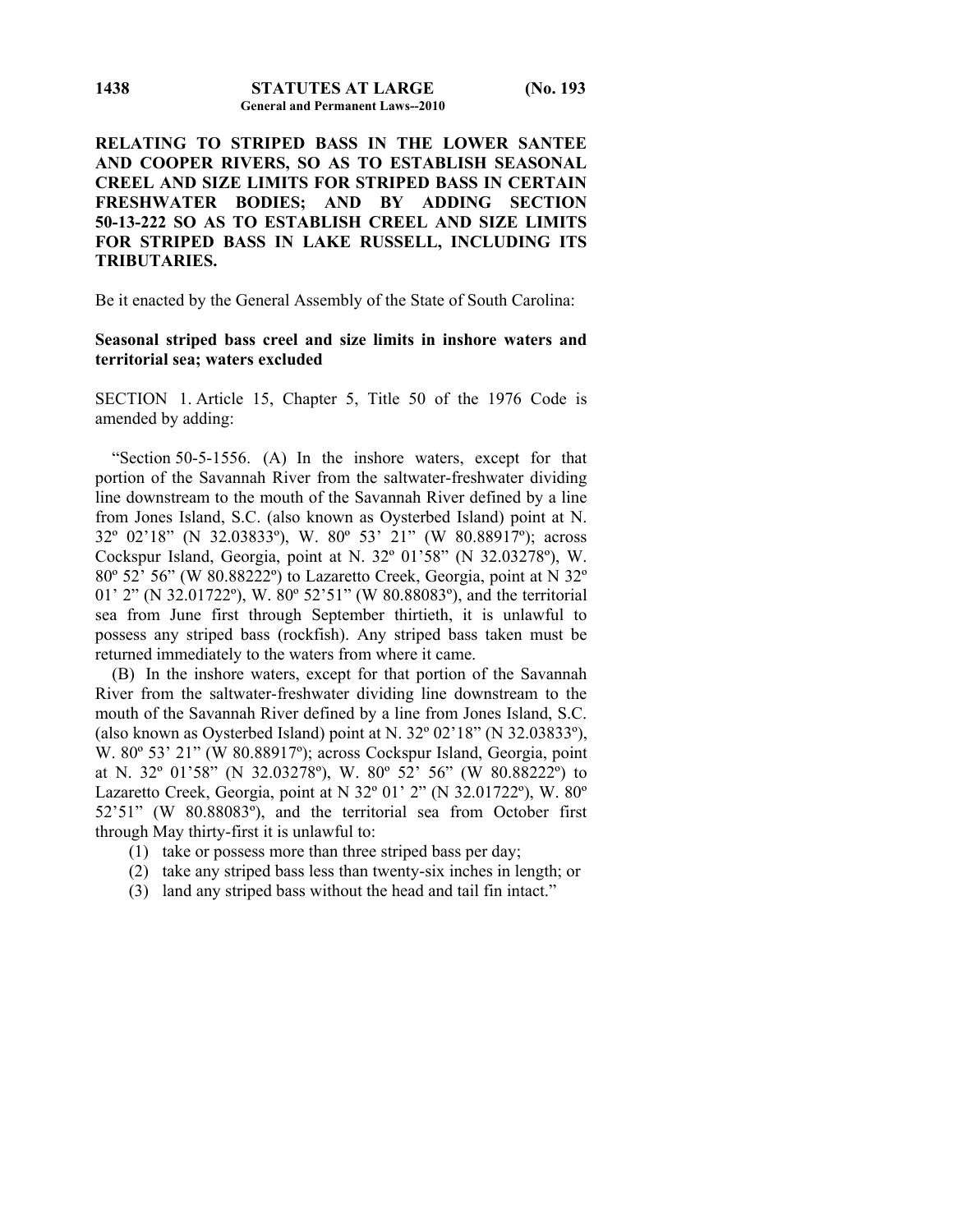### **Seasonal striped bass creel and size limits in certain freshwater bodies**

SECTION 2. Section 50-13-221 of the 1976 Code, as added by Act 237 of 2008, is amended to read:

 "Section 50-13-221. (A) In the following freshwater bodies: the Ashepoo River; Ashley River; Back River in Jasper County and the Back River in Berkeley County; Black River; Black Mingo Creek; Bull Creek and Little Bull Creek; Combahee River; Cooper River system; Coosawhatchie River; Cuckholds Creek; Edisto River; Horseshoe Creek; Lumber River; Lynches River; Great Pee Dee and Little Pee Dee Rivers; Pocotaligo in Beaufort, Jasper, and Hampton Counties; Salkehatchie and Little Salkehatchie Rivers; Sampit River; Lower Santee River system; Tulifinny; Thoroughfare Creek; and Waccamaw River from June first to September thirtieth, it is unlawful to take, attempt to take, or to possess any striped bass. Any striped bass taken must be returned immediately to the waters from where it came.

 (B) In the following freshwater bodies: the Ashepoo River; Ashley River; Back River in Jasper County and the Back River in Berkeley County; Black River; Black Mingo Creek; Bull Creek and Little Bull Creek; Combahee River; Cooper River system; Coosawhatchie River; Cuckholds Creek; Edisto River; Horseshoe Creek; Lumber River; Lynches River; Great Pee Dee and Little Pee Dee Rivers; Pocotaligo in Beaufort, Jasper, and Hampton Counties; Salkehatchie and Little Salkehatchie Rivers; Sampit River; Lower Santee River system; Tulifinny; Thoroughfare Creek; and Waccamaw River from October first through May thirty-first, it is unlawful to take or possess more than three striped bass per day.

 (C) In the following freshwater bodies: the Ashepoo River; Ashley River; Back River in Jasper County and the Back River in Berkeley County; Black River; Black Mingo Creek; Bull Creek and Little Bull Creek; Combahee River; Cooper River system; Coosawhatchie River; Cuckholds Creek; Edisto River; Horseshoe Creek; Lumber River; Lynches River; Great Pee Dee and Little Pee Dee Rivers; Pocotaligo in Beaufort, Jasper, and Hampton Counties; Salkehatchie and Little Salkehatchie Rivers; Sampit River; Lower Santee River system; Tulifinny; Thoroughfare Creek; and Waccamaw River from October first through May thirty-first, it is unlawful to take or possess a striped bass less than twenty-six inches in total length.

(D) Striped bass must be landed with head and tail fin intact.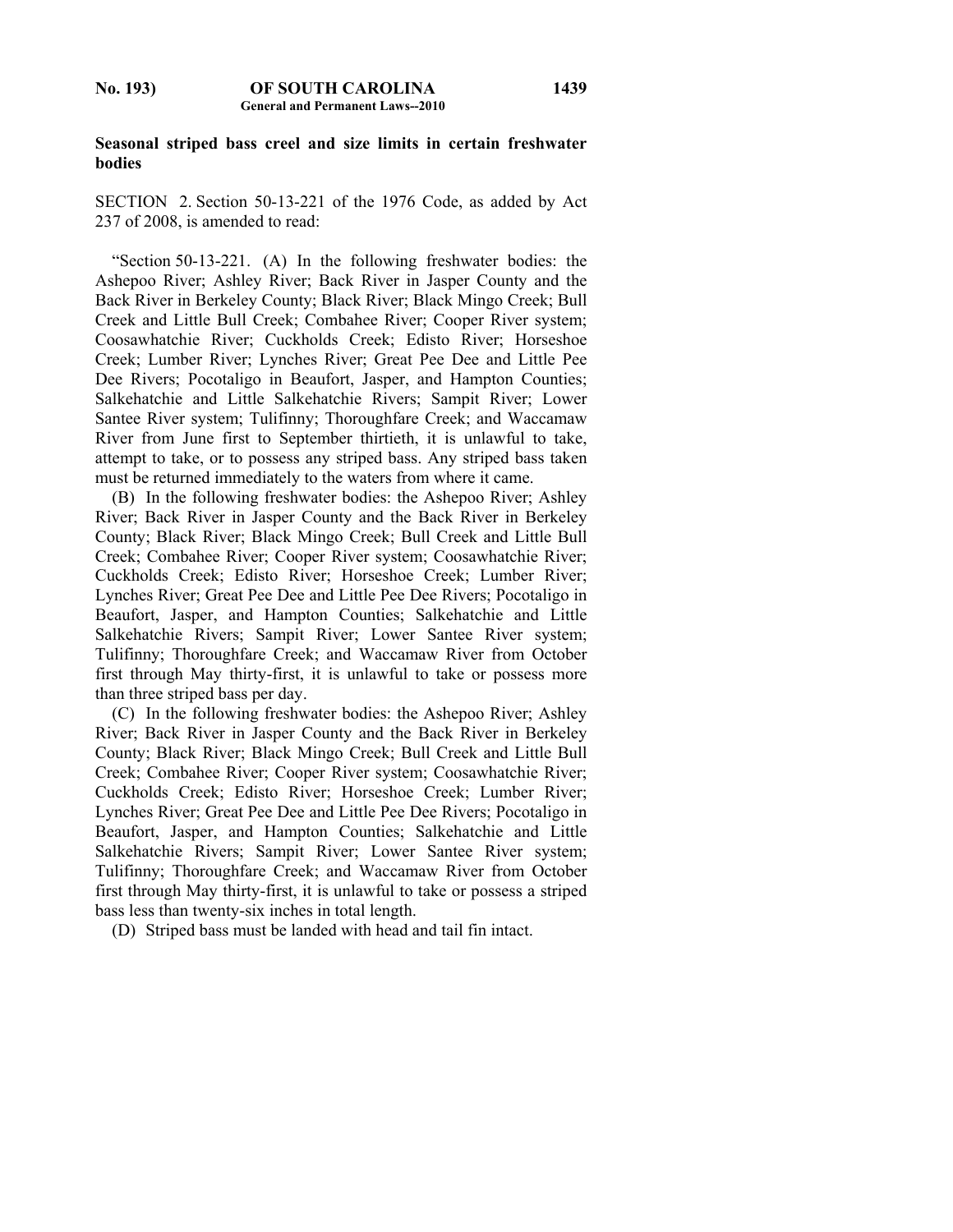### **STATUTES AT LARGE (No. 193 General and Permanent Laws--2010 1440**

 (E) The Department of Natural Resources for the Lower Santee and Cooper River systems shall make recommendations, after study, on any needed modification to the restrictions in this section before January 1,  $2015$ "

## **Striped bass creel and size limits in Lake Russell**

SECTION 3. Article 1, Chapter 13, Title 50 of the 1976 Code is amended by adding:

 "Section 50-13-222. (A) It is unlawful to take or possess more than two striped bass on all waters of Lake Russell from Lake Hartwell Dam and Lake Secession Dam, including all tributaries of Lake Russell.

 (B) It is unlawful to take and retain from all waters of Lake Russell from Lake Hartwell Dam and Lake Secession Dam, including its tributaries, more than one striped bass greater than thirty-four inches in length."

# **Time effective**

SECTION 4. This act takes effect July 1, 2010.

Ratified the  $25<sup>th</sup>$  day of May, 2010.

Approved the  $28<sup>th</sup>$  day of May, 2010.

**No. 194** 

 $\mathcal{L}_\text{max}$ 

(R243, H4405)

**AN ACT TO AMEND THE CODE OF LAWS OF SOUTH CAROLINA, 1976, BY ADDING SECTION 40-43-70 SO AS TO DEFINE CERTAIN TERMS, AND TO PROVIDE FOR THE DISPENSING OF CERTAIN DRUGS OR DEVICES AT A FEDERALLY QUALIFIED HEALTH CENTER.** 

Be it enacted by the General Assembly of the State of South Carolina: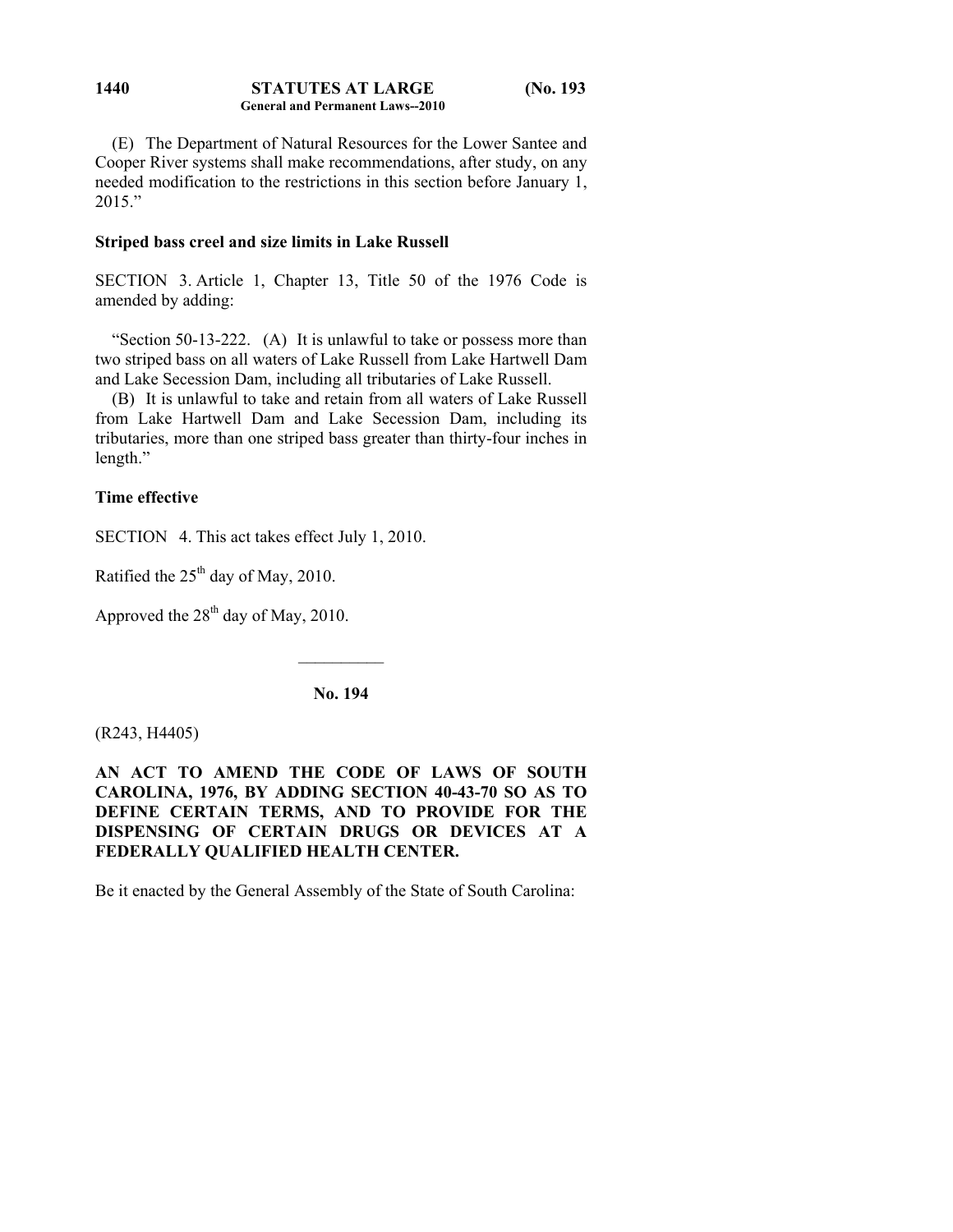**Federally qualified health centers; definitions; may fill prescriptions** 

SECTION 1. Chapter 43, Title 40 of the 1976 Code is amended by adding:

"Section 40-43-70. (A) For purposes of this section:

(1) 'Board' means the South Carolina Board of Pharmacy.

 (2) 'Federally qualified health center' or 'FQHC' means an entity funded by the Bureau of Primary Health Care (BPHC) under Section 330 of the Public Health Service Act as amended by the Health Centers Consolidation Act of 1996.

 (3) 'Health center delivery site' means a physical location where a licensed practitioner duly employed by or under contract with an FQHC provides primary and preventative health care services to patients of that FQHC. An FQHC may have multiple health center delivery sites.

 (B) This section does not prevent a licensed practitioner, as defined in Section 40-43-30(45), from dispensing a drug or device for a patient of an FQHC if:

 (1) a drug dispensed by the FQHC is properly labeled in accordance with state and federal law;

 (2) the patient is given a choice of receiving the drug or device from the FQHC or from another provider;

 (3) as it pertains to an FQHC without a retail pharmacy, the FQHC must obtain and maintain an FQHC permit as designated by this section; and

 (a) monthly shall conduct and submit to the Board of Pharmacy self inspections and maintain written checklists that are readily available to the Board of Pharmacy for on-site visits; and

 (b) designate a pharmacist duly licensed by and in good standing with the Board of Pharmacy as a consultant pharmacist to be responsible for the duties stated in this section at the FQHC permit holder's location. A consultant pharmacist shall sign a new or renewal application along with the FQHC permit holder and agree in writing to assume the responsibilities of a consultant pharmacist. The consultant pharmacist shall perform and maintain written quarterly inspections that are readily available. The FQHC permit holder and consultant pharmacist shall notify the board in writing within ten days of a change of consultant pharmacist. A designation of an individual as a consultant pharmacist or delegation of duties to a consultant pharmacist by a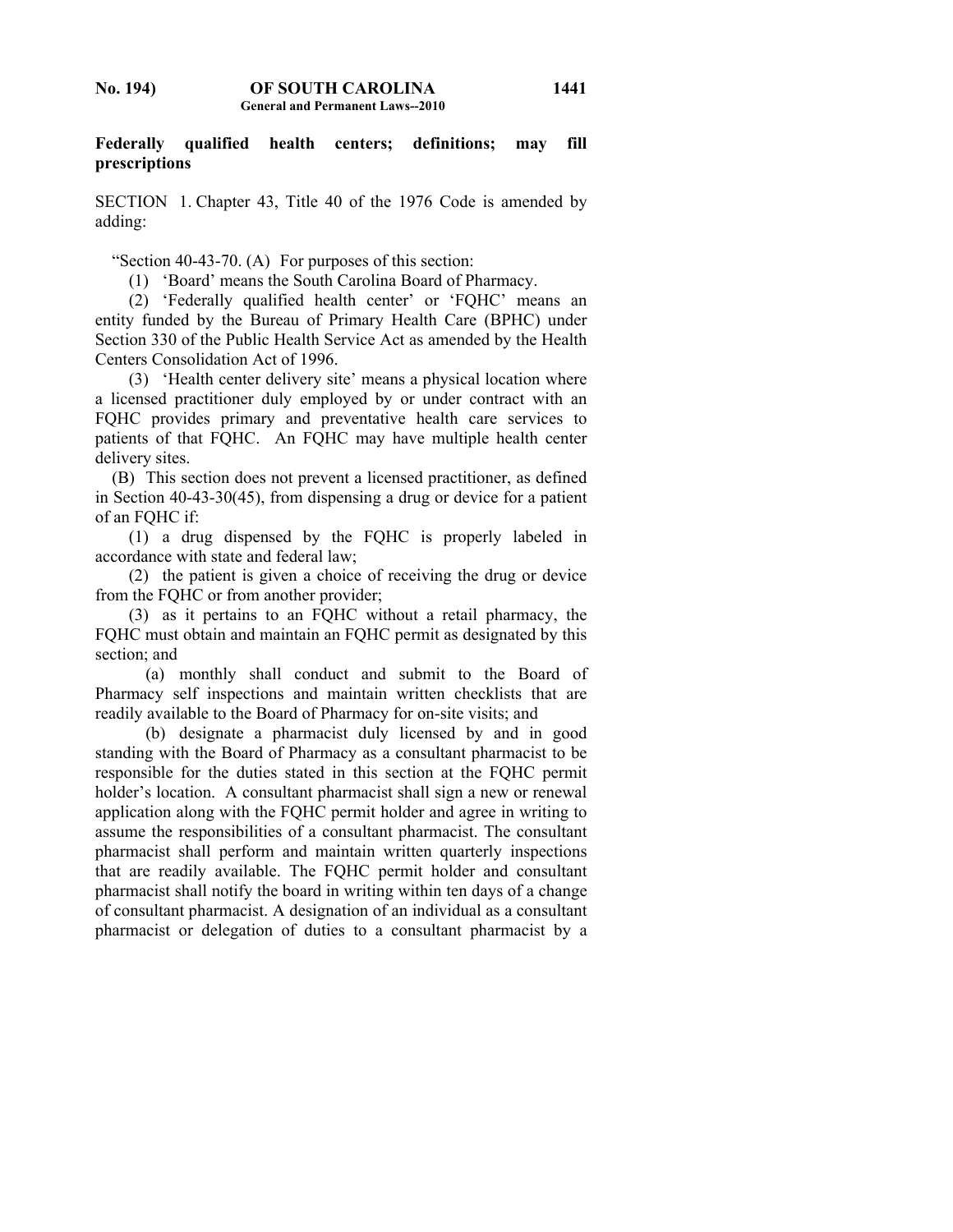holder of an FQHC permit may not relieve the permit holder of the FQHC permit holder's duties under state or federal laws or regulations;

 (4) as it pertains to a health center delivery site established after January 1, 2011, by an FQHC without a retail pharmacy, as a condition of permitting by the board pursuant to item (3) of subsection (B), this FQHC must certify to the board that it made a good faith effort but was unable to reach an agreement with an existing retail pharmacy located within five miles of the FQHC health center delivery site pursuant to which the existing retail pharmacy would provide prescription drugs to all FQHC patients at the same cost, convenience, and efficacy provided by the proposed new FQHC health center delivery site;

(5) as it pertains to an FQHC with a permitted retail pharmacy:

 (a) the FQHC's retail pharmacy must be permitted pursuant to Section 40-43-83;

 (b) the FQHC must obtain and maintain an FQHC permit for its affiliated health center delivery sites without an on-site pharmacy; and

 (i) those affiliated delivery sites will be subject to the inspection requirements outlined in item (3) of this subsection; and

 (ii) the FQHC pharmacist may serve as the consultant pharmacist for the FQHC's affiliated delivery sites;

 (c) with prior approval of the Board of Pharmacy, the FQHC pharmacist may serve as the pharmacist in charge for more than one pharmacy at a time and need not be physically present in the pharmacy to serve as its pharmacist in charge.

 (C) The Board of Pharmacy shall promulgate regulations needed to effectuate the purposes of this section."

 $\frac{1}{2}$ 

## **Time effective**

SECTION 2. This act takes effect upon approval by the Governor.

Ratified the  $25<sup>th</sup>$  day of May, 2010.

Approved the  $28<sup>th</sup>$  day of May, 2010.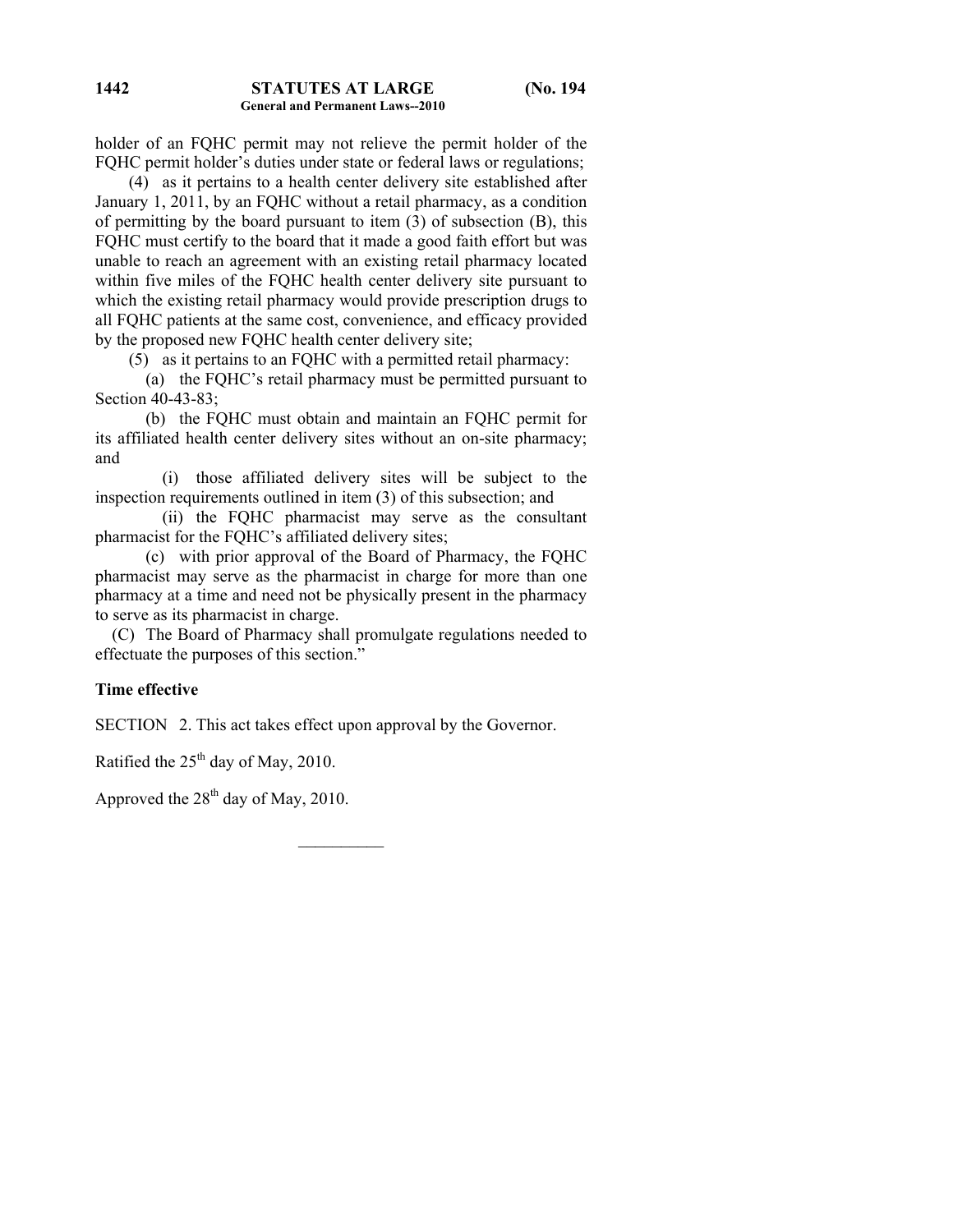## **No. 195**

### (R245, H4621)

## **AN ACT TO AMEND SECTION 44-39-20, AS AMENDED, CODE OF LAWS OF SOUTH CAROLINA, 1976, RELATING TO THE DIABETES INITIATIVE OF SOUTH CAROLINA BOARD, SO AS TO MODIFY THE BOARD'S MEMBERSHIP COMPOSITION AND TERMS OF ITS MEMBERS.**

Be it enacted by the General Assembly of the State of South Carolina:

## **Diabetes Initiative of South Carolina Board, members added, terms defined**

SECTION 1. Section 44-39-20 of the 1976 Code, as last amended by Act 256 of 2008, is further amended to read:

 "Section 44-39-20. (A) There is established within the Medical University of South Carolina the Diabetes Initiative of South Carolina Board. The purpose of this board is to establish a statewide program of education, surveillance, clinical research, and translation of new diabetes treatment methods to serve the needs of South Carolina residents with diabetes mellitus. The provisions of this chapter and the initiatives undertaken by the board supplement and do not supplant existing programs and services provided to this population.

(B) The board consists of:

(1) the following officials or their designees:

(a) the President of the Medical University of South Carolina;

 (b) the Dean of the University of South Carolina School of Medicine;

 (c) the Director of the Department of Health and Environmental Control;

 (d) the Director of the State Department of Health and Human Services;

(e) the President of the South Carolina Medical Association;

 (f) the Vice President of the Southeastern Division of the American Diabetes Association;

 (g) the President of the American Association of Diabetes Educators;

 (h) the President of the South Carolina Academy of Family Physicians;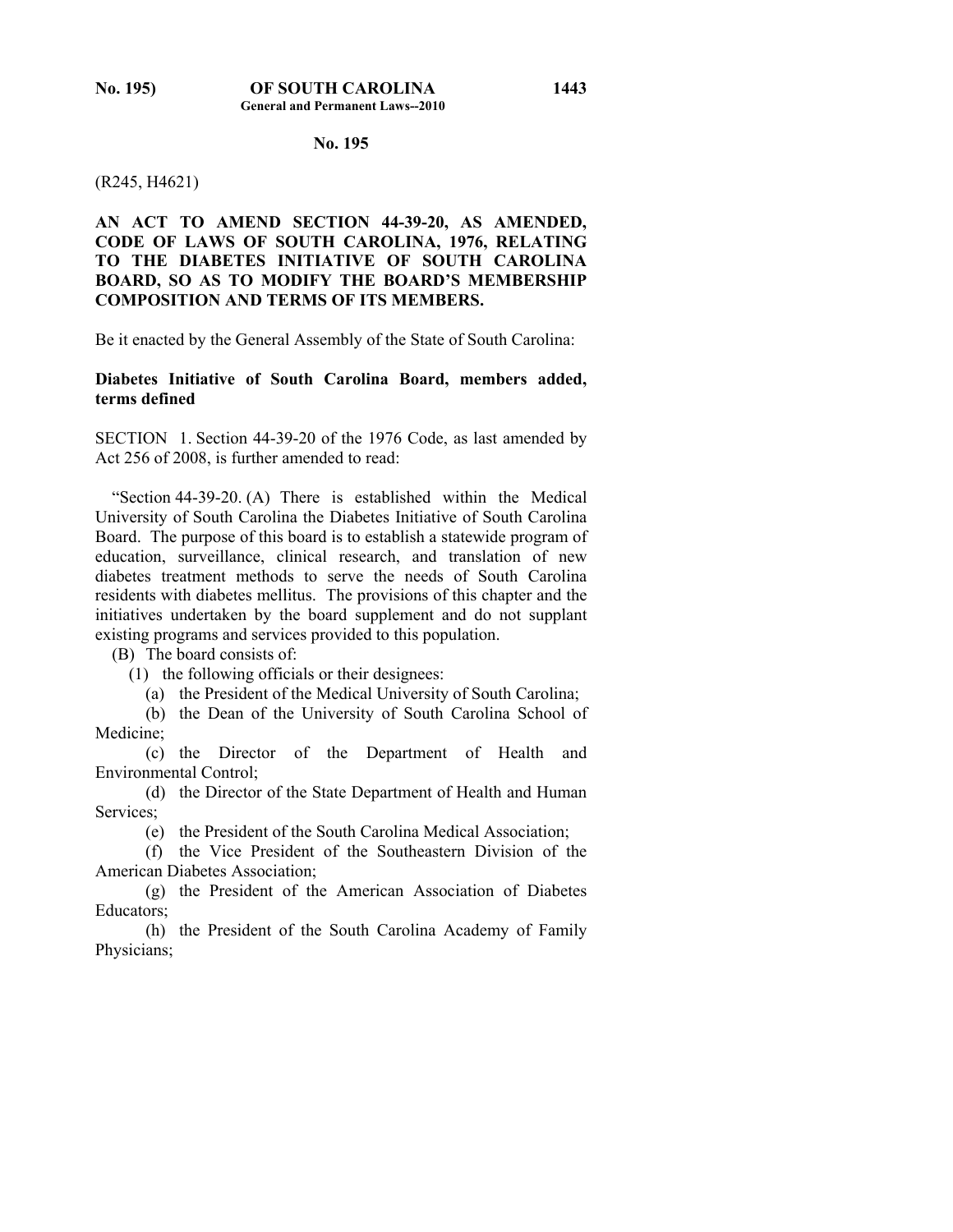(i) the Head of the Office of Minority Health in the Department of Health and Environmental Control;

 (j) the Governor of the South Carolina Chapter of the American College of Physicians;

 (k) the Chair of the Division of Endocrinology at the Medical University of South Carolina;

(l) the President of the South Carolina Hospital Association;

 (2) a representative of the Office of the Governor, to be appointed by the Governor; and

 (3) six representatives appointed by the President of the Medical University of South Carolina, three of whom must be from the general public and one each from the Centers of Excellence Council, the Outreach Council, and the Surveillance Council, all of whom must be persons knowledgeable about diabetes and its complications.

 (C) The board may elect nonvoting members and honorary members.

 (D) A member of the board is elected for a three-year term. A vacancy on the board must be filled for the remainder of the unexpired term in the manner of original appointment.

 (E) The board shall elect from its members a chair for a term of three years.

 (F) The board shall meet at least quarterly or more frequently upon the call of the chairman. A member of the board not employed by the State or a political subdivision of the State must receive per diem, subsistence, and mileage as provided by law for members of state boards, commissions, and committees while engaged in the work of the board"

## **Time effective**

SECTION 2. This act takes effect upon approval by the Governor.

Ratified the  $25<sup>th</sup>$  day of May, 2010.

Approved the  $28<sup>th</sup>$  day of May, 2010.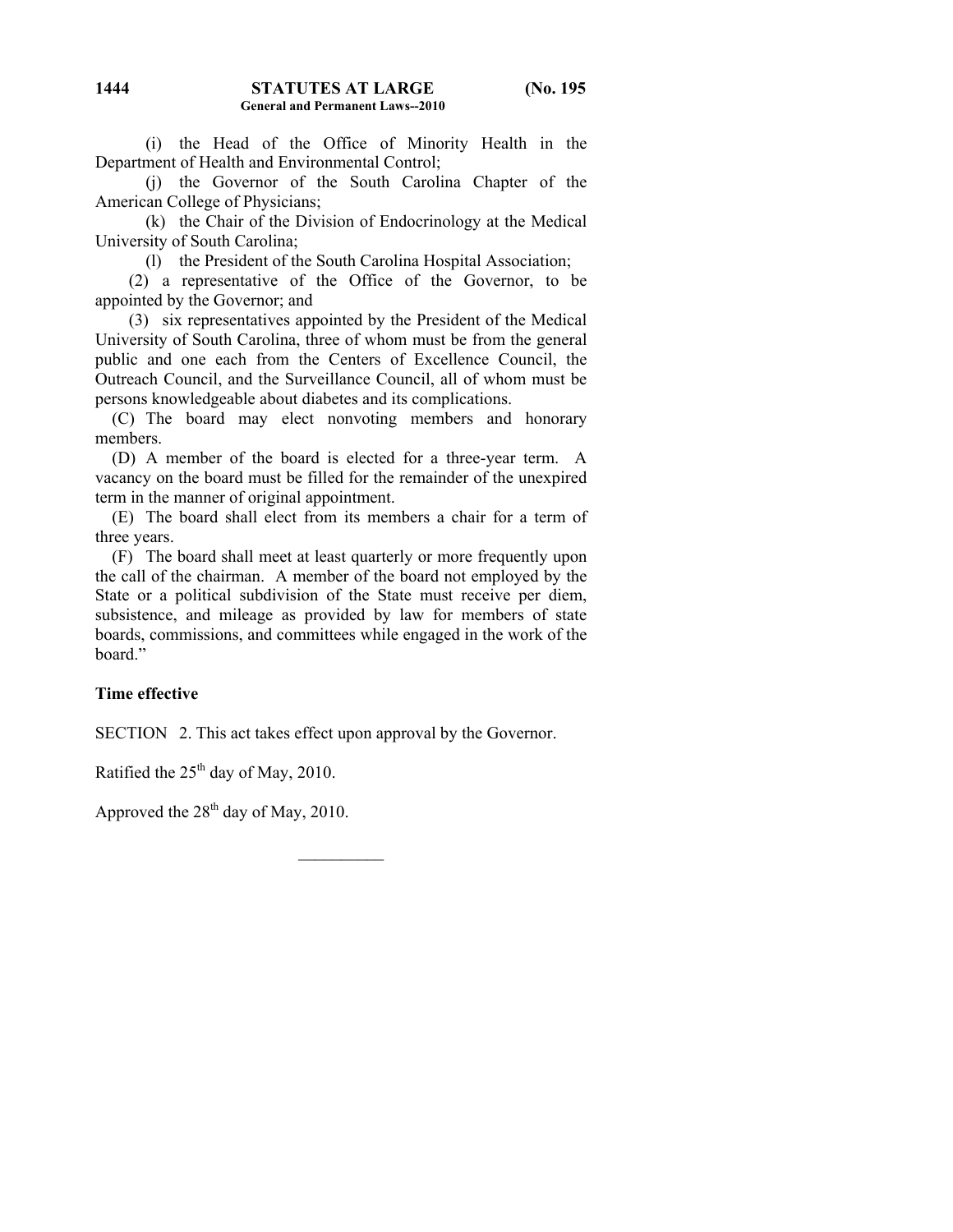### **No. 196**

(R207, S454)

**AN ACT TO AMEND CHAPTER 56, TITLE 40, CODE OF LAWS OF SOUTH CAROLINA, 1976, RELATING TO THE STATE BOARD OF PYROTECHNIC REGULATIONS, SO AS TO REVISE THE CHAPTER TITLE, TO PROVIDE STATE POLICY CONCERNING PYROTECHNICS, TO INCREASE THE STATE BOARD OF PYROTECHNIC SAFETY FROM SIX TO SEVEN MEMBERS, TO PROVIDE PROCEDURES FOR FILLING A BOARD SEAT THAT IS VACANT FOR SIXTY DAYS, TO PROVIDE THAT MILEAGE, PER DIEM, AND SUBSISTENCE FOR BOARD MEMBERS MUST BE PAID BY THE BOARD RATHER THAN FROM THE STATE GENERAL FUND, TO PROVIDE THAT THE OFFICE OF STATE FIRE MARSHAL WILL PROVIDE ADMINISTRATIVE SUPPORT TO THE BOARD AND THAT THE DEPARTMENT OF LABOR, LICENSING AND REGULATION, AMONG OTHER FUNCTIONS, WILL PROVIDE ADMINISTRATIVE, FISCAL, INVESTIGATIVE, AND INSPECTION OPERATIONS AND ACTIVITIES OF THE BOARD, TO DEFINE TERMS, TO REQUIRE LICENSURE FOR THE MANUFACTURING, SALE, OR STORAGE OF FIREWORKS AND TO PROVIDE LICENSURE QUALIFICATIONS AND REQUIREMENTS, TO AUTHORIZE THE DEPARTMENT, FIRE CHIEFS, AND LAW ENFORCEMENT OFFICERS TO INVESTIGATE COMPLAINTS AND TAKE NECESSARY ACTION TO MAINTAIN PUBLIC SAFETY, TO PROVIDE GROUNDS FOR DISCIPLINARY ACTION AND SANCTIONS THAT MAY BE IMPOSED, TO PROVIDE PROCEDURES FOR HEARINGS AND APPEALS, TO ESTABLISH REQUIREMENTS FOR FACILITIES FOR THE MANUFACTURING, SALE, OR STORAGE OF FIREWORKS, TO PROVIDE REQUIREMENTS FOR A RETAIL FIREWORKS SALES LICENSE, INCLUDING THE REQUIREMENT TO HAVE LIABILITY INSURANCE, TO REQUIRE A WHOLESALE LICENSE TO STORE DISPLAY FIREWORKS, TO REQUIRE THE REPORTING OF FIRES AND EXPLOSIONS, TO PROVIDE CRIMINAL AND CIVIL PENALTIES FOR VIOLATIONS, AND TO FURTHER PROVIDE FOR THE LICENSURE AND REGULATION OF PERSONS MANUFACTURING, SELLING, OR STORING**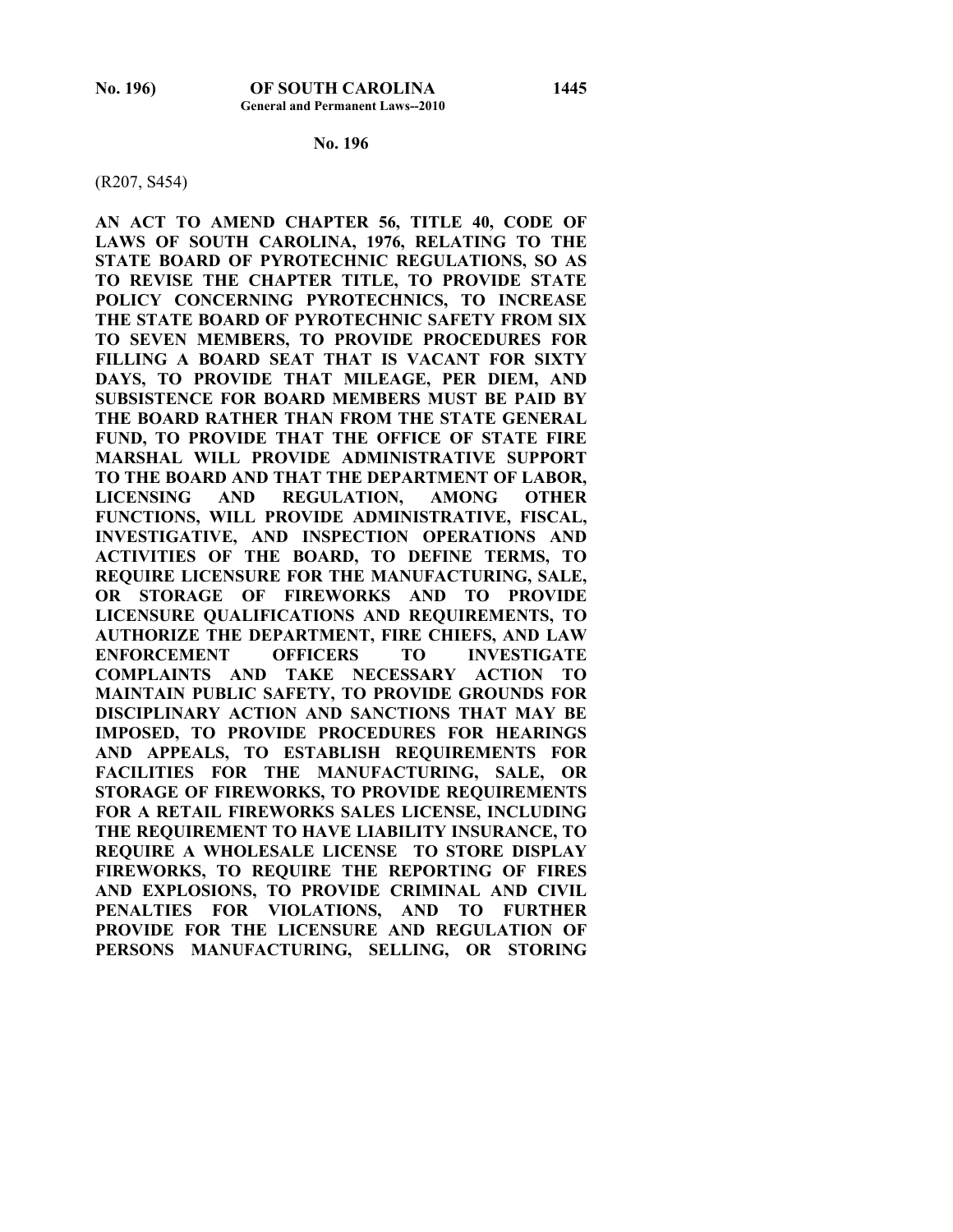**FIREWORKS; AND TO REPEAL SECTIONS 23-35-10, 23-35-20, 23-35-30, 23-35-40, 23-35-50, 23-35-60, 23-35-70, 23-35-80, 23-35-90, 23-35-100, 23-35-110, 23-35-120, 23-35-140, AND 23-35-160 RELATING TO THE REGULATION, LICENSURE, AND PERMITTING OF FIREWORKS AND EXPLOSIVES.** 

Be it enacted by the General Assembly of the State of South Carolina:

## **Pyrotechnics; licensure and regulation**

SECTION 1. Chapter 56, Title 40 of the 1976 Code is amended to read:

### "CHAPTER 56

## State Board of Pyrotechnic Safety

 Section 40-56-1. It is the policy of this State, and the purpose of this chapter, to promote the safety of the public and the environment by effective regulation of pyrotechnics. Public safety requires that persons who handle pyrotechnics have demonstrated their qualifications, that they adhere to reliable safety standards, and that the sites where pyrotechnics are manufactured, stored, and sold adhere to reliable safety standards. It is neither the policy of this State nor the purpose of this chapter to place undue restrictions upon entry into the business of handling pyrotechnics.

 Section 40-56-5. Unless otherwise provided for in this chapter, Chapter 1, Title 40 applies to the Board of Pyrotechnic Safety and licensees regulated under this chapter. If there is a conflict between this chapter and Chapter 1, the provisions of this chapter control.

Section 40-56-10. (A) The State Board of Pyrotechnic Safety is composed of seven members appointed by the Governor. One appointee must be employed by a local fire authority, one must be a pyrotechnics retailer, one must be a pyrotechnics wholesaler, one must be a law enforcement representative, and three must be members of the public who shall not possess any pecuniary interest in any entity engaged in a business directly involving the sale of pyrotechnics. A seat on the board that remains vacant for sixty days must be filled through an appointment by the Chairman of the House Labor,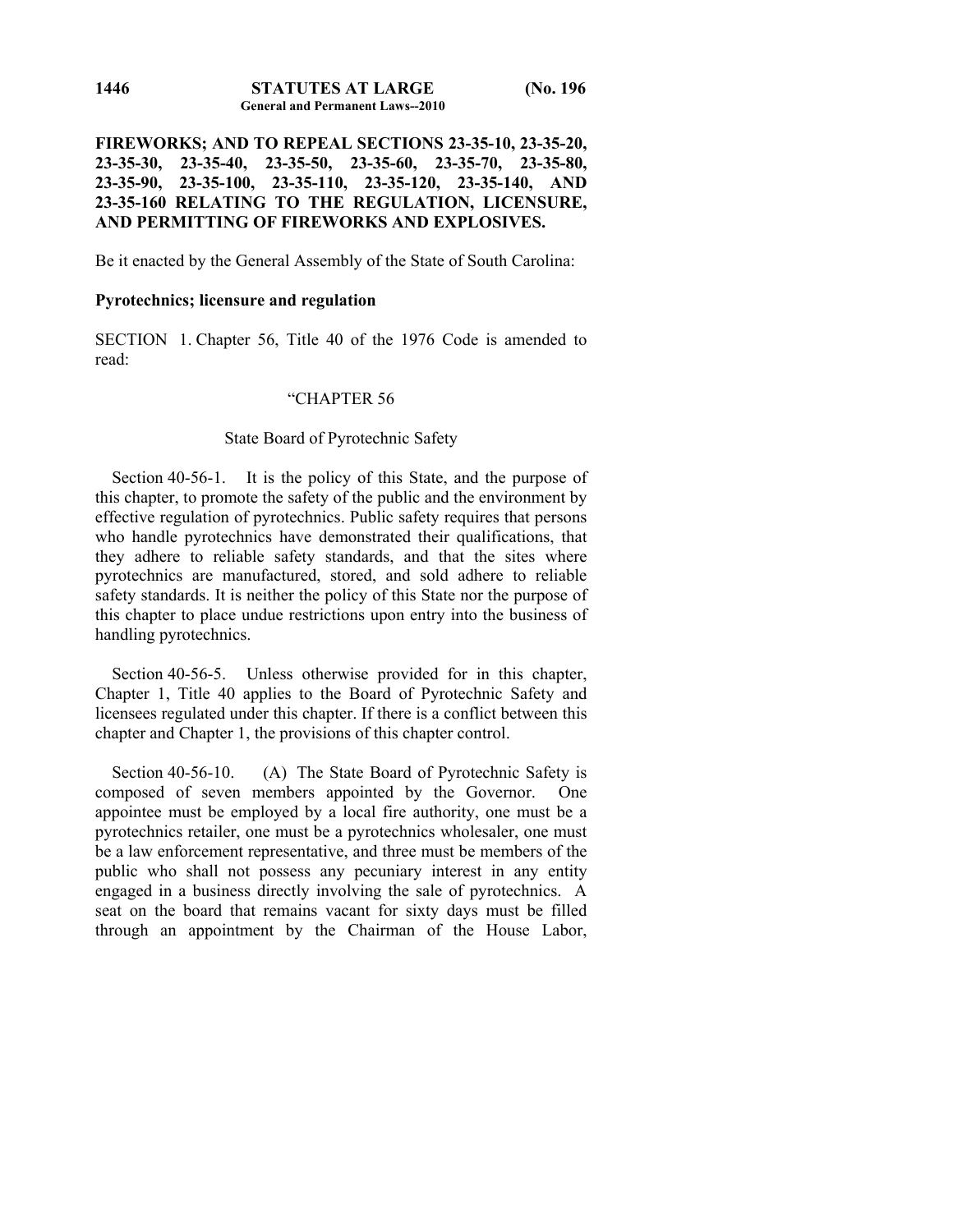Commerce and Industry Committee, and the Chairman of the Senate Labor, Commerce and Industry Committee.

 (B) The terms of office for members are for four years and until their successors are appointed and qualified. Vacancies must be filled in the manner of the original appointment for the unexpired portion of the term.

 (C) The board shall meet at least annually and not more than once per month. All meetings must be scheduled at the call of the chairman. The board shall elect from its members a chairman, vice chairman, and other officers as it considers necessary to serve for terms of one year and until their successors are elected and qualified. All members shall receive mileage, per diem, and subsistence as provided by law for members of state boards, committees, and commissions for days on which they are transacting official business, to be paid by the board.

 (D) The department's Office of State Fire Marshal shall provide administrative support as required by the board to perform its prescribed functions. The State Fire Marshal is an official consultant and is authorized to attend all meetings.

Section 40-56-20. As used in this chapter:

(1) 'APA' means the American Pyrotechnics Association.

(2) 'Board' means the State Board of Pyrotechnic Safety.

 (3) 'Consumer fireworks' means any small firework device designed to produce visible effects by combustion and which must comply with the construction, chemical composition, and labeling regulations of the U.S. Consumer Product Safety Commission, as set forth in Title 16, Code of Federal Regulations, parts 1500 and 1507 and APA Standard 87-1. Some small devices designed to produce audible effects are consumer fireworks, including, but not limited to, whistling devices, ground devices containing 50 mg or less of explosive materials, and aerial devices containing 130 mg or less of explosive materials. Consumer fireworks are classified as fireworks UN0336, and UN0337 by the U.S. Department of Transportation at 49 C.F.R. 172.101. This term does not include fused setpieces containing components which together exceed 50 mg of salute powder. Consumer fireworks are further defined as those classified by the U.S. Department of Transportation hazard classification 1.4G. These fireworks were formerly known as 'Class C Fireworks'.

(4) 'CPSC' means the U.S. Consumer Product Safety Commission.

 (5) 'Department' means the Department of Labor, Licensing and Regulation.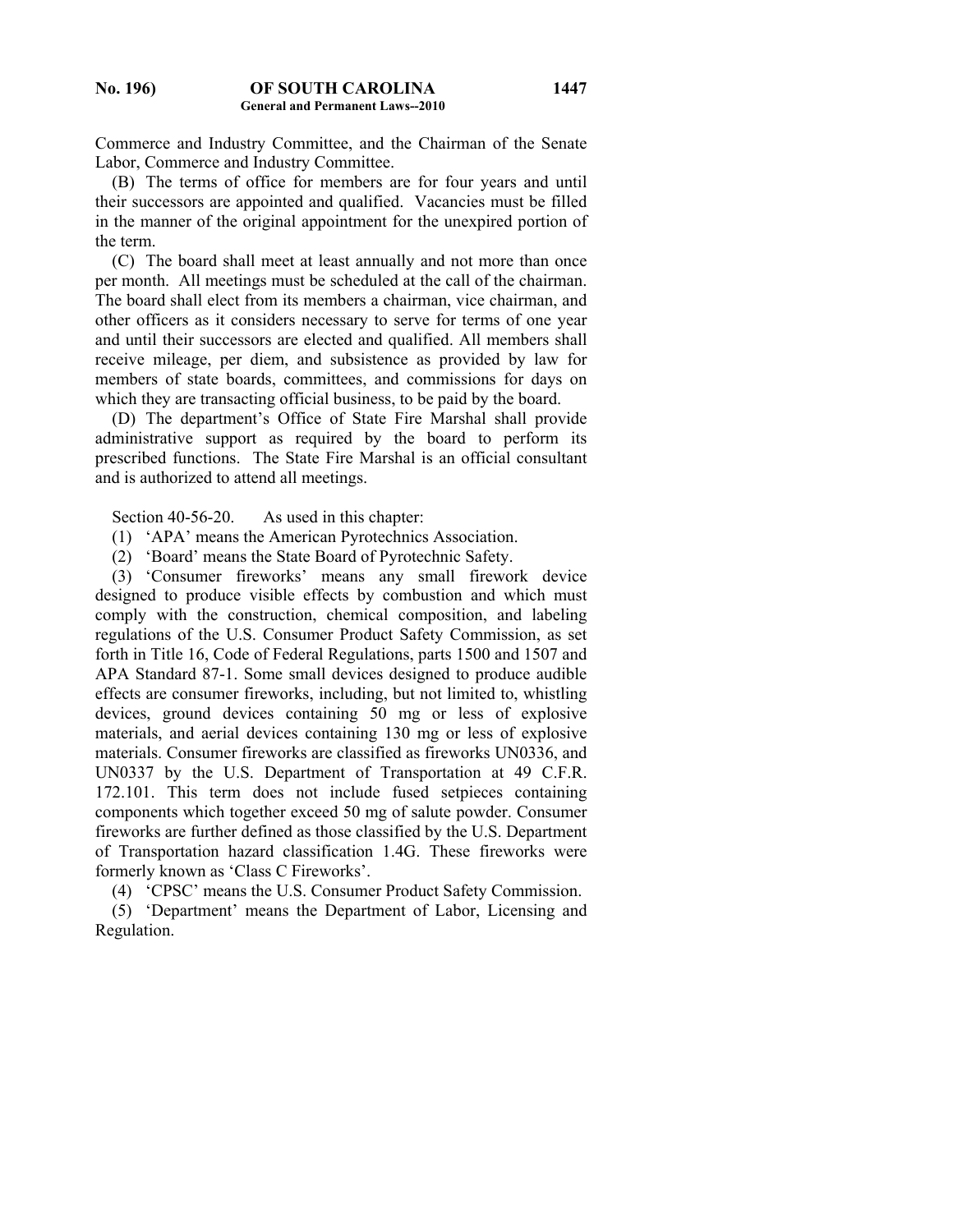(6) 'Display fireworks' means large fireworks designed primarily to produce visible or audible effects by combustion, deflagration, or detonation. This term includes, but is not limited to, salutes containing more than 2 grains (130 mg) of explosive materials, aerial shells containing more than 40 grams of pyrotechnic compositions, and other display pieces which exceed the limits of explosive materials for classification as 'consumer fireworks'. Display fireworks are classified as fireworks UN0333, UN0334, or UN0335 by the U.S. Department of Transportation at 49 C.F.R. 172.101. This term also includes fused setpieces containing components which together exceed 50 mg of salute powder. Display fireworks are further defined as those classified by the U.S. Department of Transportation as hazard classification 1.3G. These fireworks were formerly known as 'Class B Fireworks'.

(7) 'DOT' means the U.S. Department of Transportation.

 (8) 'Fireworks' means any composition or device designed to produce a visible or an audible effect by combustion, deflagration, or detonation, and which meets the definition of 'consumer fireworks' or 'display fireworks' as defined by this section.

 (9) 'Licensee' means a person, firm, or entity that has been issued a license by the board under the provisions of this chapter to manufacture, sell, or store fireworks.

(10) 'NFPA' means National Fire Protection Association.

 (11) 'Pyrotechnics' means any composition or device designed to produce visible or audible effects for entertainment purposes by combustion, deflagration, or detonation.

 (12) 'Small bottle rocket' is a consumer firework with a motor less than one-half inch in diameter and three inches in length, a stabilizing stick less than fifteen inches in length, and a total pyrotechnic composition not exceeding 20 grams in weight.

 Section 40-56-30. It is unlawful for a person to engage in the manufacturing, storage, or sale of pyrotechnics unless in compliance with this chapter.

Section 40-56-35. (A) Except as otherwise provided for in this section, a person, firm, or entity that manufactures, sells, or stores fireworks shall obtain a license issued by the board pursuant to this chapter. General license requirements are as follows:

 (1) A license may not be issued to anyone under the age of eighteen.

 (2) An application for licensure must be submitted on forms prescribed by the board accompanied by applicable fees.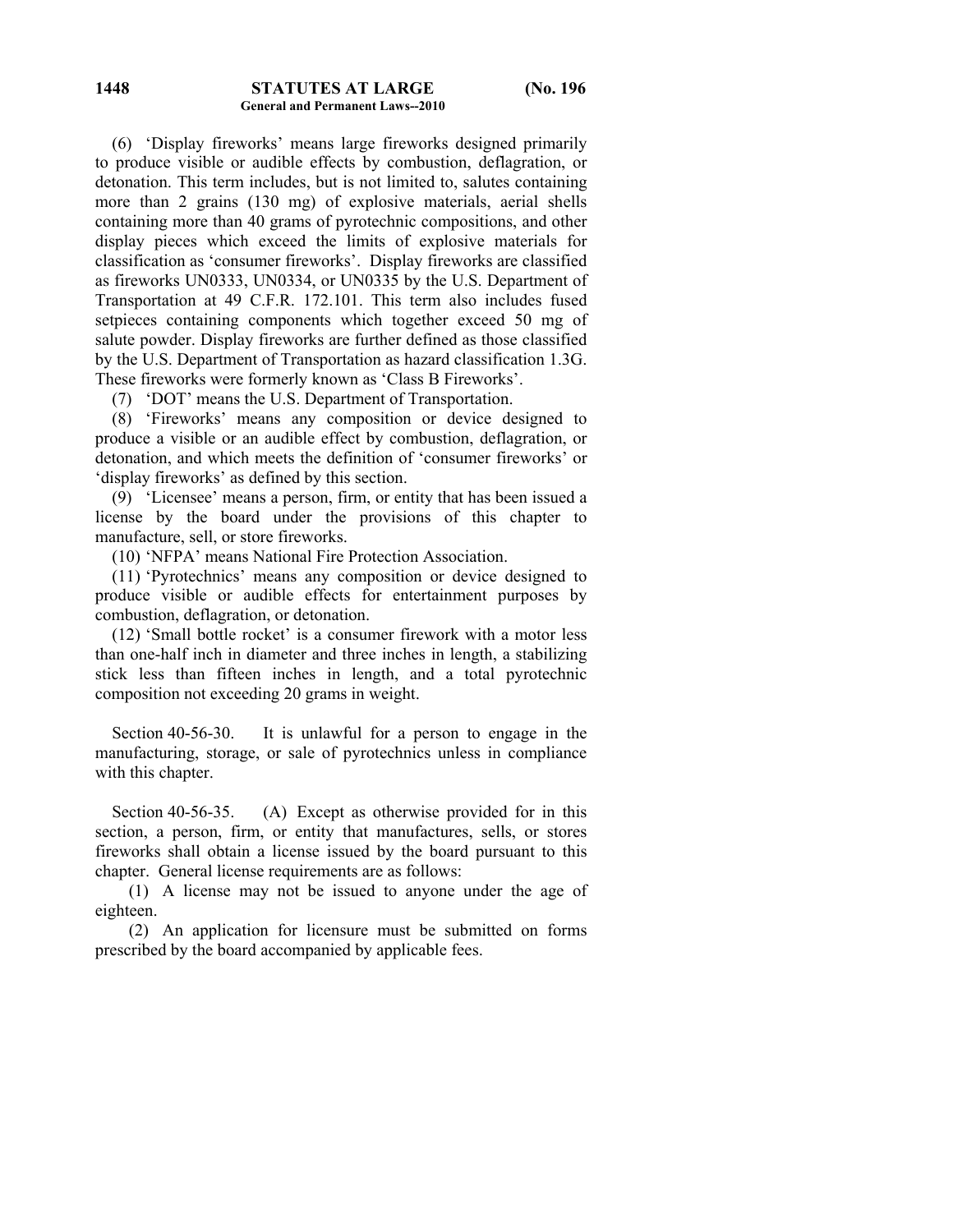(3) A license is required for each physical address or site at which fireworks are manufactured, sold, or stored.

 (4) A copy of the appropriate license issued by the South Carolina Department of Revenue for retail sales of fireworks must accompany each application for a retail fireworks sales license.

 (5) Initial license applications and applications for license renewal may be approved only after an authorized agent of the board inspects the buildings and facilities where fireworks are to be manufactured, sold, or stored for compliance with the current codes and standards.

 (6) All licenses and permits only may be issued for one calendar year.

 (7) Licenses must be prominently displayed at the licensee's place of business approved for the manufacture, sale, or storage of fireworks.

(8) Licenses issued by the board are nontransferable.

(B) A license is not required for the:

 (1) manufacture, sale, storage, transportation, handling, or a combination of these, including, but not limited to, railroad torpedoes, automotive, aeronautical, and marine flares and smoke signals;

 (2) transportation, storage, handling, or use of fireworks, or a combination of these, by the Armed Forces of the United States;

 (3) transportation, handling, or use of fireworks, or a combination of these, by the State Fire Marshal, his employees, or a commissioned law enforcement officer acting within his official capacity; or

 (4) fireworks deregulated by the U.S. Department of Transportation.

 Section 40-56-50. The Department of Labor, Licensing and Regulation shall provide all administrative, fiscal, investigative, inspection, clerical, secretarial, and license renewal operations and activities of the board pursuant to Chapter 1.

Section 40-56-70. (A) It is the duty and responsibility of the board to promulgate, pursuant to the Administrative Procedures Act, regulations relating to pyrotechnics in this State, including the manufacture, sale, storage, and fire safety of these products. These regulations must be adjusted using the procedures in Chapter 34, Title 1.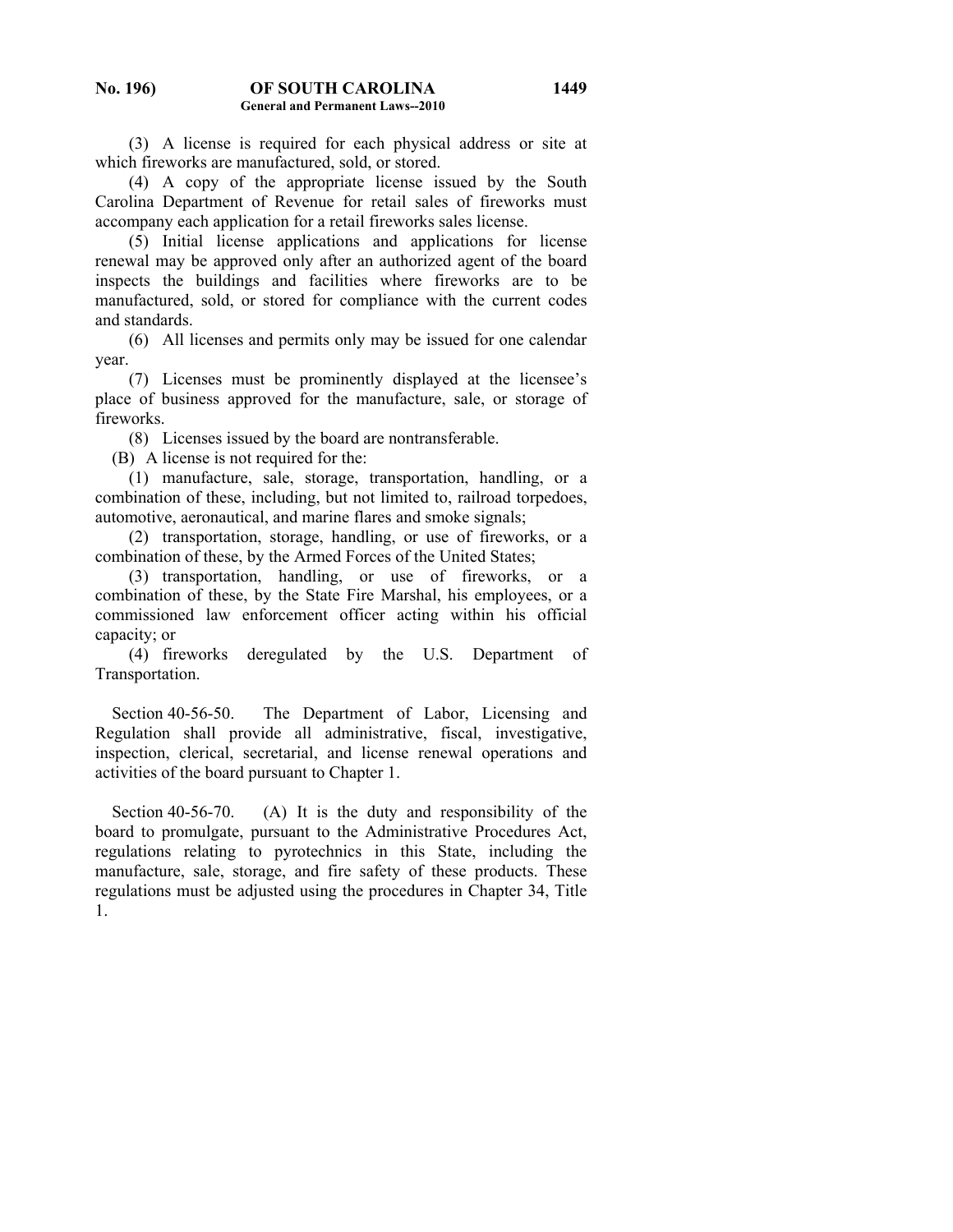(B) The board may conduct hearings on alleged violations by licensees of this chapter or regulations promulgated pursuant to this chapter and may discipline these licensees.

 (C) The board also shall recommend to the General Assembly legislation it considers necessary for the safety and control of the sale of pyrotechnics.

Section 40-56-80. (A) The Department of Labor, Licensing and Regulation shall investigate complaints and violations of this chapter as provided for in Chapter 1.

 (B) During reasonable business hours, the department or its authorized agent may enter the premises or vehicle of a person engaged in the manufacture, sale, or storage of pyrotechnics to inspect, investigate, or examine the property or installation it considers necessary. When an emergency exists, as declared by the department, the inspector may enter the premises of a person and take necessary action for public safety including, but not limited to, the evacuation of the area where the emergency exists.

 (C) A fire chief and his inspector, a sheriff and his deputy, a chief of police and his officer, and an agent of SLED may inspect a building, facility, or vehicle where fireworks may be manufactured, stored, or sold and records of manufacturing, storage, sales, and purchases that must be maintained.

 (D) An official named in this section who has the authority to inspect may confiscate illegal fireworks being manufactured, offered for sale, stored, or possessed.

 (E) The board may compel the attendance of witnesses to testify in relation to a matter within its jurisdiction.

 Section 40-56-100. In addition to other remedies provided for in this chapter, the board pursuant to Chapter 1 may issue a cease and desist order or may petition the Administrative Law Court for a temporary restraining order or other equitable relief to enjoin a violation of this chapter or a regulation promulgated pursuant to this chapter.

 Section 40-56-115. The board has jurisdiction over the actions of licensees and former licensees as provided for in Chapter 1.

 Section 40-56-120. (A) Upon a determination by the board that grounds for discipline exist, the board is authorized to:

(1) issue a public reprimand;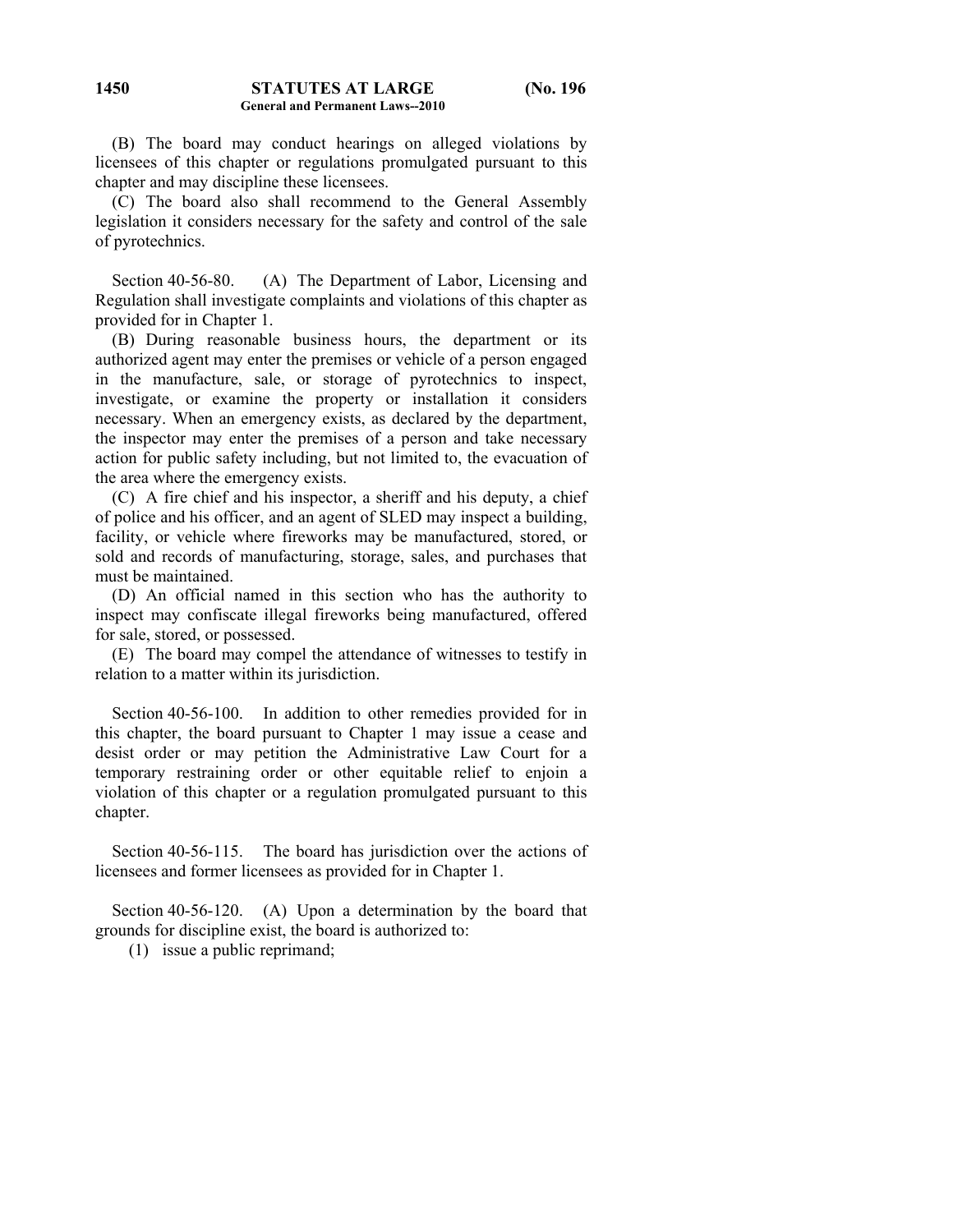(2) impose a civil penalty not to exceed two thousand five hundred dollars;

 (3) place a licensee on probation or restrict or suspend a license for a definite or indefinite time period and prescribe conditions to be met during this period including, but not limited to, satisfactory completion of additional education, or a supervisory period; or

(4) revoke the license.

(B) The board may take disciplinary action against a person for:

(1) the grounds stated in Chapter 1; or

 (2) a condition found as a result of an inspection, examination, or investigation provided for in Section 40-56-80 that is hazardous to public safety.

 Section 40-56-130. The board may deny licensure to an applicant based on the same grounds for which the board may take disciplinary action against a licensee.

 Section 40-56-140. A license may be denied based on a person's prior criminal record only as provided for in Chapter 1.

 Section 40-56-150. A licensee under investigation for a violation of this chapter or a regulation promulgated pursuant to this chapter may voluntarily surrender the license pursuant to Chapter 1.

 Section 40-56-160. A person aggrieved by a final action of the board may seek review of the decision pursuant to Chapter 1.

 Section 40-56-170. A person found in violation of this chapter or a regulation promulgated pursuant this chapter may be required to pay costs associated with the investigation and prosecution of the case pursuant to Chapter 1.

Section 40-56-180. All costs and fines imposed pursuant to this chapter must be paid in accordance with, and are subject to, the collection and enforcement provisions of Chapter 1.

 Section 40-56-190. Investigations and proceedings conducted under the provisions of this chapter are confidential, and all communications are privileged as provided for in Chapter 1.

Section 40-56-200. (A) A person required by this chapter to obtain a license to do business in this State, who has not obtained a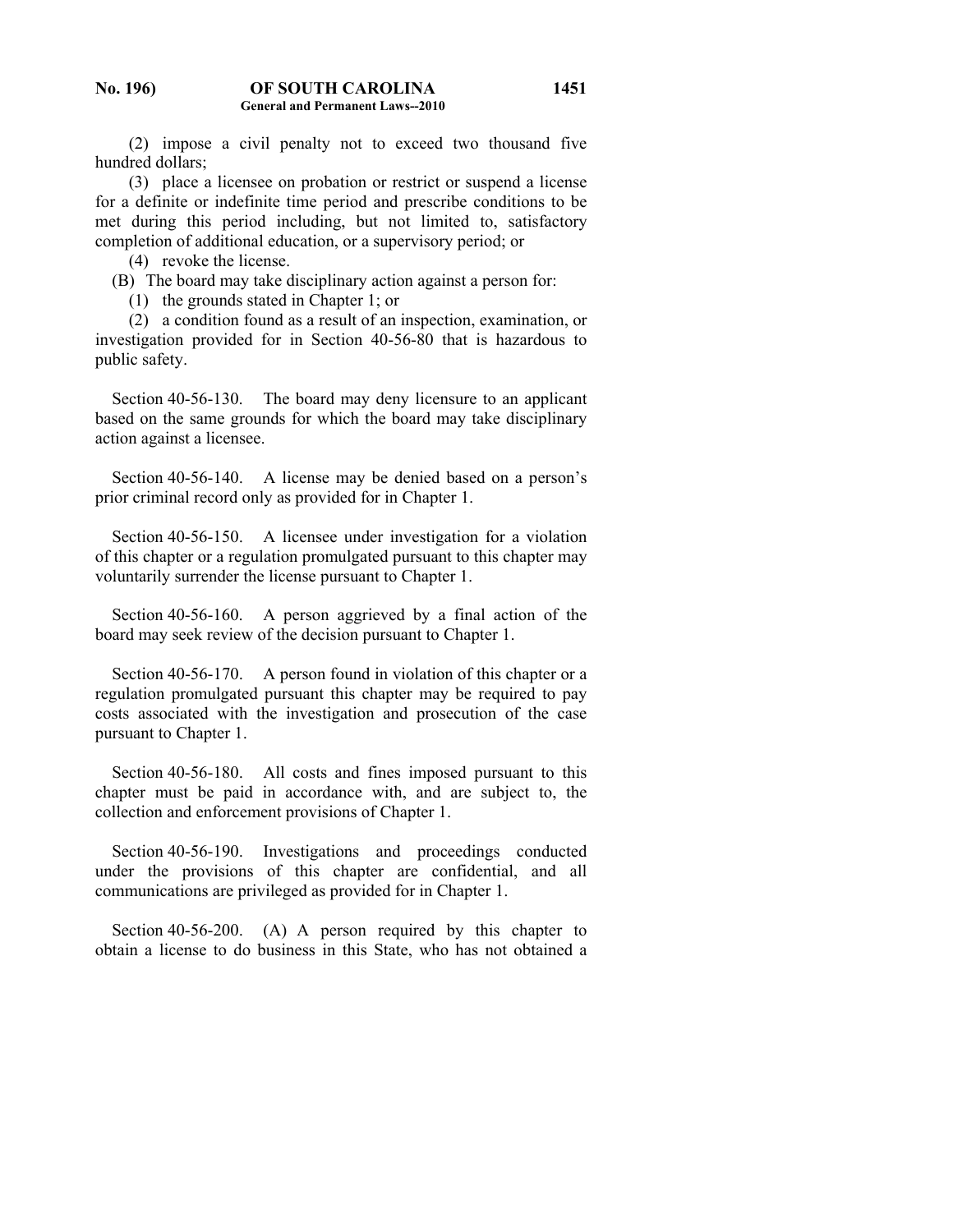license or who operates while his license is suspended or revoked or who violates a provision of this chapter or a regulation promulgated pursuant to this chapter, is guilty of a misdemeanor and, upon conviction, must be fined not less than one thousand dollars and not more than two thousand dollars or imprisoned for not less than ninety days and not more than one year.

 (B) This chapter does not repeal, amend, or otherwise affect fire codes and regulations adopted by the State Fire Marshal.

 Section 40-56-210. In addition to initiating a criminal proceeding for a violation of this chapter, the board may seek civil penalties and injunctive relief as provided for in Chapter 1.

Section 40-56-220. (A) All facilities for the manufacturing, sales, or storage of fireworks must comply with regulations established by the board.

 (B) All consumer fireworks must comply with standards set by the U.S. Department of Transportation and the CPSC for consumer fireworks. The board may request fireworks be tested by a CPSC certified testing group to see that these standards are met.

 (C) Retail sale and use of small bottle rockets are not legal within South Carolina.

(D) Fireworks may not be sold to anyone under the age of sixteen.

 Section 40-56-230. (A) An application for a retail fireworks sales license must be accompanied by evidence that the applicant holds a policy that:

 (1) provides public liability insurance coverage for retail sales activities at the location for the permitted sale period;

 (2) is issued by an insurance company authorized to do business in this State; and

(3) provides coverage in the following minimum amounts:

 (a) one million dollars for injuries or damage to any one person in one accident or occurrence;

 (b) one million dollars for injuries to two or more persons in any accident or occurrence; and

 (c) one million dollars combined single-limit coverage for any one accident or occurrence.

 (B) A policy, except those policies issued for fewer than ninety days' use for seasonal permits, by its original term or an endorsement, must obligate the insurer to not cancel, suspend, or nonrenew the policy without thirty days' written notice of the proposed cancellation,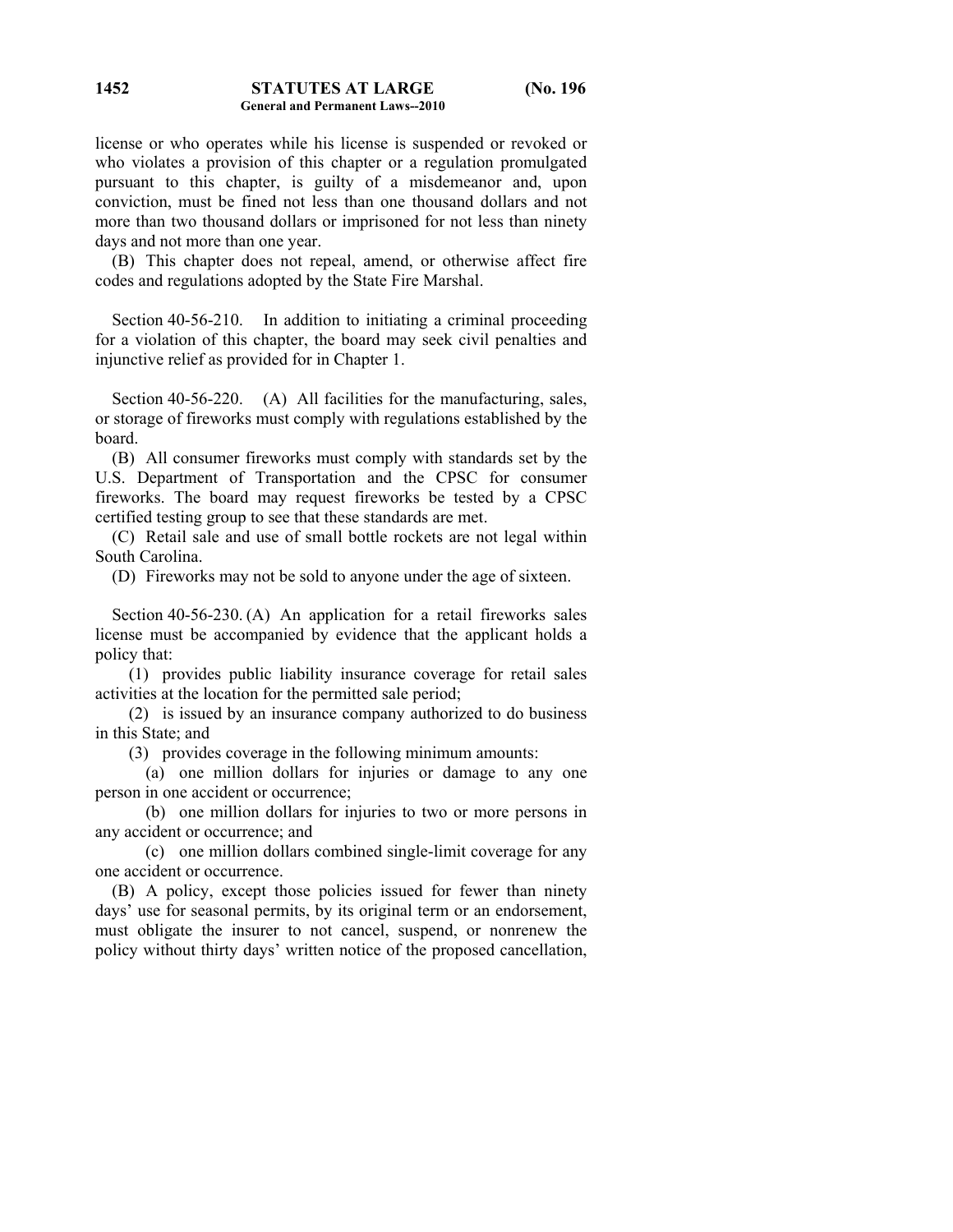suspension, or nonrenewal being given to the board. The insured immediately shall give notice to the board if liability insurance is canceled, suspended, or nonrenewed.

Section 40-56-240. (A) A person may not store display fireworks in this State unless the person has obtained a wholesale license from the board.

 (B) Only licensed wholesalers shall sell or provide fireworks for displays.

 (C) All buildings and structures used to store display fireworks must meet regulations established by the board.

 (D) These license holders also must comply with U.S. Bureau of Alcohol, Tobacco, and Firearms regulations.

 Section 40-56-250. (A) If the board or its designee finds a condition as a result of an inspection, that is hazardous to the public safety or a violation of this chapter or regulations promulgated pursuant to this chapter, the board shall issue an order in writing to remove or correct the condition. If a person fails to comply with the terms of the order, the board may issue administrative citations and may assess administrative penalties against any licensee.

 (B) Administrative penalties authorized under this section are separate from and in addition to all other remedies, either civil or criminal.

 (C) Administrative penalties assessed pursuant to this section may not exceed two thousand five hundred dollars for each violation.

 (D) An entity or individual assessed administrative penalties by citation under this section may appeal the citation to the Board of Pyrotechnic Safety within fifteen days of receipt of the citation. The appeal must be filed in writing. If an appeal is filed, the board shall schedule a hearing, which shall make a determination in the matter. If no appeal is filed, the citation is deemed a final order, and the administrative penalties must be paid within thirty days of receipt of the citation.

Section 40-56-260. An owner, manager, or operator of any location regulated by this chapter shall report to the board within twenty-four hours of any fire or explosion of which the person has knowledge, with as complete detail as possible, together with evidence as he has obtained after investigation of the fire or explosion. No reports filed pursuant to this section may be disclosed unless disclosure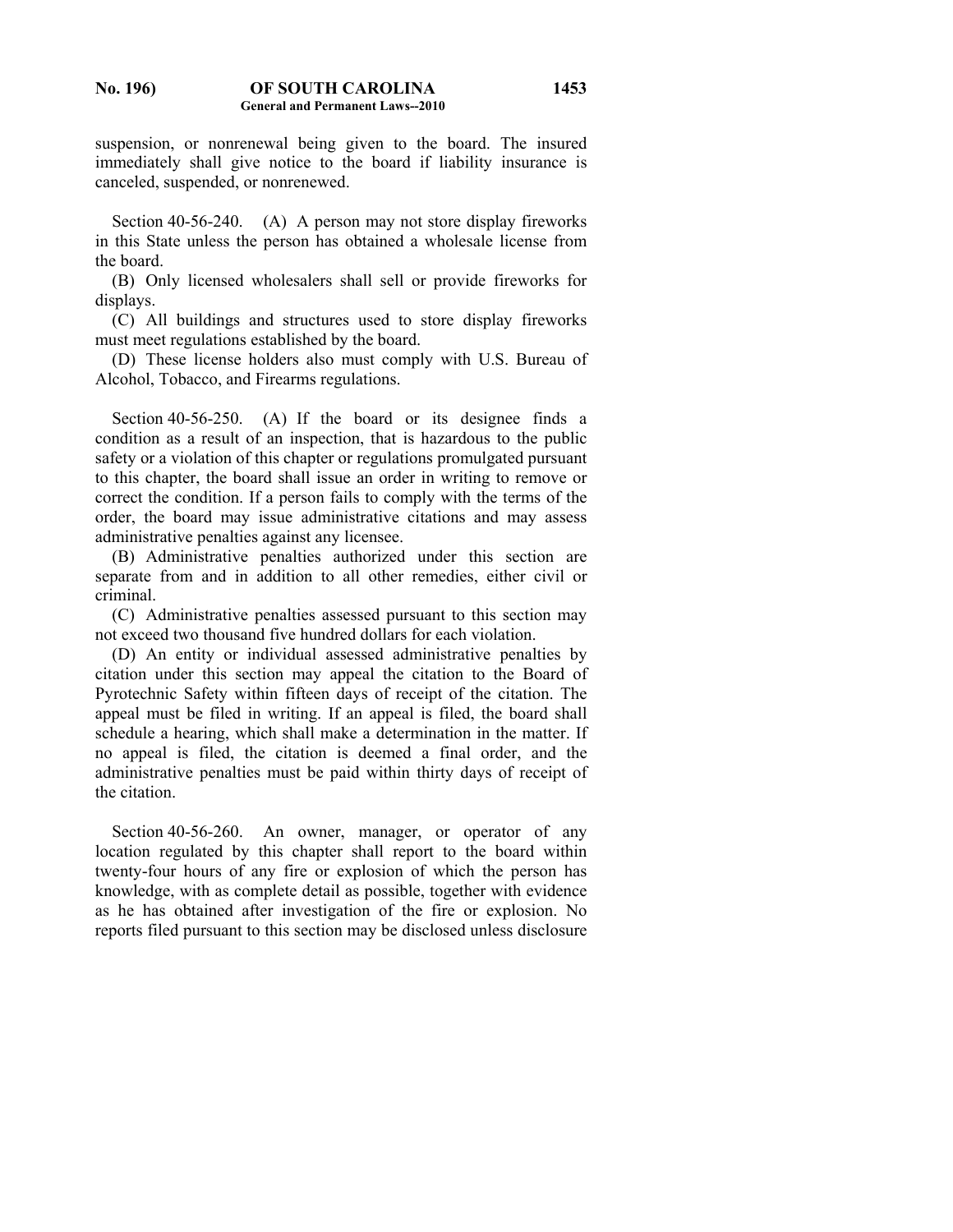is in compliance with the requirements of Chapter 4, Title 30 of the 1976 Code.

 Section 40-56-270. If a provision of this chapter or the application of a provision to a person or circumstance is held invalid, the invalidity does not affect other provisions or applications of this chapter, which can be given effect without the invalid provisions, or application, and to this end the provisions of this chapter are severable."

# **Repeals**

SECTION 2. The following sections of the 1976 Code are repealed: 23-35-10, 23-35-20, 23-35-30, 23-35-40, 23-35-50, 23-35-60, 23-35-70, 23-35-80, 23-35-90, 23-35-100, 23-35-110, 23-35-120, 23-35-140, and 23-35-160.

# **Time effective**

SECTION 3. This act takes effect upon approval by the Governor.

Ratified the  $13<sup>th</sup>$  day of May, 2010.

Vetoed by the Governor -- 5/19/2010. Veto overridden by Senate -- 5/26/2010. Veto overridden by House -- 6/1/2010.

**No. 197** 

 $\mathcal{L}_\text{max}$ 

(A197, R222, S836)

**AN ACT TO AMEND SECTION 51-13-80, CODE OF LAWS OF SOUTH CAROLINA, 1976, RELATING TO RULES AND REGULATIONS OF THE RIVERBANKS PARKS COMMISSION, SO AS TO DELETE PROVISIONS THAT AUTHORIZE THE RIVERBANKS PARKS COMMISSION TO ADOPT RULES AND REGULATIONS REGARDING PARK PROPERTY AND AUTHORIZE THE COMMISSION TO EMPLOY POLICE OFFICERS, TO PROHIBIT CERTAIN ACTIVITIES WHILE ON PARK PROPERTY, AND TO DELETE THE PROVISION THAT FINES AND FORFEITURES**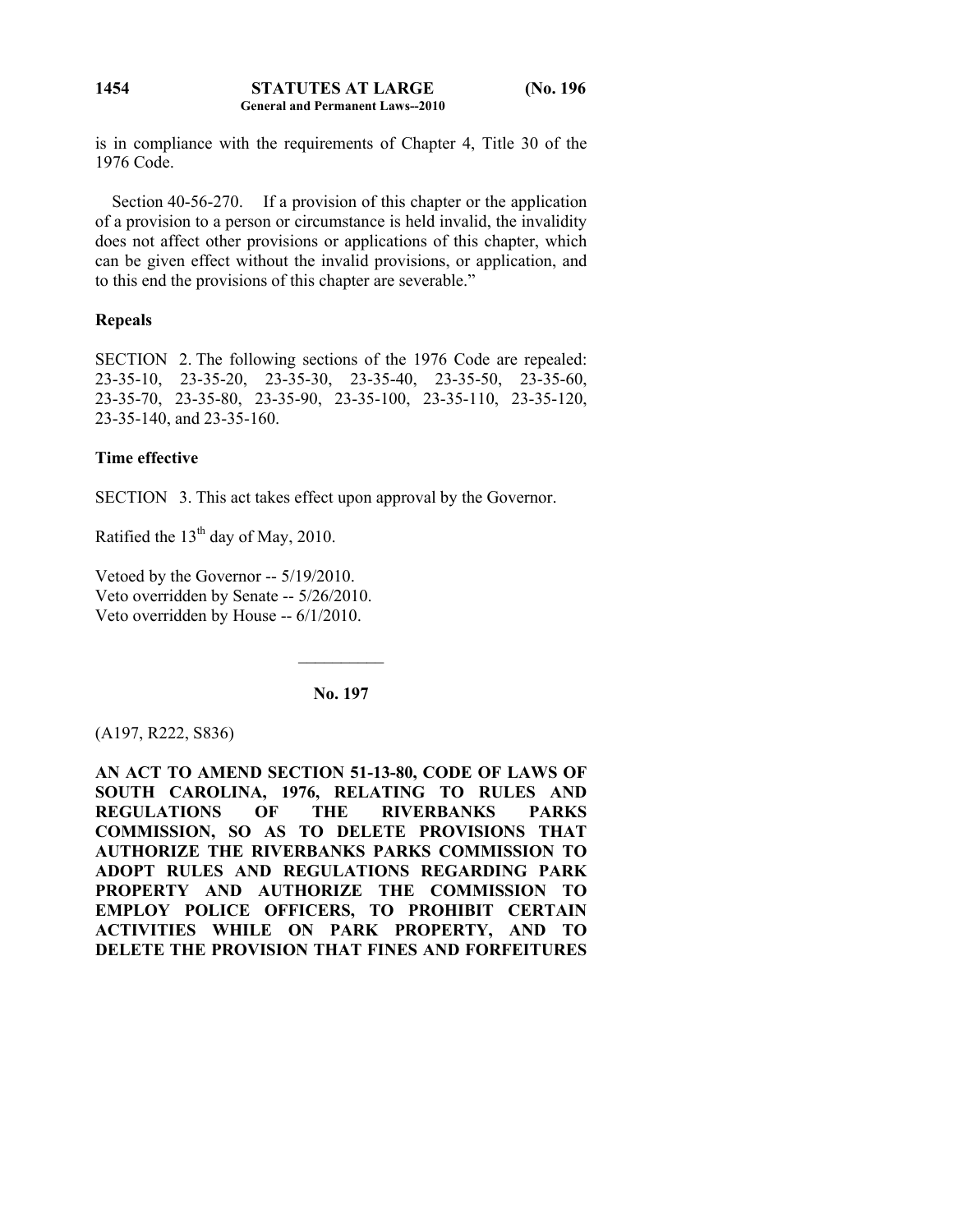## **1455**

## **COLLECTED PURSUANT TO SECTIONS 51-13-50 THROUGH 51-13-80 BE FORWARDED TO THE RIVERBANKS PARKS COMMISSION.**

Be it enacted by the General Assembly of the State of South Carolina:

**Deletion of provision authorizing Riverbanks Parks Commission to adopt rules and regulations regarding park property; prohibition of certain activities while on park property; deletion of provision regarding fines and fees forwarded to Riverbanks Parks Commission** 

SECTION 1. Section 51-13-80 of the 1976 Code is amended to read:

 "Section 51-13-80. (A) A person who enters Riverbanks Park property may not, without express permission of the executive director:

 (1) frighten, annoy, kill, injure, feed or attempt to frighten, annoy, kill, injure, or feed a mammal, bird, reptile, amphibian, or other animal in the zoo or gardens;

 (2) display advertising matter by signs or distribute advertising matter within the park area;

 (3) sell or offer for sale goods, wares, services, or merchandise within the park area;

 (4) use boisterous, insulting, or profane language or conduct himself in a disorderly, lewd, obscene, or lascivious manner in the park area;

 (5) enter a portion of the park which is designated as restricted, enter an area during the hours of the day when the area is not open to the public, or enter the park or recreation area which is closed. The executive director shall post the hours during which the area is open to the public;

 (6) keep, permit, or bring a mammal, bird, reptile, amphibian, or other animal, domestic or wild, in a zoo or garden area unless permitted by the Parks Service Animal Guidelines and approved by the executive director;

 (7) carry on or about his person or discharge a gun, pistol, or firearm of any kind, including an air gun, bow and arrow, or dangerous weapon within or across the park, which does not apply to a person licensed to carry a concealed weapon;

 (8) wade, swim, fish, or boat within an area of the zoo or garden not so designated;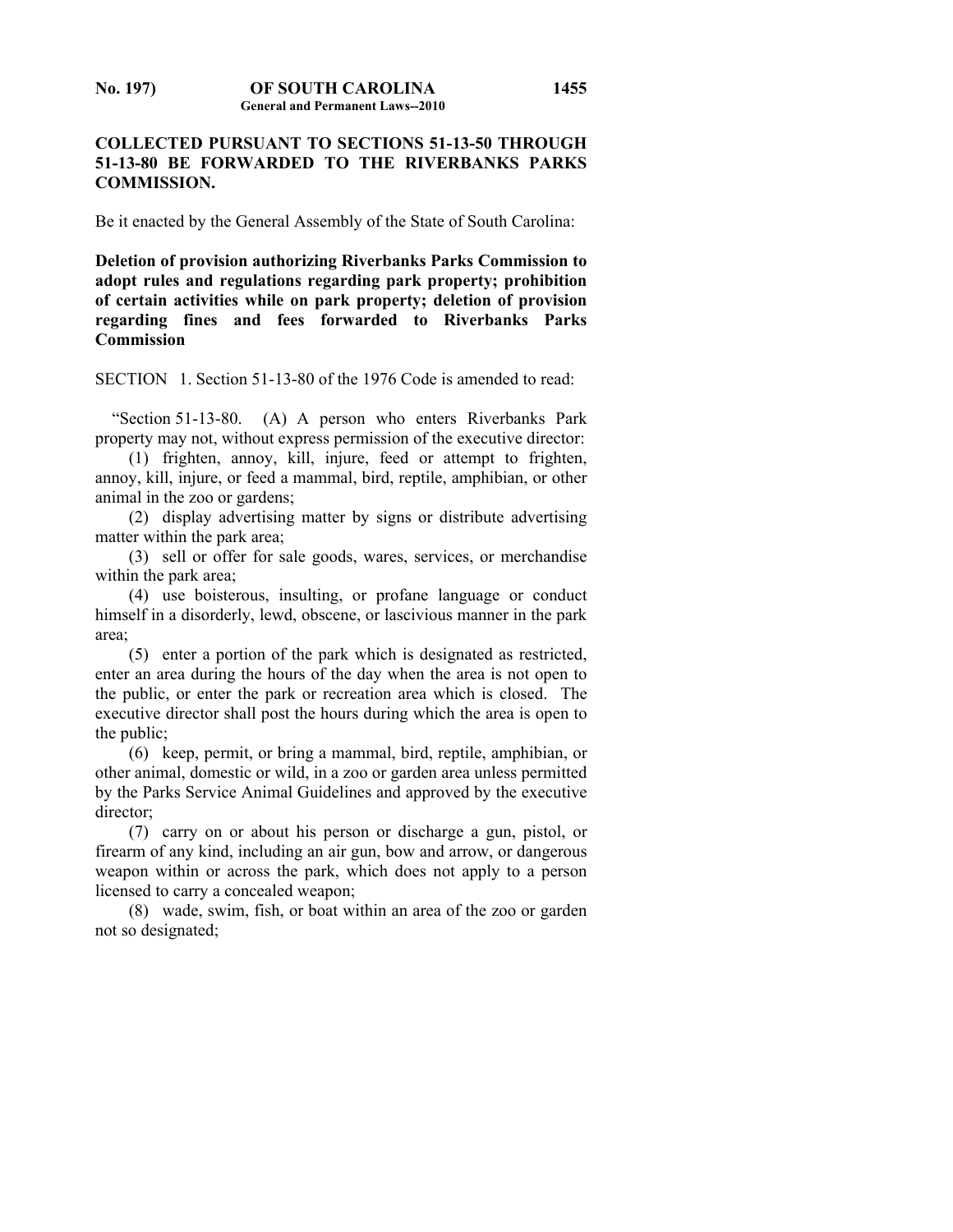(9) drive or propel a vehicle in, over, or through the park area except in areas designated for driving or park purposes;

**General and Permanent Laws--2010** 

 (10) operate a motor vehicle in the park area at a speed in excess of the posted speed limit;

 (11) use the park or its recreation areas, grounds, or facilities to either perform or allow the performance of the following acts, unless the activity is authorized, permitted, or supervised by the executive director or his designees:

 (a) wilfully mark, deface, disfigure, injure, tamper with, or displace or remove buildings, bridges, tables, benches, fireplaces, railings, paving or paving material, water lines, or other public utilities or parts or appurtenances, signs, notices or placards, whether temporary or permanent, monuments, stakes, posts or other boundary markers, or other structures or equipment, facilities or park property or appurtenances whatsoever, either real or personal;

 (b) throw, discharge, or otherwise place or cause to be placed in the waters of a fountain, pond, lake, stream, bay, or other body of water in or adjacent to the park or a tributary, stream, storm sewer, or drain flowing into these waters any substance, matter, or things, liquid or solid, which will or may result in the pollution of these waters;

 (c) dig or remove soil, rock, stones, trees, shrubs, or plants, down-timber or other wood or materials, or make an excavation by tool, equipment, blasting, or other means, except that digging must be permitted in areas designated for this purpose;

 (d) damage, cut, carve, transplant, or remove a tree or plant, injure the bark or pick the flowers or seeds of a tree or plant, or attach a rope, wire, or other contrivance to a tree or plant. A person may not dig in or otherwise disturb grass areas, or in any other way injure or impair the natural beauty or usefulness of an area;

 (e) bring in or dump, deposit, or leave bottles, broken glass, ashes, paper, boxes, cans, dirt, rubbish, waste, garbage, refuse, or other litter, or place refuse or litter in waters in or contiguous to the park, or anywhere on the grounds, other than in the proper receptacles, where provided;

 (f) endanger the safety of a person by conduct or act, prevent a person from using the park or its facilities, or interfere with use in compliance with this section;

 (g) build or attempt to build a fire, except at places specifically designated for this purpose or as permitted by the park. A person may not drop, throw, or otherwise scatter lighted matches, burning cigarettes or cigars, tobacco paper, or other inflammable material within the park;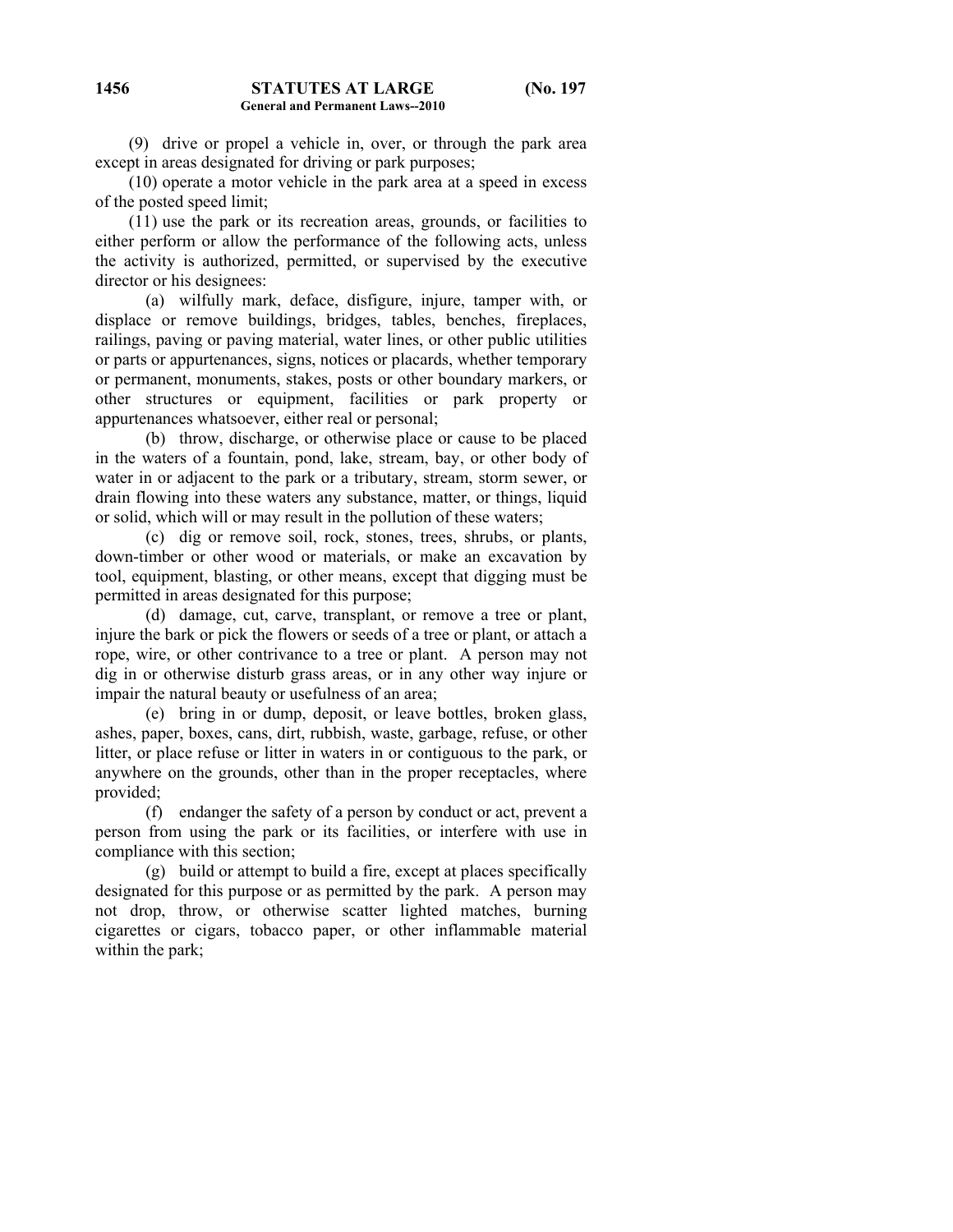(h) possess or consume alcoholic beverages, beer, or wine; provided, however, alcoholic beverages, beer, or wine, must be allowed:

 (i) when possession and consumption is specifically authorized by the executive director and the event organizer obtains a permit or license if required by the South Carolina Department of Revenue for the possession or consumption of alcoholic beverages, beer, or wine at the event; or

 (ii) at private functions, authorized by the executive director, for which the South Carolina Department of Revenue does not require a permit or license for the possession or consumption of alcoholic beverages, beer, or wine;

 (i) possess, explode, discharge, or ignite fireworks unless specifically permitted by the park;

 (j) park or leave automobiles, trucks, bicycles, unicycles, tricycles, scooters, mopeds, motorcycles, motorbikes, motorized carts, or other motorized vehicles in areas not specifically designated for that purpose or other than at unauthorized times; and

 (k) vend, sell, peddle, or offer for sale a commodity or article, except sales conducted by or specifically permitted by the executive director.

 (B)(1) A person who violates the provisions of this section must be tried by the magistrate of Richland or Lexington County who has jurisdiction of the area in which the violation occurred.

 (2) A person who violates the provisions of this section is guilty of a misdemeanor and, upon conviction, must be fined not more than one hundred dollars or imprisoned for not more than thirty days."

# **Time effective**

SECTION 2. This act takes effect upon approval by the Governor.

 $\mathcal{L}_\text{max}$ 

Ratified the  $25<sup>th</sup>$  day of May, 2010.

Vetoed by the Governor -- 5/28/2010. Veto overridden by Senate -- 6/2/2010. Veto overridden by House -- 6/3/2010.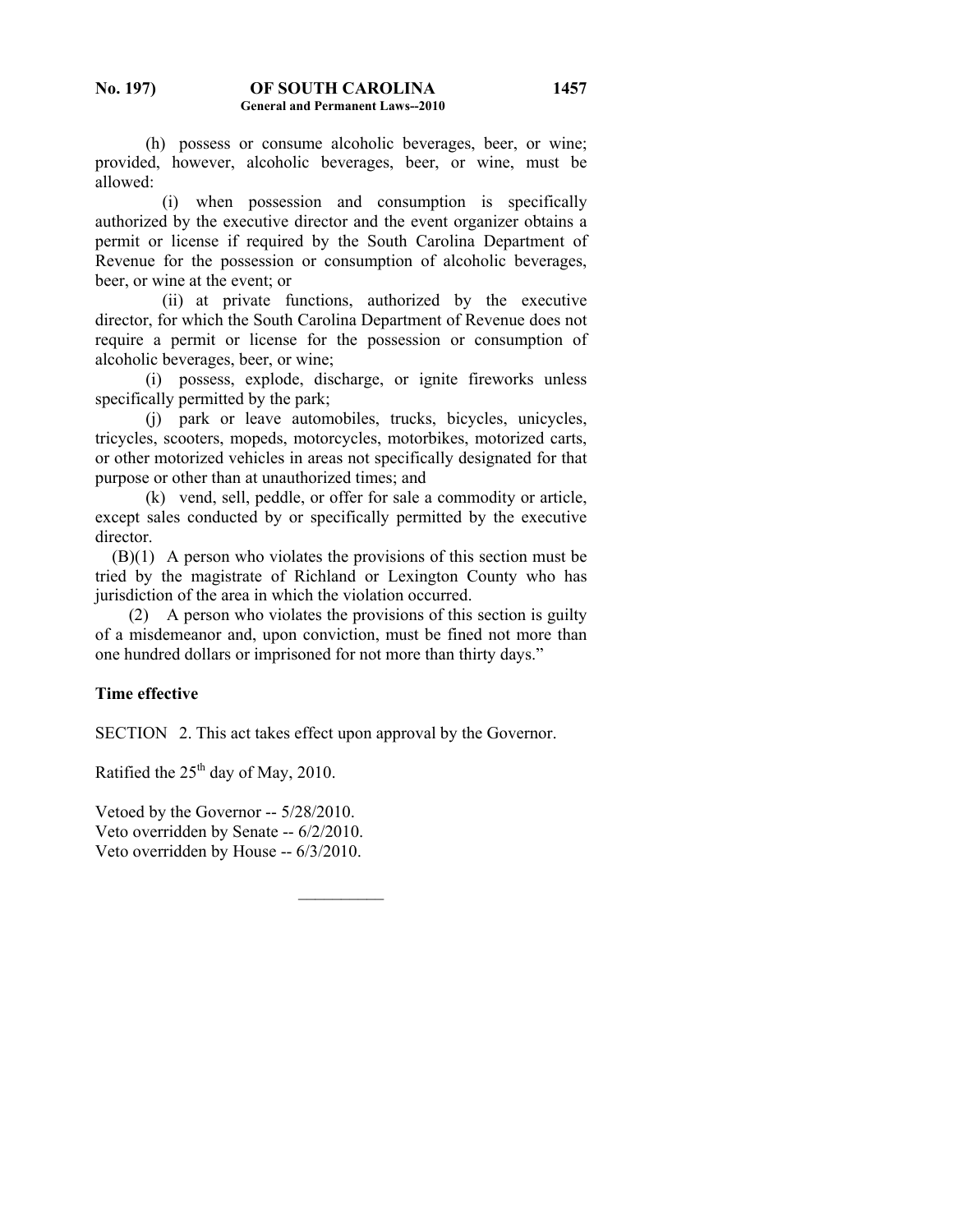#### (R223, S906)

**AN ACT TO AMEND SECTION 9-8-50, AS AMENDED, CODE OF LAWS OF SOUTH CAROLINA, 1976, RELATING TO SERVICE CREDIT IN THE RETIREMENT SYSTEM FOR JUDGES AND SOLICITORS, SO AS TO PROVIDE THAT A MEMBER UPON TERMINATION WHO DOES NOT QUALIFY FOR A MONTHLY BENEFIT MAY TRANSFER HIS SERVICE CREDIT TO THE SOUTH CAROLINA RETIREMENT SYSTEM, AND TO CLARIFY PROVISIONS RELATED TO THE TRANSFER OF EARNED SERVICE CREDIT IN RETIREMENT PLANS ADMINISTERED BY THE SOUTH CAROLINA RETIREMENT SYSTEMS.** 

Be it enacted by the General Assembly of the State of South Carolina:

## **Retirement System for Judges and Solicitors, options on termination, transfer of service credit**

SECTION 1. Section 9-8-50(D) of the 1976 Code, as last amended by Act 108 of 2007, is further amended to read:

"(D) A member upon termination may either:

 (1) elect to receive a refund of the member's employee contributions and accumulated interest;

 (2) elect to leave the member's employee contributions and interest on deposit in the system. Regular interest must continue to be credited to the member's account in the same manner that interest is credited to the accounts of active members. At a later date, the member may either:

 (a) return to employment as a judge, solicitor, or circuit public defender and once again become an active contributing member of the system;

 (b) receive a refund of the member's accumulated contributions and interest;

 (c) if vested, receive a deferred annuity in accordance with subsection (E) of this section; or

 (d) if the member has been hired or elected to a position covered by the South Carolina Retirement System, the Police Officers Retirement System, or the Retirement System for Members of the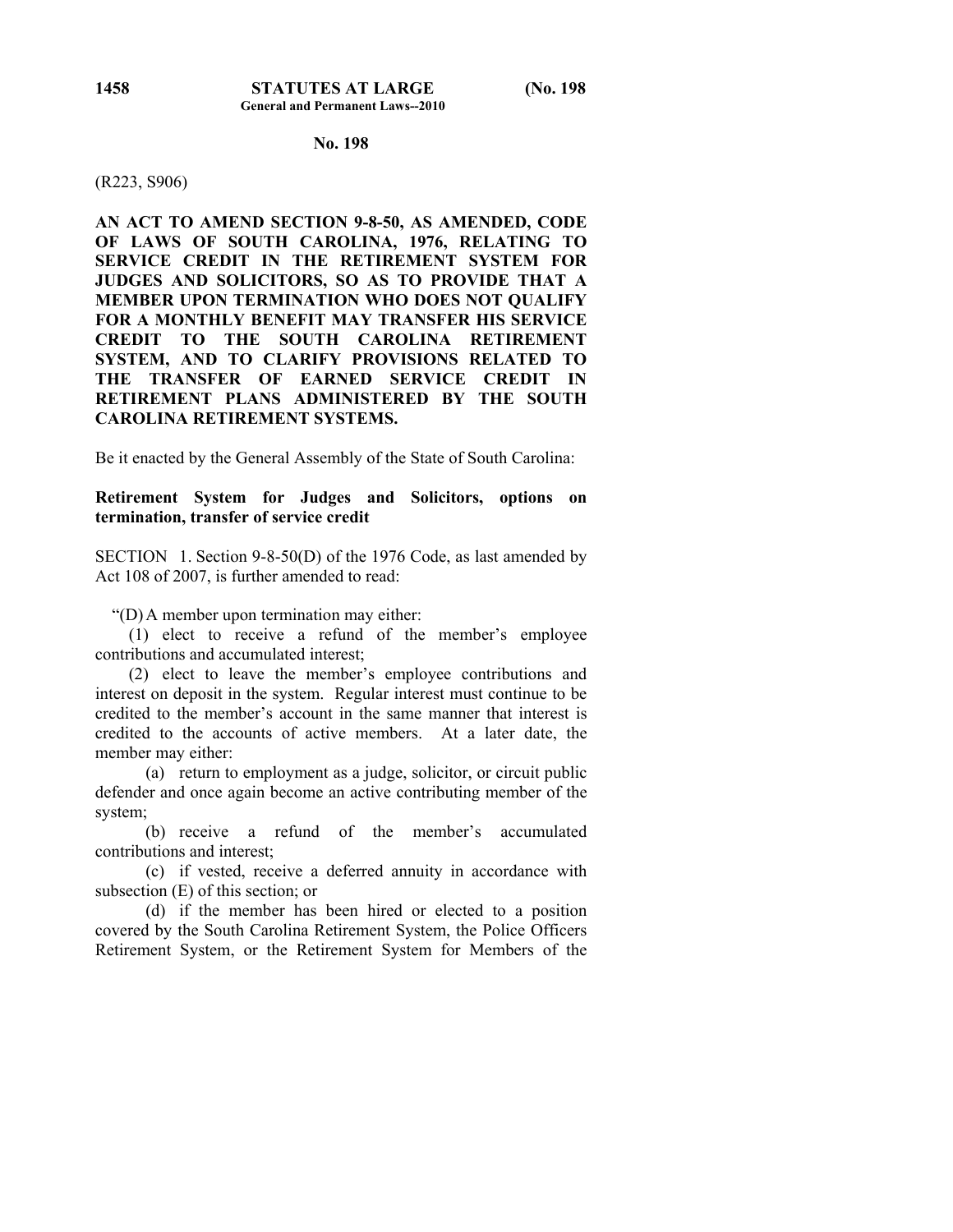#### **No. 198) OF SOUTH CAROLINA General and Permanent Laws--2010**

General Assembly, and becomes a member of one of these systems, the member may transfer the member's nonconcurrent service credit to the retirement system in which the member has become an active participant, by taking a refund of the member's employee contributions and accumulated interest in the system and by purchasing the nonconcurrent service as public service in the other system in which the member is an active participant; or

 (3) if the member does not qualify for a monthly benefit, elect to transfer his service credit to the South Carolina Retirement System. Upon such election, the director must transfer to the South Carolina Retirement System the required employee and employer contributions. The required contributions shall be equal to the employer and employee contributions that would have been required under the South Carolina Retirement System had the member earned his highest career salary as a judge, solicitor, or circuit public defender in a position covered by the South Carolina Retirement System for each year of service credit transferred. Should either employee contributions or employer contributions be insufficient for the member to transfer all of his service credit, the member shall receive a prorated portion of his service credit in the South Carolina Retirement System and have the option to purchase the remaining service as public service pursuant to Section 9-1-1140. Any excess employer contributions following the transfer shall remain in the system and shall be held pursuant to Section 9-8-180. Any excess member contributions following the transfer shall be refunded to the member. Earned service credit transferred pursuant to this section shall be considered earned service credit in the South Carolina Retirement System as defined by Section 9-1-10(9). The member's salary as a judge, solicitor, or circuit public defender shall be considered earnable compensation in determining the member's average final compensation under the South Carolina Retirement System."

#### **Certain transferred service deemed earned service**

SECTION 2. Notwithstanding the limitations on establishment of additional service credit in the Retirement System for Judges and Solicitors provided in Section 9-8-50(A) of the 1976 Code, within thirty days of the effective date of this act, an active contributing member of the Retirement System for Judges and Solicitors, who was also an active contributing member on July 1, 2004, may transfer to the Retirement System for Judges and Solicitors any amount of nonconcurrent earned service credit from the South Carolina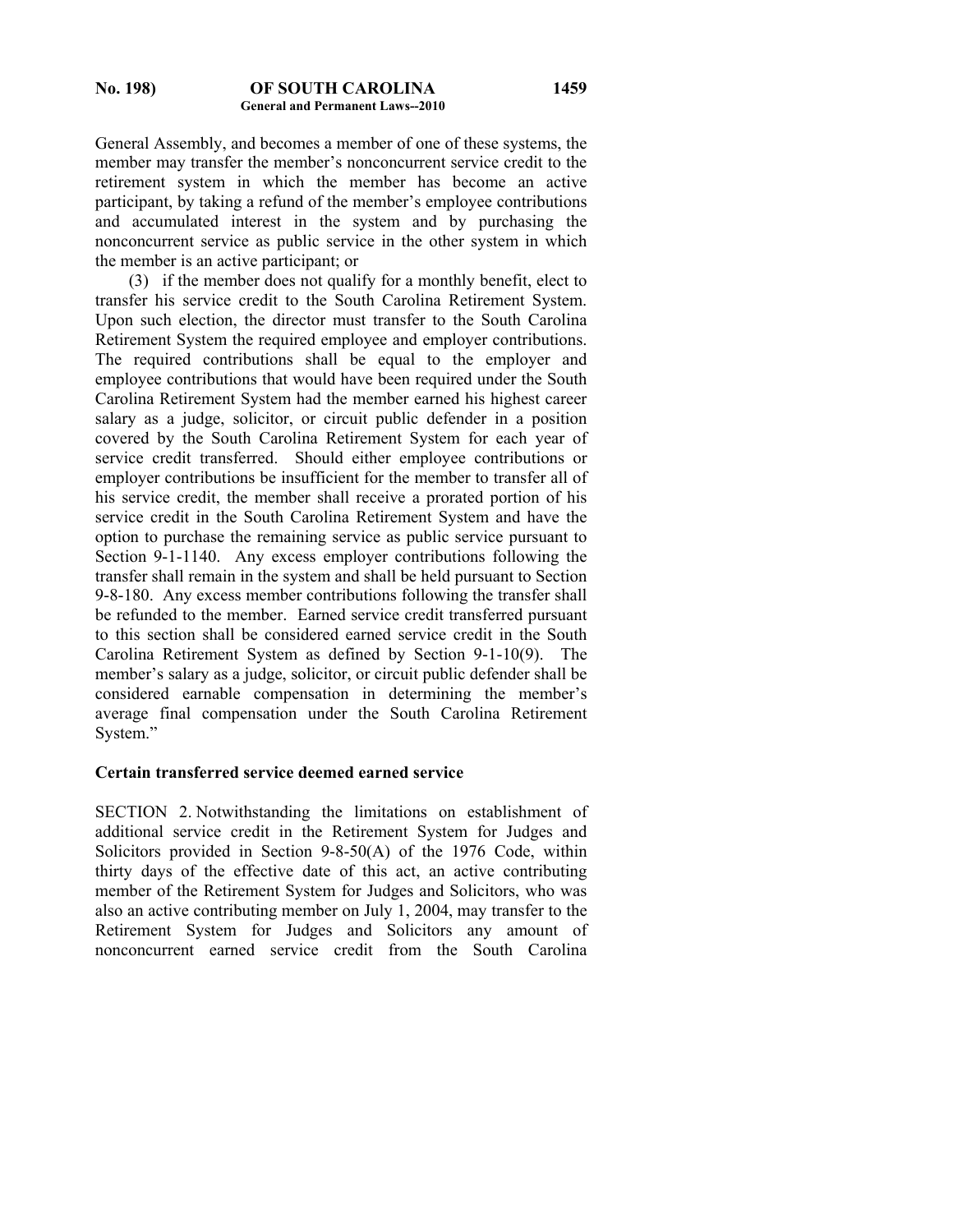#### **STATUTES AT LARGE (No. 198 General and Permanent Laws--2010 1460**

Retirement System, the South Carolina Police Officers Retirement System, or the Retirement System for Members of the General Assembly in the manner provided in Section 9-8-50(B) of the 1976 Code. A member of the Retirement System for Judges and Solicitors may not establish in the aggregate more than sixteen years of service credit in the Retirement System for Judges and Solicitors pursuant to this act or Sections  $9-8-50(A)$  and  $(B)$ . For purposes of Section 9-8-60(5) of the 1976 Code, only service earned in the South Carolina Retirement System, the South Carolina Police Officers Retirement System, or the Retirement System for Members of the General Assembly and transferred to the Retirement System for Judges and Solicitors pursuant to this act shall be deemed earned service.

# **Time effective**

SECTION 3. This act takes effect upon approval by the Governor.

Ratified the  $25<sup>th</sup>$  day of May, 2010.

Vetoed by the Governor -- 5/28/2010. Veto overridden by Senate -- 6/2/2010. Veto overridden by House -- 6/3/2010.

**No. 199** 

 $\mathcal{L}_\text{max}$ 

(R224, S910)

**AN ACT TO AMEND SECTION 6-21-185, CODE OF LAWS OF SOUTH CAROLINA, 1976, RELATING TO A SPECIAL PURPOSE DISTRICT MORTGAGE TO SECURE CERTAIN BONDS OR LOANS WHEN THE SPECIAL PURPOSE DISTRICT PROVIDES HOSPITAL, NURSING HOME, OR CARE FACILITIES, SO AS TO REMOVE LIMITATIONS REGARDING ACCOMMODATIONS TAX COLLECTIONS FROM THE AUTHORITY OF A DISTRICT TO MORTGAGE ITS PROPERTY UNDER THE REVENUE BOND ACT FOR UTILITIES; BY ADDING SECTION 6-17-95 SO AS TO AUTHORIZE A MUNICIPALITY PROVIDING HOSPITAL, NURSING HOME, OR CARE FACILITIES TO BORROW MONEY IN A MANNER THAT IS CONSISTENT WITH**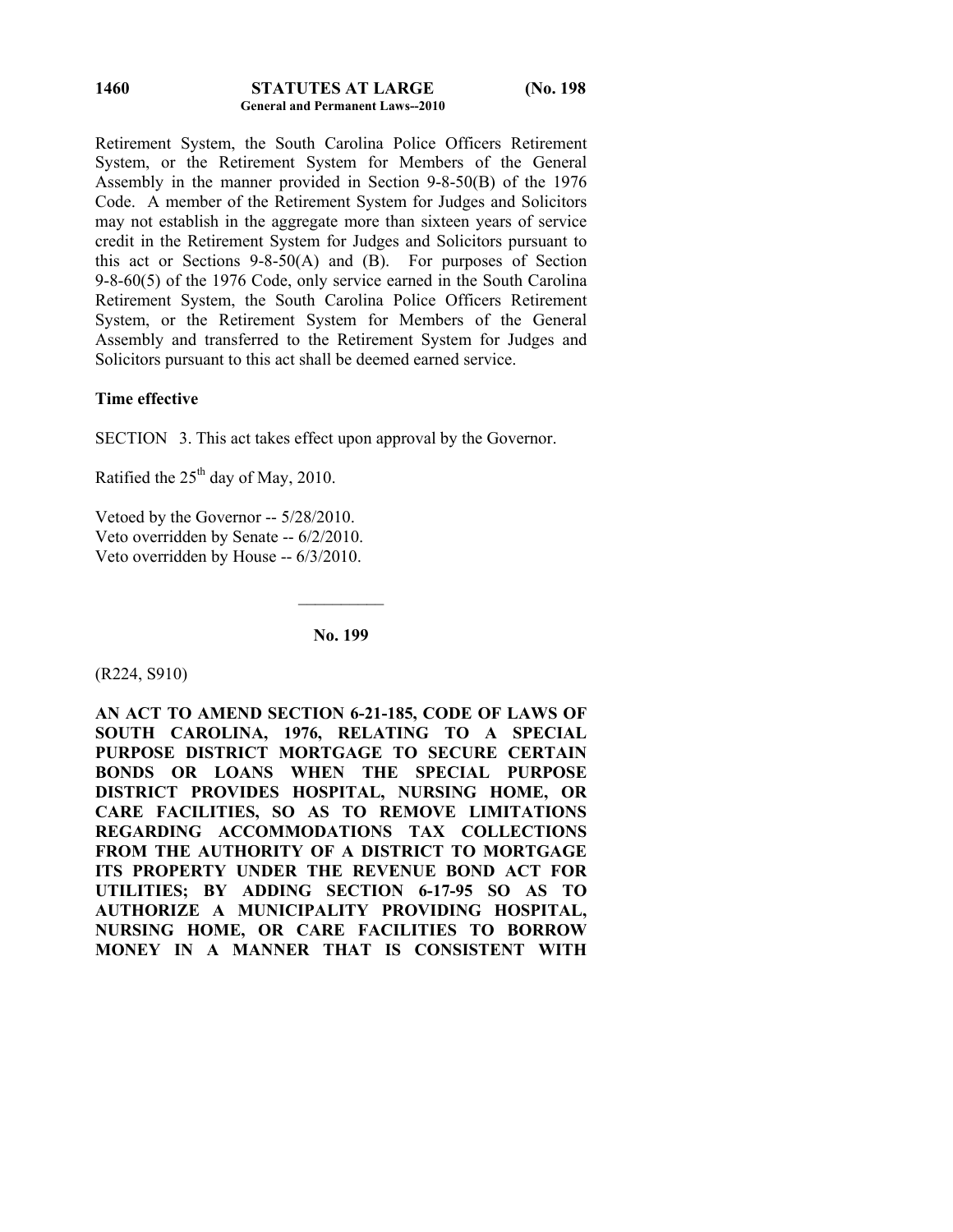# **SECTION 44-7-60; AND BY ADDING SECTION 6-11-101 SO AS TO CLARIFY THE POWERS OF HOSPITAL DISTRICTS INCLUDING OWNING, LEASING, OPERATING, MAINTAINING, CONVEYING, SELLING, OR MORTGAGING OF HOSPITAL FACILITIES.**

Be it enacted by the General Assembly of the State of South Carolina:

# **Special purpose districts providing hospital, nursing home, or care facilities; mortgages**

SECTION 1. Section 6-21-185 of the 1976 Code, as added by Act 350 of 2008, is amended to read:

 "Section 6-21-185. Under the revenue bond act for utilities in the case of a special purpose district providing hospital, nursing home, or care facilities, the special purpose district is authorized to provide a mortgage on any real or personal property to secure the purchase of any indebtedness by any federal agency or the guarantee of any indebtedness by any federal agency."

# **Municipalities providing hospital, nursing home, or care facilities; mortgages**

SECTION 2. Chapter 17, Title 6 of the 1976 Code is amended by adding:

 "Section 6-17-95. Under the revenue bond refinancing act, in the case of a municipality providing hospital, nursing home, or care facilities, the municipality may utilize the provisions of Section 44-7-60 to secure payment on any indebtedness purchased by any federal agency or any indebtedness guaranteed by any federal agency."

## **Hospital districts, powers**

SECTION 3. Article 1, Chapter 11, Title 6 of the 1976 Code is amended by adding:

 "Section 6-11-101. Any hospital district created by the General Assembly shall be authorized to own, lease, operate, maintain, convey, sell, or otherwise dispose of 'hospital facilities', as defined in Section 44-7-1430(f), and as authorized by Section 6-21-100. Additionally,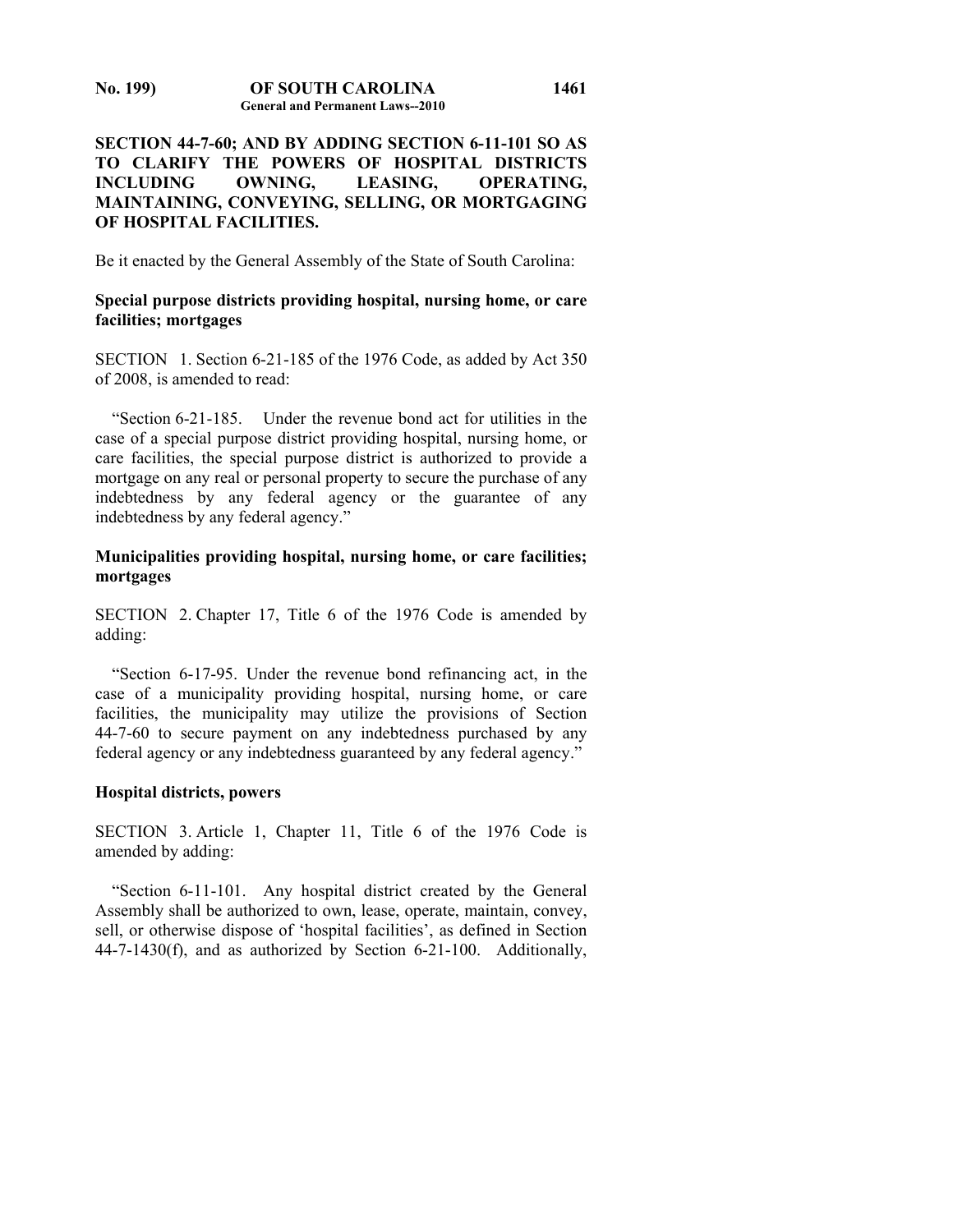#### **STATUTES AT LARGE (No. 199 General and Permanent Laws--2010 1462**

any hospital district shall be authorized to mortgage its hospital facilities so long as the action is made in connection with the purchase of the hospital district's indebtedness by any federal agency or the guarantee of the hospital district's indebtedness by any federal agency. Any hospital district shall be authorized to own, operate, convey, sell, or lease hospital facilities located outside the current limits of the hospital district in any county adjacent to the boundaries of the hospital district, as set out in the hospital district's enabling legislation, all on such terms as its governing body shall approve, whenever it shall be economically feasible. Additionally, any hospital district shall be authorized to create and establish an entity under Chapters 31 or 44, Title 33."

# **Time effective**

SECTION 4. This act takes effect upon approval by the Governor.

Ratified the  $25<sup>th</sup>$  day of May, 2010.

Became law without the signature of the Governor -- 6/1/2010.

**No. 200** 

 $\frac{1}{2}$ 

(R232, S1340)

**AN ACT TO AMEND SECTION 50-1-5, CODE OF LAWS OF SOUTH CAROLINA, 1976, RELATING TO THE DEFINITION OF TERMS USED IN TITLE 50, SO AS TO DEFINE CERTAIN WILDLIFE, FISH, AND PLANT SPECIES; TO AMEND SECTION 50-1-30, AS AMENDED, RELATING TO BIRD, GAME ANIMALS, AND FISH CLASSIFICATIONS RECOGNIZED IN TITLE 50, SO AS TO REVISE THESE CLASSIFICATIONS; BY ADDING SECTION 50-1-50 SO AS TO DEFINE THE BOUNDARIES FOR CERTAIN RIVERS, CREEKS, LAKES, BAYS, SOUNDS, HARBORS, AND RESERVOIRS REFERENCED IN TITLE 50; TO AMEND SECTION 50-5-1500, RELATING TO ANADROMOUS AND CATADROMOUS FISHERIES IN FRESHWATERS AND SALT WATERS, SO AS TO DELETE PROVISIONS RELATING TO LICENSES FOR TAKING STURGEON AND TO ADD EEL AND**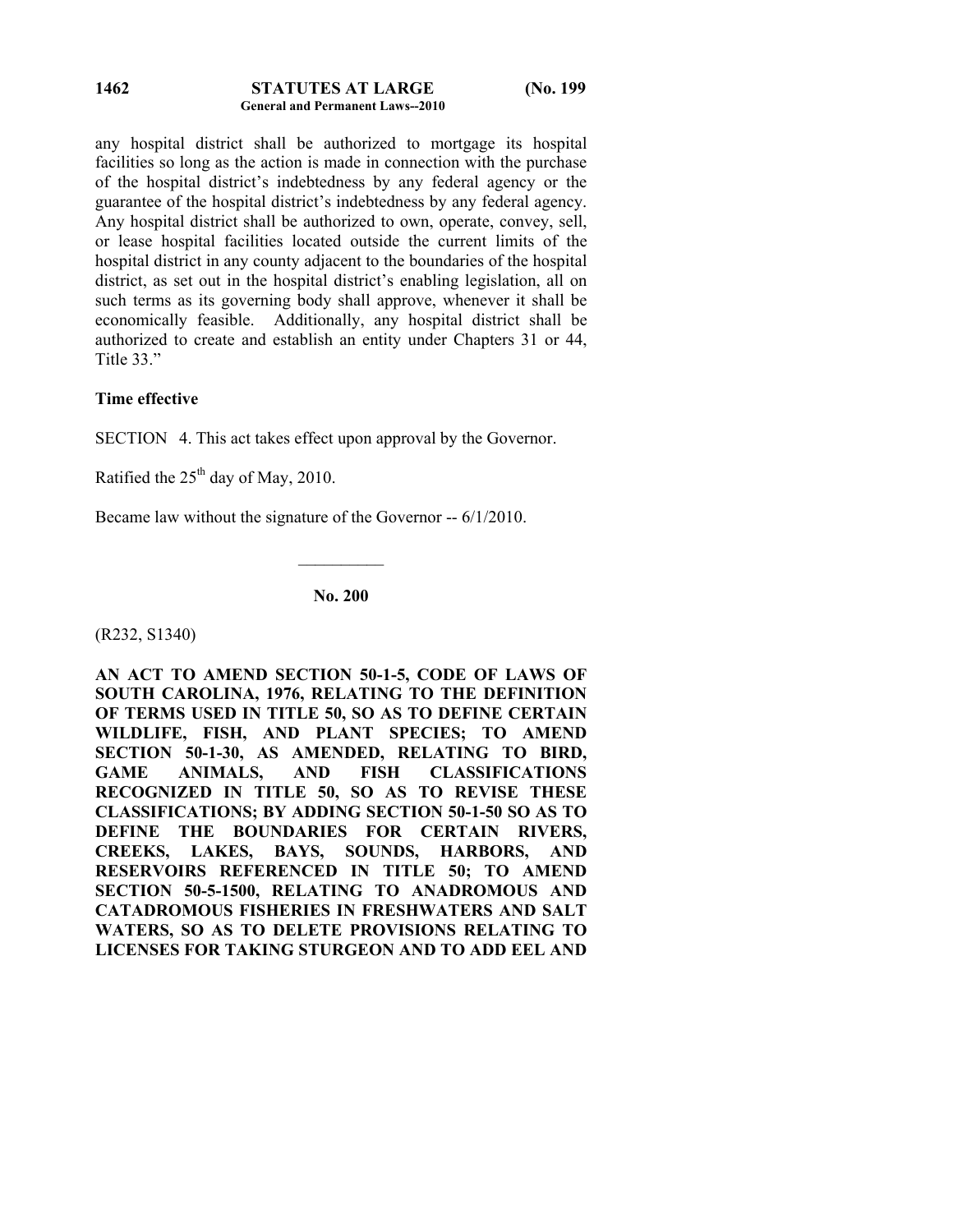**TO DELETE PENALTIES FOR CERTAIN SHAD, HERRING, AND STURGEON VIOLATIONS; BY ADDING SECTION 50-5-1556 SO AS TO PROVIDE THAT A COMMERCIAL FISHERMAN WHO SELLS SHAD, HERRING, OR EELS MUST SELL TO A WHOLESALE SEAFOOD DEALER OR LICENSED BAIT DEALER OR BE LICENSED AS SUCH; TO AMEND SECTION 50-9-30, RELATING TO RESIDENCY REQUIREMENTS FOR OBTAINING RECREATIONAL OR COMMERCIAL LICENSES, SO AS TO FURTHER SPECIFY THESE REQUIREMENTS; TO AMEND SECTION 50-9-80, RELATING TO REQUIREMENTS FOR ISSUANCE OF DUPLICATE LICENSES, SO AS TO FURTHER SPECIFY THESE REQUIREMENTS; BY ADDING ARTICLE 4 TO CHAPTER 9, TITLE 50 SO AS TO PROVIDE REQUIREMENTS FOR FRESHWATER COMMERCIAL FISHING LICENSES AND BAIT DEALER LICENSES AND TO PROVIDE LICENSURE REQUIREMENTS FOR TAKING SHAD, HERRING, OR EELS FOR COMMERCIAL PURPOSES; BY ADDING SECTION 50-9-545 SO AS TO PROVIDE LICENSURE REQUIREMENTS WHEN TAKING SHAD, HERRING, OR EELS FOR RECREATIONAL PURPOSES; BY ADDING SECTION 50-9-610 SO AS TO PROVIDE TAG AND PERMIT REQUIREMENTS WHEN USING CERTAIN DEVICES TO TAKE NONGAME FRESHWATER FISH; BY ADDING SECTION 50-13-1615 SO AS TO REQUIRE A PERSON SELLING OR POSSESSING FOR SALE FRESHWATER NONGAME FISH TO HAVE CERTAIN DOCUMENTATION VERIFYING THE ORIGIN OF THE FISH; BY ADDING SECTION 50-19-250 SO AS TO PROHIBIT NIGHT FISHING IN BRIDGE LAKE IN DORCHESTER COUNTY AND TO PROVIDE CRIMINAL PENALTIES FOR VIOLATIONS; BY ADDING SECTION 50-19-251 SO AS TO PROVIDE FOR CERTAIN FISHING AND RECREATIONAL ACTIVITIES ON SLADE LAKE AND TO PROVIDE CRIMINAL PENALTIES FOR VIOLATIONS; BY ADDING SECTION 50-19-1190 SO AS TO ESTABLISH A FISH SANCTUARY IN MARION COUNTY AND TO PROVIDE CRIMINAL PENALTIES FOR FISHING OR ENTERING UPON THE SANCTUARY; AND TO REPEAL SECTIONS 50-1-100, 50-13-1130, 50-13-1135, 50-13-1150, 50-13-1155, 50-13-1160, 50-19-1910, 50-19-1920, 50-19-1930, ARTICLE 39, CHAPTER 19, TITLE 50, 50-19-2620, AND**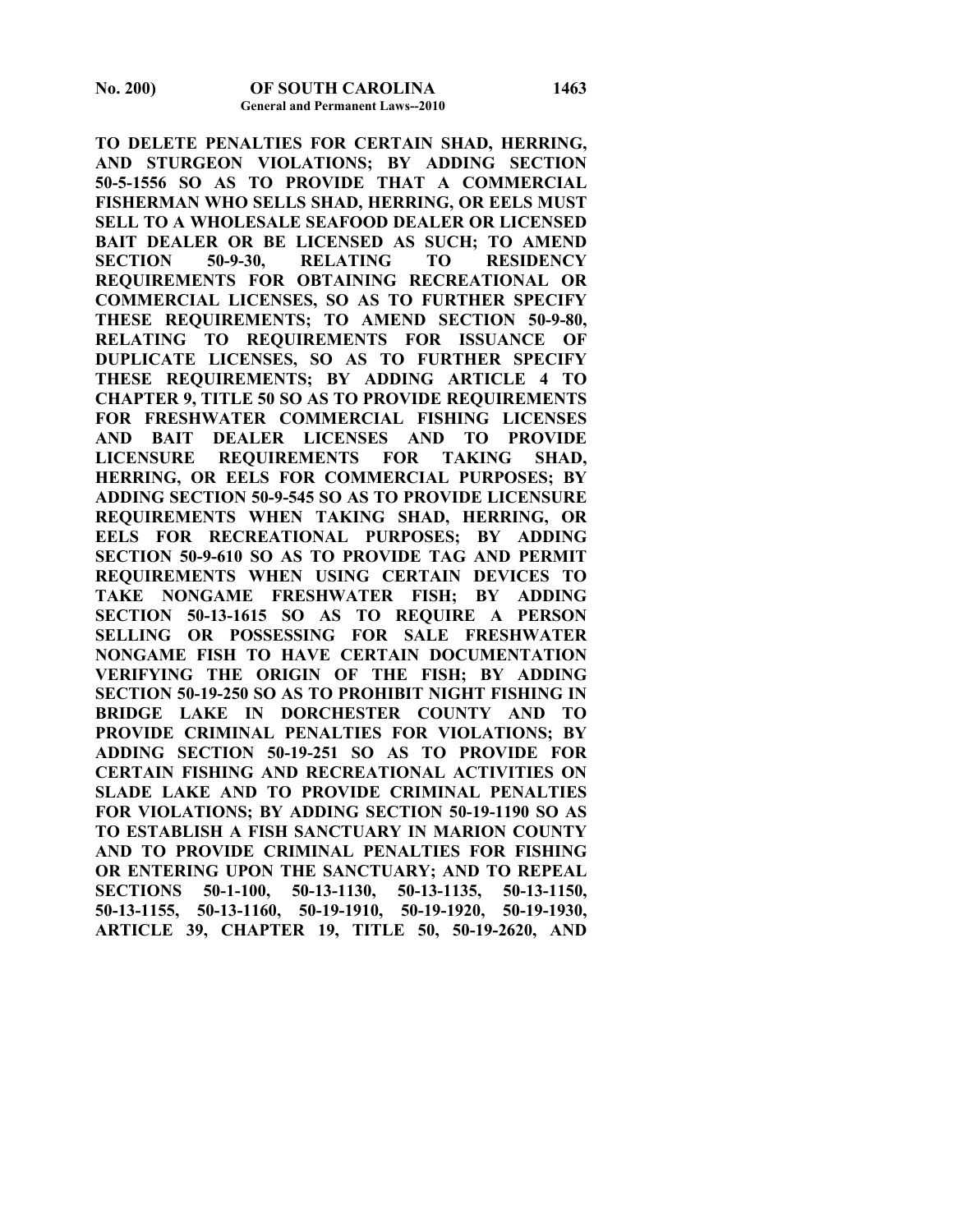# **50-19-2630 ALL RELATING TO VARIOUS FISHING REGULATIONS AND LICENSURE REQUIREMENTS.**

Be it enacted by the General Assembly of the State of South Carolina:

## **Definitions added**

SECTION 1. Section 50-1-5 of the 1976 Code is amended to read:

 "Section 50-1-5. For the purposes of this title unless the context clearly indicates otherwise:

(1) 'Board' means the governing body of the department.

 (2) 'Department' means the South Carolina Department of Natural Resources.

 (3) 'Director' means the administrative head of the department, appointed by the board.

 (4) 'Enforcement officer' means an enforcement officer of the Natural Resources Enforcement Division of the department.

 (5) The following terms define wildlife, fish, and plant species under the jurisdiction of the department or its successor agency:

 (a) 'Established' or 'naturalized' means a nonindigenous organism with one or more reproducing wild populations.

 (b) 'Exotic' means an organism or species indigenous to a foreign ecosystem.

 (c) 'Indigenous' or 'native' means an organism or species found naturally in this State prior to the arrival of the first European settlers.

 (d) 'Introduced' means an organism or species moved by human action to an area or ecosystem where it was not found historically.

 (e) 'Invasive' means nonindigenous organisms or species that establish in a new area or ecosystem, extend their geographic range and usually include native ecological or economic impacts.

 (f) 'Locally established' means a nonindigenous species with one or more naturally reproducing populations in an area or ecosystem but with very restricted distribution and no evidence of range expansion.

 (g) 'Nonindigenous', 'alien', 'exotic', 'foreign', 'transplanted', 'nonnative', or 'introduced' means an organism or species found in an area or ecosystem outside its historic or native geographic range.

 (h) 'Transplant' or 'translocated' means an organism or species moved by human action, deliberately or accidentally from its indigenous ecosystem to an area outside of its native range.

**1464**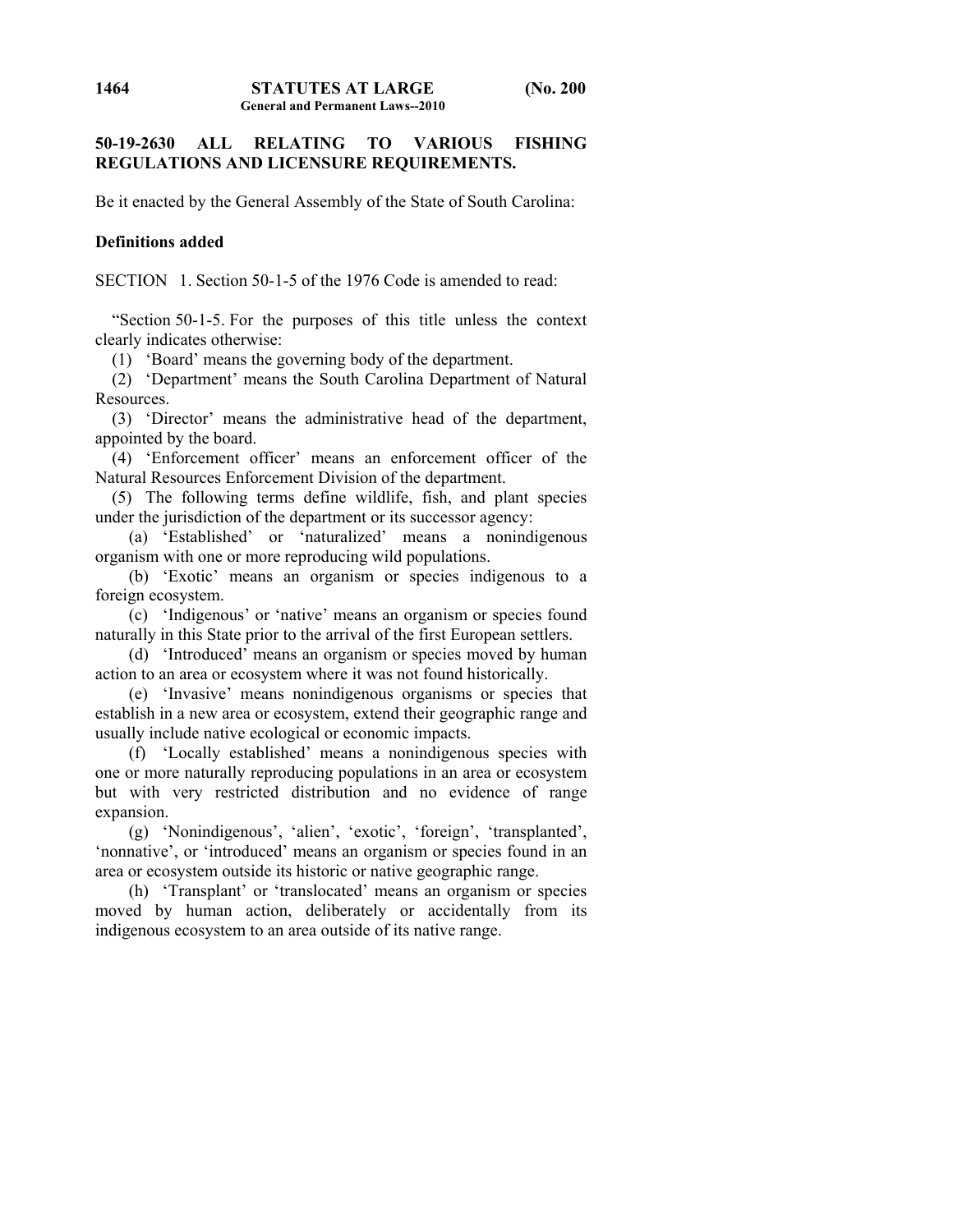#### **No. 200) OF SOUTH CAROLINA General and Permanent Laws--2010 1465**

 (i) 'Wild' means an organism or species living in the environment not cultivated or domesticated."

### **Classifications revised**

SECTION 2. Section 50-1-30 of the 1976 Code, as last amended by Act 227 of 2008, is further amended to read:

 "Section 50-1-30. For the purpose of this title the following classifications are recognized:

 (1) Game birds: mourning dove, northern bob white, ruffed grouse, wild turkey, Wilson snipe, woodcock, the Anatidae (commonly known as goose, brant, and duck), and the Rallidae (commonly known as marsh hen, coot, gallinule, and rail).

 (2) Unprotected birds: house sparrow (Passer domesticus), rock pigeon (Columba livia), European starling (Sturnus vulgaris), and Eurasian collared dove (Streptopelia decaocto). These birds are unprotected by state law.

 (3) Nongame birds: all native birds not named in items (1) and (2) of this section are nongame birds and must not be destroyed in any manner at any time, except as otherwise provided by law.

 (4) Game animals: beaver, black bear, bobcat, white-tailed deer, fox, mink, muskrat, opossum, otter, rabbit, raccoon, skunk, squirrel, and weasel.

 (5) Freshwater game fish: Bream: bluegill, flier, green sunfish; pumpkinseed, redbreast, redear (shellcracker), spotted sunfish; warmouth; Black Bass: largemouth bass, smallmouth bass, spotted bass, redeye bass (coosae bass); striped bass or rockfish; white bass; hybrid striped bass-white bass; white crappie, black crappie; Trout: rainbow, brown and brook, chain pickerel (jackfish), redfin pickerel, sauger, walleye, and yellow perch.

 (6) Freshwater nongame fish: any freshwater fish species not classified as a game fish.

 (7) Saltwater game fish: spotted seatrout (winter trout) Cynoscion nebulosus, red drum (channel bass) Sciaenops ocellatus; tarpon Megalops atlanticus, and any species of billfish of the Family Istiophoridae."

#### **Geographic boundaries for certain bodies of water**

SECTION 3. Chapter 1, Title 50 of the 1976 Code is amended by adding: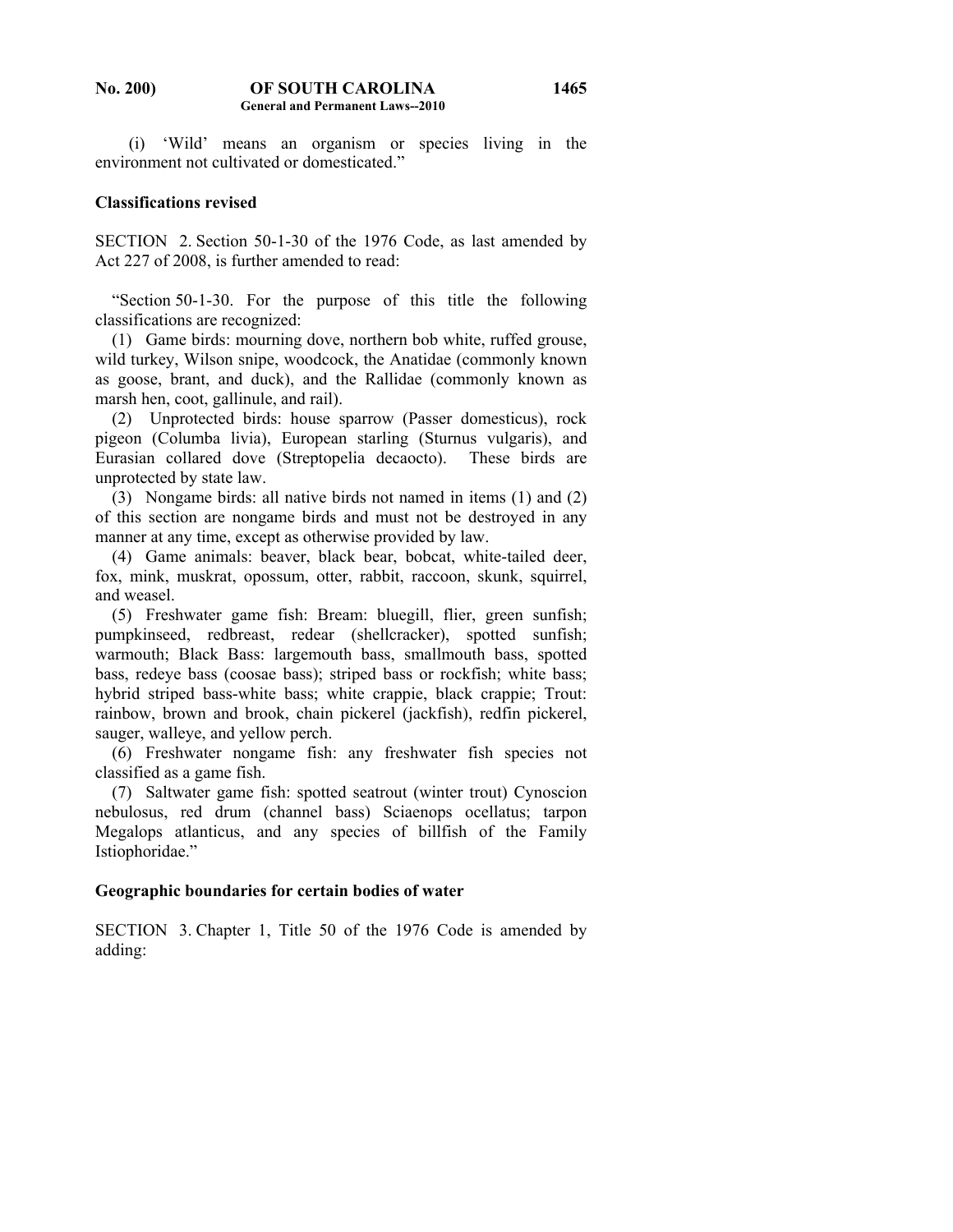"Section 50-1-50. The following water bodies have the geographic boundaries as described:

 'Ashepoo River' means all waters of the Ashepoo River from its confluence with Saint Helena Sound upstream to the confluence of Jones Swamp and Ireland Creeks, near S.C. State Highway 63/U.S. Highway 17A Bridge in Colleton County.

 'Ashley River' means all waters of the Ashley River from its confluence with the Cooper River in Charleston Harbor upstream to the confluence of Great Cypress Swamp and Rumphs Hill Creeks.

 'Back River (Jasper County)' means all waters of Back River from its confluence with the Savannah River upstream to its headwaters on Hutchinson Island.

 'Little Back River (Jasper County)' means all waters of Little Back River from its confluence with Back River upstream to the confluence of McCoy's Creek and Union Creek.

 'Beaufort River (Beaufort County)' means all waters of Beaufort River from its confluence with Port Royal Sound upstream to the confluence with Battery, Cowen, Albergottie, and Brickyard Creeks.

 'Black Creek (Chesterfield, Darlington, and Florence Counties)' means all waters of Black Creek from its confluence with the Great Pee Dee River upstream to S.C. State Highway S-13-513 (Griggs Street Bridge) in Chesterfield County.

 'Black Creek (Lexington County)' means all waters of Black Creek from its confluence with North Fork Edisto River upstream to its headwaters at Taylors Pond Dam near S.C. State Highway S-32-77 (Two Notch Road Bridge) in Lexington County.

 'Black Mingo Creek' means all waters of Black Mingo Creek from its confluence with the Black River upstream to the confluence of Paisley Swamp and Cedar Swamp Creeks.

 'Black River' means all waters of Black River from its confluence with the Great Pee Dee River upstream to its headwaters northwest of S.C. State Highway S-31-33 near McCutchens Crossroads in Lee County.

 'Bohicket Creek (Charleston County)' means all waters of Bohicket Creek from its confluence with North Edisto River upstream to its confluence with Church Creek.

 'Broad River' means all waters of Broad River from its confluence with the Saluda River at U.S. Highway 1/U.S. Highway 378 (Gervais Street Bridge) upstream to the North Carolina/South Carolina state line.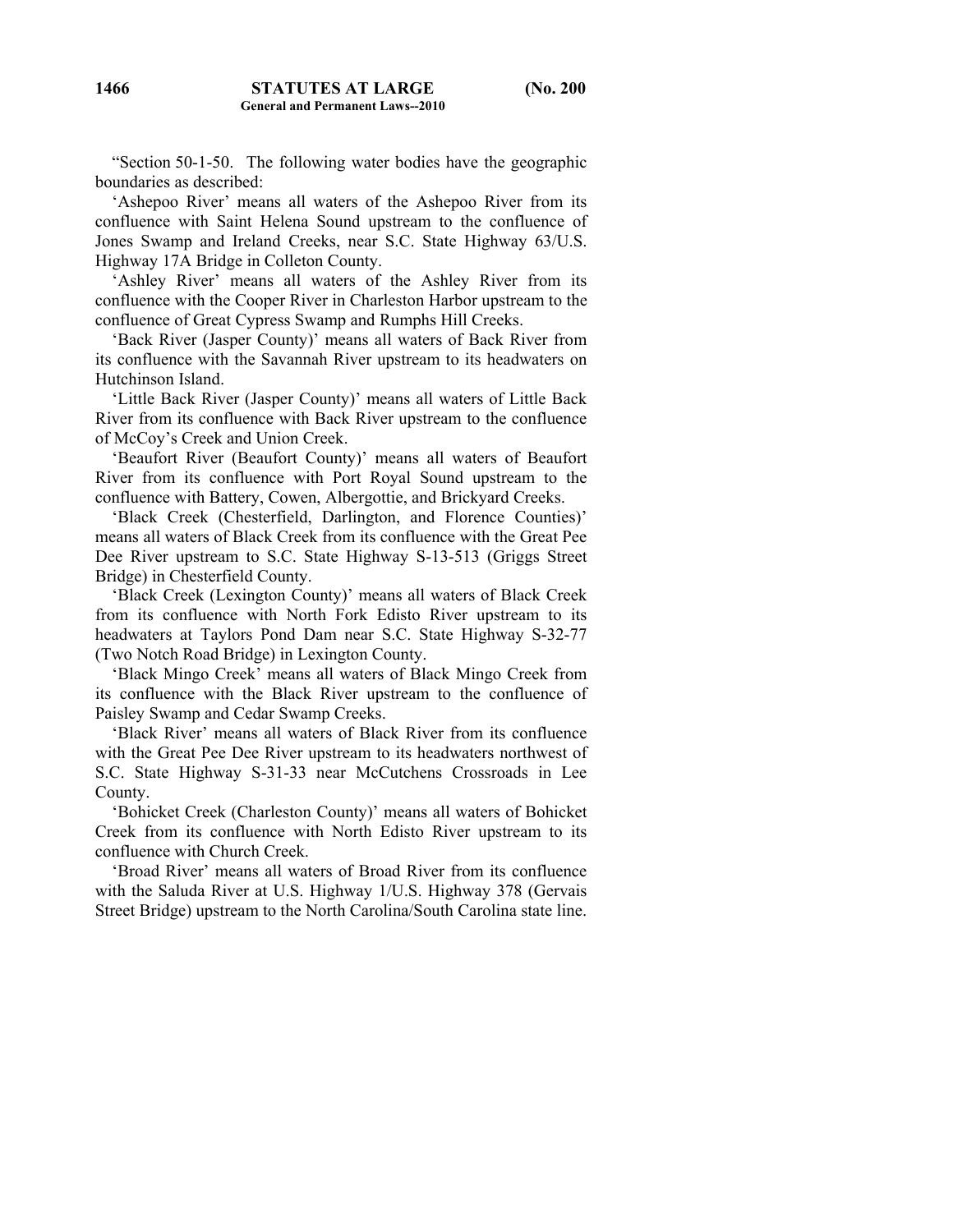'Lower reach of the Broad River' means all waters of the Broad River from its confluence with the Saluda River at U.S. Highway 1/U.S. Highway 378 (Gervais Street Bridge) upstream to Parr Dam.

 'Upper reach of the Broad River' means all waters of the Broad River from Parr Dam upstream to the North Carolina/South Carolina state line.

 'Broad River **(**Beaufort County)' means all waters of Broad River from its confluence with Port Royal Sound upstream to the confluence of Whale Branch, Coosawhatchie River, and Pocotaligo River.

 'Buffalo Creek (Newberry County)' means all waters of Buffalo Creek from its confluence with Lake Murray upstream to State Highway S-36-404.

 'Bull Creek (Georgetown and Horry Counties)' means all waters of Bull Creek from its divergence from the Great Pee Dee River to its confluence with the Waccamaw River.

 'Bull River (Beaufort County)' means all waters of Bull River from its confluence with Coosaw River upstream to its confluence with Wimbee Creek and Williman Creek.

 'Bulls Bay' means all open bay waters bounded on the east by a line running northeast from the northern tip of Bull Island following the COLREG line to the southern tip of Sandy Point.

 'Bush River' means all waters of Bush River from Lake Murray in Newberry County at S.C. State Highway S-36-41, upstream to its headwaters beyond S.C. State Highway S-30-72 Bridge (Gary Street) in Laurens County.

 'Calibogue Sound' means all waters between Hilton Head Island and Daufuskie Island bounded on the seaward side by a line running due west from the westernmost tip of Hilton Head Island (N32° 6.825' W80° 49.776') and bounded on the inland side by a line from the northern tip of Daufuskie Island (N32° 8.838' W80° 50.354') running along the marsh shore of Bull Island to its easternmost point (N32° 11.459' W80° 47.371') and then running due east to Hilton Head Island, and then following the shoreline in a southwesterly direction across the confluence of Broad Creek to the westernmost tip of Hilton Head Island.

 'Cape Romain Harbor (Charleston County)' means all waters inshore of the COLREG line between Cape Island and Murphy Island and bounded on the eastern side by Cape Island and to its confluence with Romain River, Horsehead Creek, Congaree Boat Creek, and Alligator Creek, and inshore of the COLREG line from Cape Island to Raccoon Key.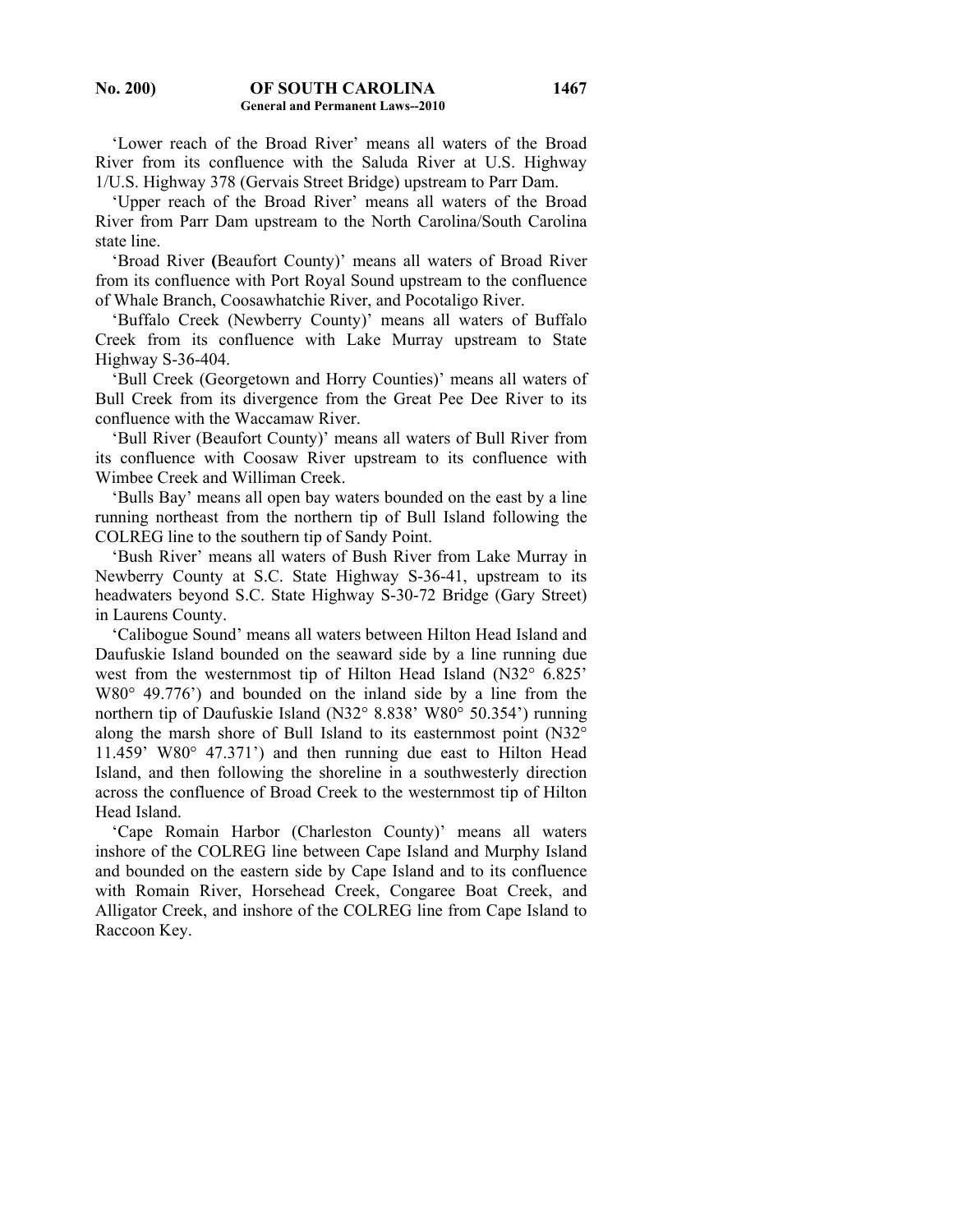'Catawba River' means all waters of the Catawba River from the backwaters of Fishing Creek Reservoir at S.C. State Highway 9 upstream to the Lake Wylie Dam.

 'Chattooga River' means all waters of the Chattooga River beginning at its confluence with Opossum Creek upstream to the North Carolina/South Carolina state line.

 'East Fork Chattooga River' means all waters of East Fork Chattooga River from its confluence with the Chattooga River upstream to the North Carolina/South Carolina state line.

 'Chauga River' means all waters of the Chauga River from Lake Hartwell upstream to the confluence of Village and East Village Creeks.

 'Chechessee Creek (Beaufort County)' means all waters of Chechessee Creek from its confluence with Chechessee River upstream to the confluence with Colleton River near Manaqault Neck.

 'Chechessee River (Beaufort County)' means all waters of Chechessee River from its confluence with Port Royal Sound upstream to the confluence with Hazzard Creek.

 'New Chehaw River (Colleton County)' means all waters of New Chehaw River from its confluence with the Combahee River upstream to its diversion from the Old Chehaw River.

 'Old Chehaw River (Colleton County)' means all waters of Old Chehaw River from its confluence with the Combahee River upstream to its headwaters outside of the town of Green Pond.

 'Cheohee Creek' means all waters of Cheohee Creek from its confluence with Flat Shoal River and Tamassee Creek upstream to its headwaters east of S.C. State Highway 107 in Oconee County.

 'Church Creek (Charleston County)' means all waters of Church Creek from its confluence with Wadmalaw River in Wadmalaw Sound upstream to its confluence with Bohicket Creek.

 'Clark Sound' means all waters bounded on the northwestern side by James Island and on the eastern side by marshes associated with Morris Island.

 'Clark's Creek' means all waters of Clark's Creek from its confluence with the Great Pee Dee River upstream to its divergence from the Lynches River in Florence County.

 'Colleton River (Beaufort County)' means all waters of Colleton River from its confluence with Chechessee River upstream until its confluence with Okatee River.

 'Combahee River' means all waters of the Combahee River from its confluence with the Coosaw River upstream to the confluence of the Salkehatchie and Little Salkehatchie Rivers.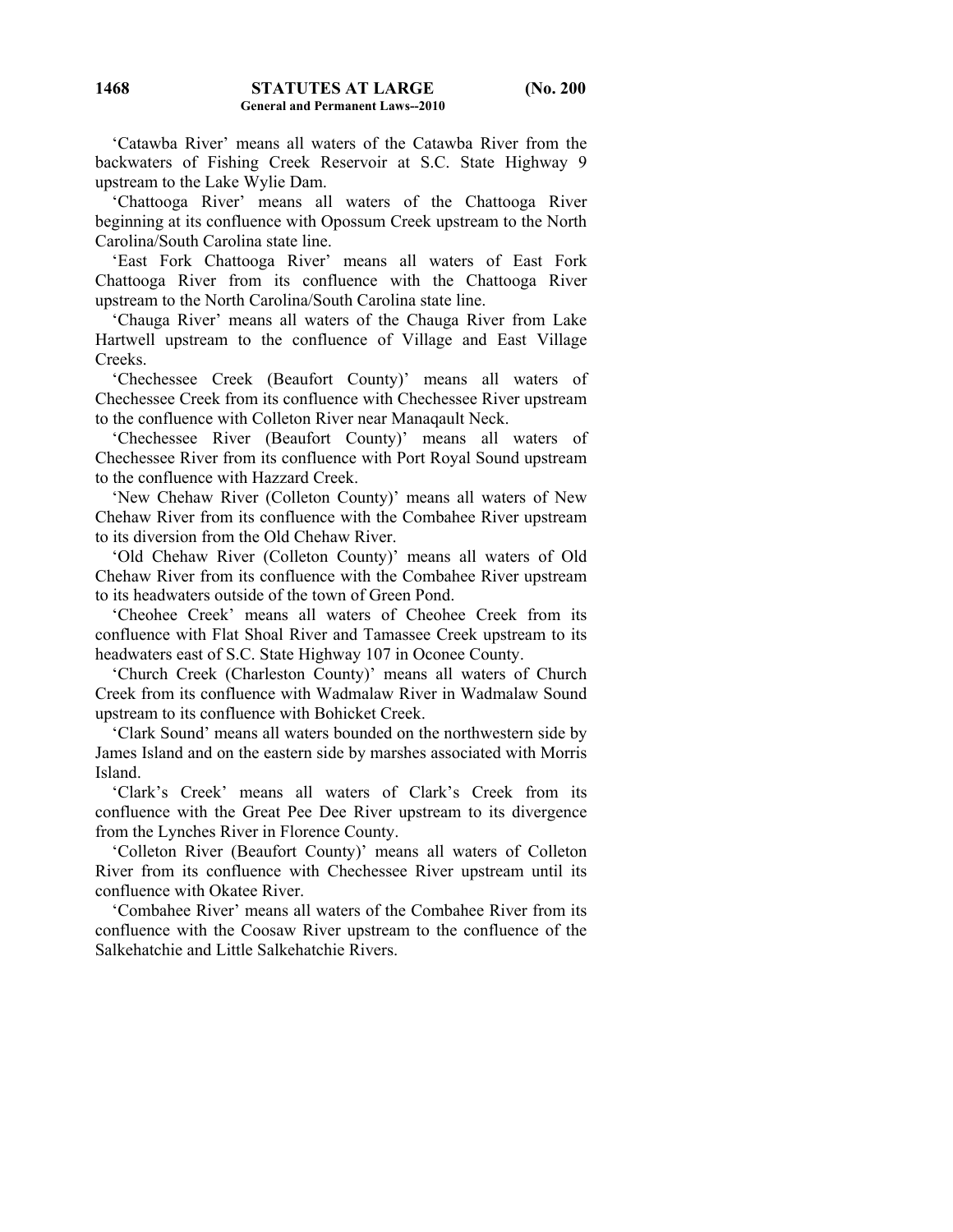'Congaree River' means all waters of the Congaree River from its confluence with the Wateree River upstream to the confluence with the Broad and Saluda Rivers at U.S. Highway 1/U.S. Highway 378 (Gervais Street Bridge).

 'Cooper River (Beaufort County)' means all waters of Cooper River from its confluence with Calibogue Sound upstream to its confluence with the New River.

 'Cooper River (Berkeley and Charleston Counties)' means all waters of Cooper River from its confluence with the Ashley River in the Charleston Harbor upstream to the confluence of East Branch Cooper River and West Branch Cooper River.

 'Cooper River system (Berkeley and Charleston Counties)' means all waters of Cooper River and its fresh water tributaries, from the freshwater/saltwater dividing line to its headwaters including the East and West Branch and the Tailrace Canal.

 'Coosaw River (Beaufort County)' means all waters of Coosaw River from its confluence with Saint Helena Sound upstream to its confluence with Whale Branch, McCalleys Creek, and Brickyard Creek.

 'Coosawhatchie River' means all waters of the Coosawhatchie River from its confluence with the Broad River (Jasper County) upstream to U.S. Highway 301 in Allendale County.

 'Great Cypress Swamp' means all waters of the Great Cypress Swamp from its confluence with the Ashley River upstream to the confluence of Partridge Creek and Wassamasaw Swamp Creek or Big Run Creek.

 'Dawhoo River (Charleston County)' means all waters of Dawhoo River from its confluence with the North Edisto River upstream to its divergence with the South Edisto River.

 'Durbin Creek (Greenville and Laurens Counties)' means all waters of Durbin Creek from its confluence with the Enoree River in Laurens County upstream to S.C. State Highway 418 in Laurens County.

 'Eastatoe Creek' means all waters of Eastatoe Creek from Lake Keowee backwaters upstream to the North Carolina/South Carolina state line.

 'Edisto River' means all waters of the Edisto River from its confluence with the South Edisto River and Dawhoo River upstream to the confluence of the North Fork Edisto River and South Fork Edisto River.

 'North Edisto River' means all waters of the North Edisto River from its confluence with the Atlantic Ocean upstream to the confluence of Dawhoo River and Wadmalaw River.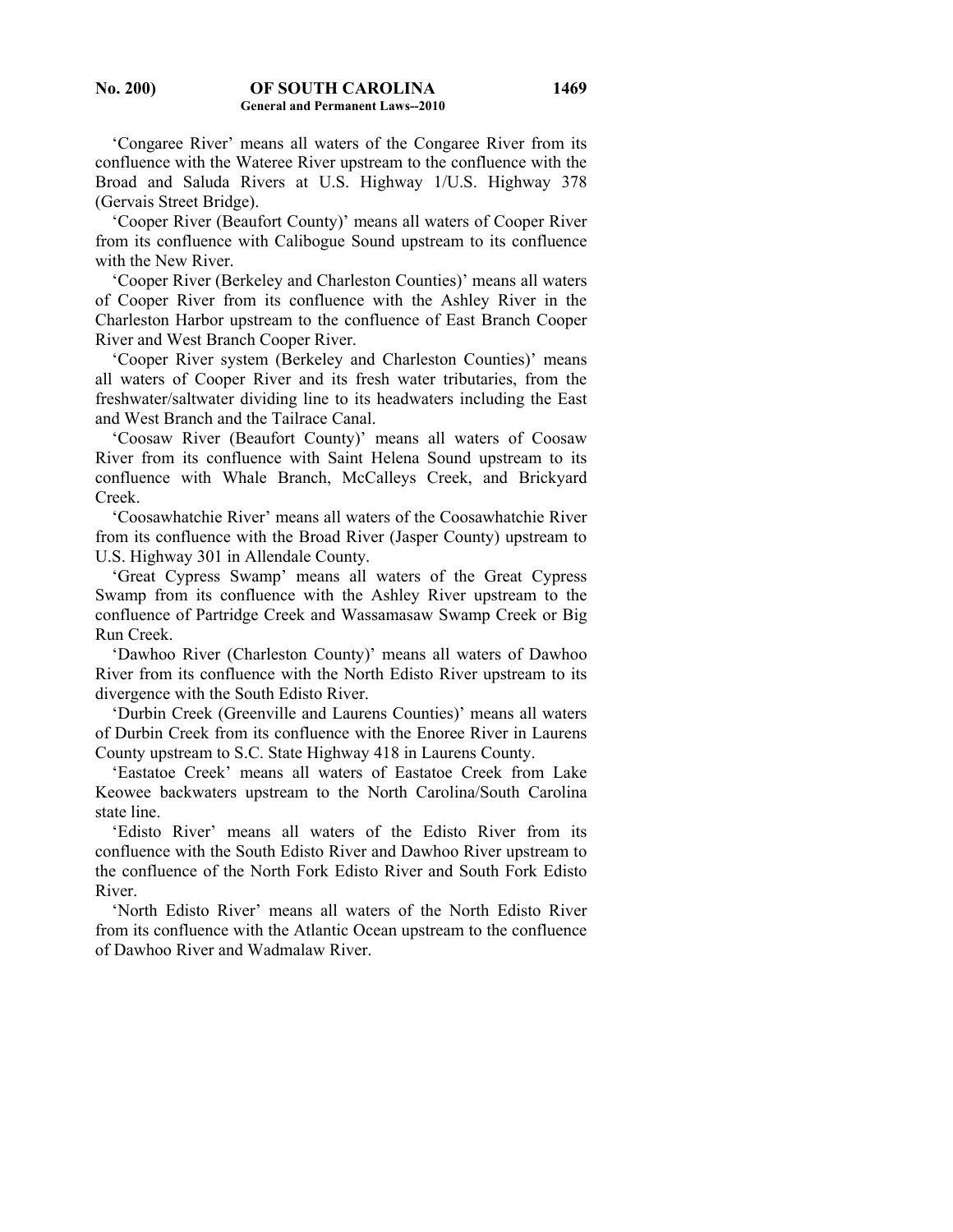'South Edisto River' means all waters of the South Edisto River from its confluence with Saint Helena Sound upstream to the confluence of the Edisto River and Dawhoo River.

 'North Fork Edisto River' means all waters of the North Fork Edisto River from its confluence with the South Fork Edisto River upstream to the confluence of Chinquapin Creek and Lightwood Knot Creek in Lexington County.

 'South Fork Edisto River' means all waters of the South Fork Edisto River from its confluence with the North Fork Edisto River upstream to S.C. State Highway S-19-41(Edisto Road) in Edgefield County.

 'Enoree River' means all waters of the Enoree River from its confluence with the Broad River upstream to its headwaters near S.C. State Highway S-23-869 (Tubbs Mt. Road).

 'Five Fathom Creek (Charleston County)' means all waters of Five Fathom Creek from its confluence with Bull's Bay just west of Sandy Point to its divergence from the Intracoastal Waterway.

 'Folly Creek (Charleston County)' means all waters of Folly Creek from its confluence with Folly River upstream to its confluence with Lighthouse Creek.

 'Folly River (Charleston County)' means all waters of Folly River from its confluence with the Atlantic Ocean north of Stono Inlet upstream to the tidal flats behind Folly Island and onto its confluence with Rat Island Creek.

 'Harbor River (Beaufort County)' means all waters of Harbor River from its confluence with Saint Helena Sound and the Atlantic Ocean upstream to its confluence with Station Creek and Trenchards Inlet.

 'Jefferies Creek' means all waters of Jefferies Creek from its confluence with the Great Pee Dee River upstream to S.C. State Highway 403 in Darlington County.

 'Kiawah River (Charleston County)' means all waters of Kiawah River from its confluence with the Atlantic Ocean at Captain Sam's Inlet upstream to its confluence with the Stono River.

 'Little River (Abbeville, Anderson, and McCormick Counties)' means all waters of Little River from the backwaters of Lake J. Strom Thurmond in McCormick County upstream to the confluence of Baker Creek (Long Branch) and Corner Creek in Anderson County. 'Little River (Horry County)' means all waters of Little River from its confluence with the Atlantic Ocean at Little River Inlet upstream to its confluence with the Intercoastal Waterway to the headwaters of Socastee Creek.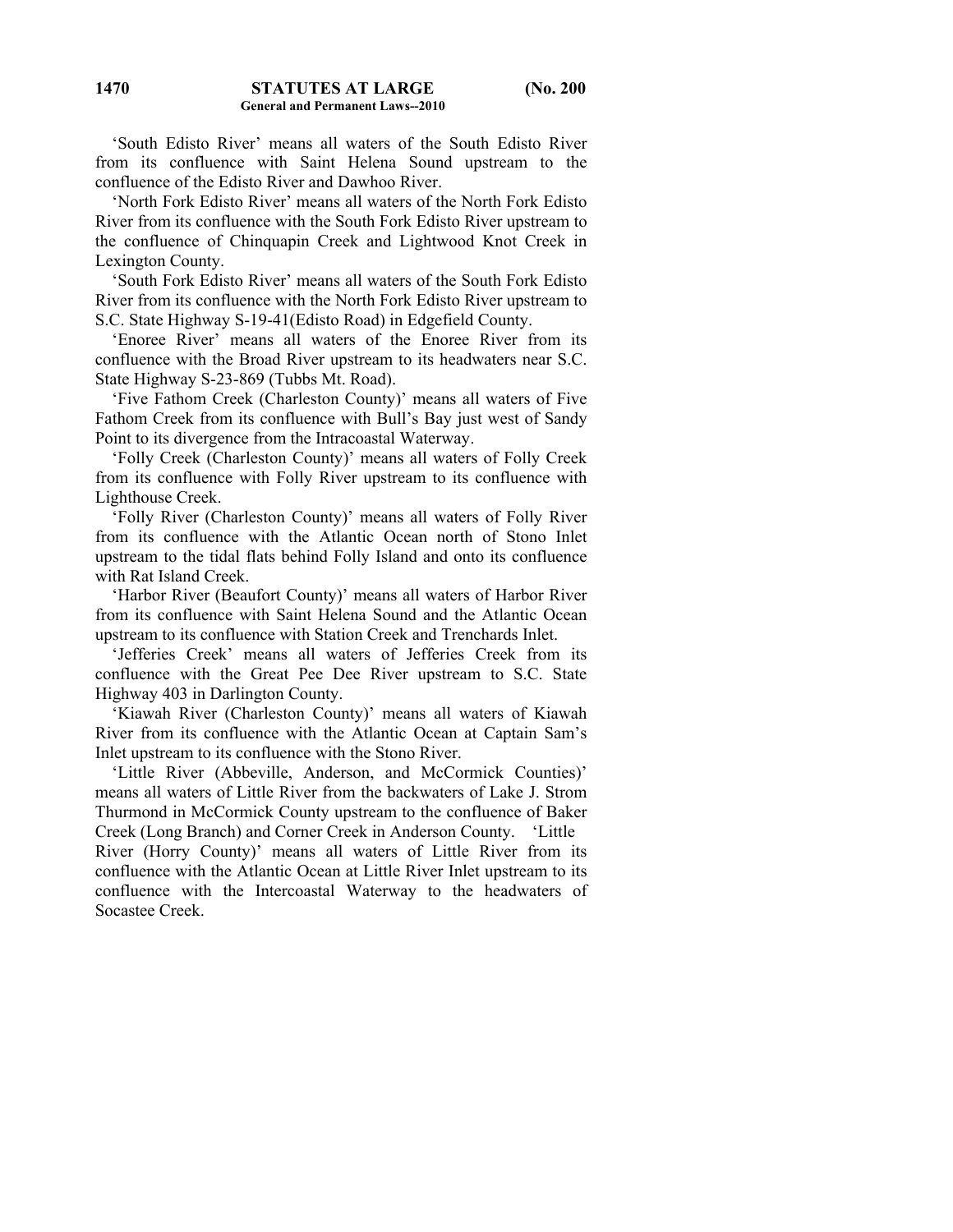'Little River (Newberry and Laurens Counties)' means all waters of Little River from its confluence with the Saluda River upstream to S.C. State Highway S-30-419 (Ghost Creek Road) in Laurens County.

 'Little River (Sumter County)' means all waters of Little River from its confluence with the Wateree River upstream to its divergence from the Wateree River.

 'Log Creek (Edgefield County)' means all waters of Log Creek from its confluence with Turkey Creek upstream to S.C. State Highway 23 (Columbia Highway).

 'Long Cane Creek (McCormick County)' means all waters of Long Cane Creek from the backwaters of Lake J. Strom Thurmond near S.C. State Highway 28 in McCormick County upstream to S.C. State Highway S-1-75 in Abbeville County.

 'Lumber River' means all waters of Lumber River from its confluence with the Little Pee Dee River upstream to the North Carolina/South Carolina state line.

 'Lynches River' means all waters of Lynches River from its confluence with the Great Pee Dee River upstream to the North Carolina/South Carolina state line.

 'May River (Beaufort County)' means all waters of May River from its confluence with Calibogue Sound upstream to its headwaters just past the confluence of Stoney Creek.

 'McCoy's Cut (Jasper County)' means all waters of McCoy's Cut from its divergence from Savannah River to its confluence with Union Creek to form the Little Back River.

 'Mill Creek (Florence County)' means all waters of Mill Creek from its confluence with Muddy Creek upstream to its divergence from Lynches River.

 'Morgan River (Beaufort County)' means all waters of Morgan River from its confluence with Saint Helena Sound upstream to the confluence of Lucy Point Creek and Warsaw Flats.

 'Muddy Creek (Florence and Williamsburg Counties)' means all waters of Muddy Creek from its confluence with Clark's Creek upstream to its headwaters near Hemmingway, South Carolina.

 'Mulberry Creek (Greenwood County)' means all waters of Mulberry Creek from the backwaters of Lake Greenwood upstream to U.S. Highway 25 in Greenwood County.

 'Mungen Creek (Beaufort County)' means all waters of Mungen Creek from its divergence from the New River to its confluence with the New River.

 'Murrell's Inlet (Georgetown County)' means all saltwaters of Murrell's Inlet from the seaward tip of the Murrell's Inlet jetties inland.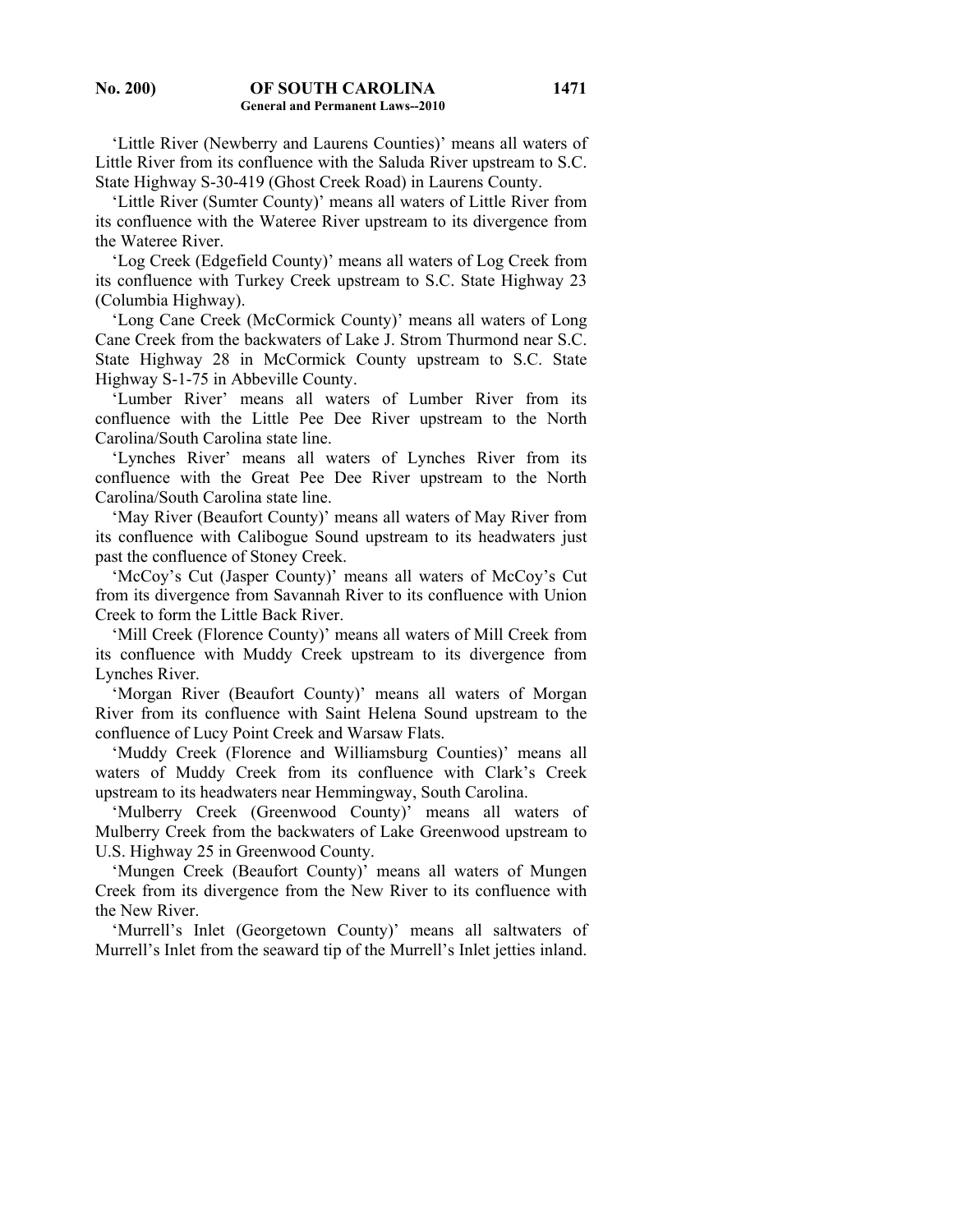This includes these tributary creeks: Main Creek, Woodland Creek, Parsonage Creek, Allston Creek, and Oaks Creek and adjacent marshes.

 'New River' means all waters of New River from its confluence with the Atlantic Ocean upstream to its headwaters at Garrett Lake near U.S. Interstate Highway 95.

 'North Santee Bay' means all waters of the bay west of a line running southwest from the southern tip of South Island to the eastern tip of Cedar Island and upstream to the confluence of Mosquito and Big Duck Creeks.

 'Okatee River (Beaufort County)' means all waters of Okatee River from its confluence with Colleton River upstream to its headwaters near U.S. Highway 278.

 'Oolenoy River' means all waters of Oolenoy River from its confluence with the South Saluda River upstream to its headwaters near US Highway 178 in Pickens County.

 'Pacolet River' means all waters of Pacolet River from its confluence with the Broad River upstream to the Lake H. Taylor Blalock Dam in Spartanburg County.

 'North Pacolet River' means all waters of North Pacolet River from its confluence with the South Pacolet River upstream to the North Carolina/South Carolina state line.

 'South Pacolet River' means all waters of South Pacolet River from Lake William C. Bowen in Spartanburg County upstream to its headwaters near Glassy Mountain in Greenville County.

 'Great Pee Dee River (also known as Pee Dee River or Big Pee Dee River)' means all waters of Great Pee Dee River from its confluence with Winyah Bay upstream to the North Carolina/South Carolina state line.

 'Little Pee Dee River' means all waters of Little Pee Dee River from its confluence with the Great Pee Dee River upstream to Red Bluff Lake Dam at the confluence of Gum Swamp Creek and Beaver Dam Creek in Marlboro County.

 'Pocotaligo River (Beaufort, Hampton and Jasper Counties)' means all waters of Pocotaligo River from its confluence with the Broad River upstream to its headwaters north of U.S. Highway 17 in Jasper County.

 'Pocotaligo River (Clarendon and Sumter Counties)' means all waters of Pocotaligo River from its confluence with the Black River upstream to the confluence of Cane Savannah Creek and Turkey Creek in Sumter County.

 'Port Royal Sound' means all waters of Port Royal Sound between Hilton Head Island and Bay Point, bounded on the seaward side by a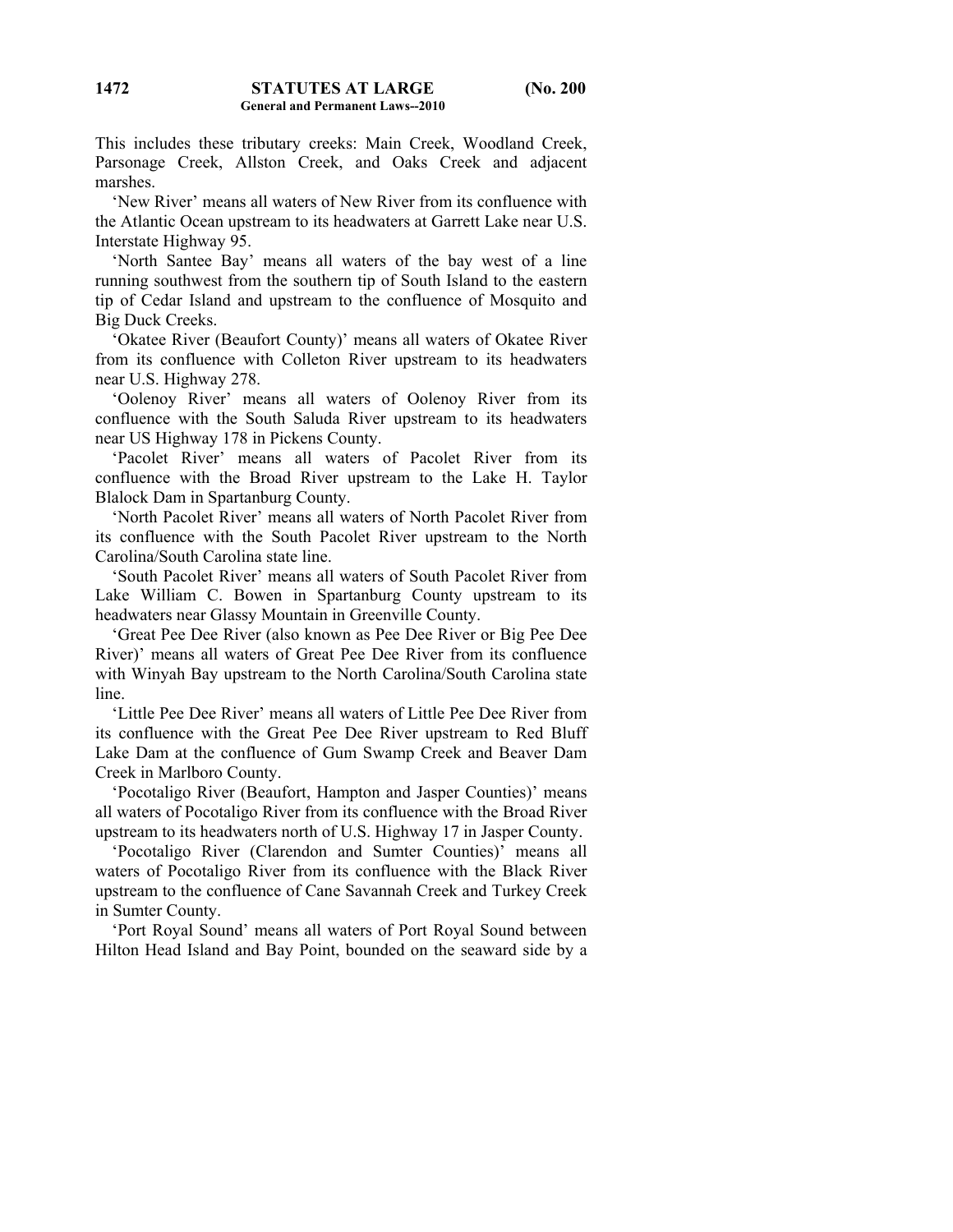line running northeasterly from the easternmost tip of Hilton Head Island (N32° 12.972' W80° 40.048'), to the southernmost tip of Bay Point (N32° 15.390' W80° 37.918'), and bounded on the inland side by a line from the northernmost tip of Hilton Head Island (N32° 16.236' W80° 43.676'), running northeasterly to the southern tip of Parris Island (N32° 17.875' W80° 40.076'), and thence running southeasterly to the southern tip of Bay Point.

 'Price Creek (Charleston County)' means all waters of Price Creek from its confluence with the Atlantic Ocean upstream to its divergence from Sewee Bay.

 'Rabon Creek (Laurens County)' means all waters of Rabon Creek from the backwaters of Lake Greenwood upstream to the Lake Rabon Dam in Laurens County.

 'Re-diversion Canal' means all waters of the Re-diversion Canal from its confluence with the Santee River upstream to the St. Stephen Dam and those waters upstream of the dam to its juncture with Lake Moultrie in Berkeley County.

 'Reedy River' means all waters of Reedy River from the backwaters of Lake Greenwood at S.C. State Highway S-30-6 in Laurens County, upstream to Boyd Millpond Dam, and all waters upstream of Boyd Millpond to its headwaters near Renfrew and Travelers Rest in Greenville County at S.C. State Highway S-23-103.

 'Rocky River' means all waters of Rocky River from Lake Secession upstream to the confluence of Little Beaverdam and Beaverdam Creeks in Anderson County.

 'Saint Helena Sound' means all waters of Saint Helena Sound bounded by Edisto Beach, Otter Island, Ashe Island, Morgan Island, St. Helena Island, and Harbor Island, bounded on the seaward side by the COLREG line from Edisto Beach to Hunting Island, and bounded on the inland side by the U.S. Highway 21 bridge in the mouth of Harbor River, from the northern tip of Coffin Point (N32° 26.782' W80° 29.007'), just east of the mouth of Coffin Creek running north crossing the mouth of Morgan River to the eastern tip of Morgan Island marsh (N32° 28.137' W80° 28.626'), and then running north across the mouth of Coosaw River to the southern tip of Ashe Island (N32° 29.768' W80° 28.355'), and by a line running due west from the western tip of Ashe Island (N32° 30.189' W80° 27.329'), crossing the mouth of Rock Creek to Hutchinson Island, and by a line running south across the mouth of the Ashepoo River to the eastern side of Otter Island (N32° 28.720' W80° 25.151') and extending to the southern tip of Edisto Beach (N32° 28.643' W80° 20.304').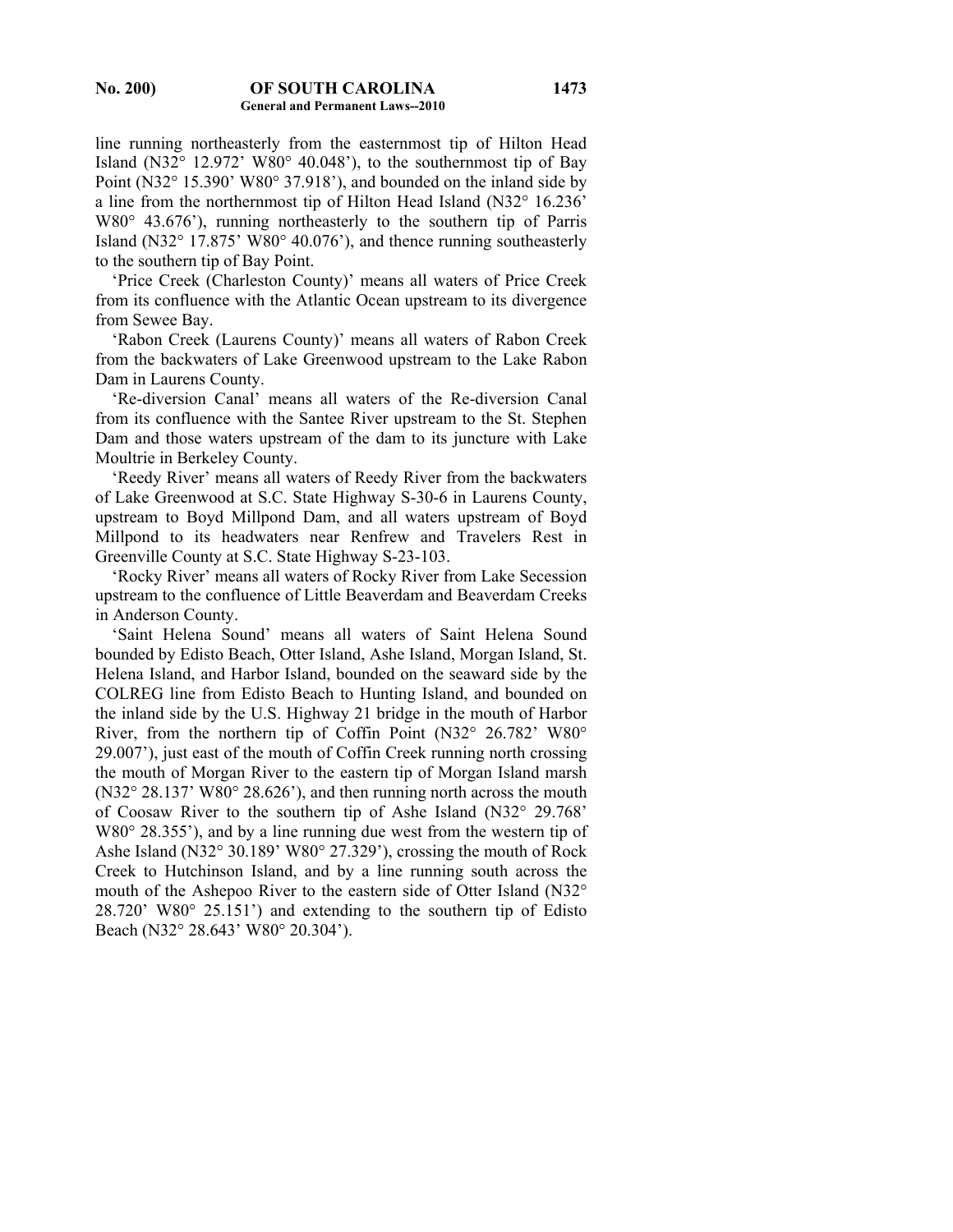'Salkehatchie River' means all waters of Salkehatchie River from its confluence with the Little Salkehatchie River upstream to the confluence of Buck Creek and Rosemary Creek near S.C. State Highway S-06-166 in Barnwell County.

 'Little Salkehatchie River' means all waters of Little Salkehatchie River from its confluence with the Salkehatchie River upstream to the Lake Cynthia Dam in Barnwell County.

 'Middle Saluda River' means all waters of Middle Saluda River from its confluence with South Saluda River upstream to its headwaters near U.S. Highway 276 in Greenville County.

 'North Saluda River' means all waters of North Saluda River from its confluence with South Saluda River upstream to the North Saluda Reservoir (Poinsett Reservoir) Dam.

 'South Saluda River' means all waters of South Saluda River from its confluence with Saluda River and North Saluda River upstream to the Table Rock Dam in Greenville County.

 'Lower reach of the Saluda River' means all waters of Saluda River from its confluence with Broad River upstream to the Lake Murray Dam.

 'Middle reach of the Saluda River' means all waters of Saluda River from the backwaters of Lake Murray at S.C. State Highway 395, upstream to the Lake Greenwood Dam.

 'Upper reach of the Saluda River' means all waters of Saluda River from the backwaters of Lake Greenwood upstream to the confluence of North Saluda River and South Saluda River.

 'Little Saluda River' means all waters of Little Saluda River from the backwaters of Lake Murray upstream to the confluence of Mine Creek and Red Bank Creek near U.S. Highway 378 in Saluda County.

 'Sampit River' means all waters of Sampit River from its confluence with Winyah Bay upstream to U.S. Highway 17A in Georgetown County.

 'Santee River' means all waters of Santee River from its confluence with North Santee River and South Santee River upstream to the Lake Marion Dam and from the backwaters of Lake Marion at the railroad trestle bridge near Rimini upstream to the confluence of the Congaree and Wateree Rivers.

 'North Santee River' means all waters of North Santee River from its confluence with North Santee Bay upstream to its confluence with the Santee River and South Santee River.

 'South Santee River' means all waters of South Santee River from its confluence with the Atlantic Ocean upstream to its confluence with Santee River and North Santee River.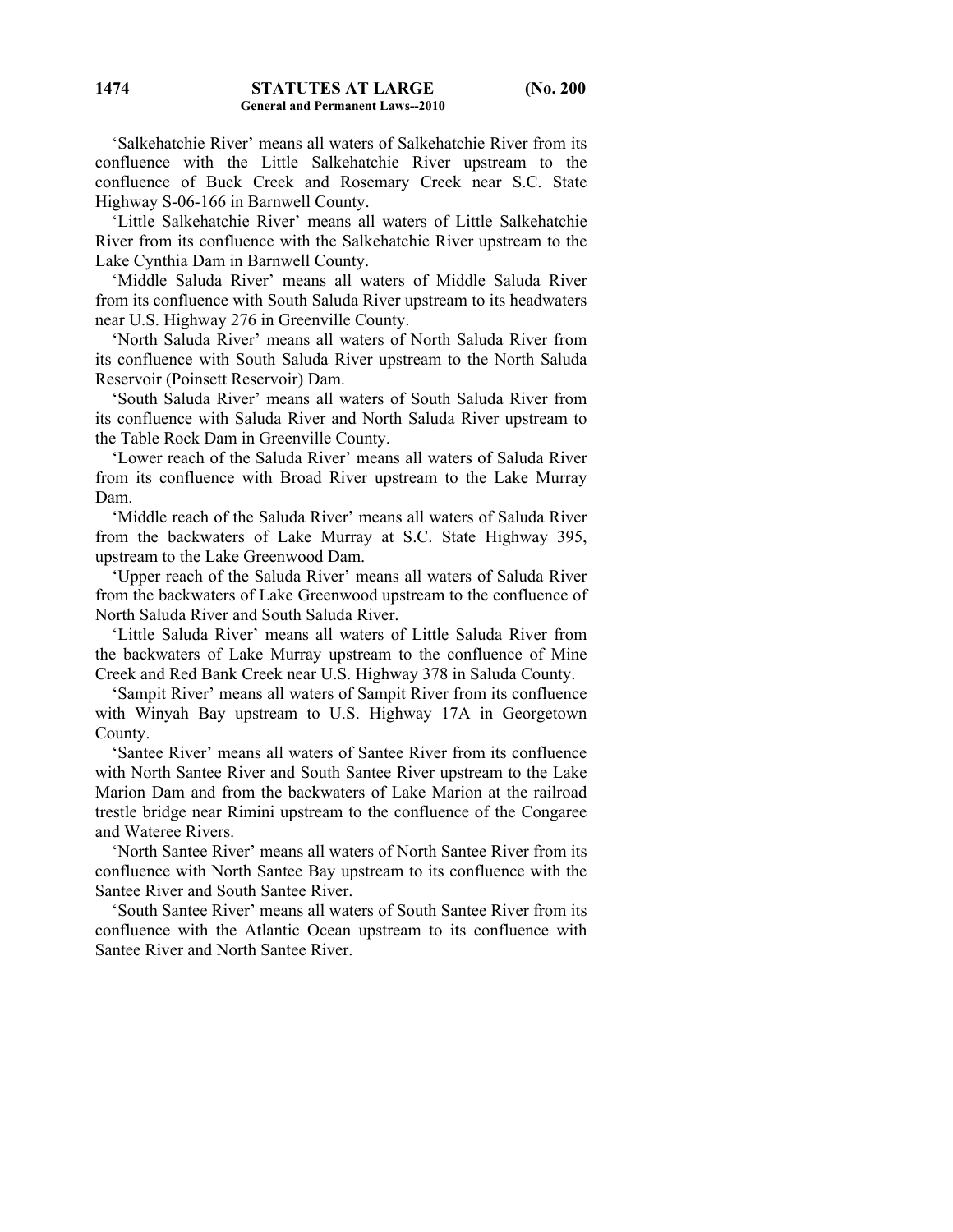#### **No. 200) OF SOUTH CAROLINA General and Permanent Laws--2010**

 'Lower reach of the Santee River' means all waters of Santee River from its confluence with the Atlantic Ocean upstream via the North Santee River, the South Santee River, and the Santee River to the Lake Marion Dam including the waters of the Re-diversion Canal upstream to the St. Stephen Dam.

 'Upper reach of the Santee River' means all waters of Santee River from the backwaters of Lake Marion at the railroad trestle bridge near Rimini upstream to the confluence of the Congaree and Wateree Rivers.

 'Santee River system' means all waters of Santee River including tributaries from the saltwater/freshwater dividing line on the North and South Santee Rivers upstream to the Lake Murray Dam on the Saluda River, the Canal Dam on the Broad River, and the Wateree Dam on the Wateree River.

 'Savannah River' means all waters of Savannah River from its confluence with the Atlantic Ocean upstream to the Lake J. Strom Thurmond Dam and from the backwaters of Richard B. Russell Lake upstream to the Lake Hartwell Dam.

 'Lower reach of the Savannah River' means all waters of Savannah River from its confluence with the Atlantic Ocean or mouth of the Savannah River as defined by a line from Jones Island, South Carolina (also known as Oysterbed Island) point at N32° 02'18" (N32.03833°), W80° 53' 21" (W80.88917°); across Cockspur Island, Georgia, point at N. 32° 01' 58" (N32.03278°), W80° 52' 56" (W80.88222°) to Lazaretto Creek, Georgia, point at N32° 01' 2" (N32.01722°) W80° 52' 51" (W80.88083°) upstream to the Lake J. Strom Thurmond Dam.

 'Upper reach of the Savannah River' means all waters of Savannah River from S.C. State Highway 181 (the backwaters of Richard B. Russell Lake) upstream to the Lake Hartwell Dam.

 'Socastee Creek (Horry County)' means all waters of Socastee Creek from its confluence with Waccamaw River upstream to the Intercoastal Waterway to the headwaters of Little River.

 'Stevens Creek' means all waters of Stevens Creek from the back waters of Stevens Creek Reservoir upstream to the confluence of Hard Labor Creek and Cuffytown Creek in McCormick County.

 'Stono River (Charleston County)' means all waters of Stono River from its confluence with the Atlantic Ocean at Stono Inlet upstream to its confluence with Wadmalaw River in Wadmalaw Sound.

 'Story River (Beaufort County)' means all waters of Story River from its confluence with Fripps Inlet upstream to its confluence with Trenchards Inlet.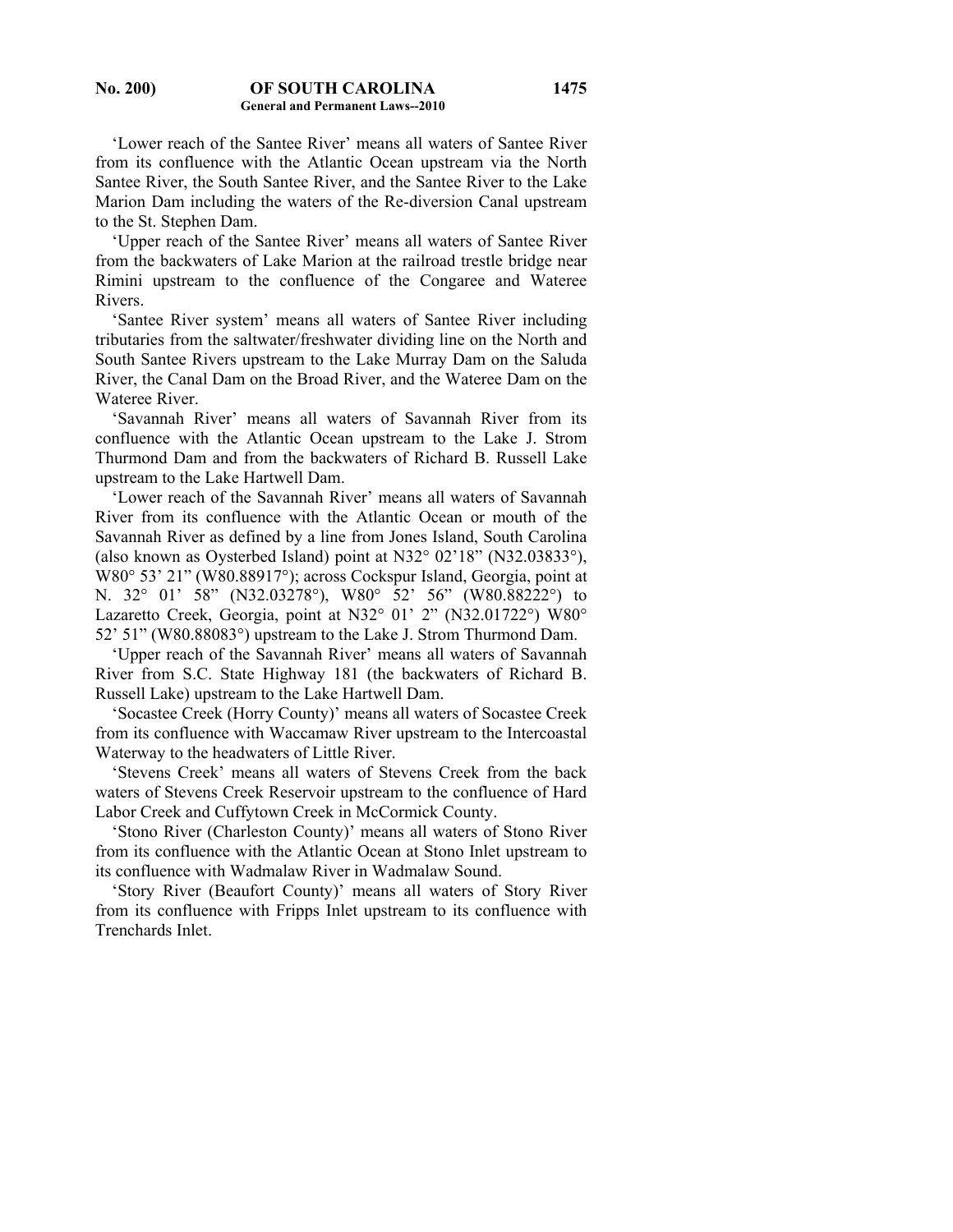'Thicketty Creek' means all waters of Thicketty Creek, excluding private impoundments, from its confluence with the Broad River upstream to the Lake Thicketty Dam in Cherokee County.

 'Trenchards Inlet (Beaufort County)' means all waters of Trenchards Inlet from its confluence with the Atlantic Ocean upstream to its confluence with Station Creek and Harbor River.

 'Tulifinny River' means all waters of Tulifinny River from its confluence with the Coosawhatchie River upstream to its divergence from the Coosawhatchie River.

 'Turkey Creek (Edgefield County)' means all waters of Turkey Creek from its confluence with Stevens Creek upstream to S.C. State Highway 23 in Edgefield County.

 'Tyger River' means all waters of Tyger River from its confluence with Broad River upstream to the confluence of the North Tyger River and South Tyger River.

 'Middle Tyger River' means all waters of Middle Tyger River from its confluence with the North Tyger River upstream to its headwaters just north of S.C. State Highway 11, excluding Lake Lyman.

 'North Tyger River' means all waters of North Tyger River from its confluence with the South Tyger River upstream to its headwaters south of S.C. State Highway 11 in Spartanburg County.

 'South Tyger River' means all waters of South Tyger River from its confluence with the North Tyger River upstream to the confluence of Mush Creek and Barton Creek in Greenville County, excluding the lakes.

 'Union Creek (Jasper County)' means all waters of Union Creek from its confluence with McCoy's Cut and Little Back River upstream to its headwaters near Chisolm Cemetery.

 'Waccamaw River' means all waters of Waccamaw River from its confluence with Winyah Bay upstream to the North Carolina/South Carolina state line.

 'Wadmalaw River (Charleston County)' means all waters of Wadmalaw River from its confluence with the North Edisto River to its junction with the Intracoastal Waterway and Church Creek.

 'Wando River' means all waters of Wando River from its confluence with the Cooper River upstream to its headwaters.

 'Warrior Creek' means all waters of Warrior Creek from its confluence with the Enoree River upstream to its headwaters just west of S.C. State Highway S-30-660 in Laurens County.

 'Wateree River' means all waters of Wateree River from its confluence with the Congaree River upstream to the Lake Wateree Dam.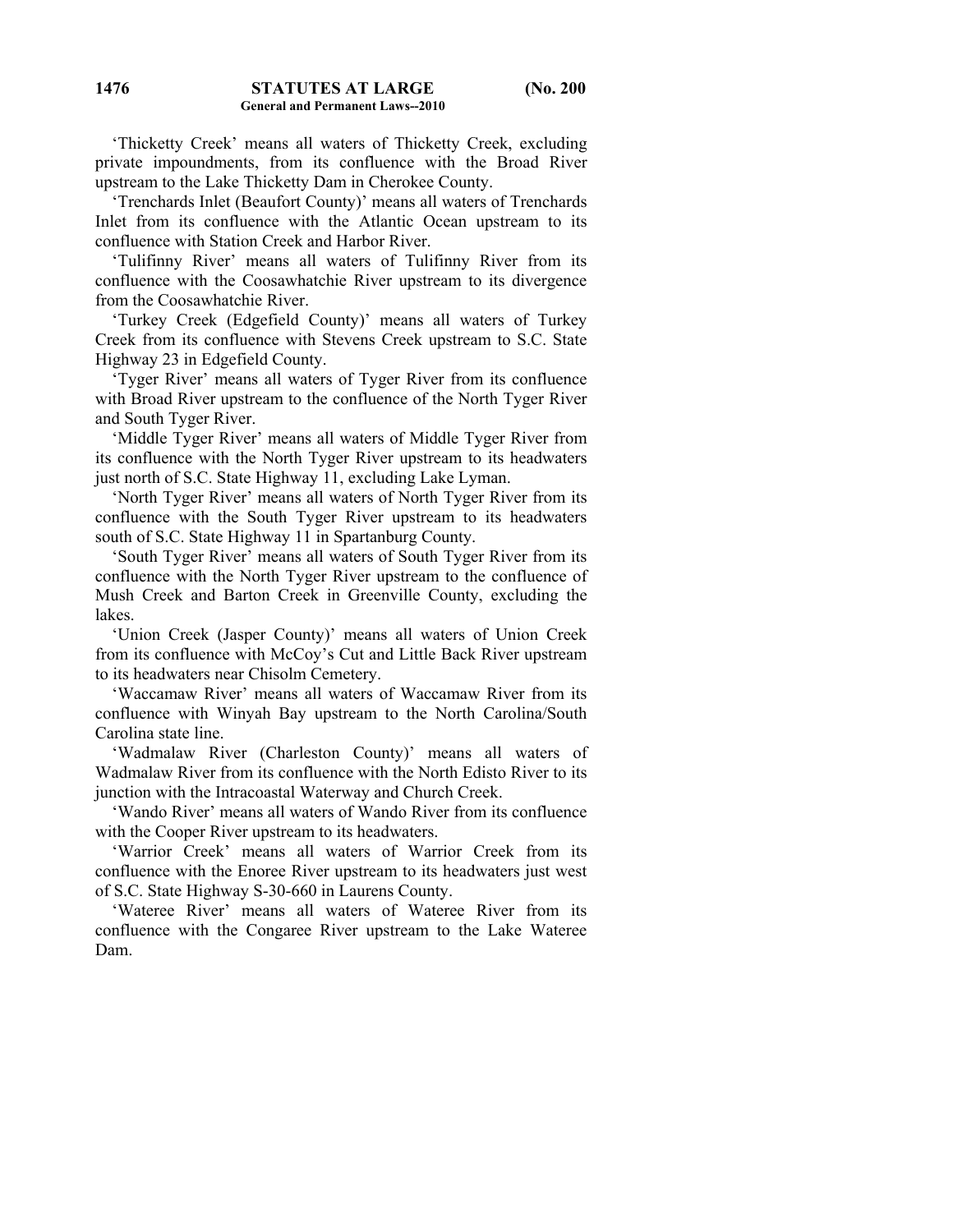'Whale Branch (Beaufort County)' means all waters of Whale Branch from its confluence with Coosaw River, McCalleys Creek, and Brickyard Creek upstream to its junction with the Broad River.

 'Wilson Creek (Greenwood County)' means all waters of Wilson Creek from its confluence with the Saluda River upstream to U.S. Highway 25/U.S. Highway 221/U.S. Highway 178 Bypass in Greenwood County.

 'Winyah Bay' means all waters of Winyah Bay east of a line running south from the southern tip of North Island to the eastern tip of Sand Island, and extending to the mouths of the Sampit, Great Pee Dee, and Waccamaw Rivers.

 'Wright River (Jasper County)' means all waters of Wright River from its confluence with the Atlantic Ocean upstream to its headwaters in Jasper County.

 'Lake H. Taylor Blalock' means all waters of Pacolet River impounded by the Lake Blalock Dam upstream to the confluence with North Pacolet River below Reservoir #1 (Rainbow Lake) Dam in Spartanburg County.

 'Lake William C. Bowen' means all waters of South Pacolet River impounded by the Lake Bowen Dam upstream to S.C. State Highway 11.

'Cedar Creek Lake (also known as Stumpy Pond or Rocky Creek Lake)' means all waters of Catawba River impounded by the Cedar Creek/Rocky Creek Dam upstream to the Dearborn Powerhouse on Rocky Creek and U.S. Highway 21 on Rocky Creek. This includes waters between the Cedar Creek Hydro Station on the west bank upstream to the base of the shoals north of Hill Island (Bypass Reach).

 'Lake Cooley' means all waters of Jordan Creek impounded by the Lake Cooley Dam upstream to S.C. State Highway S-42-784 (Ballenger Road) in Spartanburg County.

 'Lake Cunningham' means all waters of South Tyger River impounded by the Lake Cunningham Dam upstream to S.C. State Highway 101 in Greenville County.

 'Fishing Creek Reservoir' means all waters of Catawba River impounded by the Fishing Creek Dam upstream to S.C. State Highway 9. This includes all waters upstream of the Fishing Creek Dam to the confluence of Rum Creek and Cane Creek on Cane Creek and to Catawba Ridge Boulevard on Bear Creek.

 'Goose Creek Reservoir' means all waters of Goose Creek impounded by the Goose Creek Reservoir Dam upstream to U.S. Highway 52 in Berkley County.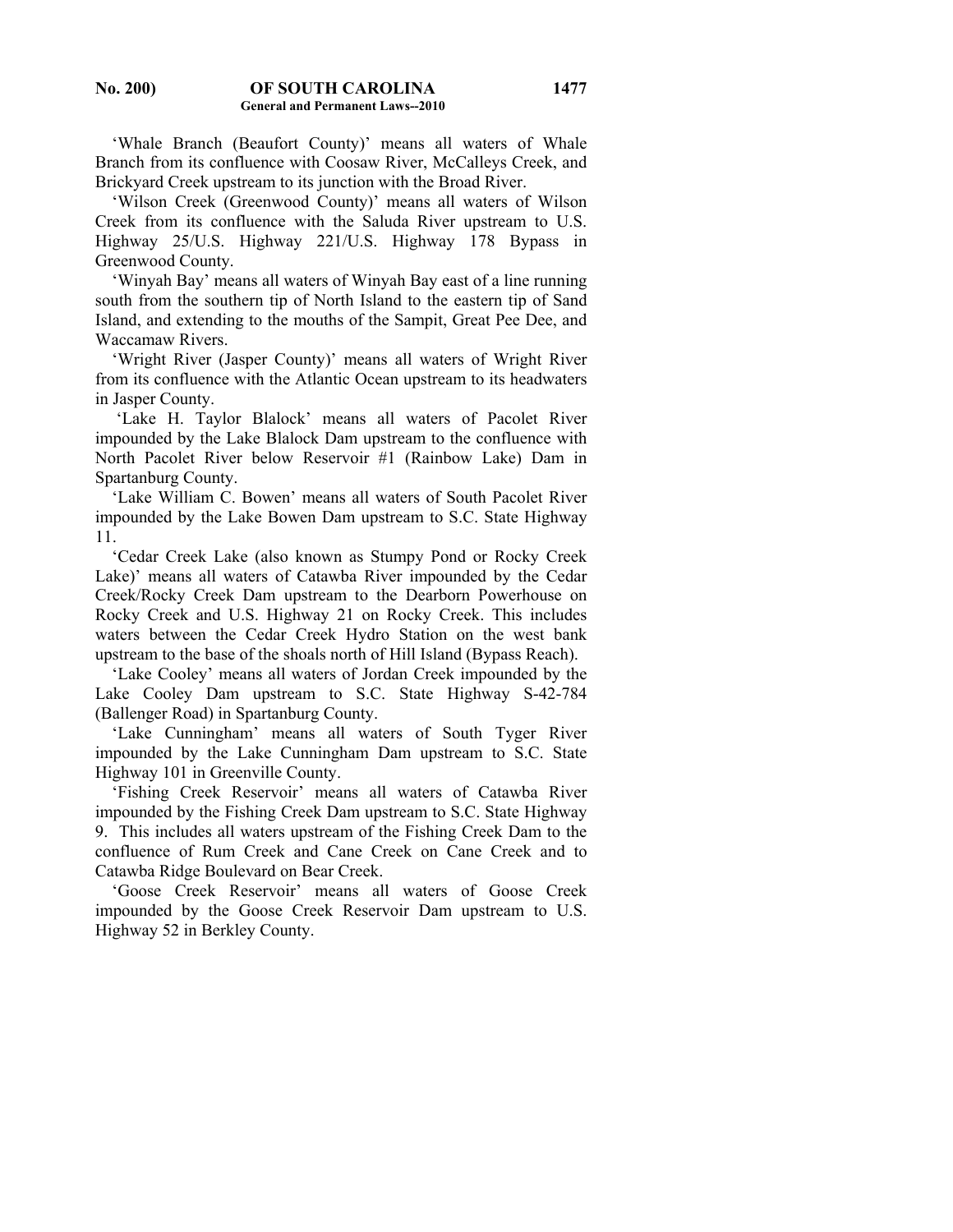'Lake Greenwood' means all waters of Saluda River impounded by the Buzzard's Roost (Lake Greenwood) Dam upstream to U.S. Highway 25 including the tributaries of Cane Creek upstream to S.C. State Highway 72, Rabon Creek upstream to S.C. State Highway S-30-54 in Laurens County, and the Reedy River upstream to S.C. State Highway S-30-6 in Laurens County.

 'Lake Hartwell' means all waters of Savannah River impounded by the Lake Hartwell Dam upstream to the Lake Yonah Dam on the Tugaloo River and to the Lake Keowee Dam on the Keowee River. This includes all waters upstream of Hartwell Dam to S.C. State Highway S-04-97 on Six and Twenty Creek in Anderson County.

 'Lake Hartwell Tailwater' means all waters of Savannah River upstream of S.C. State Highway 181 to Lake Hartwell Dam.

 'Lake Jocassee' means all waters of Keowee, Toxaway, and Whitewater Rivers impounded by the Lake Jocassee Dam upstream to the elevation of 1110 msl.

 'Lake Keowee' means all waters of Keowee River impounded by the Little River Dam at Newry and the Keowee Dam to Jocassee Dam. This includes all waters upstream of the Little River Dam to the confluence of Cane Creek and Little Cane Creek on Cane Creek, to S.C. State Highway S-37-175 on Crooked Creek, to S.C. State Highway S-37-24 (Burnt Tanyard Road) on Little River, and to S.C. State Highway S-37-200 on Stamp Creek in Oconee County. This includes all waters upstream of the Keowee Dam to the confluence of Eastatoe River and Little Eastatoe Creek on the Eastatoe River; S.C. State Highway 133 on Cedar, Crowe, and Mile Creeks in Pickens County.

 'Louther's Lake' means the oxbow lake off of the Great Pee Dee River in eastern Darlington County near S.C. State Highway S-16-495.

 'Lake Lyman' means all waters of Middle Tyger River impounded by the Lake Lyman Dam upstream to S.C. State Highway S-42-75 in Spartanburg County.

 'Lake Marion' means all waters of the Santee River and its tributaries impounded by the Lake Marion Dam including the flooded backwater areas within the Santee Cooper project area in Calhoun and Sumter Counties.

 'Lake Monticello' means all waters of Frees Creek impounded by the Frees Creek Dam upstream to S.C. State Highway S-20-99 in Fairfield County.

 'Lake Moultrie' means all waters impounded by the Pinopolis Dam including the Diversion Canal and those waters of the Re-diversion Canal within the Santee Cooper project area.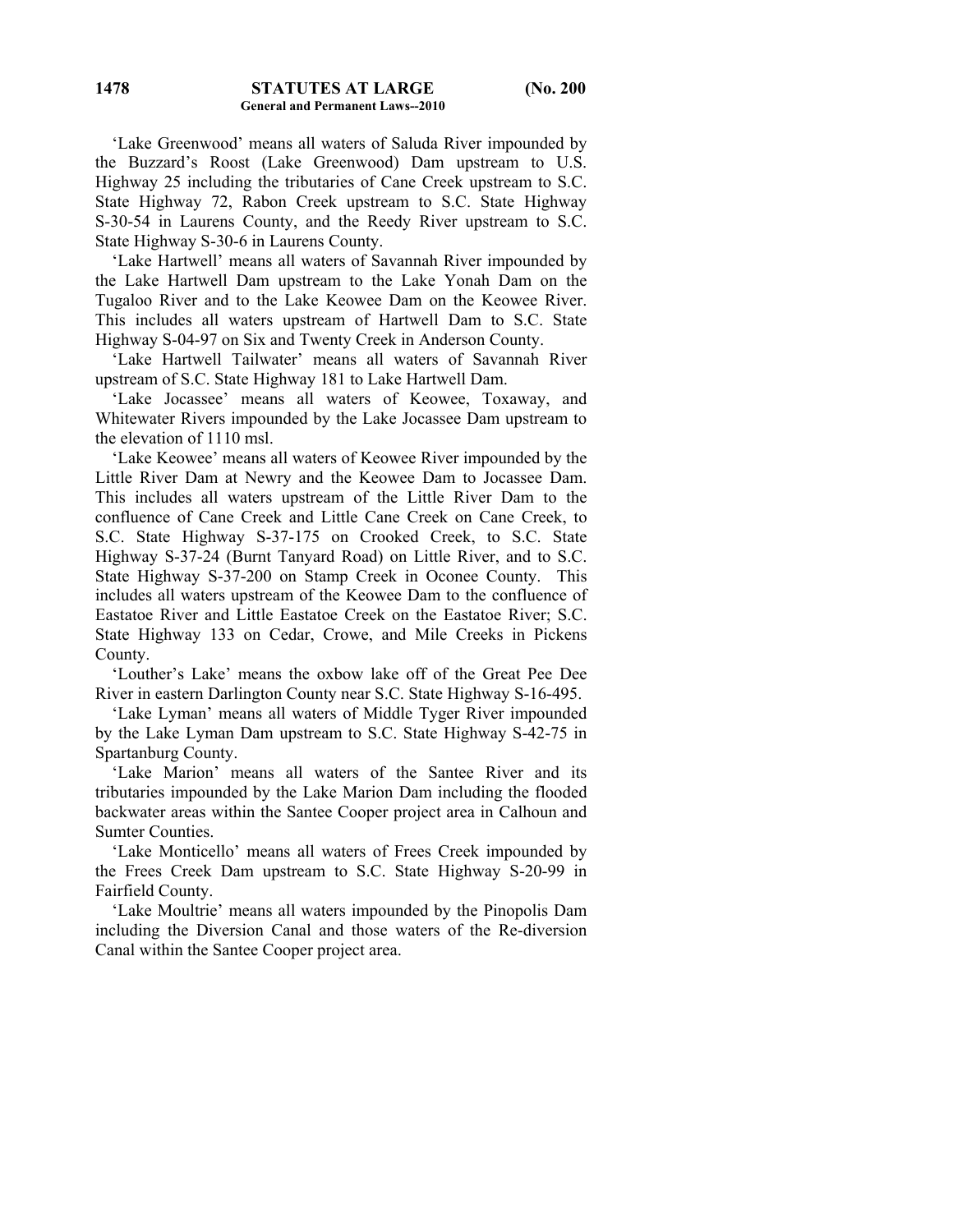'Lake Murray' means all waters of Saluda River impounded by the Lake Murray Dam upstream to S.C. State Highway 395 and the Little Saluda River arm up to Big Creek.

 'Parr Reservoir' means all waters of Broad River impounded by the Parr Reservoir Dam upstream to S.C. State Highway 34.

 'Reservoir #1 (Rainbow Lake)' means all waters of South Pacolet River impounded by the Reservoir #1 Dam upstream to Lake William C. Bowen Dam in Spartanburg County.

 'Lake Robinson (Darlington and Chesterfield Counties)' means all waters of Black Creek and its tributaries impounded by the Lake Robinson Dam upstream to its headwaters west of S.C. State Highway S-13-46 in Chesterfield County.

 'Lake Robinson (Greenville County)' means all waters of South Tyger River impounded by the Lake Robinson Dam upstream to S.C. State Highway S-23-114.

 'Lake Russell' means all waters of Savannah River impounded by the Lake Richard B. Russell Dam upstream to S.C. State Highway 181 including the tributary Rocky River upstream to the Lake Secession Dam.

 'Lake Secession' means all the waters of Rocky River impounded by the Lake Secession Dam upstream to S.C. State Highway 413.

 'Stevens Creek Reservoir' means all waters of Savannah River upstream of the Stevens Creek Dam to the Lake J. Strom Thurmond Dam including the tributary of Stevens Creek upstream to the confluence of Dry Branch, Cheves Creek, and Stevens Creek in Edgefield County.

 'Lake J. Strom Thurmond (formerly Clarks Hill Lake)' means all waters of Savannah River impounded by the Lake J. Strom Thurmond Dam upstream to the Richard B. Russell Dam, including the tributaries of Little River to Calhoun Mill at the S.C. State Highway 823 Bridge and Long Cane Creek to Patterson Bridge at S.C. State Highway S-33-117 in McCormick County.

 'Lake Tugaloo' means all waters of Tugaloo River impounded by the Lake Tugaloo Dam upstream to the confluence of the Chattooga River and Opossum Creek in Oconee County.

 'Lake Wateree' means all waters of Catawba and Wateree Rivers impounded by the Lake Wateree Dam upstream to the Cedar Creek Hydro Station and Rocky Creek Hydro Station and the dam between the two. This includes the waters to the confluence of Colonel Creek and the first unnamed tributary on Colonel Creek; to the confluence of Fox (June) Creek and the first unnamed tributary on Fox (June) Creek; to S.C. State Highway S-28-101 on Rochelle Creek; to the confluence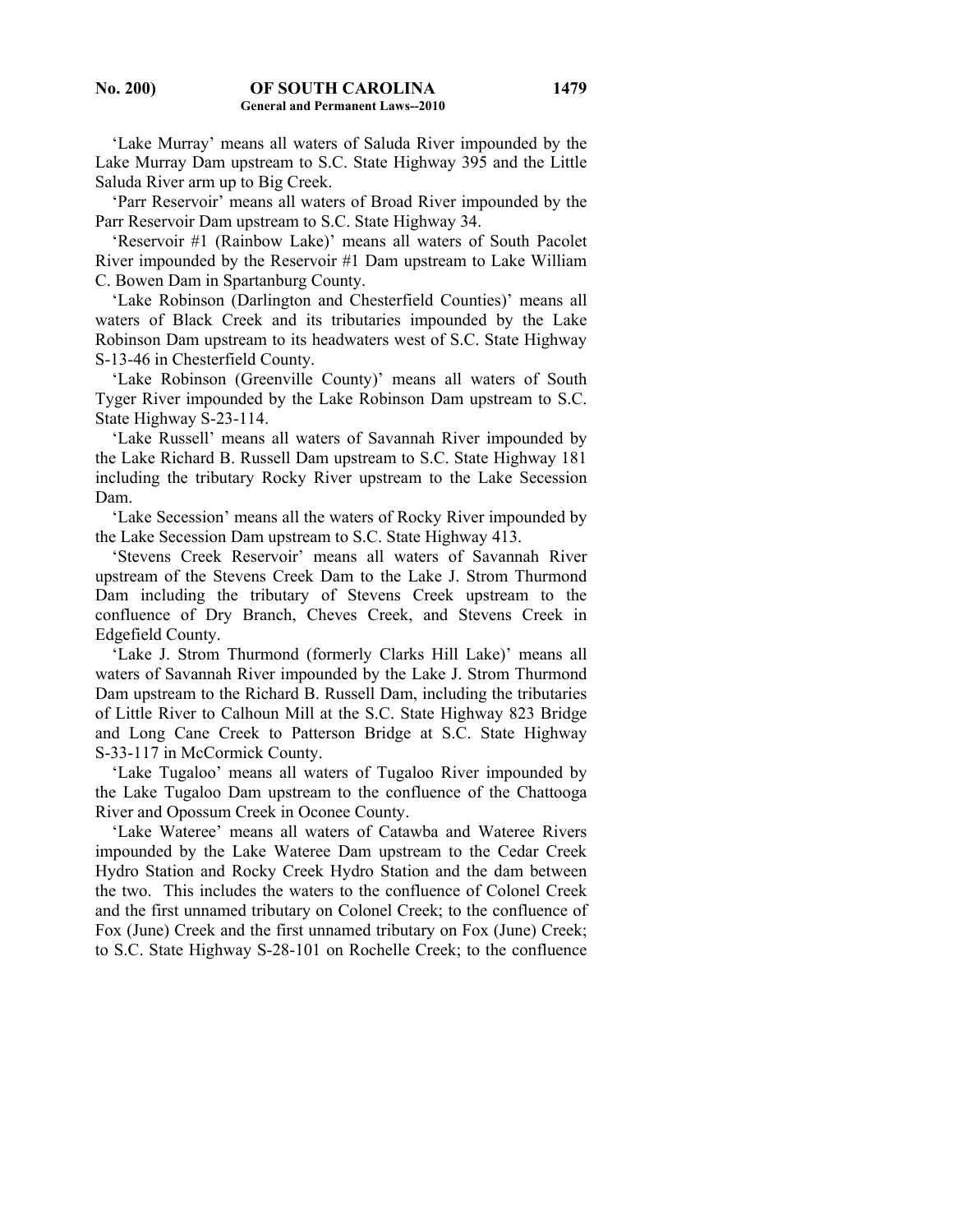of Dutchman's Creek and the first unnamed tributary on the south side of Dutchman's Creek; to the confluence of Taylor Creek and the first unnamed tributary on the north side of Taylor Creek; to U.S. Highway 21 on Little Wateree Creek and Big Wateree Creek; to Wildlife Road on Singletons Creek; to S.C. State Highway S-28-13 on Beaver Creek and to S.C. State Highway 97 on White Oak Creek.

 'Lake Wylie' means all waters of Catawba River impounded by the Lake Wylie Dam upstream to the southern end of Sunset Island, which constitutes the North Carolina/South Carolina state line, and bounded on the east by the North Carolina/South Carolina state line, which follows the middle of the course of the Catawba River. This includes all waters impounded by the Lake Wylie Dam to S. C. State Highway 274 on Little Allison Creek; to the confluence of Big Branch and Allison Creek on Big Allison Creek; to Vineyard Road on Torrance Creek; to the confluence of Beaver Dam Creek and Crowder's Creek on Crowder's Creek; to the confluence of the first unnamed tributary on Mill Creek and Mill Creek; to the North Carolina/South Carolina state line on Catawba Creek. The upper boundary of Lake Wylie is the North Carolina/South Carolina state line located mid channel of the Catawba River at the confluence of the Catawba River and South Fork Catawba River.

 'Lake Yonah' means all waters of Tugaloo River impounded by the Lake Yonah Dam upstream to the Lake Tugaloo Dam."

## **Regulation of devices for taking shad, herring, or eels**

SECTION 4. Section 50-5-1500 of the 1976 Code is amended to read:

 "Section 50-5-1500. (A) This article governs specific diadromous fisheries in both freshwaters and salt waters.

 (B) The department may restrict the number of devices for taking shad, herring, or eels in any body of water because of statutory limitations on placement of devices or to prevent congestion of devices or watercraft or for conservation purposes. The department may grant permits to commercial saltwater or commercial freshwater fishermen for this purpose. Permits may be limited in number and may be conditioned so as to designate areas, size, and take limits, hours, type, and amount of equipment, and catch reporting requirements."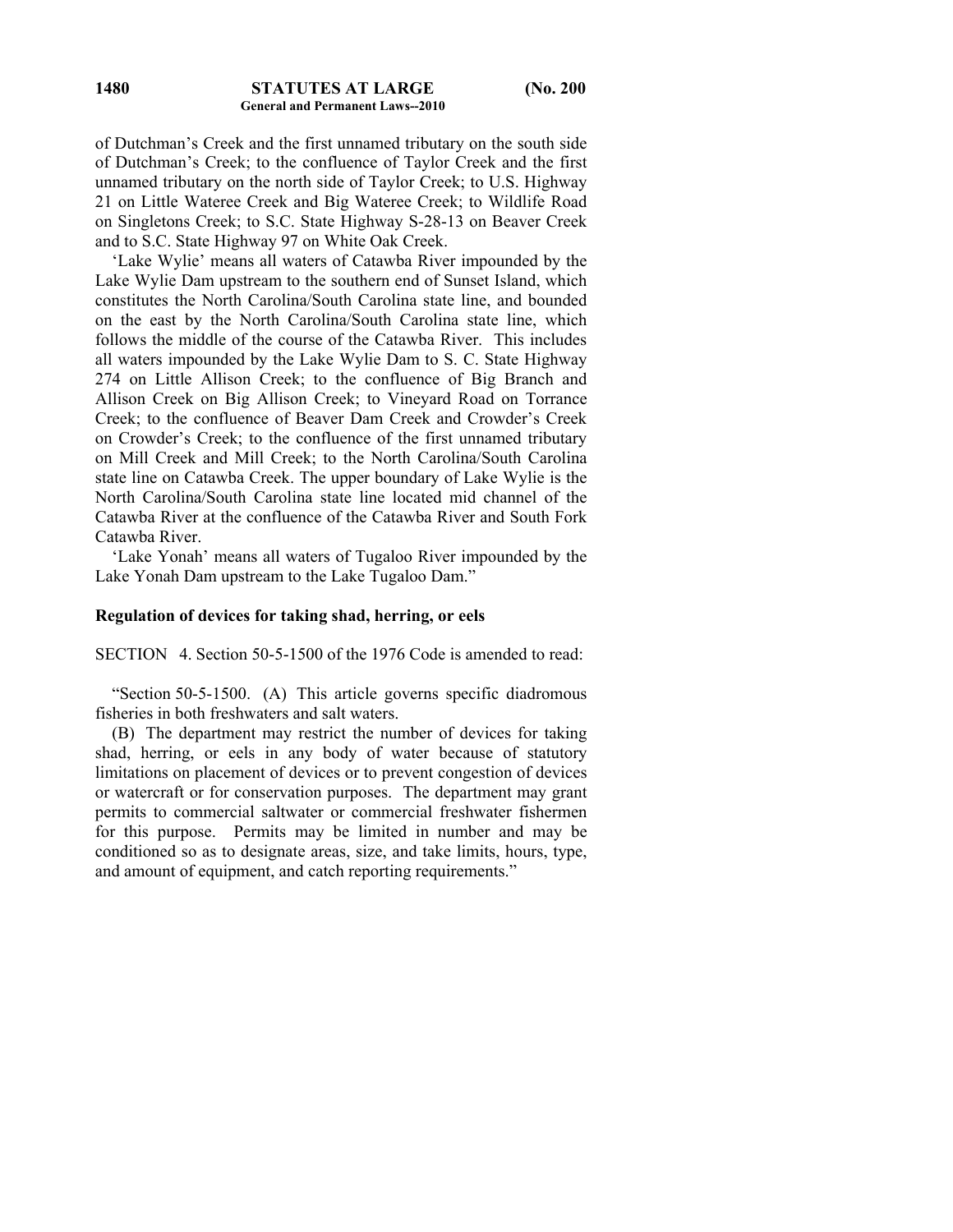## **Shad, herring, or eel sale requirements**

SECTION 5. Chapter 5, Title 50 of the 1976 Code is amended by adding:

 "Section 50-5-1556. A commercial fisherman who sells shad, herring, or eels must sell to either a licensed wholesale seafood dealer or a licensed bait dealer or must be licensed as a wholesale seafood dealer or bait dealer."

#### **Residency requirements for hunting and fishing licenses**

SECTION 6. Section 50-9-30 of the 1976 Code is amended to read:

"Section 50-9-30. (A) For the purposes of obtaining:

 (1) a recreational license, permit, or tag with a duration of three hundred sixty-five days or less, 'resident' means a United States citizen who has been domiciled in this State for thirty consecutive days or more immediately preceding the date of application;

 (2) a multiyear recreational license, 'resident' means a United States citizen who has been domiciled in this State for one hundred eighty consecutive days or more immediately preceding the date of application;

 (3) a recreational license, permit, or tag in item (1) and (2), the following are considered residents:

 (a) a regularly enrolled full-time student in high school, technical school, college, or university within this State;

 (b) an active member of the United States Armed Forces, and the member's dependents, stationed in this State for sixty days or longer or who is domiciled in this State;

 (4) a lifetime recreational license, 'resident' means a United States citizen who has been domiciled in this State for one hundred eighty consecutive days or more immediately preceding the date of application;

 (5) a disability recreational license, 'resident' means a United States citizen who has been domiciled in this State for three hundred sixty-five consecutive days or more immediately preceding the date of application;

 (6)(a) a commercial license, permit, or tag, 'resident' means a United States citizen who has been domiciled in this State for three hundred sixty-five consecutive days or more immediately preceding the date of application;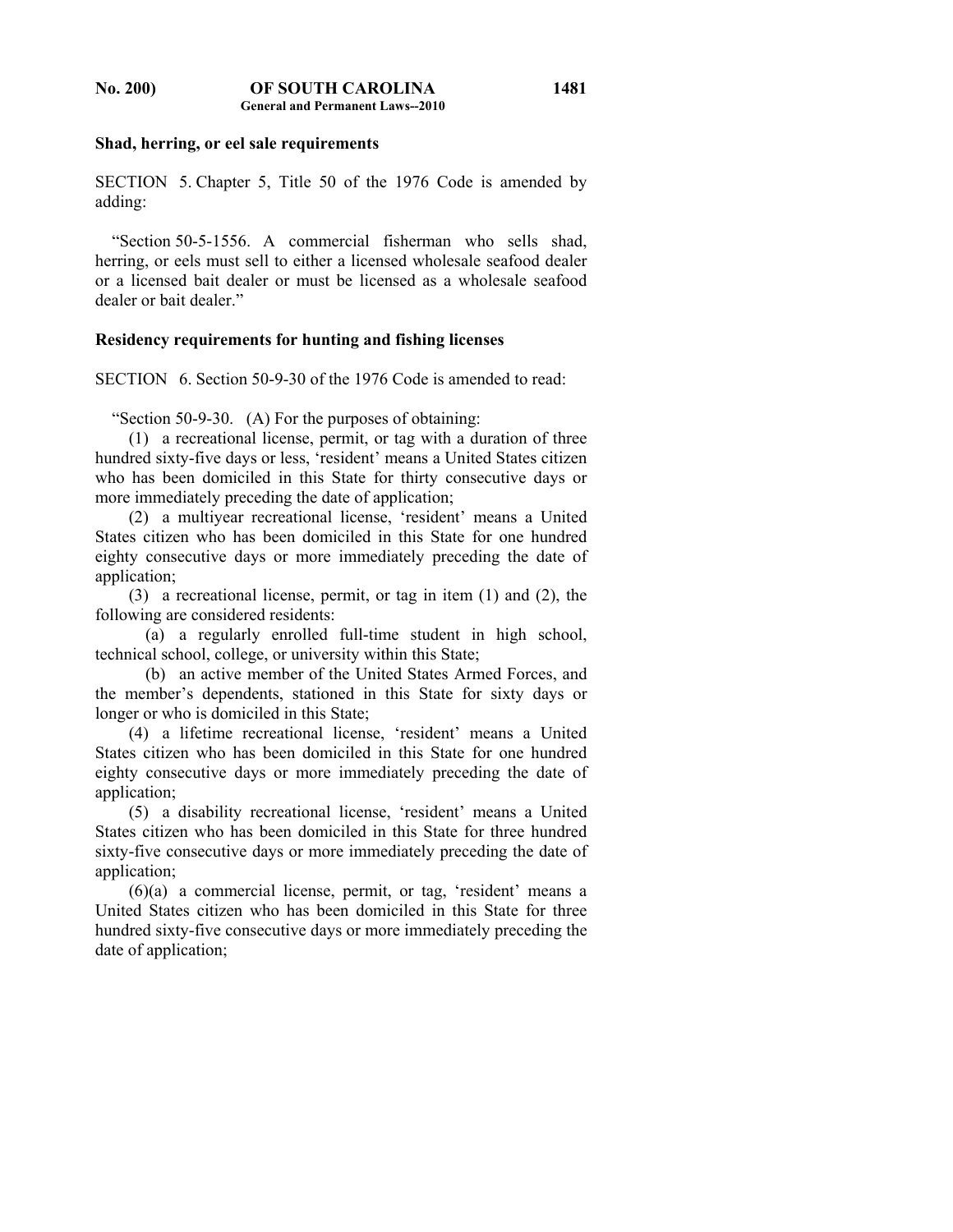(b) a commercial license or permit issued for a business, 'resident' means a business that has been incorporated and operating in this State for three hundred sixty-five days or more immediately preceding the date of application.

 (B) Applicants for resident licenses must furnish proof of residency as may be required by the department.

 (C)(1) 'Nonresident' means a citizen of a foreign country or a United States citizen who is not domiciled in this State or who maintains a permanent residence in another state or who does not otherwise meet the definition of a resident.

 (2) For a business, a 'nonresident' means a business that is not incorporated in this State or that does not otherwise meet the definition of resident in item  $(A)(6)(b)$ ."

## **Replacement licenses**

SECTION 7. Section 50-9-80 of the 1976 Code is amended to read:

 "Section 50-9-80. A license, permit, or tag issued pursuant to this title may be replaced only upon affidavit from the licensee that the original was lost or destroyed and upon payment of the fee:

 (1) for a duplicate license or permit the fee is three dollars, one dollar of which the issuing sales vendor may retain;

 (2) for a duplicate disability or lifetime license issued by the department, there is no fee;

 (3) for a replacement nongame fish tag, the fee is one dollar per tag for residents and five dollars per tag for nonresidents;

 (4) for a duplicate individual antlerless deer tag, the fee is one dollar per tag."

#### **Commercial licenses**

SECTION 8. Chapter 9, Title 50 of the 1976 Code is amended by adding:

## "Article 4

### Commercial Licenses

 Section 50-9-410. (A) For the privilege of taking nongame freshwater fish for a commercial purpose, a resident must purchase an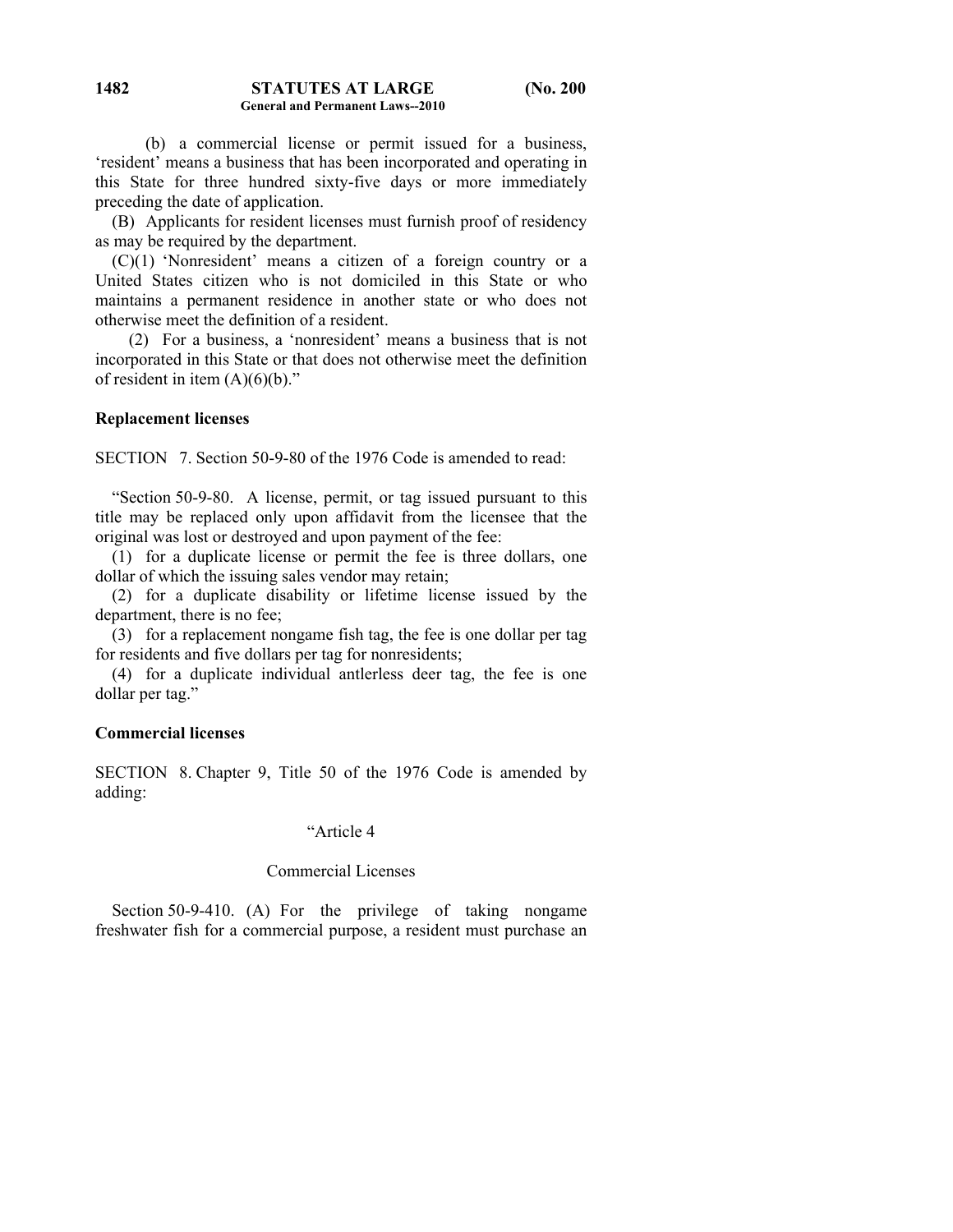annual freshwater commercial fishing license for fifty dollars, one dollar of which the issuing sales vendor may retain.

 (B) For the privilege of taking nongame freshwater fish for a commercial purpose, a nonresident must purchase an annual freshwater commercial fishing license for one thousand dollars, twenty dollars of which the issuing sales vendor may retain.

(C) A commercial freshwater license is required to:

(1) fish six or more crayfish traps;

(2) fish three or more eel pots;

(3) fish an Elver fyke net;

 (4) fish four or more gill nets or a total of more than one hundred yards of net;

(5) fish two or more hoop nets;

(6) fish three or more traps;

(7) fish four or more trotlines;

 (8) acquire more than three trotline tags or fish trotlines with a combined total of more than one hundred fifty-one hooks;

(9) take freshwater fish for commercial purposes.

Section 50-9-420. A person taking shad, herring, or eels for commercial purposes:

 (1) in the salt waters of this State, must obtain a commercial saltwater fishing license and a commercial saltwater equipment license and related permits;

 (2) in the freshwaters of this State, must obtain a commercial freshwater license and a commercial saltwater equipment license and related permits.

 Section 50-9-430. The cost for a scientific collection permit is ten dollars."

# **Type of license required for taking shad, herring, or eels**

SECTION 9. Article 5, Chapter 9, Title 50 of the 1976 Code is amended by adding:

 "Section 50-9-545. A person taking shad, herring, or eels for recreation:

 (1) in the salt waters of this State must have a recreational saltwater fishing license; if using a gill net or eel pot, must have an annual recreational saltwater license and a saltwater commercial equipment license and related permits;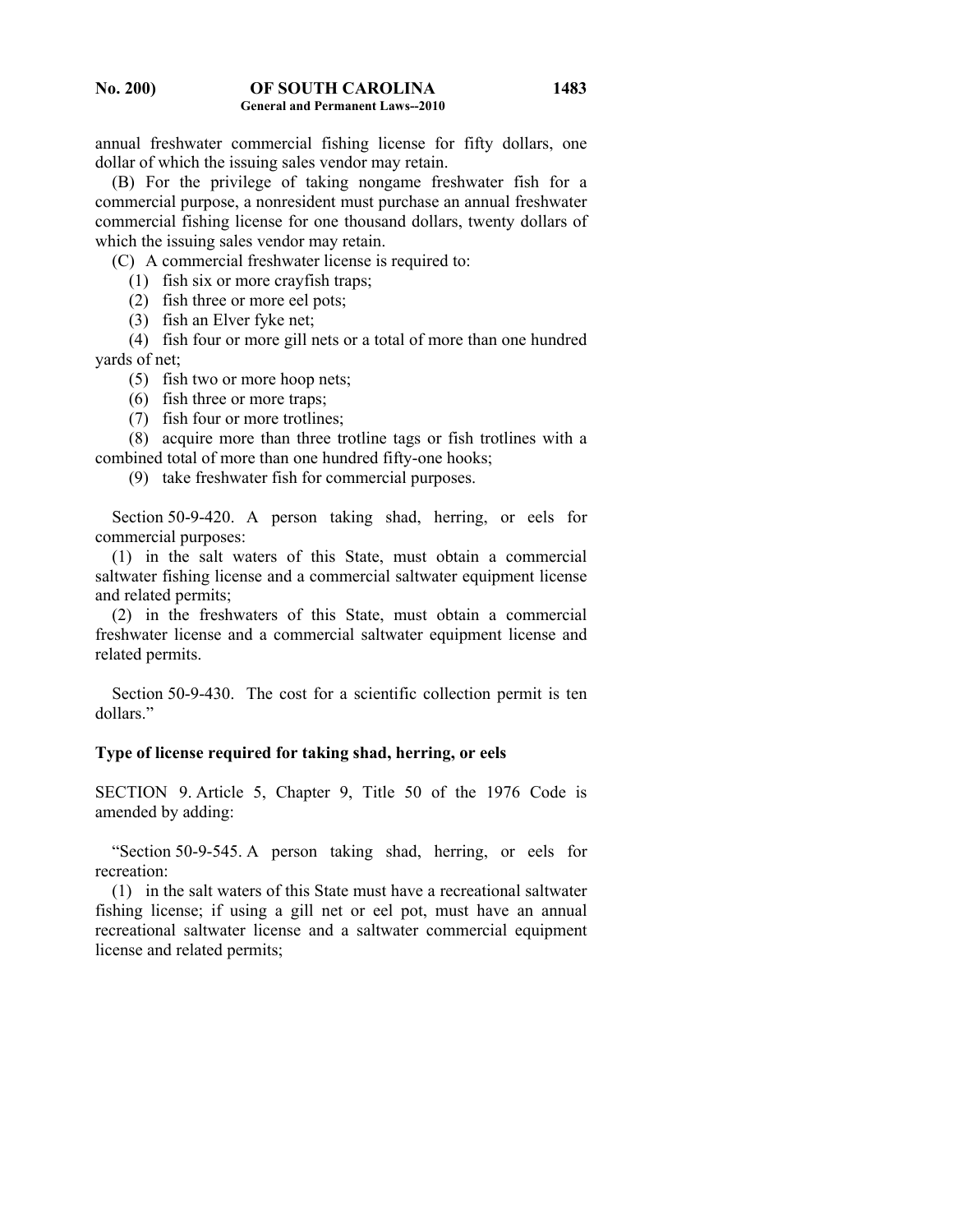#### **STATUTES AT LARGE (No. 200 General and Permanent Laws--2010 1484**

 (2) in the freshwaters of this State must have a recreational freshwater fishing license; if using a gill net or eel pot, must have an annual recreational freshwater fishing license and a saltwater commercial equipment license and related permits."

## **Additional requirements for taking nongame freshwater fish**

SECTION 10. Article 5, Chapter 9, Title 50 of the 1976 Code is amended by adding:

 "Section 50-9-610. (A) In addition to the licenses required to take freshwater fish each licensee taking nongame freshwater fish, when using these devices must have:

 (1) a tag for each eel pot, at five dollars a tag for residents and fifty dollars a tag for nonresidents;

 (2) a tag for each fyke net, at ten dollars for residents and fifty dollars for nonresidents;

 (3) a tag for each gill net, at five dollars a tag for residents and fifty dollars a tag for nonresidents;

 (4) a tag for each hoop net, at ten dollars a tag for residents and fifty dollars a tag for nonresidents;

 (5) a tag for each trap, at five dollars a tag for residents and fifty dollars a tag for nonresidents;

 (6) a tag for each trotline, not to exceed fifty hooks each, at two dollars fifty cents a tag for residents and fifty dollars a tag for nonresidents;

 (7) a permit for using up to fifty jugs, at five dollars a permit for residents and fifty dollars for nonresidents;

 (8) a permit for using up to fifty set hooks, at five dollars a permit for residents and fifty dollars for nonresidents.

 (B) Permits for jugs and set hooks are not required for residents assisting permit holders.

 (C) A resident sixty-five years of age or older is not required to purchase a permit for recreational fishing of fifty set hooks or less but must tag each device with his name and department customer identification number."

## **Freshwater nongame fish sale requirements**

SECTION 11. Article 11, Chapter 13, Title 50 of the 1976 Code is amended by adding: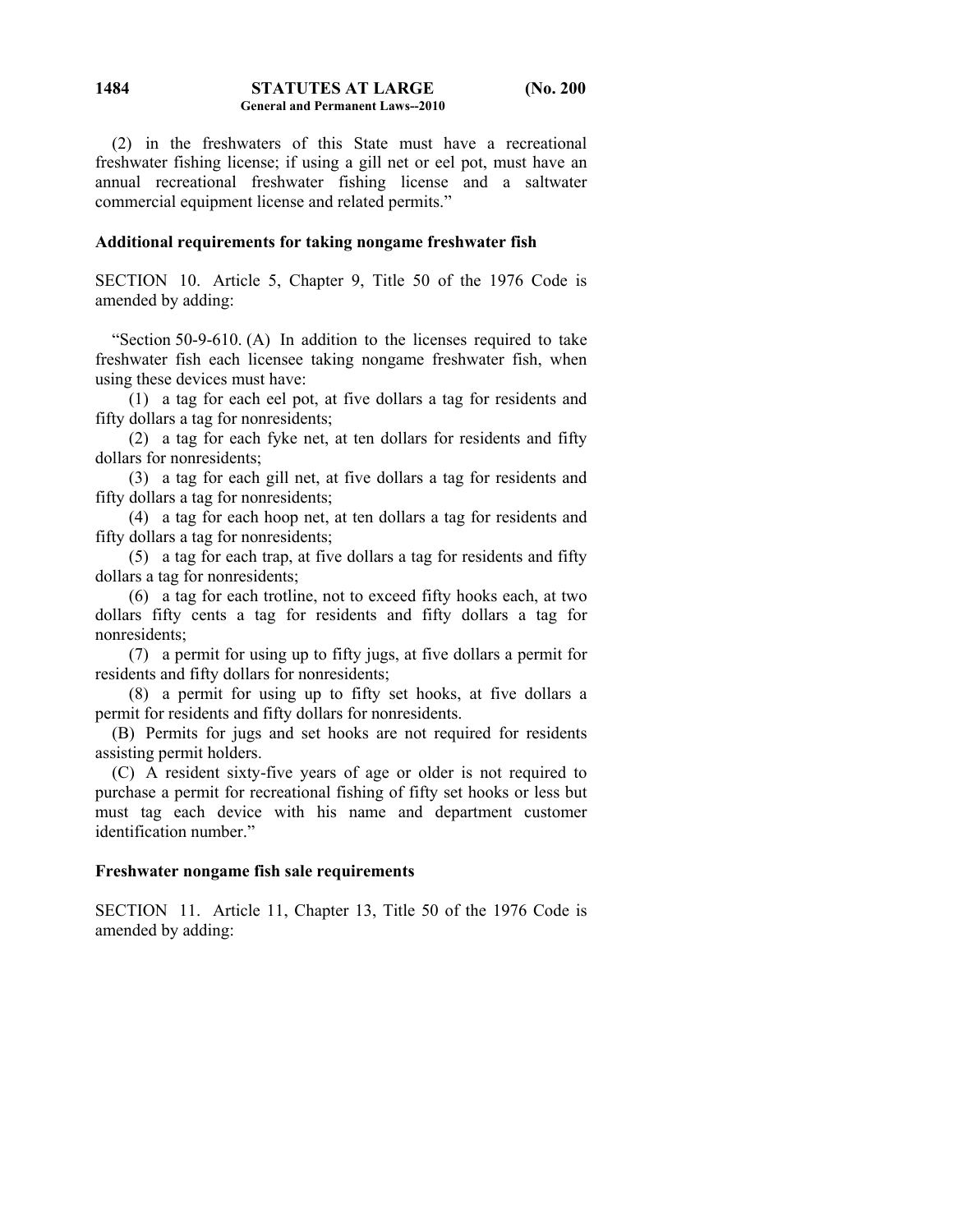#### **No. 200) OF SOUTH CAROLINA General and Permanent Laws--2010 1485**

 "Section 50-13-1615. A person selling, offering for sale, or possessing for sale freshwater nongame fish must have in possession dated invoices, bills of sale, or other documentation verifying the origin of the fish and from whom procured."

#### **Night fishing prohibited**

SECTION 12. Article 5, Chapter 19, Title 50 of the 1976 Code is amended by adding:

 "Section 50-19-250. Fishing at night in that portion of Four Hole Swamp known as Bridge Lake, in Dorchester County, is prohibited except during the shad season."

#### **Slade Lake fishing and recreational requirements**

SECTION 13. Article 5, Chapter 19, Title 50 of the 1976 Code is amended by adding:

 "Section 50-19-251. (A) The lawful size for black bass in Slade Lake in Edgefield County is twelve inches. The lawful catch limit for bass in Slade Lake is two per day, and the lawful catch limit for all other fish is fifteen per day.

 (B) The open season for fishing on Slade Lake is the first day of April and ends on the first day of November. During the open season, fishing is only allowed on Wednesdays, Saturdays, and Sundays, opening one-half hour before sunrise and closing one-half hour after sundown. A valid fishing license is required for a person sixteen years of age or older.

 (C) It is unlawful to take any fish of any kind from Slade Lake except by hook and line, which includes poles, rod and reel, and natural or artificial bait, excluding minnows, and no person may use more than two poles at the same time. Nongame fishing devices may not be used.

 (D) It is unlawful on Slade Lake or the recreational area of Slade Lake to:

 (1) use watercraft of any kind on Slade Lake unless the watercraft is operated using oars or an electric trolling motor;

(2) have rifles, shotguns, or other firearms in one's possession;

(3) litter;

(4) have a glass container in one's possession;

 (5) have beer, wine, or other alcoholic beverages in one's possession;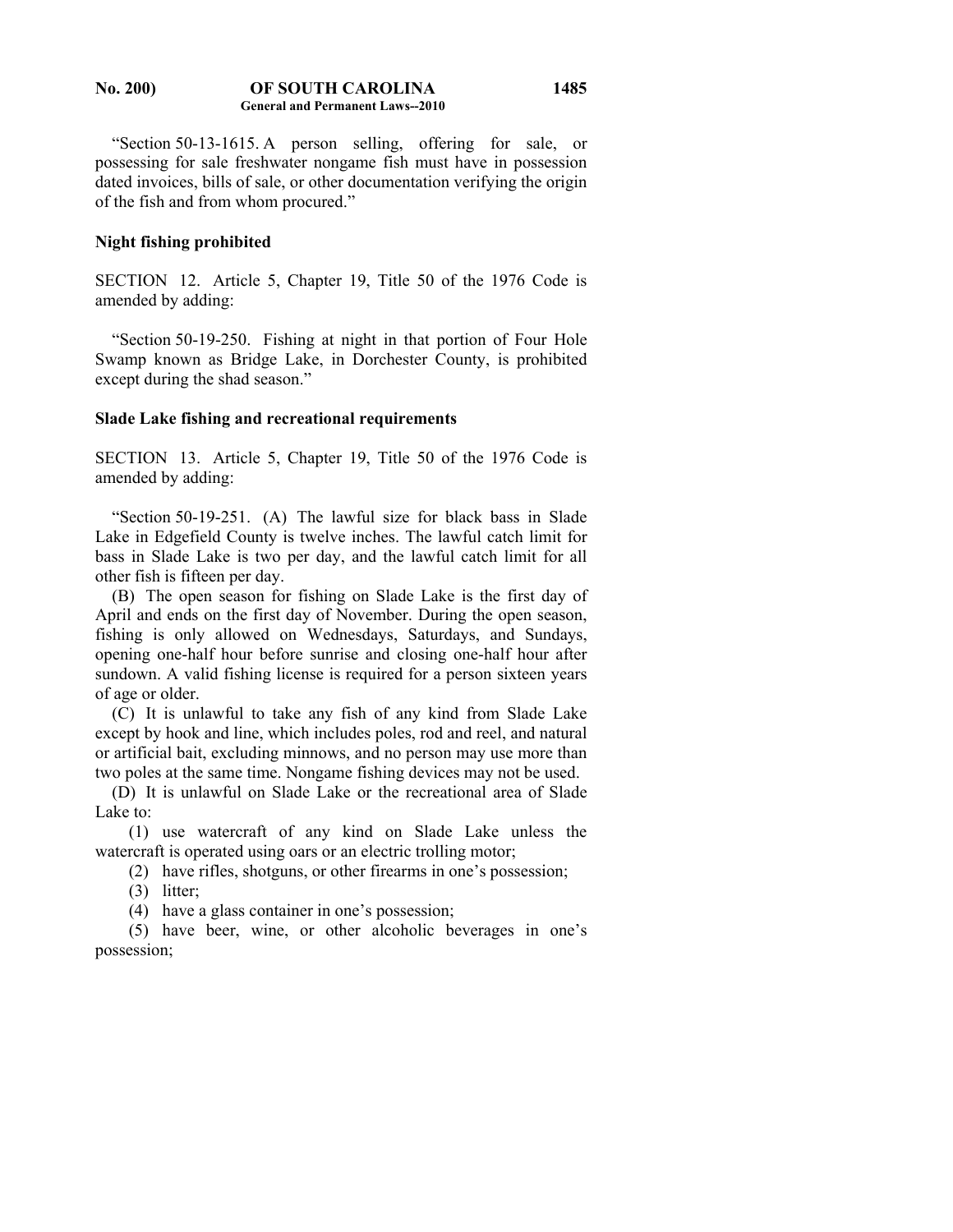#### **STATUTES AT LARGE (No. 200 General and Permanent Laws--2010 1486**

 (6) operate a motor vehicle off designated roadways or park a vehicle outside of designated parking areas.

 (E) A person violating a provision of this section is guilty of a misdemeanor and, upon conviction, must be fined not less than ten dollars or more than one hundred dollars or imprisoned not less than ten days or more than thirty days, or both."

# **Shelly Lake fish sanctuary**

SECTION 14. Article 19, Chapter 19, Title 50 of the 1976 Code is amended by adding:

 "Section 50-19-1190. (A) There is created a fish sanctuary in Marion County to be known as Shelly Lake.

 (B) It is unlawful for a person to fish, seine, net, or otherwise enter upon Shelly Lake in Marion County, located one-half mile south of Red Bluff Landing on the west side of the Little Pee Dee River. A person violating the provisions of this section is guilty of a misdemeanor and, upon conviction, must be fined not less than twenty-five dollars or more than one hundred dollars or imprisoned not less than fifteen days or more than thirty days."

# **Sections repealed**

SECTION 15. Sections 50-1-100, 50-13-1130, 50-13-1135, 50-13-1150, 50-13-1155, 50-13-1160, 50-19-1910, 50-19-1920, 50-19-1930, Article 39, Chapter 19, Title 50, 50-19-2620, and 50-19-2630 of the 1976 Code are repealed.

# **Time effective**

SECTION 16. This act takes effect upon approval by the Governor.

Ratified the  $25<sup>th</sup>$  day of May, 2010.

Approved the  $28<sup>th</sup>$  day of May, 2010.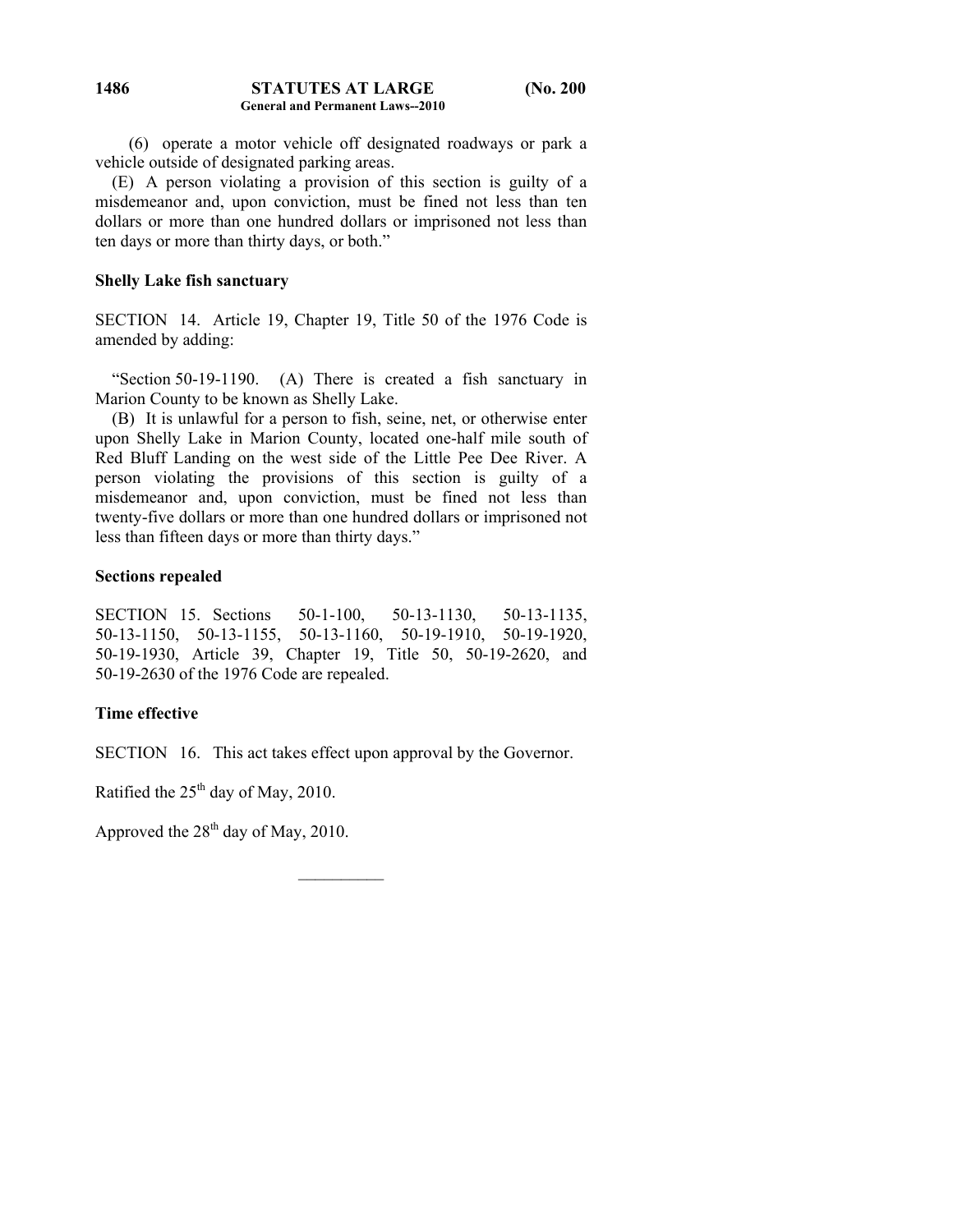## **No. 201**

#### (R234, S1363)

**AN ACT TO AMEND SECTION 59-26-85, CODE OF LAWS OF SOUTH CAROLINA, 1976, RELATING TO NATIONAL BOARD RECERTIFICATION AND PAY INCREASES RELATING TO NATIONAL BOARD CERTIFICATION, SO AS TO PROVIDE THAT TEACHERS WHO RECEIVE NATIONAL BOARD CERTIFICATION BEFORE JULY 1, 2010, SHALL ENTER INTO A RECERTIFICATION CYCLE CONSISTENT WITH THE RECERTIFICATION CYCLE FOR NATIONAL BOARD CERTIFICATION, AND TO PROVIDE THAT NATIONAL BOARD CERTIFIED TEACHERS WHO RECEIVE THE CERTIFICATION BEFORE JULY 1, 2010, SHALL RECEIVE A PAY INCREASE FOR THE INITIAL TEN-YEAR CERTIFICATION PERIOD AND NO MORE THAN ONE TEN-YEAR RENEWAL PERIOD.** 

Be it enacted by the General Assembly of the State of South Carolina:

## **National Board certification and recertification; pay increase to National Board certified teachers**

SECTION 1. Section 59-26-85 of the 1976 Code is amended to read:

"Section 59-26-85.  $(A)(1)$  Teachers who are certified by the National Board for Professional Teaching Standards (NBPTS) before July 1, 2010, shall enter a recertification cycle for their South Carolina certificate consistent with the recertification cycle for National Board certification and NBPTS certified teachers moving to this State are exempted from initial certification requirements and are eligible for continuing contract status and their recertification cycle will be consistent with National Board certification. Teachers receiving national certification from the NBPTS before July 1, 2010, shall receive an increase in pay for the initial ten-year National Board certification and no more than one ten-year renewal of National Board certification. The pay increase shall be determined annually in the appropriations act. The established amount shall be added to the annual pay of the nationally certified teacher.

 (2) Teachers who apply on or after July 1, 2010, for certification by the NBPTS shall enter a recertification cycle for their South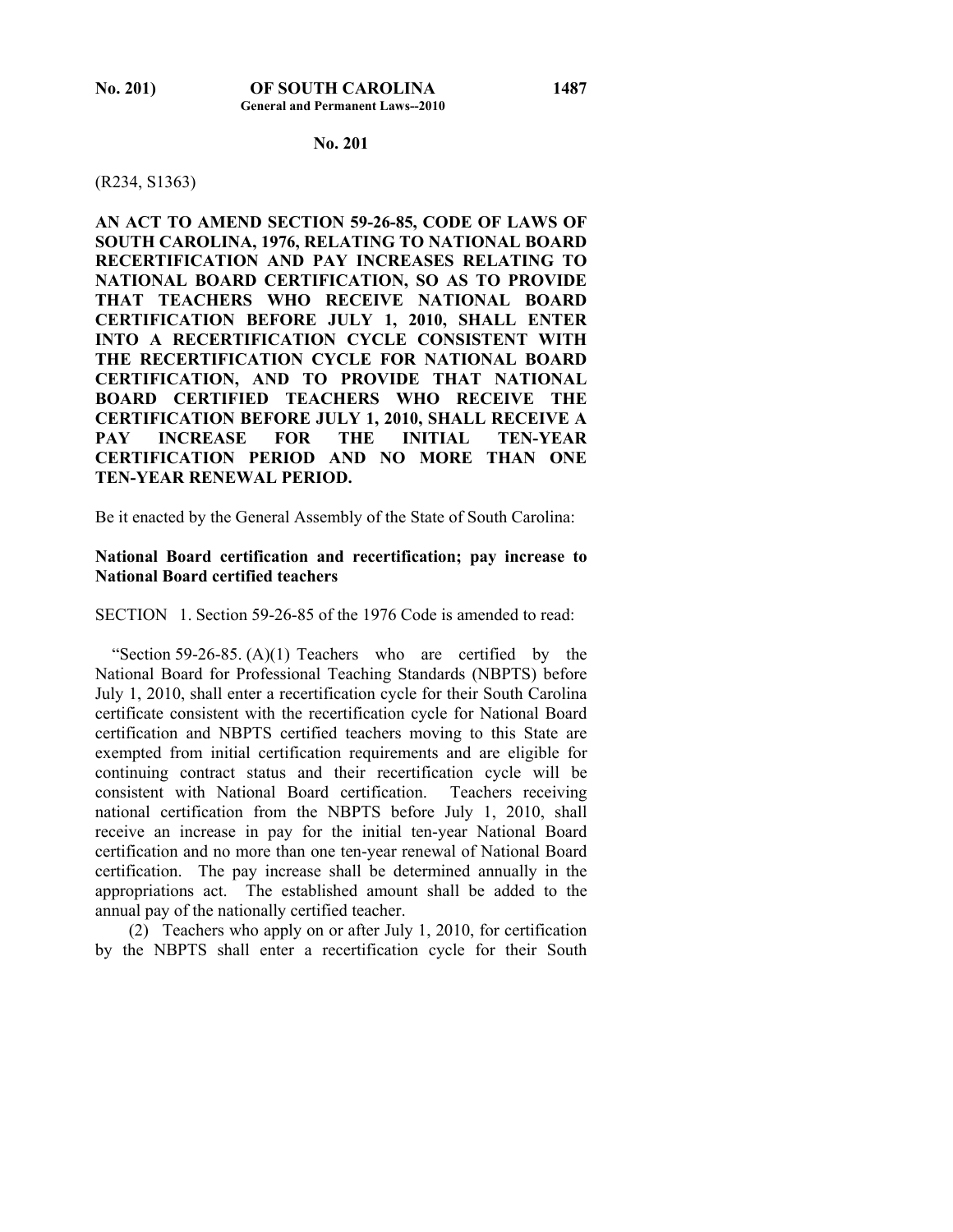#### **STATUTES AT LARGE (No. 201 General and Permanent Laws--2010 1488**

Carolina certificate and consistent with the initial ten-year cycle for National Board certification, and teachers moving to this State who apply for National Board certification on or after July 1, 2010, and subsequently achieve National Board certification are exempted from initial certification requirements and are eligible for continuing contract status and their recertification cycle will be consistent with the initial ten-year cycle. Teachers receiving national certification from the NBPTS on or after July 1, 2010, only shall receive an increase in pay for the initial ten years of the certification. The pay increase shall be determined annually in the appropriations act. The established amount shall be added to the annual pay of the nationally certified teacher.

 (B) The Center for Teacher Recruitment shall develop guidelines and administer the programs whereby teachers applying to the National Board for Professional Teaching Standards for certification before July 1, 2010, may receive a loan equal to the amount of the application fee. One-half of the loan principal amount and interest shall be forgiven when the required portfolio is submitted to the National Board. Teachers attaining certification within three years of receiving the loan will have the full loan principal amount and interest forgiven. This subsection does not apply to any application submitted on or after July 1, 2010."

# **Time effective**

SECTION 2. This act takes effect upon approval by the Governor.

Ratified the  $25<sup>th</sup>$  day of May, 2010.

Vetoed by the Governor -- 5/28/2010. Veto overridden by Senate -- 6/2/2010. Veto overridden by House -- 6/3/2010.

**No. 202** 

 $\frac{1}{2}$ 

(R235, S1379)

**AN ACT TO AMEND SECTION 63-11-500, CODE OF LAWS OF SOUTH CAROLINA, 1976, RELATING TO THE SOUTH CAROLINA GUARDIAN AD LITEM PROGRAM, SO AS TO HONOR THE MEMORY OF CASS ELIAS MCCARTER BY**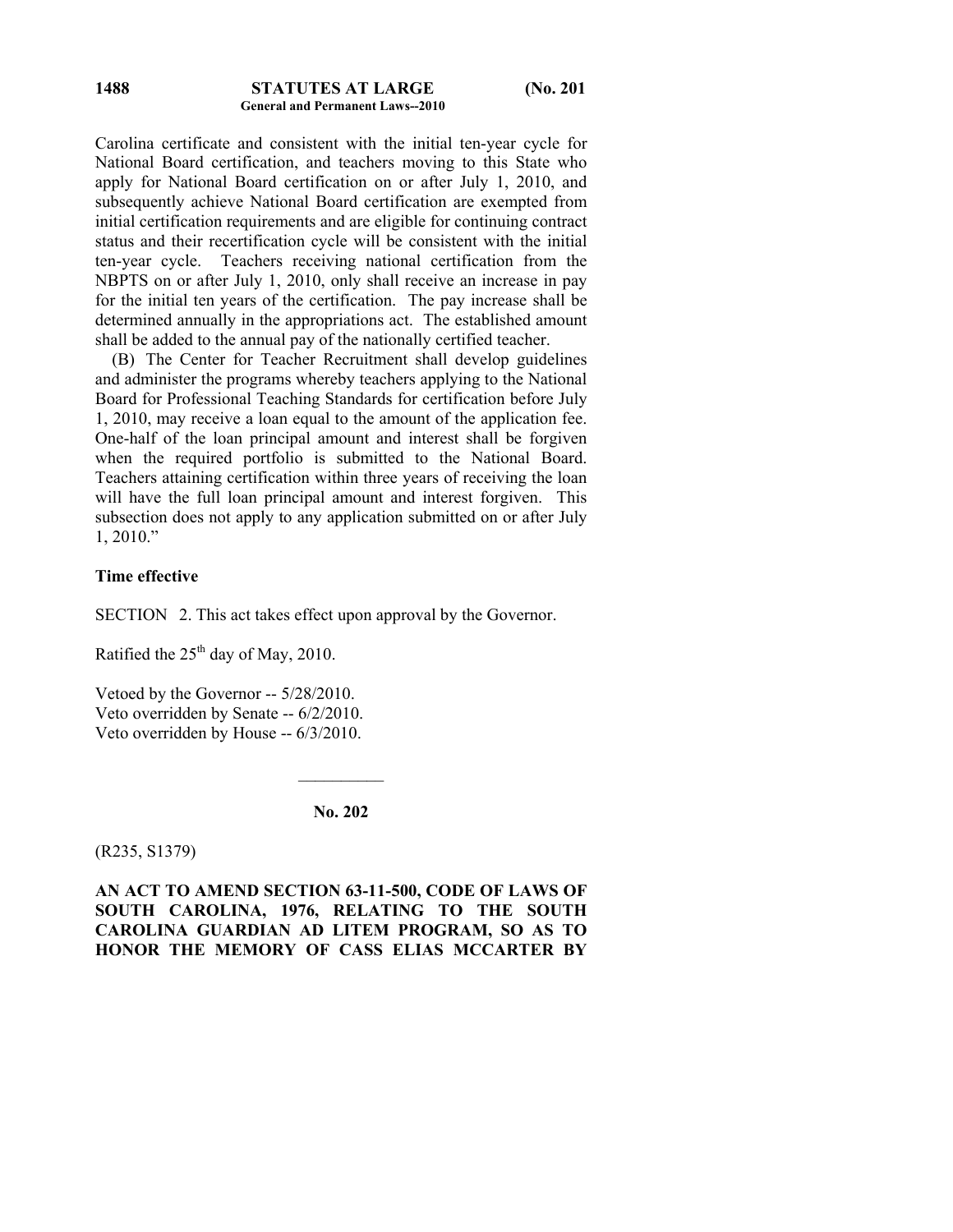# **NAMING THE PROGRAM THE CASS ELIAS MCCARTER GUARDIAN AD LITEM PROGRAM.**

Whereas, the South Carolina General Assembly finds that:

 (1) in 1984, a young woman from Columbia, South Carolina, Cass Elias McCarter, worked tirelessly in establishing the first state-funded program;

 (2) the South Carolina Guardian ad Litem program was established in 1984 as one of the first state-funded programs in the nation. The program initially began in four judicial circuits in the State and has now expanded into a statewide program;

 (3) the statewide program utilizes volunteers as Guardians ad Litem in abuse and neglect proceedings. In 1988, the South Carolina General Assembly enacted legislation which governs the operation of the Guardian ad Litem program and establishes guidelines for the appointment and service of volunteers;

 (4) Cass Elias McCarter served on the South Carolina Children's Committee and assisted the Joint Legislative Committee on Children with developing the training program for the Guardian ad Litem volunteers;

 (5) for sixteen years, Cass Elias McCarter devoted her life and energy to protecting South Carolina's children, not only from abuse and neglect, but children also benefitted from her work and support on behalf of the Children's Hospital and the Ronald McDonald House; and

 (6) on March 23, 2004, at the age of fifty, Cass Elias McCarter lost her life to a brain aneurism, leaving her husband, Nicky, and their two beautiful children, Lauren and Cole, to continue Cass' work in protecting children from abuse and neglect. Now, therefore,

Be it enacted by the General Assembly of the State of South Carolina:

#### **Guardian ad Litem Program named**

SECTION 1. Section 63-11-500 of the 1976 Code is amended to read:

 "Section 63-11-500. (A) There is created the Cass Elias McCarter Guardian ad Litem Program in South Carolina. The program shall serve as a statewide system to provide training and supervision to volunteers who serve as court-appointed special advocates for children in abuse and neglect proceedings within the family court, pursuant to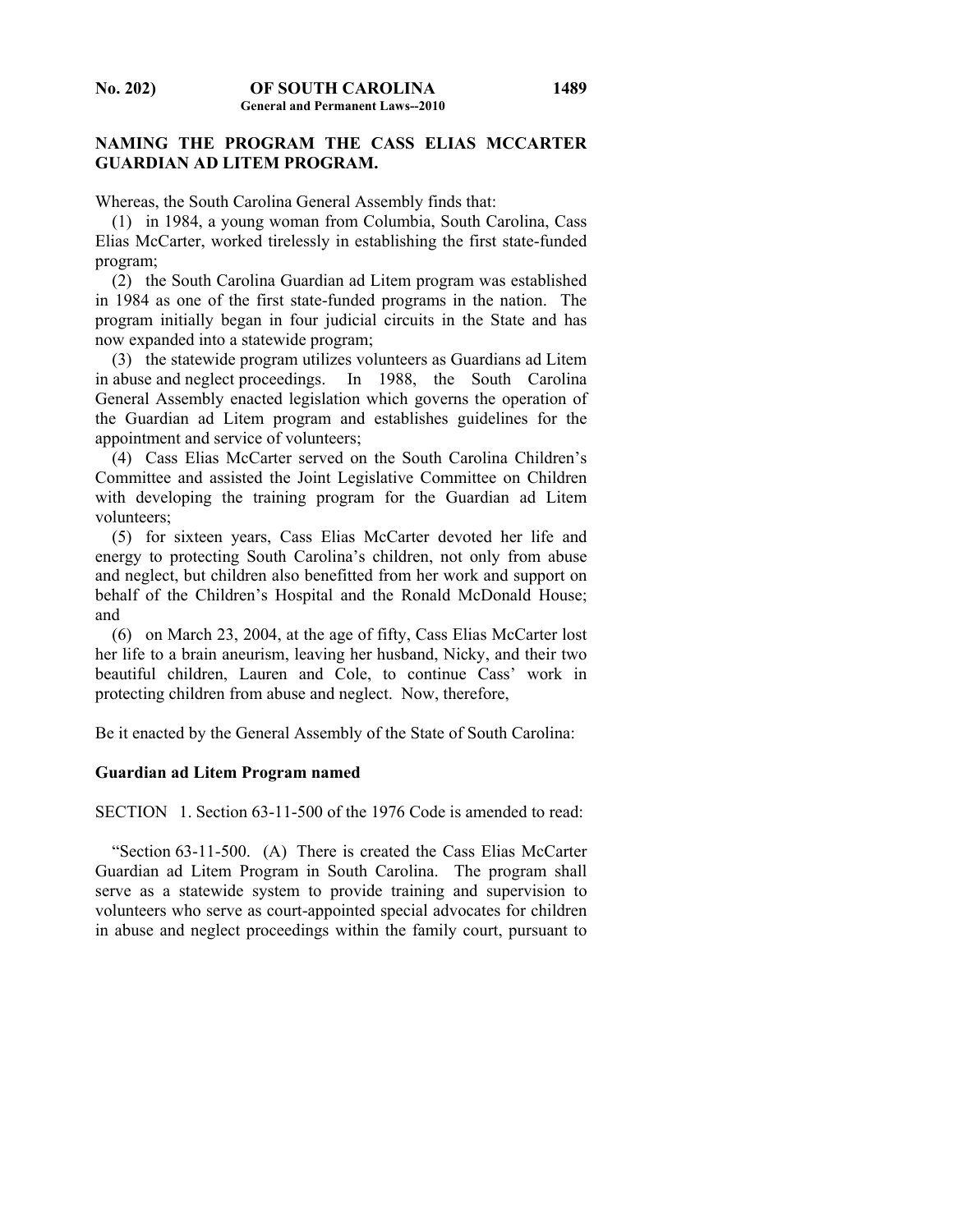Section 63-7-1620. This program must be administered by the Office of the Governor.

 (B) Notwithstanding the provisions of subsection (A), a county providing the guardian ad litem services set forth in subsection (A) prior to the effective date of this act may continue to provide such services, provided the county guardian ad litem program is a member of the National Court Appointed Special Advocate Association. However, a county guardian ad litem program operating pursuant to this subsection must comply with all state and federal laws, even if compliance with state or federal laws would result in the violation of a requirement for membership in the National Court Appointed Special Advocate Association."

# **Time effective**

SECTION 2. This act takes effect upon approval by the Governor.

Ratified the  $25<sup>th</sup>$  day of May, 2010.

Vetoed by the Governor -- 5/28/2010. Veto overridden by Senate -- 6/2/2010. Veto overridden by House -- 6/3/2010.

**No. 203** 

 $\mathcal{L}_\text{max}$ 

(R249, S329)

**AN ACT TO AMEND THE CODE OF LAWS OF SOUTH CAROLINA, 1976, BY ADDING SECTION 24-3-580 SO AS TO PROHIBIT THE DISCLOSURE UNDER CERTAIN CIRCUMSTANCES OF THE IDENTITY OF MEMBERS OF AN EXECUTION TEAM AND TO ALLOW FOR CIVIL PENALTIES FOR A VIOLATION OF THE SECTION; AND BY ADDING SECTION 24-3-590 SO AS TO PROHIBIT LICENSING AGENCIES FROM TAKING ANY ACTION TO REVOKE, SUSPEND, OR DENY A LICENSE TO ANY PERSON SOLELY FOR HIS PARTICIPATION ON AN EXECUTION TEAM.** 

Be it enacted by the General Assembly of the State of South Carolina: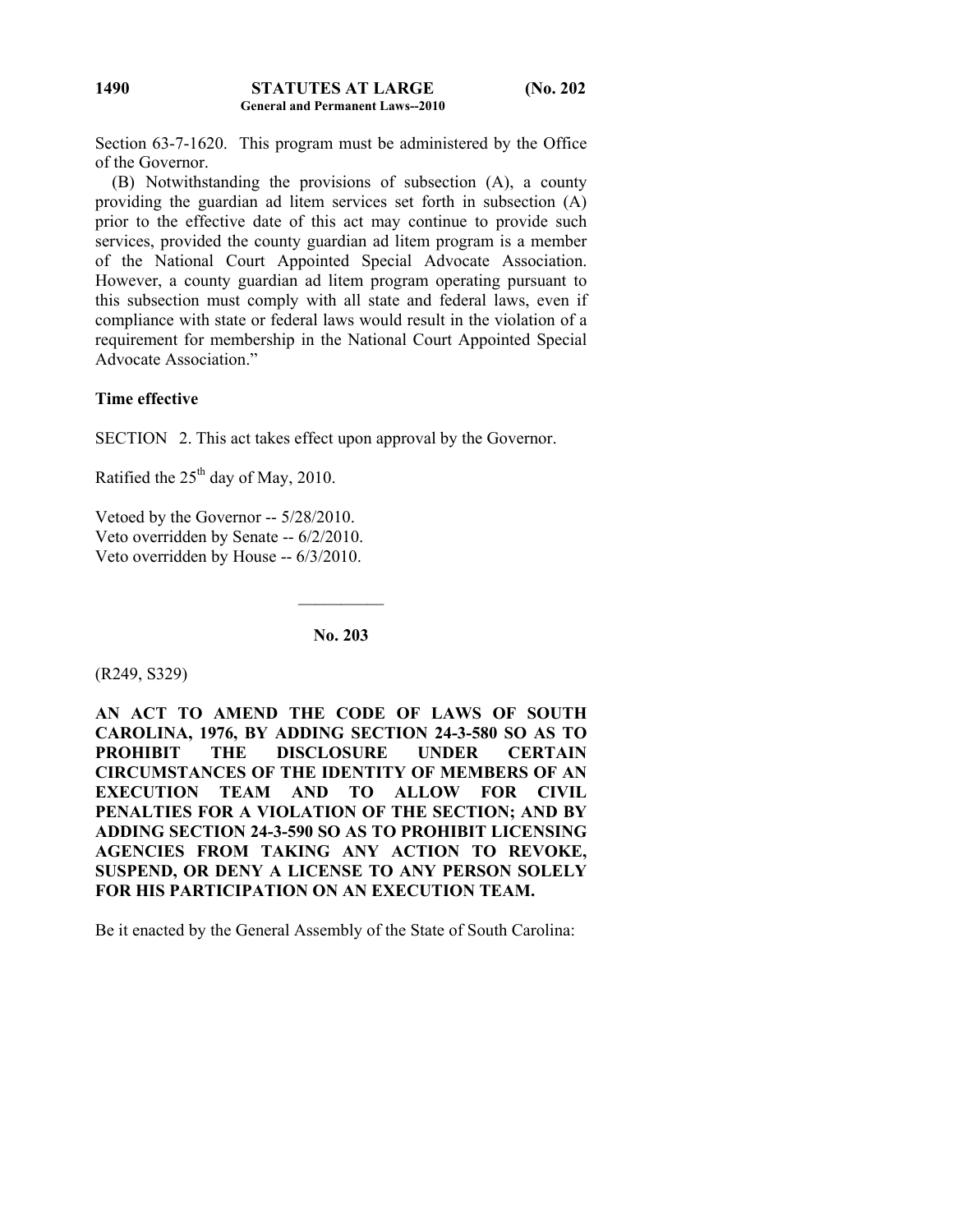**No. 203) OF SOUTH CAROLINA General and Permanent Laws--2010** 

#### **Disclosure of the name of a member of an execution team**

SECTION 1. Article 5, Chapter 3, Title 24 of the 1976 Code is amended by adding:

 "Section 24-3-580. A person may not knowingly disclose the identity of a current or former member of an execution team or disclose a record that would identify a person as being a current or former member of an execution team. However, this information may be disclosed only upon a court order under seal for the proper adjudication of pending litigation. Any person whose identity is disclosed in violation of this section shall have a civil cause of action against the person who is in violation of this section and may recover actual damages and, upon a showing of a wilful violation of this section, punitive damages."

# **Denial of a license to a member of an execution team**

SECTION 2. Article 5, Chapter 3, Title 24 of the 1976 Code is amended by adding:

 "Section 24-3-590. No licensing agency, board, commission, or association may file, attempt to file, initiate a proceeding, or take any action to revoke, suspend, or deny a license to any person solely because that person participated in the execution of a sentence of death on a person convicted of a capital crime as authorized by law or the director"

# **Time effective**

SECTION 3. This act takes effect upon approval by the Governor.

Ratified the  $1<sup>st</sup>$  day of June, 2010.

Approved the  $7<sup>th</sup>$  day of June, 2010.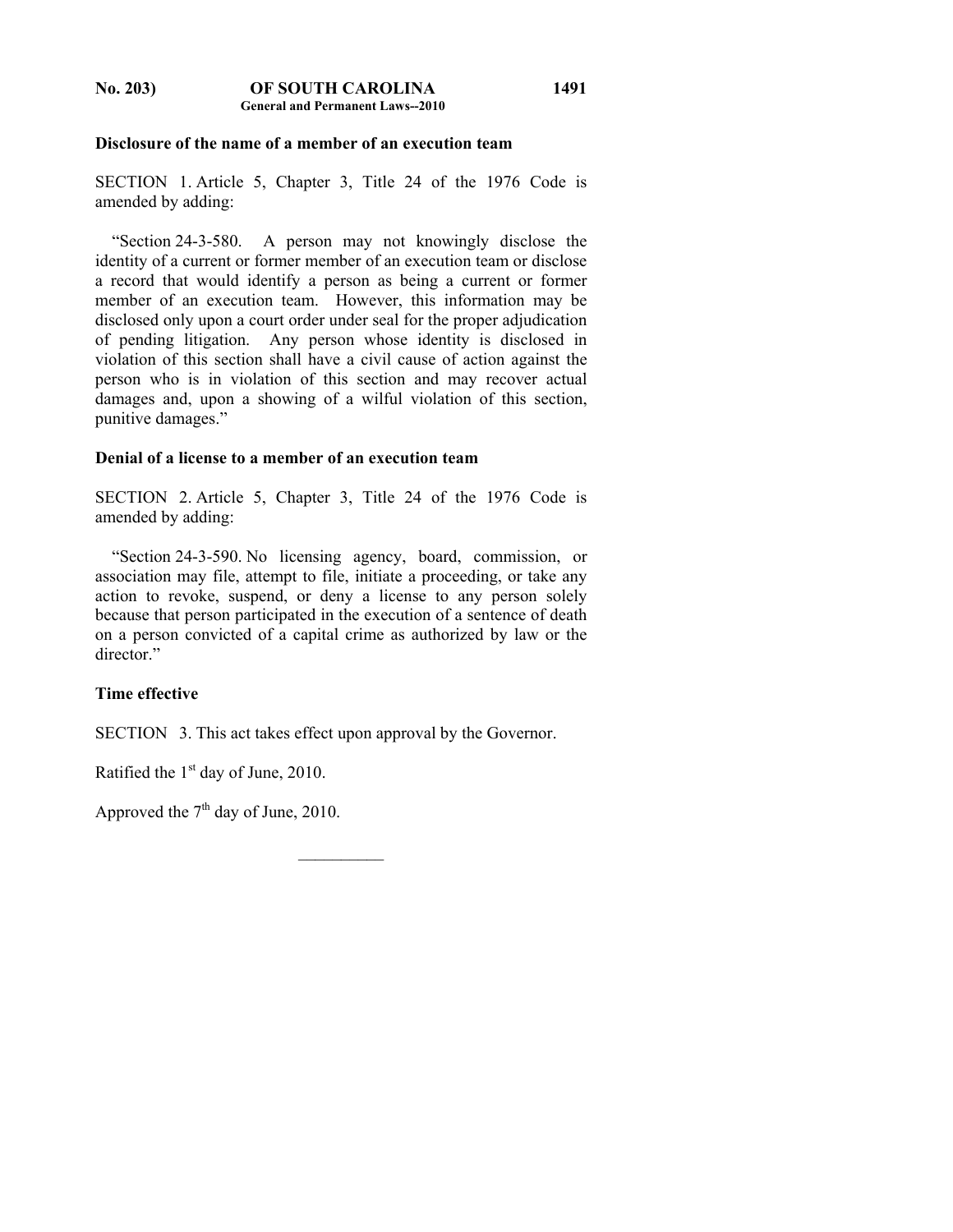# **No. 204**

### (R251, S406)

**AN ACT TO AMEND SECTION 40-60-35, CODE OF LAWS OF SOUTH CAROLINA, 1976, RELATING TO CONTINUING EDUCATION REQUIREMENTS FOR ASSESSORS, SO AS TO REDUCE THE NUMBER OF HOURS OF INSTRUCTION EACH YEAR FOR ASSESSORS WITH AN ACTIVE LICENSE OR CERTIFICATION FROM NINE HOURS TO SEVEN HOURS, AND TO MAKE TECHNICAL CHANGES.** 

Be it enacted by the General Assembly of the State of South Carolina:

# **Continuing education requirements for assessors; annual requirement reduced**

SECTION 1. Section  $40-60-35(A)(2)$  of the 1976 Code, as added by Act 257 of 2006, is amended to read:

 "(2) For renewal of an active license or certification, assessors and other staff responsible for the assessment of property for ad valorem taxation purposes shall receive seven hours of instruction each year in the laws applicable to assessment for ad valorem taxation, methods of valuing property, administration of the assessor's office and records of the assessor's office, and other functions related to the assessor's office. This instruction shall be received from the Department of Revenue or other providers or courses approved by the Department of Labor, Licensing and Regulation. This instruction shall satisfy fourteen of the twenty-eight classroom hours required for renewal."

# **Time effective**

SECTION 2. This act takes effect upon approval by the Governor.

 $\frac{1}{2}$ 

Ratified the  $1<sup>st</sup>$  day of June, 2010.

Approved the  $7<sup>th</sup>$  day of June, 2010.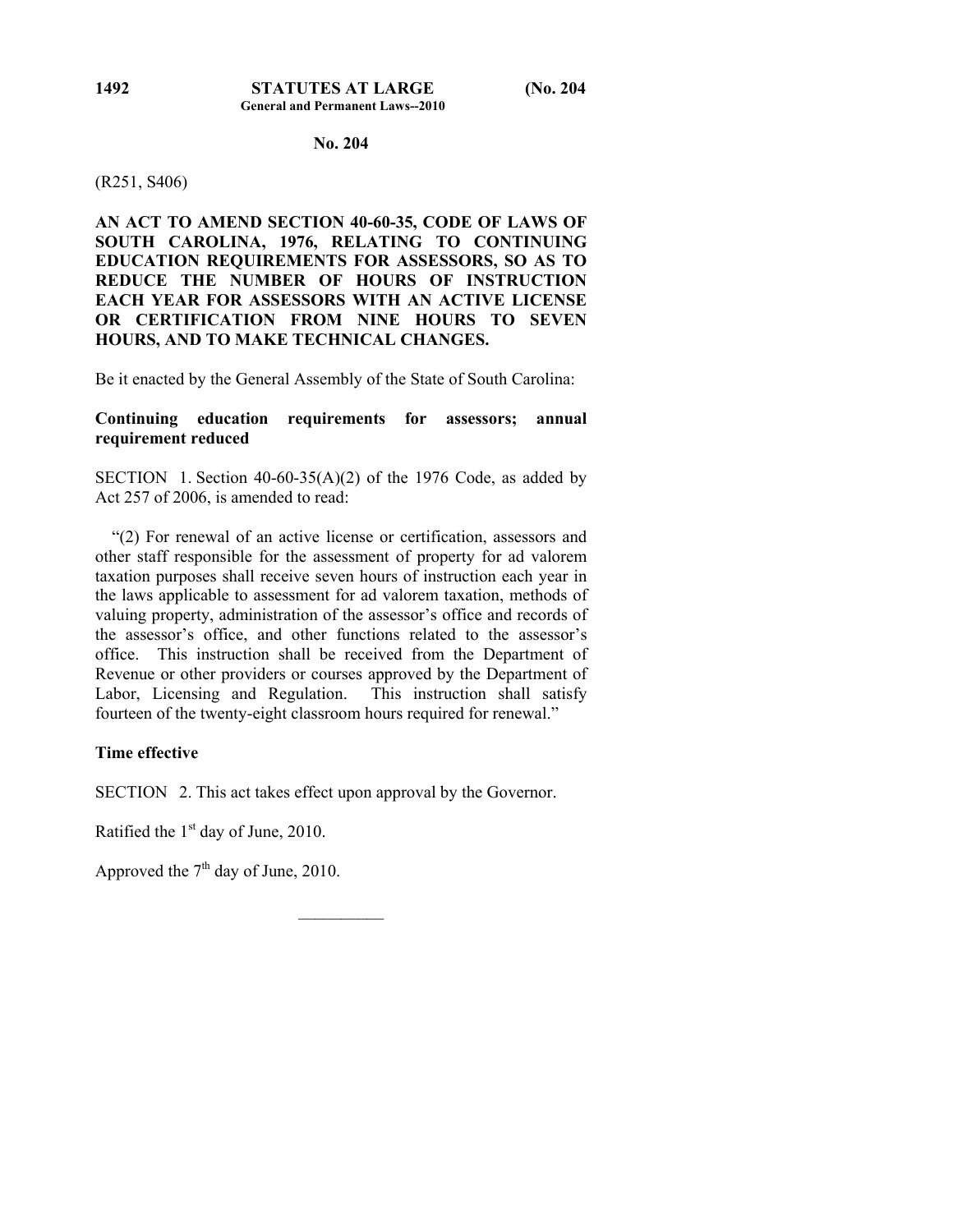### **No. 205**

#### (R252, S418)

**AN ACT TO AMEND SECTION 7-17-220, AS AMENDED, CODE OF LAWS OF SOUTH CAROLINA, 1976, RELATING TO MEETINGS OF THE BOARD OF STATE CANVASSERS, SO AS TO PROVIDE THAT A MEETING MAY BE CONVENED BY TELEPHONE OR ELECTRONIC COMMUNICATION INSTEAD OF IN PERSON AT THE OFFICE OF THE STATE ELECTION COMMISSION; AND TO AMEND SECTION 7-17-510, AS AMENDED, RELATING TO THE CONVENING OF THE COUNTY COMMISSIONERS OF ELECTION AS COUNTY BOARDS OF CANVASSERS, SO AS TO PROVIDE THAT ANY REQUIRED MEETINGS MAY BE CONVENED BY TELEPHONE OR ELECTRONIC COMMUNICATION.** 

Be it enacted by the General Assembly of the State of South Carolina:

#### **State Board of Canvassers, meetings, convening**

SECTION 1. Section 7-17-220 of the 1976 Code, as last amended by Act 276 of 1992, is further amended to read:

 "Section 7-17-220. Unless otherwise provided in Section 7-3-10(c), the Board of State Canvassers shall convene a meeting scheduled through the office of the Election Commission within ten days after any general election for the purpose of canvassing the vote for all officers voted for at such election, including the vote for the electors for President and Vice President, and for the purpose of canvassing the vote on all Constitutional Amendments and questions and other issues. Nothing in this section prohibits the meeting from being conducted by using telephone conference or other means of telecommunication or electronic communication. Any meeting of the Board of Canvassers as provided in this section must be accessible and without cost to the public and must comply with the notice requirements of Chapter 4, Title 30, the Freedom of Information Act."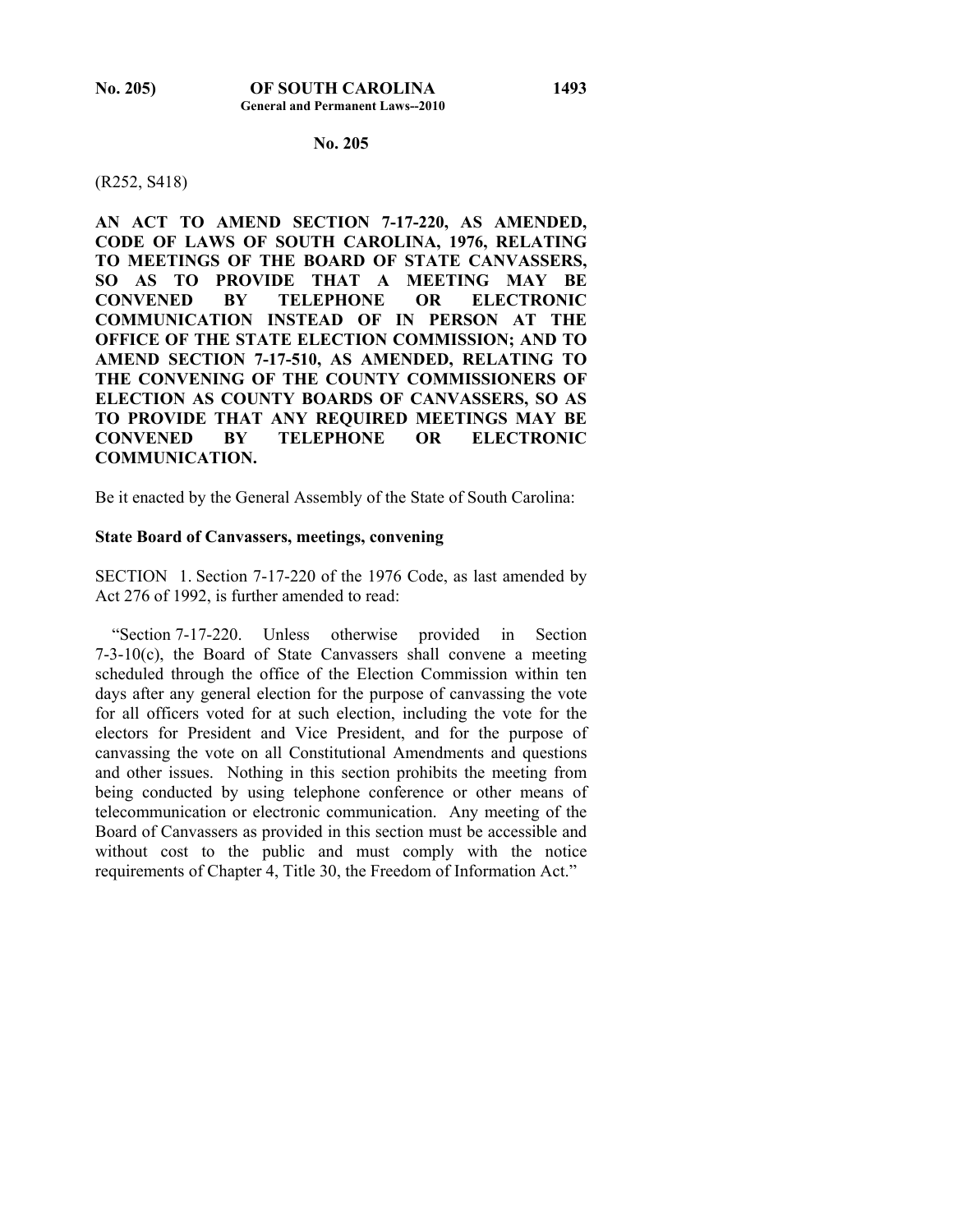#### **Commissioners of election, meetings, convening**

SECTION 2. Section 7-17-510 of the 1976 Code, as last amended by Act 253 of 1992, is further amended to read:

 "Section 7-17-510. The commissioners of election for the counties shall convene a meeting on the Thursday next following the primary, before one o'clock p.m. of that day and shall organize as the county board of canvassers for primaries. They may appoint a competent person as secretary. The chairman shall administer the constitutional oath to each member of the board and to the secretary. The secretary shall administer to the chairman the same oath. Each county board of canvassers for primaries shall canvass the votes of the county and declare the results. The county board of canvassers for primaries shall make statements of the votes of the precincts of its county as the nature of the primary requires not later than twelve o'clock noon on the Saturday next following the primary and at that time transmit and certify to the Board of State Canvassers the results of its findings. This procedure must be repeated following every primary runoff. Board of State Canvassers shall convene a meeting scheduled through the office of the State Election Commission and shall canvass the vote and declare the results of the primaries and the runoffs no later than twelve o'clock noon on the Saturday next following the primary in the State for state offices, federal offices, and offices involving more than one county. Nothing in this section prohibits any meeting required by this section from being conducted by using telephone conference or other means of telecommunication or electronic communication. Any meeting provided for in this section must be accessible and without cost to the public and must comply with the notice requirements of Chapter 4, Title 30, the Freedom of Information Act."

 $\frac{1}{2}$ 

# **Time effective**

SECTION 3. This act takes effect June 8, 2010.

Ratified the  $1<sup>st</sup>$  day of June, 2010.

Approved the 2nd day of June, 2010.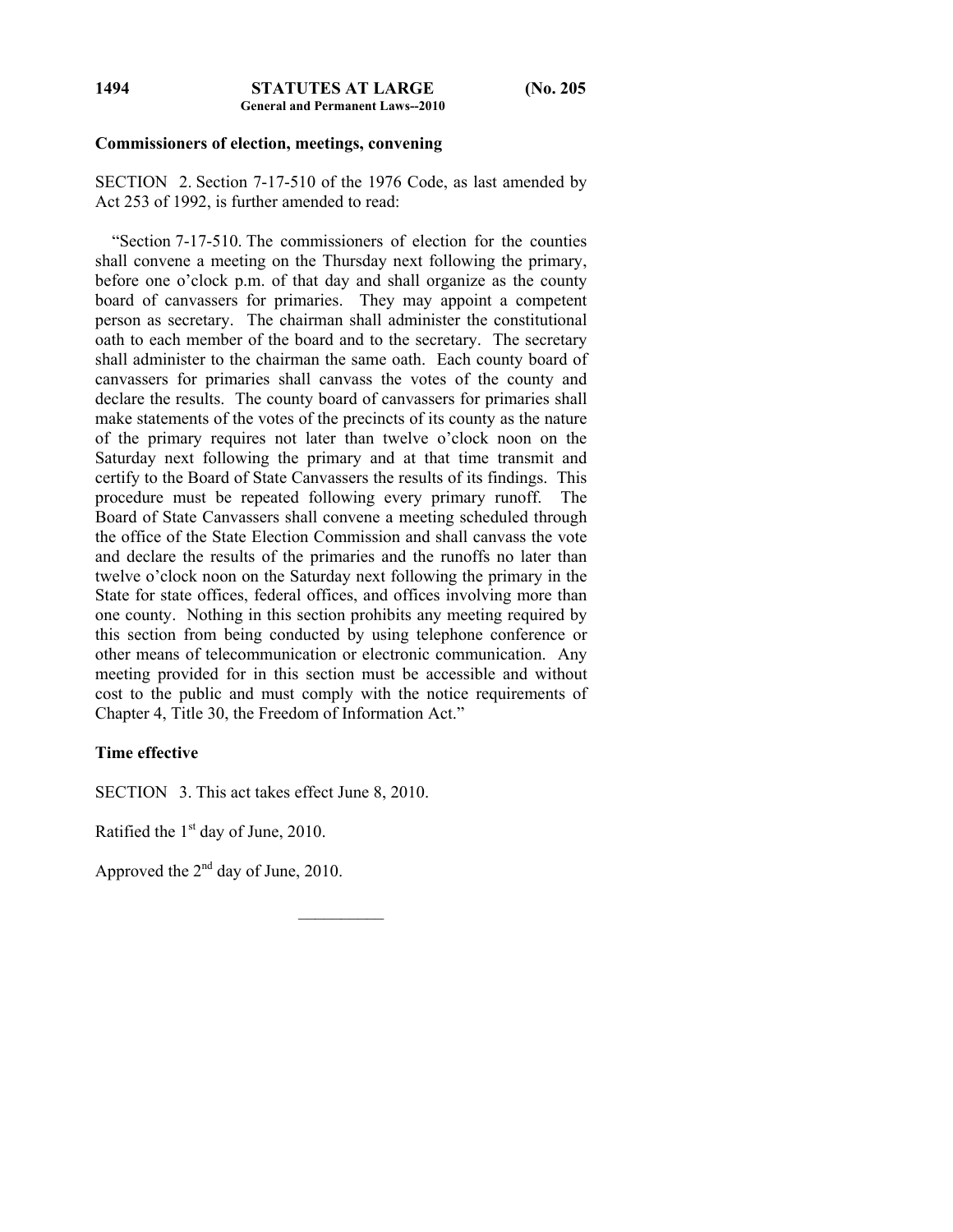#### **No. 206**

#### (R253, S749)

**AN ACT TO AMEND SECTIONS 57-1-20 AND 57-1-30, BOTH AS AMENDED, CODE OF LAWS OF SOUTH CAROLINA, 1976, RELATING TO THE ESTABLISHMENT OF THE DEPARTMENT OF TRANSPORTATION AND ITS CONSTITUENT DIVISIONS, SO AS TO RECONSTITUTE THE DIVISION OF MASS TRANSIT AS THE DIVISION OF INTERMODAL AND FREIGHT PROGRAMS AND REVISE THE RESPONSIBILITIES OF THIS DIVISION; TO AMEND SECTIONS 57-3-10 AND 57-3-20, RELATING TO THE DIVISIONS COMPRISING THE DEPARTMENT OF TRANSPORTATION AND THE RESPONSIBILITIES OF THE VARIOUS DIVISION DEPUTY DIRECTORS, SO AS TO REFLECT THE NEW DIVISION OF INTERMODAL AND FREIGHT PROGRAMS AND THE RESPONSIBILITIES OF THE NEW DIVISION'S DEPUTY DIRECTOR; BY ADDING SECTION 57-3-30 SO AS TO ESTABLISH THE OFFICE OF RAILROADS WITHIN THE DIVISION OF INTERMODAL AND FREIGHT PROGRAMS AND PROVIDE THE RESPONSIBILITIES AND FUNCTIONS OF THE OFFICE OF RAILROADS; TO AMEND SECTION 57-3-40, RELATING TO THE FUNCTIONS OF THE FORMER DIVISION OF MASS TRANSIT, SO AS TO ESTABLISH THE OFFICE OF PUBLIC TRANSIT WITHIN THE DIVISION OF INTERMODAL AND FREIGHT PROGRAMS AND PROVIDE FOR THE RESPONSIBILITIES AND FUNCTIONS OF THE OFFICE OF PUBLIC TRANSIT; BY ADDING SECTIONS 57-3-210, 57-3-220, AND 57-3-230 SO AS TO PROVIDE FOR THE FUNCTIONS AND RESPONSIBILITIES OF THE DEPARTMENT OF TRANSPORTATION WITH RESPECT TO PUBLIC TRANSIT PROGRAMS, PROVIDE FOR THE TEMPORARY USE OF RAILROAD RIGHT-OF-WAY CORRIDORS, AND PROVIDE FOR A SPECIAL ADVISORY COMMITTEE TO ASSIST THE DEPARTMENT OF TRANSPORTATION ON FREIGHT TRANSPORTATION ISSUES; AND TO AMEND SECTION 13-1-1710, AS AMENDED, RELATING TO THE COORDINATING COUNCIL FOR ECONOMIC DEVELOPMENT, SO AS TO ADD THE SECRETARY OF THE**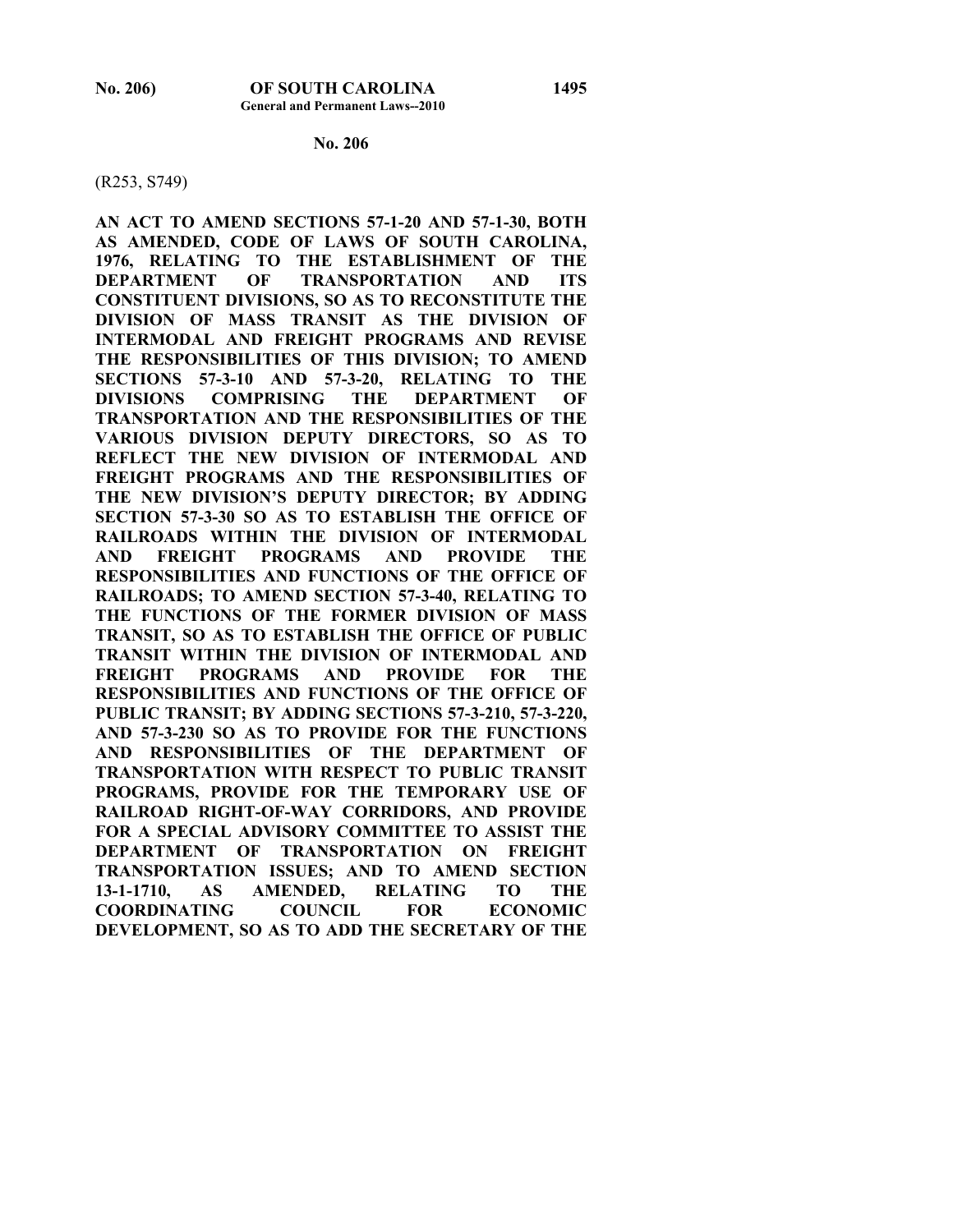# **DEPARTMENT OF TRANSPORTATION AS AN EX OFFICIO MEMBER OF THE COUNCIL.**

Be it enacted by the General Assembly of the State of South Carolina:

# **Division of Intermodal and Freight Programs established**

SECTION 1. Section 57-1-20 of the 1976 Code, as last amended by Act 114 of 2007, is further amended to read:

 "Section 57-1-20. The Department of Transportation is established as an administrative agency of state government which is comprised of a Division of Intermodal and Freight Programs, a Division of Construction Engineering and Planning, and a Division of Finance and Administration. Each division of the Department of Transportation shall have such functions and powers as provided for by law."

## **Functions of the Department of Transportation**

SECTION 2. Section 57-1-30 of the 1976 Code, as last amended by Act 114 of 2007, is further amended to read:

 "Section 57-1-30. (A) The department shall have as its functions and purposes the systematic planning, construction, maintenance, and operation of the state highway system and the development of a statewide intermodal and freight system that is consistent with the needs and desires of the public.

 (B) The department shall coordinate all state and federal programs relating to highways among all departments, agencies, and other bodies politic and legally constituted agencies of this State and the performance of such other duties and matters as may be delegated to it pursuant to law. The goal of the department is to provide adequate, safe, and efficient transportation services for the movement of people and goods."

# **Divisions comprising the Department of Transportation**

SECTION 3. Section 57-3-10 of the 1976 Code is amended to read:

 "Section 57-3-10. (A) The Department of Transportation is comprised of the following principal divisions:

(1) finance and administration;

**1496**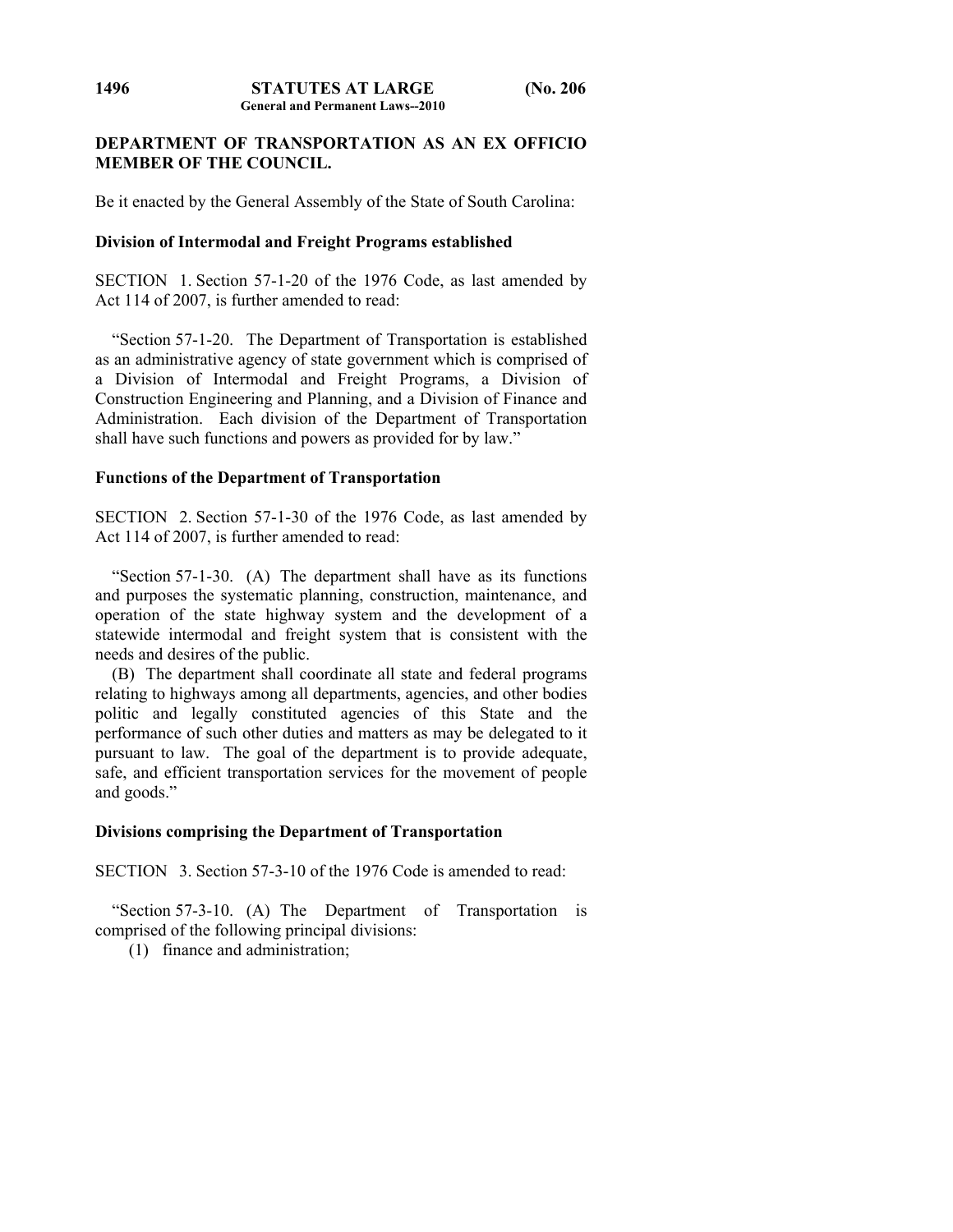- (2) construction, engineering, and planning; and
- (3) intermodal and freight programs.

 (B) The Secretary of Transportation may establish other divisions, or ancillary or service divisions or offices as may be necessary for the efficient and economic operation of the department and to carry out the functions and purposes of the department."

## **Duties of Department of Transportation Division deputy directors**

SECTION 4. Section 57-3-20 of the 1976 Code is amended to read:

 "Section 57-3-20. The responsibilities and duties of the following division deputy directors must include, but not be limited to, the following:

(1) division deputy director for finance and administration:

(a) financial planning and management;

 (b) accounting systems necessary to comply with all federal and/or state laws and/or regulations as well as all policies established by the Comptroller General; and

 (c) administrative functions, including recording proceedings of the commission and developing policy and procedures to ensure compliance with these policies and procedures;

 (2) division deputy director for construction, engineering, and planning:

(a) develop statewide strategic highway plans; and

 (b) direct highway engineering activities, including construction, design, construction oversight, and maintenance of state highways;

(3) division deputy director for intermodal and freight programs:

(a) develop a statewide public transit system;

 (b) coordinate the preservation and revitalization of existing rail corridors;

 (c) develop and coordinate a statewide passenger and freight rail system, including the development of a comprehensive state rail plan for passenger and freight railroads and rail infrastructure services;

 (d) plan, develop, and coordinate a comprehensive intermodal transportation program for the movement of passengers and freight through integrated highway, railroad, port, airport, and other transit systems;

 (e) financial management of funding from federal, state, and local transit, rail, and other intermodal sources; and

 (f) manage the Office of Railroads and the Office of Public Transit<sup>"</sup>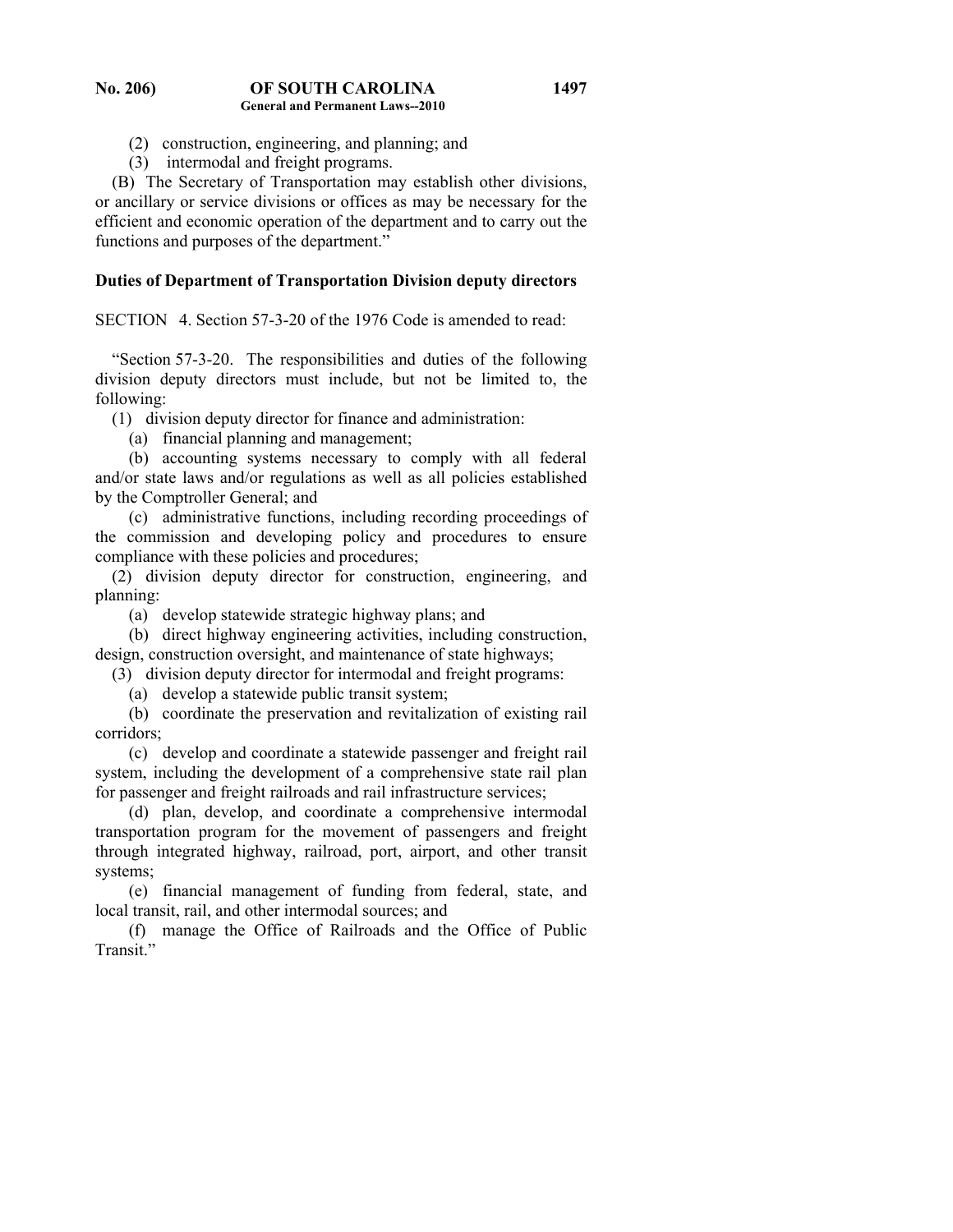## **Office of Railroads established, functions**

SECTION 5. Article 1, Chapter 3, Title 57 of the 1976 Code is amended by adding:

 "Section 57-3-30. (A) The Office of Railroads is established within the Division of Intermodal and Freight Programs. The office is principally responsible for:

 (1) preserving railroad rights-of-way for future use and coordinating the preparation of a state railroad corridor preservation and revitalization plan;

 (2) coordinating high-speed and intercity passenger rail planning and development;

 (3) planning, developing, maintaining, and coordinating a comprehensive state rail plan for passenger and freight railroads and infrastructure services with other modes of transportation to help facilitate effective and efficient interstate and intrastate movement of people and freight;

 (4) applying for and receiving state, federal, or other funds for passenger and freight rail service and infrastructure needs, high-speed and intercity passenger rail planning and development, and rail corridor preservation and revitalization programs; and

 (5) preparing and submitting by February first of each year a full, printed, detailed report to the House Education and Public Works Committee and the Senate Transportation Committee containing an analysis of the:

 (a) state railroad corridor preservation and revitalization plan; and

 (b) comprehensive state rail plan for passenger and freight railroads and infrastructure services.

 (B) Every five years the office must develop and prepare a comprehensive state rail plan for passenger and freight railroads and infrastructure services. The plan must be approved by the United States Department of Transportation. The plan, and any updates, must be submitted to the General Assembly.

 (C) All departments, boards, public authorities, or other agencies of the State or its political subdivisions, local government, transportation authorities, and other local public entities must cooperate with the office, provide assistance, data, and advice upon request, and must reimburse any such entity necessary costs in the event of any expense. This authority does not preclude another governmental entity, public or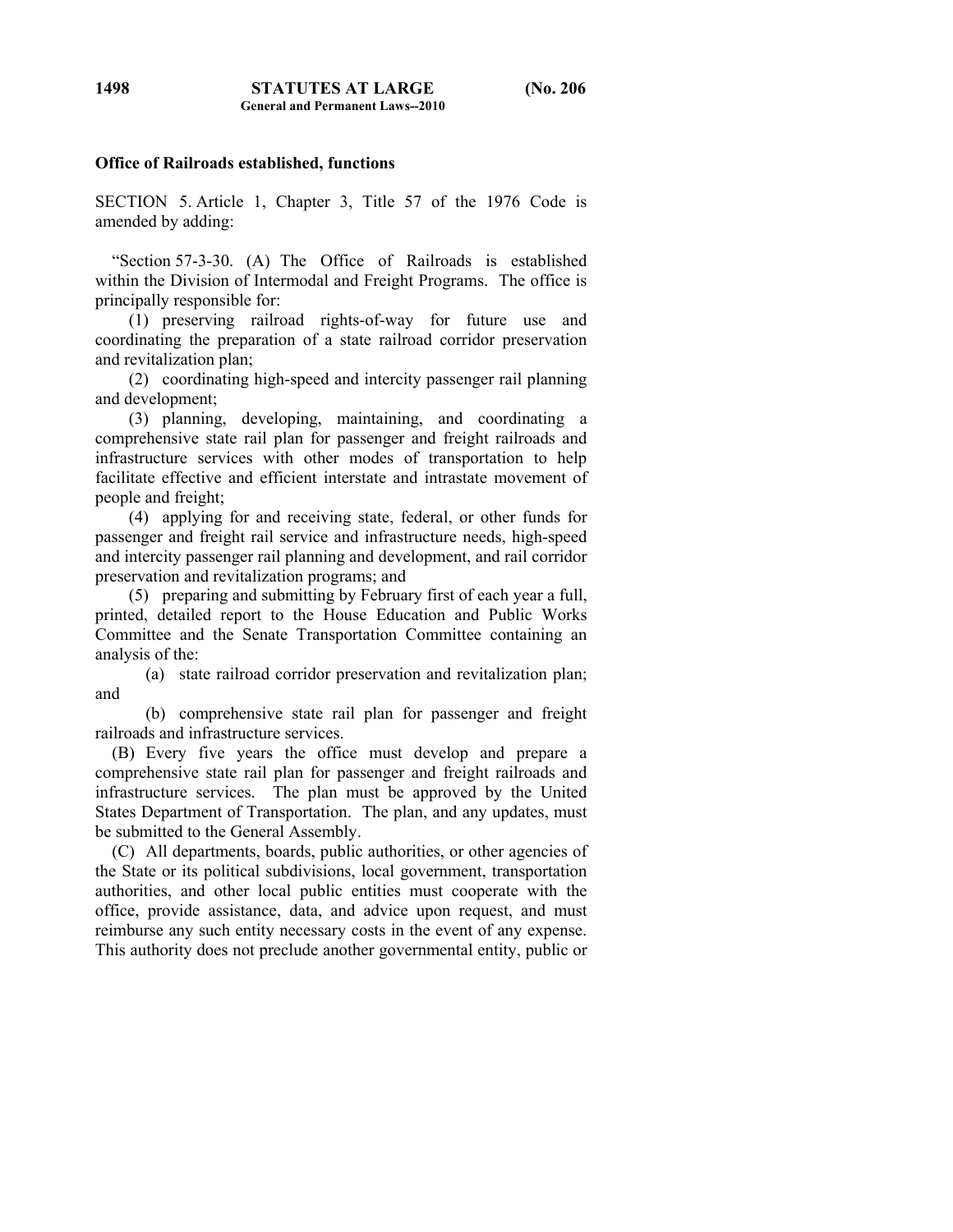private organization, or individual from entering into a contract or agreement concerning the purposes set forth in this section.

 (D) Nothing in this section may be interpreted to subrogate the powers and duties of the Division of Public Railways to the Office of Railroads."

### **Office of Public Transit established, functions**

SECTION 6. Section 57-3-40 of the 1976 Code is amended to read:

 "Section 57-3-40. (A) The Office of Public Transit is established within the Division of Intermodal and Freight Programs. The office must develop and coordinate a general public transit program and policy for the State in order to encourage the efficient development, implementation, operation, evaluation, and monitoring of public transit systems, both public and private. The office is authorized to apply for and receive federal, state, and other funds for passenger public transit systems on the department's behalf.

 (B) All departments, boards, public authorities, or other agencies of the State or its political subdivisions, local government, transportation authorities, and other local public entities must cooperate with the office, provide assistance, data, and advice upon request and must reimburse any such entity necessary costs in the event of any expense. This authority does not preclude another governmental entity, public or private organization, or individual from entering into a contract or agreement concerning the purposes set forth in this section.

 (C) The office must develop and annually submit by February first of each year a full, printed, detailed report to the House Education and Public Works Committee and the Senate Transportation Committee containing an analysis of:

(1) the office's accomplishments during the past year;

 (2) a five year plan detailing future needs and goals of the State as it relates to all forms of public transit; and

 (3) a plan for funding and receiving federal matching funds or other funds as may be available.

 (D) All powers, duties, and responsibilities of the Interagency Council on Public Transportation are devolved upon the office."

## **Responsibilities of Department of Transportation**

SECTION 7. Article 2, Chapter 3, Title 57 of 1976 Code is amended by adding: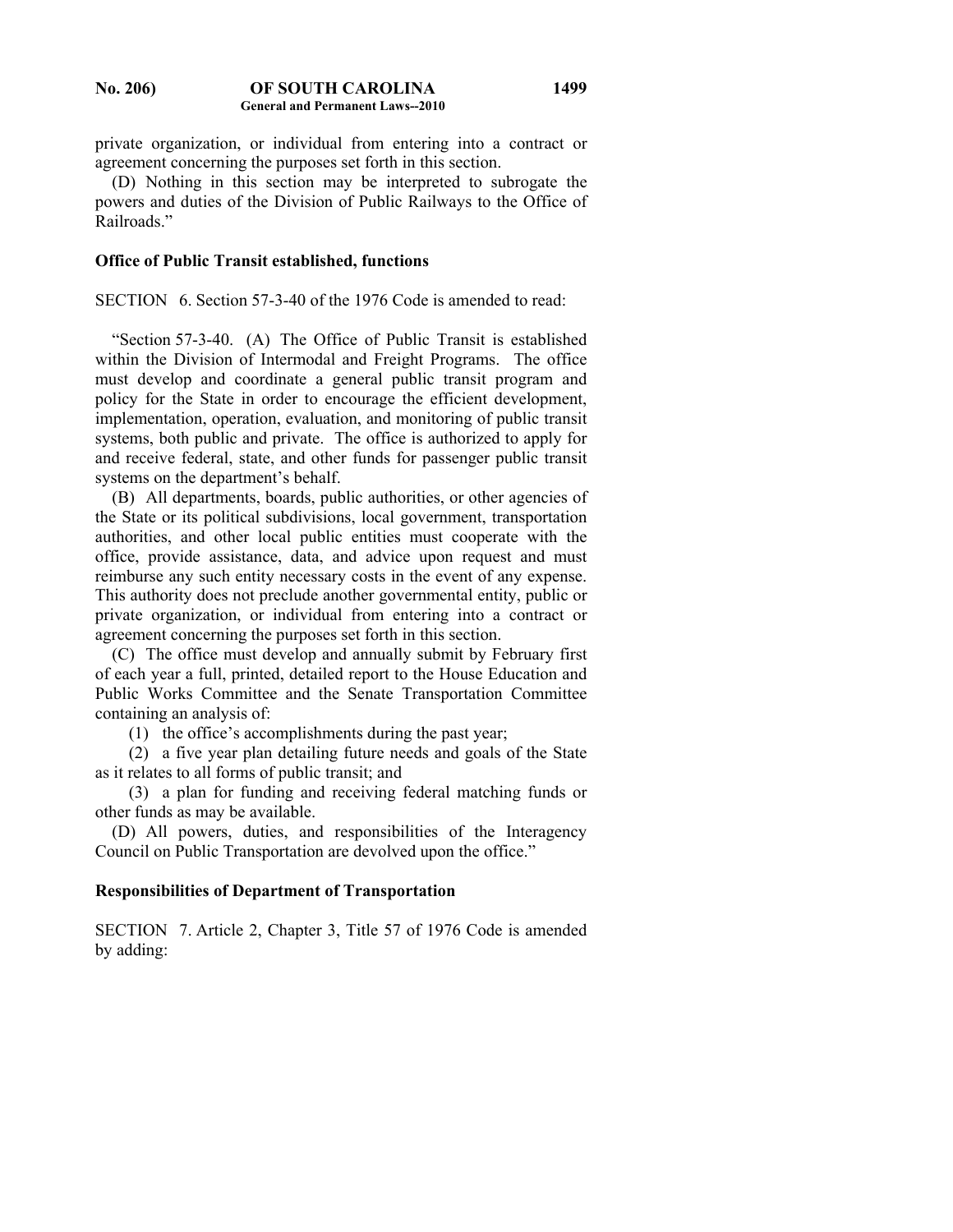"Section 57-3-210. (A) The department is authorized to utilize public transit funds to contract directly with private operators of public transit systems to provide service to the general public, provided that the private operators have established a plan of service that has been approved by the local governmental entity that has jurisdiction over the area to be served, the department, the commission, and the federal government.

 (B)(1) The department shall plan and develop mechanisms for increasing coordination of funding streams and resources for public transportation at both the state and local levels to improve access and delivery of transportation services, especially in rural areas. The department shall work with each agency that provides funding for transportation and assure input in the process from major local providers of transportation services to the public, including current providers of coordinated public service.

 (2) The department shall prepare and submit a progress report to the General Assembly on or before January fifteenth each year. The progress report required by this section may be combined with the Department of Transportation Annual Report required pursuant to Section 57-3-760 and the Office of Public Transit Report required by Section 57-3-40.

 (C)(1) Any agency, local government, or other entity, including nonprofit organizations, using state funds or state-administered federal funds to transport members of the general public on a regular basis must:

 (a) provide input and information concerning its operations upon request by the Office of Public Transit for planning purposes. The input and information must be provided in a timely manner and in a format specified by the office; and

 (b) demonstrate progress toward the development of or participation in a public transportation coordination plan.

 (2) No transportation funds may be provided to any entity not in compliance with the requirements of this subsection.

 (3) The Department of Corrections, the Department of Education, school districts, and institutions of higher education are exempt from the requirements of this subsection.

 Section 57-3-220. (A) A railroad right-of-way corridor held for railroad right-of-way preservation may be used for a public purpose compatible with preservation of the corridor for future transportation use on an interim basis until the corridor is used for rail transport. A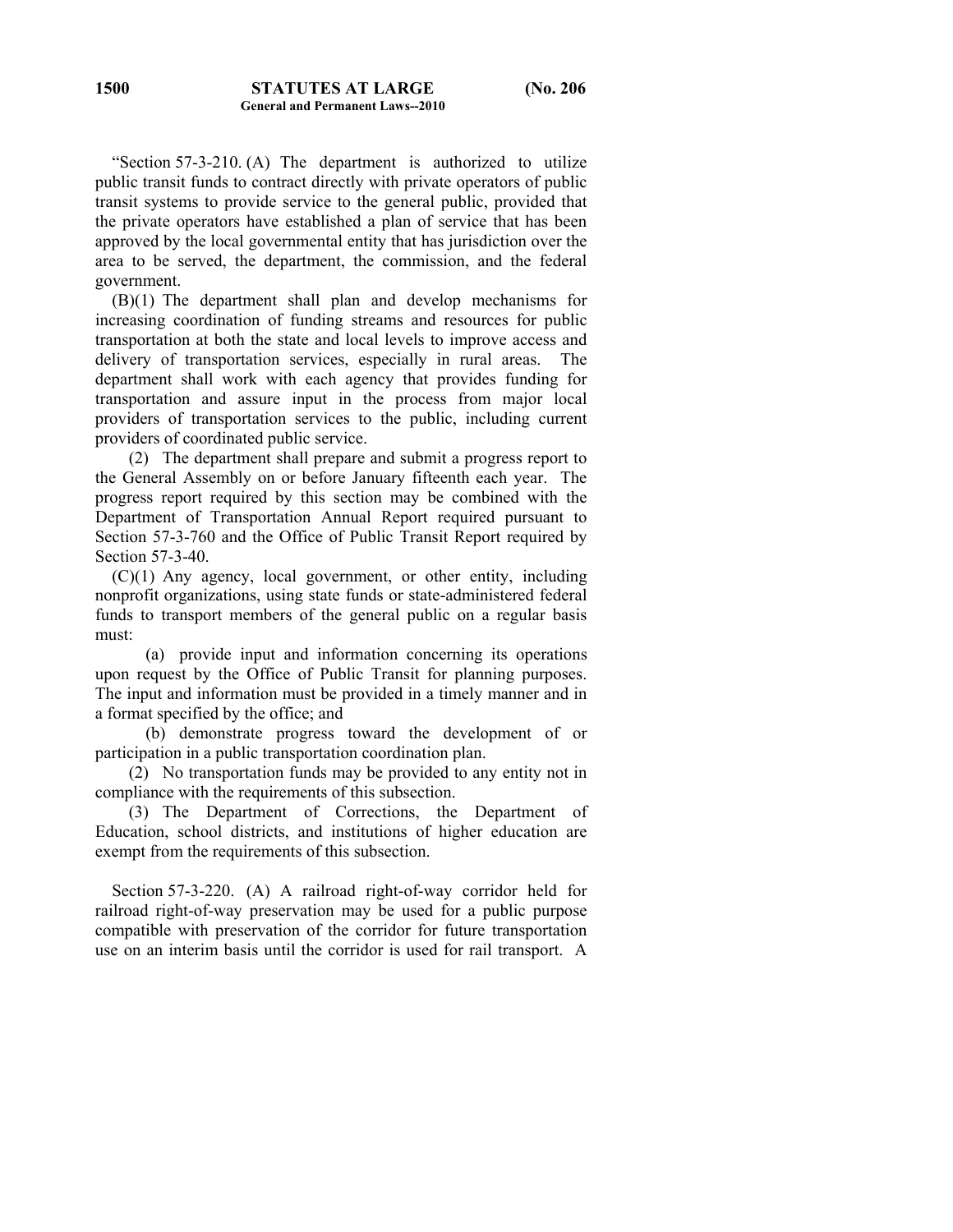railroad corridor held for railroad right-of-way preservation is not abandoned for the purpose of any law.

 (B) Each railroad and railway, as defined in Section 58-17-10, shall file a report with the Office of Railroads concerning active, inactive, to be abandoned, and abandoned rail lines. The report must be amended to reflect additions, changes, and revisions to the status of reporting entity's rail lines within three months of the addition, change, or revision.

 (C) To assist the facilitation of a comprehensive intermodal transportation program for the effective and efficient interstate and intrastate movement of people and freight, the Office of Railroads must be:

 (1) notified by the State Ports Authority of any existing or future plans for expanding the authority's transportation infrastructure; and

 (2) provided with master plans or construction plans for airport transportation improvements by the Division of Aeronautics.

 Section 57-3-230. The Secretary of Transportation may convene a special advisory committee to assist the department in evaluating and addressing issues related to the facilitation of safe and efficient freight, transportation, and logistics infrastructure in the State. The advisory committee must include members of the general public to represent the freight transportation and supply chain industries. The secretary also may invite other state agencies to participate in the committee."

# **Coordinating Council for Economic Development, Secretary of the Department of Transportation made ex officio member**

SECTION 8. Section 13-1-1710 of the 1976 Code, as last amended by Act 387 of 2000, is further amended to read:

 "Section 13-1-1710. There is created the Coordinating Council for Economic Development. The membership consists of the Secretary of Commerce, the Commissioner of Agriculture, the Executive Director of the South Carolina Department of Employment and Workforce, the Director of the South Carolina Department of Parks, Recreation and Tourism, the Chairman of the State Board for Technical and Comprehensive Education, the Chairman of the South Carolina Ports Authority, the Chairman of the South Carolina Public Service Authority, the Chairman of the South Carolina Jobs Economic Development Authority, the Director of the South Carolina Department of Revenue, the Secretary of the Department of Transportation, and the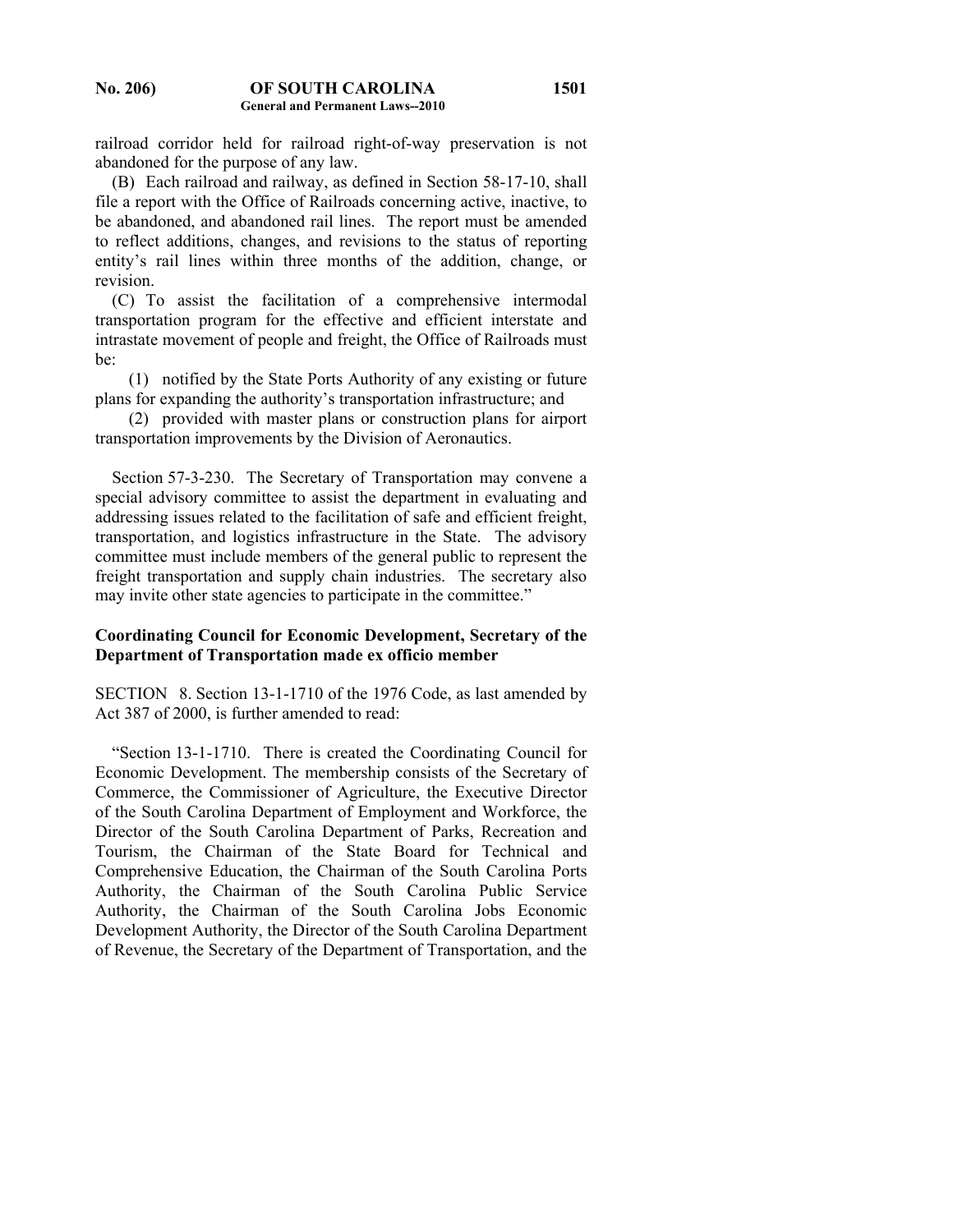Chairman of the South Carolina Research Authority. The Secretary of Commerce serves as the chairman of the coordinating council."

# **Reports required to be filed**

SECTION 9. The reports required by Section 57-3-220 in Section 7 of this act must be filed within three months of the effective date of this act.

# **Time effective**

SECTION 10. This act takes effect upon approval by the Governor.

Ratified the  $1<sup>st</sup>$  day of June, 2010.

Approved the  $7<sup>th</sup>$  day of June, 2010.

**No. 207** 

 $\frac{1}{2}$ 

(R260, S1078)

**AN ACT TO AMEND THE CODE OF LAWS OF SOUTH CAROLINA, 1976, BY ADDING SECTION 44-7-264 SO AS TO REQUIRE THE OWNER OF A NURSING HOME OR A COMMUNITY RESIDENTIAL CARE FACILITY TO UNDERGO STATE AND NATIONAL CRIMINAL RECORDS CHECKS AS A REQUIREMENT OF LICENSURE AND TO ENUMERATE THOSE CRIMES THAT PRECLUDE LICENSURE; AND TO AMEND SECTION 44-7-2910, AS AMENDED, RELATING TO THE DEFINITION OF "DIRECT CARE ENTITY" AS USED IN CONNECTION WITH CONDUCTING CRIMINAL RECORDS CHECKS OF DIRECT CARE STAFF.** 

Be it enacted by the General Assembly of the State of South Carolina: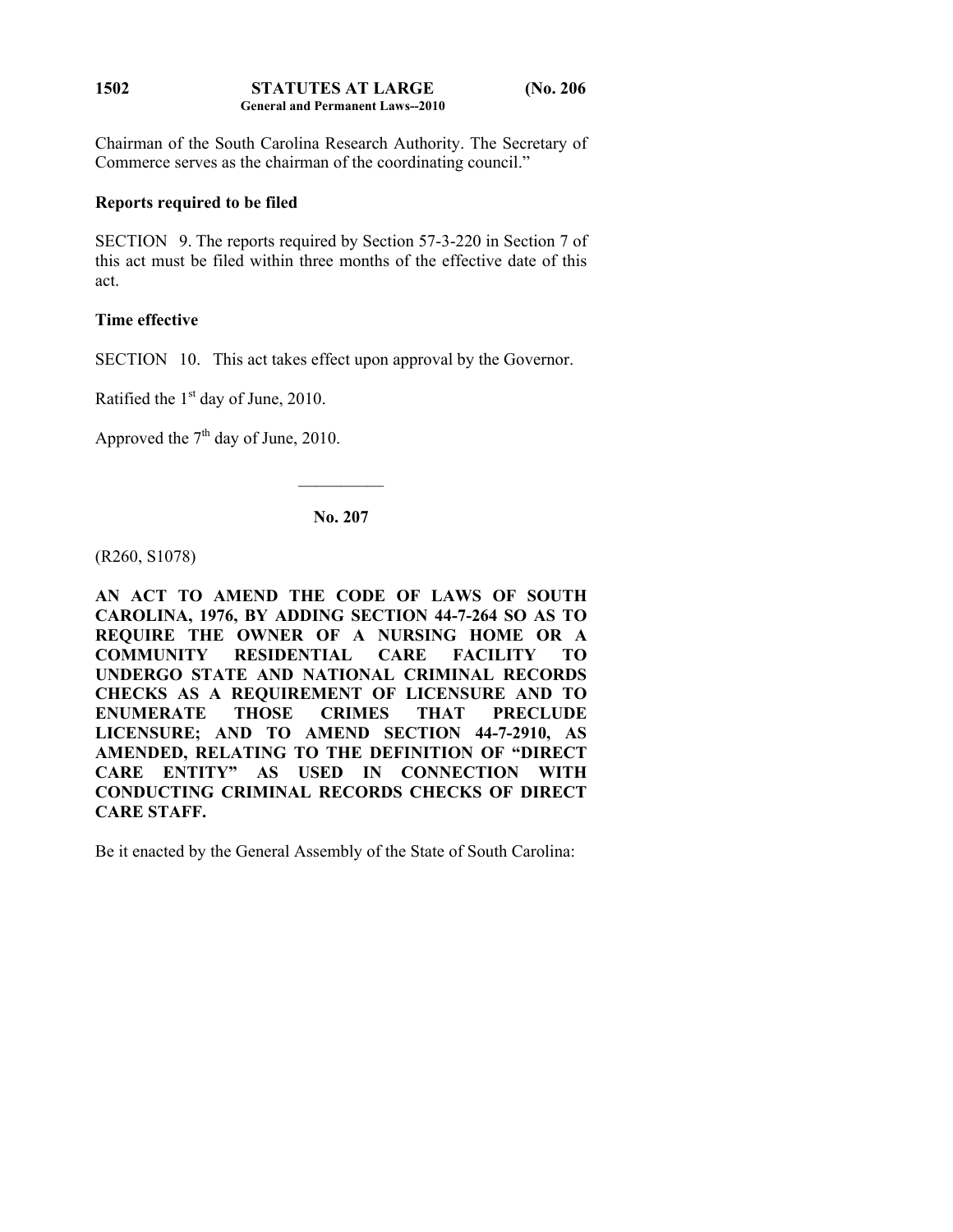## **Criminal records checks required for nursing home and community residential care licensure**

SECTION 1. Article 3, Chapter 7, Title 44 of the 1976 Code is amended by adding:

 "Section 44-7-264. (A) To obtain a license to operate a nursing home or a community residential care facility the person, or persons, required to sign the application for licensure pursuant to Section 44-7-270 shall undergo a state and national fingerprint-based criminal records check.

 (B)(1) A nursing home license or community residential care facility license must not be issued to the applicant, and if issued, may be revoked, if the person or any one of the persons required to undergo a criminal records check pursuant to subsection (A) is required to register under the sex offender registry pursuant to Section 23-3-430 or has been convicted of:

 (a) abuse, neglect, or exploitation of a child or vulnerable adult, as defined in Section 43-35-10;

(b) any violent crime, as defined in Section 16-1-60;

(c) any other drug related felony;

 (d) forgery, embezzlement, or breach of trust with fraudulent intent, as classified in Section 16-1-90(E); or

 (e) a criminal offense similar in nature to the crimes listed in this subsection committed in another jurisdiction or under federal law.

 (2) This section does not prohibit obtaining licensure when a conviction or plea of guilty or nolo contendere for one of the crimes enumerated in this section has been pardoned. However, notwithstanding the entry of a pardon, the department may consider all information available, including the person's pardoned convictions or pleas and the circumstances surrounding them, to determine whether the applicant is unfit or otherwise unsuited for licensure for a community residential care facility.

 (C) Criminal records checks required pursuant to this section must consist of a fingerprint-based records check conducted by the South Carolina Law Enforcement Division (SLED) for the state check and a fingerprint-based records check conducted by the Federal Bureau of Investigation (FBI) for the national check. An applicant shall submit with the criminal records check application one complete set of the applicant's fingerprints in a manner specified by SLED. Fingerprints submitted to SLED pursuant to this section must be collected in a manner specified by SLED and must be used to conduct a state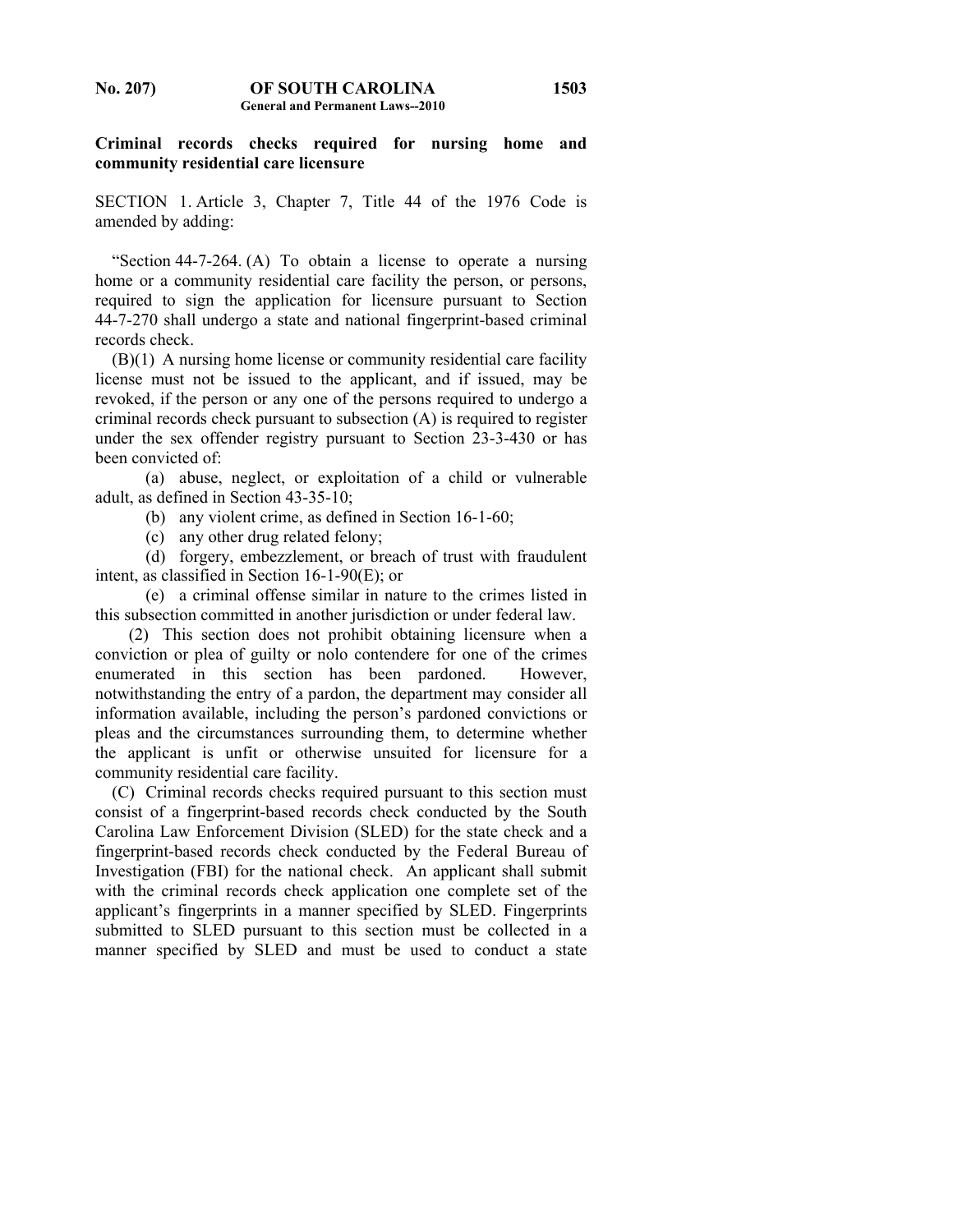#### **STATUTES AT LARGE (No. 207 General and Permanent Laws--2010 1504**

criminal records check by SLED and to facilitate a national criminal records check by the FBI. SLED is authorized to retain the fingerprints for licensing purposes and for notification of the department regarding criminal charges. The actual cost of obtaining state and national criminal records checks by SLED and the FBI must be paid by the licensure applicant directly to the required entity as specified by SLED."

# **Definition revised**

SECTION 2. Section  $44-7-2910(B)(1)$  of the 1976 Code, as last amended by Act 301 of 2006, is further amended to read:

"(1) 'Direct care entity' means:

(a) a nursing home, as defined in Section 44-7-130;

 (b) a daycare facility for adults, as defined in Section  $44 - 7 - 130$ ;

(c) a home health agency, as defined in Section 44-69-20;

 (d) a community residential care facility, as defined in Section 44-7-130;

 (e) a residential program operated or contracted for operation by the Department of Mental Health or the Department of Disabilities and Special Needs;

(f) residential treatment facilities for children and adolescents;

(g) hospice programs."

# **Time effective**

SECTION 3. This act takes effect upon approval by the Governor.

Ratified the  $1<sup>st</sup>$  day of June, 2010.

Approved the  $7<sup>th</sup>$  day of June, 2010.

**No. 208** 

 $\mathcal{L}_\text{max}$ 

(R285, S144)

**AN ACT TO RATIFY AN AMENDMENT TO SECTION 33, ARTICLE III OF THE CONSTITUTION OF SOUTH**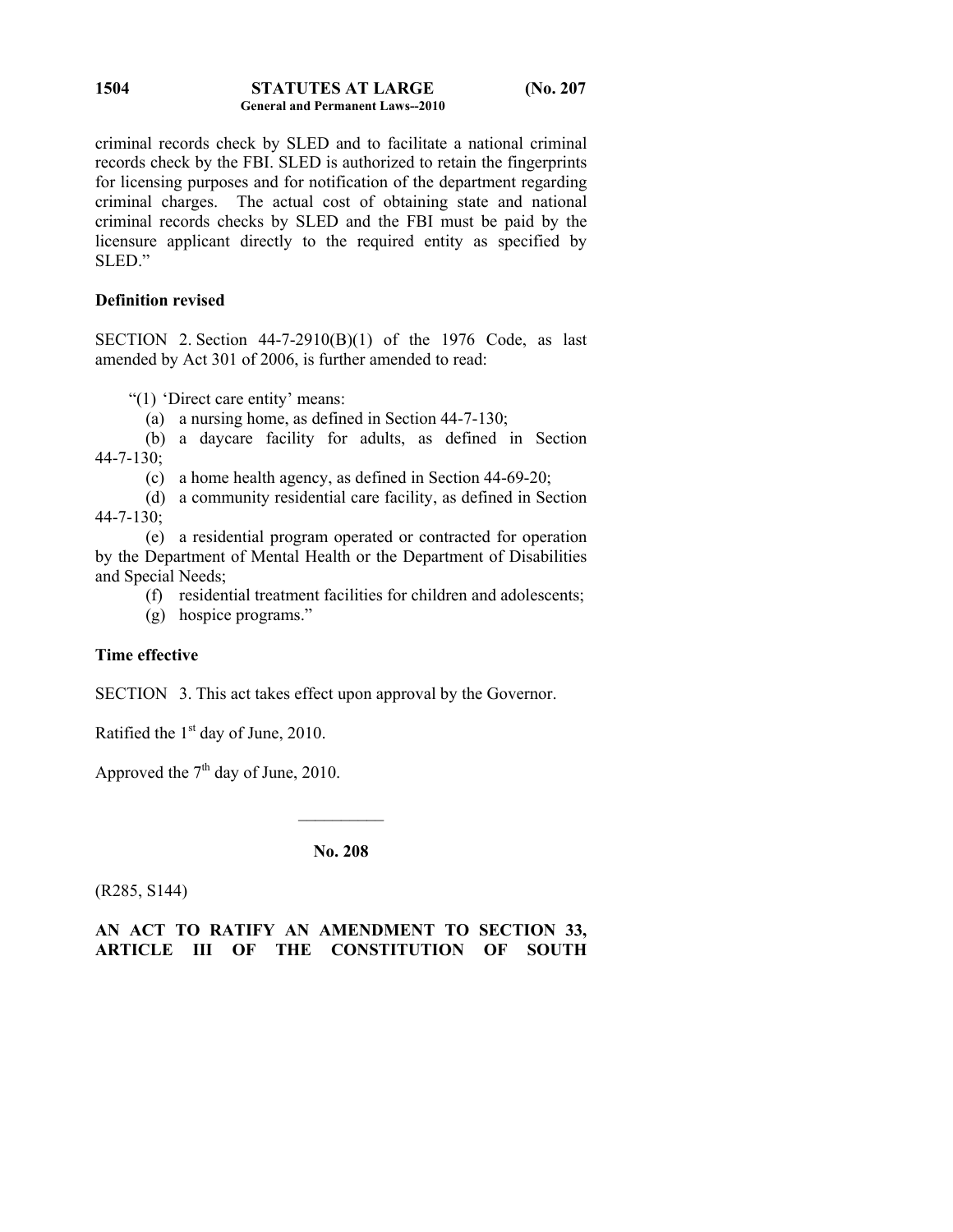# **CAROLINA, 1895, RELATING TO THE PROVISION PROVIDING THAT NO UNMARRIED WOMAN UNDER THE AGE OF FOURTEEN YEARS OLD MAY LEGALLY CONSENT TO SEXUAL INTERCOURSE, SO AS TO DELETE THAT PROVISION.**

Be it enacted by the General Assembly of the State of South Carolina:

# **Constitution, amendment to Section 33, Article III ratified, Age of Consent deleted**

SECTION 1. The amendment to Section 33, Article III of the Constitution of South Carolina, 1895, prepared under the terms of Joint Resolution 118 of 2007, having been submitted to the qualified electors at the General Election of 2008 as prescribed in Section 1, Article XVI of the Constitution of South Carolina, 1895, and a favorable vote having been received on the amendment, is ratified and declared to be a part of the Constitution so that Section 33, Article III is amended to read:

"Section 33. (Reserved)"

Ratified the 2nd day of June, 2010.

**No. 209** 

 $\overline{\phantom{a}}$ 

(R242, H3996)

**AN ACT TO AMEND SECTION 50-9-1130, CODE OF LAWS OF SOUTH CAROLINA, 1976, RELATING TO THE DEDUCTION OF ACCUMULATED POINTS, SO AS TO REQUIRE THE DEPARTMENT OF NATURAL RESOURCES TO DEDUCT FOUR ACCUMULATED POINTS FROM A PERSON'S RECORD UPON A SHOWING THAT THE PERSON SUCCESSFULLY COMPLETED A DEPARTMENT PROGRAM OF INSTRUCTION ESTABLISHED PURSUANT TO SECTION 50-9-310, AND TO PROVIDE EXCEPTIONS.** 

Be it enacted by the General Assembly of the State of South Carolina: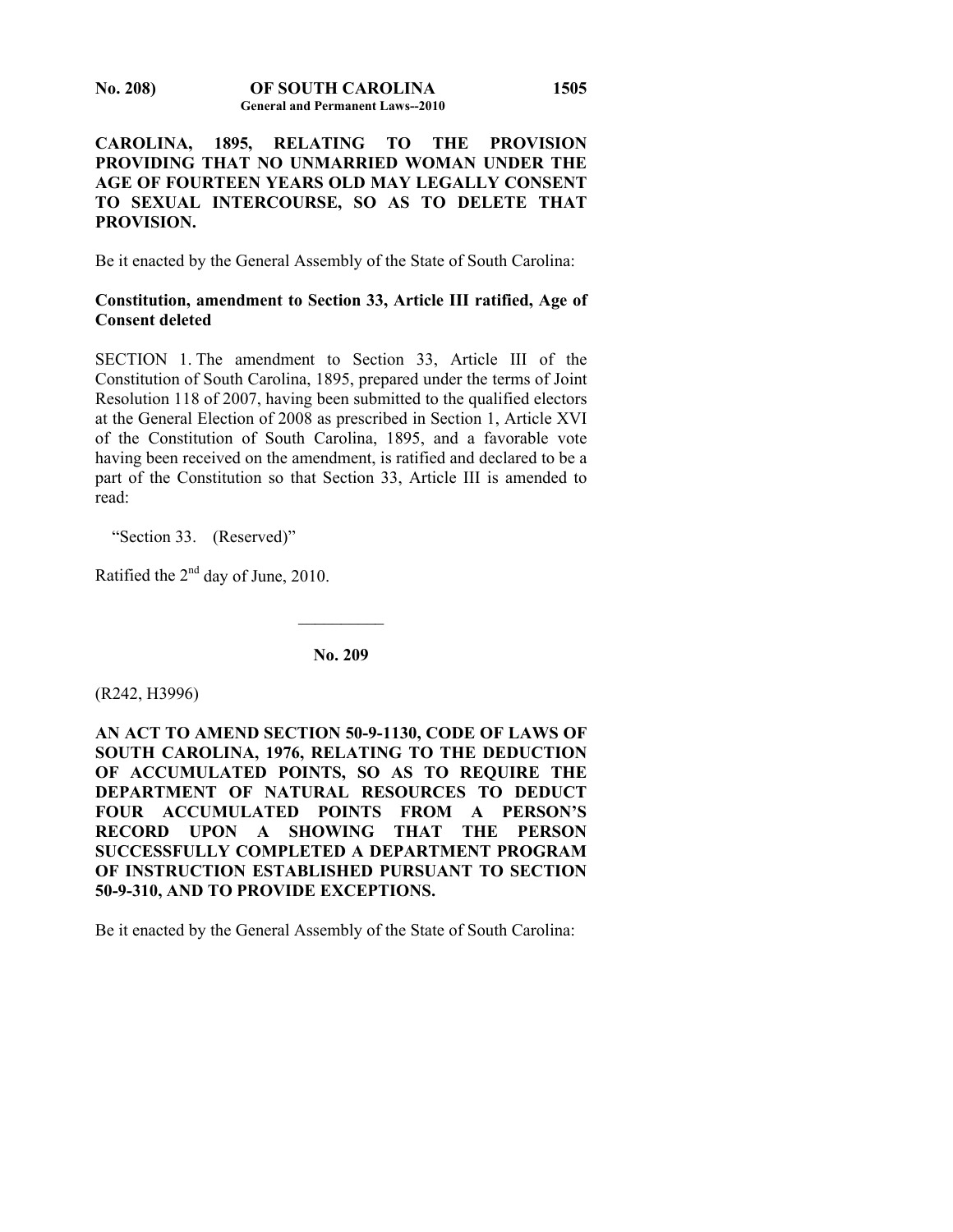#### **Deduction of points; exceptions**

SECTION 1. Section 50-9-1130 of the 1976 Code is amended to read:

 "Section 50-9-1130. (A) Each time a person is convicted of a violation enumerated in Section 50-9-1120, the number of points assigned to the violation must be charged against the person. For each calendar year that passes after assignment in which the person received no points, the department shall deduct one-half of the accumulated points if the total number of points is greater than three. If a person has three or less points at the end of a calendar year in which no points were received, the department shall reduce his point total to zero; however, a person's record must not be less than zero points.

 (B) The department shall deduct four accumulated points from a person's record upon a showing that the person successfully completed a department program of instruction established pursuant to Section 50-9-310.

 (C) A person is not eligible for a reduction in points under the provisions of subsection (B) if at the time he accumulated eighteen or more points:

 (1) he had any hunting, trapping, or fishing suspension within the previous five years; or

 (2) he had a previous point reduction under the provisions of subsection (B) within the previous five years.

 (D) The department is authorized to promulgate appropriate regulations to effectuate the provisions of this section."

# **Time effective**

SECTION 2. This act takes effect July 1, 2010.

Ratified the  $25<sup>th</sup>$  day of May, 2010.

Became law without the signature of the Governor -- 6/1/2010.

 $\mathcal{L}_\text{max}$ 

**1506**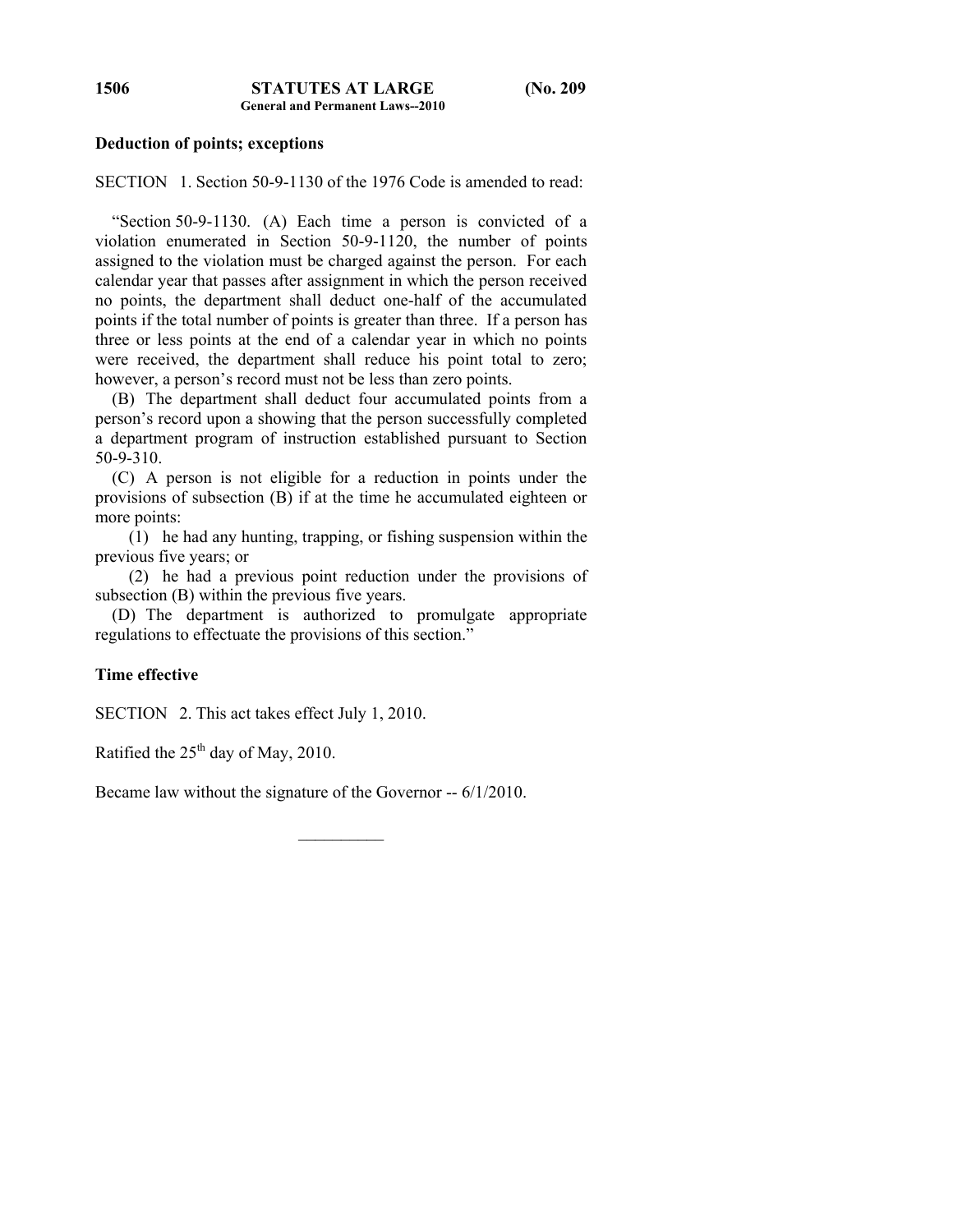## **No. 210**

#### (R244, H4446)

**AN ACT TO AMEND SECTION 44-29-210, CODE OF LAWS OF SOUTH CAROLINA, 1976, RELATING TO MASS IMMUNIZATION PROJECTS APPROVED BY THE DEPARTMENT OF HEALTH AND ENVIRONMENTAL CONTROL AND THE PARTICIPATION OF MEDICAL PERSONNEL IN THESE PROJECTS, SO AS TO PROVIDE THAT LICENSED NURSES, RATHER THAN REGISTERED NURSES, ARE INCLUDED IN THE PERSONNEL WHO MAY PARTICIPATE IN THESE PROJECTS AND WHO ARE EXEMPT FROM LIABILITY; AND TO AMEND SECTION 44-29-40, RELATING TO THE DEPARTMENT OF HEALTH AND ENVIRONMENTAL CONTROL HAVING GENERAL SUPERVISION OVER VACCINATION, SCREENING, AND IMMUNIZATION, SO AS TO REQUIRE THE DEPARTMENT TO ESTABLISH A STATEWIDE IMMUNIZATION REGISTRY, TO REQUIRE HEALTH CARE PROVIDERS TO REPORT THE ADMINISTRATION OF IMMUNIZATIONS TO THE DEPARTMENT, AND TO PROVIDE CIVIL PENALTIES FOR VIOLATIONS.** 

Be it enacted by the General Assembly of the State of South Carolina:

# **Medical personnel authorized to participate in mass immunization projects are exempt from liability**

SECTION 1. Section 44-29-210 of the 1976 Code is amended to read:

 "Section 44-29-210. (A) If the Board of the Department of Health and Environmental Control or the Director of the Department of Health and Environmental Control approves in writing a mass immunization project to be administered in any part of this State in cooperation with an official or volunteer medical or health agency, any authorized employee of the agency, any physician who does not receive compensation for his services in the project, and any licensed nurse who participates in the project, except as provided in subsection (B), is not liable to any person for illness, reaction, or adverse effect arising from or out of the use of any drug or vaccine administered in the project by the employee, physician, or nurse. Neither the board nor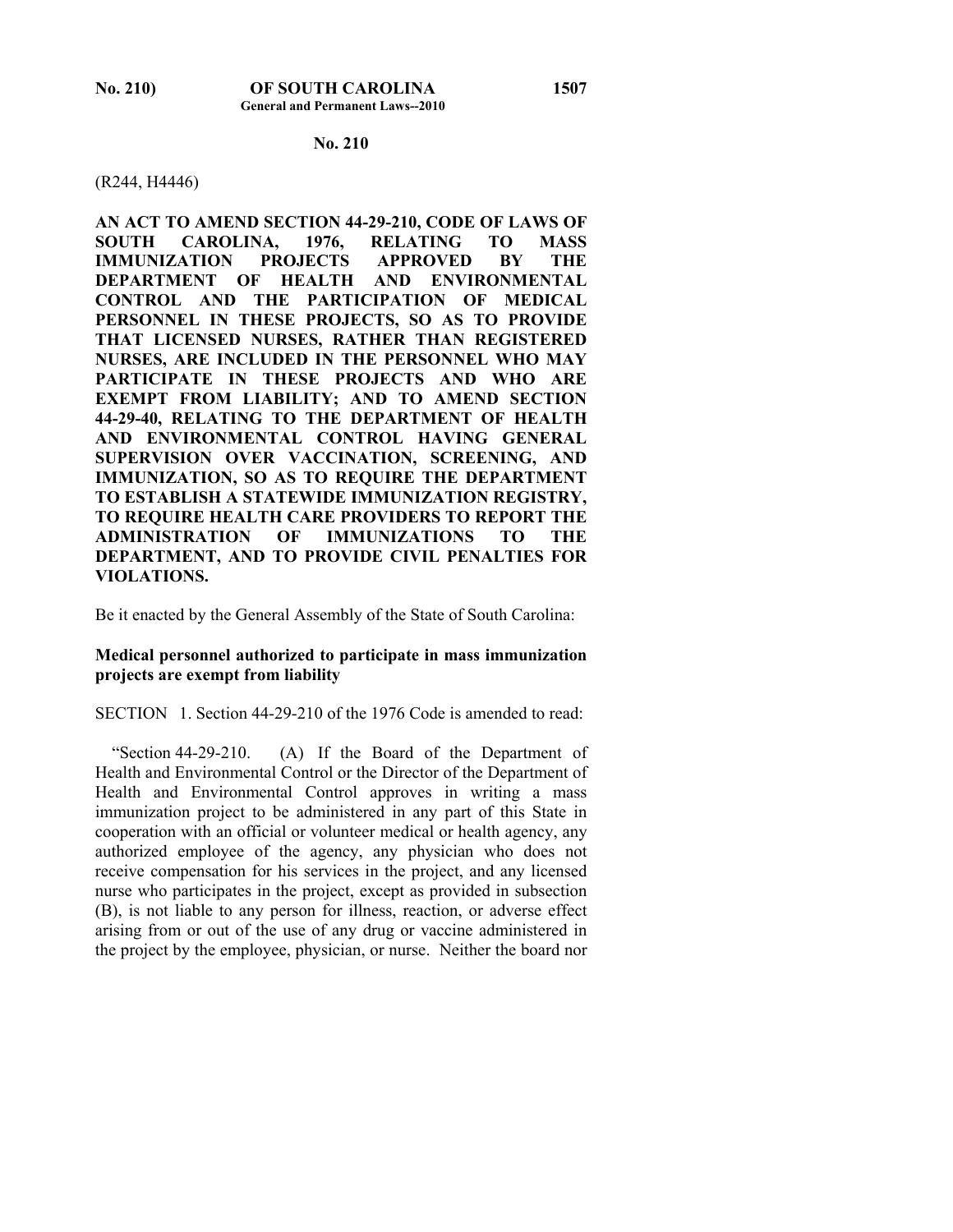the director may approve the project unless either finds that the project conforms to good medical and public health practice.

 For purposes of this section, a person is considered to be an authorized employee of an official or volunteer medical or health agency if he has received the necessary training for and approval of the department for participation in the project.

 (B) Nothing in this section exempts any physician, licensed nurse, or authorized public health employee participating in any mass immunization project from liability for gross negligence, and the provisions of this section do not exempt any drug manufacturer from any liability for any drug or vaccine used in the project."

#### **Immunization registry to be established**

SECTION 2. Section 44-29-40 of the 1976 Code is amended to read:

 "Section 44-29-40. (A) The Department of Health and Environmental Control shall have general direction and supervision of vaccination, screening, and immunization in this State. The Department of Health and Environmental Control has the authority to promulgate regulations concerning vaccination, screening, and immunization requirements.

 (B) The department shall establish a statewide immunization registry and shall promulgate regulations for the implementation and operation of the registry. All health care providers shall report to the department the administration of any immunization in a manner and including such data as specified by the department. The department may make immunization information available to persons and organizations in accordance with state and federal disclosure and reporting laws. The department may seek enforcement of this section and issue civil penalties in accordance with Section 44-1-150."

## **Time effective**

SECTION 3. This act takes effect upon approval by the Governor.

Ratified the  $25<sup>th</sup>$  day of May, 2010.

Became law without the signature of the Governor -- 6/1/2010.

 $\mathcal{L}_\text{max}$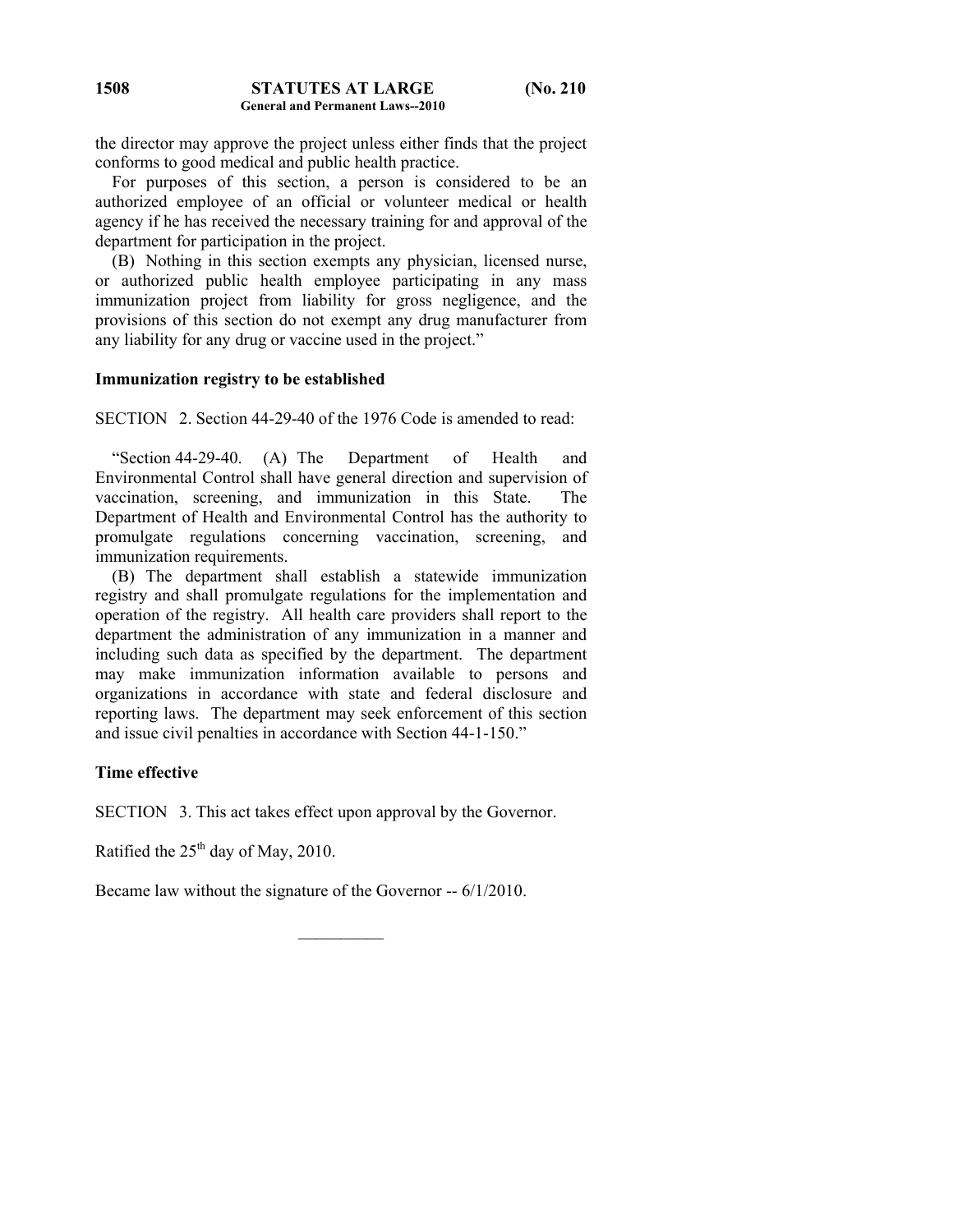## **No. 211**

#### (R255, S932)

**AN ACT TO AMEND SECTION 50-16-25, CODE OF LAWS OF SOUTH CAROLINA, 1976, RELATING TO THE RELEASE OF PIGS FOR HUNTING PURPOSES, SO AS TO PROVIDE THAT IT IS UNLAWFUL TO POSSESS, BUY, SELL, OFFER FOR SALE, TRANSFER, RELEASE, OR TRANSPORT FOR THE PURPOSE OF RELEASE A MEMBER OF THE SUIDAE FAMILY INTO THE WILD, EXCEPT THAT A CAPTURED FREE ROAMING PIG MAY BE RELEASED UNDER CERTAIN CONDITIONS UPON A PERMIT ISSUED BY THE DEPARTMENT OF NATURAL RESOURCES; TO AMEND SECTION 50-11-710, RELATING TO THE PROHIBITION AGAINST NIGHT HUNTING, SO AS TO PERMIT THE NIGHT HUNTING OF HOGS UNDER SPECIFIED CONDITIONS; TO AMEND SECTION 50-16-70, RELATING TO PUNISHMENT FOR VIOLATIONS OF CHAPTER 16, TITLE 50, SO AS TO INCLUDE VIOLATIONS OF PERMIT CONDITIONS; BY ADDING SECTION 50-9-655 SO AS TO REQUIRE PERMITS FOR TAKING, TRANSPORTING, AND RELEASING A PIG FROM A FREE ROAMING POPULATION AND FOR MAINTAINING A PIG HUNTING ENCLOSURE; AND TO REPEAL SECTION 5-11-380 RELATING TO UNLAWFUL POSSESSION OF CERTAIN AMMUNITION AND FIREARMS IN GAME ZONE 1.** 

Be it enacted by the General Assembly of the State of South Carolina:

#### **Unlawful release; permit exceptions**

SECTION 1. Section 50-16-25 of the 1976 Code is amended to read:

 "Section 50-16-25. (A) It is unlawful to possess, buy, sell, offer for sale, transfer, release, or transport for the purpose of release a member of the family Suidae (pig) into the wild. A person who holds a valid permit, issued by the Department of Natural Resources, for the taking, transporting, and releasing of a pig from a free roaming population or his agent may capture and release a free roaming pig so long as: (1) the permit holder has express permission from the landowner to capture and transport free roaming pigs from the tract on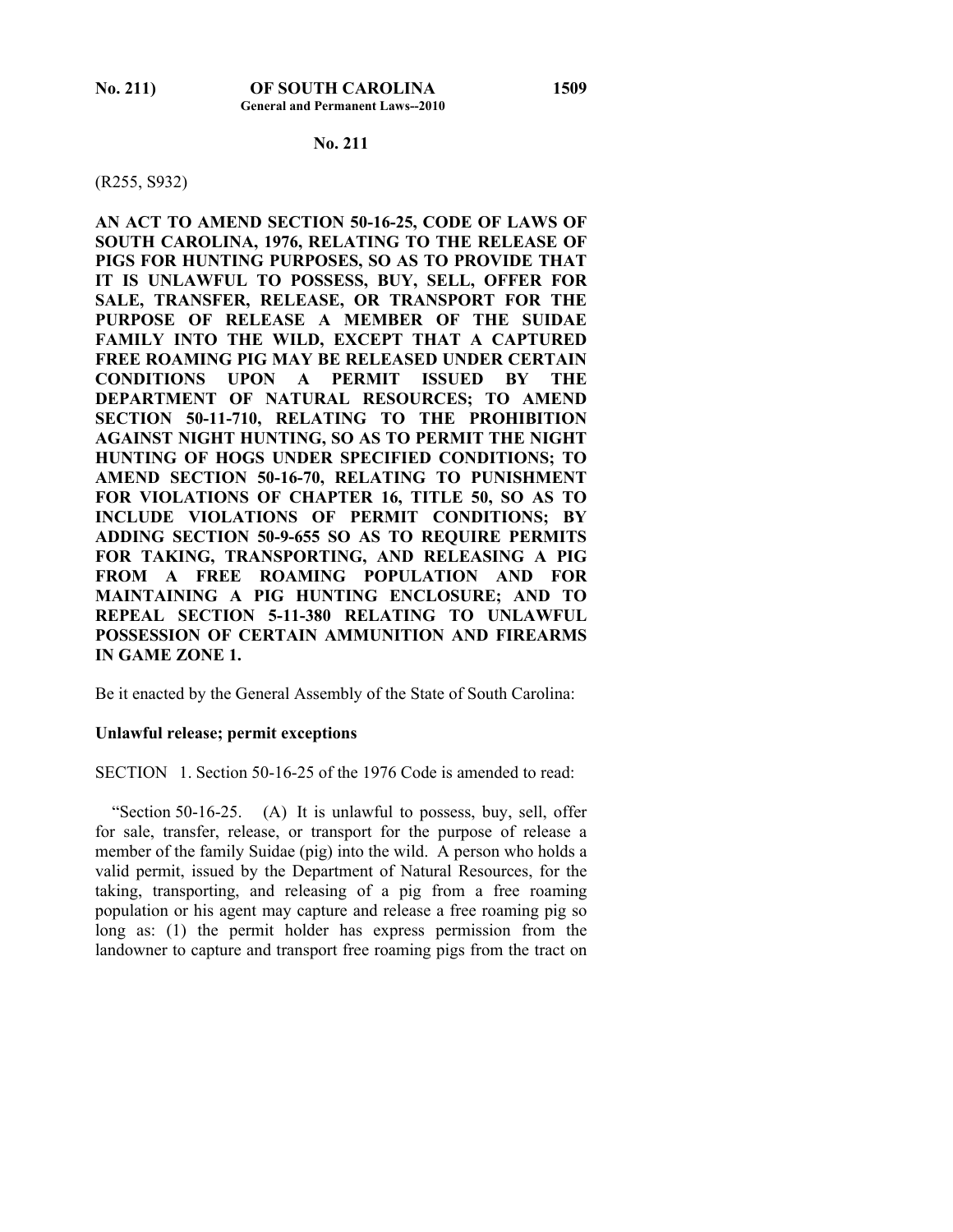which the free roaming pig is to be captured, (2) the free roaming pig is captured, transported, and released pursuant to a permit issued by the Department of Natural Resources, and (3) the pig is released on the same tract on which the pig was captured or into a permitted pig enclosure utilized for hunting purposes. Under no circumstances may a free roaming pig be released in a county other than the county in which the pig was captured.

 (B) All free roaming pigs captured pursuant to a permit must be tagged at the point of capture as prescribed by the department and the tags must remain affixed to the pigs. Pig hunting enclosures must be permitted by the department at a cost of fifty dollars annually.

 (C) It is unlawful to transport a live pig captured in the wild except as permitted by this section."

## **Night hunting of hogs**

SECTION 2. Section 50-11-710 of the 1976 Code is amended to read:

 "Section 50-11-710. (A) Night hunting in this State is unlawful except that:

 (1) raccoons, opossums, foxes, coyotes, mink, and skunk may be hunted at night; however, they may not be hunted with artificial lights except when treed or cornered with dogs, or with buckshot or any shot larger than a number four, or any rifle ammunition larger than a twenty-two rimfire; and

 (2) hogs may be hunted at night with an artificial light that is carried on the hunter's person attached to a helmet or hat, or part of a belt system worn by the hunter and with a sidearm that has iron sites, and barrel length not exceeding nine inches. The sidearm may not be equipped with a butt-stock, scope, laser site, or light emitting or light enhancing device. However, hogs may not be hunted at night from a vehicle, or with a centerfire rifle or shotgun, unless specifically permitted by the department. A person that violates this item is guilty of a misdemeanor and, upon conviction, must be fined not more than five hundred dollars or imprisoned for not more than thirty days, or both.

 (B) For the purposes of this section, 'night' means that period of time between one hour after official sundown of a day and one hour before official sunrise of the following day.

 (C) Any person violating the provisions of this section, upon conviction, must be fined for the first offense not more than one thousand dollars, or be imprisoned for not more than one year, or both;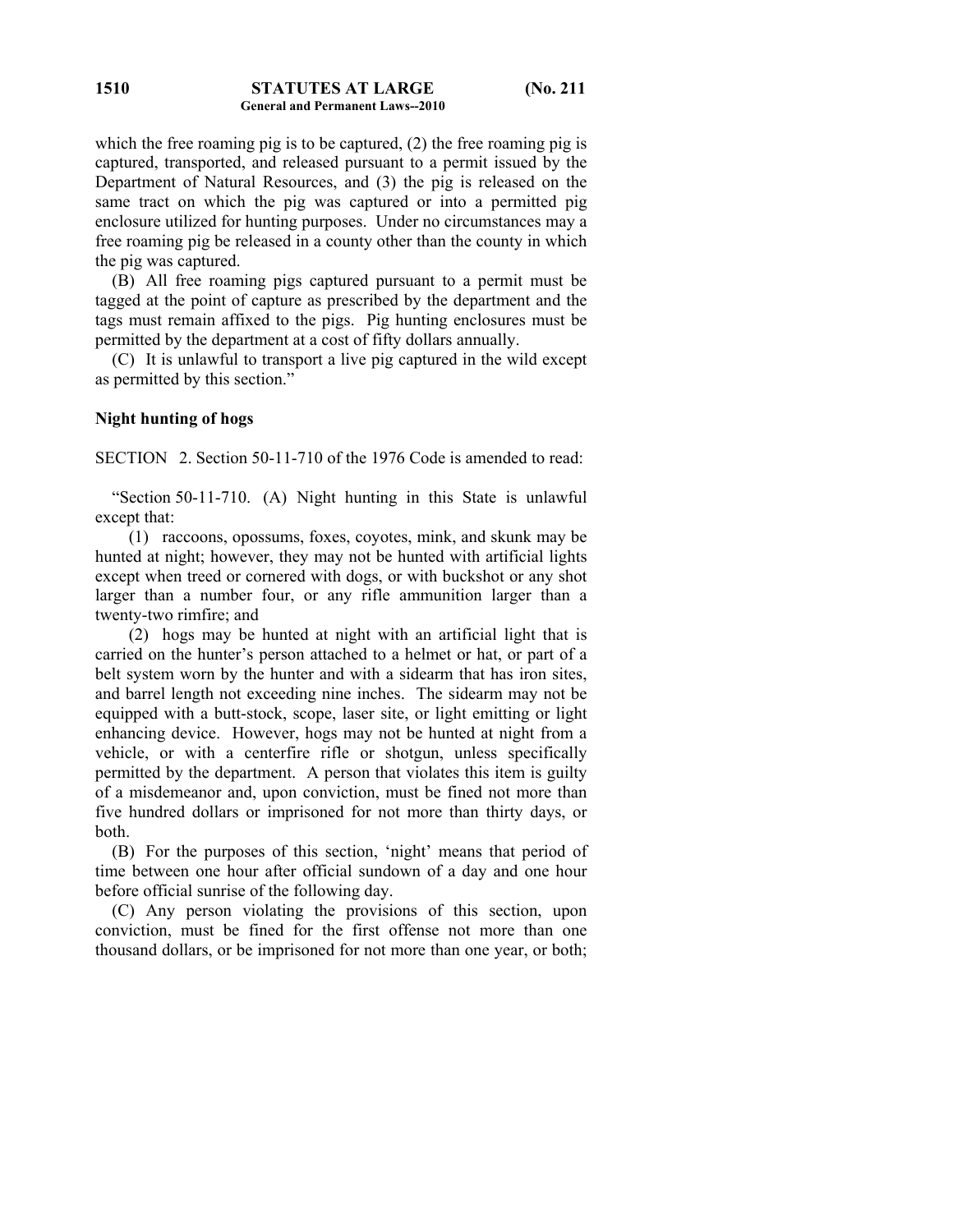#### **No. 211) OF SOUTH CAROLINA General and Permanent Laws--2010**

for the second offense within two years from the date of conviction for the first offense, not more than two thousand dollars nor less than four hundred dollars, or be imprisoned for not more than one year nor for less than ninety days, or both; for a third or subsequent offense within two years of the date of conviction for the last previous offense, not more than three thousand dollars nor less than five hundred dollars, or be imprisoned for not more than one year nor for less than one hundred twenty days, or both. Any person convicted under this section after more than two years have elapsed since his last conviction must be sentenced as for a first offense.

 (D) In addition to any other penalty, any person convicted for a second or subsequent offense under this section within three years of the date of conviction for a first offense shall have his privilege to hunt in this State suspended for a period of two years. No hunting license may be issued to an individual while his privilege is suspended, and any license mistakenly issued is invalid. The penalty for hunting in this State during the period of suspension, upon conviction, must be imprisonment for not more than one year nor less than ninety days.

 (E) The provisions of this section may not be construed to prevent any owner of property from protecting the property from destruction by wild game as provided by law.

 (F) It is unlawful for a person to use artificial lights at night, except vehicle headlights while traveling in a normal manner on a public road or highway, while in possession of or with immediate access to both ammunition of a type prohibited for use at night by the first paragraph of this section and a weapon capable of firing the ammunition. A violation of this paragraph is punishable as provided by Section 50-11-720."

#### **Penalty provisions supplemented**

SECTION 3. Section 50-16-70 of the 1976 Code is amended to read:

 "Section 50-16-70. A person violating the provisions of this chapter, or any condition of a permit issued pursuant to this chapter, is guilty of a misdemeanor and, upon conviction, must be fined not more than one thousand dollars or imprisoned not more than six months, or both."

#### **Permits required**

SECTION 4. Chapter 9, Title 50 of the 1976 Code is amended by adding: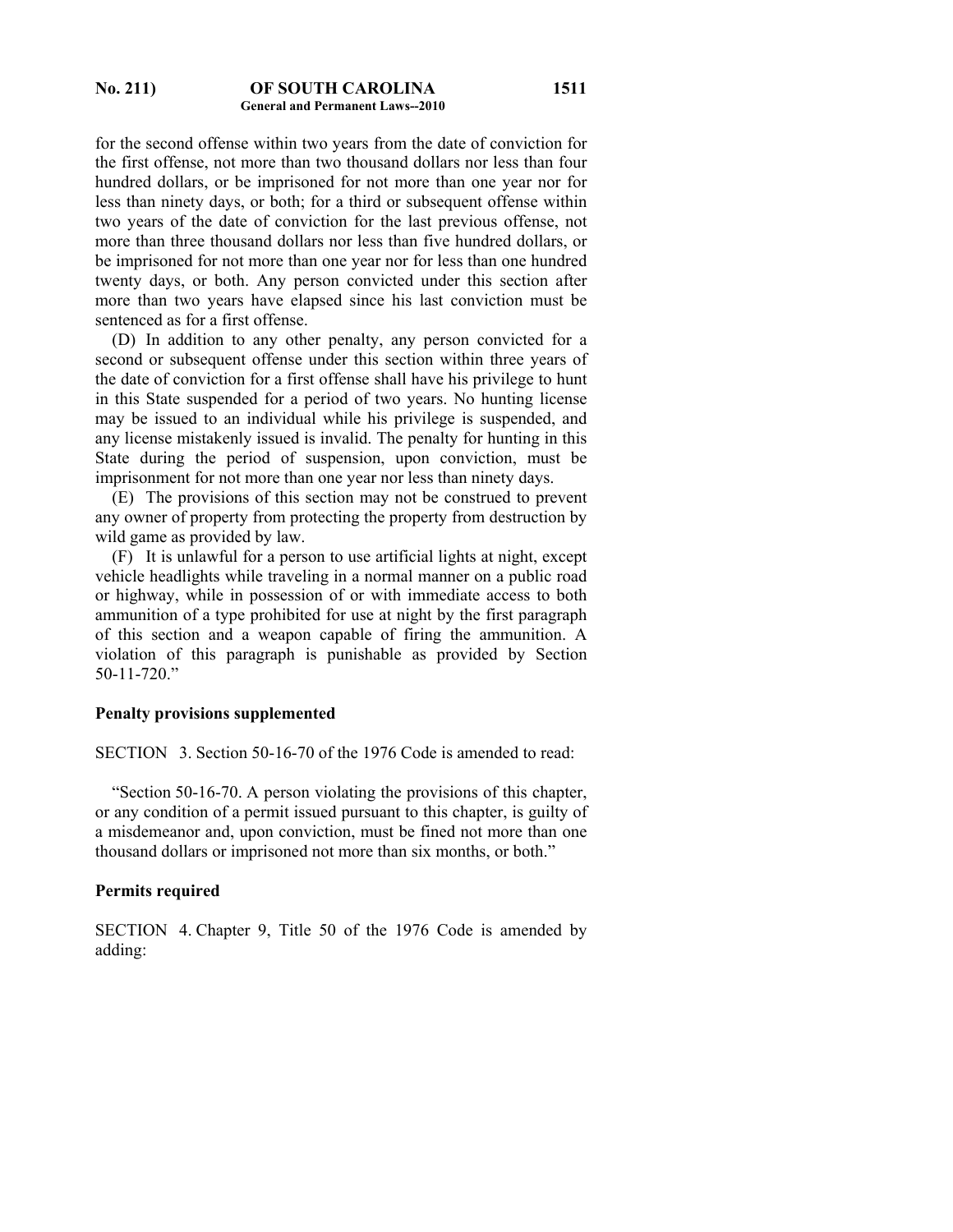"Section 50-9-655. (A) For the privilege of taking, transporting, and releasing a pig from a free roaming population, a person must obtain an annual pig transport and release permit from the department for fifty dollars.

 (B) For the privilege of maintaining a pig hunting enclosure, a pig hunting enclosure owner must obtain an annual pig enclosure permit from the department for fifty dollars."

## **Repeal**

SECTION 5. Section 50-11-380 of the 1976 Code is repealed.

# **Time effective**

SECTION 6. This act takes effect upon approval by the Governor.

Ratified the  $1<sup>st</sup>$  day of June, 2010.

Became law without the signature of the Governor -- 6/8/2010.

# **No. 212**

 $\frac{1}{2}$ 

(R258, S973)

**AN ACT TO AMEND ARTICLE 7, CHAPTER 3, TITLE 23, CODE OF LAWS OF SOUTH CAROLINA, 1976, TO ENACT THE "ELECTRONIC SECURING AND TARGETING OF ONLINE PREDATORS ACT (E-STOP)", BY ADDING SECTION 23-3-555 SO AS TO PROVIDE THAT A SEX OFFENDER WHO IS REQUIRED TO REGISTER WITH THE SEX OFFENDER REGISTRY MUST PROVIDE INFORMATION REGARDING THE OFFENDER'S INTERNET ACCOUNTS WITH INTERNET ACCESS PROVIDERS AND THE OFFENDER'S INTERNET IDENTIFIERS, TO PROVIDE THAT AN AUTHORIZED INTERNET ENTITY MAY REQUEST CERTAIN SEX OFFENDER REGISTRY INFORMATION FROM SLED, TO PROVIDE THAT SLED MUST PROVIDE CERTAIN SEX OFFENDER REGISTRY INFORMATION TO AN AUTHORIZED INTERNET ENTITY, TO PROVIDE THAT**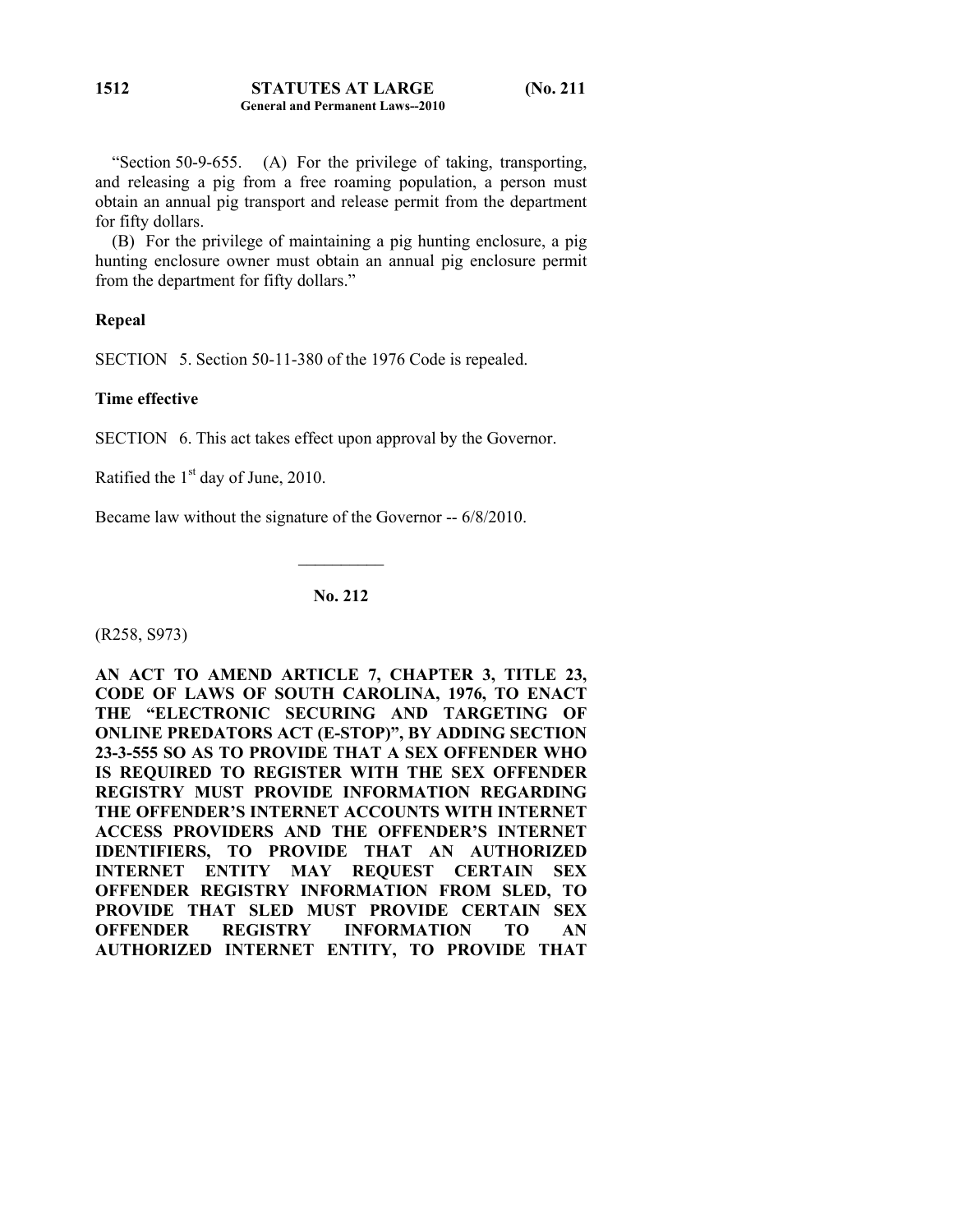**CERTAIN SEX OFFENDERS MUST, AS A CONDITION OF PROBATION OR PAROLE, BE PROHIBITED FROM USING THE INTERNET TO ACCESS SOCIAL NETWORKING WEBSITES, COMMUNICATE WITH OTHER PERSONS OR GROUPS FOR THE PURPOSE OF PROMOTING SEXUAL RELATIONS WITH PERSONS UNDER THE AGE OF EIGHTEEN, AND COMMUNICATE WITH PERSONS UNDER THE AGE OF EIGHTEEN, AND TO PROVIDE PENALTIES FOR VIOLATIONS OF THIS PROVISION; TO AMEND SECTION 23-3-430, AS AMENDED, RELATING TO THE SEX OFFENDER REGISTRY, SO AS TO PROVIDE THAT A PERSON CONVICTED OF AN OFFENSE SPECIFIED BY THE SEX OFFENDER REGISTRATION AND NOTIFICATION ACT MUST BE REFERRED TO AS A SEX OFFENDER; TO AMEND SECTION 23-3-450, RELATING TO REQUIRING A SEX OFFENDER TO REGISTER WITH A SHERIFF'S DEPARTMENT, SO AS TO PROVIDE THAT A SEX OFFENDER ALSO MUST REGISTER WITH THE SHERIFF IN EACH COUNTY IN WHICH HE IS EMPLOYED OR ENROLLED, VOLUNTEERS, INTERNS, OR CARRIES ON A VOCATION AT A SCHOOL, TO REVISE THE PERIOD OF TIME IN WHICH A SHERIFF SHALL FORWARD REGISTRATION INFORMATION TO SLED, AND PROVIDE THAT A SHERIFF IN THE COUNTY IN WHICH AN OFFENDER IS EMPLOYED, ENROLLED, VOLUNTEERS, INTERNS, OR CARRIES ON A VOCATION AT A SCHOOL SHALL NOTIFY CERTAIN ENTITIES WITHIN THREE DAYS OF THE OFFENDER'S PRESENCE WITHIN THE LAW ENFORCEMENT AGENCY'S JURISDICTION; TO AMEND SECTION 23-3-460, AS AMENDED, RELATING TO LIFETIME REGISTRATION FOR SEX OFFENDERS, SO AS TO REVISE THE LIST OF COUNTIES IN WHICH AN OFFENDER MUST REGISTER, TO PROVIDE THAT A PERSON CLASSIFIED AS A TIER III OFFENDER MUST REGISTER EVERY NINETY DAYS, TO REVISE THE PERIOD IN WHICH AN OFFENDER MUST REGISTER, AND TO REVISE THE CIRCUMSTANCES UPON WHICH AN OFFENDER MUST REGISTER; TO AMEND SECTION 23-3-470, AS AMENDED, RELATING TO A SEX OFFENDER'S FAILURE TO REGISTER, SO AS TO REVISE THE INFORMATION THAT A SEX OFFENDER MUST PROVIDE TO A SHERIFF WHEN HE REGISTERS, TO REVISE THE PENALTY THAT MUST BE IMPOSED UPON AN**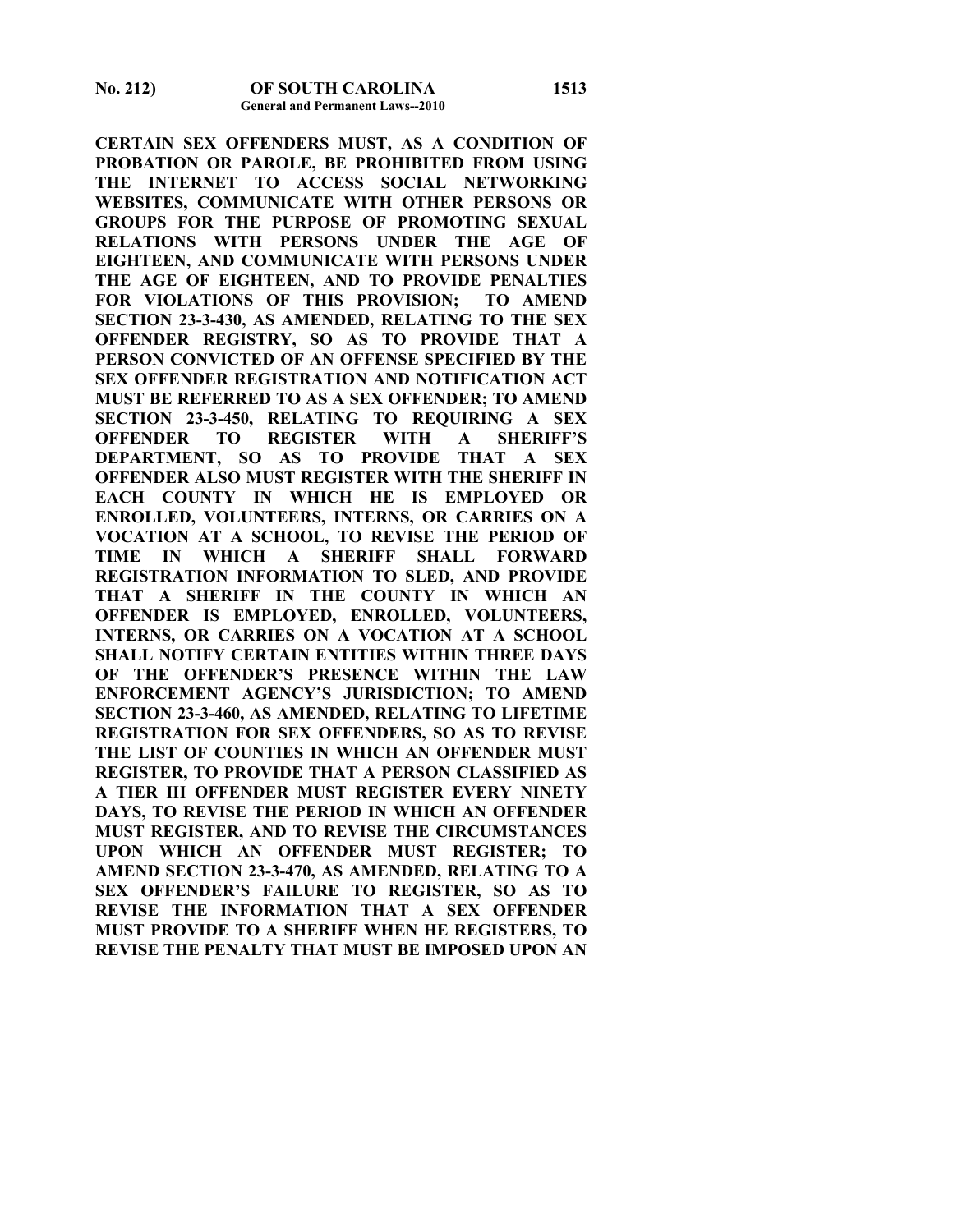**OFFENDER WHO FAILS TO REGISTER, AND TO PROVIDE THAT A FIRST OFFENSE MAY BE TRIED IN MAGISTRATES COURT; TO AMEND SECTION 23-3-475, RELATING TO PENALTIES IMPOSED UPON A SEX OFFENDER WHO PROVIDES FALSE INFORMATION WHEN REGISTERING, SO AS TO REVISE THE PENALTIES AND PROVIDE THAT A FIRST OFFENSE MAY BE TRIED IN MAGISTRATES COURT; AND TO AMEND SECTION 23-3-530, AS AMENDED, RELATING TO SLED'S PROTOCOL MANUAL FOR ITS ADMINISTRATION OF THE SEX OFFENDER REGISTRY, SO AS TO REVISE THE PROVISIONS IN THE MANUAL RELATING TO THE REGISTERING AND REREGISTERING OF SEX OFFENDERS.** 

Be it enacted by the General Assembly of the State of South Carolina:

## **Electronic Securing and Targeting of Online Predators Act**

SECTION 1. Sections 1 and 2 of this act may be cited as the "Electronic Securing and Targeting of Online Predators Act (E-STOP)".

#### **Electronic Securing and Targeting of Online Predators**

SECTION 2. Article 7, Chapter 3, Title 23 of the 1976 Code is amended by adding:

#### "Section 23-3-555. (A) As used in this section:

 (1) 'Interactive computer service' means an information service, system, or access software provider that offers users the capability of generating, acquiring, storing, transforming, processing, retrieving, utilizing, or making available information via an Internet access provider, including a service or system that provides or enables computer access by multiple users to a computer server, including specifically a service or system that provides access to the Internet and such systems operated or services offered by libraries or educational institutions.

 (2) 'Internet access provider' means a business, organization, or other entity providing directly to consumers a computer and communications facility through which a person may obtain access to the Internet. An Internet access provider does not include a business, organization, or other entity that provides only telecommunications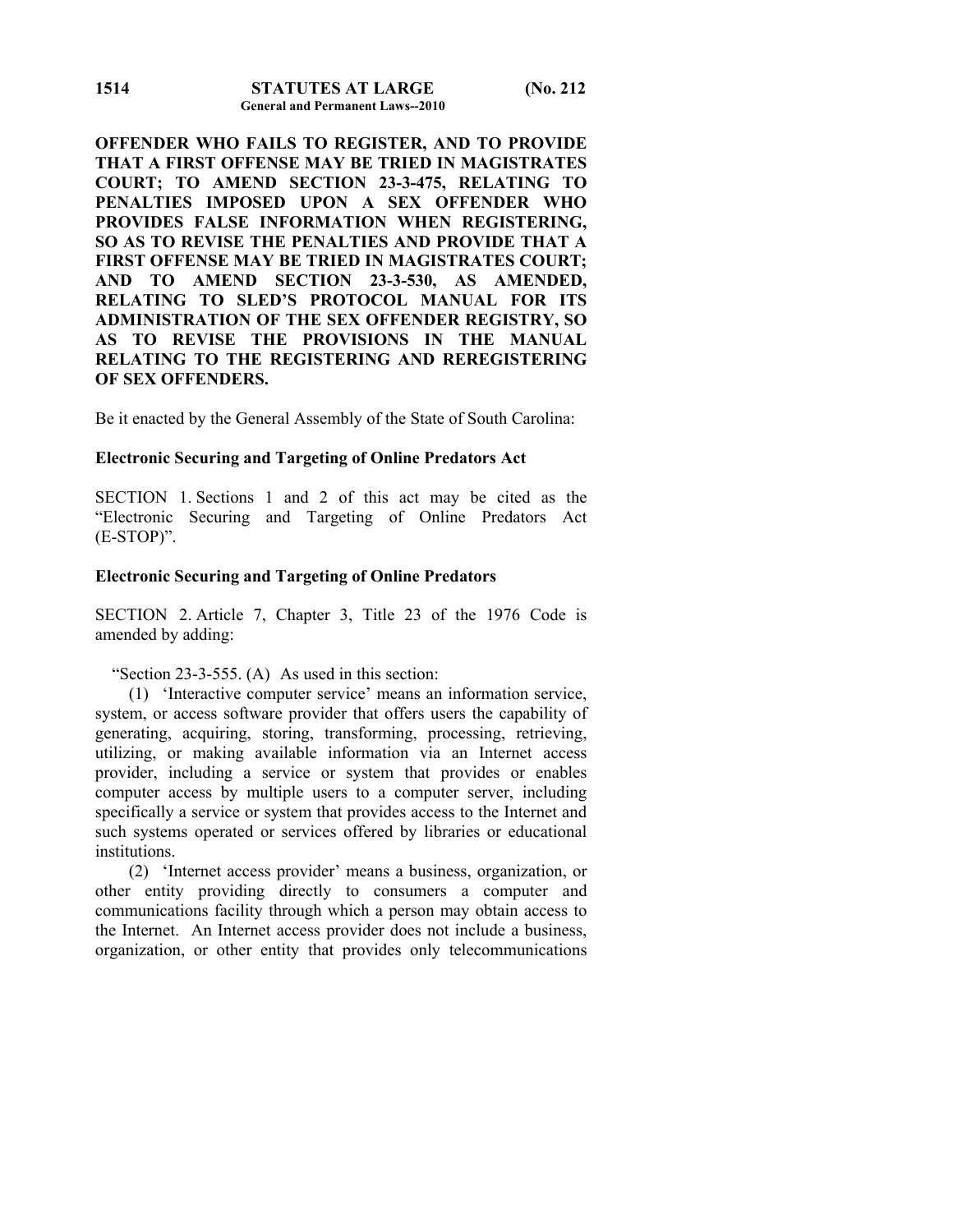services, cable services, or video services, or any system operated or services offered by a library or educational institution.

 (3) 'Internet identifier' means an electronic mail address, user name, screen name, or similar identifier used for the purpose of Internet forum discussions, Internet chat room discussions, instant messaging, social networking, or similar Internet communication.

 $(B)(1)$  A sex offender who is required to register with the sex offender registry pursuant to this article must provide, upon registration and each reregistration, information regarding the offender's Internet accounts with Internet access providers and the offender's Internet identifiers.

 (2) A sex offender who is required to register with the sex offender registry pursuant to this article and who changes an Internet account with an Internet access provider or changes an Internet identifier must send written notice of the change to the appropriate sheriff within three business days of changing the Internet account or Internet identifier. A sheriff who receives notification of change of an Internet account or Internet identifier must notify the South Carolina Law Enforcement Division (SLED) within three business days.

 (3) A sex offender who fails to provide Internet account or Internet identifier information, or who fails to provide notification of change of an Internet account or an Internet identifier, must be punished as provided for in Section 23-3-470. An offender who knowingly and wilfully gives false information regarding an Internet account or Internet identifier must be punished as provided for in Section 23-3-475.

 (C)(1) An interactive computer service may request from SLED, on a form prescribed by SLED, a list of all registered sex offenders or information regarding specific registered sex offenders. In order to receive such information, the interactive computer service must provide identifying information as prescribed by SLED, including, but not limited to, the name, address, telephone number, legal nature, and corporate form of the interactive computer service.

 (2) SLED must release information requested by an interactive computer service, including, but not limited to, the full names of the registered sex offenders, any aliases, any other identifying characteristics, each offender's date of birth, the home address on file, the offense for which the offender was required to register pursuant to Section 23-3-430, the date, city, and state of conviction, and any Internet identifiers. A photocopy of a current photograph also must be provided.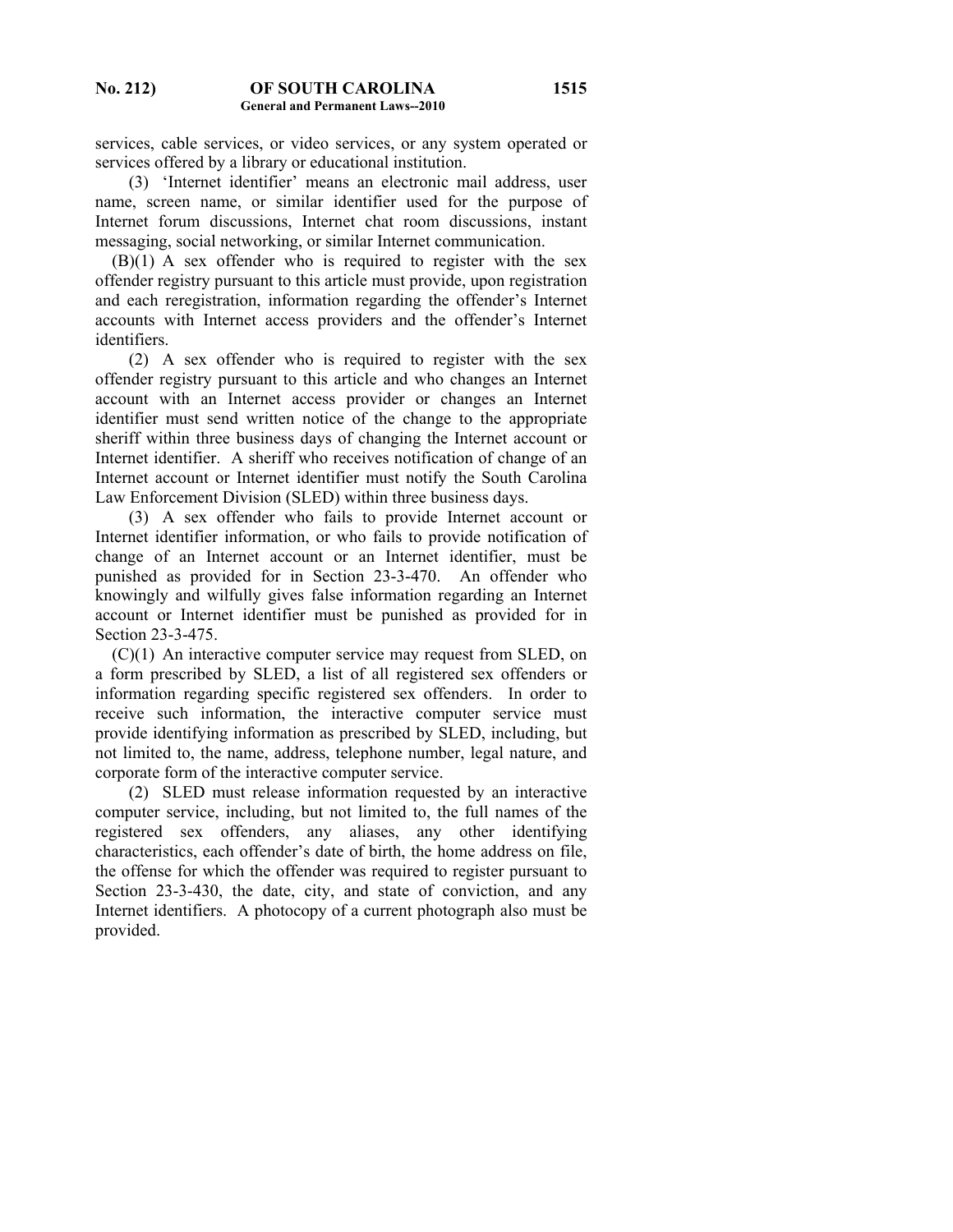(3) SLED may charge a reasonable fee to cover the cost of copying and distributing information as provided for in this section. These funds must be used for the sole purpose of offsetting the cost of providing such information.

 (4) SLED is not liable and must not be named as a party in an action to recover damages or seek relief for errors or omissions related to the distribution of information pursuant to this section; however, if the error or omission was done intentionally, with malice, or in bad faith, SLED is not immune from liability.

 (5) The interactive computer service may use the information obtained from SLED to prescreen persons wanting to register for its service, identify sex offenders wanting to register for its service or using its service, prevent sex offenders from registering for its service, block sex offenders from using its service, disable sex offenders from using its service, remove sex offenders from its service, or to advise law enforcement or other governmental entities of potential violations of law or threats to public safety. An interactive computer service must not publish or in any way disclose or redisclose any information provided to the interactive computer service by SLED. A person who commits a criminal offense using information disclosed to the person pursuant to this section must be punished as provided for in Section 23-3-510.

 (6) An interactive computer service is not liable and must not be named as a party in an action to recover damages or seek relief for:

 (a) making or not making a request for information as permitted by this section;

 (b) prescreening or not prescreening a person wanting to register for its service;

 (c) identifying, blocking, or otherwise preventing a person from registering for its service based on a good faith belief that such person's Internet account information or Internet identifier appears in the information obtained from SLED, the National Sex Offender Registry, or any analogous state registry;

 (d) not identifying, blocking, or otherwise preventing a person from registering for its service whose Internet account information or Internet identifier appears in the information obtained from SLED, the National Sex Offender Registry, or any analogous state registry;

 (e) identifying, blocking, disabling, removing, or otherwise affecting a user based on a good faith belief that such user's Internet account information or Internet identifier appears in the information obtained from SLED, the National Sex Offender Registry, or any analogous state registry;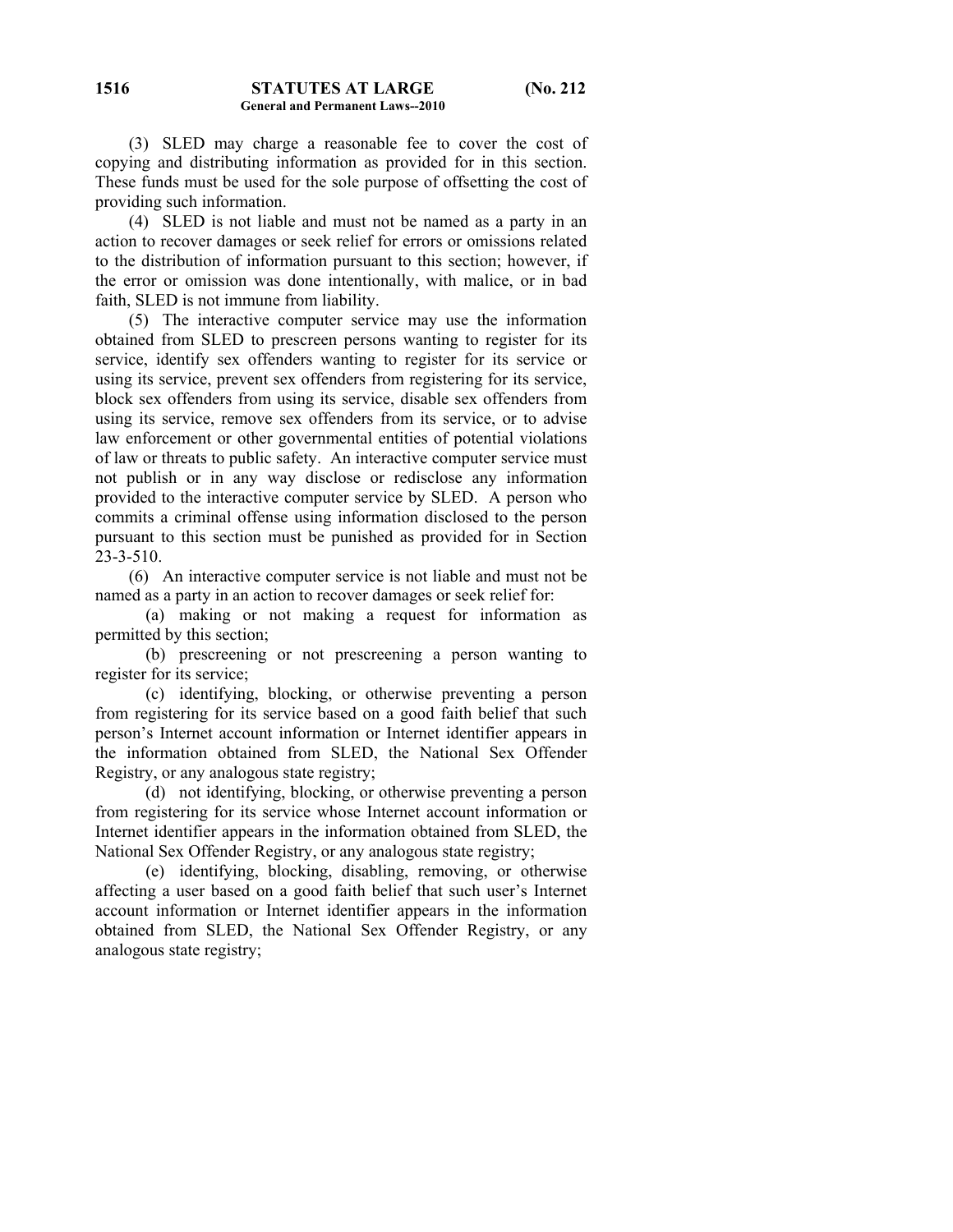(f) not identifying, blocking, disabling, removing, or otherwise affecting a user, whose Internet account information or Internet identifier appears in the information obtained from SLED, the National Sex Offender Registry, or any analogous state registry; or

 (g) using or not using the information obtained from SLED to advise law enforcement or other governmental entities of potential violations of law or threats to public safety.

 (D) If a person commits a sexual offense in which the victim is under the age of eighteen at the time of the offense or the person reasonably believes is under the age of eighteen at the time of the offense, and the offender is required to register with the sex offender registry for the offense, then, upon conviction, adjudication of delinquency, guilty plea, or plea of nolo contendere, the judge must order as a condition of probation or parole that the person is prohibited from using the Internet to access social networking websites, communicate with other persons or groups for the purpose of promoting sexual relations with persons under the age of eighteen, and communicate with a person under the age of eighteen when the person is over the age of eighteen. The judge may permit a person to use the Internet to communicate with a person under the age of eighteen when such a person is the parent or guardian of a child under the age of eighteen, or the grandparent of a grandchild under the age of eighteen, and the person is not otherwise prohibited from communicating with the child or grandchild."

# **Sex offender**

SECTION 3. Section 23-3-430(C) of the 1976 Code is amended to read:

 "(C) For purposes of this article, a person who has been convicted of, pled guilty or nolo contendere to, or been adjudicated delinquent for any of the following offenses shall be referred to as an offender:

 (1) criminal sexual conduct in the first degree (Section 16-3-652);

 (2) criminal sexual conduct in the second degree (Section 16-3-653);

 (3) criminal sexual conduct in the third degree (Section 16-3-654);

 (4) criminal sexual conduct with minors, first degree (Section  $16 - 3 - 655(1)$ ;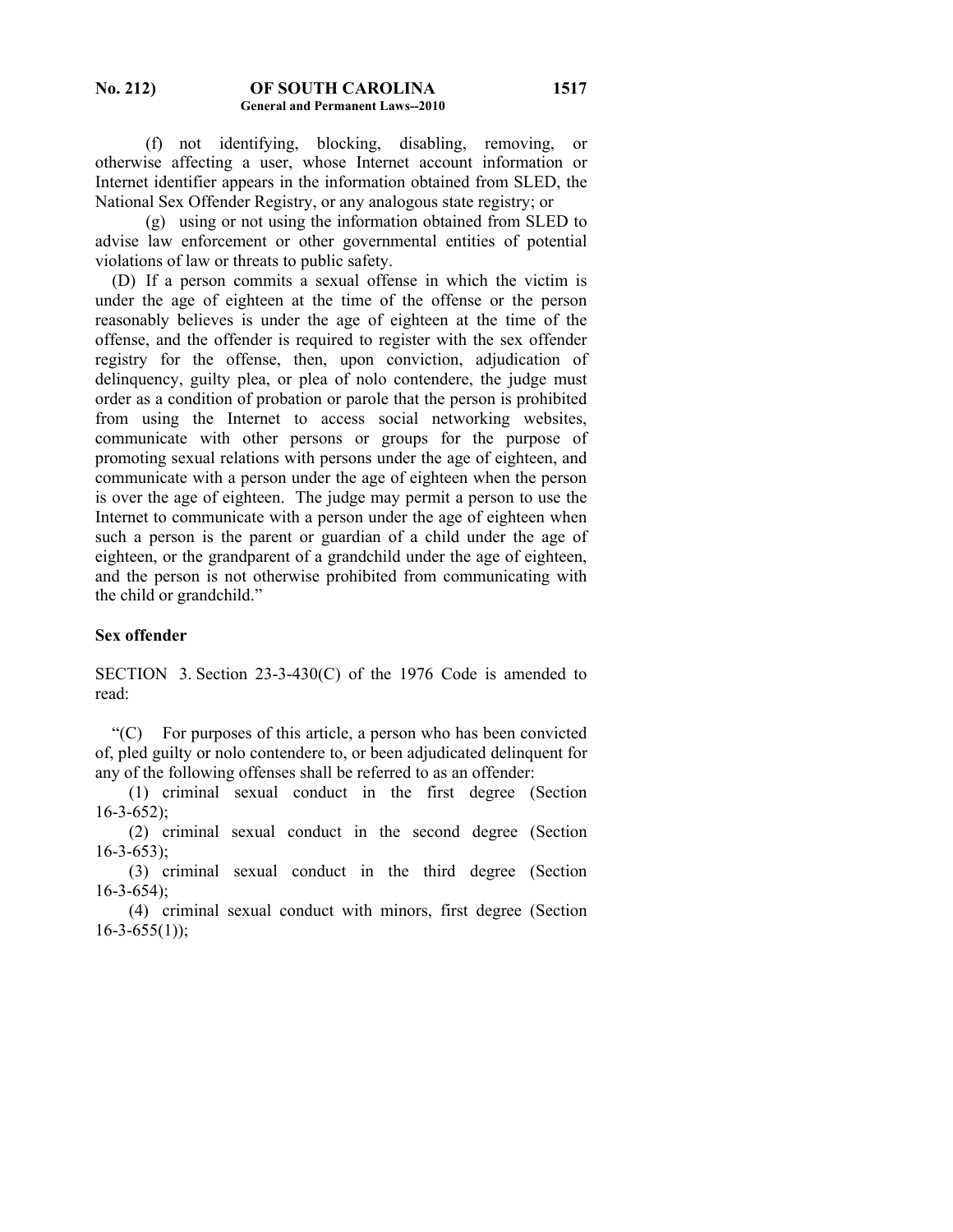(5) criminal sexual conduct with minors, second degree. If evidence is presented at the criminal proceeding and the court makes a specific finding on the record that the conviction obtained for this offense resulted from consensual sexual conduct, as contained in Section 16-3-655(3) provided the offender is eighteen years of age or less, or consensual sexual conduct between persons under sixteen years of age, the convicted person is not an offender and is not required to register pursuant to the provisions of this article;

(6) engaging a child for sexual performance (Section 16-3-810);

 (7) producing, directing, or promoting sexual performance by a child (Section 16-3-820);

 (8) criminal sexual conduct: assaults with intent to commit (Section 16-3-656);

(9) incest (Section 16-15-20);

(10) buggery (Section 16-15-120);

 (11) committing or attempting lewd act upon child under sixteen (Section 16-15-140);

 (12) peeping, voyeurism, or aggravated voyeurism (Section  $16-17-470$ ;

 (13) violations of Article 3, Chapter 15 of Title 16 involving a minor;

 (14) a person, regardless of age, who has been convicted, adjudicated delinquent, pled guilty or nolo contendere in this State, or who has been convicted, adjudicated delinquent, pled guilty or nolo contendere in a comparable court in the United States, or who has been convicted, adjudicated delinquent, pled guilty or nolo contendere in the United States federal courts of indecent exposure or of a similar offense in other jurisdictions is required to register pursuant to the provisions of this article if the court makes a specific finding on the record that based on the circumstances of the case the convicted person should register as a sex offender;

 (15) kidnapping (Section 16-3-910) of a person eighteen years of age or older except when the court makes a finding on the record that the offense did not include a criminal sexual offense or an attempted criminal sexual offense;

 (16) kidnapping (Section 16-3-910) of a person under eighteen years of age except when the offense is committed by a parent;

 (17) criminal sexual conduct when the victim is a spouse (Section 16-3-658);

(18) sexual battery of a spouse (Section 16-3-615);

 (19) sexual intercourse with a patient or trainee (Section 44-23-1150);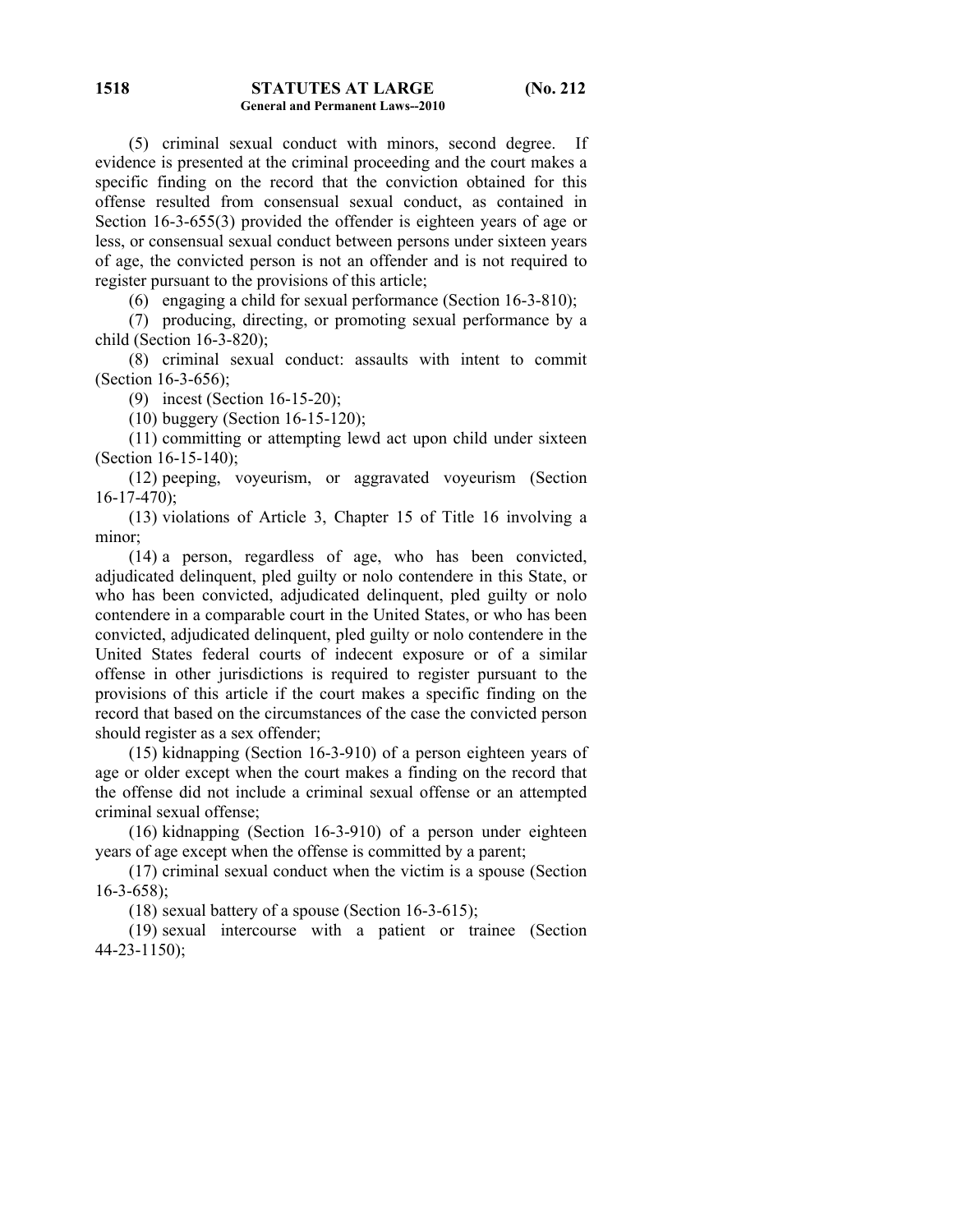(20) criminal solicitation of a minor if the purpose or intent of the solicitation or attempted solicitation was to:

**1519**

 (a) persuade, induce, entice, or coerce the person solicited to engage or participate in sexual activity as defined in Section  $16-15-375(5)$ ;

 (b) perform a sexual activity in the presence of the person solicited (Section 16-15-342);

 (21) administering, distributing, dispensing, delivering, or aiding, abetting, attempting, or conspiring to administer, distribute, dispense, or deliver a controlled substance or gamma hydroxy butyrate to an individual with the intent to commit a crime listed in Section 44-53-370(f), except petit larceny or grand larceny; or

 (22) any other offense specified by Title I of the federal Adam Walsh Child Protection and Safety Act of 2006 (Pub. L. 109-248), the Sex Offender Registration and Notification Act (SORNA)."

## **Sex offender registration**

SECTION 4. Section 23-3-450 of the 1976 Code is amended to read:

 "Section 23-3-450. The offender shall register with the sheriff of each county in which he resides, owns real property, is employed, or attends, is enrolled, volunteers, interns, or carries on a vocation at any public or private school, including, but not limited to, a secondary school, adult education school, college or university, and any vocational, technical, or occupational school. To register, the offender must provide information as prescribed by SLED. The sheriff in the county in which the offender resides, owns real property, is employed, or attends, is enrolled, volunteers, interns, or carries on a vocation at any public or private school shall forward all required registration information to SLED within three business days. A copy of this information must be kept by the sheriff's department. The county sheriff shall ensure that all information required by SLED is secured and shall establish specific times of the day during which an offender may register. An offender shall not be considered to have registered until all information prescribed by SLED has been provided to the sheriff. The sheriff in the county in which the offender resides, owns real property, is employed, or attends, is enrolled, volunteers, interns, or carries on a vocation at any public or private school shall notify all local law enforcement agencies, including college or university law enforcement agencies, within three business days of an offender who resides, owns real property, is employed, or attends, is enrolled,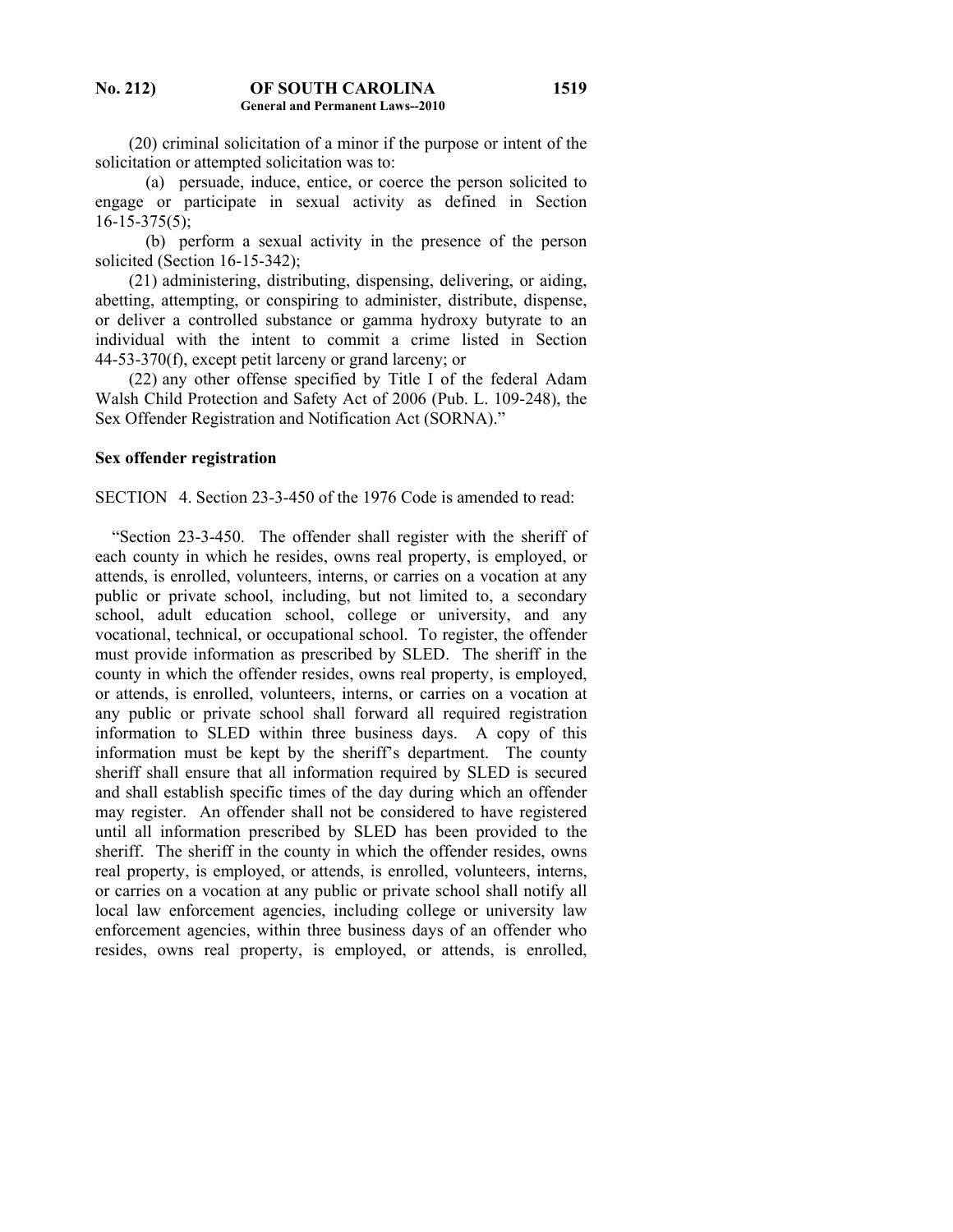volunteers, interns, or carries on a vocation at any public or private school within the local law enforcement agency's jurisdiction."

## **Lifetime registration**

SECTION 5. Section 23-3-460 of the 1976 Code, as last amended by Act 342 of 2006, is further amended to read:

 "Section 23-3-460. (A) A person required to register pursuant to this article is required to register biannually for life. For purposes of this article, 'biannually' means each year during the month of his birthday and again during the sixth month following his birth month. The person required to register shall register and must reregister at the sheriff's department in each county where he resides, owns real property, is employed, or attends any public or private school, including, but not limited to, a secondary school, adult education school, college or university, and any vocational, technical, or occupational school. A person determined by a court to be a sexually violent predator pursuant to state law is required to verify registration and be photographed every ninety days by the sheriff's department in the county in which he resides unless the person is committed to the custody of the State, and verification will be held in abeyance until his release.

 (B) A person classified as a Tier III offender by Title I of the federal Adam Walsh Child Protection and Safety Act of 2006 (Pub. L. 109-248), the Sex Offender Registration and Notification Act (SORNA), is required to register every ninety days.

 (C) If a person required to register pursuant to this article changes his address within the same county, that person must send written notice of the change of address to the sheriff within three business days of establishing the new residence. If a person required to register under this article owns or acquires real property or is employed within a county in this State, or attends, is enrolled, volunteers, interns, or carries on a vocation at any public or private school, including, but not limited to, a secondary school, adult education school, college or university, and any vocational, technical, or occupational school, he must register with the sheriff in each county where the real property, employment, or the public or private school is located within three business days of acquiring the real property or attending the public or private school.

 (D) If a person required to register pursuant to this article changes his permanent or temporary address into another county in South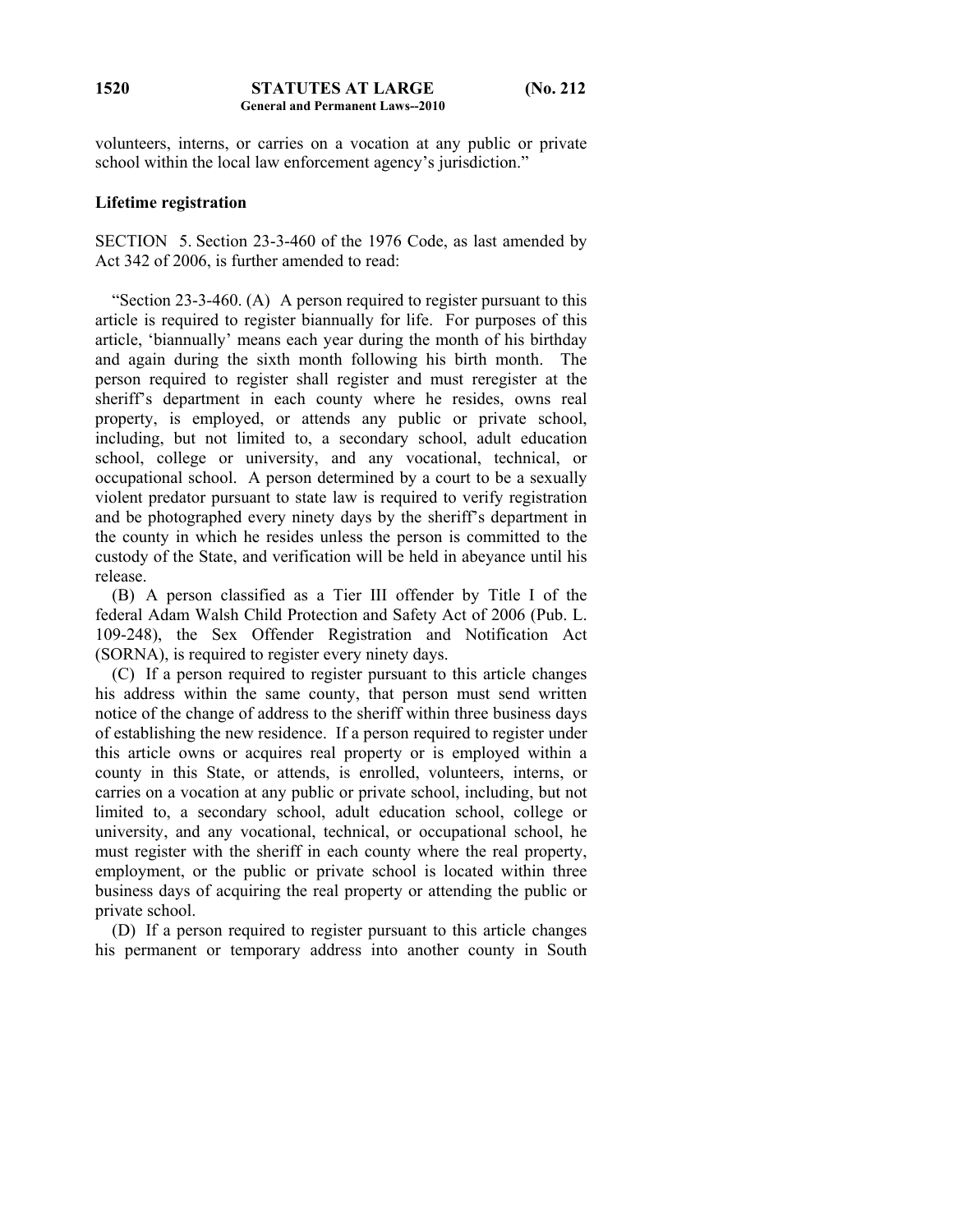Carolina, the person must register with the county sheriff in the new county within three business days of establishing the new residence. The person also must provide written notice within three business days of the change of address in the previous county to the sheriff with whom the person last registered. For purposes of this subsection, 'temporary address' or 'residence' means the location of the individual's home or other place where the person habitually lives or resides, or where the person lives or resides for a period of ten or more consecutive days. For purposes of this subsection, 'habitually lives or resides' means locations at which the person lives with some regularity.

 (E) A person required to register pursuant to this article and who is employed by, attends, is enrolled, volunteers, interns, or carries on a vocation at any public or private school, including, but not limited to, a kindergarten, elementary school, middle school or junior high, high school, secondary school, adult education school, college or university, and any vocational, technical, or occupational school, must provide written notice within three business days of each change in attendance, enrollment, volunteer status, intern status, employment, or vocation status at any public or private school in this State. For purposes of this subsection, 'employed and carries on a vocation' means employment that is full time or part time for a period of time exceeding fourteen days or for an aggregate period of time exceeding thirty days during a calendar year, whether financially compensated, volunteered, or for the purpose of government or educational benefit; and 'student' means a person who is enrolled on a full-time or part-time basis, in a public or private school, including, but not limited to, a kindergarten, elementary school, middle school or junior high, high school, secondary school, adult education school, college or university, and a vocational, technical, or occupational school.

 (F) If a person required to register pursuant to this article moves outside of South Carolina, the person must provide written notice within three business days of the change of address to a new state to the county sheriff with whom the person last registered.

 (G) A person required to register pursuant to this article who moves to South Carolina from another state establishes residence, acquires real property, is employed in, or attends, is enrolled, volunteers, interns, is employed by, or carries on a vocation at a public or private school, including, but not limited to, a kindergarten, elementary school, middle school or junior high, high school, secondary school, adult education school, college or university, and a vocational, technical, or occupational school in South Carolina, and is not under the jurisdiction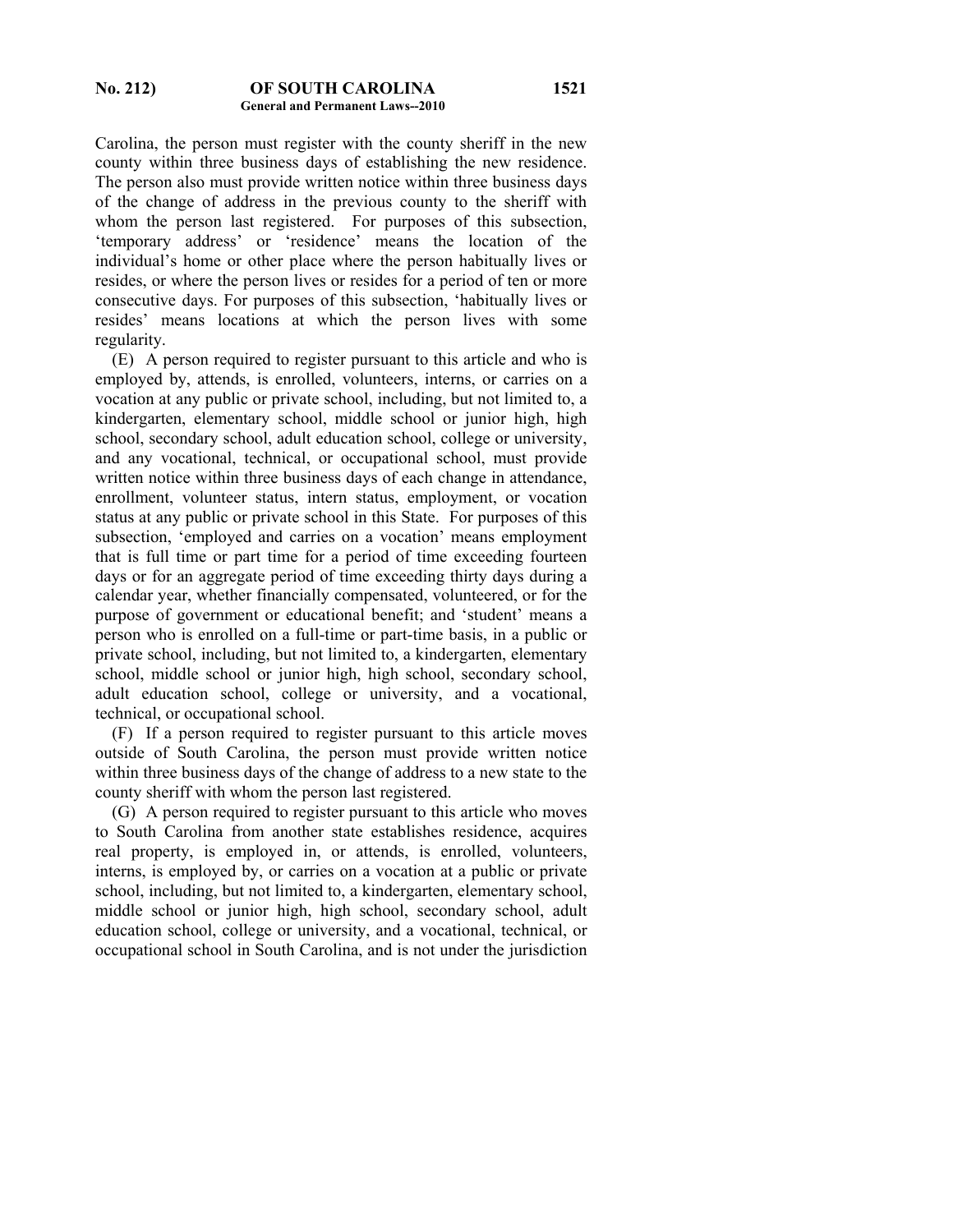of the Department of Corrections, the Department of Probation, Parole and Pardon Services, the Department of Juvenile Justice, or the Juvenile Parole Board at the time of moving to South Carolina must register within three business days of establishing residence, acquiring real property, gaining employment, attending or enrolling, volunteering or interning, being employed by, or carrying on a vocation at a public or private school in this State.

 (H) The sheriff of the county in which the person resides must forward all changes to any information provided by a person required to register pursuant to this article to SLED within three business days.

 (I) A sheriff who receives registration information, notification of change of permanent or temporary address, or notification of change in employment, or attendance, enrollment, employment, volunteer status, intern status, or vocation status at a public or private school, including, but not limited to, a kindergarten, elementary school, middle school or junior high, high school, secondary school, adult education school, college or university, and a vocational, technical, or occupational school, must notify all local law enforcement agencies, including college or university law enforcement agencies, within three business days of an offender whose permanent or temporary address, real property, or public or private school is within the local law enforcement agency's jurisdiction.

 (J) The South Carolina Department of Motor Vehicles, shall inform, in writing, any new resident who applies for a driver's license, chauffeur's license, vehicle tag, or state identification card of the obligation of sex offenders to register. The department also shall inform, in writing, a person renewing a driver's license, chauffeur's license, vehicle tag, or state identification card of the requirement for sex offenders to register."

#### **Sex offender registration**

SECTION 6. Section 23-3-470 of the 1976 Code, as last amended by Act 77 of 2009, is further amended to read:

 "Section 23-3-470. (A) It is the duty of the offender to contact the sheriff in order to register, provide notification of change of permanent or temporary address, or notification of change of employment, or in attendance, enrollment, employment, volunteer status, intern status, or vocation status at any public or private school, including, but not limited to, a kindergarten, elementary school, middle school or junior high, high school, secondary school, adult education school, college or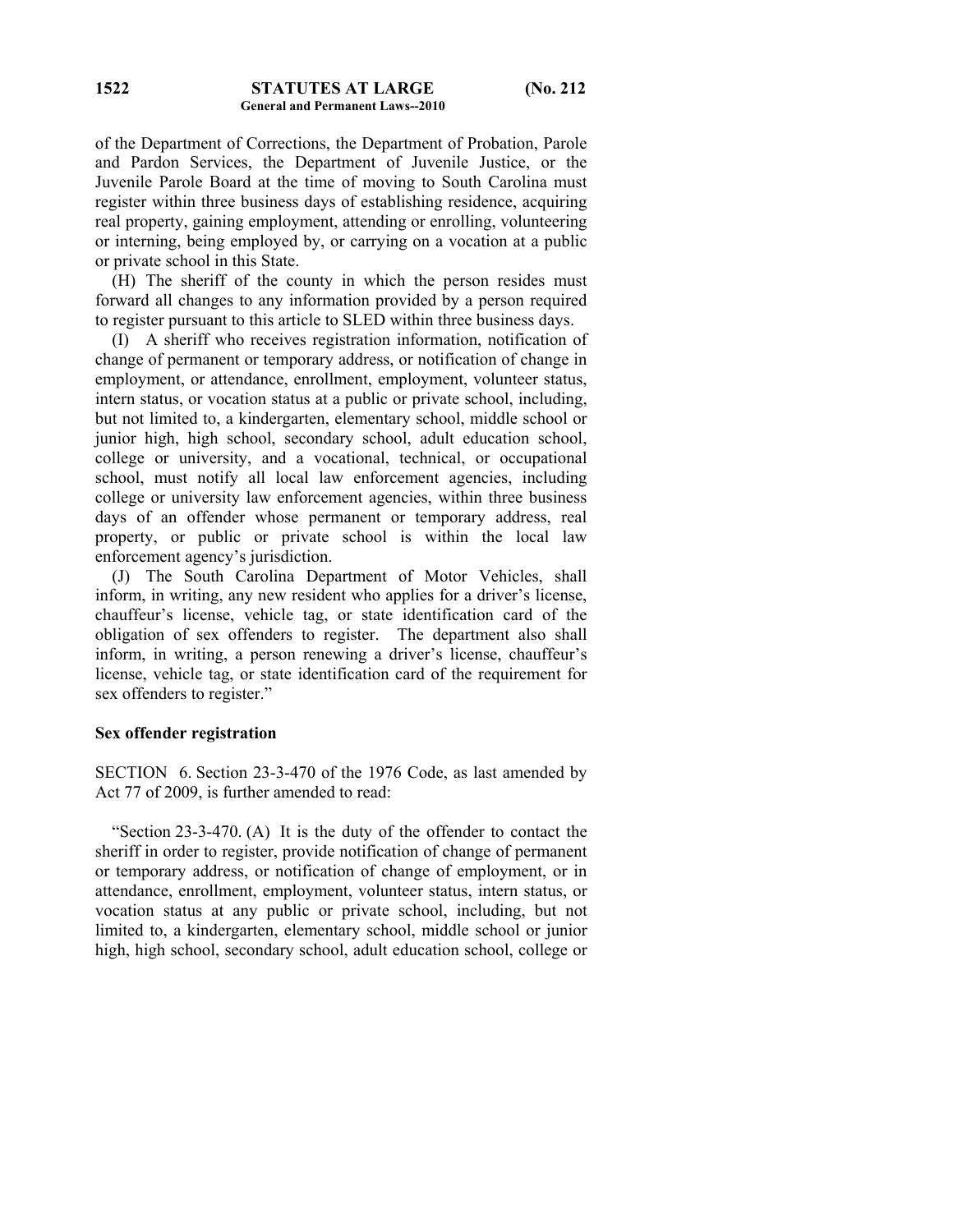university, and any vocational, technical, or occupational school. If an offender fails to register, provide notification of change of address, or notification of permanent or temporary change in employment, or attendance, enrollment, employment, volunteer status, intern status, or vocation status at any public or private school, as required by this article, he must be punished as provided in subsection (B).

 (B)(1) A person convicted for a first offense is guilty of a misdemeanor and may be fined not more than one thousand dollars, or imprisoned for not more than three hundred sixty-six days, or both. Notwithstanding the provisions of Sections 22-3-540, 22-3-545, 22-3-550, or any other provision of law, a first offense may be tried in magistrates court.

 (2) A person convicted for a second offense is guilty of a misdemeanor and must be imprisoned for a mandatory period of three hundred sixty-six days, no part of which shall be suspended nor probation granted.

 (3) A person convicted for a third or subsequent offense is guilty of a felony and must be imprisoned for a mandatory period of five years, three years of which shall not be suspended nor probation granted."

## **Sex offender registration**

SECTION 7. Section 23-3-475 of the 1976 Code is amended to read:

 "Section 23-3-475.(A) Anyone who knowingly and wilfully gives false information when registering as an offender pursuant to this article must be punished as provided in subsection (B).

 (B)(1) A person convicted for a first offense is guilty of a misdemeanor and may be fined not more than one thousand dollars, or imprisoned for not more than three hundred sixty-six days, or both. Notwithstanding the provisions of Sections 22-3-540, 22-3-545, 22-3-550, or any other provision of law, a first offense may be tried in magistrates court.

 (2) A person convicted for a second offense is guilty of a misdemeanor and must be imprisoned for a mandatory period of three hundred sixty-six days, no part of which shall be suspended nor probation granted.

 (3) A person convicted for a third or subsequent offense is guilty of a felony and must be imprisoned for a mandatory period of five years, three years of which shall not be suspended nor probation granted."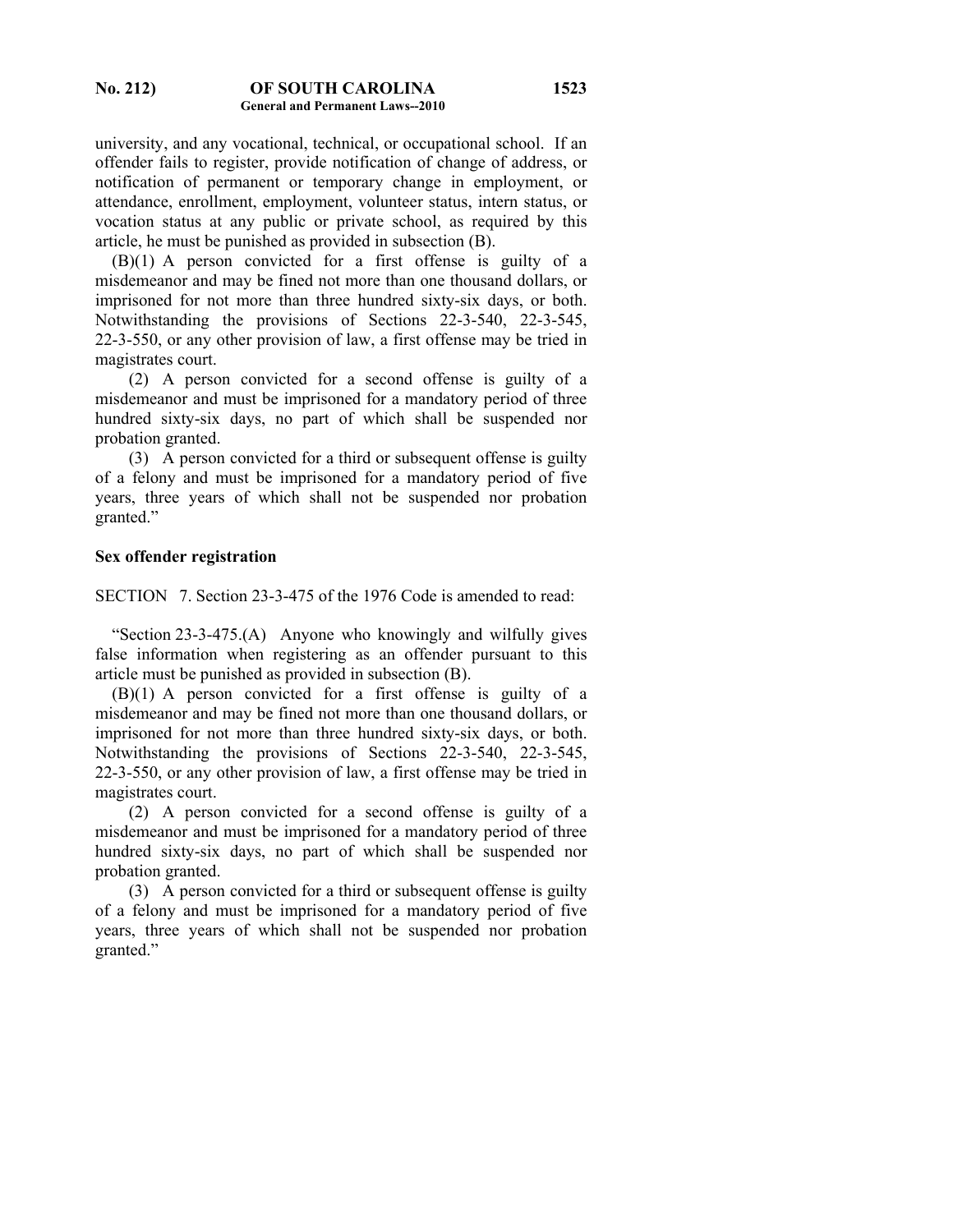#### **SLED sex offender protocol manual**

SECTION 8. Section 23-3-530 of the 1976 Code, as last amended by Act 342 of 2006, is further amended to read:

 "Section 23-3-530. The State Law Enforcement Division shall develop and maintain a protocol manual to be used by contributing agencies in the administration of the sex offender registry. The protocol manual must include, but is not limited to, the following:

 (1) procedures for the verification of addresses by the sheriff's department in the county where the person resides; and

 (2) specific requirements for registration and reregistration including, but not limited to, the following:

 (a) the name, social security number, age, race, sex, date of birth, height, weight, hair and eye color; address of permanent residence, address of current temporary residence, within the State or out of state, including rural route address and post office box, which may not be provided instead of a physical residential address; date and place of employment; vehicle make, model, color, and license tag number, including work vehicles that are used the majority of the employee's work time, and the permanent or frequent location where all vehicles are kept; fingerprints and palm prints; Internet identifiers; passport and immigration documents; and a photograph;

 (b) the name, address, and county of each institution of higher learning, including the specific campus location, if the person is enrolled, employed, volunteers, interns, or carries on a vocation there;

 (c) the vehicle identification number, license tag number, registration number, and a description, including the color scheme, if the person lives in a motor vehicle, trailer, mobile home, or manufactured home and the permanent or frequent location where all vehicles, trailers, mobile homes, and manufactured homes are kept;

 (d) the hull identification number, the manufacturer's serial number, the name of the vessel, live-aboard vessel, or houseboat, the registration number, and a description of the color scheme, if the person lives in a vessel, live-aboard vessel, or houseboat; and

 (e) the tail number, manufacturer's serial number, and model of any aircraft, and a description of the aircraft, including the color scheme, and the permanent or frequent location where all aircraft are kept, if the person owns or operates an aircraft."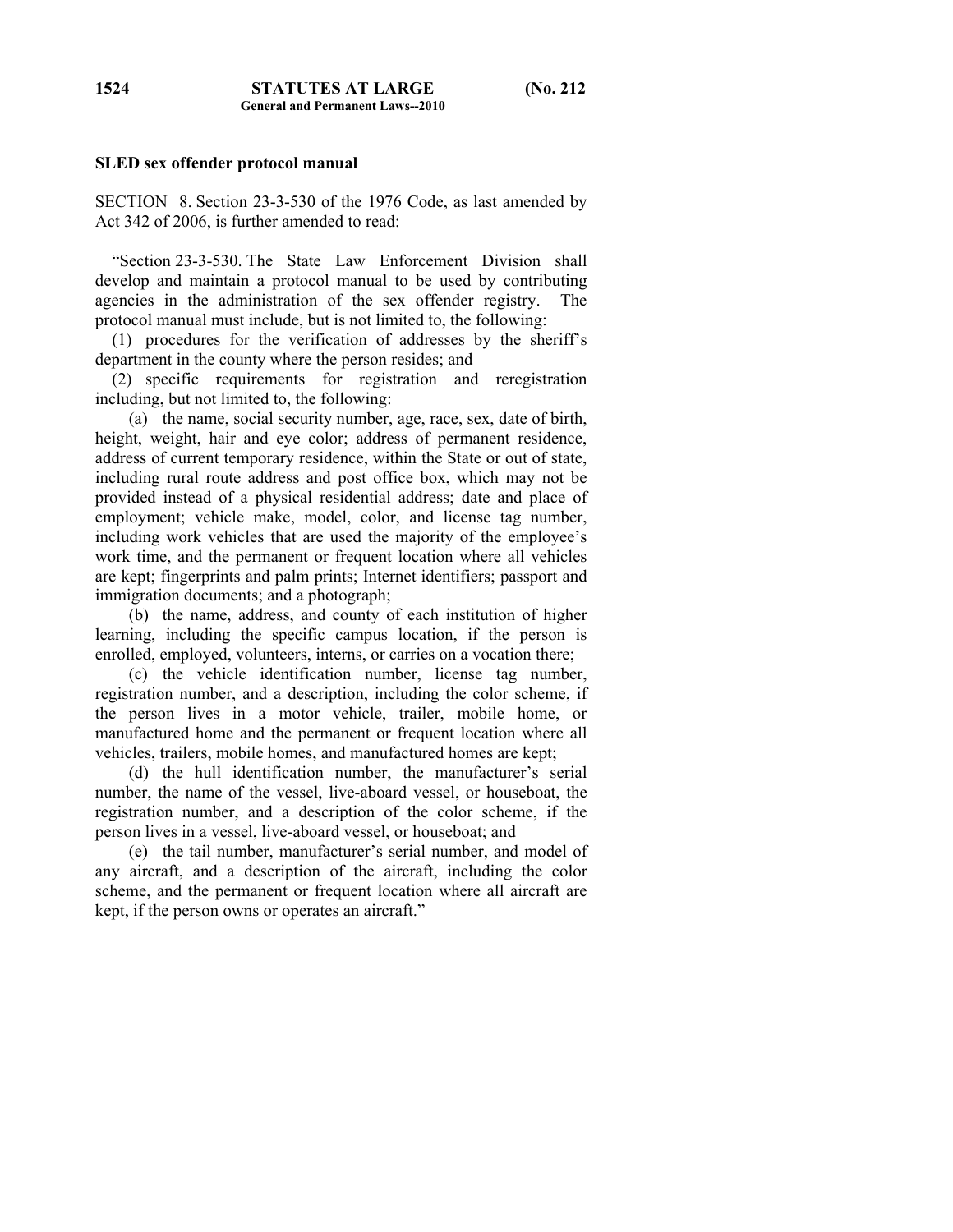**Time effective** 

SECTION 9. This act takes effect upon approval by the Governor.

Ratified the  $1<sup>st</sup>$  day of June, 2010.

Approved the  $7<sup>th</sup>$  day of June, 2010.

## **No. 213**

 $\mathcal{L}_\text{max}$ 

(R259, S1070)

**AN ACT TO AMEND THE CODE OF LAWS OF SOUTH CAROLINA, 1976, BY ADDING PART 7 TO ARTICLE 5, TITLE 62 SO AS TO ENACT THE "SOUTH CAROLINA ADULT GUARDIANSHIP AND PROTECTIVE PROCEEDINGS JURISDICTION ACT", TO DEFINE NECESSARY TERMS, AND TO PROVIDE A UNIFORM PROCEDURE FOR JURISDICTION OVER ADULT GUARDIANSHIPS, CONSERVATORSHIPS, AND OTHER PROTECTIVE PROCEEDINGS TO ENSURE ONLY ONE STATE HAS JURISDICTION AT A GIVEN TIME.** 

Be it enacted by the General Assembly of the State of South Carolina:

## **South Carolina Adult Guardianship and Protective Proceedings Jurisdiction Act**

SECTION 1. Article 5, Title 62 of the 1976 Code is amended by adding:

"Part 7

South Carolina Adult Guardianship and Protective Proceedings Jurisdiction Act

 Section 62-5-700. This act may be cited as the 'South Carolina Adult Guardianship and Protective Proceedings Jurisdiction Act'.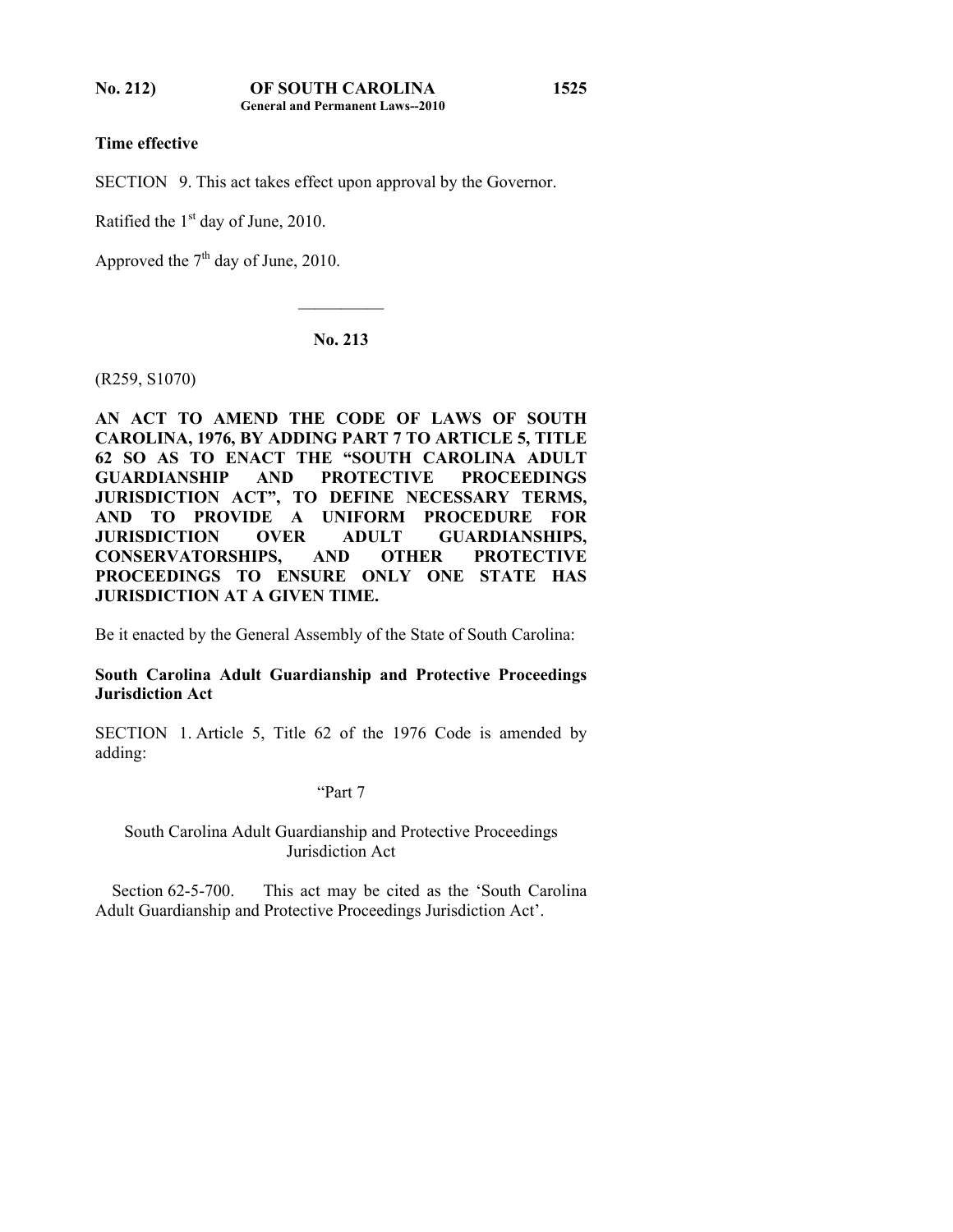**1526**

Section 62-5-701. Notwithstanding another provision of law, this part provides the exclusive jurisdictional basis for a court of this State to appoint a guardian or issue a protective order for an adult.

Section 62-5-702. As used in this part, the term:

 (1) 'Adult' means an individual who has attained eighteen years of age or who has been emancipated by a court of competent jurisdiction.

 (2) 'Conservator' means a person appointed by a court to manage an estate of a protected person.

 (3) 'Court' means a probate court in this State or a court in another state with the same jurisdiction as a probate court in this State.

 (4) 'Emergency' means circumstances that will likely result in substantial harm to a respondent's health, safety, or welfare or substantial economic loss or expense.

 (5) 'Guardian' means a person who has qualified as a guardian of an incapacitated person pursuant to a court appointment, but excludes one who is a guardian ad litem or a statutory guardian.

(6) 'Guardianship order' means an order appointing a guardian.

 (7) 'Guardianship proceeding' means a judicial proceeding in which an order for the appointment of a guardian is sought or has been issued.

 (8) 'Home state' means the state in which the respondent was physically present, including a period of temporary absence, for at least six consecutive months immediately before the filing of a petition for a protective order or the appointment of a guardian; or if none, the state in which the respondent was physically present, including a period of temporary absence, for at least six consecutive months ending within the six months prior to the filing of the petition.

 (9) 'Incapacitated person' means an adult for whom a guardian or conservator has been appointed.

 (10) 'Party' means the respondent, petitioner, guardian, conservator, or other person allowed by the court to participate in a guardianship or protective proceeding.

 (11) 'Person', except in the term 'incapacitated person' or 'protected person', means an individual, corporation, business trust, estate, trust, partnership, limited liability company, association, joint venture, public corporation, government or governmental subdivision, agency, or instrumentality, or another legal or commercial entity.

 (12) 'Protected person' means an adult for whom a protective order has been issued.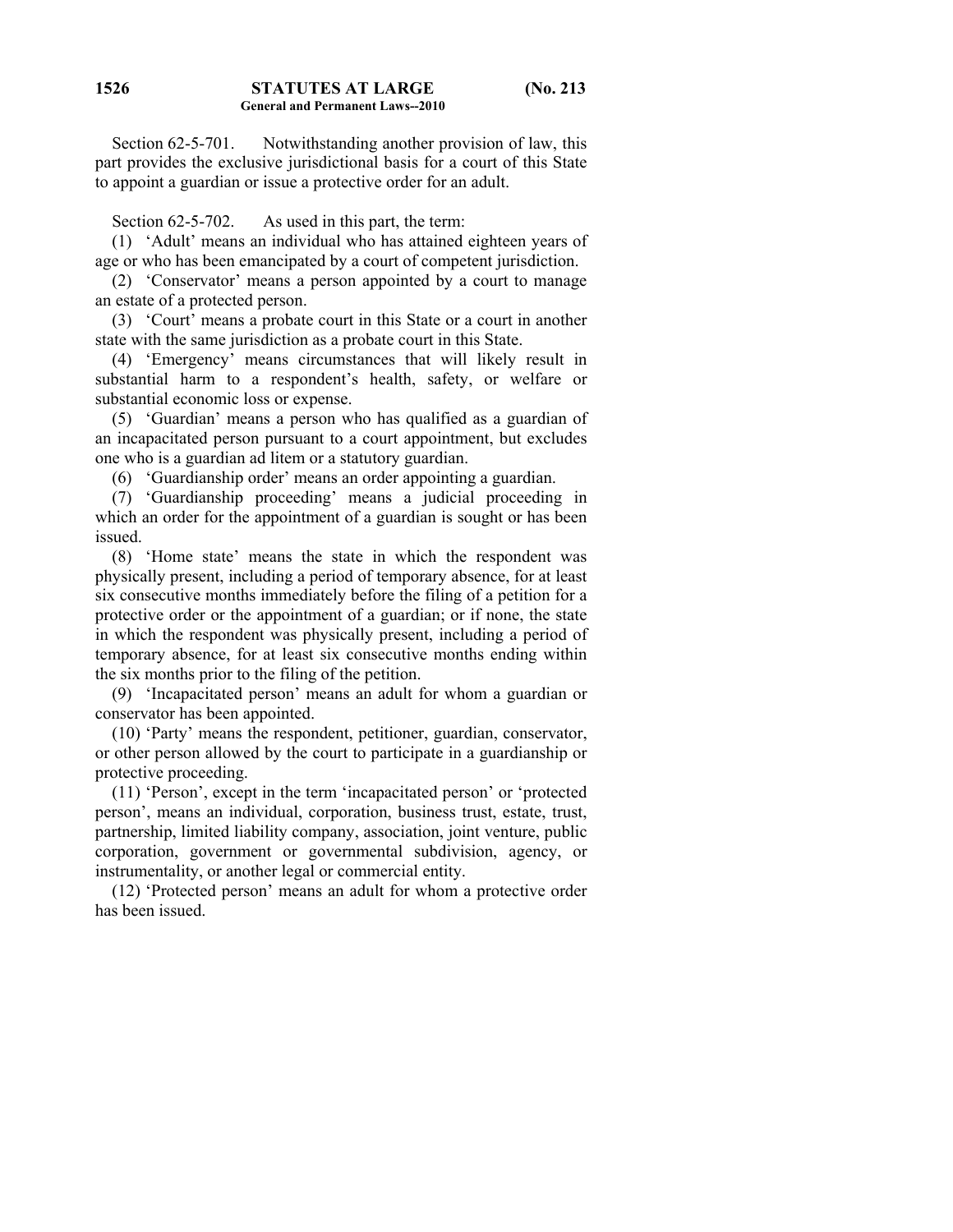(13) 'Protective order' means an order appointing a conservator or a court order relating to the management of property of an incapacitated person.

 (14) 'Protective proceeding' means a judicial proceeding in which a protective order is sought or has been issued.

 (15) 'Record' means information that is inscribed on a tangible medium or that is stored in an electronic or other medium and is retrievable in perceivable form.

 (16) 'Respondent' means an adult for whom a protective order or the appointment of a guardian is sought.

 (17) 'Significant-connection state' means a state, other than the home state, with which a respondent has a significant connection other than mere physical presence and in which substantial evidence concerning the respondent is available. In determining pursuant to Sections 62-5-707 and 62-5-714(E) whether a respondent has a significant connection with a particular state, the court shall consider the:

 (a) location of the respondent's family and other persons required to be notified of the guardianship or protective proceeding;

 (b) length of time the respondent at any time was physically present in the state and the duration of any absence;

(c) location of the respondent's property; and

 (d) extent to which the respondent has ties to the state such as voting registration, state or local tax return filing, vehicle registration, driver's license, social relationship, and receipt of services.

 (18) 'State' means a state of the United States, the District of Columbia, Puerto Rico, the United States Virgin Islands, a federally recognized Indian tribe, or a territory or insular possession subject to the jurisdiction of the United States.

 (19) 'Ward' means a person for whom a guardian has been appointed.

 Section 62-5-703. The court may treat a foreign country as if it were a state for the purpose of applying this part.

Section 62-5-704. (A) The court may communicate with a court in another state concerning a proceeding arising pursuant to this article. The court shall allow the parties to participate in a discussion between courts on the merits of a proceeding. Except as otherwise provided in subsection (B), the court shall make a record of the communication. When a discussion on the merits of a proceeding between courts is held, the record must show that the parties were given an opportunity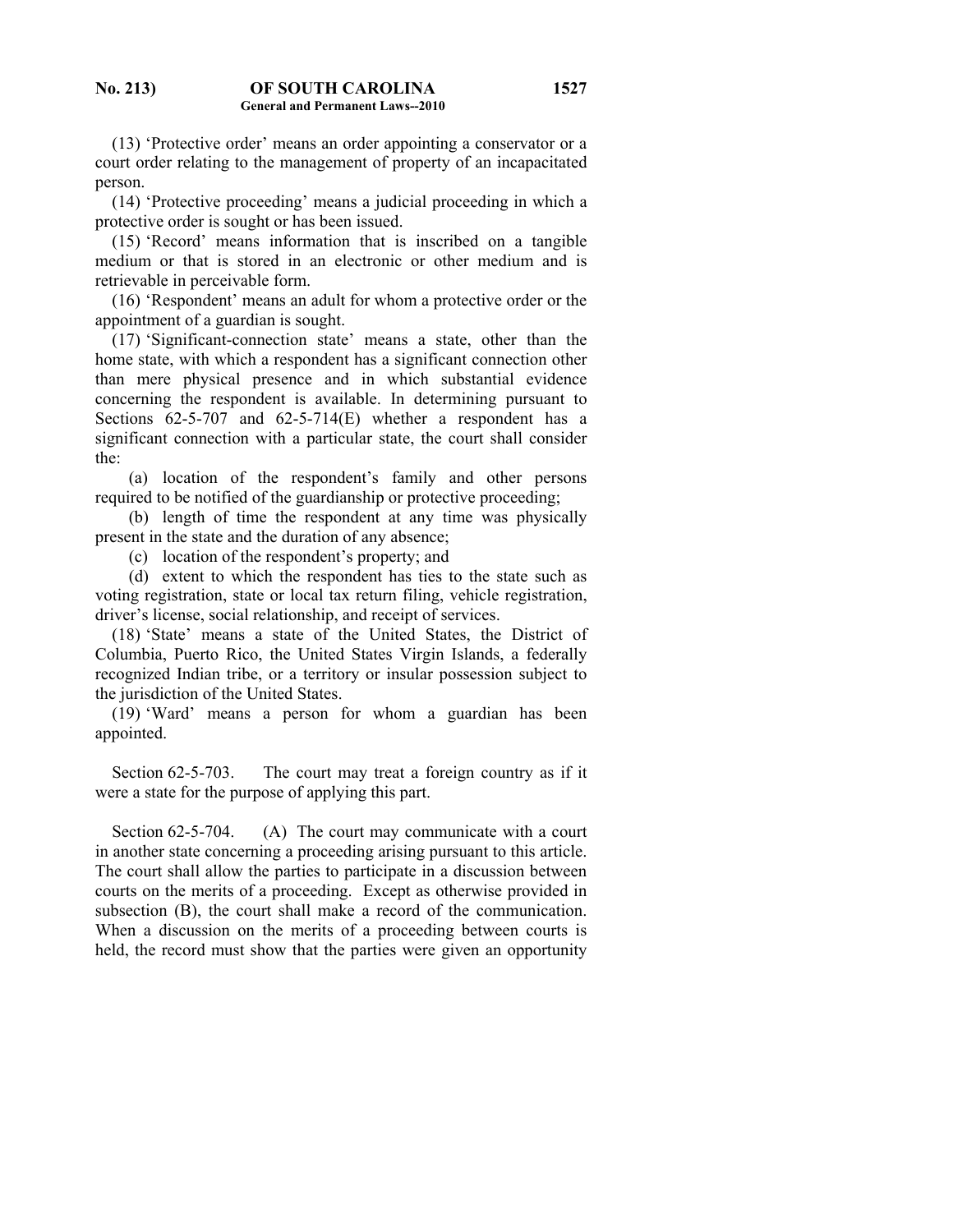to participate, must summarize the issues discussed, and must list the participants to the discussion. In all other matters except as provided in subsection (B), the record may be limited to the fact that the communication occurred.

 (B) Courts may communicate concerning schedules, calendars, court records, and other administrative matters without making a record. A court may allow the parties to a proceeding to participate in any communications held pursuant to this subsection.

Section 62-5-705. (A) In a guardianship or protective proceeding in this State, the court may request the appropriate court of another state to do any of the following:

(1) hold an evidentiary hearing;

 (2) order a person in that state to produce evidence or give testimony pursuant to procedures of that state;

 (3) order that an evaluation or assessment be made of the respondent;

 (4) order an appropriate investigation of a person involved in a proceeding;

 (5) forward to the court a certified copy of the transcript or other record of a hearing pursuant to item (1) or another proceeding, evidence otherwise produced pursuant to item (2), and an evaluation or assessment prepared in compliance with an order pursuant to item (3) or  $(4)$ ;

 (6) issue an order necessary to assure the appearance in the proceeding of a person whose presence is necessary for the court to make a determination, including the respondent or the incapacitated or protected person; and

 (7) issue an order authorizing the release of medical, financial, criminal, or other relevant information in that state, including protected health information as defined in 45 C.F.R. Section 164.504.

 (B) If a court of another state in which a guardianship or protective proceeding is pending requests assistance of the kind provided in subsection (A), the court has jurisdiction for the limited purpose of granting the request or making reasonable efforts to comply with the request.

Section 62-5-706. (A) In a guardianship or protective proceeding, in addition to other procedures that may be available, testimony of a witness who is located in another state may be offered by deposition or other means allowable in this State for testimony taken in another state. The court on its own motion may order that the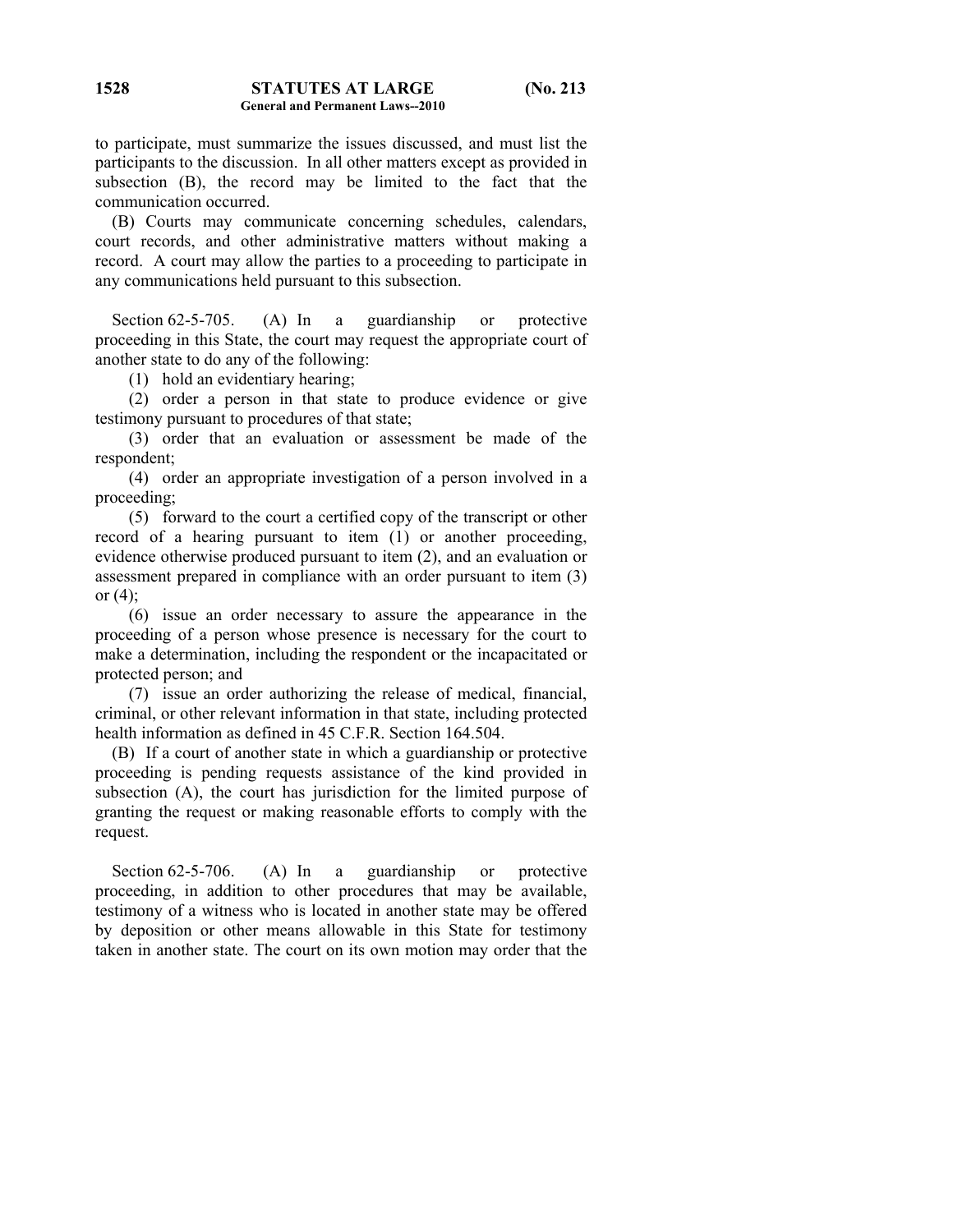testimony of a witness be taken in another state and may prescribe the manner in which and the terms upon which the testimony is to be taken.

 (B) In a guardianship or protective proceeding, a court in this State may permit a witness located in another state to be deposed or to testify by telephone or audiovisual or other electronic means. The court shall cooperate with the court of the other state in designating an appropriate location for the deposition or testimony.

 (C) Documentary evidence transmitted from another state to a court of this State by technological means that do not produce an original writing may not be excluded from evidence on an objection based on the means of transmission.

Section 62-5-707. The court has jurisdiction to appoint a guardian or issue a protective order for a respondent if:

(1) this State is the respondent's home state;

 (2) on the date the petition is filed, this State is a significant-connection state; and

 (a) the respondent does not have a home state or a court of the respondent's home state has declined to exercise jurisdiction because this State is a more appropriate forum; or

 (b) the respondent has a home state, a petition for an appointment or order is not pending in a court of that state or another significant-connection state and, before the court makes the appointment or issues the order:

 (i) a petition for an appointment or order is not filed in the respondent's home state;

 (ii) an objection to the court's jurisdiction is not filed by a person required to be notified of the proceeding; and

 (iii) the court concludes that it is an appropriate forum pursuant to the factors provided in Section  $62-5-710(C)$ ;

 (3) this State does not have jurisdiction pursuant to either item (1) or (2), the respondent's home state and all significant-connection states have declined to exercise jurisdiction because this State is the more appropriate forum, and jurisdiction in this State is consistent with the constitutions of this State and the United States; or

 (4) the requirements for special jurisdiction pursuant to Section 62-5-708 are met.

Section 62-5-708. (A) The court lacking jurisdiction pursuant to Section 62-5-707(1) through (3) has special jurisdiction to do any of the following: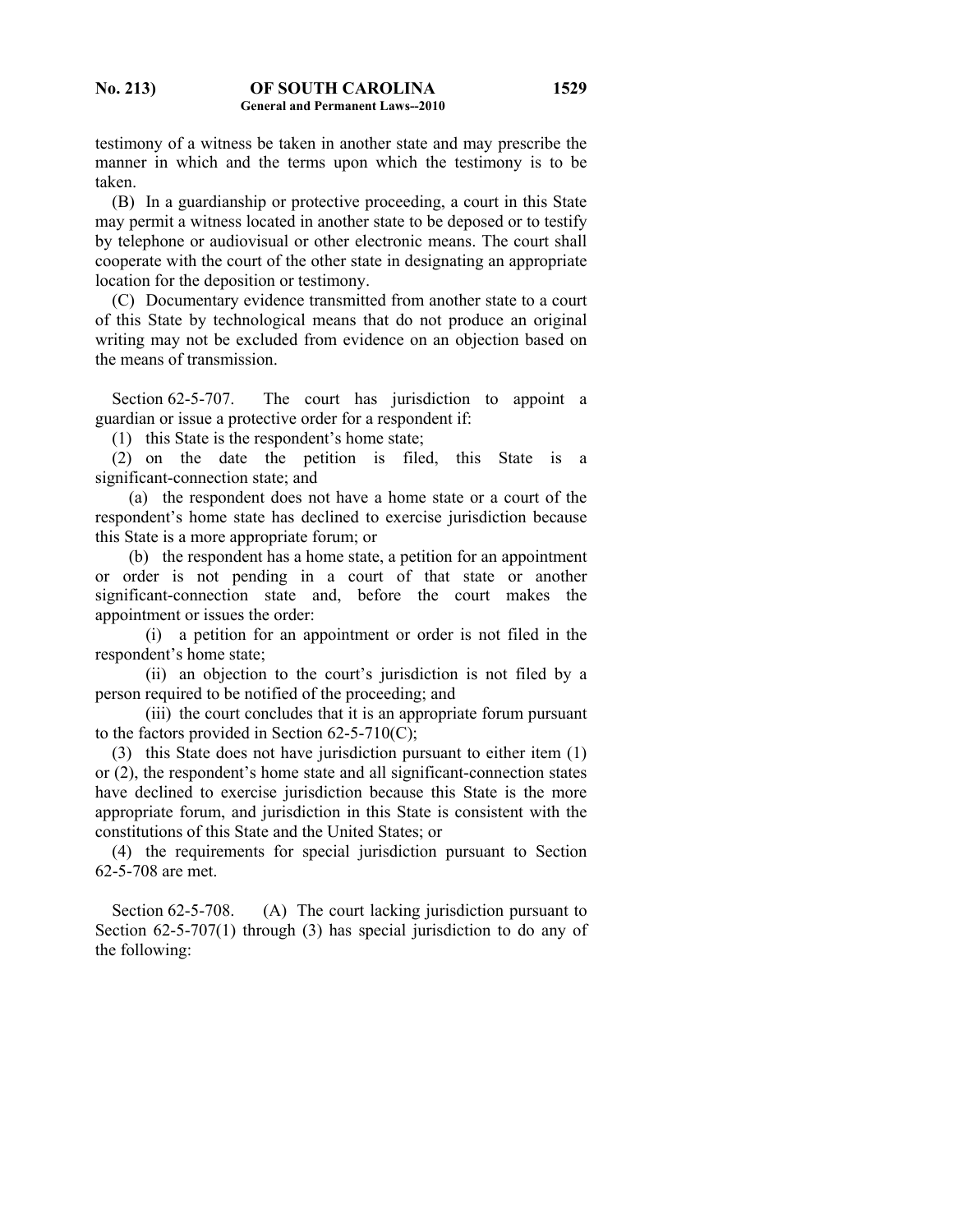(1) appoint a guardian in an emergency pursuant to this article for a term not exceeding ninety days for a respondent who is physically present in this State;

 (2) issue a protective order with respect to real or tangible personal property located in this State; or

 (3) appoint a guardian or conservator for an incapacitated or protected person for whom a provisional order to transfer the proceeding from another state has been issued pursuant to procedures similar to Section 62-5-714.

 (B) If a petition for the appointment of a guardian in an emergency is brought in this State pursuant to this article and this State was not the respondent's home state on the date the petition was filed, the court shall dismiss the proceeding at the request of the court of the home state, if any, whether dismissal is requested before or after the emergency appointment.

 Section 62-5-709. Except as otherwise provided in Section 62-5-708, a court that has appointed a guardian or issued a protective order consistent with this article has exclusive and continuing jurisdiction over the proceeding until it is terminated by the court or the appointment or order expires by its own terms.

Section 62-5-710. (A) The court having jurisdiction pursuant to Section 62-5-707 to appoint a guardian or issue a protective order may decline to exercise its jurisdiction if it determines at any time that a court of another state is a more appropriate forum.

 (B) If the court declines to exercise its jurisdiction pursuant to subsection (A), it shall either dismiss or stay the proceeding. The court may impose any condition the court considers just and proper, including the condition that a petition for the appointment of a guardian or issuance of a protective order be filed promptly in another state.

 (C) In determining whether it is an appropriate forum, the court shall consider all relevant factors, including:

(1) the expressed preference of the respondent;

 (2) whether abuse, neglect, or exploitation of the respondent has occurred or is likely to occur and which state could best protect the respondent from the abuse, neglect, or exploitation;

 (3) the length of time the respondent was physically present in or was a legal resident of this or another state;

(4) the distance of the respondent from the court in each state;

(5) the financial circumstances of the respondent's estate;

(6) the nature and location of the evidence;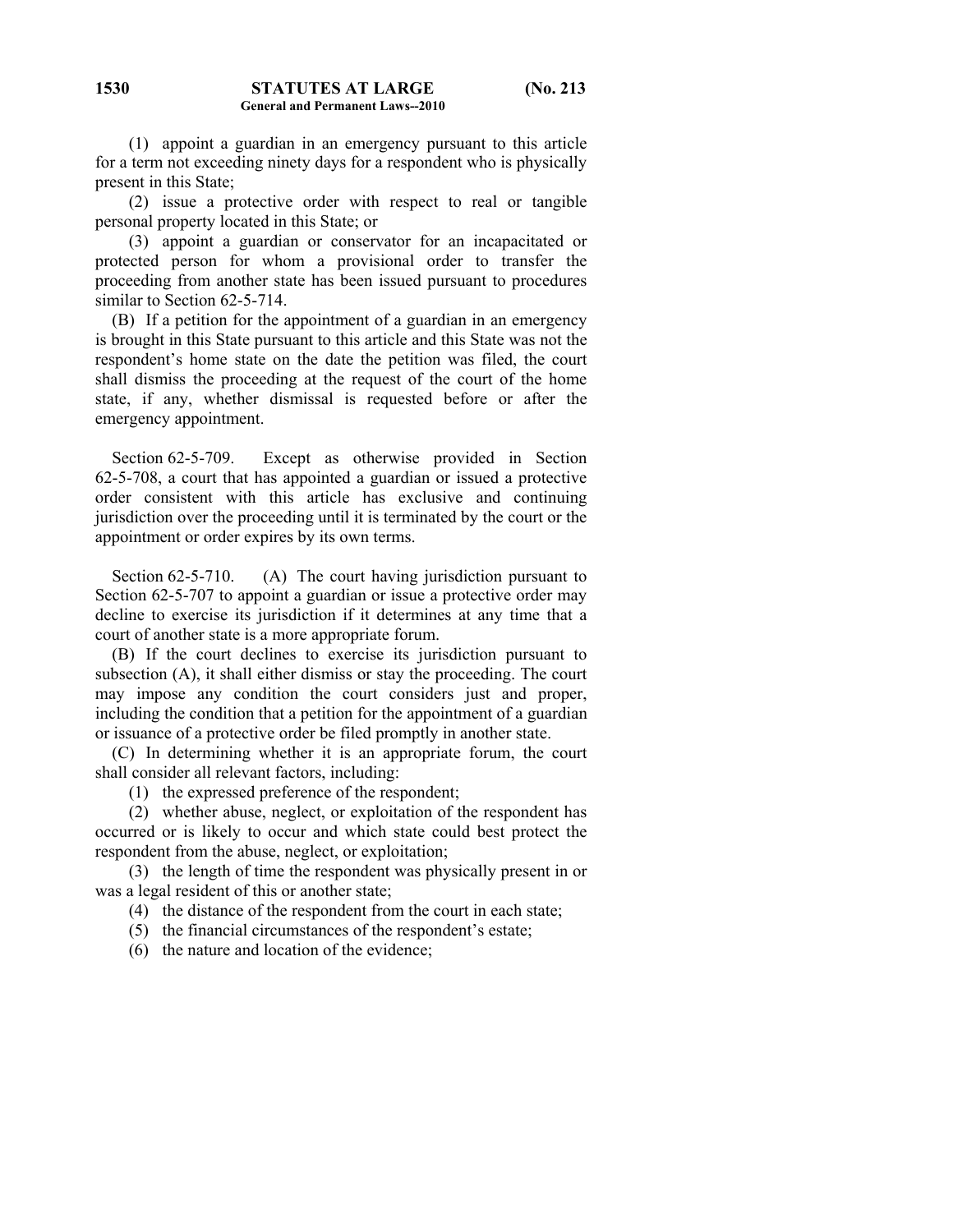(7) the ability of the court in each state to decide the issue expeditiously and the procedures necessary to present evidence;

 (8) the familiarity of the court of each state with the facts and issues in the proceeding; and

 (9) if an appointment is made, the court's ability to monitor the conduct of the guardian or conservator.

Section 62-5-711. (A) If at any time the court determines that it acquired jurisdiction to appoint a guardian or issue a protective order because of unjustifiable conduct, the court may:

(1) decline to exercise jurisdiction;

 (2) exercise jurisdiction for the limited purpose of fashioning an appropriate remedy to ensure the health, safety, and welfare of the respondent or the protection of the respondent's property or prevent a repetition of the unjustifiable conduct, including staying the proceeding until a petition for the appointment of a guardian or issuance of a protective order is filed in a court of another state having jurisdiction; or

(3) continue to exercise jurisdiction after considering:

 (a) the extent to which the respondent and all persons required to be notified of the proceedings have acquiesced in the exercise of the court's jurisdiction;

 (b) whether it is a more appropriate forum than the court of any other state pursuant to the factors provided in Section 62-5-710(C); and

 (c) whether the court of any other state would have jurisdiction under factual circumstances in substantial conformity with the jurisdictional standards of Section 62-5-708.

 (B) If the court determines that it acquired jurisdiction to appoint a guardian or issue a protective order because a party seeking to invoke its jurisdiction engaged in unjustifiable conduct, it may assess against that party necessary and reasonable expenses, including attorney's fees, investigative fees, court costs, communication expenses, witness fees and expenses, and travel expenses. The court may not assess fees, costs, or expenses of any kind against this State or a governmental subdivision, agency, or instrumentality of this State unless authorized by law other than this article.

Section 62-5-712. If a petition for the appointment of a guardian or issuance of a protective order is brought in this State and this State was not the respondent's home state on the date the petition was filed, in addition to complying with the notice requirements of this State,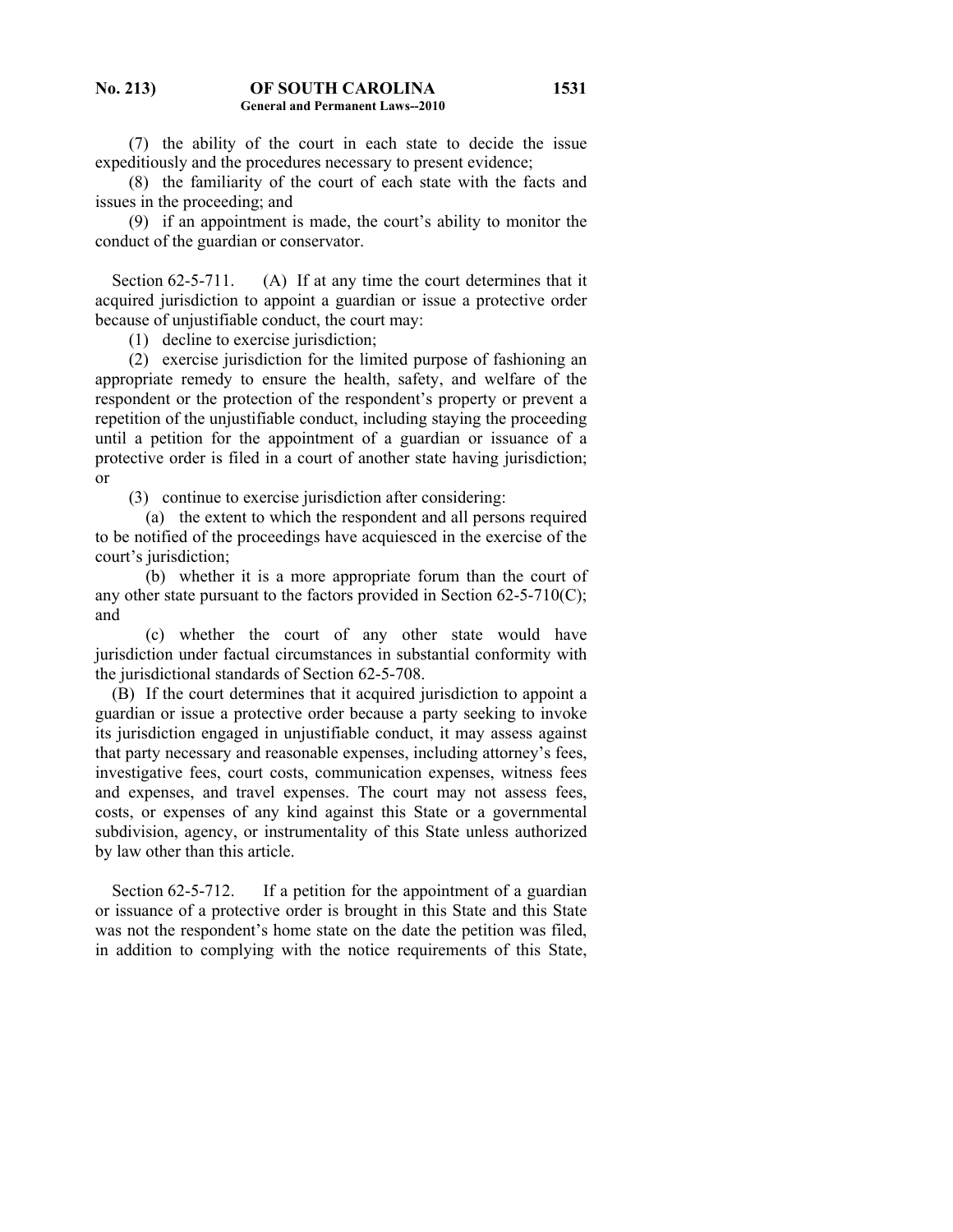notice of the petition must be given to those persons who would be entitled to notice of the petition if a proceeding were brought in the respondent's home state. The notice must be given in the same manner as notice is required to be given in this State.

 Section 62-5-713. Except for a petition for the appointment of a guardian in an emergency or issuance of a protective order limited to property located in this State pursuant to Section 62-5-708(A)(1) or (2), if a petition for the appointment of a guardian or issuance of a protective order is filed in this State and in another state and neither petition has been dismissed or withdrawn, the following rules apply:

 (1) if the court has jurisdiction pursuant to Section 62-5-707, it may proceed with the case unless a court in another state acquires jurisdiction under provisions similar to Section 62-5-707 before the appointment or issuance of the order.

 (2) if the court does not have jurisdiction pursuant to Section 62-5-707, whether at the time the petition is filed or at any time before the appointment or issuance of the order, the court shall stay the proceeding and communicate with the court in the other state. If the court in the other state has jurisdiction, the court in this State shall dismiss the petition unless the court in the other state determines that the court in this State is a more appropriate forum.

Section 62-5-714. (A) A guardian or conservator appointed in this State may petition the court to transfer the guardianship or conservatorship to another state.

 (B) Notice of a petition pursuant to subsection (A) must be given to the persons that would be entitled to notice of a petition in this State for the appointment of a guardian or conservator.

 (C) On the court's own motion or on request of the guardian or conservator, the incapacitated or protected person, or other person required to be notified of the petition, the court shall hold a hearing on a petition filed pursuant to subsection (A), except that no hearing shall be required if a consent order is signed by all parties who have pled, defended, or otherwise participated in the proceeding, as provided by the South Carolina Rules of Civil Procedure.

 (D) The court shall issue an order provisionally granting a petition to transfer a guardianship and shall direct the guardian to petition for guardianship in the other state if the court is satisfied that the guardianship will be accepted by the court in the other state and the court finds that: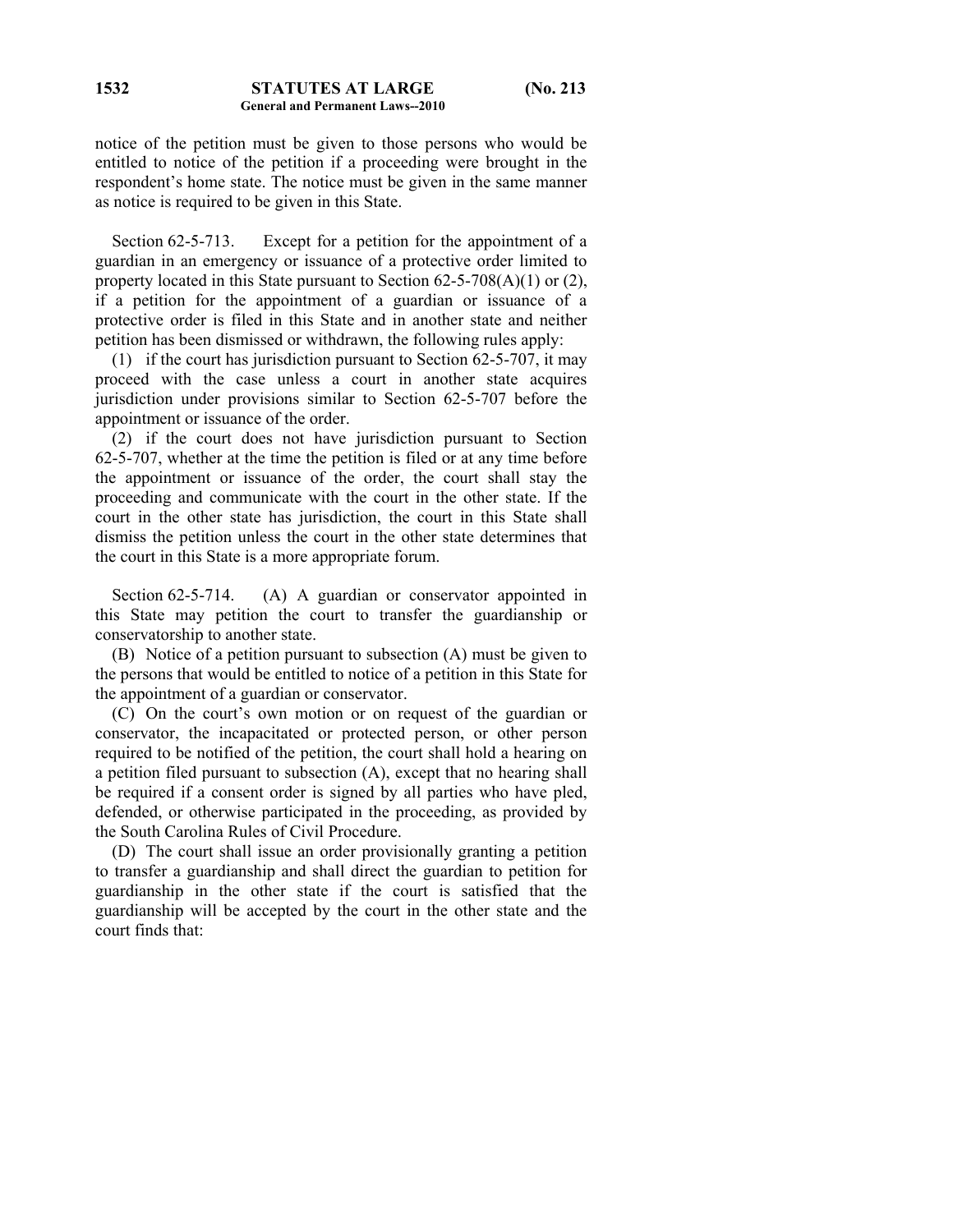(1) the incapacitated person is physically present in or is reasonably expected to move permanently to the other state;

 (2) an objection to the transfer has not been made or, if an objection has been made, the objector has not established that the transfer would be contrary to the interests of the incapacitated person; and

 (3) plans for care and services for the incapacitated person in the other state are reasonable and sufficient.

 (E) The court shall issue a provisional order granting a petition to transfer a conservatorship and shall direct the conservator to petition for conservatorship in the other state if the court is satisfied that the conservatorship will be accepted by the court of the other state and the court finds that:

 (1) the protected person is physically present in or is reasonably expected to move permanently to the other state, or the protected person has a significant connection to the other state considering the factors provided in Section 62-5-707(2)(b);

 (2) an objection to the transfer has not been made or, if an objection has been made, the objector has not established that the transfer would be contrary to the interests of the protected person; and

 (3) adequate arrangements will be made for management of the protected person's property.

 (F) The court shall issue a final order confirming the transfer and terminating the guardianship or conservatorship upon its receipt of:

 (1) a provisional order accepting the proceeding from the court to which the proceeding is to be transferred which is issued under provisions similar to Section 62-5-715; and

 (2) the documents required to terminate a guardianship or conservatorship in this State.

Section 62-5-715. (A) To confirm transfer of a guardianship or conservatorship transferred to this State under provisions similar to Section 62-5-714, the guardian or conservator must petition the court in this State to accept the guardianship or conservatorship. The petition must include a certified copy of the other state's provisional order of transfer.

 (B) Notice of a petition pursuant to subsection (A) must be given to those persons that would be entitled to notice if the petition were a petition for the appointment of a guardian or issuance of a protective order in both the transferring state and this State. The notice must be given in the same manner as notice is required to be given in this State.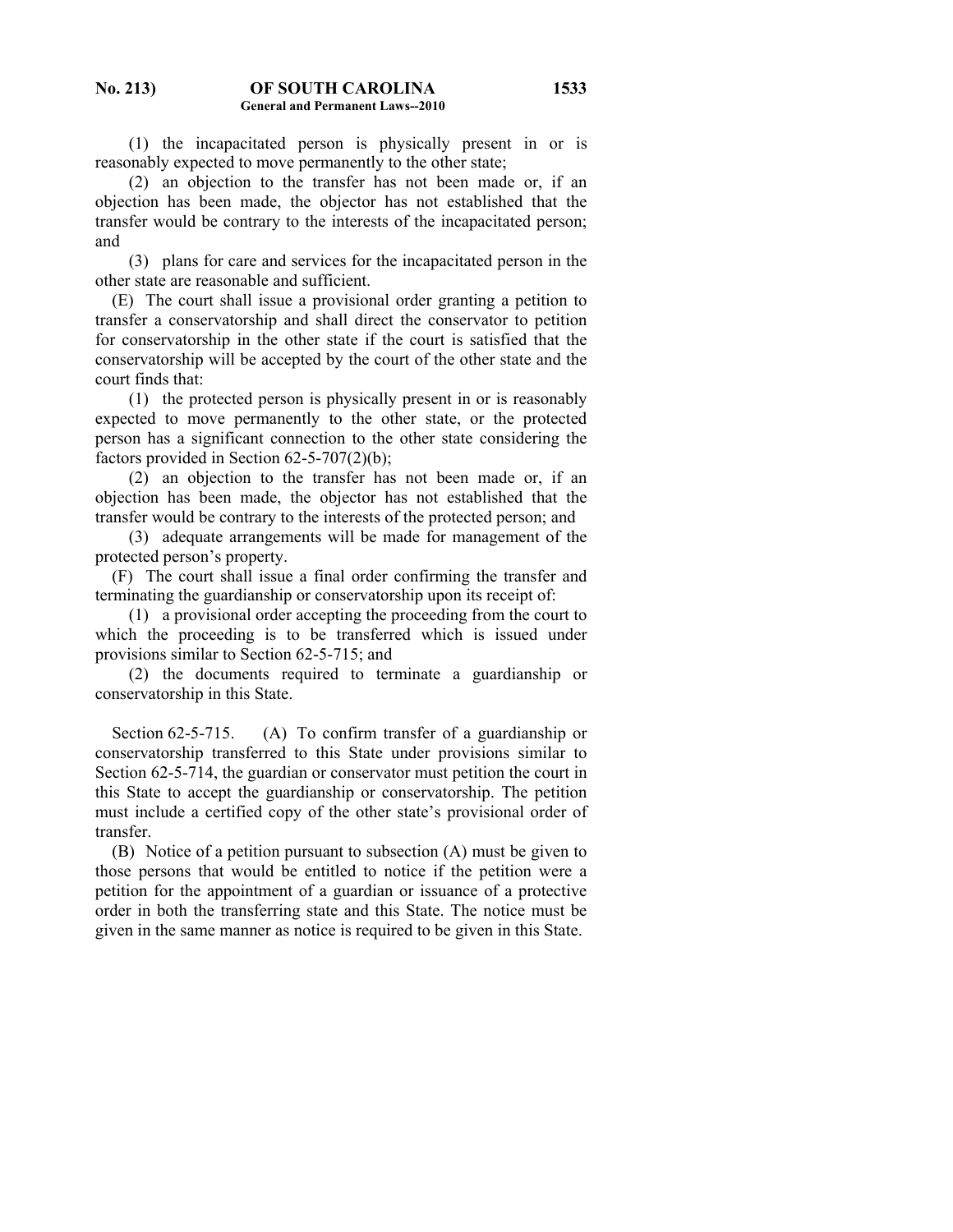(C) On the court's own motion or on request of the guardian or conservator, the incapacitated or protected person, or other person required to be notified of the proceeding, the court shall hold a hearing on a petition filed pursuant to subsection (A).

 (D) The court shall issue an order provisionally granting a petition filed pursuant to subsection (A) unless:

 (1) an objection is made and the objector establishes that transfer of the proceeding would be contrary to the interests of the incapacitated or protected person; or

 (2) the guardian or conservator is ineligible for appointment in this State.

 (E) The court shall issue a final order accepting the proceeding and appointing the guardian or conservator as guardian or conservator in this State upon its receipt from the court from which the proceeding is being transferred of a final order issued pursuant to provisions similar to Section 62-5-714 transferring the proceeding to this State.

 (F) Not later than ninety days after issuance of a final order accepting transfer of a guardianship or conservatorship, the court shall determine whether the guardianship or conservatorship needs to be modified to conform to the laws of this State.

 (G) In granting a petition pursuant to this section, the court shall recognize a guardianship or conservatorship order from the other state, including the determination of the incapacitated or protected person's incapacity and the appointment of the guardian or conservator.

 (H) The denial by the court of a petition to accept a guardianship or conservatorship transferred from another state does not affect the ability of the guardian or conservator to seek appointment as guardian or conservator in this State pursuant to another provision of this article if the court has jurisdiction to make an appointment other than by reason of the provisional order of transfer.

Section 62-5-716. (A) If a guardian has been appointed in another state and a petition for the appointment of a guardian is not pending in this State, the guardian appointed in the other state, after giving notice to the appointing court of an intent to register, may register the guardianship order in this State by filing as a foreign judgment in a court, in any appropriate county of this State, certified copies of the order and letters of office.

 (B) If a conservator has been appointed in another state and a petition for a protective order is not pending in this State, the conservator appointed in the other state, after giving notice to the appointing court of an intent to register, may register the protective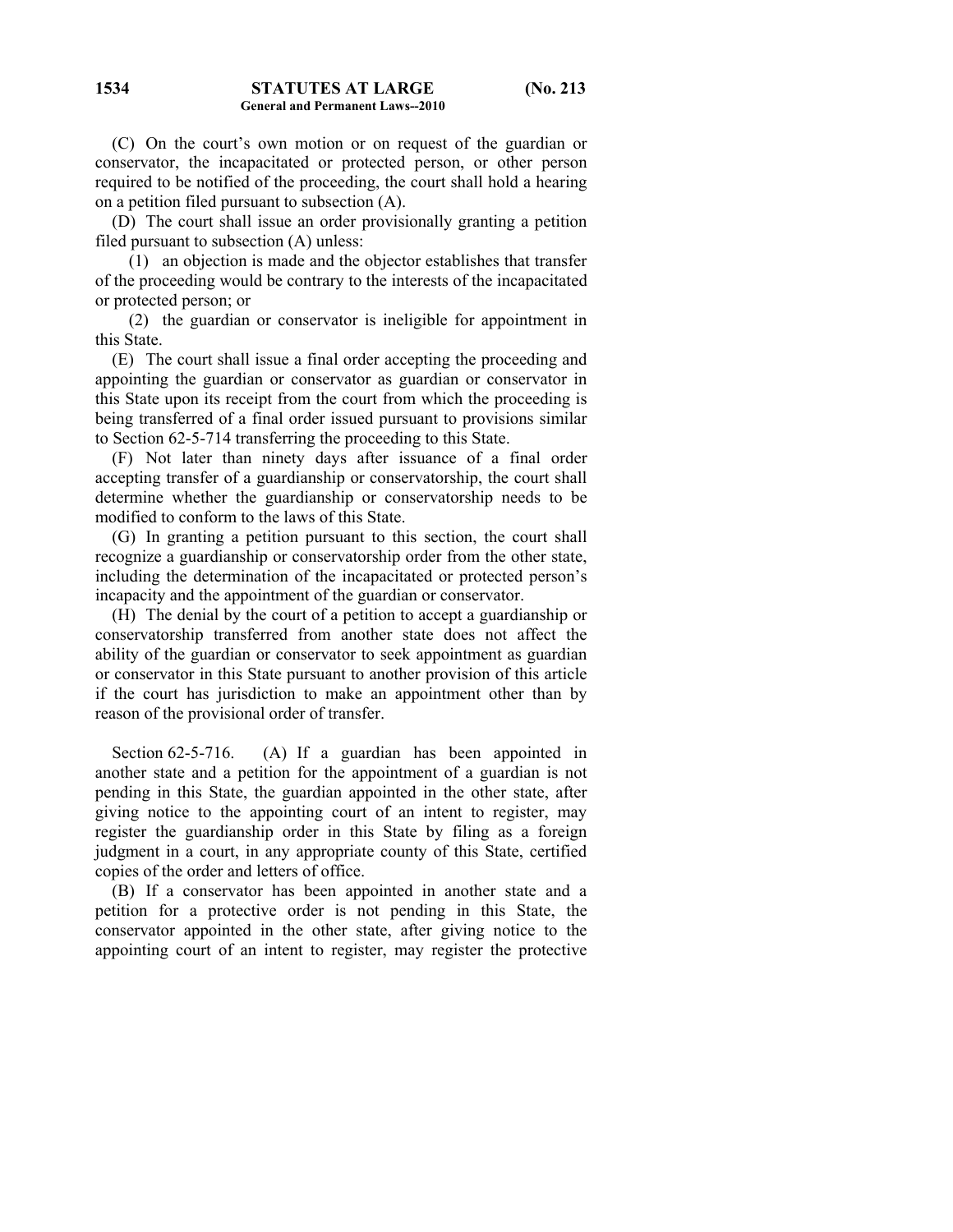order in this State by filing as a foreign judgment in a court of this State, in any county in which property belonging to the protected person is located, certified copies of the order and letters of office and of any bond.

 (C)(1) Upon registration of a guardianship or protective order from another state, the guardian or conservator may exercise in this State all powers authorized in the order of appointment except as prohibited under the laws of this State, including maintaining actions and proceedings in this State and, if the guardian or conservator is not a resident of this State, subject to any conditions imposed upon nonresident parties.

 (2) A probate court of this State may grant any relief available pursuant to the provisions of this article and other laws of this State to enforce a registered order."

### **Savings clause**

SECTION 2. The repeal or amendment by this act of any law, whether temporary or permanent or civil or criminal, does not affect pending actions, rights, duties, or liabilities founded thereon, or alter, discharge, release or extinguish any penalty, forfeiture, or liability incurred under the repealed or amended law, unless the repealed or amended provision shall so expressly provide. After the effective date of this act, all laws repealed or amended by this act must be taken and treated as remaining in full force and effect for the purpose of sustaining any pending or vested right, civil action, special proceeding, criminal prosecution, or appeal existing as of the effective date of this act, and for the enforcement of rights, duties, penalties, forfeitures, and liabilities as they stood under the repealed or amended laws.

#### **Severability clause**

SECTION 3. If any section, subsection, paragraph, subparagraph, sentence, clause, phrase, or word of this act is for any reason held to be unconstitutional or invalid, such holding shall not affect the constitutionality or validity of the remaining portions of this act, the General Assembly hereby declaring that it would have passed this act, and each and every section, subsection, paragraph, subparagraph, sentence, clause, phrase, and word thereof, irrespective of the fact that any one or more other sections, subsections, paragraphs, subparagraphs, sentences, clauses, phrases, or words hereof may be declared to be unconstitutional, invalid, or otherwise ineffective.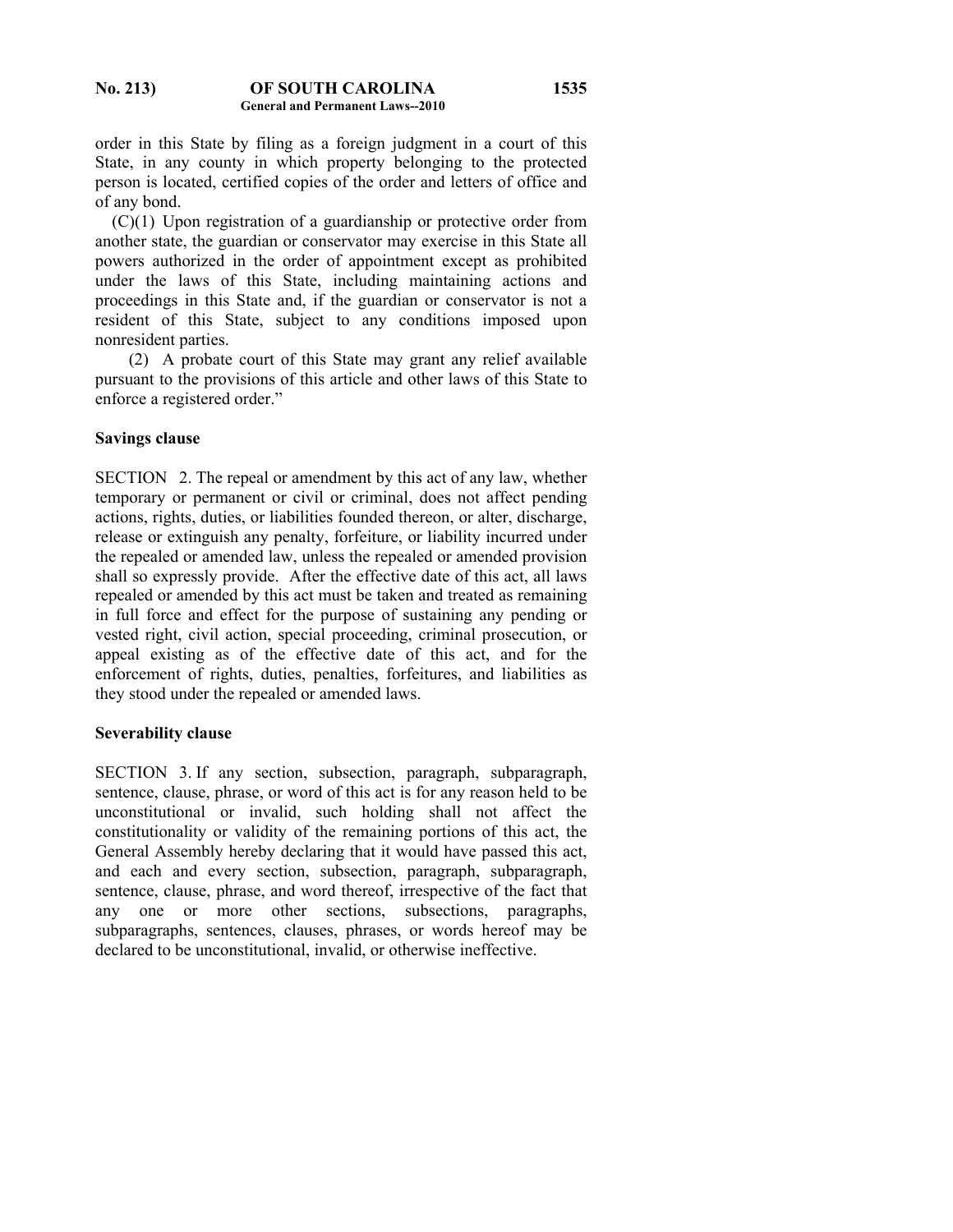# **Time effective**

SECTION 4. The provisions of this act take effect on January 1, 2011, and apply to guardianship and protective proceedings begun on or after that date.

Ratified the  $1<sup>st</sup>$  day of June, 2010.

Approved the  $7<sup>th</sup>$  day of June, 2010.

## **No. 214**

 $\mathcal{L}_\text{max}$ 

(R261, S1134)

**AN ACT TO AMEND THE CODE OF LAWS OF SOUTH CAROLINA, 1976, BY ADDING CHAPTER 38 TO TITLE 59 SO AS TO ENACT THE "SOUTH CAROLINA EDUCATION BILL OF RIGHTS FOR CHILDREN IN FOSTER CARE" TO PROVIDE THAT SCHOOL DISTRICTS SHALL TAKE CERTAIN MEASURES TO HELP ENSURE THAT THE EDUCATION NEEDS OF CHILDREN IN FOSTER CARE ARE MET BY ASSISTING WITH ENROLLMENT, SCHOOL RECORDS AND CREDIT TRANSFERS, ACCESS TO RESOURCES AND ACTIVITIES, AND EXCUSED ABSENCE MAKE-UP REQUIREMENTS; TO PROVIDE THAT SCHOOL DISTRICTS SHALL ALLOW AN AUTHORIZED REPRESENTATIVE OF THE DEPARTMENT OF SOCIAL SERVICES TO HAVE ACCESS TO SCHOOL RECORDS OF CHILDREN IN FOSTER CARE; AND TO REQUIRE THE DEPARTMENT OF SOCIAL SERVICES TO PROVIDE AN EDUCATIONAL ADVOCATE FOR CHILDREN IN FOSTER CARE.** 

Whereas, the South Carolina General Assembly finds that:

 (1) it is universally acknowledged that a quality education is important for the future success of all children;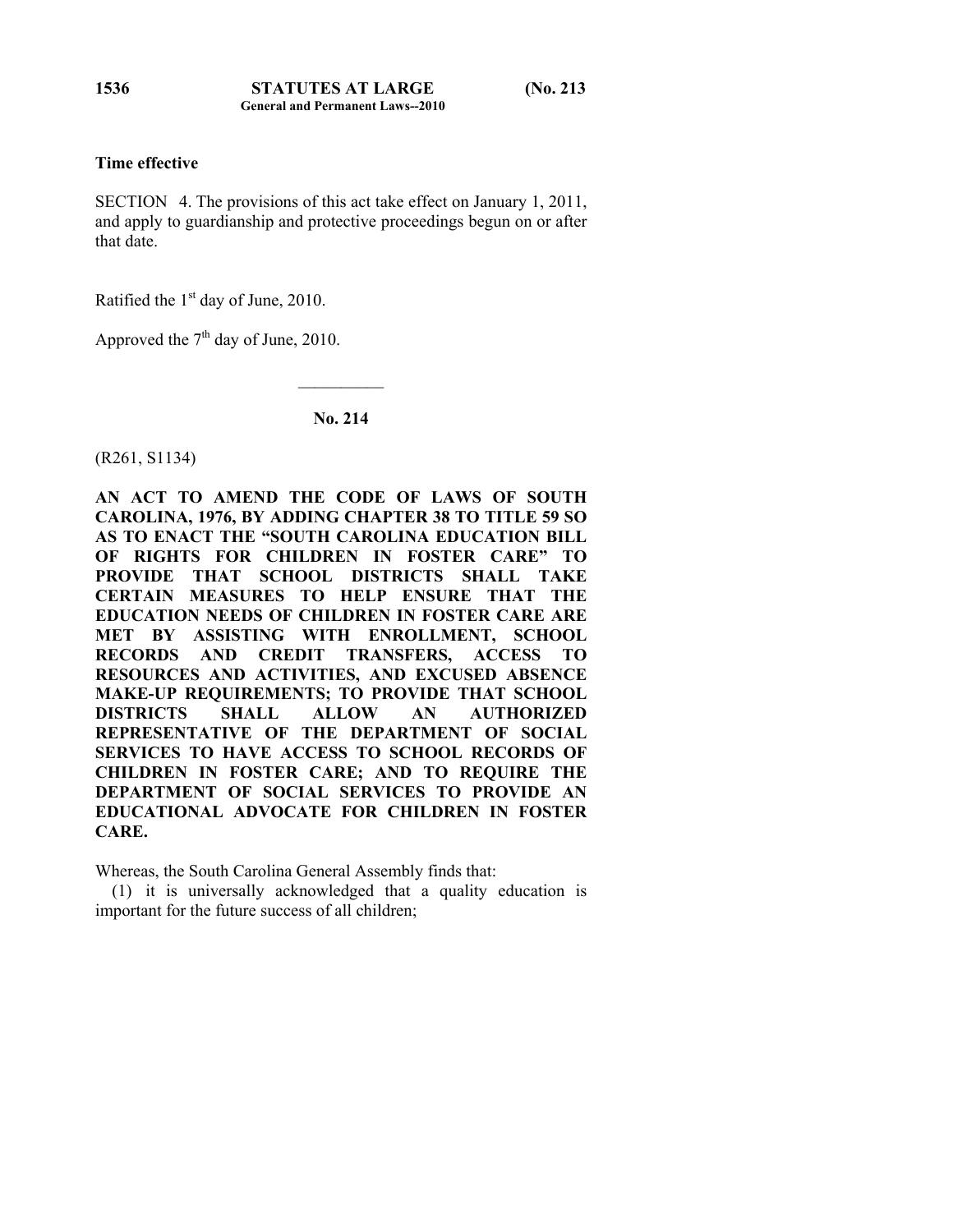(2) a child in foster care in South Carolina is entitled to the same rights and privileges regarding access to public education as any other child;

 (3) it is acknowledged that a child who is in the custody of the South Carolina Department of Social Services as a result of abuse or neglect or exploitation has experienced significant emotional trauma which may negatively affect the child's educational outcomes;

 (4) a child in foster care often experiences frequent school changes that negatively affect the child's educational outcomes; and

 (5) the State of South Carolina averages over 5,000 children in foster care each month and 70% of those children are of school age. Now, therefore,

Be it enacted by the General Assembly of the State of South Carolina:

### **Act citation**

SECTION 1. This act may cited as the "South Carolina Education Bill of Rights for Children in Foster Care".

## **Education Bill of Rights for Children in Foster Care**

SECTION 2. Title 59 of the 1976 Code is amended by adding:

## "CHAPTER 38

## South Carolina Education Bill of Rights for Children in Foster Care

Section 59-38-10. (A) Each school district shall have in place procedures to ensure seamless transitions between schools and school districts for children upon notice that a child is in foster care. School districts shall consider maintaining a child in foster care in the same school if it is in the child's best interest. A school district must not place additional enrollment requirements on a child based solely on the fact that the child is in foster care.

(B) Each school district shall:

 (1) facilitate the immediate enrollment of a child in foster care residing in a foster home, group living facility, or any other setting that is located within the district or area served by the district;

 (2) assist a child in foster care transferring from one district to another by ensuring proper transfer of records;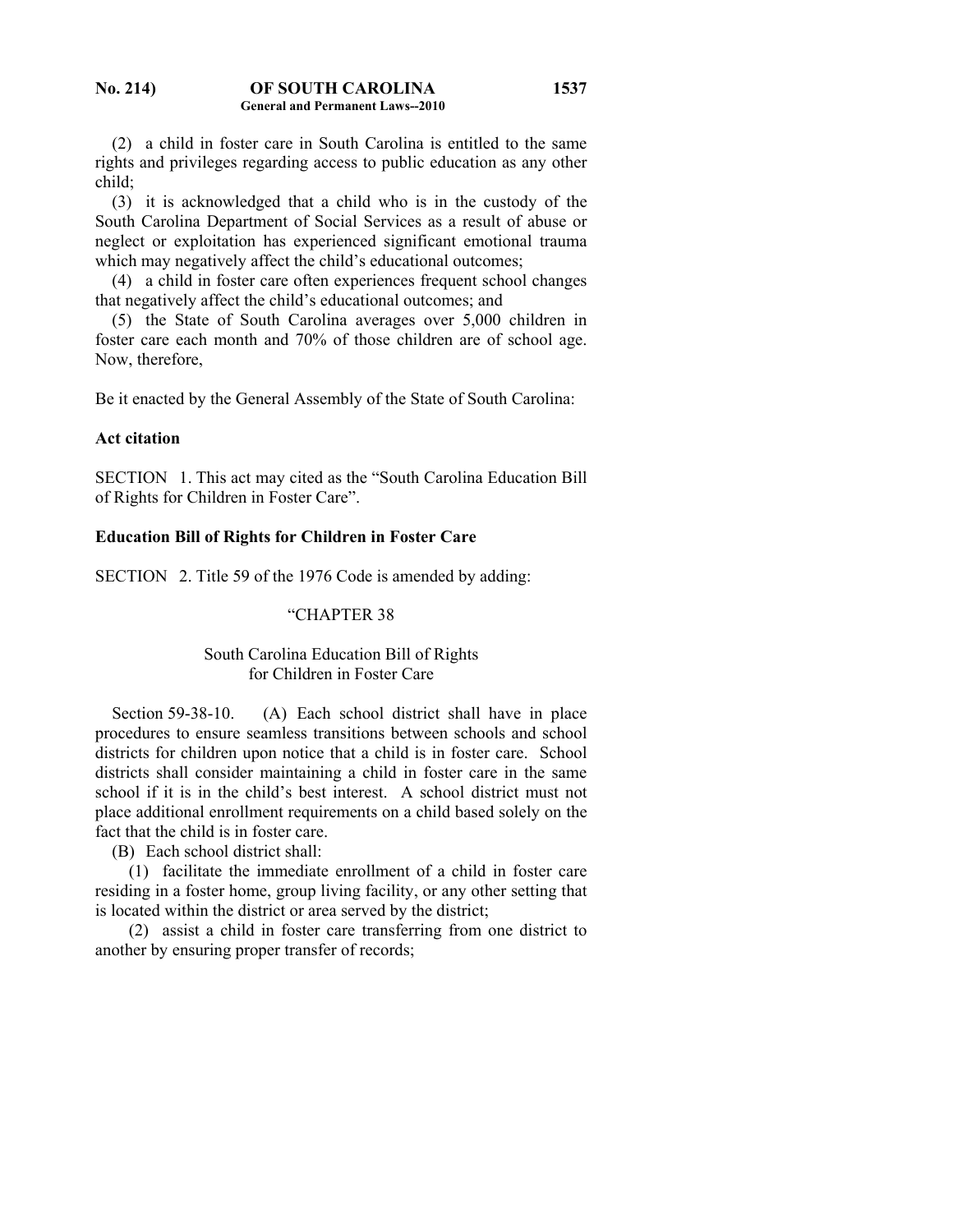(C) The Department of Social Services immediately shall enroll the child in school, maintaining the child in the same school if possible, and shall provide a copy of the court order to the school district to be included in the student's school record.

 (D) Educational and school placement decisions for children in foster care must be made to ensure that each child immediately is placed in the least restrictive educational program and has access to all academic resources, services, and extracurricular and enrichment activities that are available to all students.

 (E) Each school district shall accept for credit full or partial course work satisfactorily completed by a child in foster care while attending a public school, nonpublic school, or nonsectarian school in accordance with state and district policies or regulations.

 (F) Each school district shall ensure that when a decision to change the foster home placement of a child is made by the court or the Department of Social Services and the child must change schools, the grades and credits of that child must be calculated as of the date the child left school, and the child's grades must not be lowered as a result of these circumstances.

 (G) Each school district shall ensure that if a child in foster care is absent from school due to a certified court appearance or related court-ordered activity including, but not limited to, court-ordered treatment services, these absences must be counted as excused absences upon submission of appropriate documentation. If these absences exceed the limit provided for by law, the school administrator shall allow the child an opportunity to make up all assignments and required seat time.

 (H) Each school district, subject to federal law, may permit an authorized representative of the Department of Social Services to have access to the school records of a child in foster care for the purpose of fulfilling educational case management responsibilities required by law and to assist with the school transfer or placement of the child.

 (I) The Department of Social Services shall ensure that children in foster care have a willing and available adult to advocate for their best educational interests, and school districts shall acknowledge and accept this person's role in advocating for educational services necessary to meet each child's needs."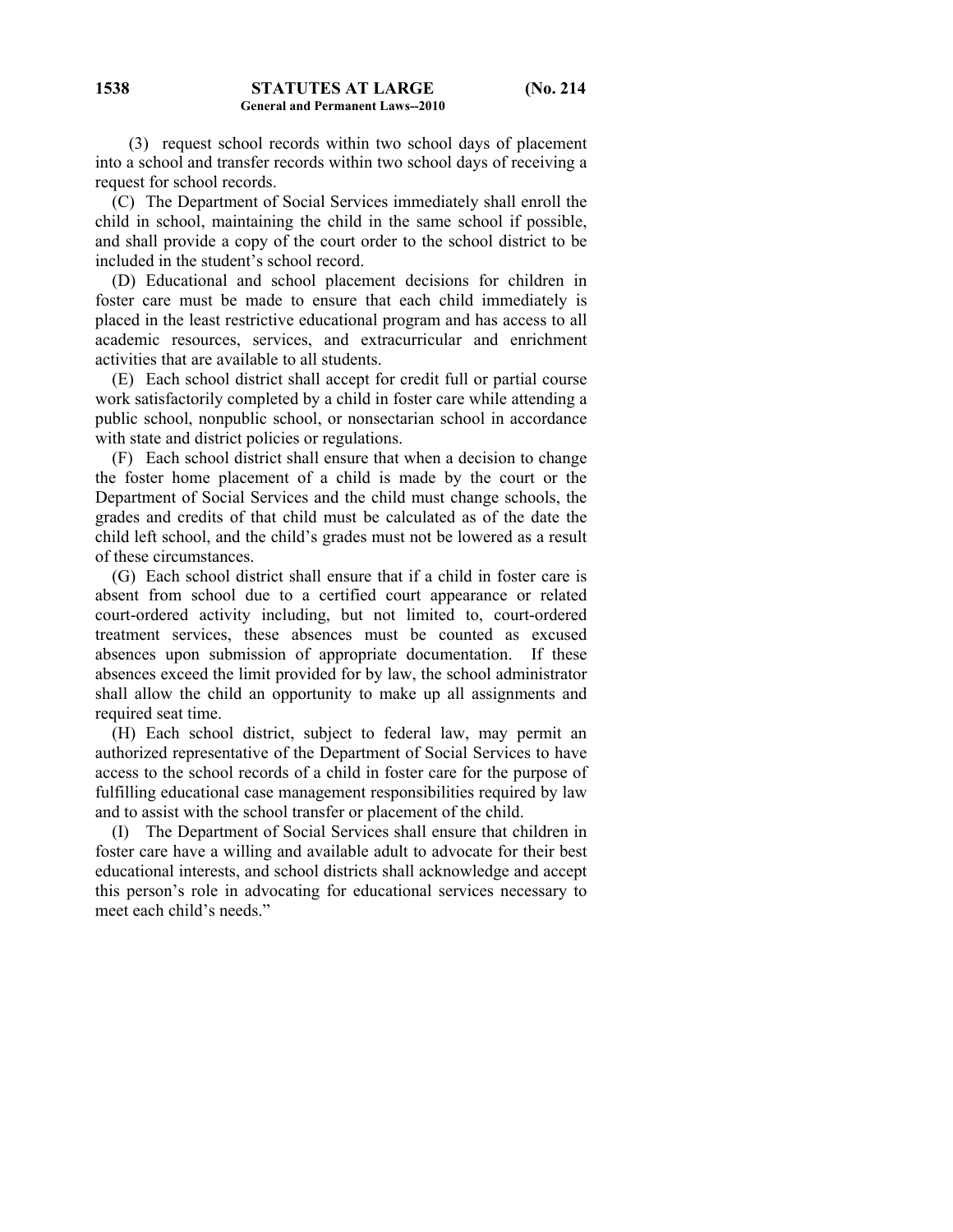SECTION 3. This act takes effect upon approval by the Governor.

Ratified the  $1<sup>st</sup>$  day of June, 2010.

Approved the  $7<sup>th</sup>$  day of June, 2010.

## **No. 215**

 $\mathcal{L}_\text{max}$ 

(R263, S1167)

# **AN ACT TO AMEND THE CODE OF LAWS OF SOUTH CAROLINA, 1976, BY REPEALING CHAPTER 29, TITLE 23 RELATING TO THE SUBVERSIVE ACTIVITIES REGISTRATION ACT.**

Be it enacted by the General Assembly of the State of South Carolina:

## **Chapter 29, Title 23 of the 1976 Code repealed**

SECTION 1. Chapter 29, Title 23 of the 1976 Code is repealed.

# **Time effective**

SECTION 2. This act takes effect upon approval by the Governor.

Ratified the  $1<sup>st</sup>$  day of June, 2010.

Approved the  $7<sup>th</sup>$  day of June, 2010.

**No. 216** 

 $\mathcal{L}_\text{max}$ 

(R264, S1171)

**AN ACT TO AMEND SECTION 56-1-10, AS AMENDED, CODE OF LAWS OF SOUTH CAROLINA, 1976, RELATING TO DEFINITIONS PERTAINING TO DRIVER'S LICENSES, SO AS**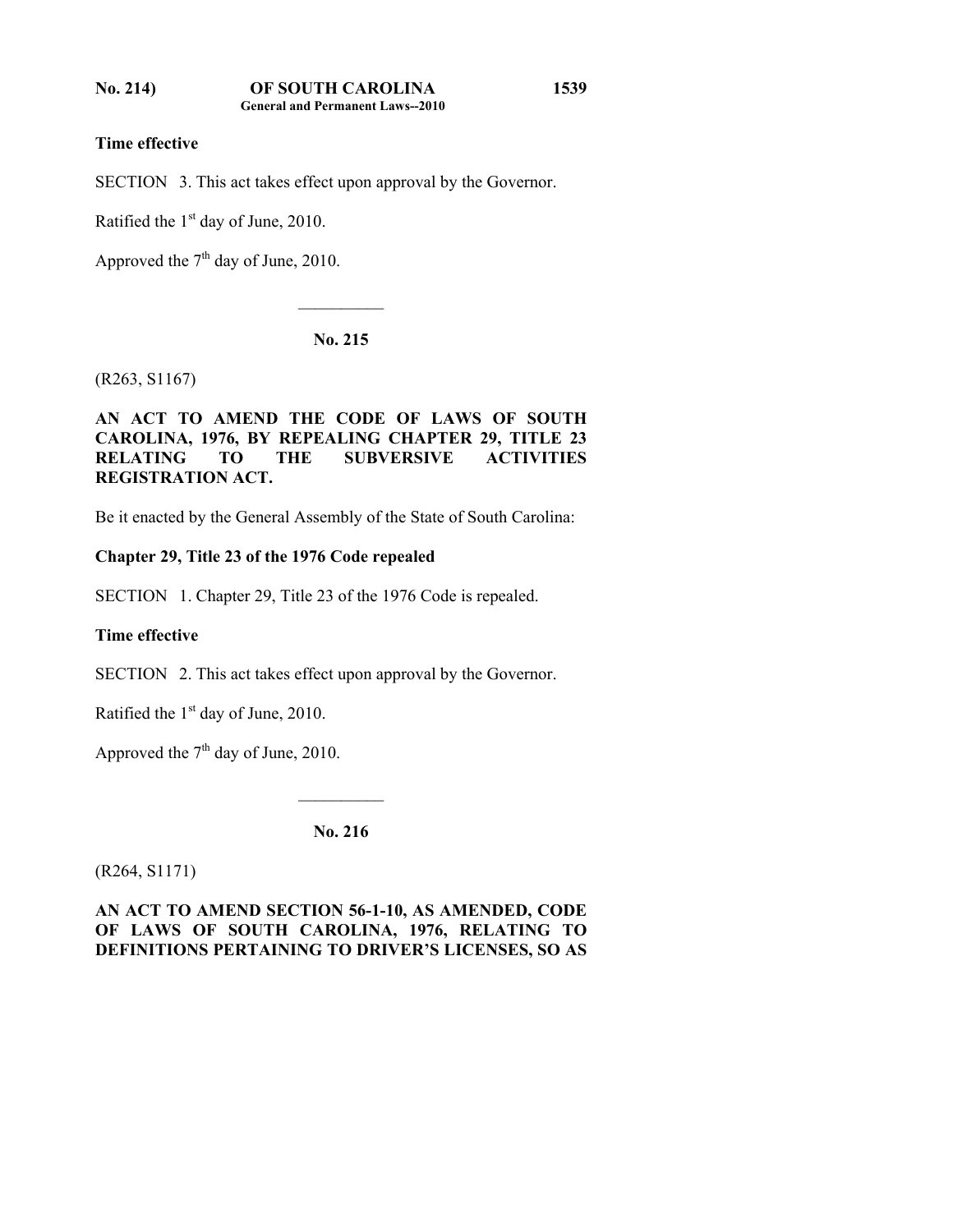**TO CHANGE CERTAIN EXISTING DEFINITIONS AND TO DEFINE "HOME JURISDICTION"; TO AMEND SECTION 56-1-640, RELATING TO RECIPROCITY IN REPORTING CERTAIN CONVICTIONS TO OTHER PARTY JURISDICTIONS, SO AS TO INCLUDE CANADA AND MEXICO AS PARTY JURISDICTIONS; TO AMEND SECTION 56-1-2030, AS AMENDED, RELATING TO CERTAIN DEFINITIONS PERTAINING TO COMMERCIAL DRIVER'S LICENSES, SO AS TO MODIFY THE DEFINITION OF HAZARDOUS MATERIAL; TO AMEND SECTION 56-1-2100, RELATING TO COMMERCIAL DRIVER'S LICENSE CLASSIFICATIONS, SO AS TO MODIFY THE DESCRIPTION OF A CLASS C VEHICLE; AND TO AMEND SECTION 56-1-2070, RELATING TO VIOLATIONS FOR OUT-OF-SERVICE ORDERS, SO AS TO PROVIDE GRADUATED FINES FOR THESE VIOLATIONS.** 

Be it enacted by the General Assembly of the State of South Carolina:

## **Definitions related to driver**'**s licenses; certain terms amended or added**

SECTION 1. Section 56-1-10 of the 1976 Code, as last amended by Act 279 of 2008, is further amended to read:

 "Section 56-1-10. For the purpose of this title, unless otherwise indicated, the following words, phrases, and terms are defined as follows:

 (1) 'Driver' means every person who drives or is in actual physical control of a vehicle.

 (2) 'Operator' means every person who drives or is in actual physical control of a motor vehicle or who is exercising control over or steering a vehicle being towed by a motor vehicle.

 (3) 'Owner' means a person, other than a lienholder, having the property or title to a vehicle. The term includes a person entitled to the use and possession of a vehicle subject to a security interest in another person, but excludes a lessee under a lease not intended as security.

 (4) 'Department' means the Department of Motor Vehicles when the term refers to the duties, functions, and responsibilities of the former Motor Vehicle Division of the Department of Public Safety and means the Department of Public Safety otherwise and in Section 56-3-840.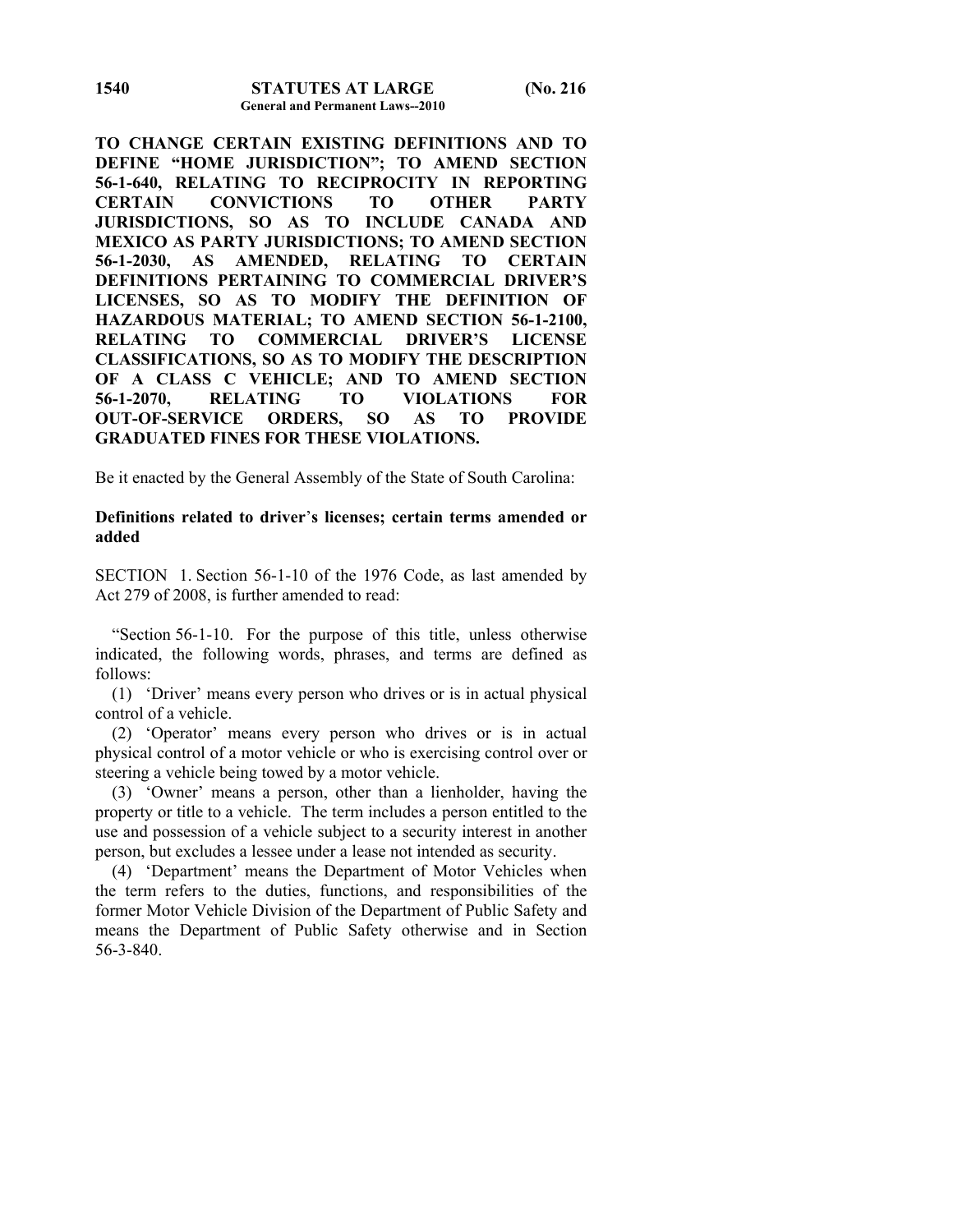(5) 'State' means a state, territory, or possession of the United States and the District of Columbia, or the Commonwealth of Puerto Rico.

 (6) 'Highway' means the entire width between the boundary lines of every way publicly maintained when any part of it is open to the use of the public for purposes of vehicular travel.

 (7) 'Motor vehicle' means every vehicle which is self-propelled, and every vehicle which is propelled by electric power obtained from overhead trolley wires but not operated upon rails.

 (8) 'Motorcycle' means every motor vehicle having no more than two permanent functional wheels in contact with the ground or trailer and having a saddle for the use of the rider, but excluding a tractor.

 (9) 'Nonresident' means every person who is not a resident of this State.

 (10) 'Nonresident's operating privilege' means the privilege conferred upon a nonresident by the laws of this State pertaining to the operation by the person of a motor vehicle, or the use of a vehicle owned by the person, in this State.

 (11) 'Conviction' means an unvacated adjudication of guilt, or a determination that a person has violated or failed to comply with the law in a court of original jurisdiction, an unvacated forfeiture of bail or collateral deposited to secure the person's appearance in court, a plea of guilty or nolo contendere accepted by the court, the payment of a fine or court cost, or violation of a condition of release without bail, regardless of whether or not the penalty is rebated, suspended, or probated.

 (12) 'Cancellation of driver's license' means the annulment or termination by formal action of the Department of Motor Vehicles of a person's driver's license because of some error or defect in the license or because the licensee is no longer entitled to the license; the cancellation of a license is without prejudice, and application for a new license may be made at any time after the cancellation.

 (13) 'Revocation of driver's license' means the termination by formal action of the Department of Motor Vehicles of a person's driver's license or privilege to operate a motor vehicle on the public highways, which privilege to operate is not subject to renewal or restoration, except that an application for a new license may be presented and acted upon by the department.

 (14) 'Suspension of driver's license' means the temporary withdrawal by formal action of the Department of Motor Vehicles of a person's driver's license or privilege to operate a motor vehicle on the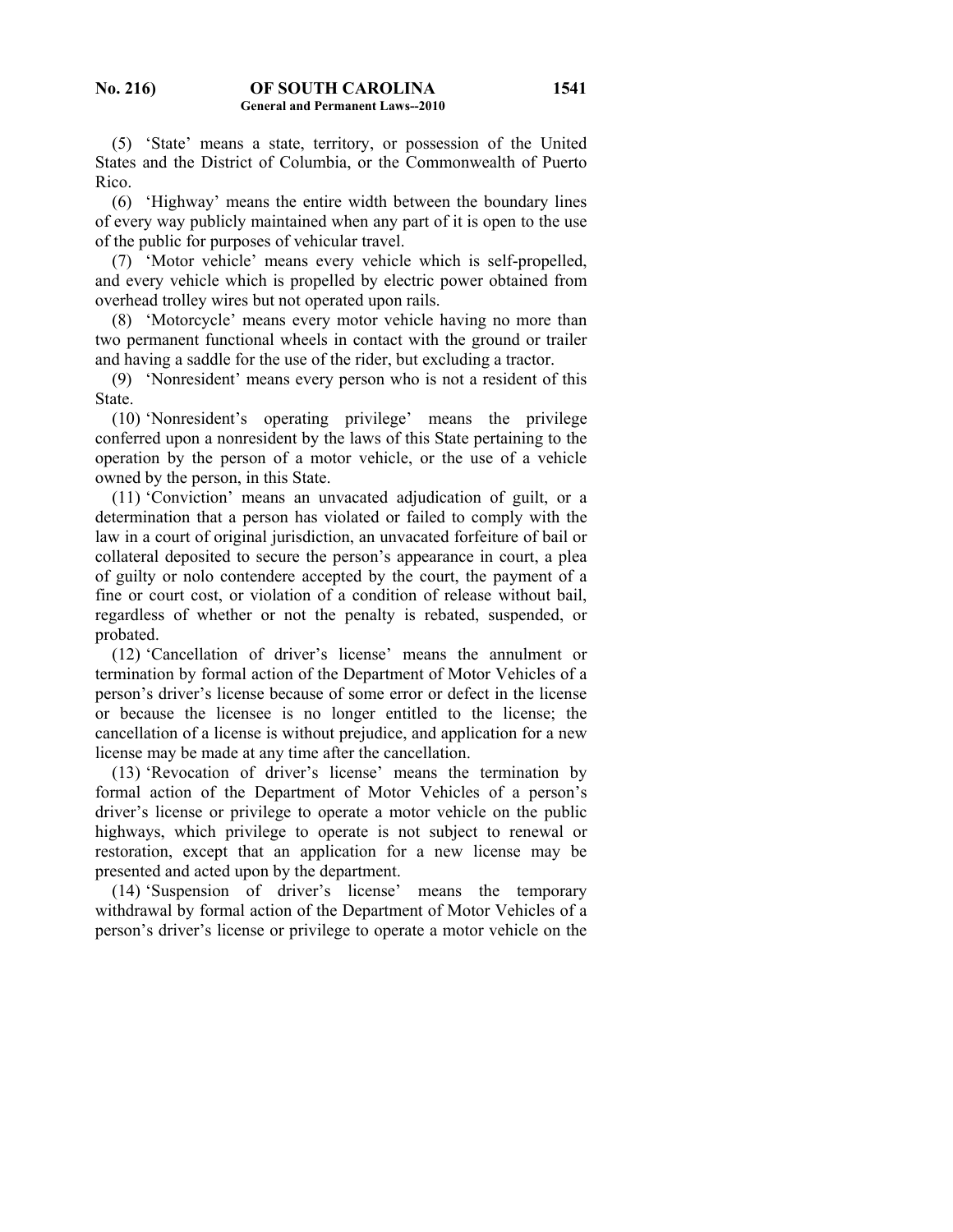public highways, which temporary withdrawal shall be as specifically designated.

 (15) 'Automotive three-wheel vehicle' means every motor vehicle having no more than three permanent functional wheels in contact with the ground, having a bench seat for the use of the operator, and having an automotive type steering device, but excluding a tractor or motorcycle three-wheel vehicle.

 (16) 'Alcohol' means a substance containing any form of alcohol including, but not limited to, ethanol, methanol, propanol, and isopropanol.

(17) 'Alcohol concentration' means:

 (a) the number of grams of alcohol for each one hundred milliliters of blood by weight; or

 (b) as determined by the South Carolina Law Enforcement Division for other bodily fluids.

 (18) 'Motorcycle three-wheel vehicle' means every motor vehicle having no more than three permanent functional wheels in contact with the ground to include motorcycles with detachable side cars, having a saddle type seat for the operator, and having handlebars or a motorcycle type steering device but excluding a tractor or automotive three-wheel vehicle.

 (19) 'Low speed vehicle' or 'LSV' means a four-wheeled motor vehicle, other than an all terrain vehicle, whose speed attainable in one mile is more than twenty miles an hour and not more than twenty-five miles an hour on a paved level surface, and whose GVWR is less than three thousand pounds.

 (20) 'All terrain vehicle' or 'ATV' means a motor vehicle measuring fifty inches or less in width, designed to travel on three or more wheels and designed primarily for off-road recreational use, but not including farm tractors or equipment, construction equipment, forestry vehicles, or lawn and grounds maintenance vehicles.

 (21) 'Operator' or 'driver' means a person who is in actual physical control of a motor vehicle.

 (22) 'Person' means every natural person, firm, partnership, trust, company, firm, association, or corporation. Where the term 'person' is used in connection with the registration of a motor vehicle, it includes any corporation, association, partnership, trust, company, firm, or other aggregation of individuals which owns or controls the motor vehicle as actual owner, or for the purpose of sale or for renting, as agent, salesperson, or otherwise.

 (23) 'Office of Motor Vehicle Hearings' means the Office of Motor Vehicle Hearings created by Section 1-23-660. The Office of Motor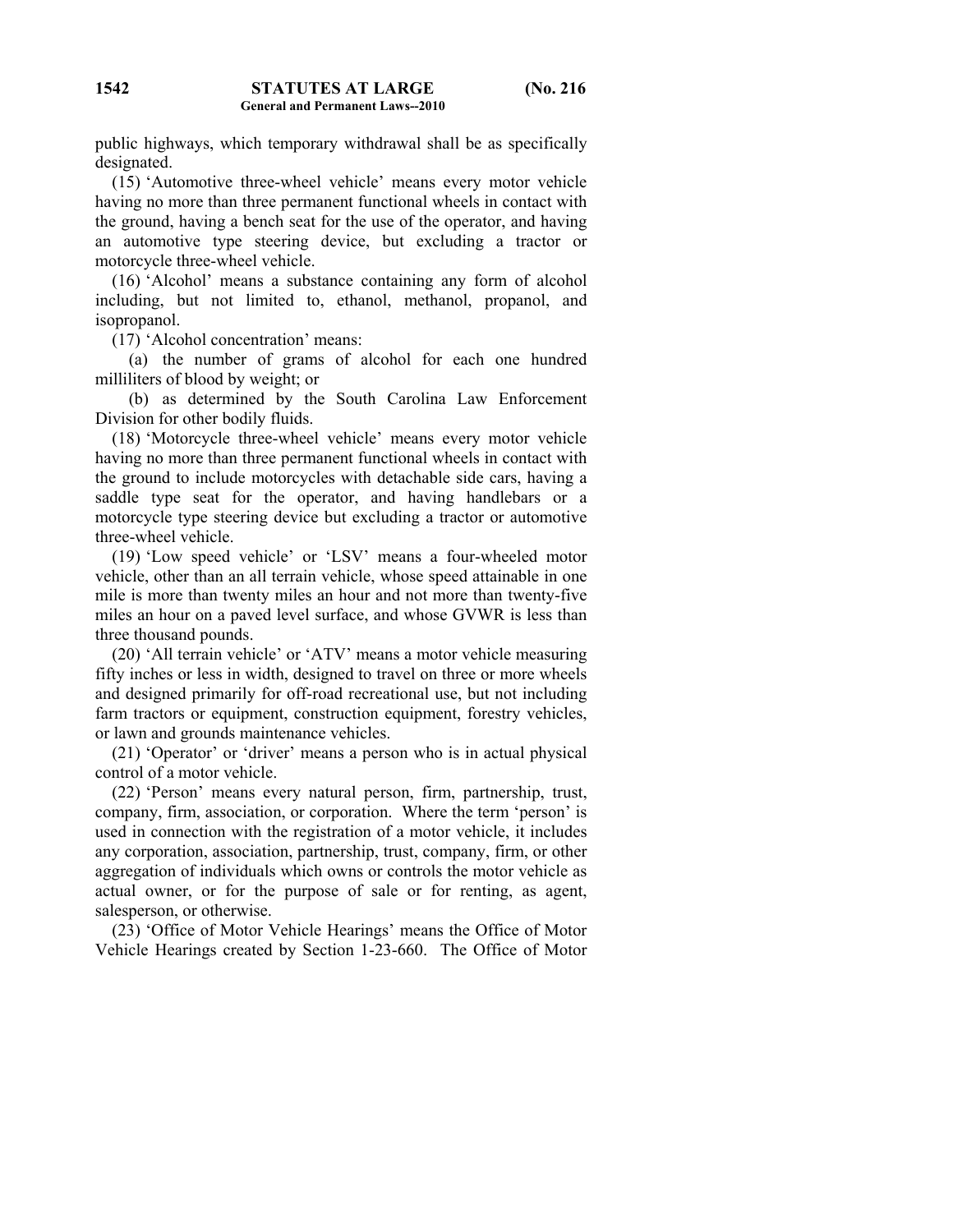**No. 216) OF SOUTH CAROLINA General and Permanent Laws--2010** 

Vehicle Hearings has exclusive jurisdiction to conduct all contested case hearings or administrative hearings arising from department actions.

**1543**

 (24) 'Administrative hearing' means a 'contested case hearing' as defined in Section 1-23-310. It is a hearing conducted pursuant to the South Carolina Administrative Procedures Act.

 (25) 'Home jurisdiction' means the jurisdiction which has issued and has the power to suspend or revoke the use of the license or permit to operate a motor vehicle."

# **Reciprocity in reporting motor vehicle convictions in party jurisdictions; Canada and Mexico added as party jurisdictions**

SECTION 2. Section 56-1-640 of the 1976 Code is amended to read:

 "Section 56-1-640. The Department of Motor Vehicles shall report each conviction of a person from another party jurisdiction, Canada, or Mexico occurring within South Carolina to the licensing authority of the home jurisdiction of the licensee. The report shall clearly identify the person convicted, describe the violation specifying the section of the statute or ordinance violated, identify the court in which action was taken, indicate whether a plea of guilty or not guilty was entered or the conviction was a result of the forfeiture of bail, bond, or other security, and include any special findings."

## **Definitions related to commercial driver**'**s licenses; hazardous material definition modified**

SECTION 3. Section 56-1-2030(17) of the 1976 Code is amended to read:

 "(17) 'Hazardous materials' means any material that has been designated as hazardous under 49 C.F.R. Section 383.5 and 49 U.S.C. 5103 and is required to be placarded under 49 C.F.R. Part 172, subpart F or any quantity of a material listed as a select agent or toxin in 42 C.F.R. Part 73."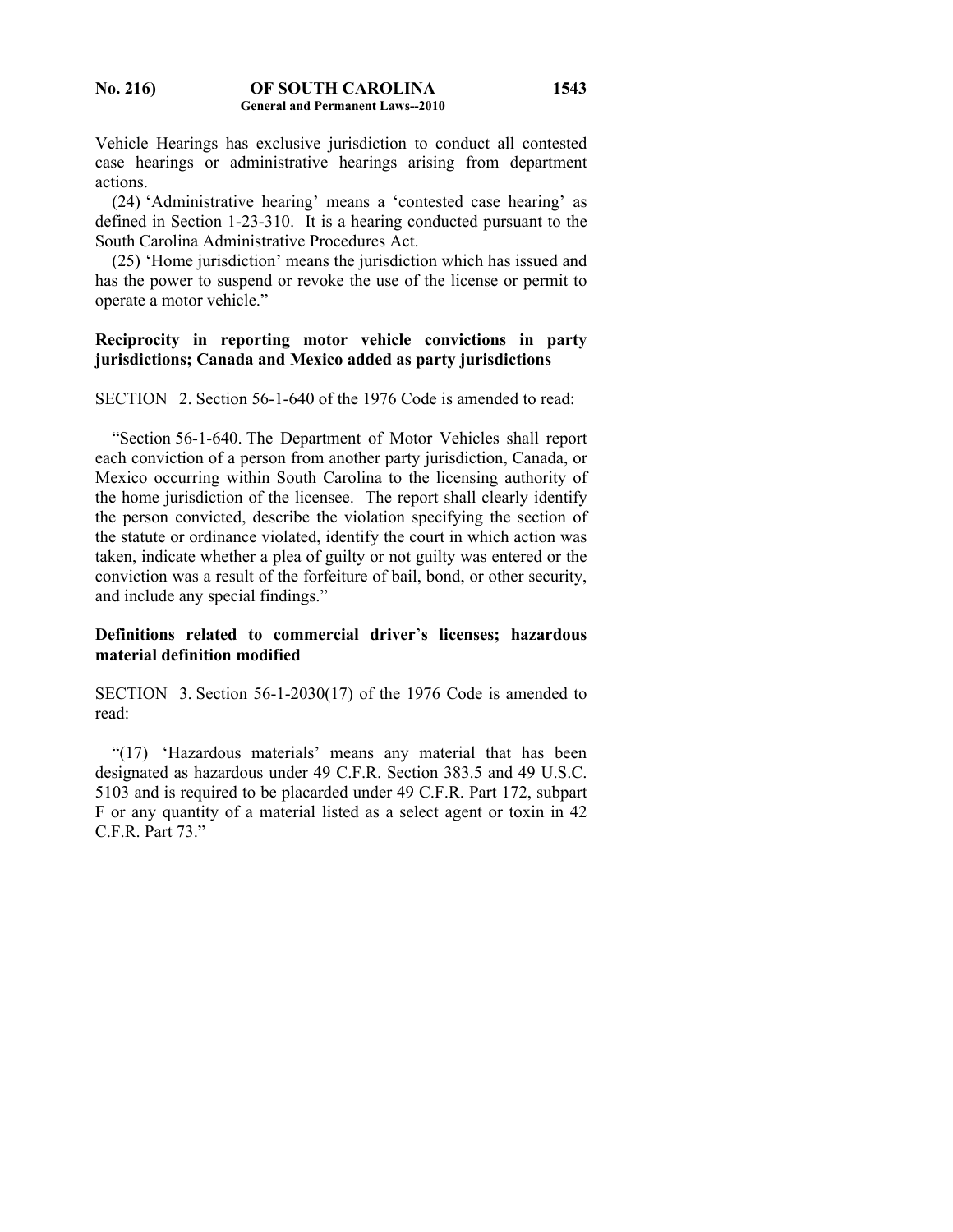## **Commercial driver**'**s license classifications; Class C vehicle description modified**

SECTION 4. Section  $56-1-2100(B)(1)(c)$  of the 1976 Code is amended to read:

 "(c) Class C: A single vehicle, or combination of vehicles, that are not Class A or B vehicles but either designed to transport sixteen or more passengers including the driver, or are required to be placarded for hazardous materials under 49 C.F.R. Part 172, subpart F."

### **Service order violations; graduated fines modified**

SECTION 5. Section 56-1-2070(E) of the 1976 Code is amended to read:

"(E) A person violating the requirements of subsection  $(D)(3)$  must be punished as follows, while all other violations of this section must be punished as though convicted of a violation of Section 56-1-460. A person is disqualified for not less than:

 (1) ninety days nor more than one year if the person is convicted of a first violation of an out-of-service orders. Additionally, a person who is convicted of a first violation of an out-of-service order is subject to a civil penalty of not less than two thousand five hundred dollars;

 (2) one year nor more than five years if during a ten-year period the person is convicted of two violations of out of- service orders in separate incidents. Additionally, a person who, within a ten-year period, is convicted of two violations of out-of-service orders in separate incidents is subject to a civil penalty of five thousand dollars;

 (3) three years nor more than five years if during a ten-year period the person is convicted of three or more violations of out-of-service orders in separate incidents. Additionally, a person who, within a ten-year period, is convicted of three or more violations of out-of-service orders in separate incidents is subject to a civil penalty of five thousand dollars;

 (4) one hundred eighty days nor more than two years if the driver is convicted of a first violation of an out-of-service orders while transporting hazardous materials required to be placarded under the Hazardous Materials Transportation Act (49 U.S.C. 5101-5127), or while operating motor vehicles designed to transport more than fifteen passengers, including the driver. A driver is disqualified for a period of not less than three years nor more than five years if during a ten-year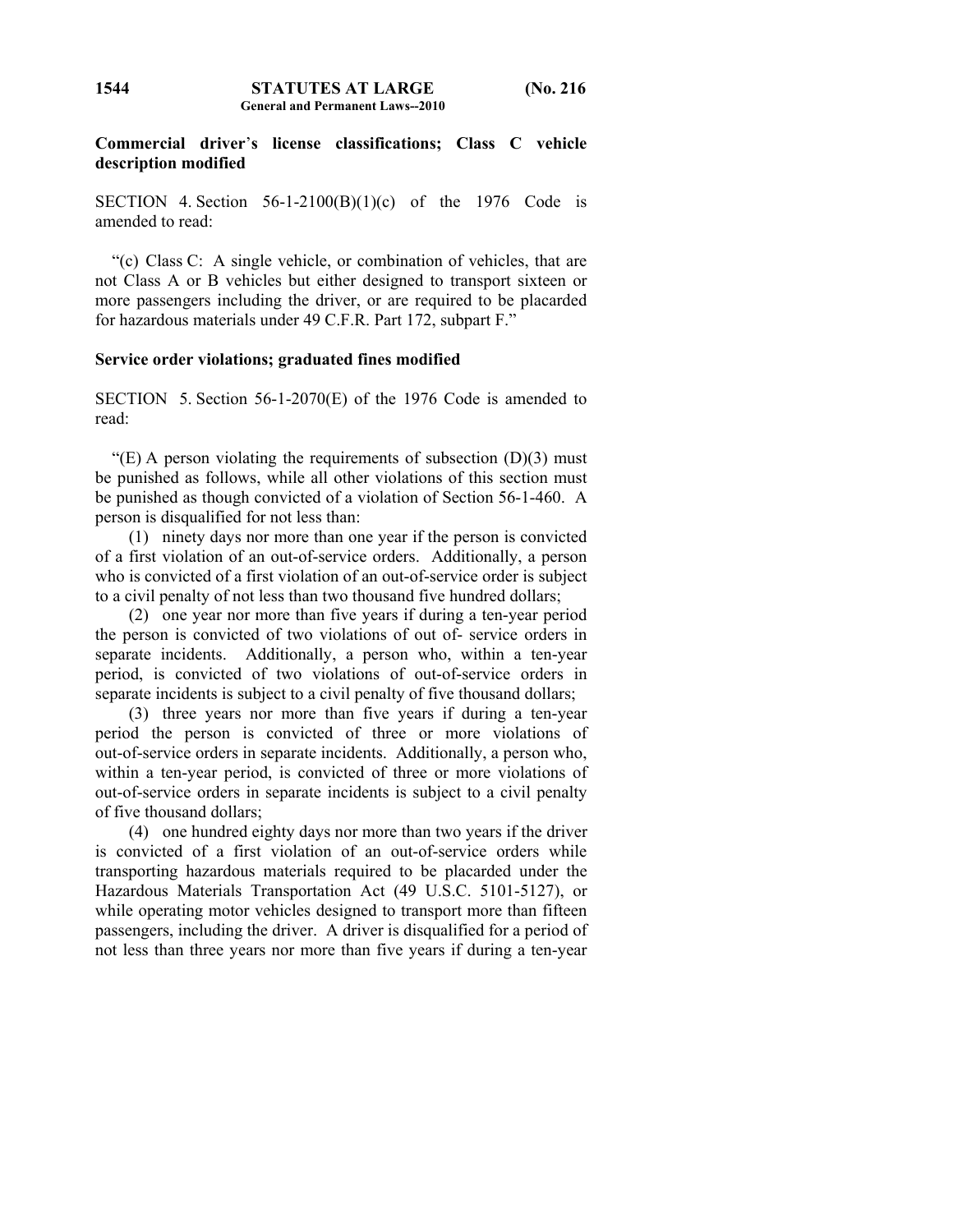#### **No. 216) OF SOUTH CAROLINA General and Permanent Laws--2010 1545**

period the person is convicted of any subsequent violations of out-of-service orders, in separate incidents, while transporting hazardous materials required to be placarded under the Hazardous Materials Transportation Act, or while operating motor vehicles designed to transport more than fifteen passengers, including the driver. Additionally, a driver who is convicted of violating an out-of-service order while transporting hazardous materials required to be placarded under the Hazardous Materials Transportation Act (49 U.S.C. 5101-5127), or while operating motor vehicles designed to transport more than fifteen passengers, including the driver, is subject to a civil penalty of two thousand five hundred dollars for a first violation and five thousand dollars for a second or subsequent violation."

## **Time effective**

SECTION 6. This act takes effect upon approval by the Governor.

Ratified the  $1<sup>st</sup>$  day of June, 2010.

Approved the  $7<sup>th</sup>$  day of June, 2010.

**No. 217** 

 $\mathcal{L}_\text{max}$ 

(R265, S1224)

**AN ACT TO AMEND THE CODE OF LAWS OF SOUTH CAROLINA, 1976, SO AS TO ENACT "MICHELLE'S LAW" BY ADDING SECTIONS 38-71-355 AND 38-71-785 SO AS TO REQUIRE HEALTH INSURANCE ISSUERS TO PERMIT A DEPENDENT CHILD ON A MEDICALLY NECESSARY LEAVE OF ABSENCE FROM A POSTSECONDARY EDUCATIONAL INSTITUTION TO CONTINUE DEPENDENT COVERAGE AND TO PROVIDE FOR THE REQUIREMENTS RELATED TO THAT COVERAGE; TO AMEND SECTION 38-71-850, RELATING TO THE DEFINITION OF "CREDITABLE COVERAGE" FOR GROUP HEALTH INSURANCE COVERAGE AND SPECIAL ENROLLMENT IN GROUP HEALTH INSURANCE COVERAGE, BOTH UNDER THE HEALTH INSURANCE PORTABILITY AND**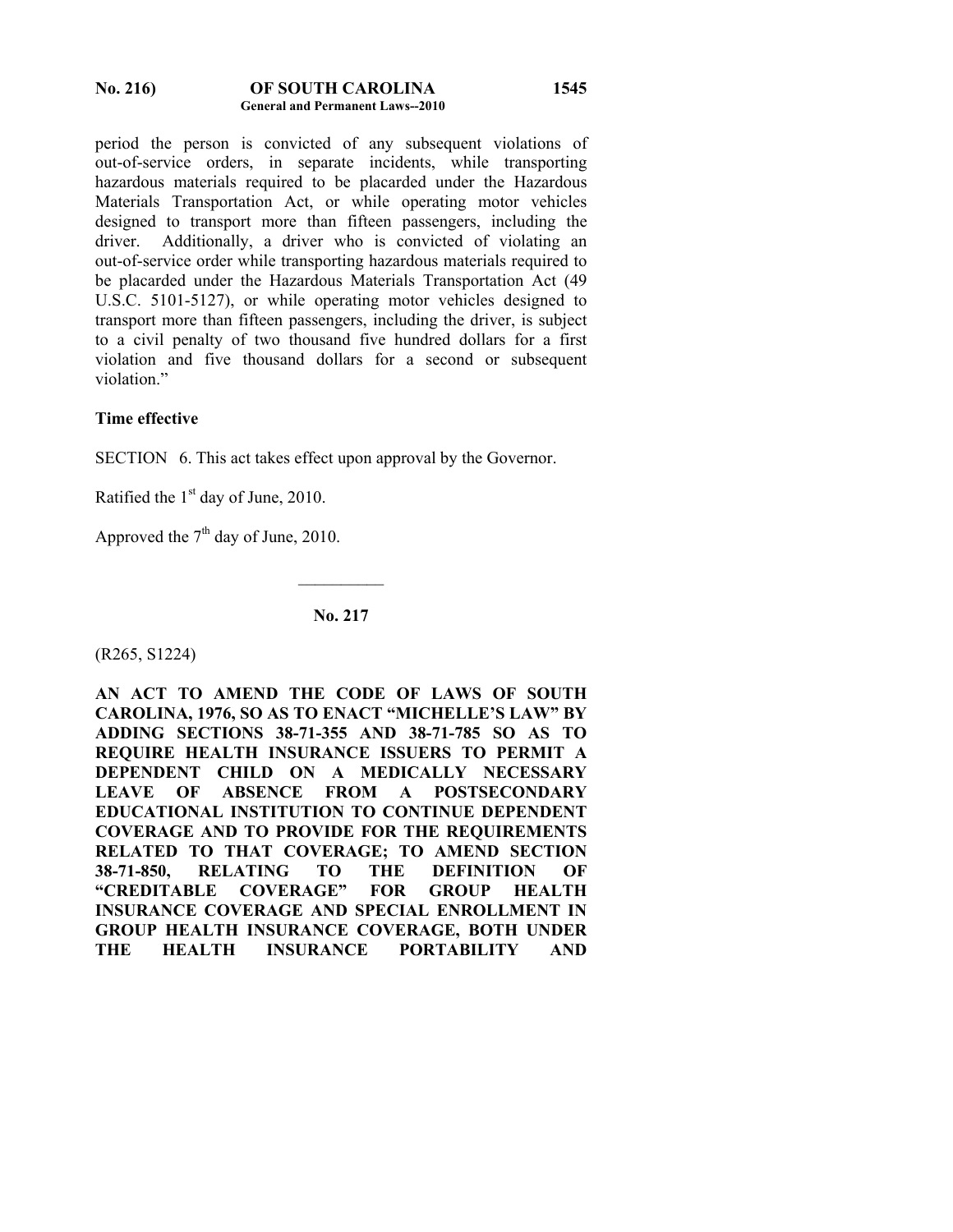**ACCOUNTABILITY ACT OF 1996, SO AS TO ADD COVERAGE OF AN INDIVIDUAL UNDER THE STATE CHILDREN'S HEALTH INSURANCE PROGRAM AND TO ENACT FEDERAL REQUIREMENTS SET FORTH IN THE CHILDREN'S HEALTH INSURANCE PROGRAM REAUTHORIZATION ACT OF 2009 TO PROVIDE FOR SPECIAL ENROLLMENT OF AN EMPLOYEE OR AN EMPLOYEE'S DEPENDENT IN THE CASE OF TERMINATION OF MEDICAID COVERAGE OR COVERAGE UNDER A STATE CHILDREN'S HEALTH INSURANCE PROGRAM OR THE INDIVIDUAL BECOMING ELIGIBLE FOR ASSISTANCE IN THE PURCHASE OF EMPLOYMENT-BASED COVERAGE; TO AMEND SECTION 38-74-10, AS AMENDED, RELATING TO THE DEFINITION OF "CREDITABLE COVERAGE" FOR THE SOUTH CAROLINA HEALTH INSURANCE POOL, SO AS TO ADD COVERAGE OF AN INDIVIDUAL UNDER THE STATE CHILDREN'S HEALTH INSURANCE PROGRAM; TO AMEND SECTIONS 38-90-40, AS AMENDED, 38-90-45, AND 38-90-50, AS AMENDED, RELATING TO CAPITALIZATION REQUIREMENTS FOR CAPTIVE INSURANCE COMPANIES, SO AS TO PROVIDE THAT THE DIRECTOR OF INSURANCE MAY CONSIDER THE NET AMOUNT OF RISK RETAINED FOR AN INDIVIDUAL RISK WHEN ARRIVING AT A FINDING RELATING TO ADDITIONAL CAPITAL OR NET ASSETS REQUIREMENTS; TO AMEND SECTION 38-90-70, AS AMENDED, RELATING TO REPORTS REQUIRED TO BE SUBMITTED BY A CAPTIVE INSURANCE COMPANY TO THE DIRECTOR, SO AS TO REQUIRE AN ASSOCIATION CAPTIVE INSURANCE COMPANY AND INDUSTRIAL INSURED GROUP TO SUBMIT ITS REPORT IN THE MANNER REQUIRED BY SECTION 38-13-80; TO AMEND SECTION 38-90-80, AS AMENDED, RELATING TO INSPECTIONS AND EXAMINATIONS OF A CAPTIVE INSURANCE COMPANY, SO AS TO PERMIT THE DIRECTOR TO GRANT ACCESS TO, USE, AND MAKE PUBLIC CERTAIN INFORMATION DISCOVERED OR DEVELOPED DURING THE COURSE OF AN EXAMINATION; TO AMEND SECTION 38-90-160, AS AMENDED, RELATING TO THE APPLICATION OF THE PROVISIONS OF TITLE 38 TO CAPTIVE INSURANCE COMPANIES, SO AS TO SPECIFY THAT REGULATIONS PROMULGATED PURSUANT TO**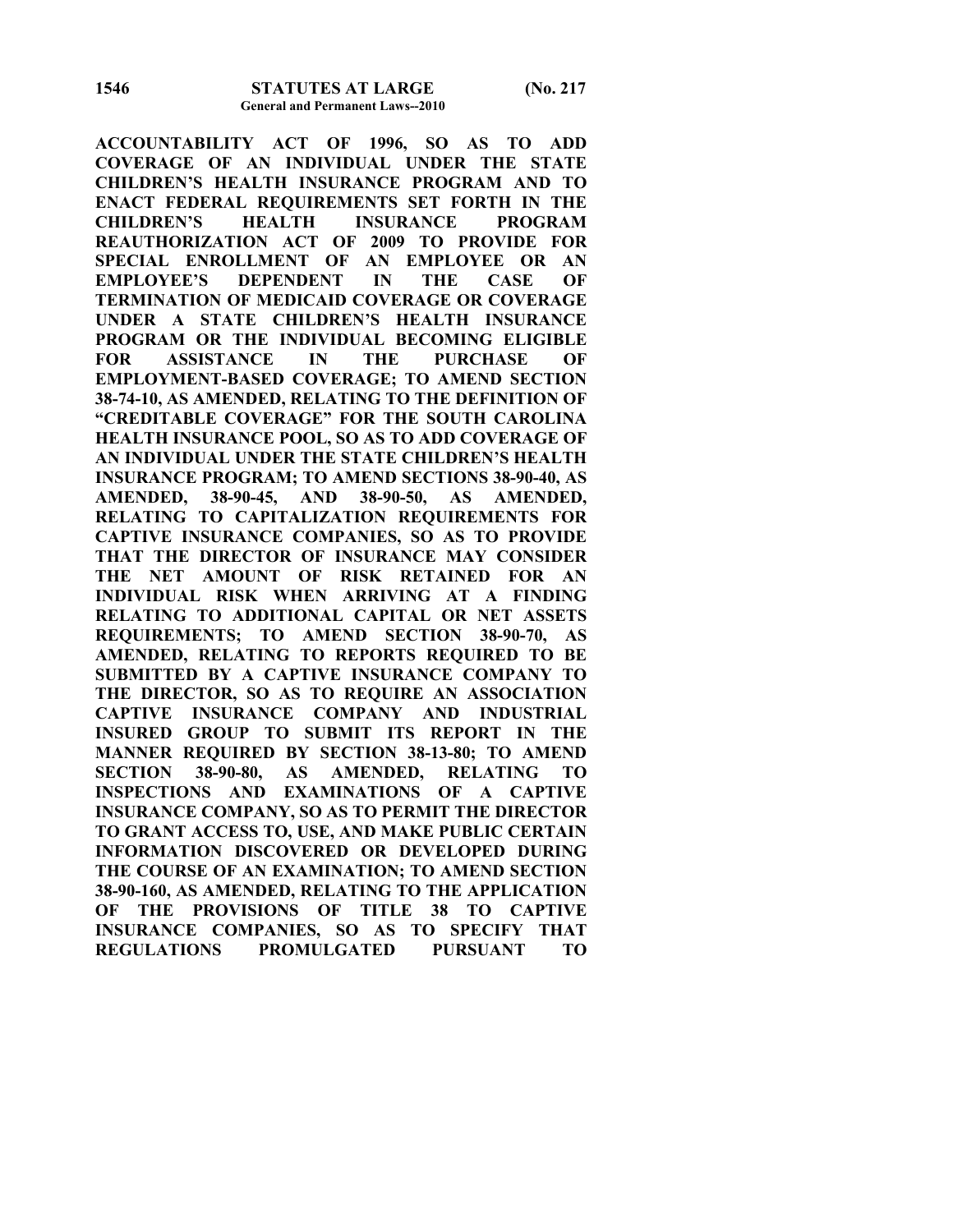**No. 217) OF SOUTH CAROLINA General and Permanent Laws--2010** 

**APPLICABLE STATUTES ALSO APPLY TO CAPTIVE INSURANCE COMPANIES AND TO PROVIDE A LISTING OF THOSE PROVISIONS OF TITLE 38 THAT APPLY TO CERTAIN CAPTIVE INSURANCE COMPANIES; TO AMEND SECTION 38-90-430, AS AMENDED, RELATING TO THE APPLICATION OF THE PROVISIONS OF TITLE 38 TO SPECIAL PURPOSE FINANCIAL CAPTIVES, SO AS TO SPECIFY THAT REGULATIONS PROMULGATED PURSUANT TO APPLICABLE STATUTES ALSO APPLY TO SPECIAL PURPOSE FINANCIAL CAPTIVES; AND TO AMEND CHAPTER 93, TITLE 38, RELATING TO THE PRIVACY OF GENETIC INFORMATION, SO AS TO ENACT FEDERAL REQUIREMENTS SET FORTH IN THE GENETIC INFORMATION NONDISCRIMINATION ACT OF 2008 TO PROHIBIT DISCRIMINATION ON THE BASIS OF GENETIC INFORMATION, PROVIDE FOR THE REQUIREMENTS RELATING TO THE COLLECTION OF GENETIC INFORMATION, AND TO PROVIDE FOR THE SCOPE OF THE CHAPTER.** 

Be it enacted by the General Assembly of the State of South Carolina:

#### **Michelle**'**s Law**

SECTION 1. Sections 2 and 3 of this act may be cited as "Michelle's Law".

#### **Definition, "dependent child"**

SECTION 2. Subarticle 1, Article 3, Chapter 71, Title 38 of the 1976 Code is amended by adding:

"Section 38-71-355. (A) As used in this section:

 (1) 'Dependent child' means a covered person under a policy who:

 (a) is a dependent child, under the terms of the coverage, of an individual under the coverage; and

 (b) was enrolled in the coverage, on the basis of being a student at a postsecondary educational institution immediately before the first date of the medically necessary leave of absence involved.

 (2) 'Health insurance coverage' means as defined in Section 38-71-670(6).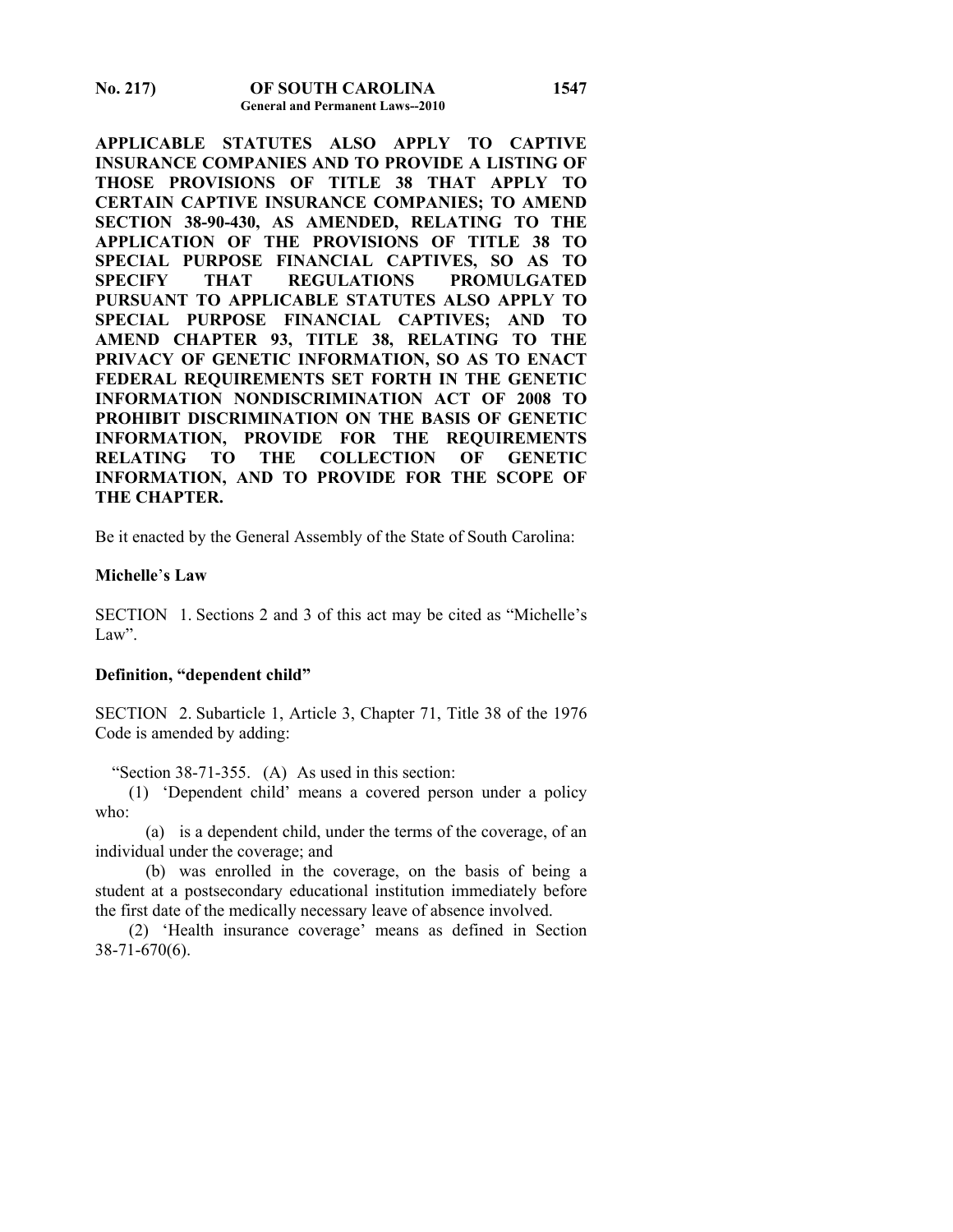(3) 'Health insurance issuer' or 'issuer' means an entity that provides health insurance coverage in this State as defined in Section 38-71-670(7).

 (4) 'Medically necessary leave of absence' means a leave of absence of a dependent child from a postsecondary educational institution, including an institution of higher education as defined in Section 102 of the Higher Education Act of 1965, or any other change in enrollment of the child at such an institution, that:

 (a) commences while the child is suffering from a serious illness or injury;

(b) is medically necessary; and

 (c) causes the child to lose student status for purposes of coverage under the terms of the policy.

 (B) This section applies to health insurance coverage offered by a health insurance issuer, that is delivered, issued for delivery, or renewed in this State and which provides health insurance coverage in the individual market.

 $(C)(1)$  In the case of a dependent child, a health insurance issuer may not terminate health insurance coverage of the child due to a medically necessary leave of absence before the date that is the earlier of:

 (a) one year after the first day of the medically necessary leave of absence; or

 (b) the date on which the coverage would otherwise terminate under the terms of the policy.

 (2) The provisions of this subsection apply to health insurance coverage offered by a health insurance issuer only if the issuer has received written certification by a treating physician of the dependent child that states the child is suffering from a serious illness or injury and that the leave of absence or other change of enrollment is medically necessary.

 (D) Each health insurance issuer shall include with a notice regarding a requirement for certification of student status for coverage under the policy or coverage in a plain-language description of the terms of this section for continued coverage during medically necessary leaves of absence.

 (E) A dependent child whose benefits are continued under this section is entitled to the same benefits during the medically necessary leave of absence as if the child continued to be a covered student at the institution of higher education and was not on a medically necessary leave of absence.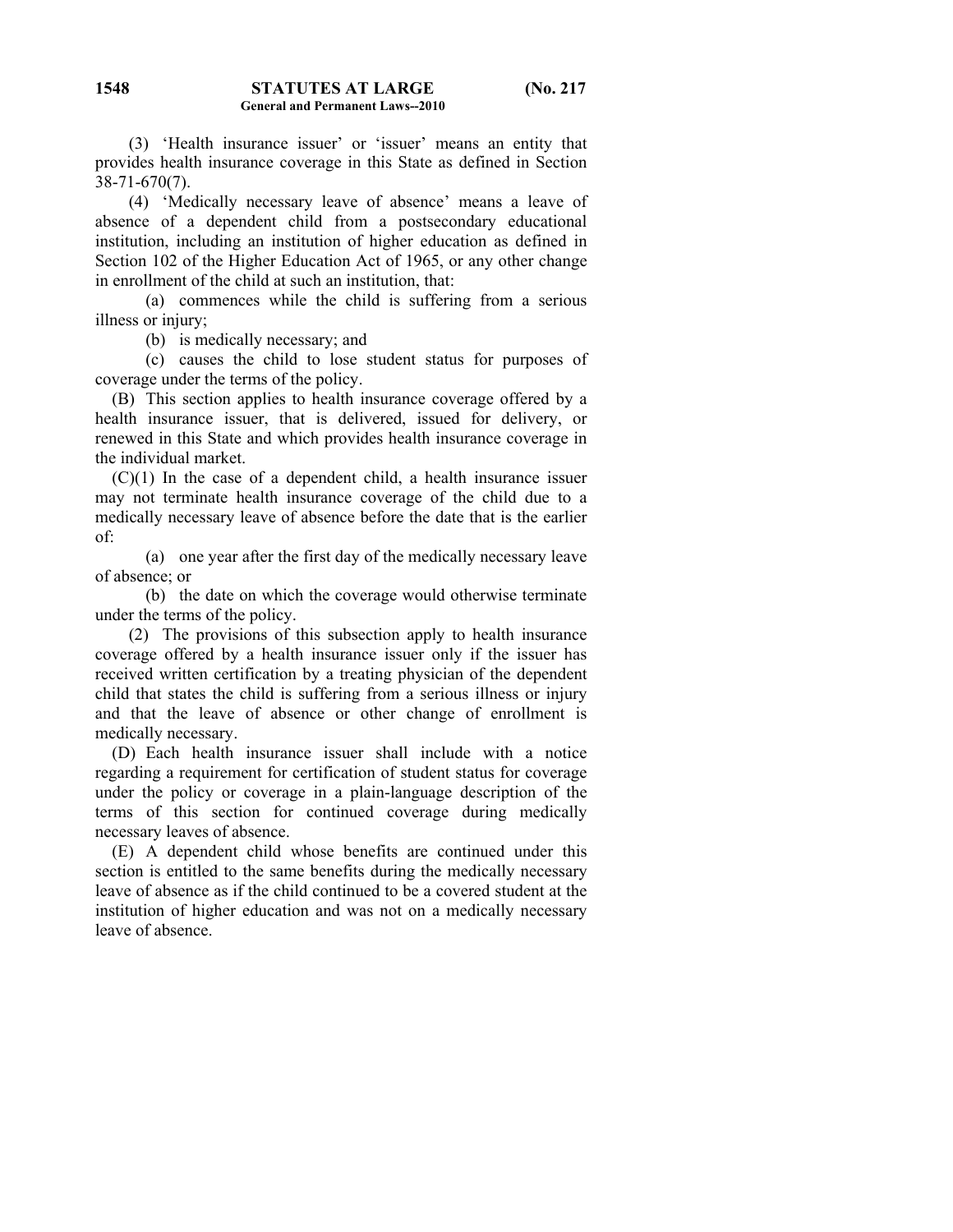(F) Coverage of the dependent child shall continue for the remainder of the period of the medically necessary leave of absence under the changed coverage in the same manner as it would have under the previous coverage in the case where:

 (1) a dependent child is in a period of health insurance coverage pursuant to a medically necessary leave of absence;

 (2) the manner in which the insured or dependent child is covered under the policy changes, whether through a change in health insurance coverage or health insurance issuer, or otherwise; and

 (3) the coverage as changed continues to provide coverage of dependent children."

## **Definition, "dependent child"**

SECTION 3. Subarticle 1, Article 5, Chapter 71, Title 38 of the 1976 Code is amended by adding:

"Section 38-71-785. (A) As used in this section:

 (1) 'Dependent child' means a beneficiary under a policy or certificate of coverage who:

 (a) is a dependent child, under the terms of the coverage, of a participant or beneficiary under the coverage; and

 (b) was enrolled in the coverage, on the basis of being a student at a postsecondary educational institution immediately before the first date of the medically necessary leave of absence involved.

 (2) 'Health insurance coverage' means as defined in Section 38-71-840(14).

 (3) 'Health insurance issuer' or 'issuer' means an entity that provides health insurance coverage in this State as defined in Section 38-71-840(16).

 (4) 'Medically necessary leave of absence' means a leave of absence of a dependent child from a postsecondary educational institution, including an institution of higher education as defined in Section 102 of the Higher Education Act of 1965, or any other change in enrollment of the child at such an institution, that:

 (a) commences while the child is suffering from a serious illness or injury;

(b) is medically necessary; and

 (c) causes the child to lose student status for purposes of coverage under the terms of the policy or certificate of coverage.

 (5) 'State health plan' means the employee and retiree insurance program provided for in Article 5, Chapter 11, Title 1.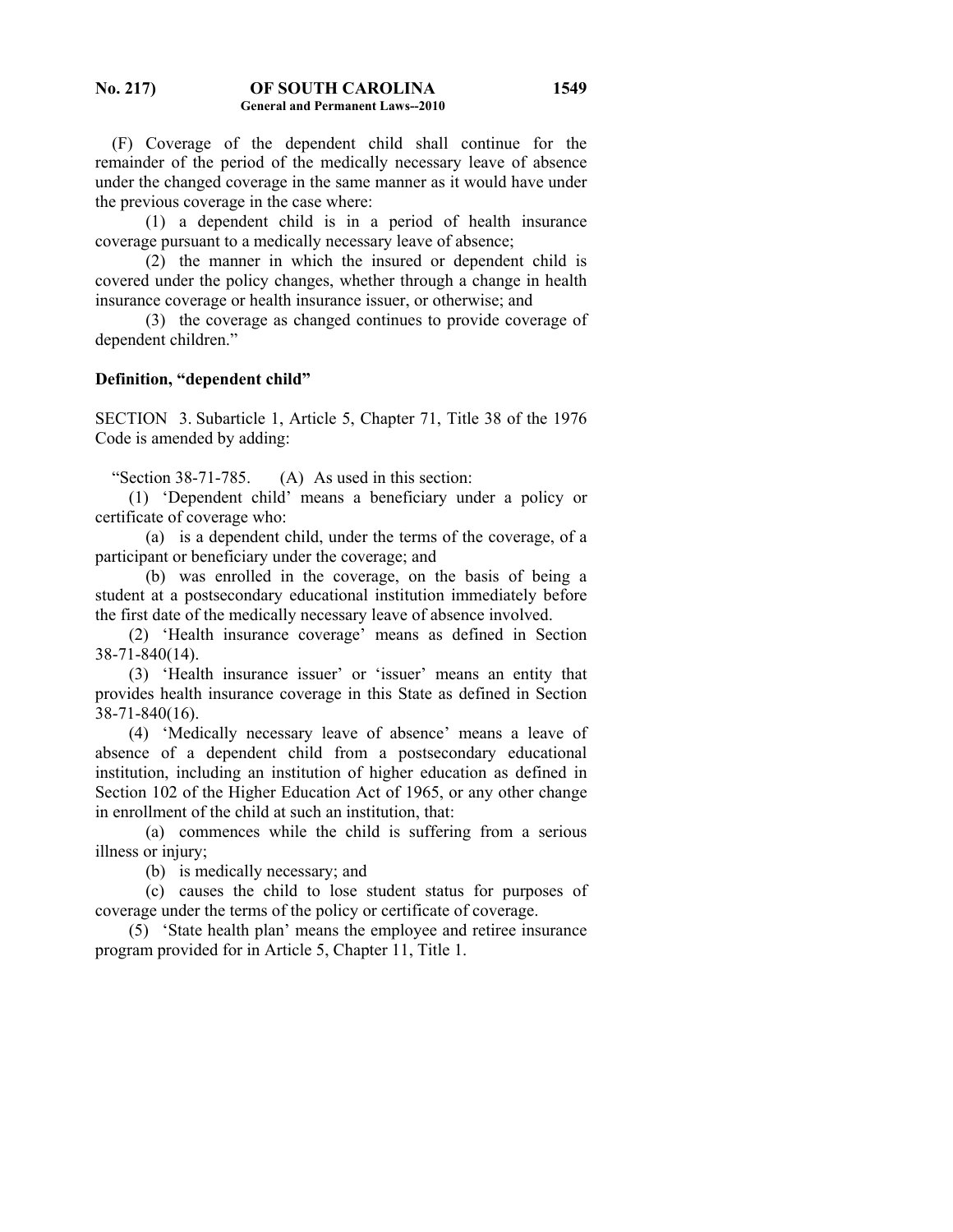**1550**

 (B) This section applies to health insurance coverage offered by a health insurance issuer, including the state health plan, that is delivered, issued for delivery, or renewed in this State and which provides health insurance coverage in the group market.

 $(C)(1)$  In the case of a dependent child, a health insurance issuer may not terminate health insurance coverage of the child due to a medically necessary leave of absence before the date that is the earlier of:

 (a) one year after the first day of the medically necessary leave of absence; or

 (b) the date on which the coverage would otherwise terminate under the terms of the policy or certificate of coverage.

 (2) The provisions of this subsection apply to health insurance coverage offered by a health insurance issuer only if the issuer has received written certification by a treating physician of the dependent child that states the child is suffering from a serious illness or injury and that the leave of absence or other change of enrollment is medically necessary.

 (D) Each health insurance issuer shall include with a notice regarding a requirement for certification of student status for coverage under the policy or coverage in a plain-language description of the terms of this section for continued coverage during medically necessary leaves of absence.

 (E) A dependent child whose benefits are continued under this section is entitled to the same benefits during the medically necessary leave of absence as if the child continued to be a covered student at the institution of higher education and was not on a medically necessary leave of absence.

 (F) Coverage of the dependent child shall continue for the remainder of the period of the medically necessary leave of absence under the changed coverage in the same manner as it would have under the previous coverage in the case where:

 (1) a dependent child is in a period of health insurance coverage pursuant to a medically necessary leave of absence;

 (2) the manner in which the participant or beneficiary is covered under the policy or certificate of coverage changes, whether through a change in health insurance coverage or health insurance issuer, a change from self-insured coverage to health insurance coverage, or otherwise; and

 (3) the coverage as changed continues to provide coverage of dependent children."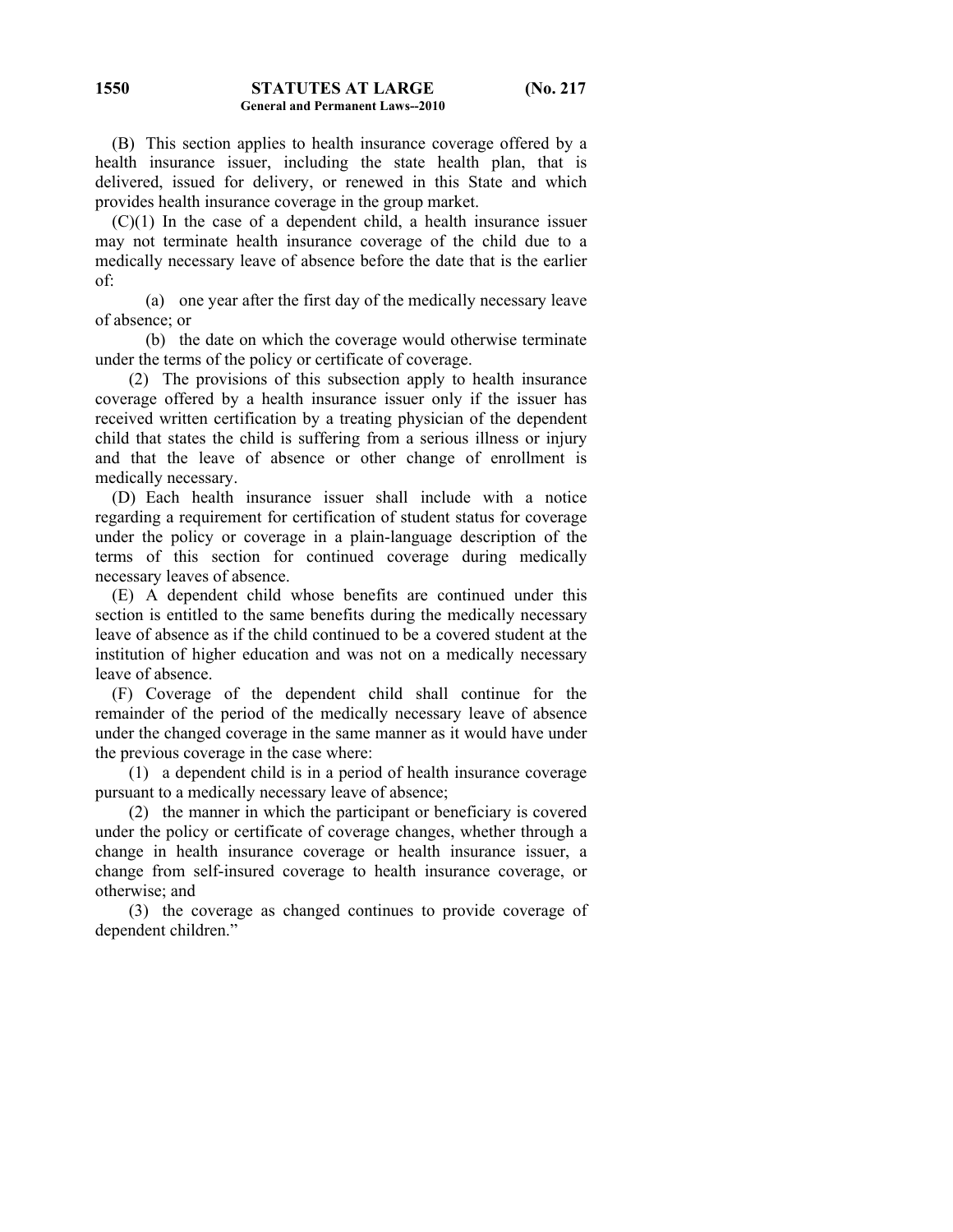#### **Definition, "creditable coverage"**

SECTION 4. Section 38-71-850(B)(1) of the 1976 Code is amended to read:

 "(1) For purposes of this subarticle, 'creditable coverage' means, with respect to an individual, coverage of the individual under:

(a) a group health plan;

(b) health insurance coverage;

(c) Part A or Part B, Title XVIII of the Social Security Act;

 (d) Title XIX of the Social Security Act, other than coverage consisting solely of benefits under Section 1928;

(e) Chapter 55, Title 10 of the United States Code;

 (f) a medical care program of the Indian Health Service or of a tribal organization;

 (g) a state health benefits risk pool, including the South Carolina Health Insurance Pool;

 (h) a health plan offered under Chapter 89 of Title 5, United States Code;

(i) a public health plan as defined in regulations;

 (j) a health benefit plan under Section 5(e) of the Peace Corps Act (22 U.S.C. 2504(e)); or

 (k) Title XXI of the Social Security Act (State Children's Health Insurance Program).

 The term does not include coverage consisting only of those benefits excepted from the definition of health insurance coverage."

# **Permit enrollment, conditions**

SECTION 5. Section 38-71-850(E) of the 1976 Code is amended by adding a new item to read:

 "(4) A health insurance issuer offering group health insurance coverage in connection with a group health plan shall permit an employee who is eligible, but not enrolled for coverage, or a dependent of the employee if the dependent is eligible, but not enrolled for coverage, to enroll for coverage under the terms of the plan if one of the following conditions is met:

 (a) the employee or dependent was covered under a Medicaid plan pursuant to Title XIX of the Social Security Act or under a State Children's Health Insurance Program pursuant to Title XXI of the Social Security Act and coverage of the employee or dependent under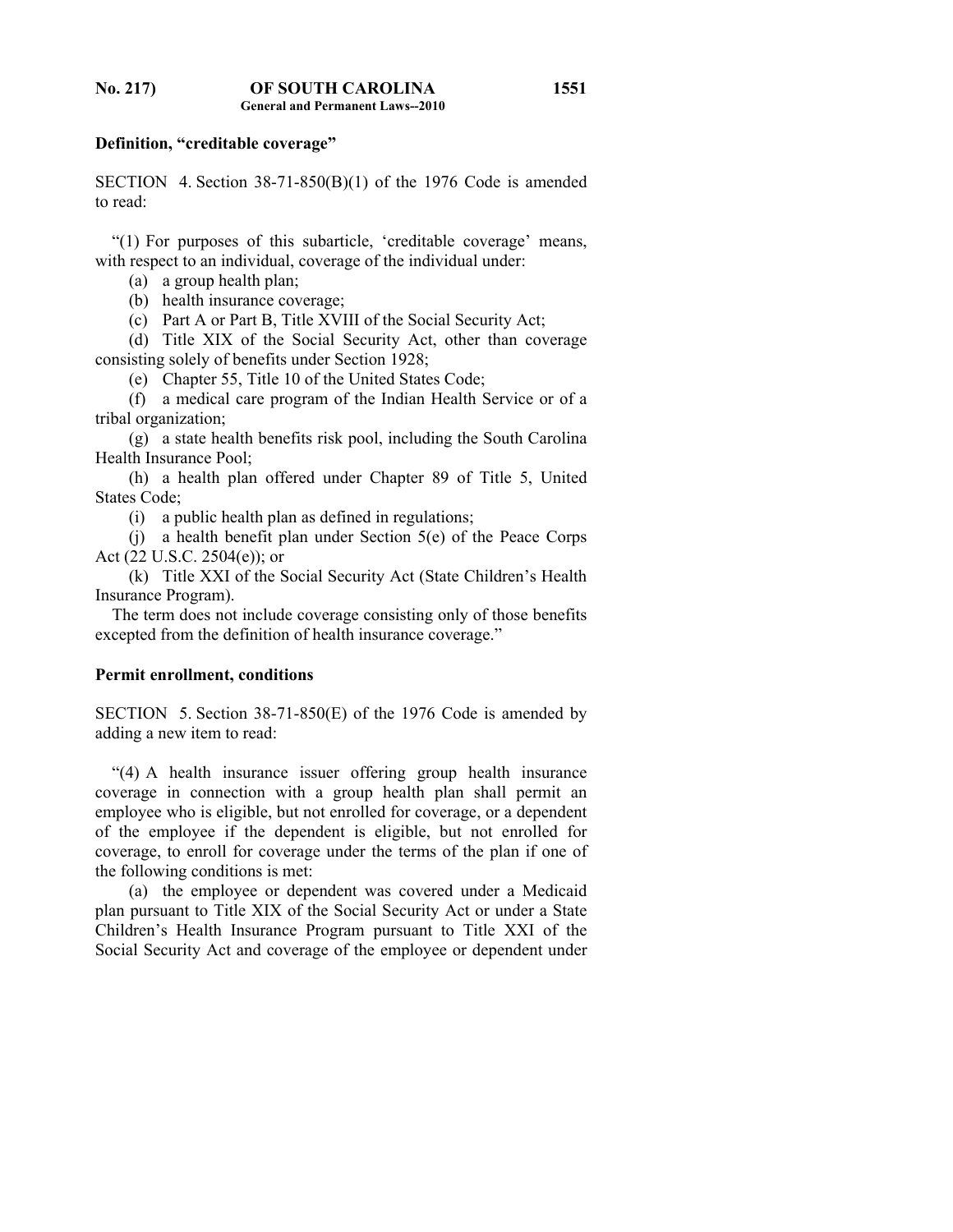#### **STATUTES AT LARGE (No. 217 General and Permanent Laws--2010 1552**

the plan or program is terminated as a result of loss of eligibility for the coverage and the employee requests enrollment not later than sixty days after the date of termination of the coverage; or

 (b) the employee or dependent becomes eligible for assistance with respect to coverage under the group health plan under a Medicaid plan or State Children's Health Insurance Program, including under any waiver or demonstration project conducted under or in relation to the plan or program, if the employee requests enrollment not later than sixty days after the date the employee or dependent is determined to be eligible for assistance.

 An individual who requests enrollment as specified in this item must be enrolled, even if there is otherwise no open enrollment period, without any penalties for late enrollment."

### **Definition, "creditable coverage"**

SECTION 6. Section 38-74-10(20) of the 1976 Code is amended to read:

 "(20) 'Creditable coverage' means, with respect to an individual, coverage of the individual under:

(a) a group health plan;

(b) health insurance;

(c) Part A or B of Title XVIII of the Social Security Act;

 (d) Title XIX of the Social Security Act, other than coverage consisting solely of benefits under Section 1928;

(e) Chapter 55, Title 10 of the United States Code;

 (f) a medical care program of the Indian Health Service or of a tribal organization;

 (g) a state health benefits risk pool, including the South Carolina Health Insurance Pool;

 (h) a health plan offered under Chapter 89, Title 5 of the United States Code;

(i) a public health plan, as defined in regulations;

 (j) a health benefit plan under Section 5(e) of the Peace Corps Act (22 U.S.C. 2504(e)); or

 (k) Title XXI of the Social Security Act (State Children's Health Insurance Program).

 The term does not include coverage consisting only of those benefits excepted from the definition of health insurance.

 A period of creditable coverage is not counted if, after such period and before the enrollment date, there was a sixty-three day period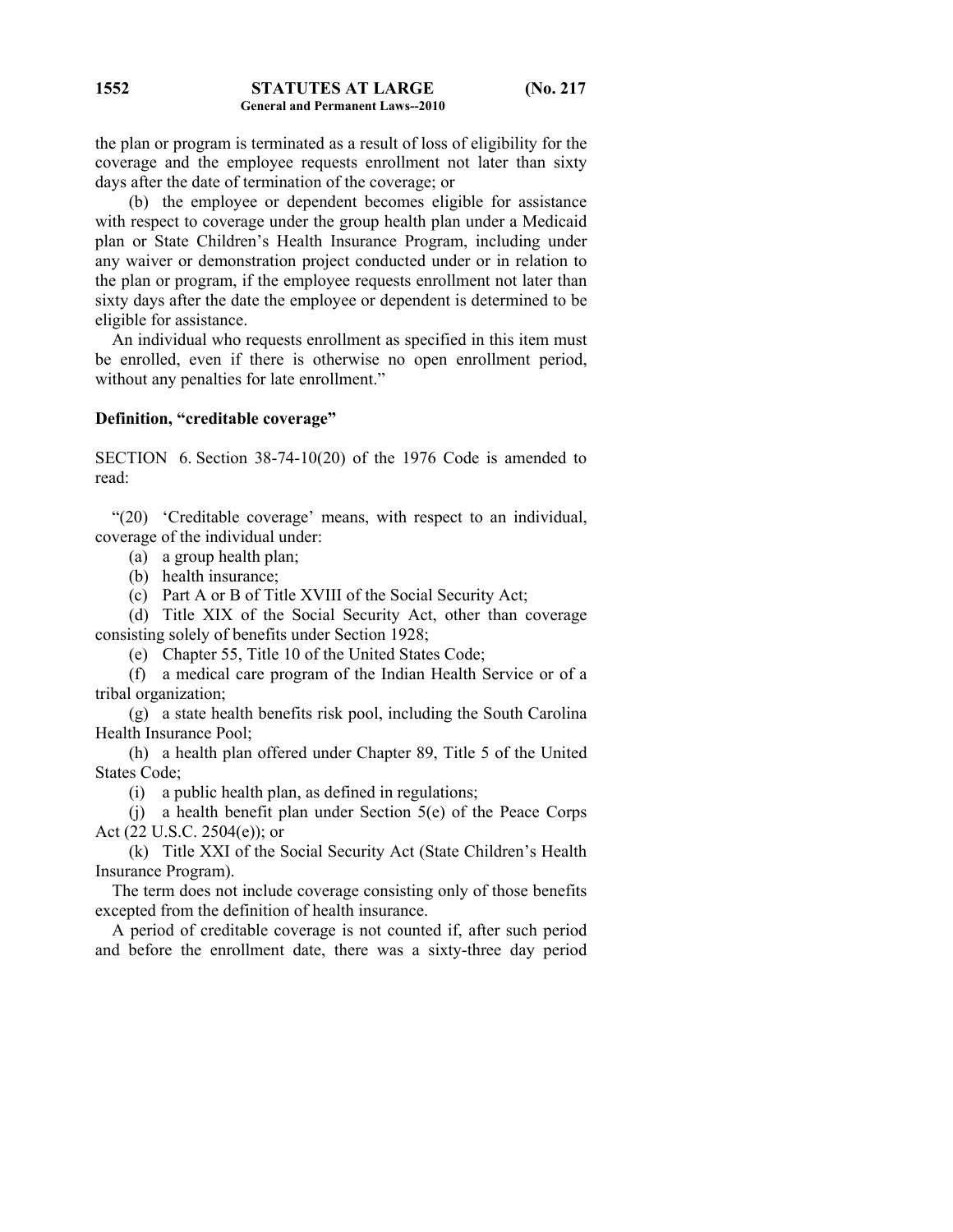#### **No. 217) OF SOUTH CAROLINA General and Permanent Laws--2010 1553**

during all of which the individual was not covered under any creditable coverage. However, in determining whether there has been continuous coverage, no period must be taken into account during which the individual is in a waiting period for any coverage under a group health plan or for group health insurance coverage or is in an affiliation period.

 Periods of creditable coverage with respect to an individual must be established through presentation of certifications as described in Section 38-71-850(D) or in a manner specified in regulations."

### **Director may prescribe additional capital or assets**

SECTION 7. Section 38-90-40(D) of the 1976 Code, as last amended by Act 332 of 2006, is further amended to read:

 "(D) The director may prescribe additional capital or net assets based upon the type, volume, and nature of insurance business transacted including, but not limited to, the net amount of risk retained for an individual risk. Contributions in connection with these prescribed additional net assets or capital must be in the form of:

- (1) cash;
- (2) cash equivalent;

 (3) an irrevocable letter of credit issued by a bank chartered by this State or a member bank of the Federal Reserve System with a branch office in this State or as approved by the director; or

(4) securities invested as provided in Section 38-90-100."

## **Director may prescribe additional capital or surplus**

SECTION 8. Section 38-90-45(B) of the 1976 Code, as added by Act 58 of 2001, is amended to read:

 "(B) The director may prescribe additional capital or surplus based upon the type, volume, and nature of the insurance business transacted including, but not limited to, the net amount of risk retained for an individual risk."

### **Director may prescribe additional surplus**

SECTION 9. Section 38-90-50(D) of the 1976 Code, as last amended by Act 332 of 2006, is further amended to read: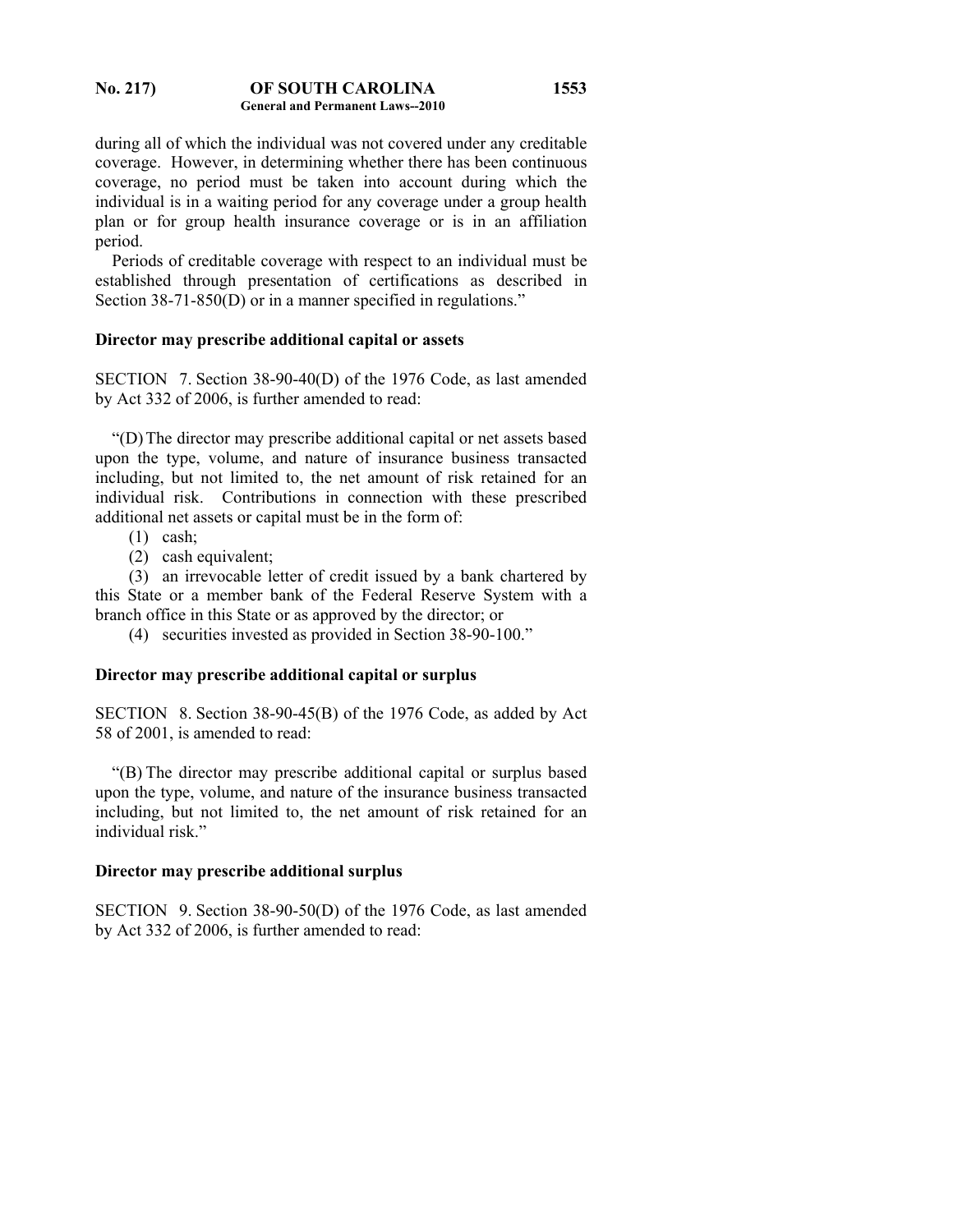#### **STATUTES AT LARGE (No. 217 General and Permanent Laws--2010 1554**

 "(D) The director may prescribe additional surplus based upon the type, volume, and nature of insurance business transacted including, but not limited to, the net amount of risk retained for an individual risk. This additional surplus must be in the form of:

- (1) cash;
- (2) cash equivalent;

 (3) an irrevocable letter of credit issued by a bank chartered by this State, or a member bank of the Federal Reserve System with a branch in this State or as approved by the director; or

(4) securities invested as provided in Section 38-90-100."

### **Report**

SECTION 10. Section 38-90-70(B) of the 1976 Code, as last amended by Act 291 of 2004, is further amended to read:

 "(B) Before March first of each year, a captive insurance company or a captive reinsurance company shall submit to the director a report of its financial condition, verified by oath of two of its executive officers. Except as provided in Sections 38-90-40 and 38-90-50, a captive insurance company or a captive reinsurance company shall report using generally accepted accounting principles, unless the director approves the use of statutory accounting principles, with useful or necessary modifications or adaptations required or approved or accepted by the director for the type of insurance and kinds of insurers to be reported upon, and as supplemented by additional information required by the director. Except as otherwise provided, an association captive insurance company and an industrial insured group shall file its report in the form and manner required by Section 38-13-80, and each industrial insured group shall comply with the requirements provided for in Section 38-13-85. The director by regulation shall prescribe the forms in which pure captive insurance companies and industrial insured captive insurance companies shall report. Information submitted pursuant to this section is confidential as provided in Section 38-90-35, except for reports submitted by a captive insurance company formed as a Risk Retention Group under the Product Liability Risk Retention Act of 1986, 15 U.S.C. Section 3901, et seq., as amended."

#### **Director may grant access to certain information**

SECTION 11. Section 38-90-80(B)(2) and (3) of the 1976 Code, as last amended by Act 291 of 2004, is further amended to read: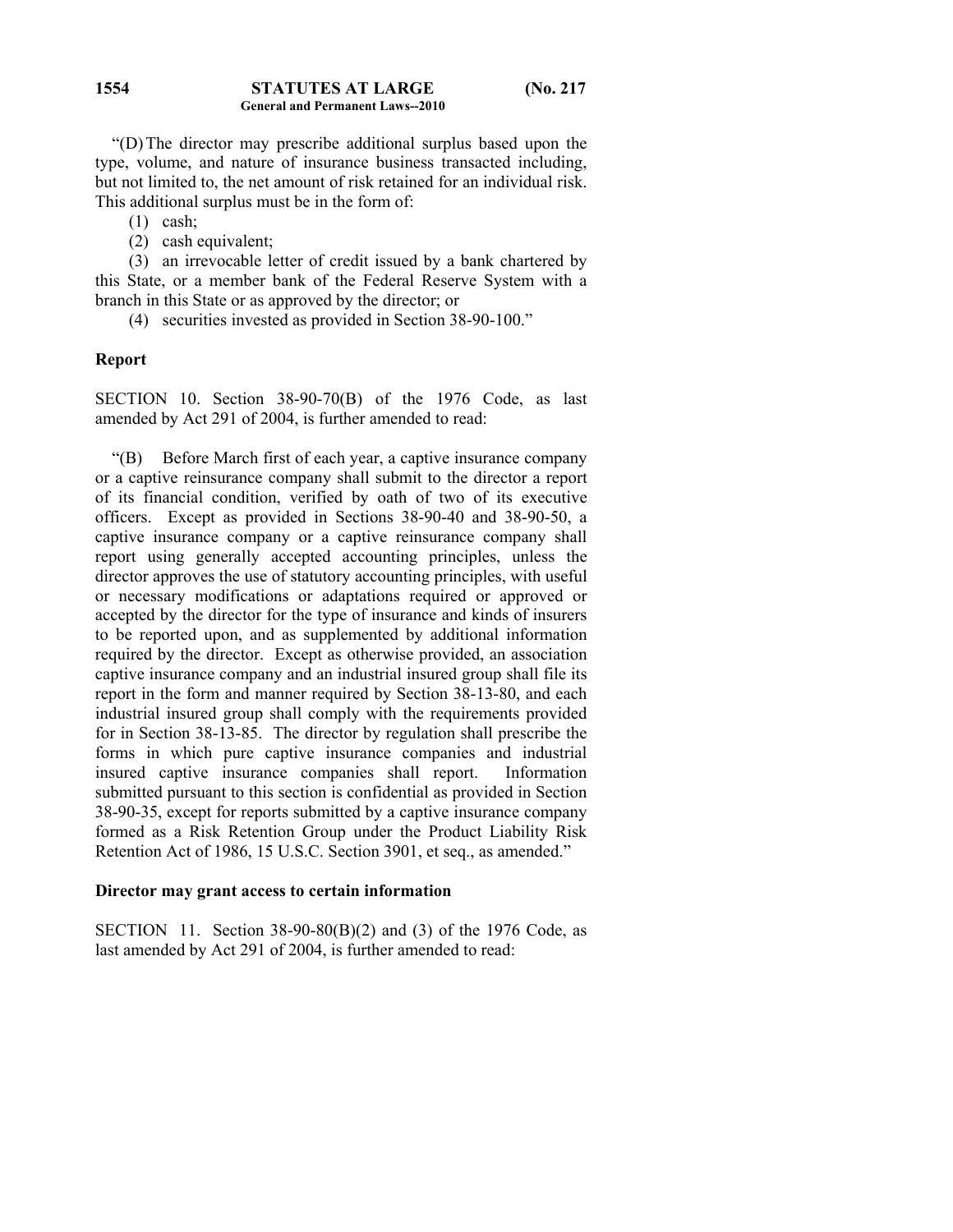"(2) The director may grant access to this information to public officers having jurisdiction over the regulation of insurance in any other state or country, or to law enforcement officers of this State or any other state or country or agency of the federal government at any time, so long as the officers receiving the information agree in writing to hold it in a manner consistent with this section.

 (3) The confidentiality provisions of this subsection do not extend to final reports produced by the director in inspecting or examining a captive insurance company formed as a Risk Retention Group under the Product Liability Risk Retention Act of 1986, 15 U.S.C. Section 3901, et seq., as amended. In addition, nothing contained in this subsection limits the authority of the director or his designee to use and, if appropriate, make public a preliminary examination report, examiner or insurer work papers or other documents, or other information discovered or developed during the course of an examination in the furtherance of a legal or regulatory action which the director or his designee, in his sole discretion, considers appropriate."

#### **Applicability**

SECTION 12. Section 38-90-160 of the 1976 Code, as last amended by Act 188 of 2002, is further amended to read:

 "Section 38-90-160. (A) No provisions of this title, other than those contained in this chapter or contained in specific references contained in this chapter and regulations applicable to them, apply to captive insurance companies.

 (B) The director may exempt, by rule, regulation, or order, special purpose captive insurance companies, on a case by case basis, from provisions of this chapter that he determines to be inappropriate given the nature of the risks to be insured.

(C) The provisions of Sections  $38-5-120(A)(3)$ ,  $38-5-120(C)$ , 38-5-120(D), 38-9-225, 38-9-230, 38-9-320, 38-21-10, 38-21-30, 38-21-60, 38-21-70, 38-21-90, 38-21-95, 38-21-120, 38-21-130, 38-21-140, 38-21-150, 38-21-160, 38-21-170, 38-21-250, 38-21-270, 38-21-280, 38-21-310, 38-21-320, 38-21-330, 38-21-360, 38-55-75 and Chapters 44 and 46, Title 38 apply in full to a risk retention group licensed as an industrial insured captive insurance company and, if a conflict occurs between those code sections and chapters referenced in this subsection and this chapter (Chapter 90, Title 38), then the code sections and chapters referenced in this subsection control.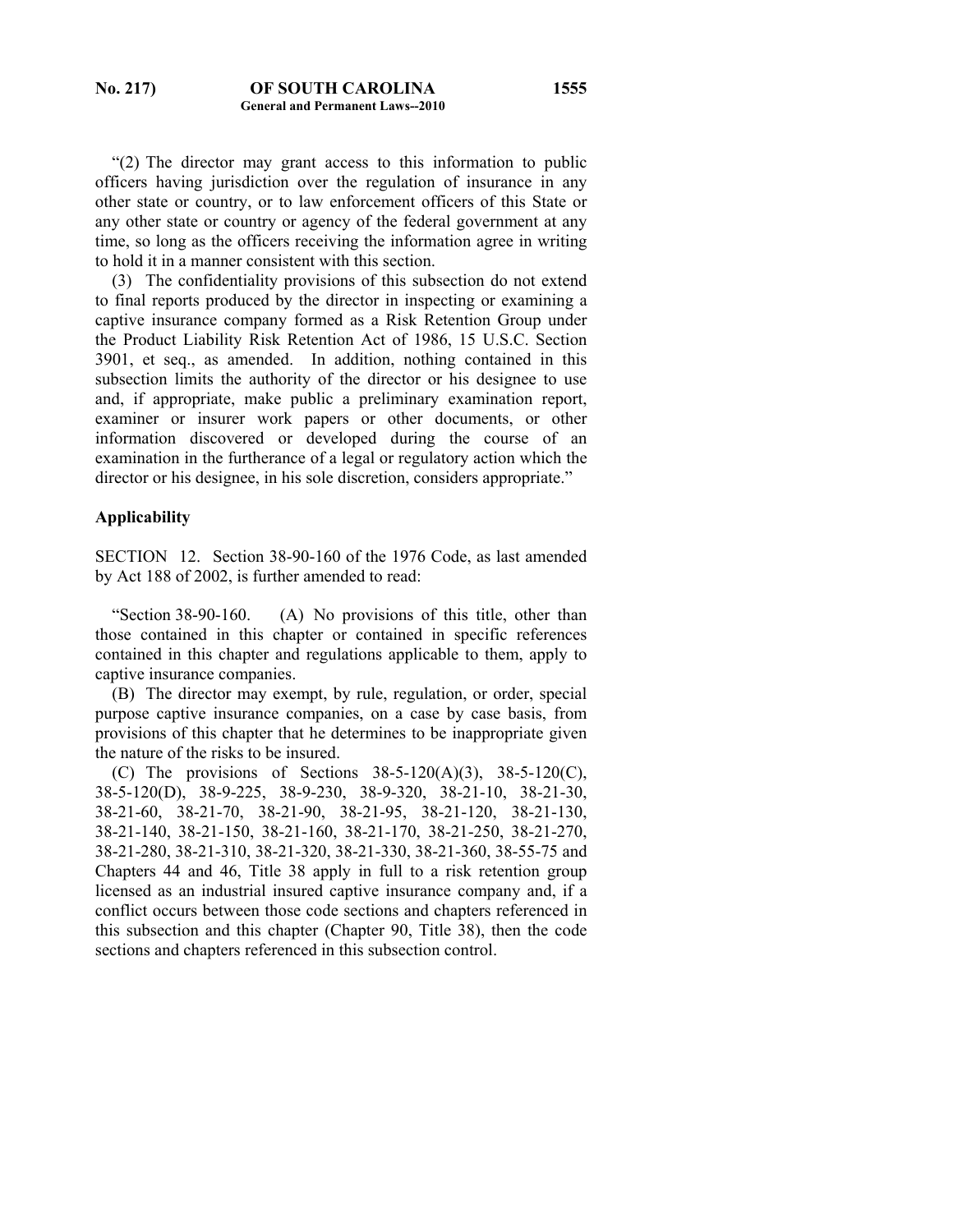#### **STATUTES AT LARGE (No. 217 General and Permanent Laws--2010 1556**

 (D) Except as provided elsewhere in this chapter, the provisions of Chapter 87, Title 38 apply to a risk retention group licensed as an industrial insured captive insurance company."

## **Applicability**

SECTION 13. Section 38-90-430(A) of the 1976 Code, as added by Act 291 of 2004, is amended to read:

 "(A) No provisions of Title 38, other than those specifically referenced in this article and regulations applicable to them, apply to a SPFC, and those provisions apply only as modified by this article. If a conflict occurs between a provision of Title 38 and a provision of this article, the latter controls."

## **Privacy of genetic information**

SECTION 14. Chapter 93, Title 38 of the 1976 Code is amended to read:

# "CHAPTER 93

## Privacy of Genetic Information

Section 38-93-10. As used in this chapter:

- (1) 'Family member' means, with respect to an individual:
	- (a) a dependent of the individual; and

 (b) any other individual who is a first-degree, second-degree, third-degree, or fourth-degree relative of the individual or his dependent.

 (2)(a) 'Genetic information' means, with respect to an individual, the:

(i) individual's genetic tests;

(ii) genetic tests of the individual's family members; and

 (iii) manifestation of a disease or disorder in family members of the individual.

 (b) The term includes, with respect to an individual, a request for, or receipt of, genetic services or participation in clinical research which includes genetic services by the individual or a family member of the individual.

 (c) A reference to genetic information concerning an individual or family member of an individual includes: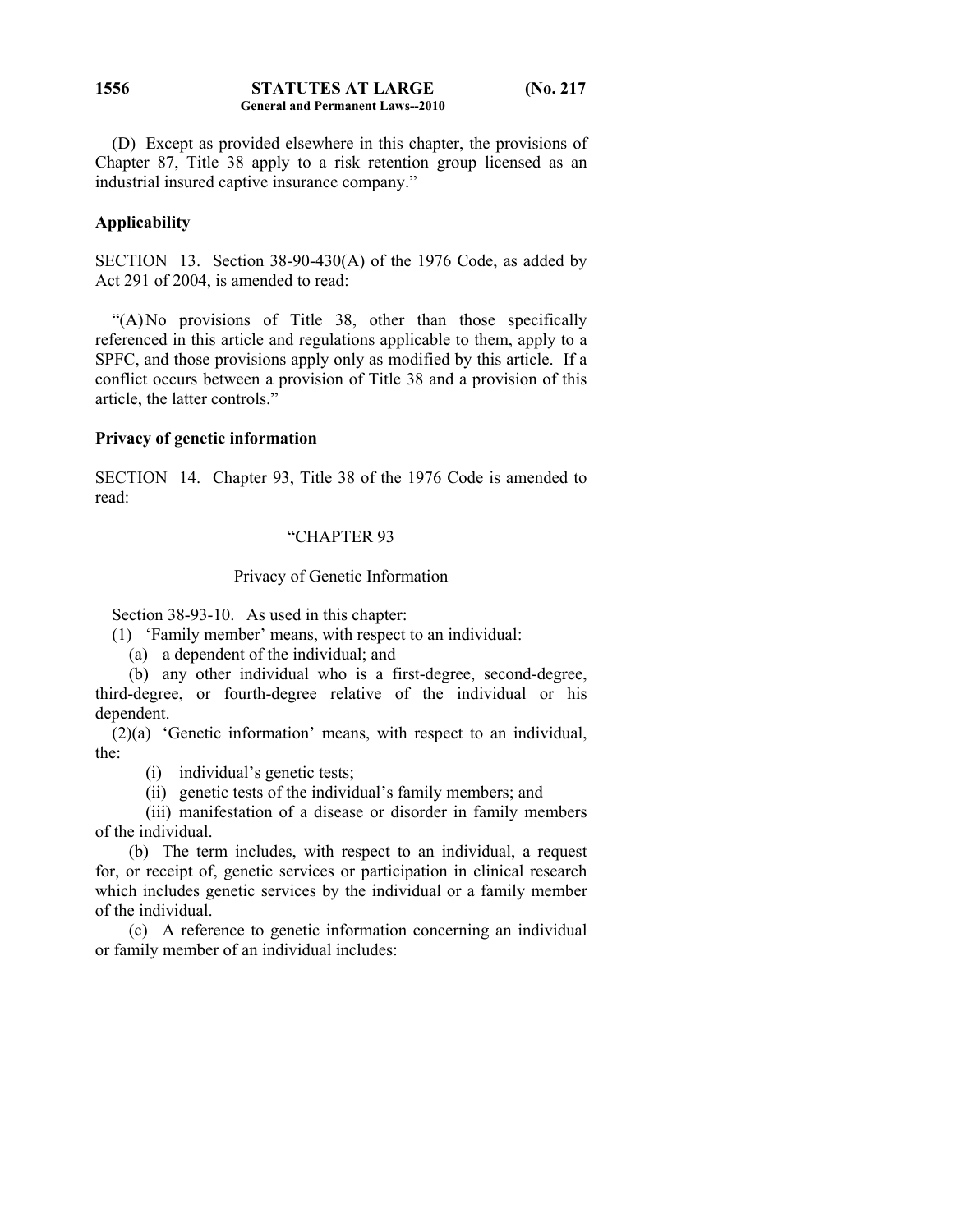(i) with respect to an individual or family member of an individual who is a pregnant woman, genetic information on any fetus carried by the pregnant woman; or

 (ii) with respect to an individual or family member of an individual utilizing an assisted reproductive technology, genetic information of an embryo legally held by the individual or family member.

 (d) The term does not include information about the sex or age of an individual.

(3) 'Genetic services' means:

(a) a genetic test;

 (b) genetic counseling, including obtaining, interpreting, or assessing genetic information; or

(c) genetic education.

 (4)(a) 'Genetic test' means an analysis of human DNA, RNA, chromosomes, proteins, or metabolites that detects genotypes, mutations or chromosomal changes.

(b) The term does not include:

 (i) an analysis of proteins or metabolites that does not detect genotypes, mutations, or chromosomal changes; or

 (ii) an analysis of proteins or metabolites that is directly related to a manifested disease, disorder, or pathological condition that reasonably could be detected by a health care professional with appropriate training and expertise in the field of medicine involved.

 (5) 'Health insurance coverage' or 'coverage' means as defined in Sections 38-71-670(6) and 38-71-840(14).

 (6) 'Health insurance issuer' or 'issuer' means an entity that provides health insurance coverage in this State as defined in Sections 38-71-670(7) and 38-71-840(16).

 (7) 'Individual' means an insured, individual enrollee, covered dependent, participant, covered person, beneficiary, eligible employee, dependent of an eligible employee, or applicant for coverage.

 (8) 'Secretary' means the Secretary of the United States Department of Health and Human Services.

(9) 'Underwriting purposes' means:

 (a) rules for, or determination of, eligibility including enrollment and continued eligibility for benefits under the policy or coverage;

 (b) the computation of premium or contribution amounts under the policy or coverage;

 (c) the application of any preexisting condition exclusion under the policy or coverage; and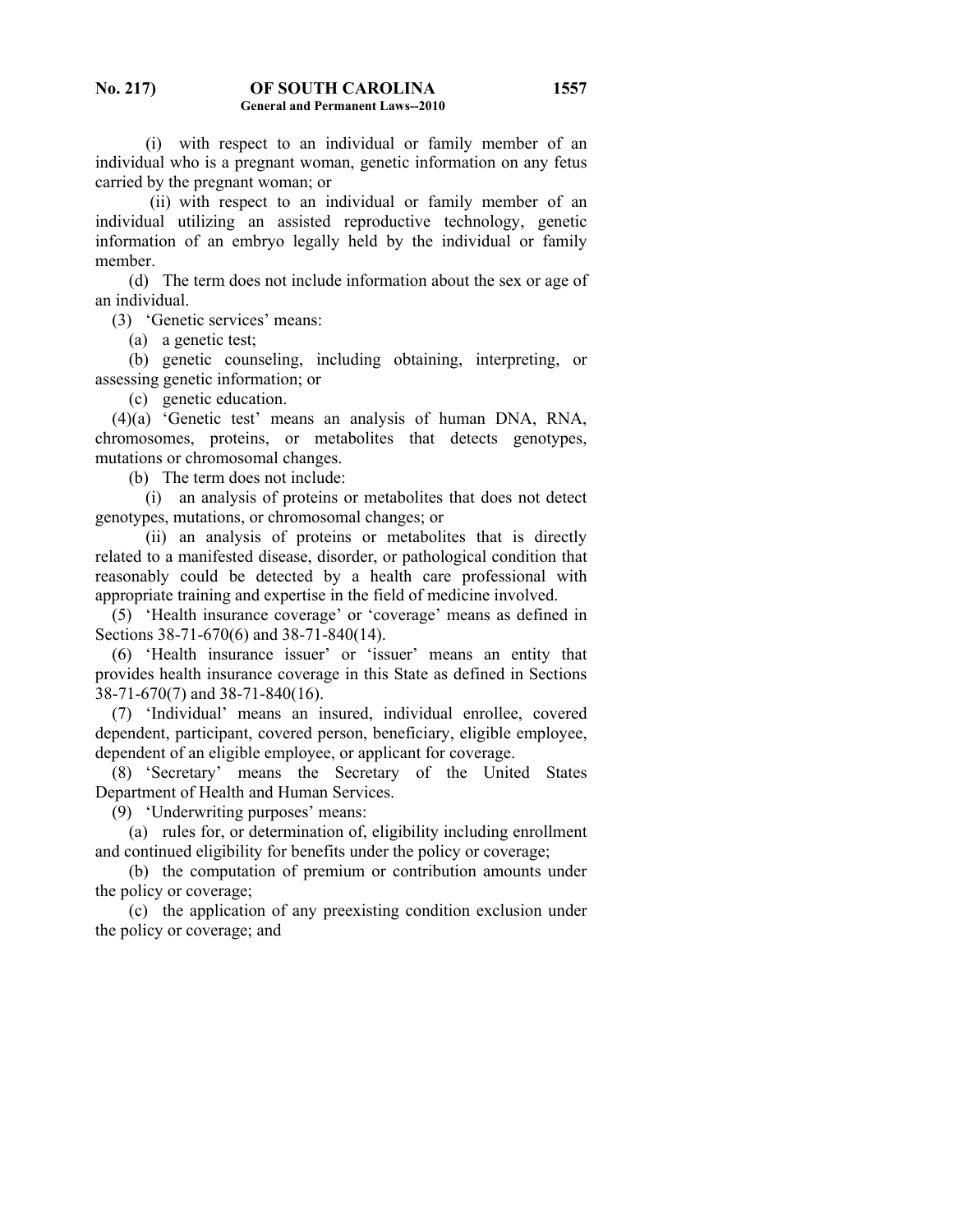(d) other activities related to the creation, renewal, or replacement of a policy or contract of health insurance coverage.

 Section 38-93-20. This chapter applies to health insurance coverage offered in connection with an individual health plan, a group health plan, or a health benefit plan that is delivered, issued for delivery, or renewed in this State. Producers, agencies, and insurance support organizations are subject to the provisions of this chapter to the extent of their participation in the issue, reissue, or renewal of a policy or contract of health insurance coverage.

Section 38-93-30. (A) A health insurance issuer when issuing, renewing, or reissuing a policy or contract of health insurance coverage, on the basis of any genetic information obtained concerning an individual or a family member of the individual or on the individual's request for genetic services, with respect to the policy or contract, may not:

 (1) terminate, restrict, limit, or otherwise apply conditions to coverage of an individual or restrict the sale to an individual;

(2) cancel or refuse to renew the coverage of an individual;

 (3) exclude an individual from coverage or establish rules for eligibility, including continued eligibility, of an individual to enroll for coverage;

 (4) impose a waiting period before commencement of coverage of an individual;

(5) impose a preexisting condition exclusion;

 (6) require inclusion of a rider that excludes coverage for certain benefits or services; or

 (7) adjust premium or contribution amounts or establish a differential in premium rates for coverage.

 (B)(1) In the case of group health insurance coverage, a health insurance issuer is prohibited from adjusting premium or contribution amounts for the group covered under a policy or contract of group health insurance coverage on the basis of genetic information.

 (2) Nothing in item (1) may be construed to limit the ability of an issuer offering group health insurance coverage to increase the premium for an employer based on the manifestation of a disease or disorder in an individual who is enrolled in the policy or contract of coverage. In this case, the manifestation of a disease or disorder in one individual may not be used as genetic information about other group members and to further increase the premium for the employer.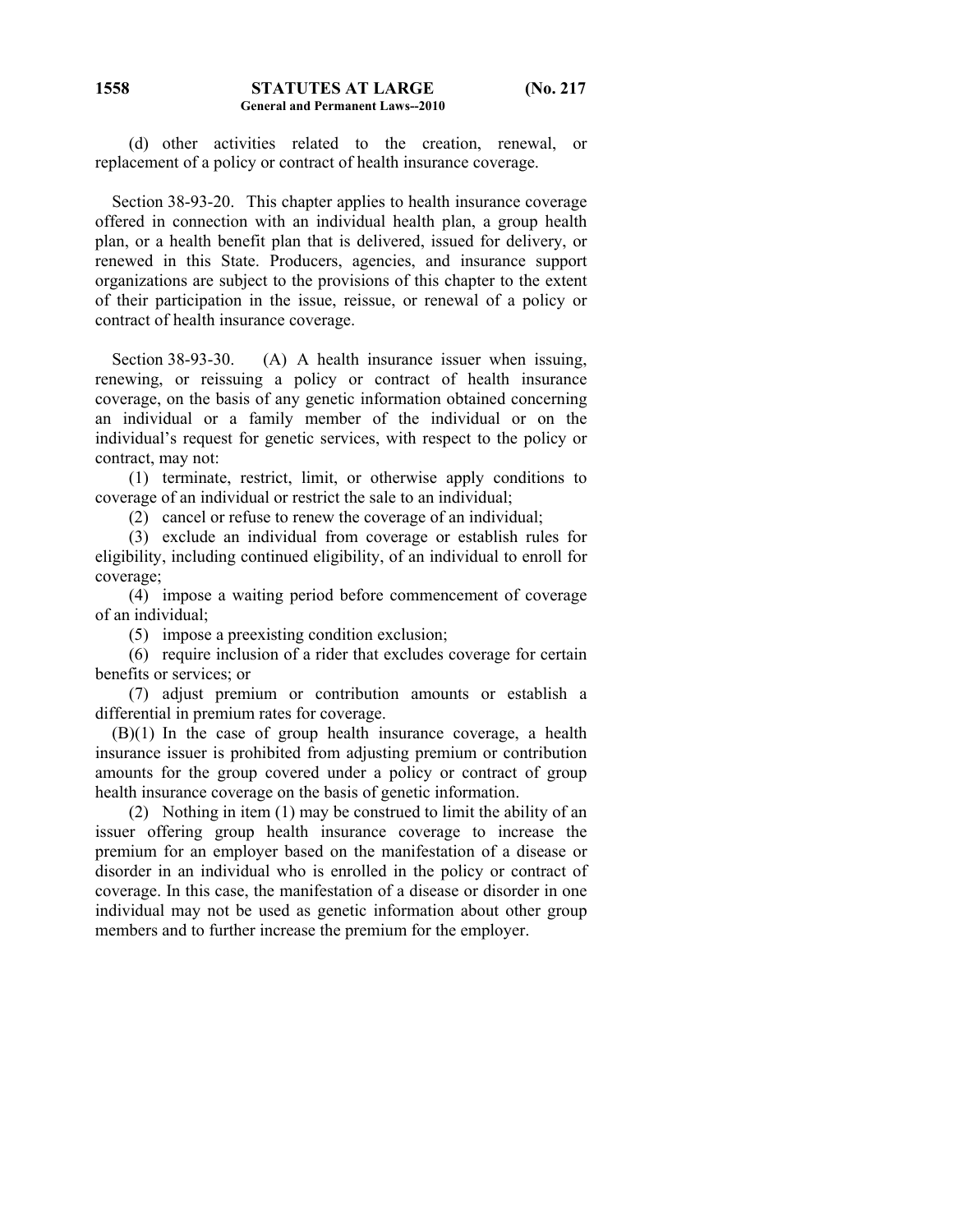(C) In addition, discrimination must not be made in the fees or commissions of a producer or agency for an enrollment, application, or the renewal of coverage of an individual or group on the basis of an individual's genetic information.

 Section 38-93-40. (A) All genetic information obtained before or after the effective date of this chapter must be confidential and must not be disclosed to a third party in a manner that allows identification of the individual tested without first obtaining the written informed consent of that individual or a person legally authorized to consent on behalf of the individual, except that genetic information may be disclosed without consent:

 (1) as necessary for the purpose of a criminal or death investigation, a criminal or judicial proceeding, an inquest, or a child fatality review, or for purposes of the State DNA Database established by Section 23-3-610;

 (2) to determine the paternity of a person pursuant to Section 63-17-30;

 (3) pursuant to an order of a court of competent jurisdiction specifically ordering disclosure of the genetic information;

 (4) where genetic information concerning a deceased individual will assist in medical diagnosis of blood relatives of the decedent;

 (5) to a law enforcement or other authorized agency for the purpose of identifying a person or a dead body; or

 (6) as specifically authorized or required by a state or federal statute.

 (B) A health insurance issuer may not require an individual to consent to the disclosure of genetic information to the issuer as a condition for obtaining health insurance coverage.

 Section 38-93-50. It is unlawful to perform a genetic test on an individual without first obtaining specific informed consent to the test from the individual, or a person legally authorized to consent on behalf of the individual, unless the test is performed:

 (1) by or for a law enforcement agency in a criminal investigation or for the State DNA Database as provided in Sections 23-3-620 through 23-3-640;

(2) for purposes of identifying a person or a dead body;

(3) to establish paternity as provided by Section 63-17-30;

 (4) pursuant to a statute or court order specifically requiring that the test be performed; or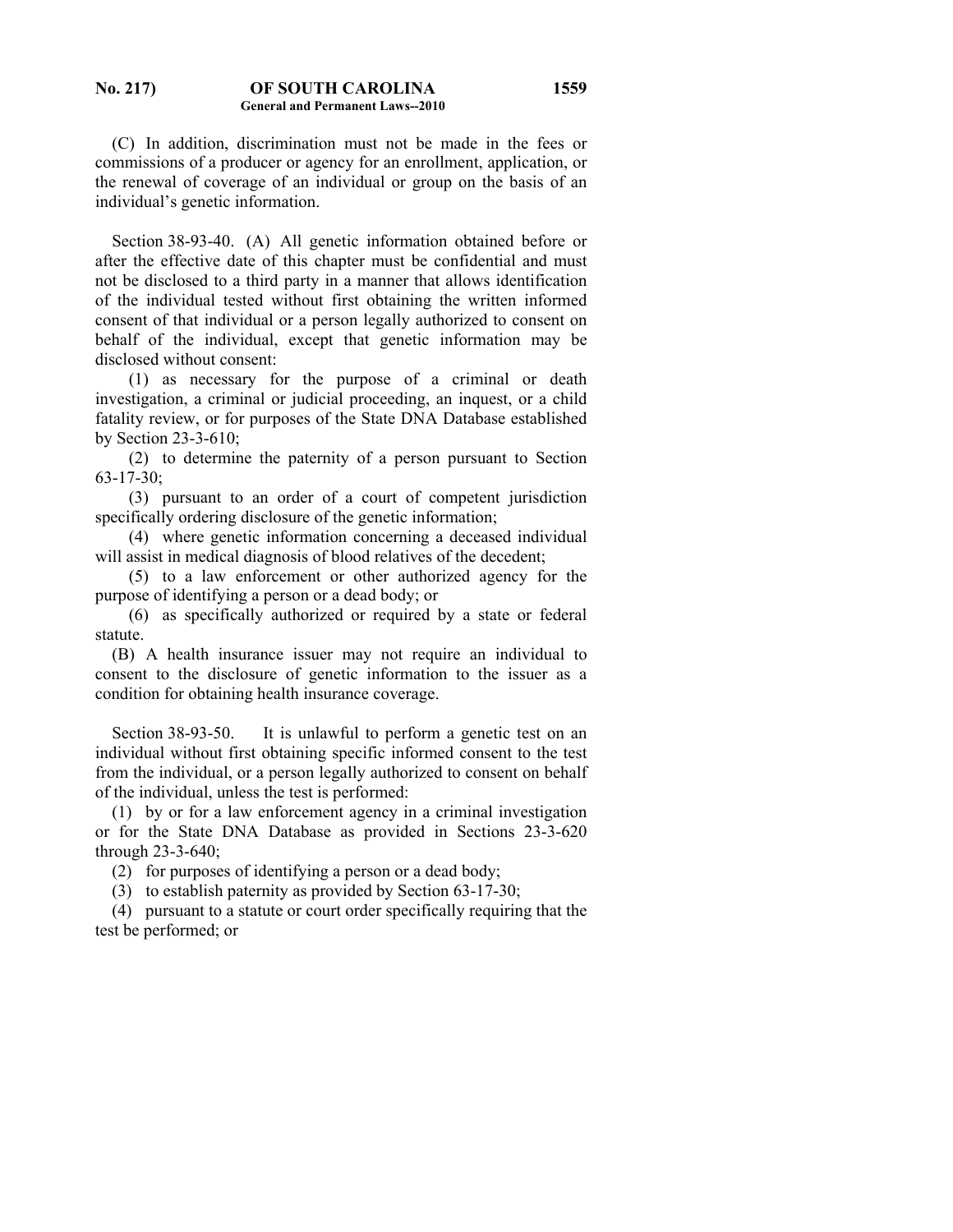#### **STATUTES AT LARGE (No. 217 General and Permanent Laws--2010 1560**

 (5) for diagnosis or treatment of the individual if performed by a clinical laboratory that has received a specimen referral from the individual's treating physician or another clinical laboratory. Nothing in this item may be construed so as to waive the requirement that the treating physician obtain specific informed consent in accordance with the provisions of this section.

Section 38-93-60. (A) A health insurance issuer may not request or require an individual or a family member of an individual to undergo a genetic test. However, nothing in this subsection may be construed so as to limit the authority of a health care professional who is providing health care services to an individual to request that the individual undergo a genetic test.

 (B) Notwithstanding subsection (A), a health insurance issuer may request, but not require, that an individual or a family member of the individual undergo a genetic test if each of the following conditions is met:

 (1) the request is made pursuant to research that complies with Part 46 of Title 45, Code of Federal Regulations, or equivalent federal regulations and any applicable state law or regulations for the protection of human subjects in research;

 (2) the issuer clearly indicates to each individual, or a person legally authorized to consent on behalf of the individual, to whom the request is made that:

(i) compliance with the request is voluntary; and

 (ii) noncompliance will have no effect on enrollment or coverage status or premium or contribution amounts;

 (3) no genetic information collected or acquired under this chapter may be used for underwriting purposes;

 (4) the issuer notifies the Secretary in writing that the issuer is conducting activities pursuant to the exception provided in this subsection, including a description of the activities conducted; and

 (5) the issuer complies with other conditions as the secretary may require by regulation for activities conducted under this subsection.

Section 38-93-70. (A)(1) A health insurance issuer may not request, require, or purchase genetic information for underwriting purposes.

 (2) An issuer may not request, require, or purchase genetic information with respect to an individual before the individual's enrollment under the policy or contract of health insurance coverage.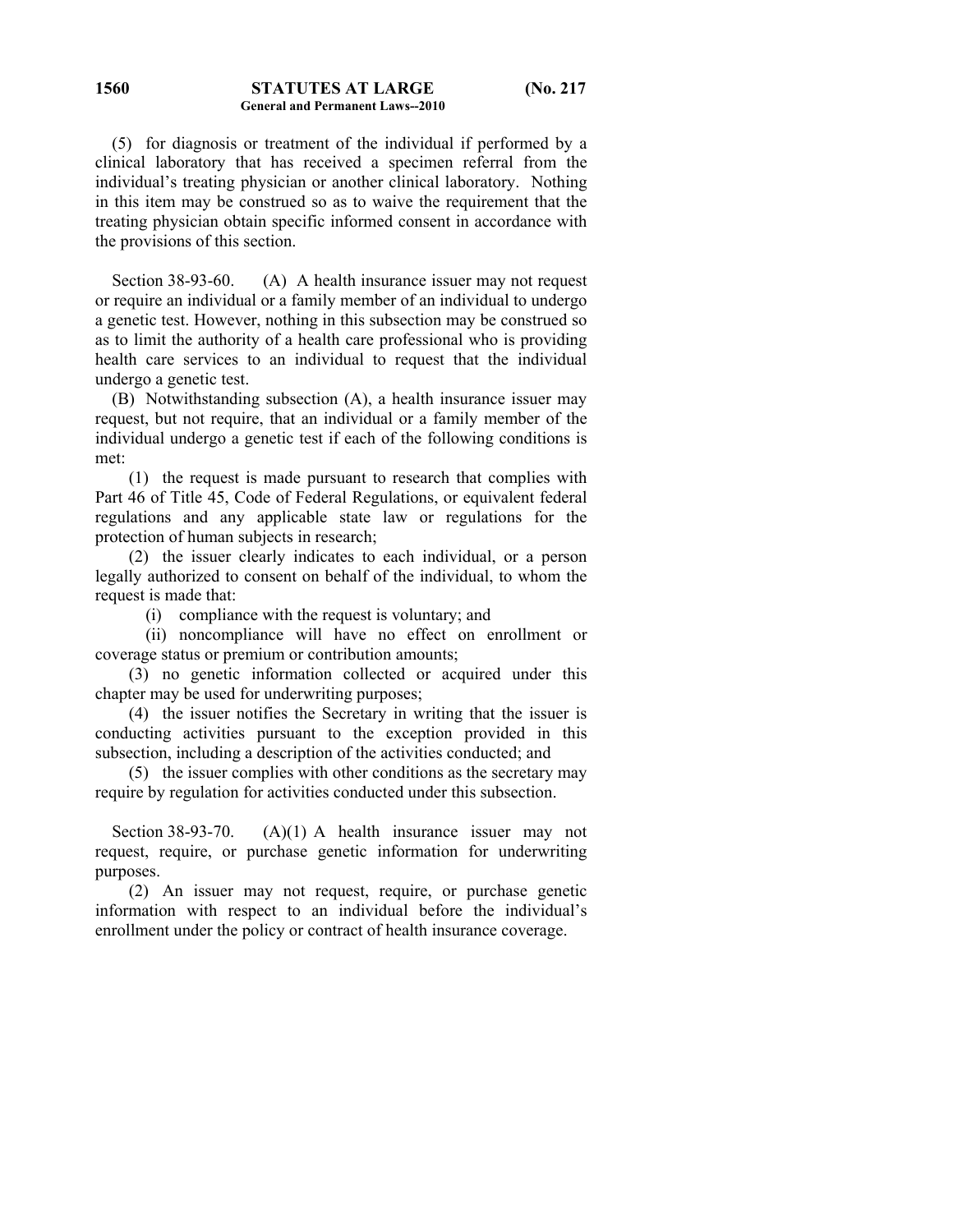### **No. 217) OF SOUTH CAROLINA General and Permanent Laws--2010**

 (B) If an issuer obtains genetic information incidental to the requesting, requiring, or purchasing of other information concerning an individual, the request, requirement, or purchase may not be considered a violation of item (2) of subsection (A) if the request, requirement, or purchase is not a violation of item (1) of subsection (A).

 Section 38-93-80. Nothing in this chapter may be construed so as to preclude a health insurance issuer from:

 (1) establishing rules for eligibility for an individual to purchase or enroll for individual coverage based on the manifestation of a disease or disorder in that individual or in a family member of the individual where the family member is covered under the policy or contract of individual health insurance coverage that covers the individual;

 (2) adjusting premium or contribution amounts for an individual on the basis of a manifestation of a disease or disorder in that individual or in a family member of the individual where the family member is covered under the policy or contract of health insurance coverage that covers the individual. In this case, the manifestation of a disease or disorder in one individual must not be used as genetic information about other individuals covered under the policy or contract of health insurance coverage issued to the individual and to further increase premiums or contribution amounts;

 (3) imposing a preexisting condition exclusion as otherwise permitted by law for an individual with respect to coverage under the policy or contract of health insurance coverage on the basis of a manifestation of a disease or disorder in that individual; or

 (4) obtaining and using the results of a genetic test in making a determination regarding payment (as that term is defined for purposes of applying the regulations promulgated by the secretary under Part C of Title XI of the Social Security Act and Section 264 of HIPAA, as may be revised) consistent with the provisions of this chapter. However, the issuer may request only the minimum amount of information necessary to make a determination.

Section 38-93-90. (A) A violation of this chapter, including a single instance of a prohibited practice, is an unfair trade practice pursuant to Chapter 57, Title 38 and is subject to the penalties as provided for in Chapter 57 and in Section 38-2-10. The director or his designee at any time may examine an issuer, producer, agency, or insurance support organization to enforce this chapter. The expense of examination must be paid by the issuer, producer, agency, or insurance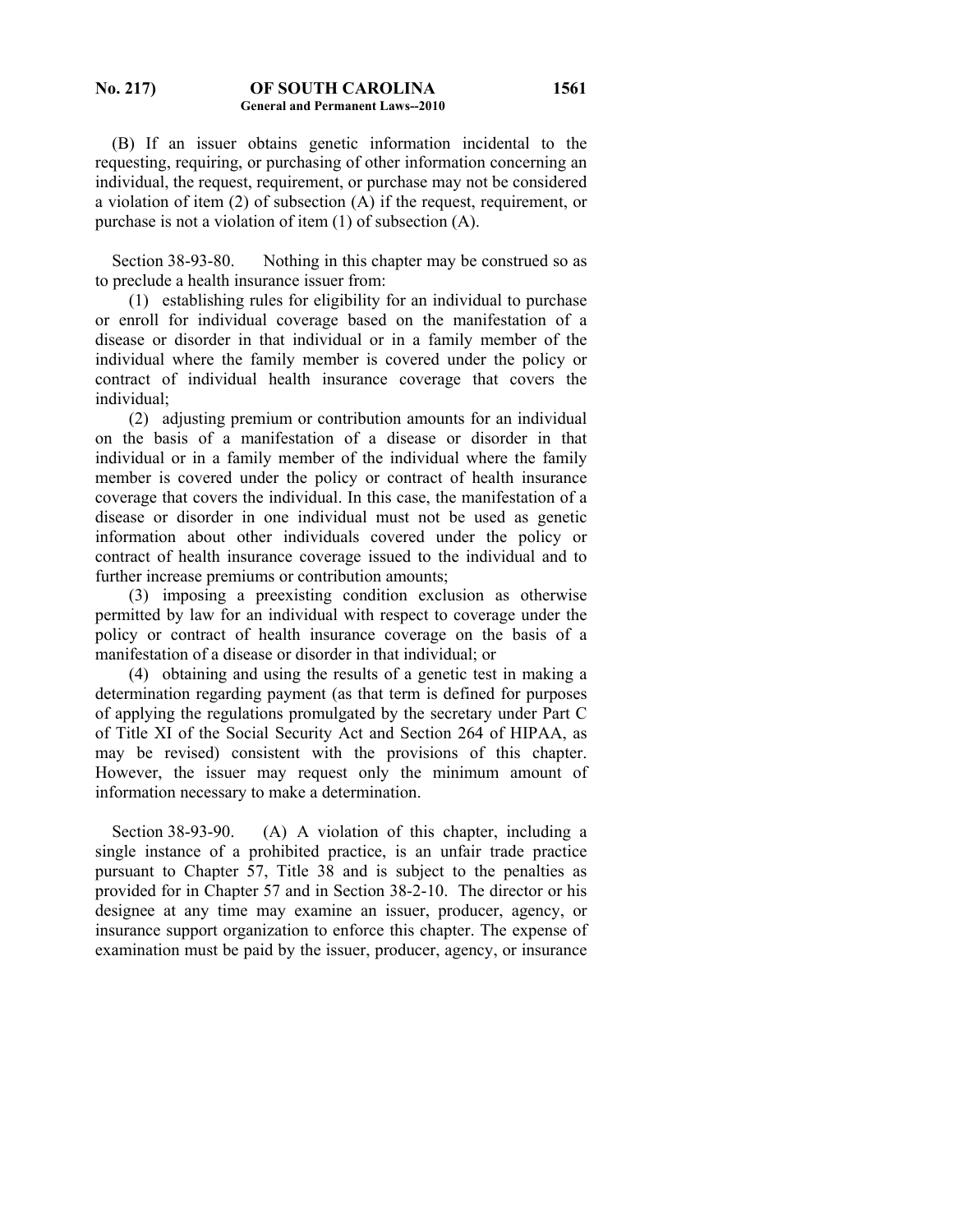support organization. If an issuer, producer, agency, or insurance support organization determines that the fees assessed are unreasonable in relation to the examination performed, the issuer, producer, agency, or insurance support organization may appeal the assessments to the Administrative Law Court. Examination fees must be retained by the department and are considered 'other' funds.

 (B) In addition, a violation of this chapter is an unfair trade practice as defined in Section 39-5-20 and is subject to the provisions of Sections 39-5-110 to 39-5-160.

 (C) The penalties and enforcement provisions of subsections (A) and (B) are in addition to penalties and enforcement provisions of federal law, including those set forth in the Genetic Information Nondiscrimination Act of 2008, Public Law 110-233.

 (D) An individual who is injured by a person's violation of this chapter may recover in a court of competent jurisdiction the following remedies:

 (1) equitable relief, which may include a retroactive order, directing the person to provide health insurance appropriate to the injured individual under the same terms and conditions as would have applied had the violation not occurred; and

 (2) an amount equal to any actual damages suffered by the individual as a result of the violation.

 (E) The prevailing party in an action under this section may recover costs and reasonable attorney's fees."

## **Regulations**

SECTION 15. The Department of Insurance may promulgate regulations necessary for implementation of this act.

## **Severability**

SECTION 16. If any section, subsection, paragraph, subparagraph, sentence, clause, phrase, or word of this act is for any reason held to be unconstitutional or invalid, such holding shall not affect the constitutionality or validity of the remaining portions of this act, the General Assembly hereby declaring that it would have passed this act, and each and every section, subsection, paragraph, subparagraph, sentence, clause, phrase, and word thereof, irrespective of the fact that any one or more other sections, subsections, paragraphs, subparagraphs, sentences, clauses, phrases, or words hereof may be declared to be unconstitutional, invalid, or otherwise ineffective.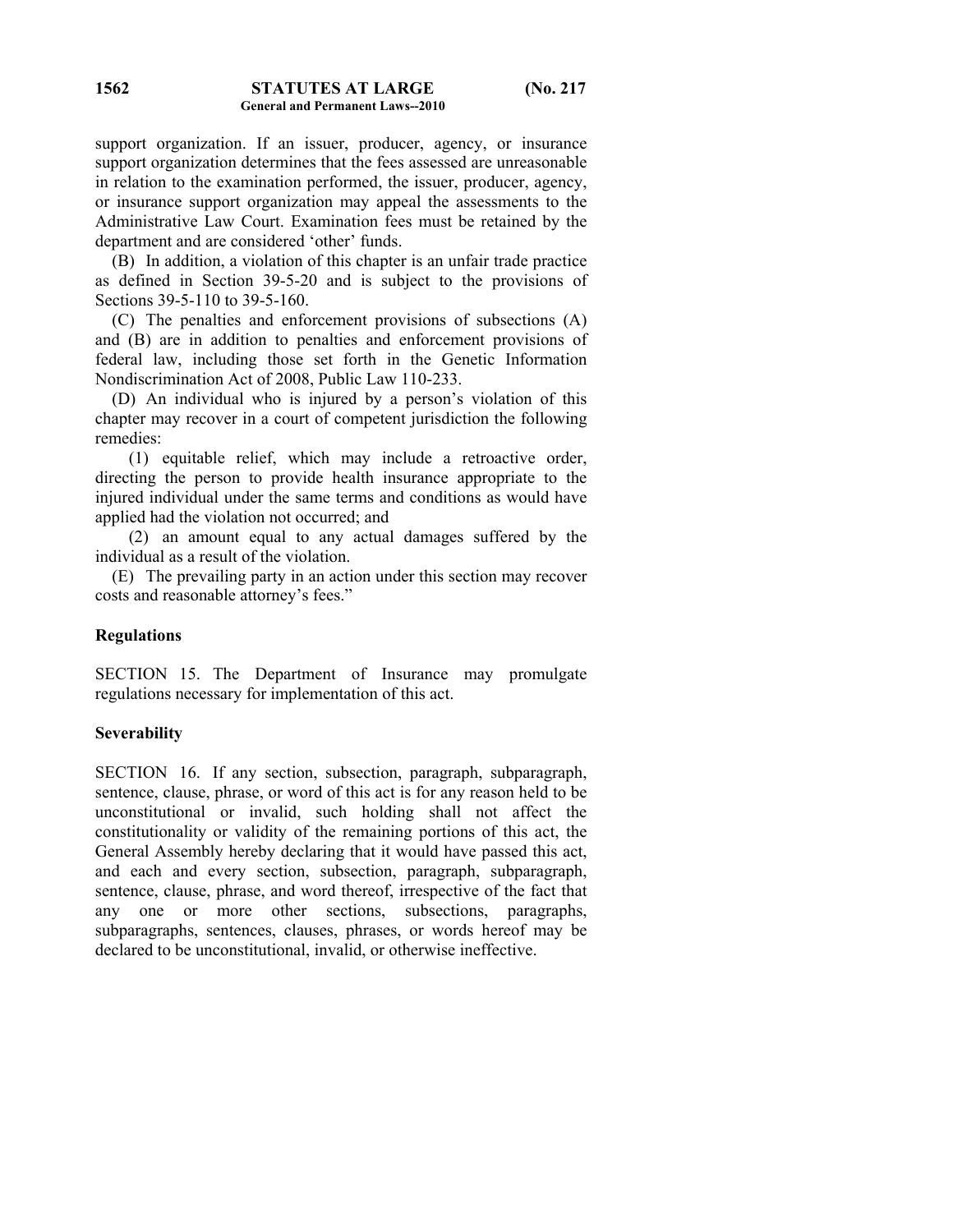# **Time effective**

SECTION 17. This act takes effect upon approval by the Governor.

Ratified the  $1<sup>st</sup>$  day of June, 2010.

Approved the  $7<sup>th</sup>$  day of June, 2010.

**No. 218** 

 $\mathcal{L}_\text{max}$ 

(R266, S1294)

**AN ACT TO AMEND SECTION 50-11-2540, CODE OF LAWS OF SOUTH CAROLINA, 1976, RELATING TO THE TRAPPING SEASON OF FURBEARING ANIMALS, SO AS TO CHANGE FROM JANUARY TO DECEMBER AS THE BEGINNING OF THE TRAPPING SEASON, TO DELETE THE MAXIMUM SIXTY-ONE DAY SEASON LIMITATION, TO AUTHORIZE THE TRAPPING OF COYOTES FROM DECEMBER FIRST OF EACH YEAR TO MARCH FIRST OF THE SUCCEEDING YEAR, AND AUTHORIZE THE TAKING OF COYOTES BY OTHER LAWFUL MEANS AT ANY TIME DURING THE YEAR.** 

Be it enacted by the General Assembly of the State of South Carolina:

### **Taking of coyotes**

SECTION 1. Section 50-11-2540 of the 1976 Code is amended to read:

 "Section 50-11-2540. (A) It is lawful to trap furbearing animals for commercial purposes from December first of each year to March first of the succeeding year. It is unlawful to trap any other times unless authorized by the department. It is lawful to take furbearing animals by other lawful means during the general open hunting seasons established therefor.

 (B) It is lawful to trap coyotes from December first of each year to March first of the succeeding year. It is unlawful to trap coyotes at any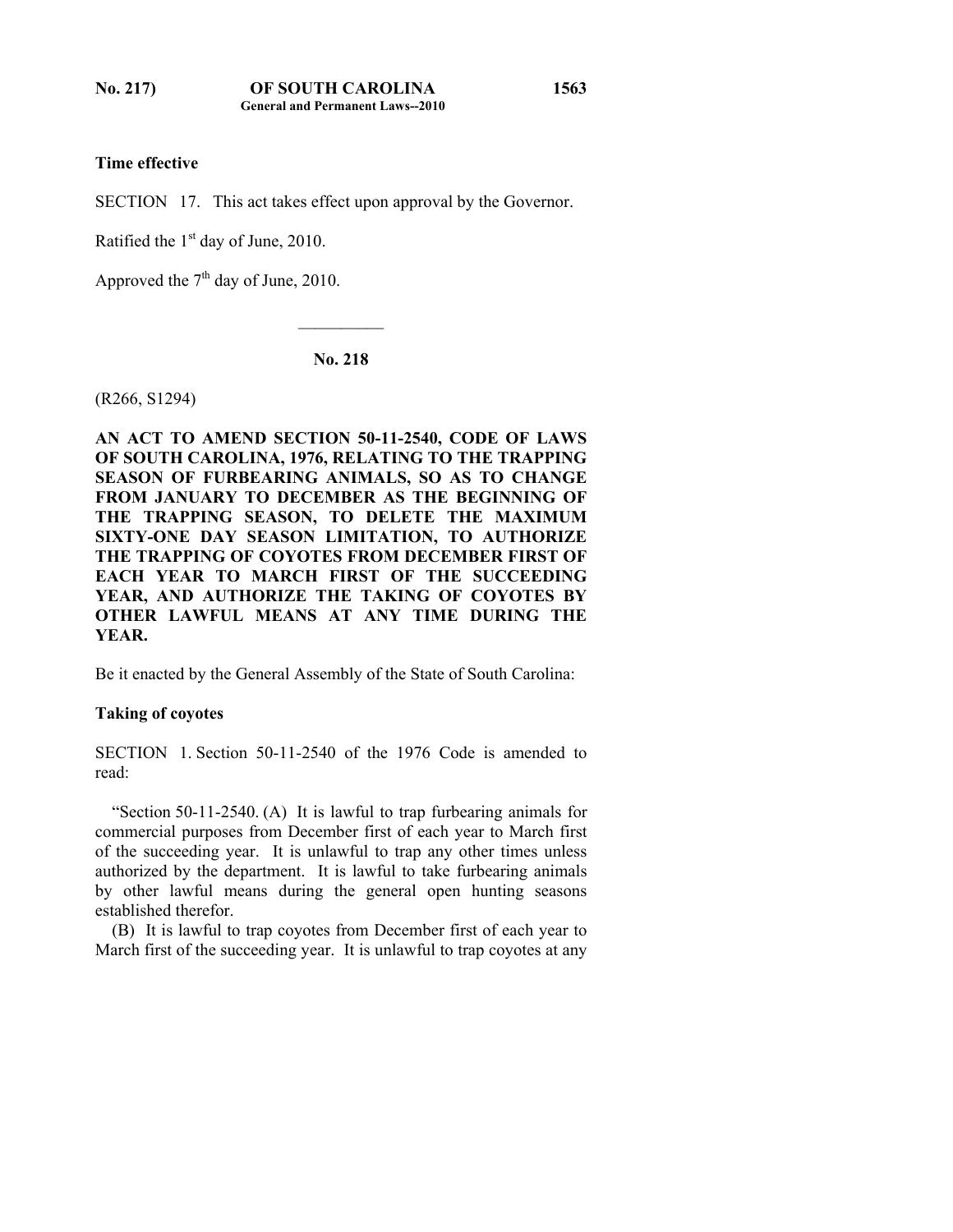### **STATUTES AT LARGE (No. 218 General and Permanent Laws--2010 1564**

other time unless authorized by the department. Notwithstanding the provisions of Section 50-11-1080, it is lawful to take coyotes by other lawful means at any time during the year."

# **Time effective**

SECTION 2. This act takes effect upon approval by the Governor.

Ratified the  $1<sup>st</sup>$  day of June, 2010.

Approved the  $7<sup>th</sup>$  day of June, 2010.

# **No. 219**

 $\mathcal{L}_\text{max}$ 

(R267, S1303)

# **AN ACT TO AMEND SECTION 42-7-65, AS AMENDED, CODE OF LAWS OF SOUTH CAROLINA, 1976, RELATING TO THE AVERAGE WEEKLY WAGE DESIGNATED FOR CERTAIN CATEGORIES OF EMPLOYEES, SO AS TO ESTABLISH THE AVERAGE WEEKLY WAGE FOR AN INMATE WHO WORKS IN A FEDERALLY APPROVED PRISON INDUSTRIES ENHANCEMENT CERTIFICATION PROGRAM.**

Be it enacted by the General Assembly of the State of South Carolina:

## **Average weekly wage for an inmate**

SECTION 1. Section 42-7-65 of the 1976 Code, as last amended by Act 98 of 2005, is further amended to read:

 "Section 42-7-65. Notwithstanding the provisions of Section 42-1-40, for the purpose of this title and while serving in this capacity, the total average weekly wage of the following categories of employees is the following:

 (1) for all members of the State and National Guard, regardless of rank, seventy-five percent of the average weekly wage in the State for the preceding fiscal year, or the average weekly wage the service member would be entitled to, if any, if injured while performing his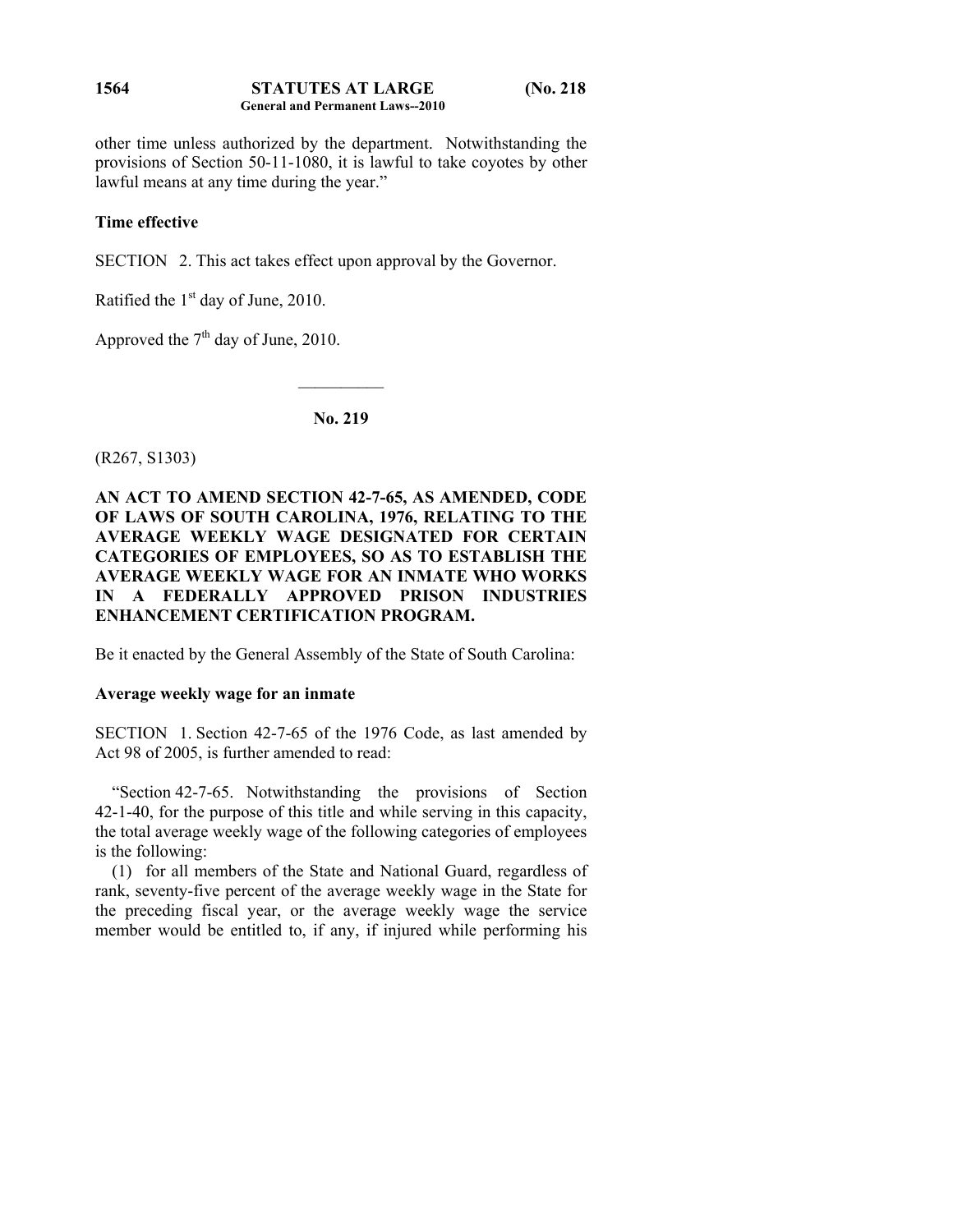civilian employment, if the average weekly wage in his civilian employment is greater;

 (2) for all voluntary firemen of organized voluntary rural fire units and voluntary municipal firemen, thirty-seven and one-half percent of the average weekly wage in the State for the preceding fiscal year;

 (3) for all members of organized volunteer rescue squads, thirty-seven and one-half percent of the average weekly wage in the State for the preceding fiscal year;

 (4) for all volunteer deputy sheriffs, thirty-seven and one-half percent of the average weekly wage in the State for the preceding fiscal year; and

 (5) for all volunteer state constables appointed pursuant to Section 23-1-60, while performing duties in connection with their appointments and authorized by the State Law Enforcement Division, thirty-seven and one-half percent of the average weekly wage in the State for the preceding fiscal year.

The wages provided in items  $(2)$ ,  $(3)$ ,  $(4)$ , and  $(5)$  of this section may not be increased as a basis for any computation of benefits because of employment other than as a volunteer. Persons in the categories provided by items (2), (3), (4), and (5) must be notified of the limitation on average weekly wages prescribed in this section by the authority responsible for obtaining coverage under this title.

 'Volunteer firemen' and 'rescue squad members' mean members of organized units whose membership is certified to the municipal clerk or chairman of the council of the municipality or county in which their unit is based by the chief officer of the unit concerned. A 'volunteer deputy sheriff' is a volunteer whose membership is certified by the sheriff to the governing body of the county. No volunteer deputy sheriff may be included under the provisions of this title unless approved by the governing body of the county or municipality. A voluntary constable appointed pursuant to Section 23-1-60 must be included under the provisions of this title only while performing duties in connection with his appointment and as authorized by the State Law Enforcement Division. The workers' compensation premiums for these constables must be paid from the state general fund upon warrant of the Chief of the State Law Enforcement Division. Notwithstanding any other provision of law, voluntary firemen of organized volunteer fire units and members of organized volunteer rescue squads are covered under this title by the county governing body unless the governing body of the county opts out of the coverage.

 The average weekly wage for inmates of the State Department of Corrections as defined in Section 42-1-480 is forty dollars a week.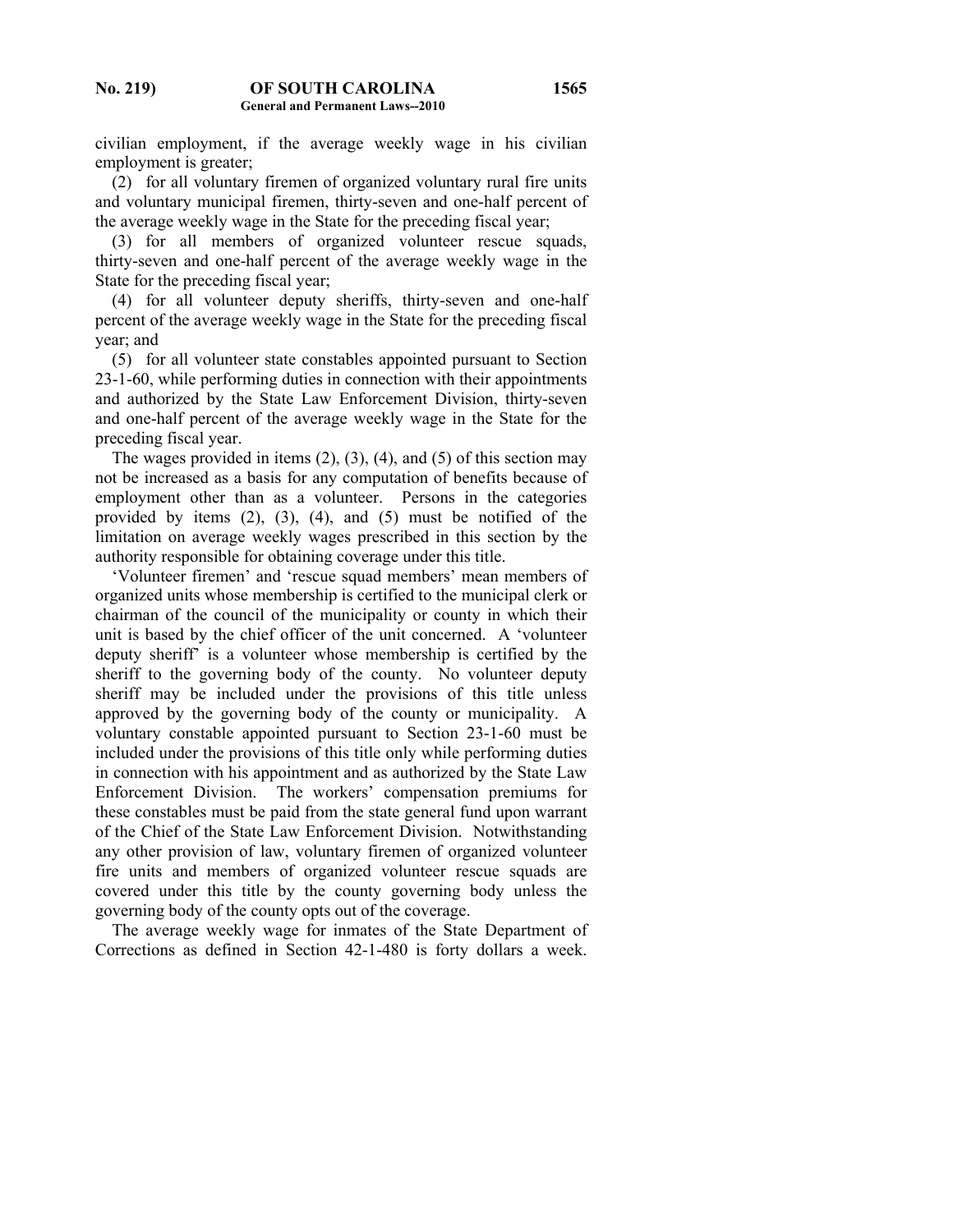### **STATUTES AT LARGE (No. 219 General and Permanent Laws--2010 1566**

However, the average weekly wage for an inmate who works in a federally approved Prison Industries Enhancement Certification Program must be based upon the inmate's actual net earnings after any statutory reductions. The average weekly wage for county and municipal prisoners is forty dollars a week. The average weekly wage for students of high schools, state technical schools, and state-supported colleges and universities while engaged in work study, marketing education, or apprentice programs on the premises of private companies or while engaged in the Tech Prep or other structured school-to-work programs on the premises of a sponsoring employer is fifty percent of the average weekly wage in the State for the preceding fiscal year."

# **Time effective**

SECTION 2. This act takes effect upon approval by the Governor.

Ratified the  $1<sup>st</sup>$  day of June, 2010.

Approved the  $7<sup>th</sup>$  day of June, 2010.

**No. 220** 

 $\frac{1}{2}$ 

(R288, S1014)

**AN ACT TO AMEND SECTION 33-31-1402, CODE OF LAWS OF SOUTH CAROLINA, 1976, RELATING TO DISSOLUTION OF NONPROFIT CORPORATIONS BY DIRECTORS, MEMBERS, AND THIRD PERSONS, SO AS TO PROVIDE THAT BEFORE THE SECRETARY OF STATE MAY ACCEPT FOR FILING ARTICLES OF DISSOLUTION OF AN EXISTING NONPROFIT ORGANIZATION EXECUTED BY A PERSON AUTHORIZED BY THIS SECTION TO TAKE SUCH ACTION, THE SECRETARY OF STATE SHALL REQUIRE THIS PERSON TO ATTACH AN AFFIDAVIT TO THE FILING WHERE THE PERSON UNDER OATH SUBJECT TO A PENALTY OF PERJURY CERTIFIES THAT HE HOLDS THE REQUISITE AUTHORITY TO TAKE SUCH ACTION; AND TO AMEND SECTION 33-31-1403, RELATING TO NOTICES TO THE ATTORNEY GENERAL IN REGARD TO THE**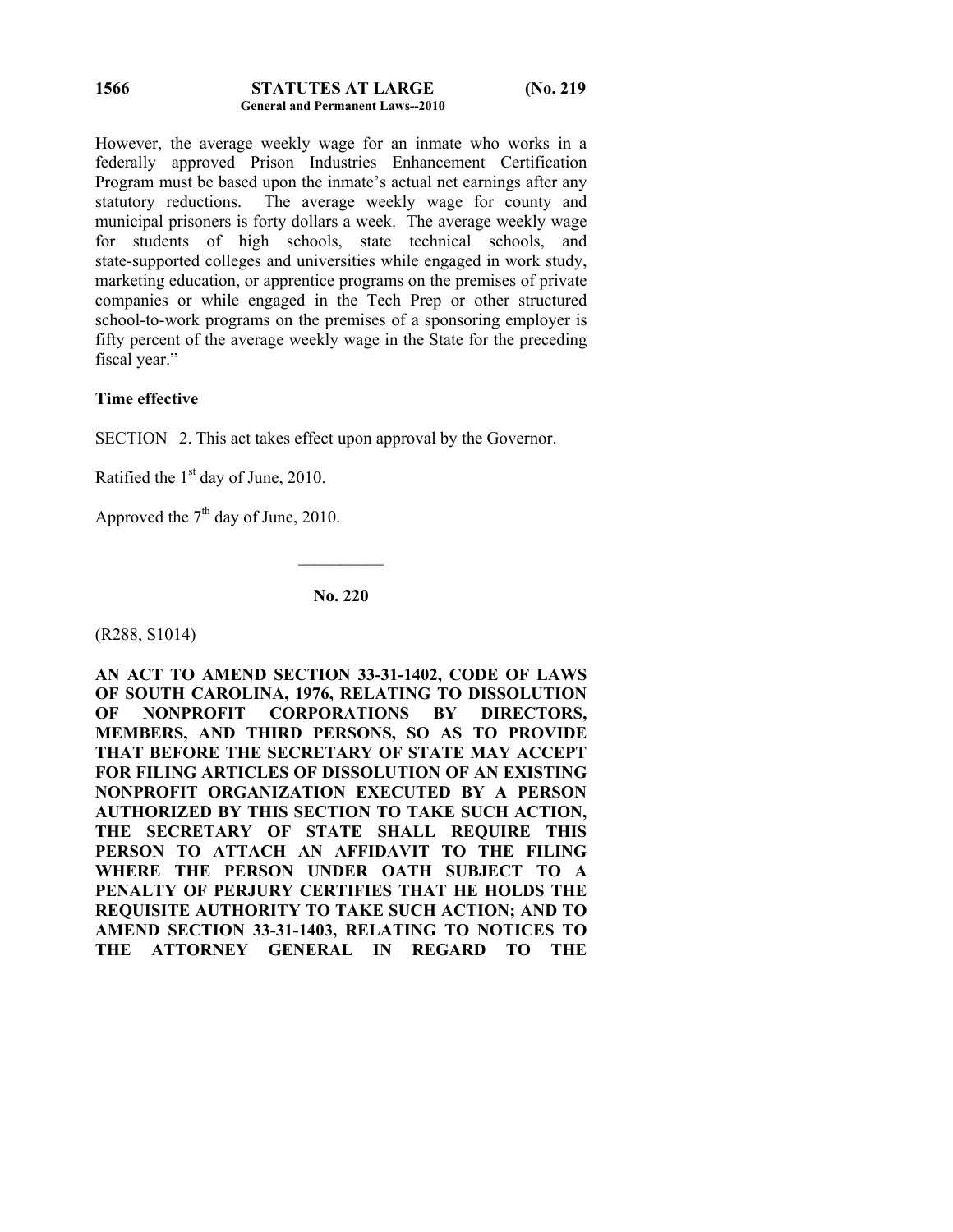**DISSOLUTION OF SPECIFIED NONPROFIT CORPORATIONS, SO AS TO REVISE CERTAIN REFERENCES AND PROVIDE THAT THE NONPROFIT ORGANIZATION SHALL SUBMIT TO THE SECRETARY OF STATE COPIES OF ALL DOCUMENTS PROVIDED TO THE ATTORNEY GENERAL AT THE TIME OF THE FILING OF THE ARTICLES OF DISSOLUTION.** 

**1567**

Be it enacted by the General Assembly of the State of South Carolina:

## **Affidavit required**

SECTION 1. Section 33-31-1402 of the 1976 Code is amended by adding:

 "(f) Before the Secretary of State may accept for filing articles of dissolution of an existing nonprofit organization executed by a person authorized by this section to take such action either in his own right under appropriate authority or on behalf of the board or other entity or group, the Secretary of State shall require this person to attach an affidavit to the filing when the person under oath subject to a penalty of perjury certifies that he holds the requisite authority to take such action."

## **Copies to Secretary of State**

SECTION 2. Section 33-31-1403(a) of the 1976 Code is amended to read:

 "(a) A nonprofit organization shall give the Attorney General written notice that it intends to dissolve at or before the time it delivers articles of dissolution to the Secretary of State. The notice shall include a copy or summary of the plan of dissolution. The nonprofit organization shall submit to the Secretary of State copies of all documents provided to the Attorney General at the time of the filing of the articles of dissolution."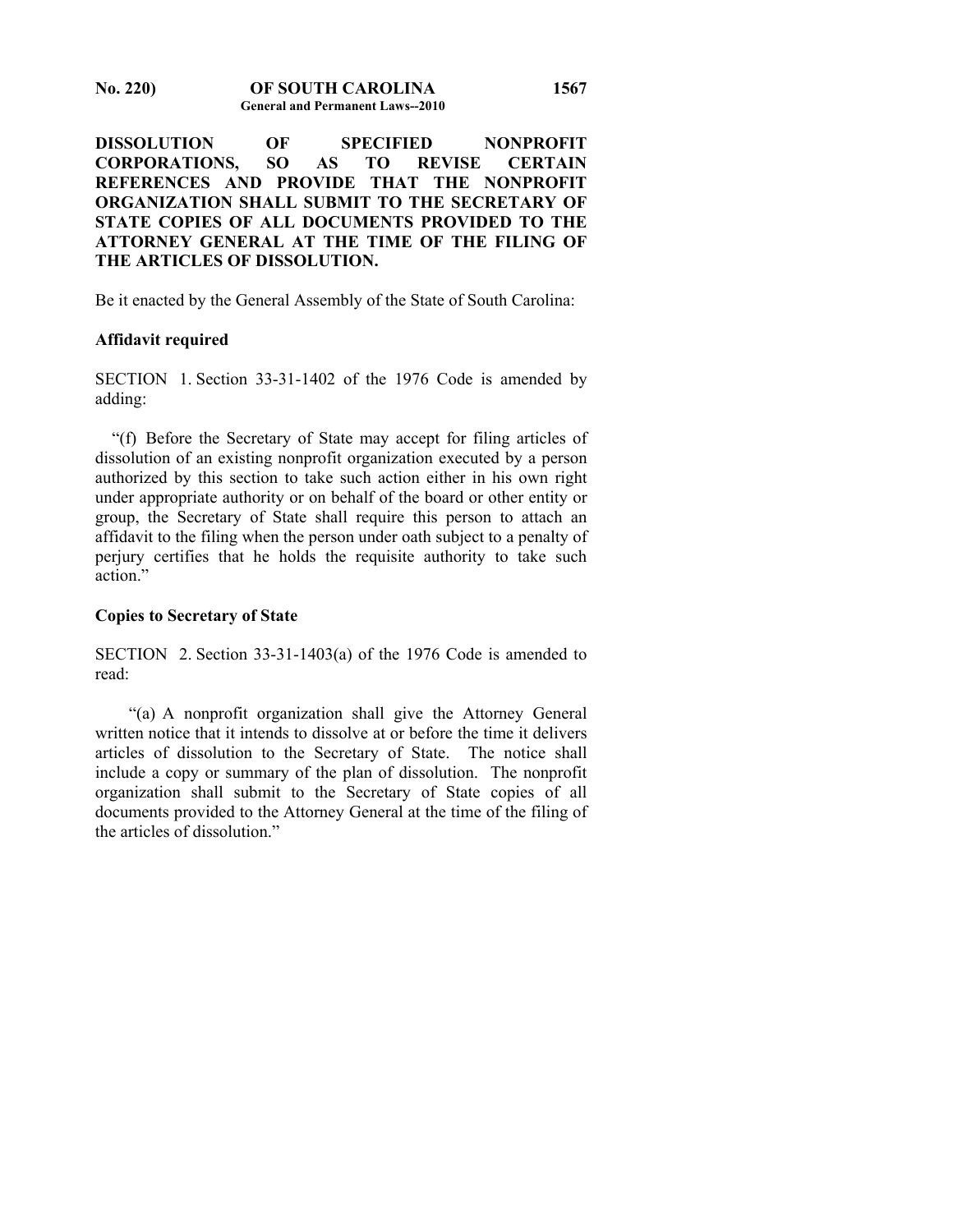# **Time effective**

SECTION 3. This act takes effect upon approval by the Governor.

Ratified the 2nd day of June, 2010.

Approved the  $8<sup>th</sup>$  day of June, 2010.

**No. 221** 

 $\mathcal{L}_\text{max}$ 

(R289, S1028)

**AN ACT TO AMEND SECTION 32-8-320, CODE OF LAWS OF SOUTH CAROLINA, 1976, RELATING TO PERSONS WHO MAY SERVE AS A DECEDENT'S AGENT TO AUTHORIZE CREMATION, SO AS ALSO TO PERMIT A PERSON NAMED IN THE DECEDENT'S DEPARTMENT OF DEFENSE RECORD OF EMERGENCY DATA FORM (DD FORM 93), OR ITS SUCCESSOR FORM, TO AUTHORIZE CREMATION IF THE DECEDENT DIED WHILE SERVING IN ANY BRANCH OF THE UNITED STATES ARMED SERVICES AND THERE IS NO KNOWN DESIGNATION IN THE WILL OR OTHER VERIFIED AND ATTESTED DOCUMENT OF THE DECEDENT; AND TO AMEND SECTION 40-19-280, AS AMENDED, RELATING TO, AMONG OTHER PROVISIONS, THE REQUIREMENT OF CONTACT WITH THE NEXT-OF-KIN OR OTHER PERSONS RESPONSIBLE FOR FUNERAL ARRANGEMENTS BEFORE A DECEDENT'S REMAINS MAY BE REMOVED TO A FUNERAL ESTABLISHMENT, SO AS TO INCLUDE A PERSON NAMED BY THE DECEDENT IN HIS DD FORM 93 AS A PERSON REQUIRED TO BE CONTACTED IF THE DECEDENT DIED WHILE SERVING IN ANY BRANCH OF THE UNITED STATES ARMED SERVICES.** 

Be it enacted by the General Assembly of the State of South Carolina:

## **Authorization of cremation**

SECTION 1. Section 32-8-320 of the 1976 Code is amended to read:

**1568**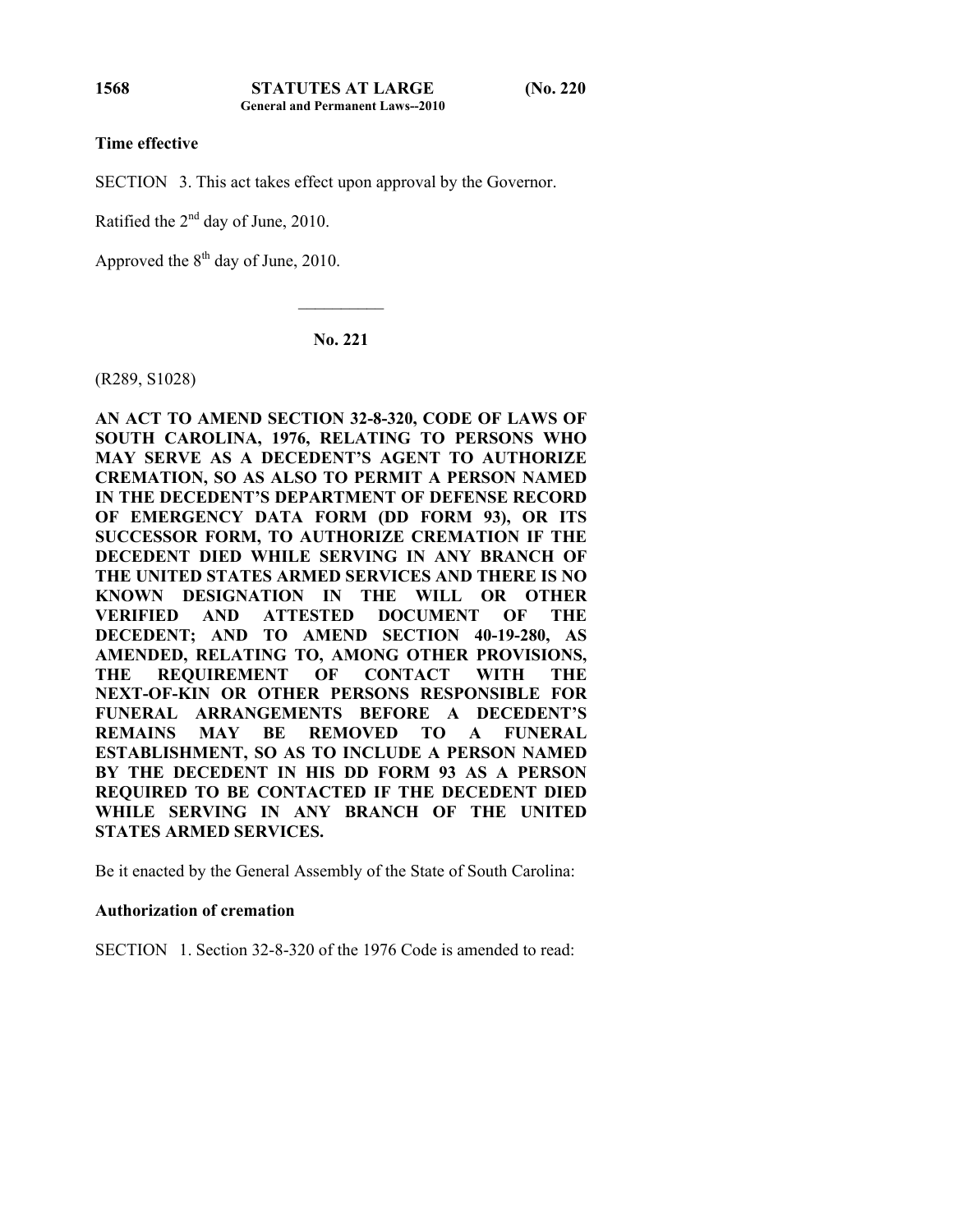If the last act shown on the opposite page is not complete, it will be continued in the next Advance Sheet.